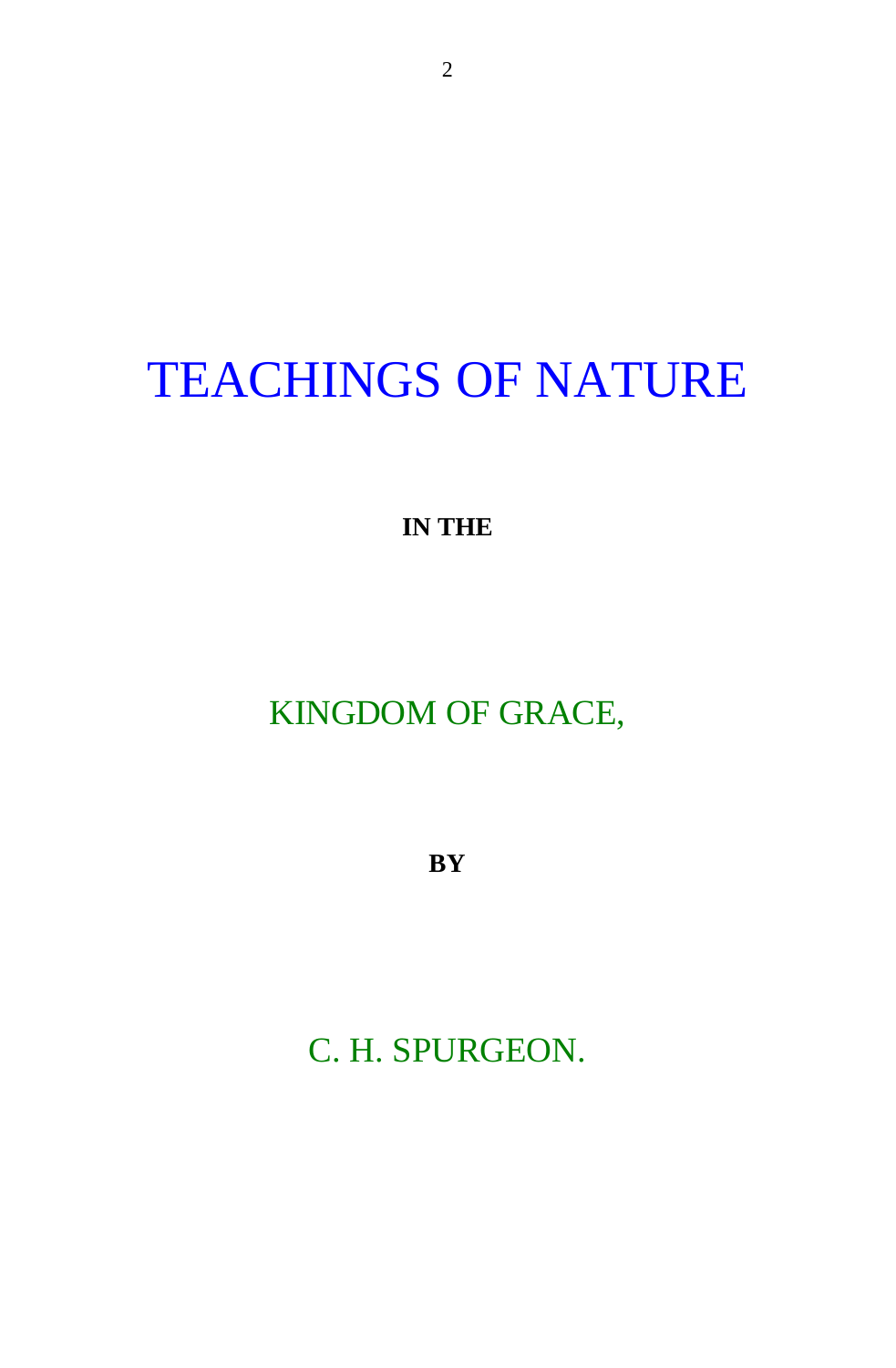### PREFACE.

As a preacher, as a writer, as a college lecturer, the late C. H. Spurgeon was continually illustrating the Gospel by references to Nature. By many a simile he thus made the allusions of Scripture more readily understood by the crowds who listened to him. He also read the Book of Nature in a way that proved how he looked upon the works of God with a poet's eye. As showing in what measure the sanctified genius of the great preacher was successful in this wide and charming field of observation, this volume may well be allowed to speak for itself.

A peculiar, and even a unique kind of interest attaches itself to the discourse on Harvest Time, at the end of the book. Preached at New Park Street Chapel, in August, 1854, this is the first sermon by Mr. Spurgeon that was ever printed. When cholera was desolating London, and a quite unnecessary war, for bolstering up the Turk, was raging in the Crimea, the young pastor attempted to strike a cheerful note in order to comfort Christians of that day, while others had needed warning. Readers of these later times will find that the striking utterances of more than forty years ago are not by any means out of date. On the contrary, they will be found still to be as fresh as the fields and dew on an autumn morning.

PATERNOSTER BUILDINGS, E C.

*October, 1896.*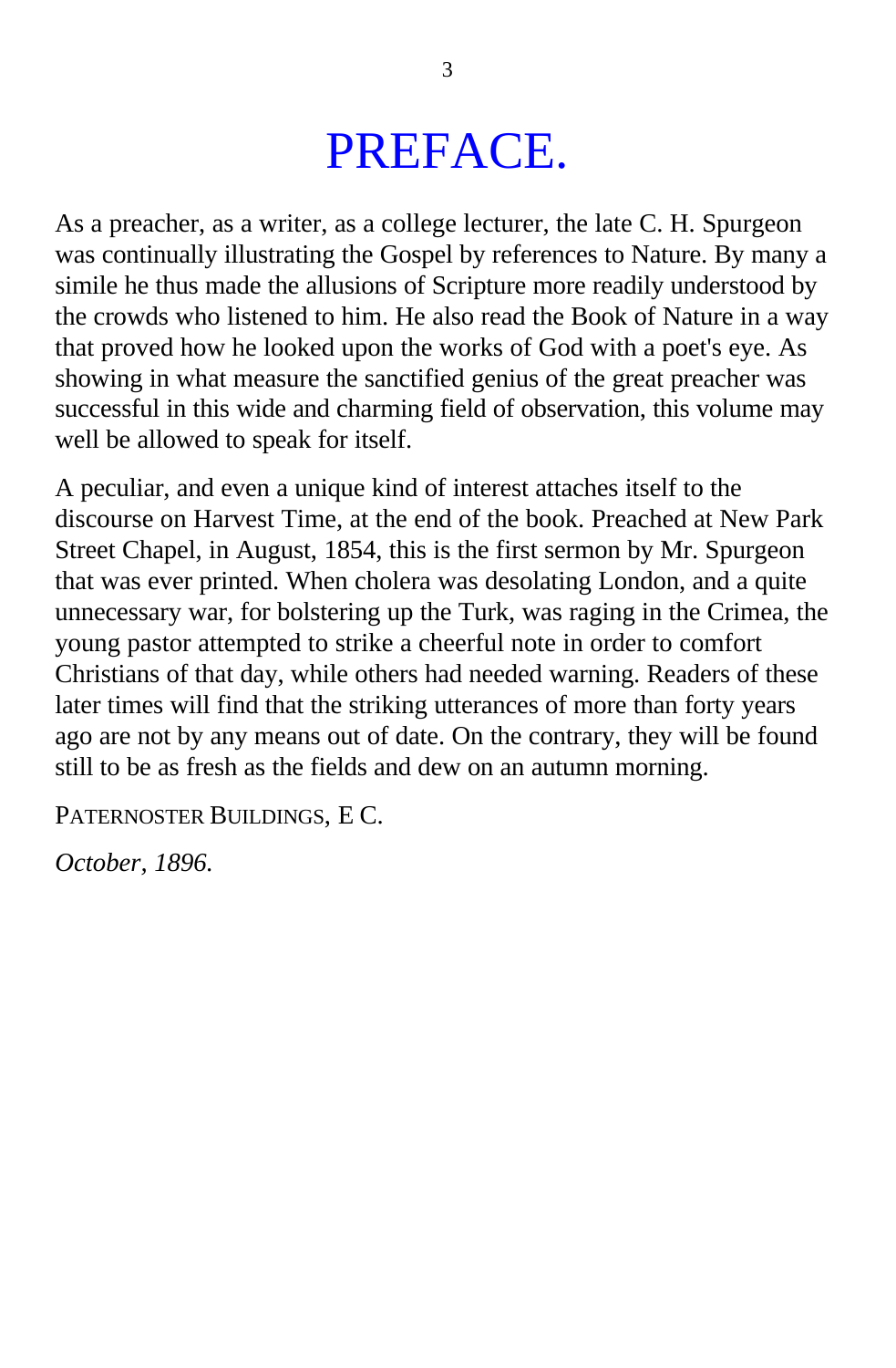### CONTENTS.

**The Order of Creation The Garden of Paradise The Garden of Eden Adam in Eden Ruin in Eden Sentence on the Serpent in Eden After Eden — Thorns and Thistles Trials — Thorns and Thistles Expect Thorns and Thistles Trees Planted in the House of the Lord Fruitful Old Trees Manna in the Field "I will Rain Bread from Heaven for You" The Slothful Gardener "The Field of the Slothful" "The Apple Tree among the Trees of the Wood" Trees of the Forest "By the Roes, and by the Hinds of the Field" "The Flowers appear on the Earth" "A Garden Enclosed" "A Spring Shut Up, a Fountain Sealed" A Garden with Pleasant Fruits The Bridegroom in His Garden**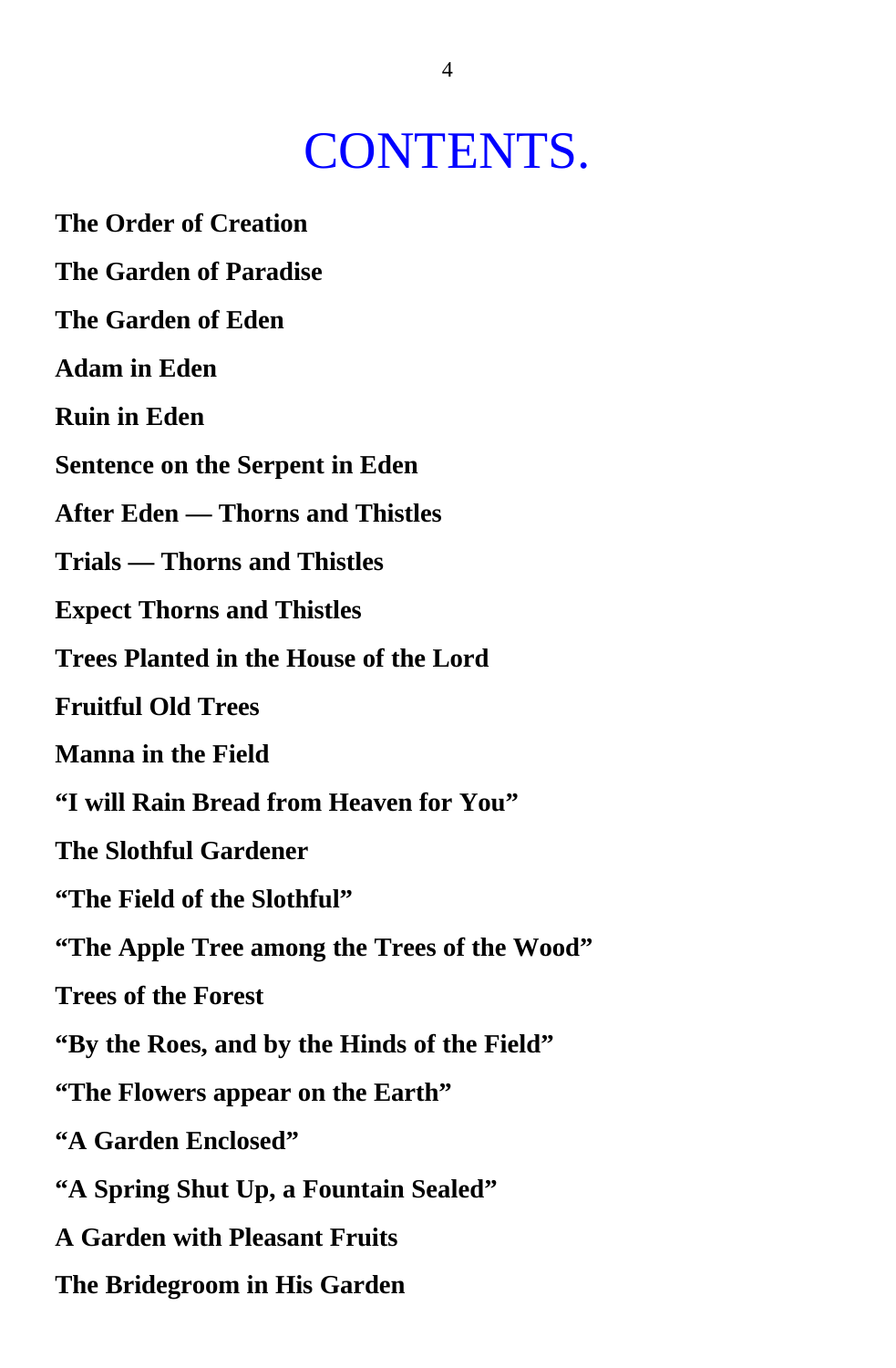**Intercourse in the Garden**

**Employment in the Garden**

**"Thou that Dwellest in the Gardens"**

**Spring in the Garden**

**Spring follows Winter**

**"The Grass Withereth: the Flower Fadeth"**

**"Like a Watered Garden and like a Spring of Water"**

**"As the Garden Causeth the Things that are Sown in it: to**

**Spring Forth"**

**"Cast Out into the Open Field "**

**"The Mountains shall drop Sweet Wine"**

**The Ploughman Overtaking the Reaper**

**Healing Beams**

**The Sun-The Sun of Righteousness**

**Plants which God hath not Planted**

**"A Grain of Mustard Seed… Grew, and Waxed a Great Tree"**

**"As Small as Mustard Seed"**

**"A Place called Gethsemane"**

**"Seen with Christ in the Garden"**

**On Dangerous Ground**

**Christ in the Garden**

**Christ's Heaviness :in the Garden**

**Christ's Victory in the Garden**

**Royal Gardens:**

**The Growth of a Harvest**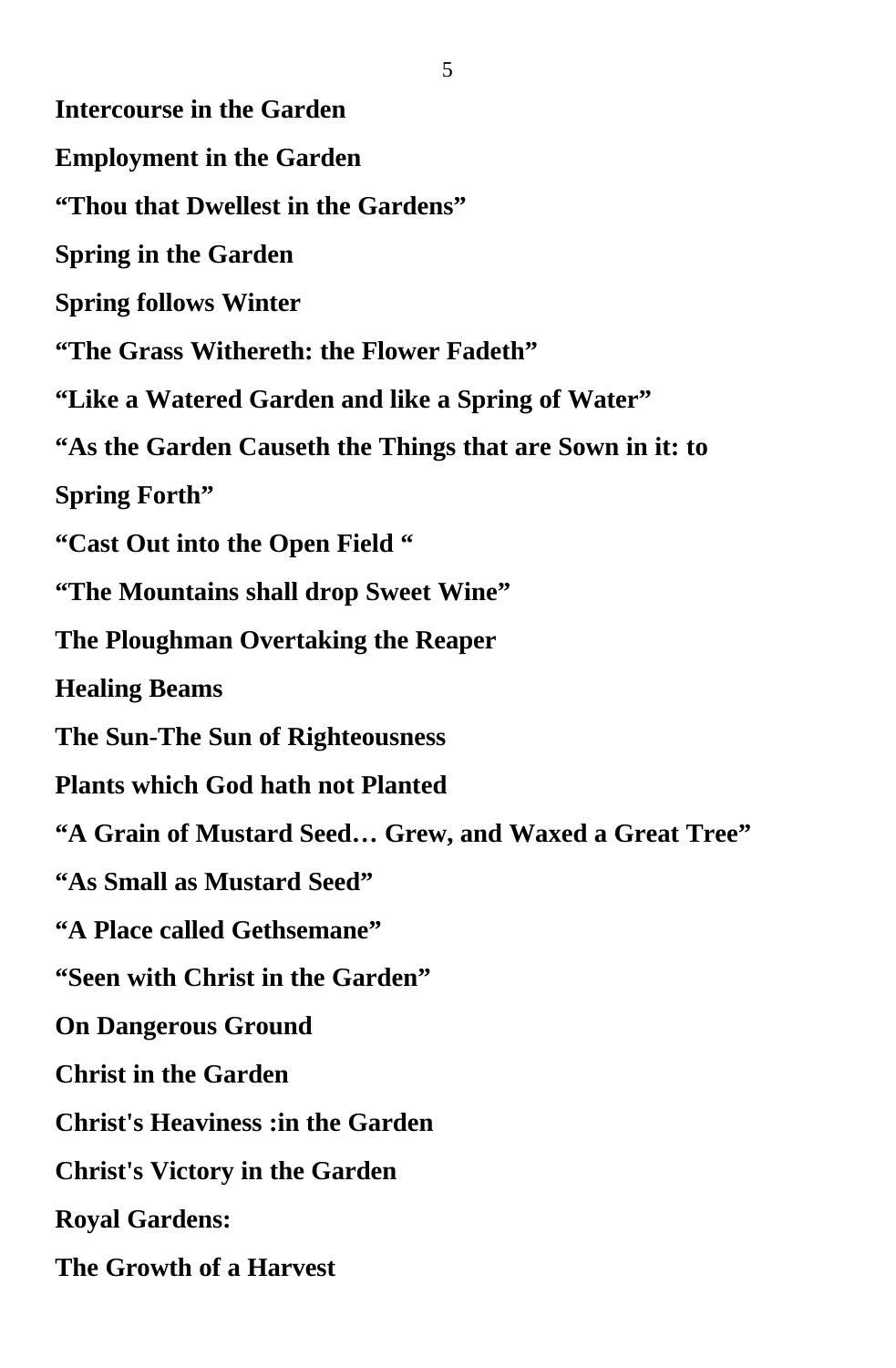**"Supposing Him to be the Gardener". Little Plants in the Garden A Path Strewn with Leaves and Broken Branches Leaves for the Healing of Nations A Leaf from the Tree of Life Health on all Beneath its Shade The Winter Past and Gone Harvest Time**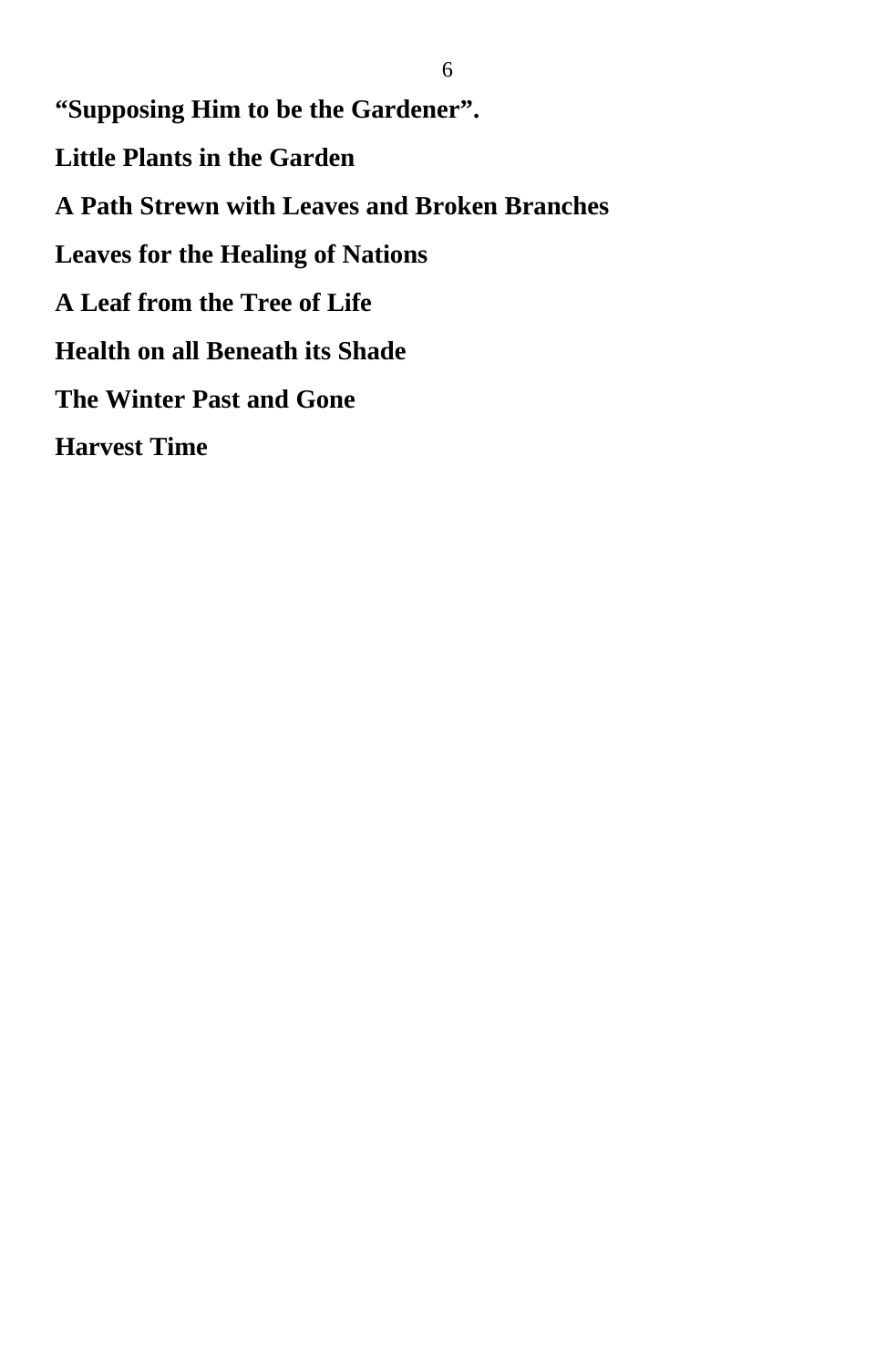## THE ORDER OF CREATION.

OBSERVE the method of creation. I will not venture upon any dogmatic theory of geology, but there seems to be every probability that this world has been :fitted up and destroyed, re-fitted and then destroyed again, many times before the last arranging of it for the habitation of men. "In the beginning God created the heaven and the earth;" then came a long interval:, and at length, at the appointed time, during seven days, the Lord prepared the earth for the human race. Consider, then, the state of matters when the Great Architect began His work. What was therein the beginning? Originally, nothing. When He commanded the ordering of the earth, how was; it? "The earth was without form and void; and darkness was upon the face of the deep." There was no trace of another's plan to interfere with the Great Architect; "With whom took He counsel, and who instructed Him, and taught Him in the path of judgment, and taught Him knowledge, and showed to Him the way of understanding?" He received no contribution of column or pillar towards the temple which He intended to build. The earth was, as the Hebrew puts it, Tohu and Bohu, disorder and con-fusion — in a word, chaos. So it is in the new creation. When the Lord new creates us;, He borrows nothing from the old man, but makes all things new. He does not repair and add a new wing to the old house of our depraved nature, but He builds a new temple for His own praise. We are spiritually without form and empty, and darkness is upon the face of our heart, and His word comes to us, saying, "Light be," and there is light, and ere long life and every precious; thing.

As in the back woods of .America, before there can be tillage, the planting of cities, the arts of civilization,, and the transactions of commerce, the woodman's ax: must hack and hew: the stately trees of centuries; must fall: the roots must be. burned, the old reign of Nature disturbed. The old must go before the new can come. Even thus the Lord takes away the first, that He may establish the second. The first heaven and the first: earth must pass away, or there cannot be a new heaven and a new earth. Now, as it has been outwardly, we, ought 'to expect that it would be the same within us; and when these witherings and fadings occur in our souls, we should only say," It is the Lord, let Him do as seemeth Him good."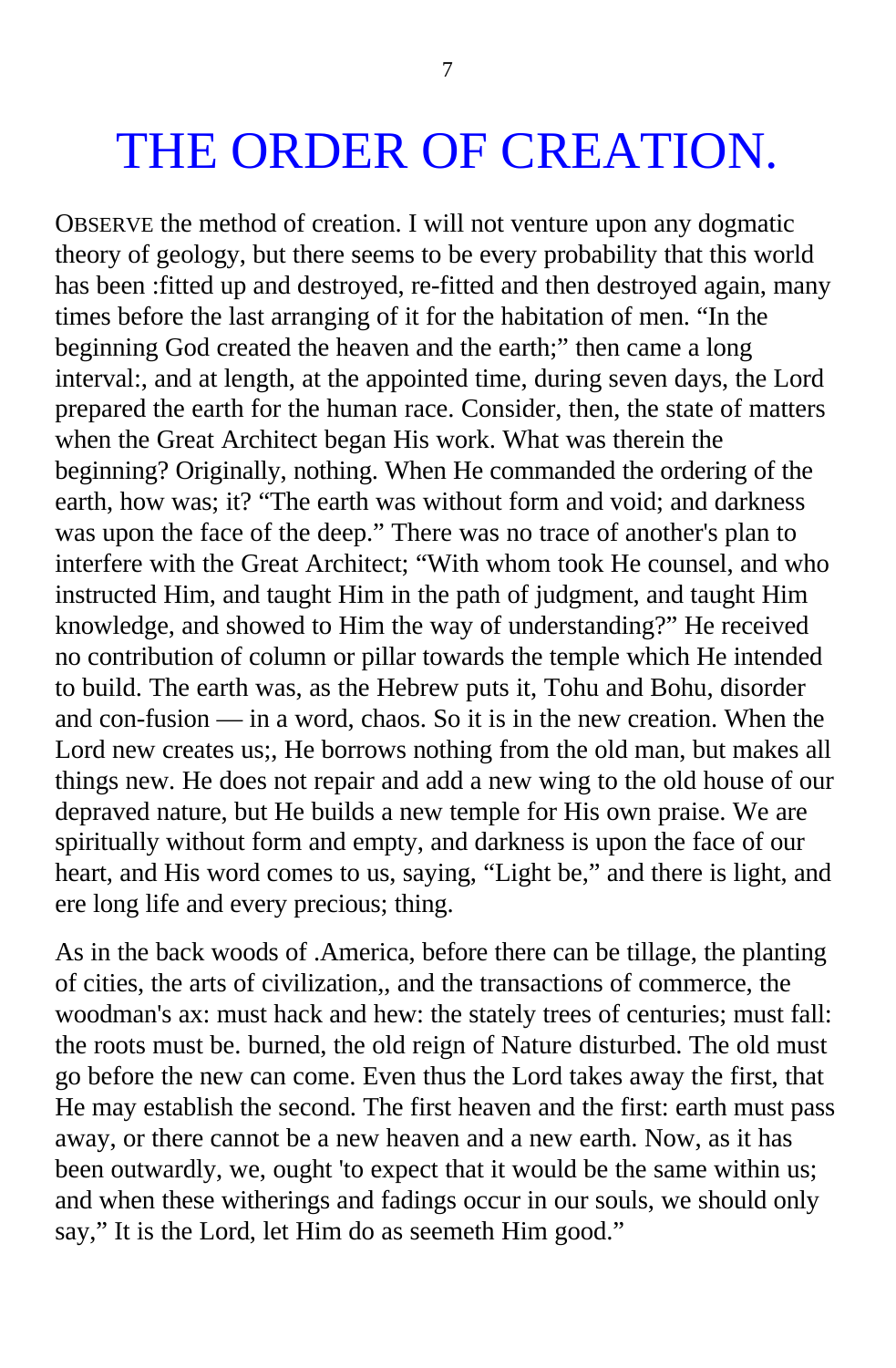The withering is a withering of what? Of part of the flesh and some portion ,of its tendencies? Nay, observe, "All flesh is grass; and *all* the goodliness thereof" — the very choice and pick of it — " is as the flower of the field," and what happens to the grass? Does any of it live? "The grass withereth," all of it. The flower, will not that abide? So fair a thing, has not that an immortality? No, it fades: it utterly falls away. So wherever the Spirit of God breathes on the soul of man, there is a withering of everything that is of the flesh, and it is seen that to be carnally minded is death. Of course, we all know and confess that where there is a work of grace, there must be a destruction of our delight in the pleasures of the flesh. When the Spirit of God breathes on us, that which was sweet becomes bitter; that which was bright becomes dim. A man cannot love sin and yet possess the life of God. If he takes pleasure in fleshly joys wherein he once delighted, he is still what he was: he minds the things of the flesh, and therefore he is after the flesh, and he shall die. The world and the lusts thereof are to the unregenerate as beautiful as the meadows in spring, when they are bedecked with flowers, but to the: regenerate soul they are a wilderness, a salt land, and not inhabited. Of those very things wherein we once took delight we say," Vanity of vanities; all is vanity." We cry to be delivered from the poisonous joys of earth, we loathe them, and wonder that we could once riot in them. Do you know who this kind of withering means? Have you seen the lusts or' the flesh, and the pomps and the pleasures thereof all fade away before your eyes? It: must be so, or the Spirit of God has not visited your soul.

When the withering wind of the Spirit moves over the carnal mind, it reveals the death of the flesh in all respects, especially in the matter of power towards that which is good. We then learn that word of our Lord:" Without Me ye can do nothing." When I was seeking the Lord, I not only believed that I could not pray without divine help, but I felt in my very soul that I could not. Then I could not even feel aright, or mourn as I would, or groan as I would. 1 longed to long more after Christ; but alas! I could not even feel that I needed Him as I ought to feel it. This heart was then as; hard as adamant, as dead as those that rot in their graves. Oh, what would I at times have given for a tear! I wanted to repent, but could not; longed to believe, but could not; I felt bound, hampered and paralyzed. This is a humbling revelation of God's Holy Spirit, but a needful one; for the faith of the flesh is not the faith of God's elect:. The faith which justifies the soul is the gift of God, and not of ourselves.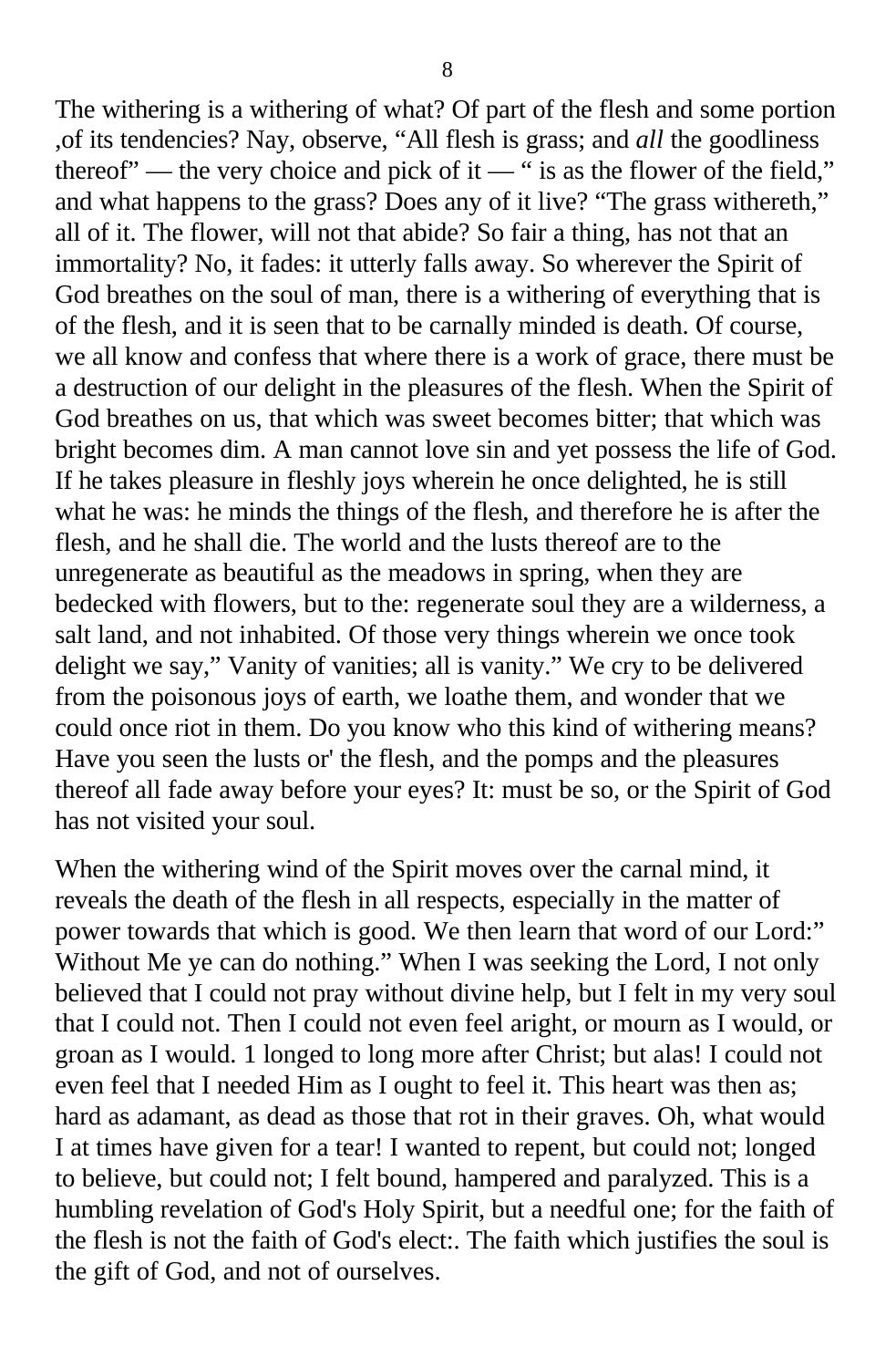You see, then, the universality of this withering work within us, but I beg you also to notice the *completeness of it.* The grass, what does it do? Droop, nay, wither. The 'flower of the field: what of that? Does it hang its head a little? No, according to Isaiah it fades; and according to Peter it falleth away. There is no reviving it with showers, it has come to its end. Even thus are the awakened led to see that in their flesh there dwelleth no good thing. What dying and withering work :some of God's servants have had in their souls! Look at John Bunyan, as he describes himself in his "Grace Abounding!" For how many months and even years was the Spirit engaged in writing death upon all that was the old Bunyan, in order that he might become by grace a new man fitted to track the pilgrims along their heavenly way. We have not all endured the ordeal so long, but in every child of God there must be a death to sin, to the law, and to self, which must be fully accomplished ere he is perfected in Christ and! taken to heaven.. Corruption cannot inherit incorruption; it is through the Spirit that we mortify the deeds of the body, and therefore live. But cannot the fleshly mind. be improved? By no means; for "the carnal mind is enmity against God: for it is not subject to the law of God, neither indeed can be." Cannot you improve the old nature? No; *"ye* must be born again." Can it not be taught heavenly things? No. "The natural man receiveth not the things of the Spirit of God: for they are foolishness unto him: neither can he. know them, because they are spiritually discerned." :['here is; nothing to be done with the old nature but to let it be laid in the grave; it must be dead, and buried, and when :it is so, then the incorruptible seed that liveth and abideth for ever will develop gloriously, the fruit of the new birth will come to maturity, and grace shall be exalted in glory. The old nature never does improve, it is as earthly, and sensual, and devilish in the saint of eighty years of age as it was when first he came to Christ; it is unimproved and unimprovable; towards God it is enmity itself: every imagination of the thoughts of the heart is evil, and that continually. The old nature called *"the* flesh lusteth against the Spirit, and the Spirit against the flesh: and these are contrary the one to the other," neither can there be peace between them.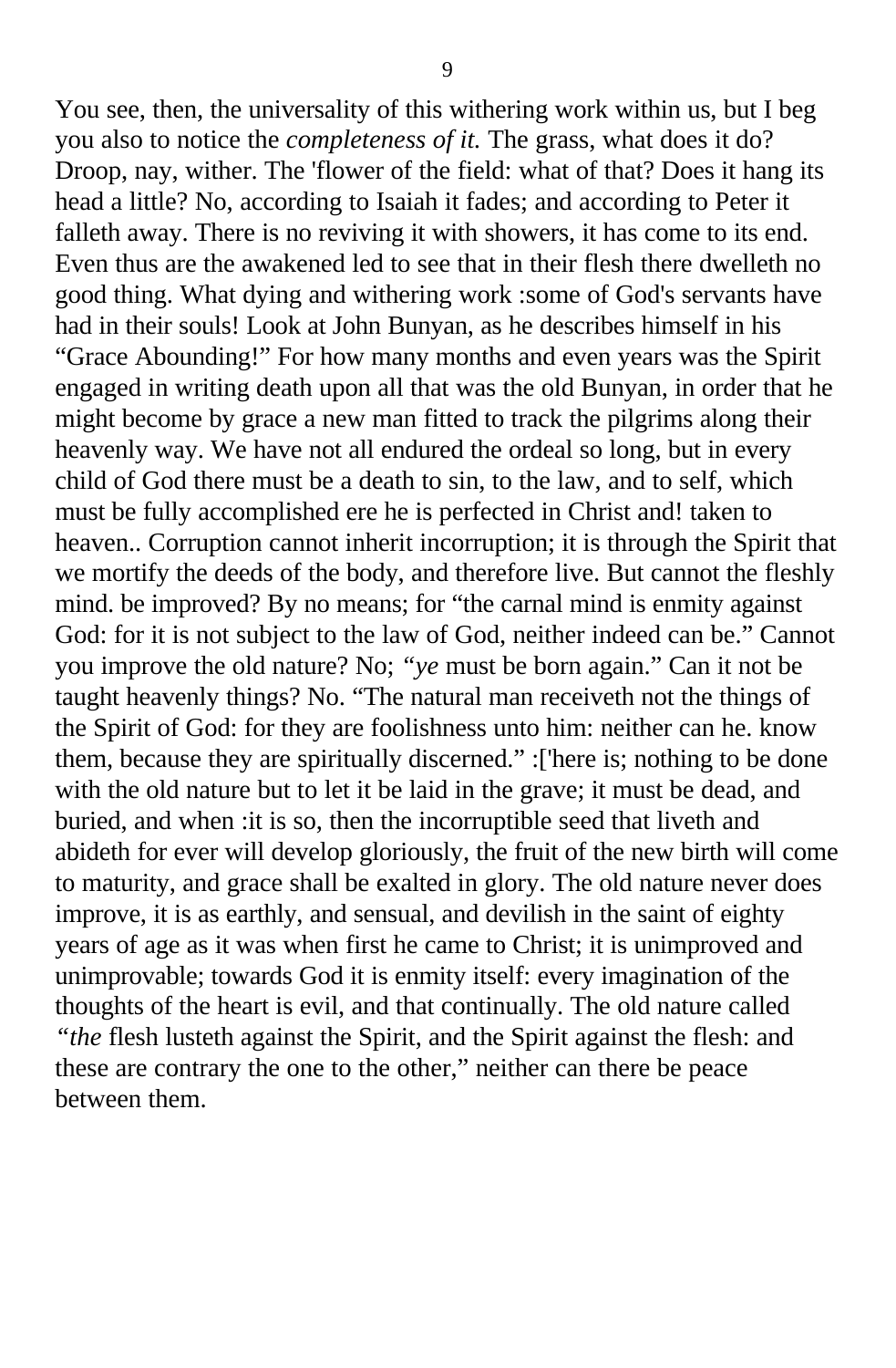## THE GARDEN OF PARADISE.

THERE have been many very famous kings' gardens, such as those hanging gardens in Nineveh, wherein Sardanapalus delighted himself,. and that remarkable garden of Cyrus, in which he took such great interest, because, as he said, every tree and every plant in it had been. both planted and tended by his own royal hand. Imagination might bid you wander among the beauties; of the celebrated villas and gardens of the Roman emperors, or make you linger amid the roses and lilies of the voluptuous gardens of 'the Persian caliphs, but we have nobler work in hand. I call you to come with me to the orchard of pomegranates, to beds of spices, camphire with spikenard, calamus and cinnamon, myrrh and aloes, with trees of frankincense. I am not about to speak of the gardens of any earthly monarch, for we can find far fairer flowers; and rarer fruits in the gardens of the King of kings, the resorts of His Son, the Prince Immanuel.

The first king's garden was THE GARDEN OF PARADISE, which was situate in the midst of Eden.

You will read ,of it: in the Book of Genesis. It was doubtless a fairer place than we have ever seen, and much more marvelous for beauty than we can imagine. I t was full of all manner of delights, a fruitful spot wherein the man who was set to keep it would have no need to toil, but would find it a happy and refreshing exercise to train the luxurious plants. No sweat was ever seen upon his happy brow, for he cultivated a virgin soil. Abundance of luscious fruits ministered to his necessities. He could stretch himself upon soft: couches of moss, and no inclemencies of weather disturbed his repose. No winter wind scattered the leaves of Eden, no summer heat burned up its flowers. There were sweet alternations of day and night, but the day brought no sorrow, and the night no danger. The beasts were there; yet not as beasts of prey, but as; the obedient servants of that happy man whom God had made to have dominion over all the works of His hands;. In the midst of the garden grew that mysterious :Free of Life, of which we know so little literally, but of which, I trust, we know so much in its spiritual meaning, for we have fed upon its fruits, and have been healed by its leaves. Hard by it stood the tree of knowledge of good and evil, placed there as the test of obedience. Adam's mind was equally balanced, it had no bias to evil, and God left him to the freedom of his will, giving this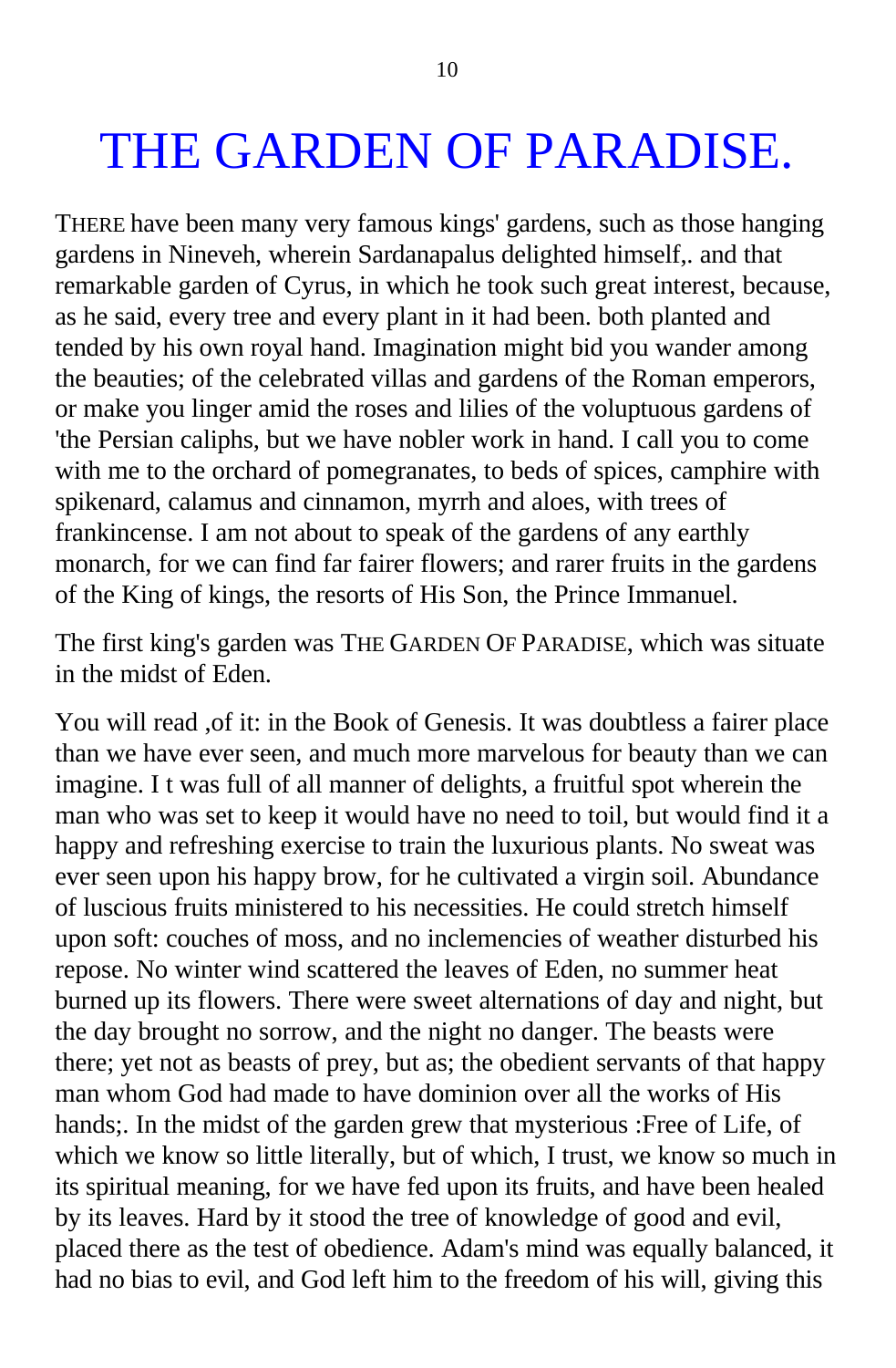as the test of his; loyalty, that, if obedient, he would never touch the: fruit of that one tree. Why need he? There were tens of thousands of trees, all of which bowed down their branches with abundant fruit for his hunger or his luxury. Why need he desire that solitary tree which God had fenced and hedged about? But, in an evil hour, at the serpent's base suggestion, we know not how soon after his creation, he: put forth his; hand and plucked from the forbidden tree! The meter plucking of the fruit seems little to the thoughtless, but the breaking of the Maker's law was a great offense to heaven, for it was man throwing down the gage of battle against his Creator, and breaking his allegiance to his Lord and Master; this was great, great in. itself and in its mischievous effects, for Adam fell that day, and out of Eden he was driven to till the thankless, thorn-bearing soil, and you and I fell in him, and were banished with him. 'We were in his loins.. He was the "father of us all," and on us he has brought the curse of toil, and in us all he has sown the seeds of iniquity. Let it never be forgotten, in connection with the Garden of Eden, that we are not now a pure and sinless race, and cannot be by nature, however civilized we may become. Men are born no longer with balanced minds, but a heavy weight of original sin in the scale. We are averse to that which is good. The bias of the mind of man, when he is born into the world, is towards that which is evil, and we as naturally go astray as the serpent naturally learns to hiss, or the wolf to tear and to devour.

Beware of thinking too little of the fall. Slight thoughts upon the fall are at the root of false theologies; the mischief that has been wrought in us is not a trifling matter, but a thing to be trembled at. Only the Divine Hand can reclaim us. The house of manhood has been ;shaken to its foundations; each timber is decayed; the leprosy is in the tottering wall. Man must be made new by the same creating hand that first: made him, or he can never be a dwelling place fit for God. Let those who boast of their natural goodness look to the Garden of Eden and be ashamed of their pride, and then examine their own actions by the glass of God's most holy law, and be confounded that they should dream of purity. How can he be pure that is born of woman? "Who can 'bring a clean thing out of an unclean tiling? Not one." As our mothers were sinful, such are we, and such will our children be; as long as men are brought into the world by natural generation, we shall be ';' born in sin and shapen in iniquity;" and, if we are to be accepted by God, we must be born again, and made new creatures in Christ Jesus.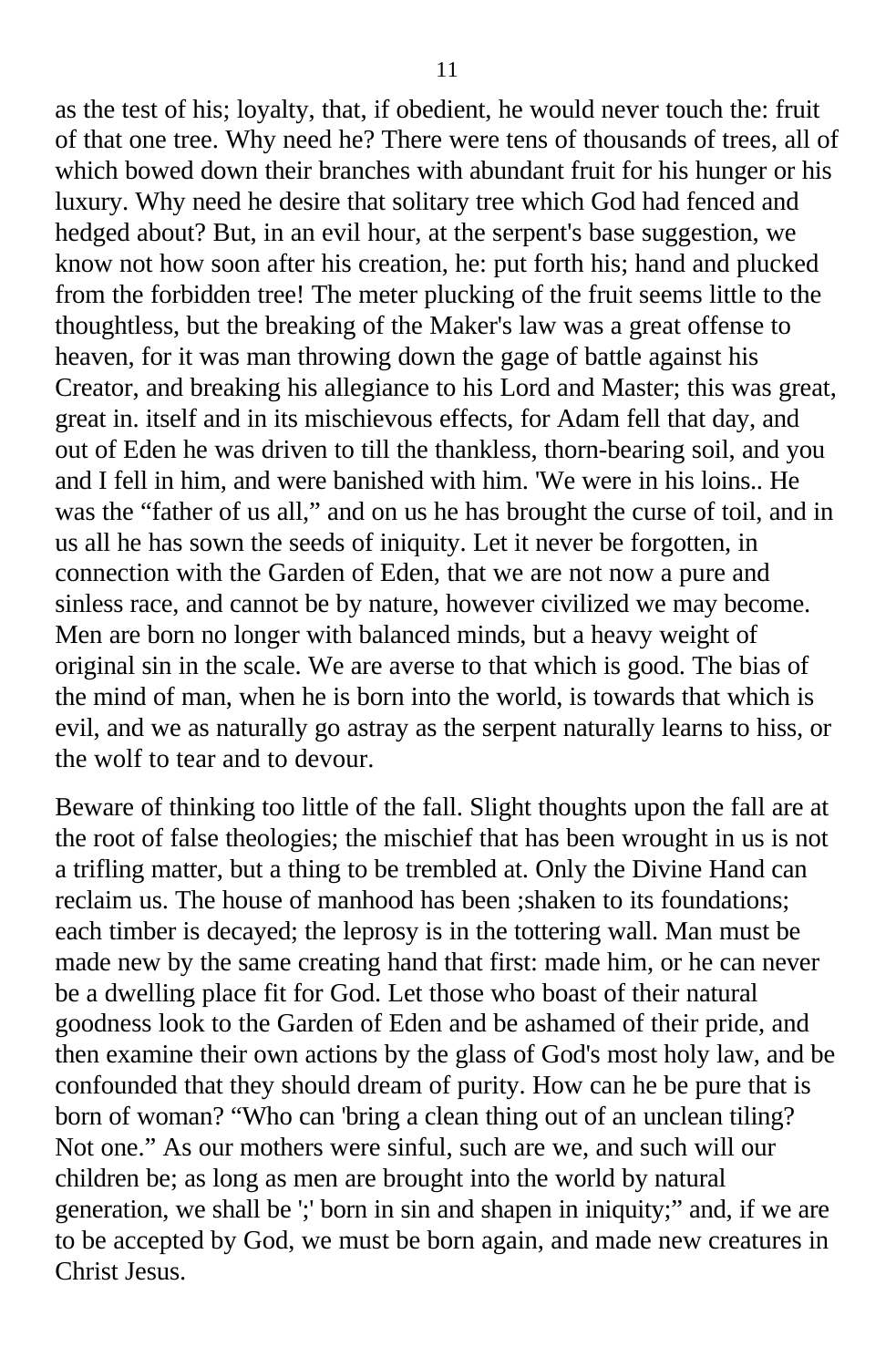Alas! then, alas! for that first king's garden! The flowers are gone; the birds have ceased to sing! The winter winds howl through it, and the summer sun scorches it! The beasts of prey are there. Perhaps the very site of it, which is now unknown, may be a den of dragons, a habitation for the pelican of the wilderness, and the bittern of desolation! Fit image, if it be: so, of our natural estate, for we were altogether given up to desolation and destruction, unless One mighty' to save had espoused our cause.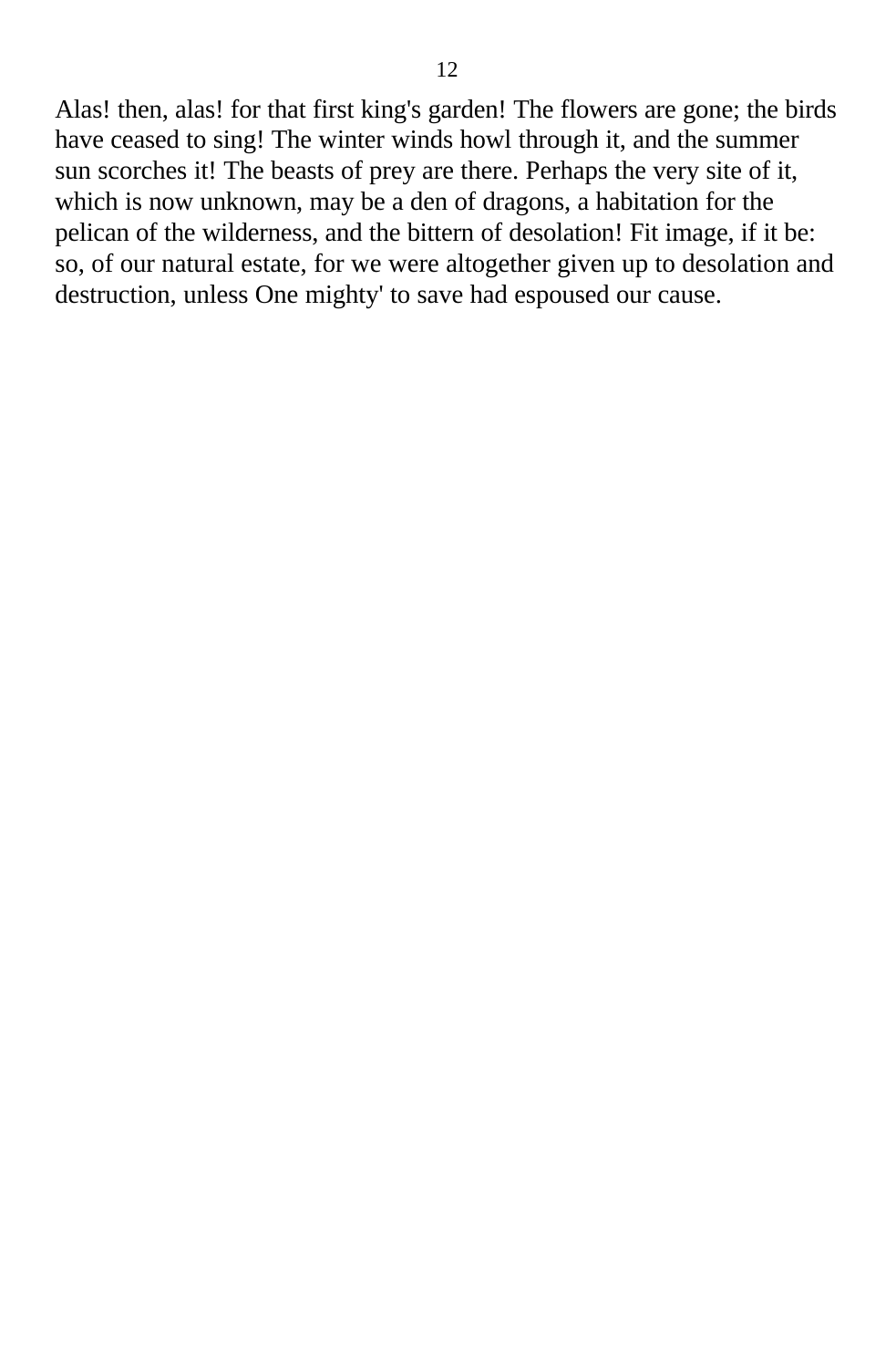### THE GARDEN OF EDEN.

#### THE LORD GOD IN THE GARDEN

"THE Lord God called unto Adam and said, Where art thou?" Man had sinned against God. Mark the *alienation of heart* which sin causes in the sinner. Adam ought to have sought out his Maker. He should have gone through the garden crying for his God, "My God, my God, I have sinned against Thee. Where art *Thou?* Low at Thy feet Thy creature falls and asks mercy at Thy hands. My Father, Thou hast placed me in this lovely Paradise; I have wickedly and willfully eaten of the fruit of which Thou saidst that I should not eat of it, since in the day I ate thereof I should surely die. Behold, my Father, I submit to the penalty. I confess Thy .justice and beseech Thy mercy, if mercy can be shown to such an one as I am." But instead thereof, Adam flies from God. The sinner comes not to God; God , comes to him. It is not "My God, where art Thou?" but the first cry is; the voice of grace, "Sinner, where :art *Thou?*" God comes to man; man seeks not his God. Despite all the doctrines which proud free-will has manufactured, there has never been found from .Adam's day until now a single instance in which the sinner first sought his God. God must first seek him. The sheep strays of itself, but it never returns to its fold unless sought by the great Shepherd. It is human to err, it is divine to repent. Man *can* commit iniquity, but even to know that it is iniquity so as to feel the guilt of it, is the gift of the grace of God. We have and are nothing but what is vile. Everything which is God-like, everything which aspires towards righteousness and true holiness, cometh from the Most High.

Sin made man a fool. He was once in God's image, wise; now, since the trail of the serpent has passed over his nature, he has become an arrant fool, for is not he a fool who would cover the nakedness of sin with fig leaves? Is not he indeed mad who would hide from the omniscient Jehovah beneath the spreading boughs of trees? Did not Adam know that God filleth all space, and dwelleth everywhere, that from the highest heaven to the deepest hell there is nothing that is hid from His understanding? And yet so ignorant and stupid is he that he hopes to escape from God, and make the trees of the garden a covert from the fiery eyes of divine wrath.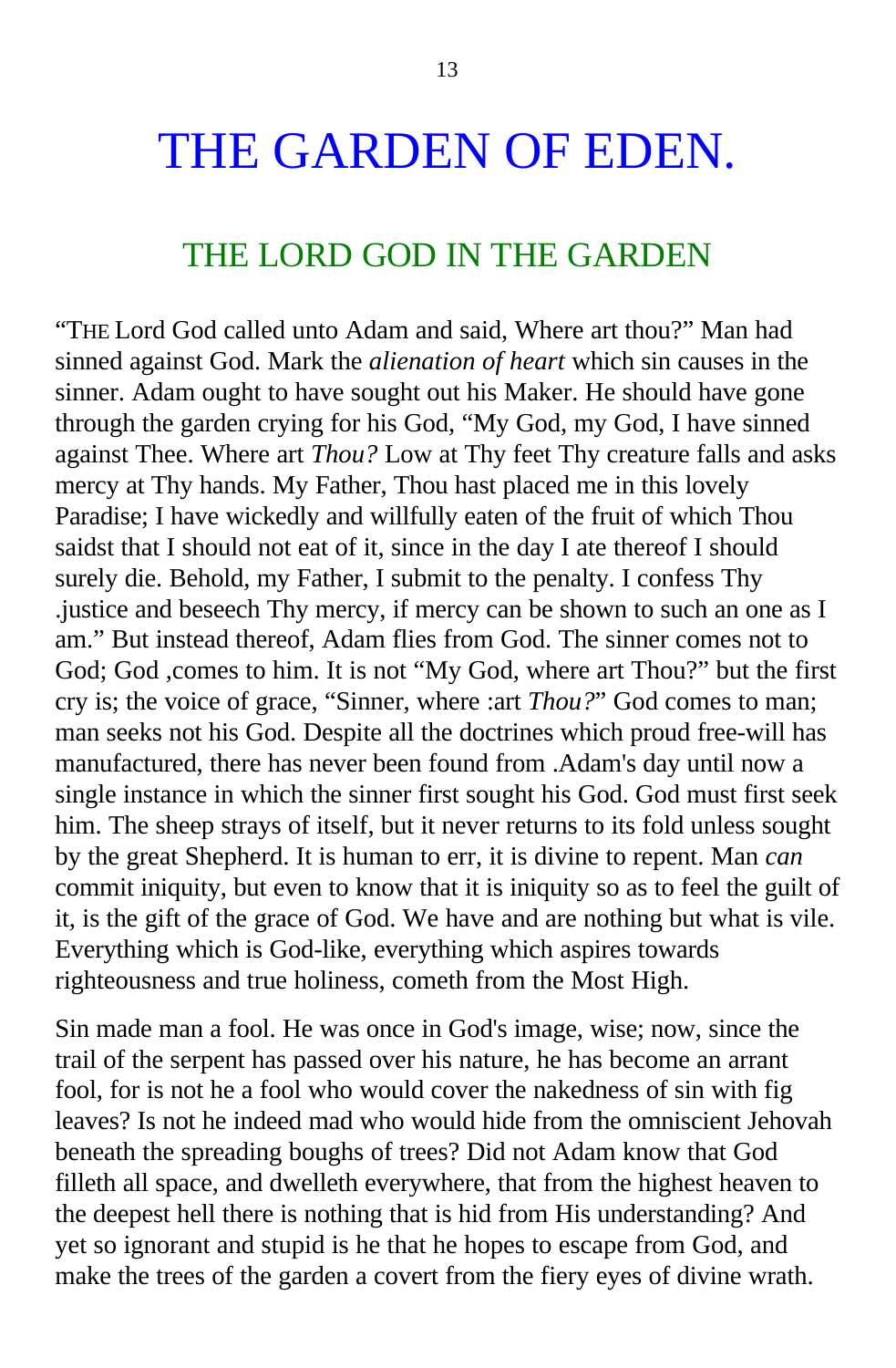Ah! how foolish we are! How we repeat the folly of our first parent every day when we seek to hide sin from conscience, and then think it is hidden from God, when we are more afraid of the gaze of man than of the searchings of the Eternal One; when because the sin is secret, and has not entrenched upon the laws and customs of society, we make no conscience of it, but go to our beds with the black mark still upon us, being satisfied because man does not see it, that therefore God doth not perceive it. O sin, thou hast made man ask the question, "Whither shall I flee from Thy presence?" and thou hast made him forget that, if he ascend to heaven God is there; if he make his bed in hell, God is there; and if he say, "Surely the darkness shall cover me, even the night shall be light about him.

But now, the Lord Himself comes forth to Adam, and note how He comes. He comes *walking.* He was in no haste to smite the offender, not flying upon wings of wind, not hurrying with His fiery sword unsheathed, but *walking* in the garden. *"In the cool of the day" — -not* in the dead of night, when the natural glooms of darkness might have increased the terrors of the criminal; not in the heat of the day, lest he should imagine that God came in the heat of passion; not in the early morning as if in haste to slay, but at the close of the day, for God is longsuffering, slow to anger, and. of great mercy; but in the cool of the evening, when the sun was setting upon Eden's last day of glory, when the dews began to weep for man's misery', when the gentle winds with breath of mercy breathed upon the hot cheek of fear; when earth was silent that man might meditate, and when heaven was lighting her evening lamps, that man might have hope in darkness; then, and not till then, · forth came the offended Father.

Adam flies and seeks to avoid that very God whom he had once met with confidence, and with whom he had the sweetest fellowship, talking with Him as a man talketh with his friend. And now hear the voice of God as He cries, "Adam. where art thou?" Oh! there were two truths in that short sentence. It showed that *Adam was lost,* or God would not have needed to ask him where he was. Until we have lost a thing, we need not inquire about it; but when God said, "Adam, where art thou?" it was the voice of a shepherd inquiring for his lost sheep; or better still, the cry of a loving parent asking for his child that has ran away from him, "Where art thou?" There are but three words, but they contain the dread doctrine of our lost estate. When *God* asks, "Where art thou?" man must be lost. When God Himself inquires where he is, he must be lost in a more awful sense than you and I have as yet fully known. But *then,* there was also mercy here for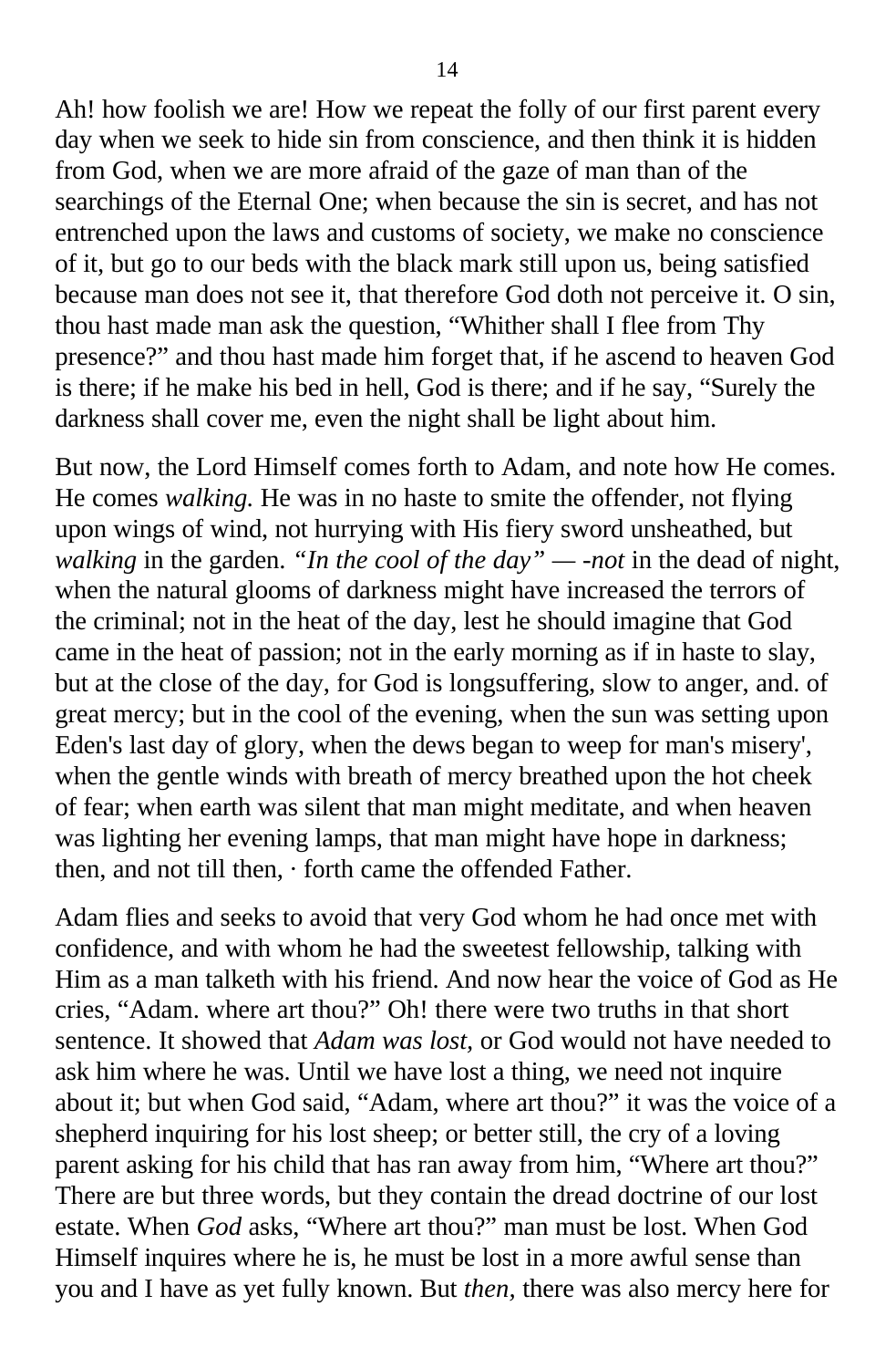it showed that God intended to have mercy upon man, or else He would have let him remain lost, and would not have said, "Where art thou?" Men do not inquire for what they do not value. There was a gospel sermon, I think, in those three divine words as they penetrated the dense parts of the thicket, and reached the tingling ears of the fugitives — "Where art thou?" Thy God is not willing to lose thee; He is come forth to seek thee, just as by-and-by He means to come forth in the person of His Son, not only to seek but to save that which now is lost, "Where art thou, Adam?" Oh, had God meant to have destroyed the race, He would have hurled His thunderbolt at once, and burned the trees, and let the ashes of the sinner lie beneath His angry gaze. He would have rushed in the whirlwind, and in the storm, and tearing up the cedars and the pomegranates by their roots, He would have said, "Here thou art, thou rebel; traitor, take thy due deserts! Let hell open before thee, and be thou swallowed up for ,ever." But no, He loves man; He careth for him, and therefore now inquireth 'where he is in tones of calmness, "Adam, where art thou, where art thou?"

The question which the Lord asked of Adam may be used in five different ways. We are not sure in what precise sense the Lord intended it perhaps in all — for there is always in t]he utterance of the Divine One. a great depth which coucheth beneath. Our words, if they give one sense, do well, but the Lord knoweth how to speak so that He shall teach many truths in few words. We give little in much: God giveth much in little. Many words and little sense — this is too often the rule of man's speech. Few words and much meaning — this is the rule with God. We give gold beaten out into leaf: God giveth ingots of gold when He speaketh. We use but the filings of gems: God droppeth pearls from His lips each time He speaketh to us; nor ,shall we, perhaps, even in eternity, know how divine are God's words — how like Himself, how exceeding broad, how infinite.

We believe, that the inquiry of God was intended in an AROUSING SENSE — "Adam, where art thou?" Sin stultifies the conscience, it drugs the mind, so that after sin man is not so capable of understanding his danger as he: would have been without it. Sin is a poison which kills conscience painlessly by mortification. Men die by sin, as men die when frozen to death upon the Alps — they die in a sleep; they sleep, and sleep, and sleep, and sleep on, till death closes the scene. One of the first works of grace in a man is to put aside this sleep, to startle him from his lethargy, to make him open his eyes and discover his danger. One of the first deeds of the good physician is to put sensibility into our flesh. It has become cold, and dead,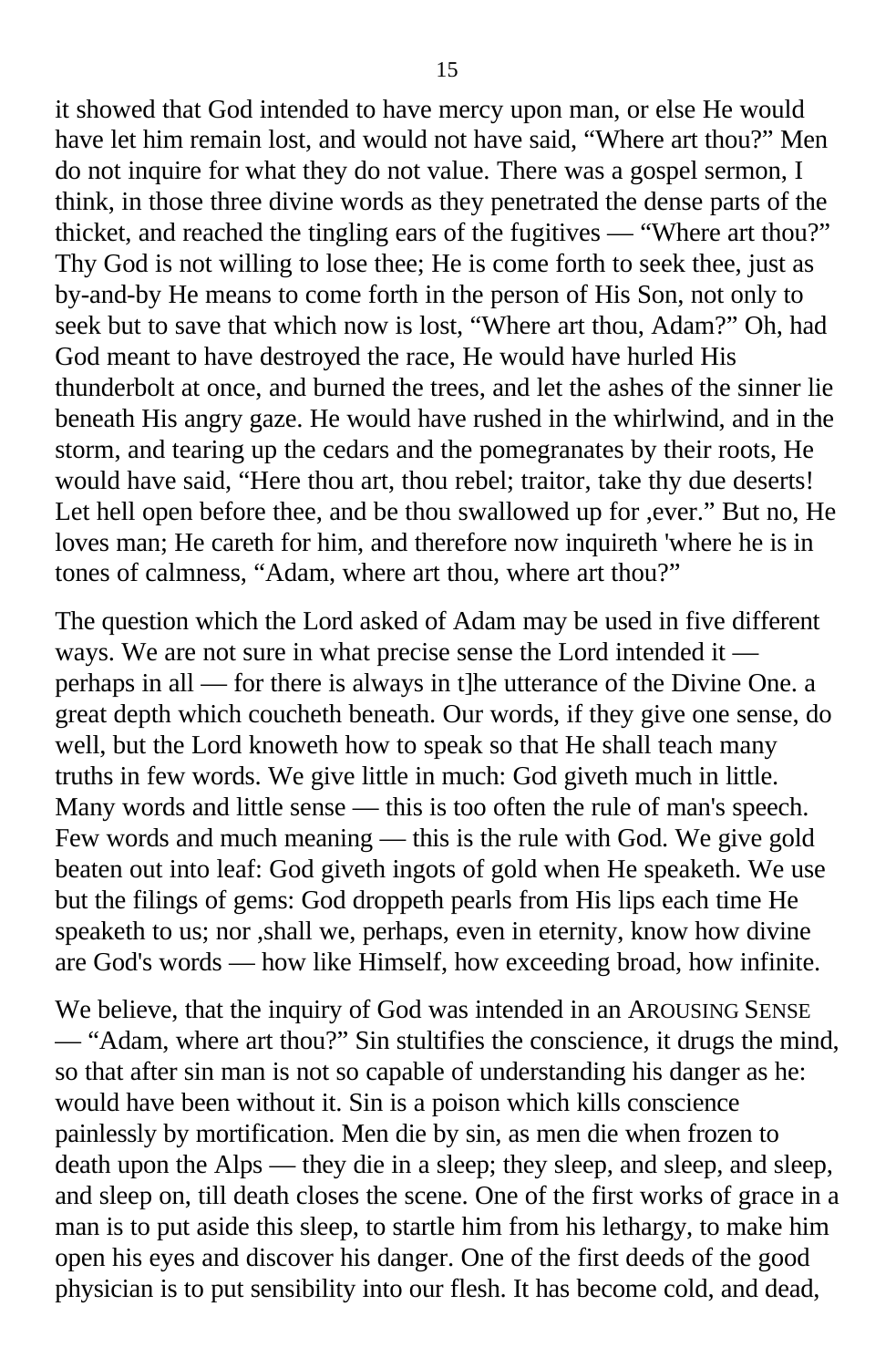and :mortified ;he puts life into it, and then there is pain; but that very pain has a salutary effect upon us.

Now, I think that this question from the Lord was intended to set Adam thinking. "Where art thou?" He had perceived in some degree into what a state his sin had brought him, but this question was meant to stir the depths of his spirit:, and wake him up to such a sense of danger, that he should labor to escape from the wrath to come. "Adam, where art thou? " — look at thyself now, naked, a stranger to thy God, dreading the presence of thy Maker, miserable, undone. "Adam, where art thou?" — with a hard heart, with a rebellious will, fallen from thy high estate. "Adam, where art thou?" Lost! lost to thy God, lost to happiness, lost to peace, lost in time, lost in eternity. *Sinner,* "where *art thou?" O* that I might, by earnest words, stir up some callous, careless sinner to answer the inquiry for himself! Man, where art thou? Shall I tell thee? Thou art in a condition in which thy very conscience condemns thee. How many there are who have never repented of sin, have never believed in Christ!

Must not that creature be in a very pitiable position who is afraid of his Creator? You were made to glorify Him; you were made to rejoice in His presence, and to delight in His goodness; but it seems you love not the very food which was meant to sustain you. You must be sick — you must be sick indeed!

"Where art thou?" Thy life is frail; nothing can be more weak. A spider's line is a cable compared with the thread of thy life. Dreams are substantial masonry compared with the bubble structure of thy being. Thou art here and thou art gone. Thou sittest here to-day; ere another week is past thou mayest be in another world.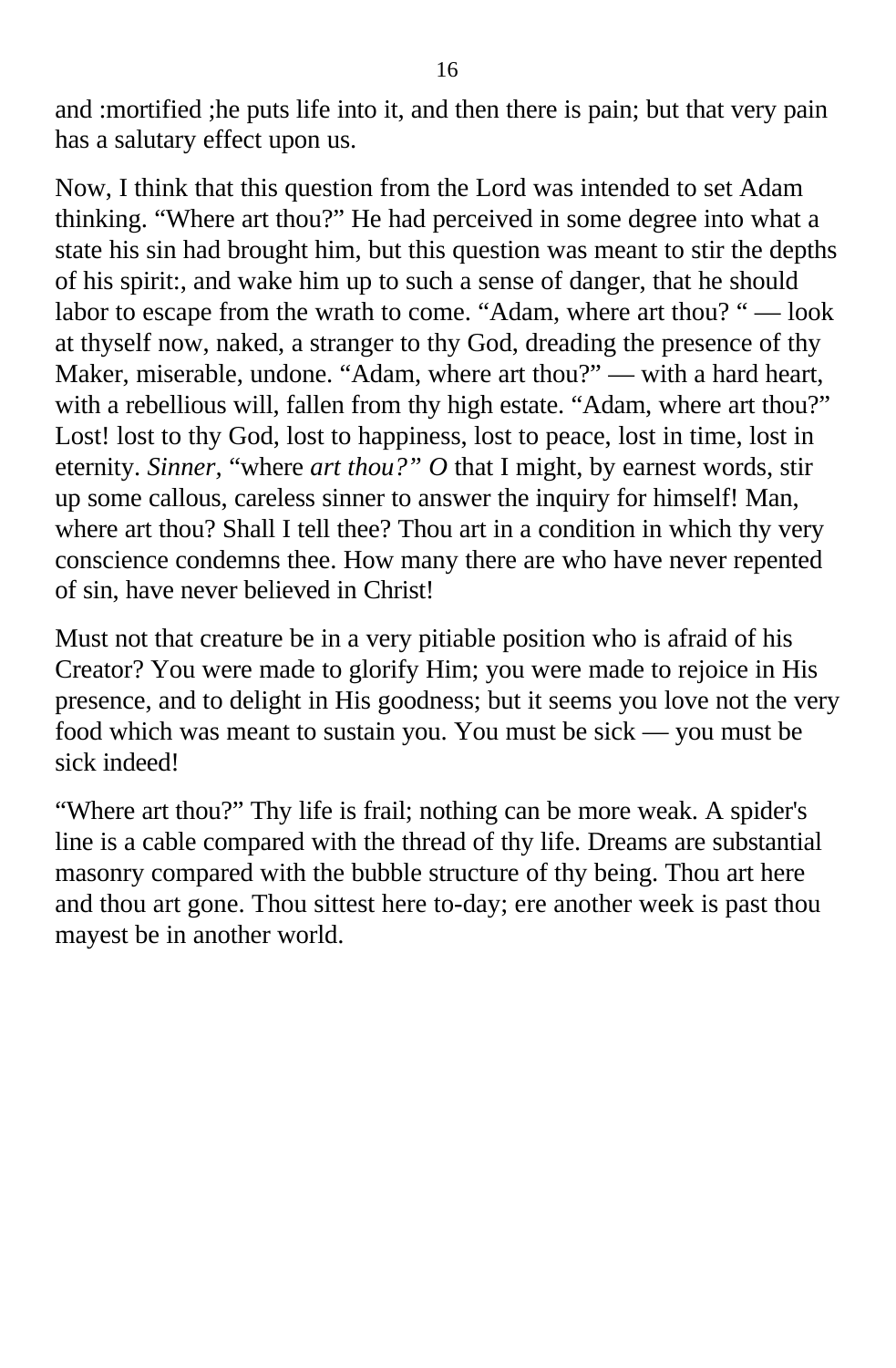### ADAM IN EDEN.

HAD Adam's heart been in a right state, he would have made a full confession of his sinfulness. "Where art thou?" Let us hear the voice of God saying that to us, if we are out of God and out of Christ. "Where art thou, Adam? I made thee in Mine own image, I made thee a little lower than the angels: I made thee to have dominion over the works of My hands: I put all things under thy feet — the fowl of the air, and the fish of the sea, and whatsoever passeth through the depths of the sea. I gave this w whole garden of delights to be thy home. I honored thee with My presence, I thought of thy welfare, and forestalled all thy desires. The moon did not hurt thee by night; the sun did not smite thee by day. I tempered the winds for thee; I clothed the trees with fruit for thy nourishment. I made all things minister to thy happiness. Where art thou? I asked of thee but: that little thing, that thou wouldest not touch one tree which I had reserved for Myself. Where art thou? Art thou in the room of a thief, a rebel, a traitor? Hast thou sinned? O Adam, where art: thou?"

To many' the Lord might '.say, "I gave you a godly mother, who wept over you in your childhood. I gave you a holy father, who longed for your conversion. I gave you the gifts; of Providence — you never wanted for a meal. I clothed your back. I put you in a comfortable position in life. I raised you up from a bed of sickness. I overlooked ten thousand follies. My mercies like a :river have flown to you. When you opened your eyes in the morning, it was to look upon My goodness; and till the last moment of the night I was your helper, and drew the curtains about your defenseless head. I have covered thee with My feathers, under My wings hast thou trusted, and now *where art thou?* Hast thou not forgotten. My commandments, abhorred My person, broken My laws, rejected My Sort? Art thou not at this day a disbeliever, content to trust to thine own works, but not to take the finished righteousness of My beloved Son, the Savior of the world? What hast thou done for Him who has done so much for thee? What art thou? Hast thou not been a cumber-ground — a tree that sucks the soil, but bears no fruit — that drinks it. the genial rain of heaven, but yields no grateful fruit? Where art thou? Art thou not to-day in the camp of My enemy? Art thou not on Satan's side, defying Me, and lifting up the puny arm of thy rebellion against the Lord who made thee, and who keepeth the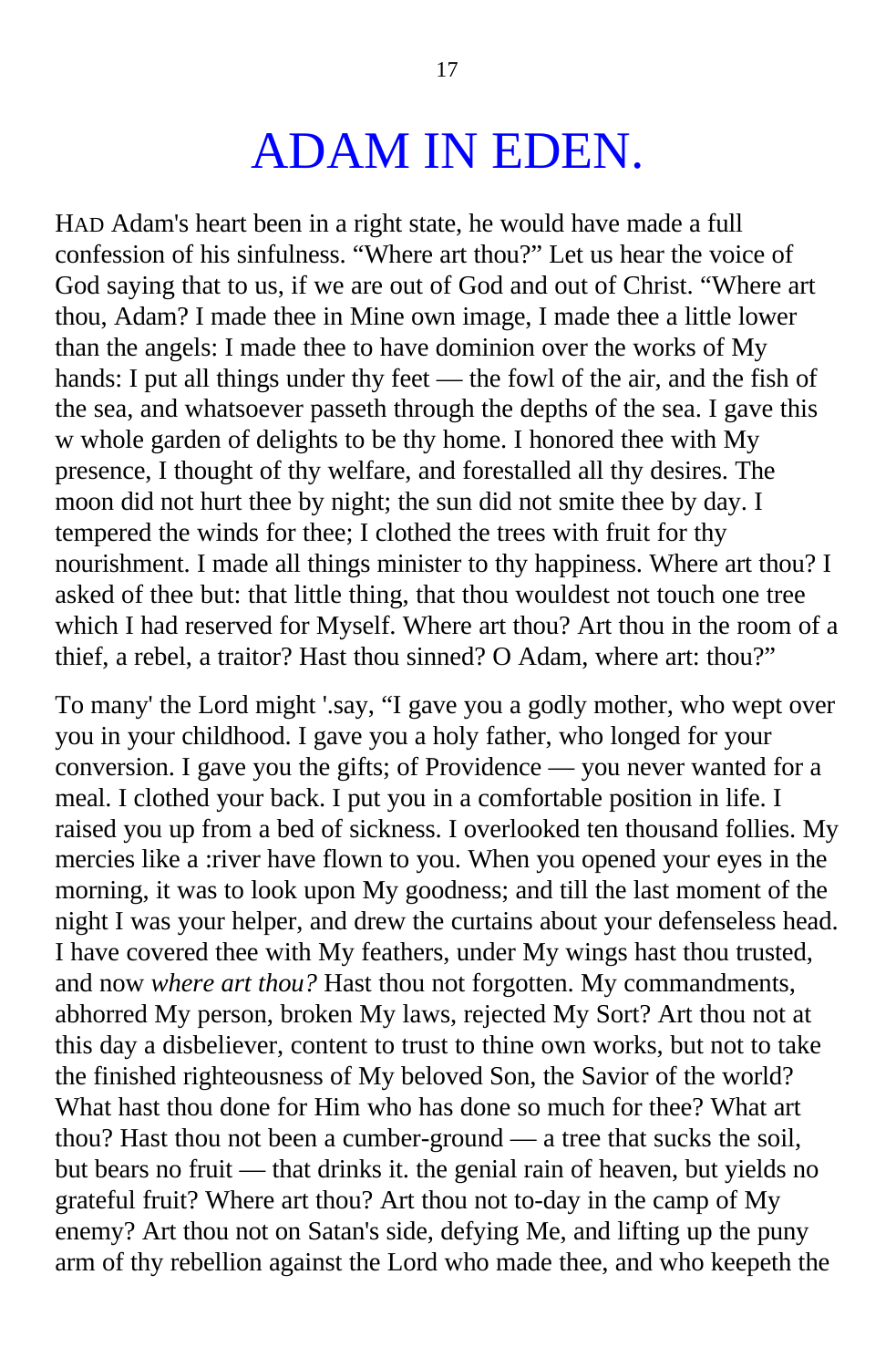breath in thy nostrils — in whose hand thy life is, and whose are all thy ways?"

Read the question again thus, "Where art thou?" The serpent said thou shouldst be a god. Thou thoughtest to be made exceeding glorious. Is it so, Adam? is it so? Where is thy boasted knowledge? Where the honors? Where the vast attainments that rebellion would bring to thee? Instead of the clothing of angels, thou art naked; instead of glory, thou hast shame; instead of preferment, thou hast disgrace. Adam, where art thou? And sinner, where art *thou?* Sin said to thee," I will give thee pleasure." Thou hast had it; but what of the pain which followed the pleasure? Sin gave thee its cup full of mixed wine; but what of the :red eyes and of the woe?

And then to add to the conviction, the Lord asks of .Adam, *"Where* art thou?" as it He asked him," How didst thou come there?" Adam, thou camest there of thyself, if' thou hadst been upright, Eve had not cast thee down. Eve, 'twas not the serpent with whom the main guilt must lie; hadst thou not given ear, he might have tempted long if thou hadst been deaf. And :so to-day God says to the sinner, "Where art thou?" Thou art where thou hast brought thyself. That thou hast sinned is thine own fault, and none else's but thine own. Oh, it is hard to make a sinner see that sin is his own property. It is the only thing we have. There is only one thing we created, and that is sin, and that is our own, If I permit anything that is evil, I must confess it is a child that has sprung from my own bowels, it hath its origin 'm myself. If we talk: of the, fall, men will throw their sin on father Adam.. They speak of the depravity of nature, and then they think they are to be excused, as if depravity of nature did not prove the man to be desperately bad, as if it were not saying that sin is essentially man's own thing, that he hath it in his very bones, and in his blood. If we be sinners there is no excuse for us whatever, and if we live and die so, the guilt shall lie at our own door, but nowhere else. "Adam, where art thou?" Thou art where thou hast willfully put thyself:, and thou remainest willfully in the same desperate :state of rebellion against God, and of alienation from Him.

Some haw: even ventured :to translate the Hebrew, "Alas for thee, alas for thee!" It is as if God uttered the words of the prophet, "How can I give thee up? how can I utterly, destroy thee:? how can I set thee as Admah? how shall I make thee as Zeboim? My repentings are kindled, My bowels are moved for thee. Where art thou, my poor Adam? Thou didst talk with Me, but thou hast now fled from Me. Thou wast happy once, what: art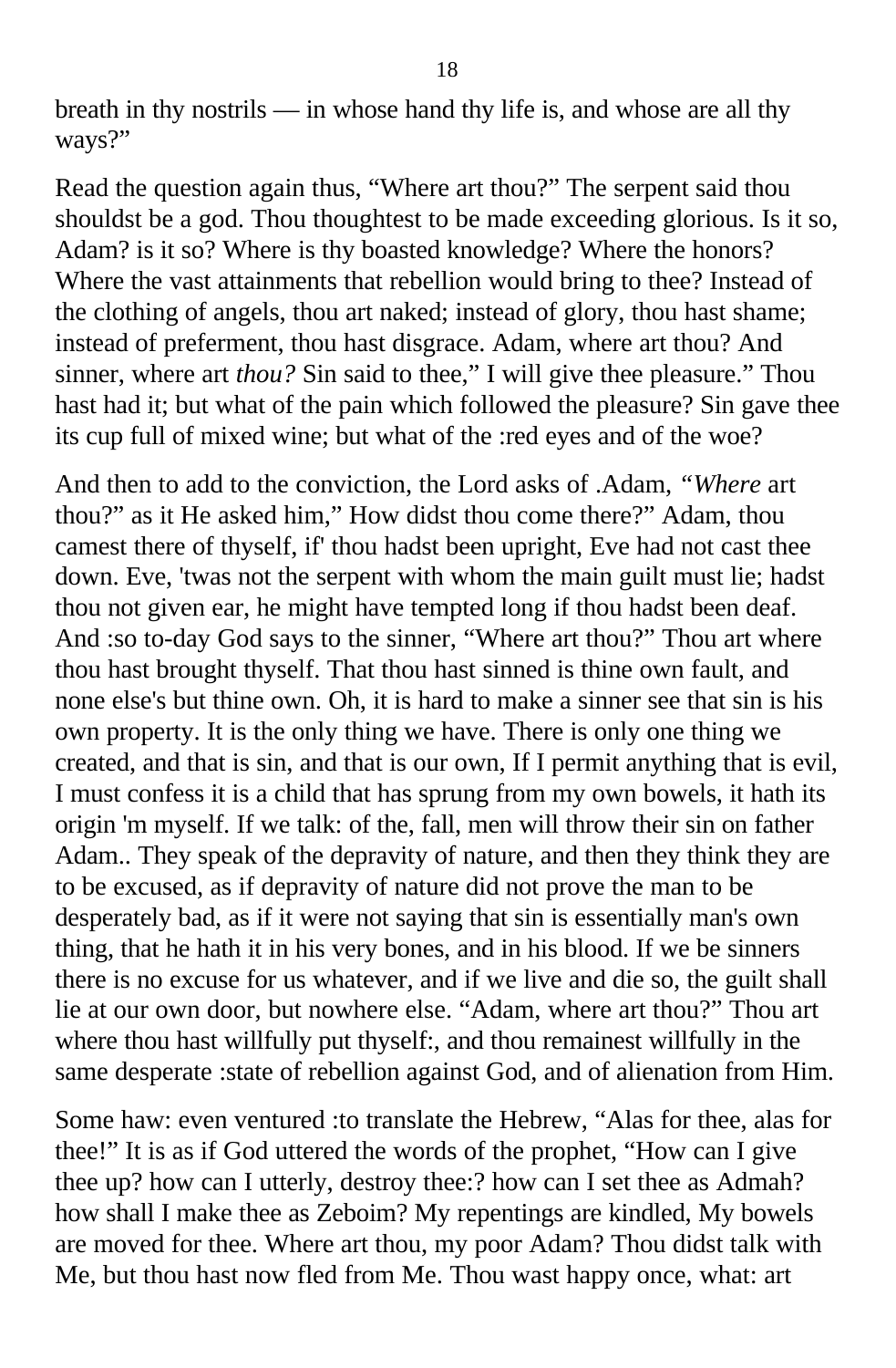thou now? Naked, and poor, and miserable. Thou wast once in My image glorious, immortal, blessed; where art thou now, poor Adam? My image is marred in thee, thine own Father's face is taken away, and :thou hast made thyself earthy, sensual, devilish. Where art 'thou now, poor Adam?" Oh, it is wonderful to think how the Lord felt for poor Adam. It is taken for granted by all theologians that God can neither feel nor suffer. There is no such thing in the Word of God. If it could be said that God could not do anything and everything, we should say that He was not omnipotent; but He can do all things, and we have not a God who cannot be moved, but we have one who feels and who describes Himself in human language as having a Father's bowels, and all. the: tenderness of a mother's heart. Just as a father cries over a rebellious son, so does the eternal Father say, "Poor Adam, where art thou?"

What a thought it is that when God co roes forth to. seek His chosen. [He knows where they arc, and He never misses them; and though they may have wandered ever so far, yet it is not too far for Him! If they had gone to the gates of hell, and the gates were half opened to receive them, the Lord would get them even there. If 'they had so sinned that they had given themselves up, and every Christian living had given them up, too; :if Satan had counted upon them, and had made ready to receive them, yet when God comes forth to seek theta He will find them, and He will have them after all. You who are lost, perishing sinners, hear the voice of God, for it speaks to you. "'Where art thou?' for I am come to seek thee." *"Lord,* I am in such a place that I cannot do anything for myself." "'Then I am come to seek thee, and do all for thee." "Lord, I am in such a place that the law threatens me, and justice frowns upon me." *"*I am come to answer the threatenings of the law, and to bear all the wrath of justice." *"But,* Lord, I am in such a place that I cannot repent as I would." "I am come to seek thee, and I am exalted on high to give repentance and remission of sins." *"But,* Lord, I cannot believe in Thee, I cannot believe as I would." "A bruised reed I will not break, and a smoking flax will I not quench; I am come to give thee faith." "But, Lord, I am in such a state that my prayers can never be acceptable." "I am come to pray for thee, and then to grant thee thy desires." "But, Lord, Thou dost not know what a wretch I am." "Yes, I know thee. Though I asked thee the question, ' Where art thou?' it was 'that thou mightest know where thou art, for I knew well enough." "But, Lord, I have been the chief of sinners; none can have so aggravated their guilt as I have." "But wherever thou mayest be, I have come to save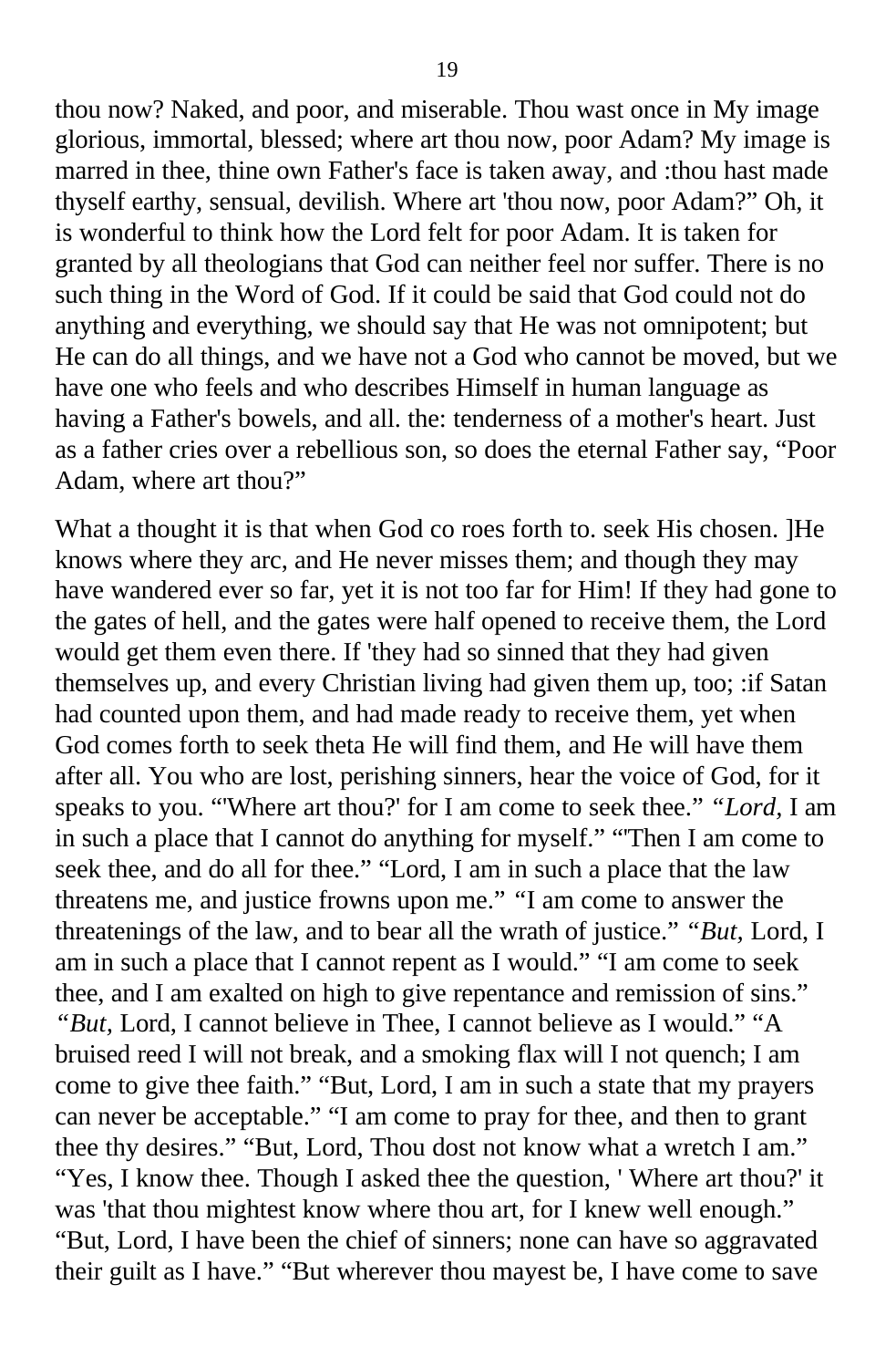thee." "But I am an outcast from society." *"But* I am come to gather together the outcasts of Israel." "Oh, but I have sinned beyond all hope." "Yes, but I have'. come to give hope to hopeless sinners." "Ay, but: then I deserve to be lost." "Yes, but I have come to magnify the law and make it honorable, and so to give thee thy deserts in the person of Christ, and then to give thee My mercy because of His merits." To those who reject the question as a voice of arousing and conviction, to those who despise it as the voice of mercy bemoaning them, or as the voice of goodness seeking them, it comes in another way; it is the voice of JUSTICE SUMMONING THEM. Adam had fled, but God must have him come to His bar. "Where art thou, Adam? Come hither, man, come hither; I must judge thee, sin cannot go unpunished. Come, and thy guilty spouse with thee. Come hither; I must put questions to thee; I must hear thy pleadings, and since they will be vain and void, I must pronounce thy sentence." For though there was much of pity in the question, there was something of severity too. *"Adam,* Adam, where art thou? Come thou hither to be judged." Today you hear not that cry; it is mercifully postponed. You shall hear it soon; you shall hear it for the first time, like mutterings of thunder when the storm begins; when sickness casts thee on thy bed, and death looks through his bony eyes upon thee, and touches; thee with his ghastly hand, and saith, *"Prepare* to meet thy God."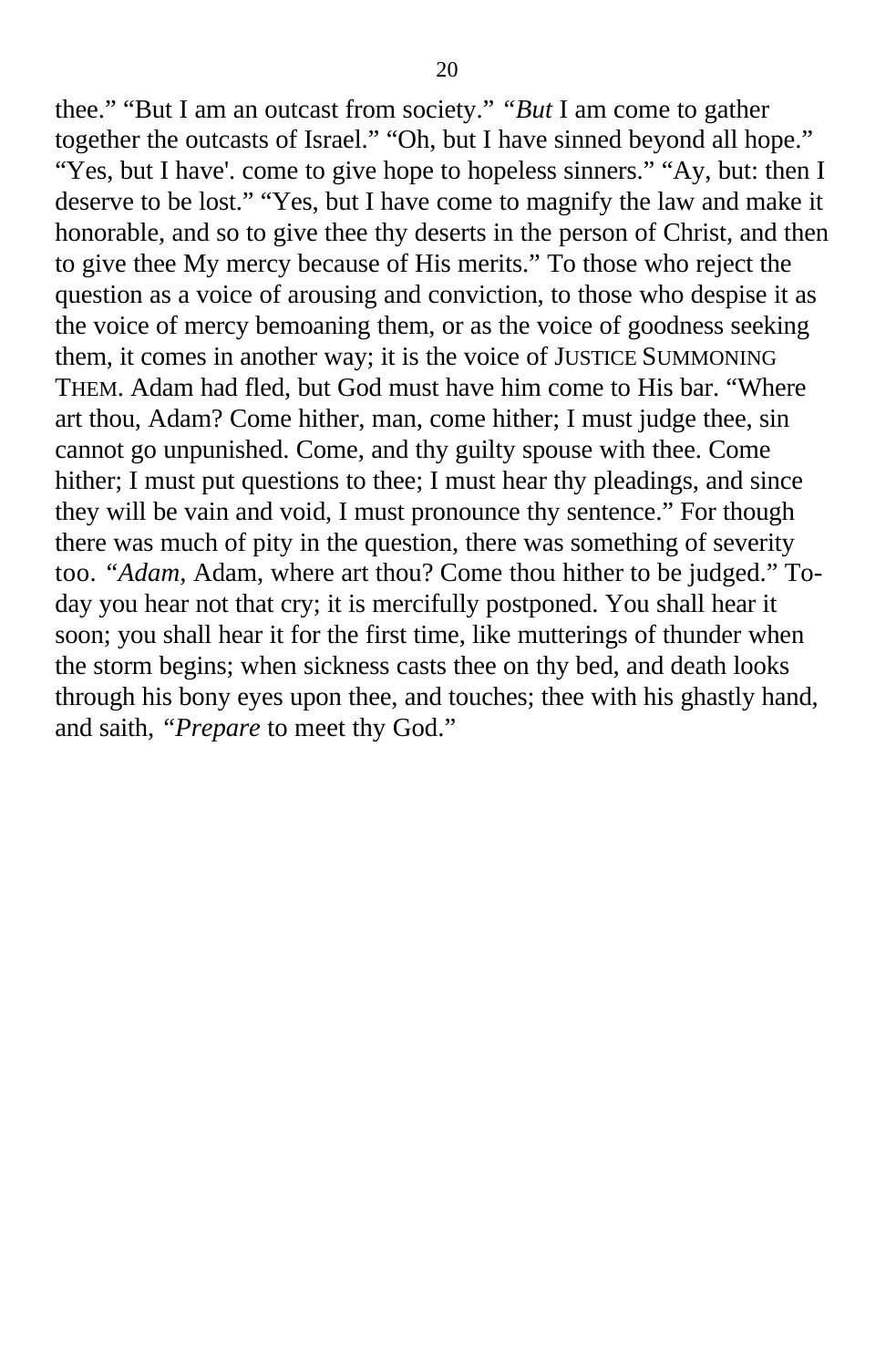### RUIN IN EDEN.

SOME master in Israel who wanted to help the memories of his hearers has said that the three things to be preached above everything else are the three R's — Ruin, Redemption, and Regeneration. He spake wisely and well. How will men seek salvation if they do not feel their ruin? Where is their salvation :save in the atoning blood? What is salvation but being created anew unto holiness? It is a noteworthy fact that, in Holy Scripture, there are three third chapters which deal with these things in the fullest manner. The third of Genesis reveals Ruin; the third of Romans teaches Redemption; the third of John sets forth Regeneration. Will our young friends be so good as to read those chapters through with care, at home? It is; also worthy of mention that not only does each of these chapters teach its own R, but that it also teaches the other two R's. In the third of Genesis we have :not only Ruin, but we have the Redeemer in *"the* seed of the woman," and we have Regeneration in the expression, "I will put enmity between thee and the woman." God's regenerating power creates a hatred of evil in the chosen seed. The same you will find in 'the other chapters; for the third of Romans contains a fearful description of the sin and ruin of men; and in the third of John, after you have read, "Ye must be born again," not far from it you find it written, "And as Moses lifted up the serpent in the wilderness, even so must the Son of man be lifted up: that whosoever believeth in Him might not perish, but have eternal life," Believe any of these great truths, and the rest follow as a necessary consequence.

I pray you, never regard that story of the serpent as a fable. It is said, nowadays, that it is a mere allegory. Yet there is nothing' in the Book to mark where history ends and parable begins: it all runs on as actual history; and as Bishop Horsley forcibly remarks, "If any part of this narrative be allegorical, no part is naked matter of fact." It seems to me that if there was only an allegorical serpent, there was an allegorical Paradise, with allegorical rivers, and allegorical trees; and the men and women were both allegorical, and the chapter which speaks of their creation is an allegory; and the only thing that exists is an allegorical heaven and an allegorical earth. If the Book of Genesis be an allegory, it is an allegory all through; and you have an allegorical Abraham, with allegorical circumcision, an allegorical Jacob and an allegorical Judah; and it is not unfair to push the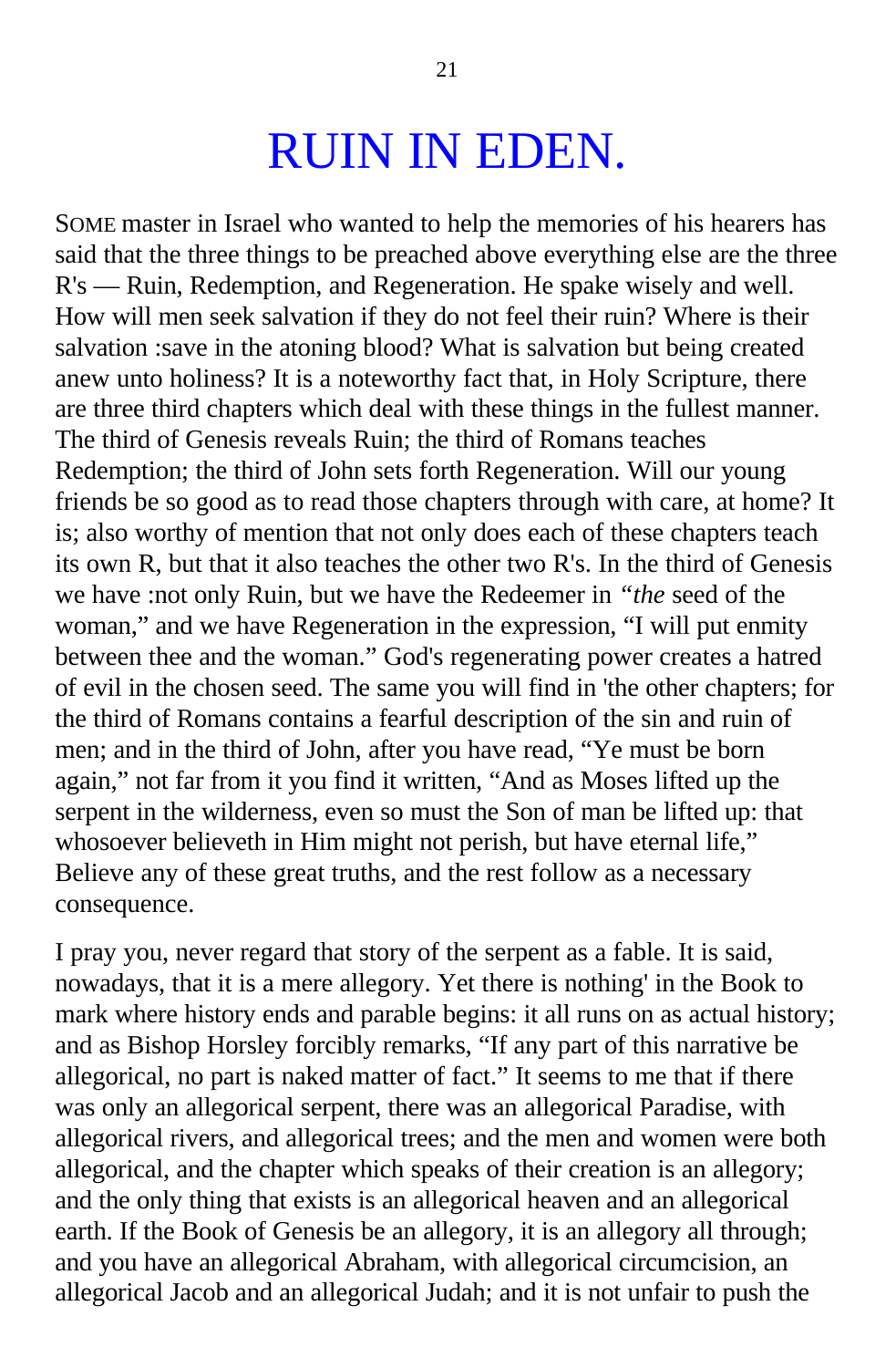theory onward, and impute to Judah allegorical descendants called Jews. But if you borrow any money of this race, you will not find them allegorical when you have to pay. It is idle to ,call the narrative of the Fall a mere allegory; one had better say at once that he does not believe the Book. There is something sane. about that declaration, although it be folly; but to say, "Oh, yes, it is a venerable volume, and worthy to be studied; but it is padded out with marty an allegory," is to say something which confutes itself, if you come to look into it. The Book is intended to be real history, and it contains some portions which, by the consent of everybody, are real history; but Moses could not be an historian, and yet set mere fables before us as a part of his story. To write a jumble of allegory and of fact causes a man to lose the character of a reliable historian,, and we had better repudiate him at once. There was a real serpent, as there was a real Paradise; there was a real Adam and Eve, who stood at the head of our race, and they really sinned, and our race is really fallen. Believe this.

When Satan, "that old serpent, the Devil, and Satan " — as the Apocalypse: calls him — determined to tempt Eve, in order that he might destroy the race in which God evidently' took much delight, he could not appear to the. woman as a spirit. Spirits are not to be discerned by the eye; since a pure spirit is a thing which none of the outward senses of human beings can apprehend. An immaterial spirit must be invisible; and therefore he must embody himself in some way or other before he can be seen. That Satan has power to enter into living bodies is clear, for he did so upon a very large scale with regard to men in the days of Christ. He and his legions were even compelled to enter into the bodies of swine rather than be cast into the deep. Being compelled to have an embodiment, 'the master evil spirit perceived the serpent to be at that time: among the most subtle of all creatures; and therefore he entered into the serpent, as feeling that he would be most at home in that animal. Out of the serpent he spoke to Eve, as though the serpent itself had spoken. There was an actual and material serpent, but the evil spirit who is known as "the old serpent" was there, possessing the natural serpent with all his masterly cunning. Cruelly determining to lead the human race into sin, that he might thus ruin it and triumph over God, the fallen angel did not hesitate to assume a reptile form. Well might Milton make him say —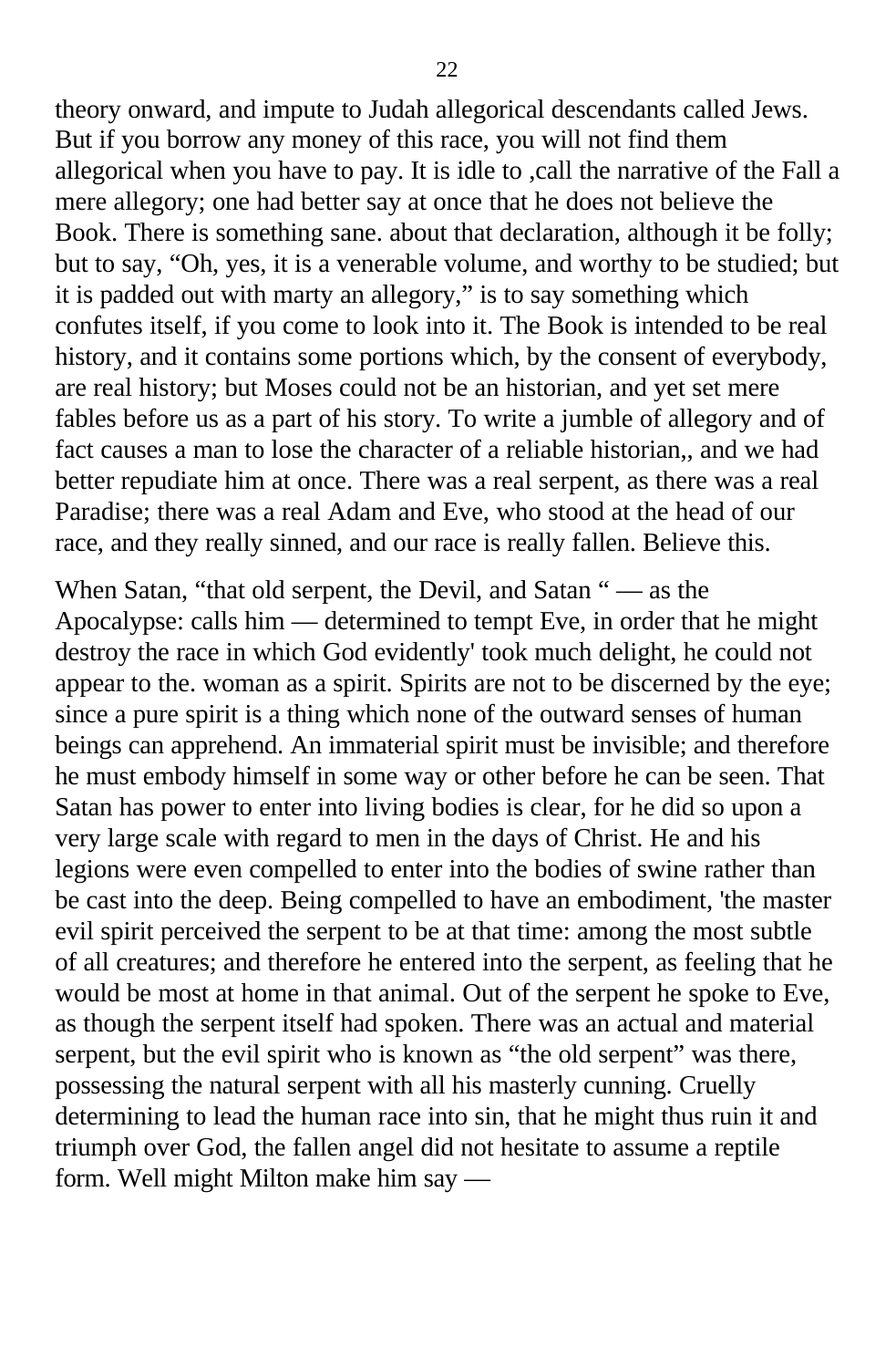*"O foul descent! 'that I, who erst contended With gods to sit the highest, am now constrain'd Into a beast; and, mix'd 'with bestial slime, This essence to incarnate, and irabrute, That to the height of deity aspired!"*

Notice, carefully, that when the Lord comes to deal with the serpent, He does not question him as to his guilty and the reason of it; and the reason is, perhaps, that the guilt of the arch-enemy was self-evident; or, better still, because the Lord had no design of mercy for him. He meant to make no covenant of grace for the devil or his angels for He took not up angels, though He took up the seed of Abraham. In the infinite sovereignty of ,God He passed by the fallen angels, but He chose to raise fallen man. Those who cavil at the doctrine of election should answer this question: "Why is it that God has left devils without hope, and yet has sent His Son to redeem mankind? Is not divine sovereignty manifested here?" We can give no answer to the question, "What is man that God thus visits him with distinguishing grace?" save this — " He will have mercy on whom He will have mercy, and He will have compassion on whom He will have compassion." Intending, therefore, no forgiveness to this evil :spirit, the Lord put no questions to him. His interrogation of our first parents was a sign of mercy When God chides with a man's conscience, it is with the view of blessing him. Do I speak to one whose sense of sin is aroused, who is accused by the Word of God, who feels the Spirit of God working within as a spirit of bondage? You may be hopeful because it is so. If God had meant to destroy you, He would have left you alone, even as He left the serpent without a word of expostulation, and He would have passed sentence upon you speedily. The very rebukes of God are tokens of His favor towards men. With the serpent — that is, with the evil spirit — God had no upbraidings, but dealt at once by way of doom.

He pronounced a sentence: upon the serpent which, while it was terrible to him, is most encouraging to us; and so far as our first parents understood it, it must have been a sun of light to their dark, depressed souls. For many a year this was the lone star of believing hearts: this gospel of the serpent's doom. Satan was their enemy; he: had done them wrong. He was also God's enemy, and God would fight against him, and call them into His battle. He would raise up One who would suffer, but would win the victory — One whom He calls "the seed of the woman." By Him Satan's head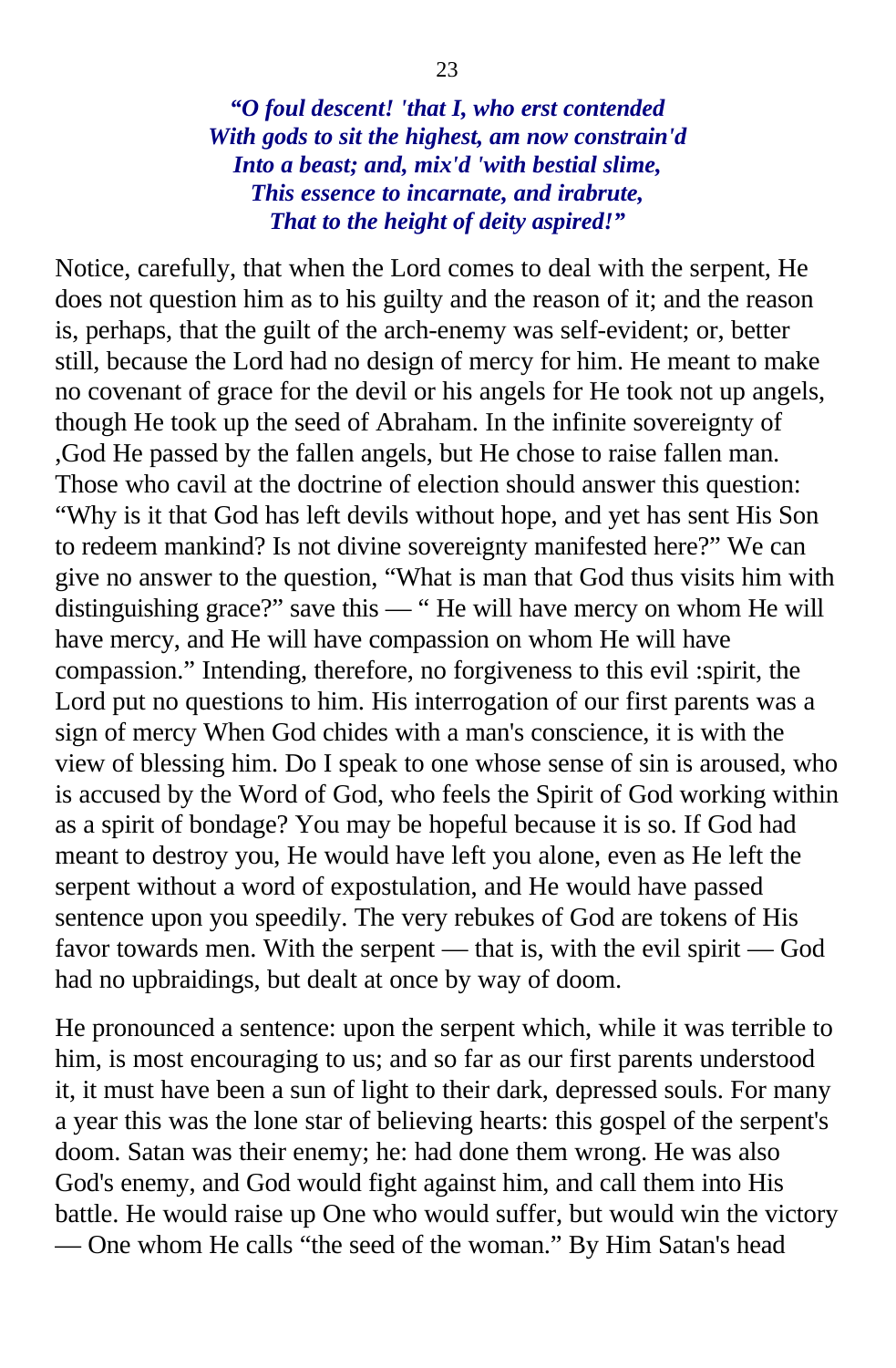would be bruised; and, in that very fact, the race of man would be unspeakably blest.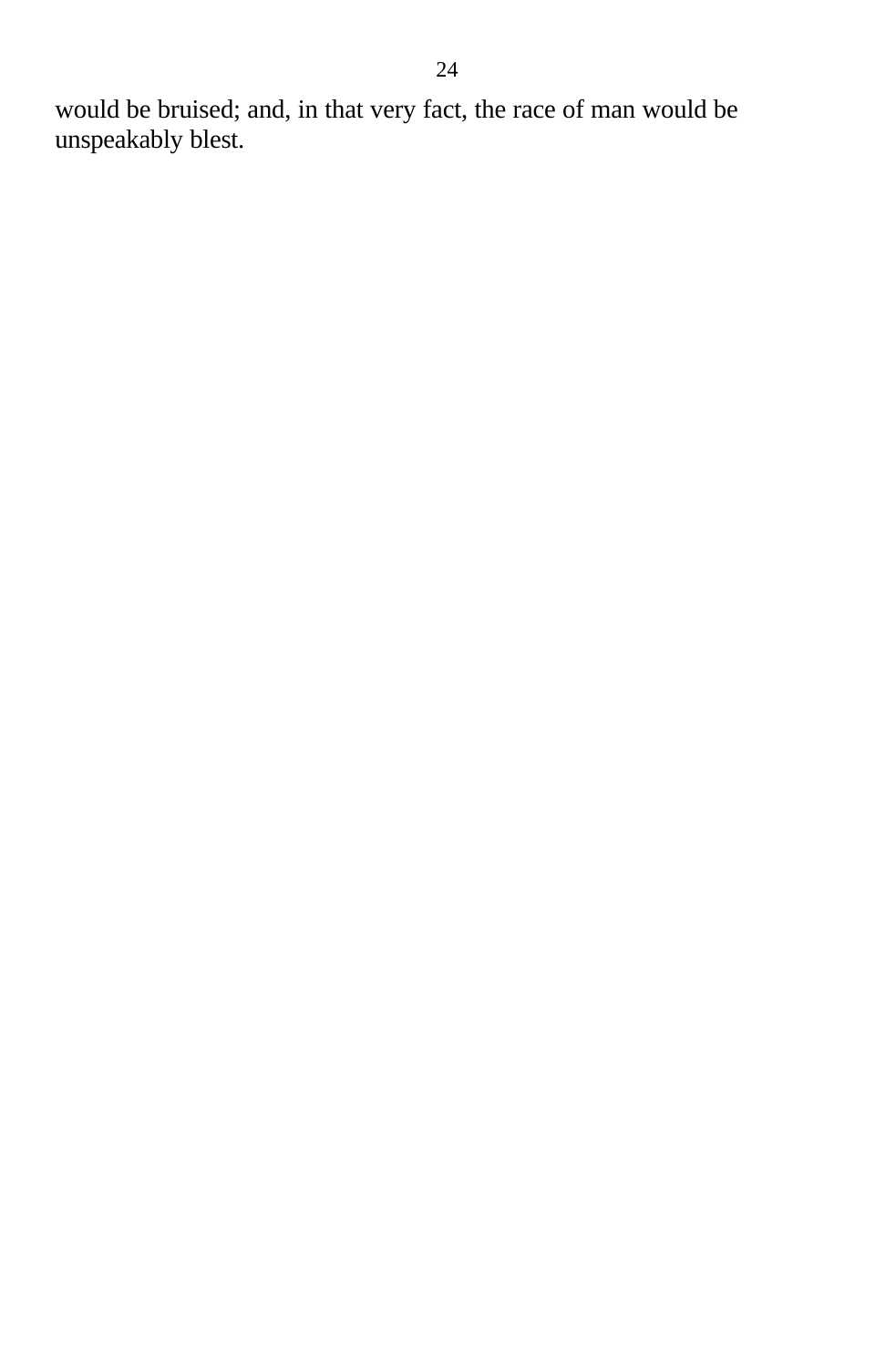## SENTENCE ON THE SERPENT IN EDEN.

"'THE Lord God said unto 'the serpent." Under I the serpent form Satan beguiled the woman, and under that form he was condemned. He is a serpent still. He can go about among the weak and defenseless as a roaring lion seeking whom he may devour; but he is most at home as the embodiment of craft. The serpent was most *subtle,* and so is the Evil-one most cunning. You think you understand the ways of Satan; but you are mistaken. You have been tempted by him these thirty years, and you believe your experience', can unravel all his plots. Ah, he has been engaged in the work of tempting men for nearly six thousand years; and he is not only much older, but he is far more acute and more sagacious than you are. His ways are not easily found out; and though we'. are not ignorant of his devices, we know not which device he will next use. If we have successfully escaped his nets; for forty years, the skillful fowler may even yet entangle us. We have need each day to cry, "Lead us not into temptation; but deliver us from evil." John writes of him in the Revelation as "that old serpent, called the Devil, and Satan, which deceiveth the whole world." He is more cunning than the wisest: how soon he entangled Solomon! He is stronger than the strongest: how fatally he overthrew Samson! Ay, and men after God's own heart, like David, have been led into most grievous sins by his seductions. We do not know where he now lurks, or from what quarter he will next shoot his arrows; but we may rest 'assured that he is always plotting mischief against the people of God, and he is working subtilely to effect their pollution. We may wisely enter into Paul's anxiety when he wrote to the Corinthians, *"But* I fear, lest by any means, as the serpent beguiled Eve through his subtilty, so your minds should be corrupted from the simplicity 'that is in Christ." From the evil machinations of the subtle one, may the Lord deliver us!

A serpent is very *insinuating.* It can enter where another creature could not. Ever so small an opening makes room for a serpent, and it winds itself in without noise. Satan is very insinuating; and as he entered Paradise, so can he penetrate into the most secret and sacred places. He creeps into the church, watch though we may. He creeps into houses, though sanctified by devotion. Have you never found him intruding into your closet during your'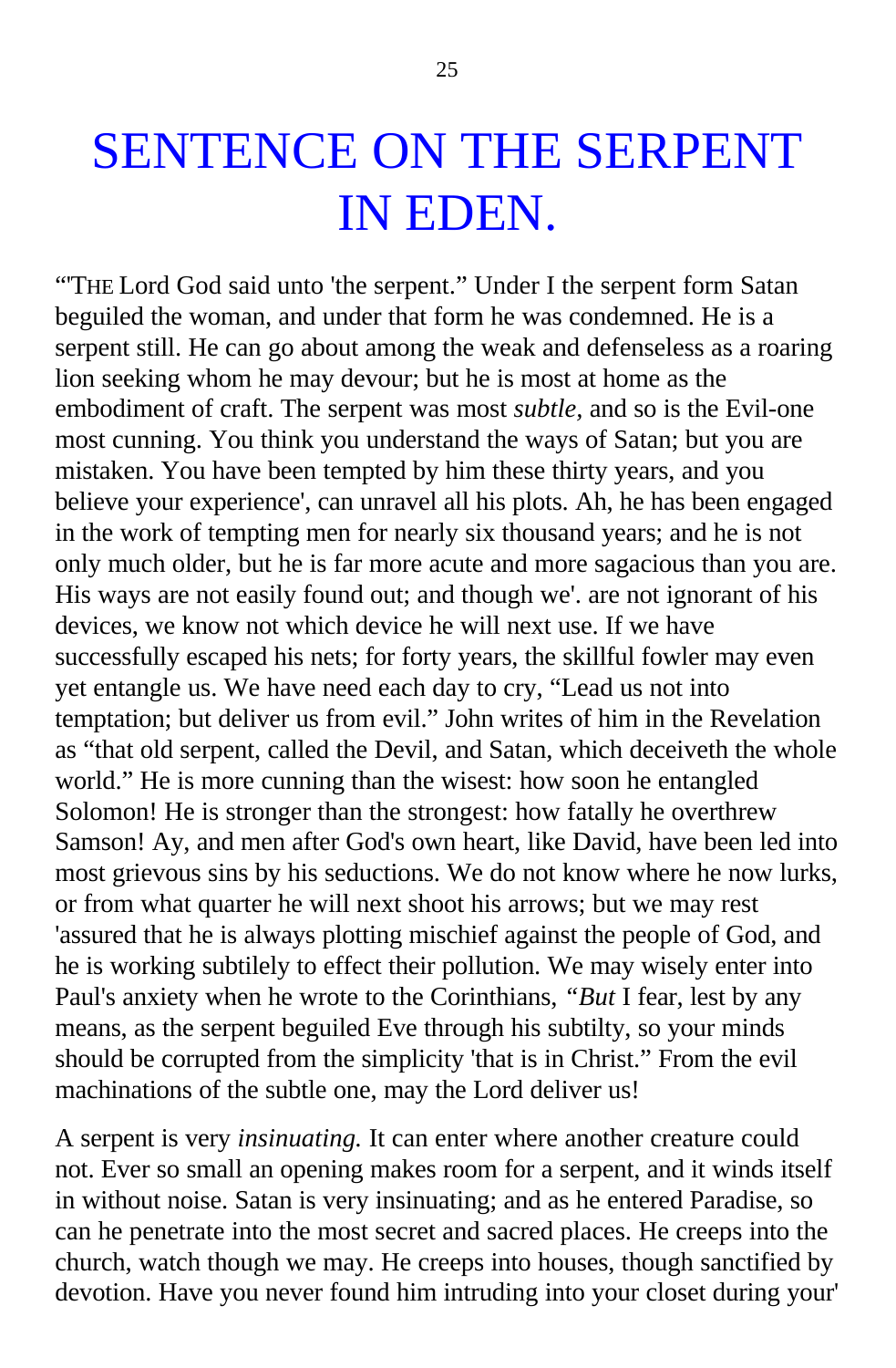prayer? There may seem to be no loophole, and yet there he is, where he was least expected. Has he not wound himself into :your families? Has; he not crept into your hearts? How can we keep him out? We watch against his attacks from without; but, behold, he has found a lodging-place within! Subtle and insinuating is Satan: he is a serpent indeed!

And how *venomous*! What poison one fang of the old serpent will throw into our moral system! Look around, and see how many have been poisoned with the desire for strong drink,, with lust, with avarice, with pride, with anger, with unbelief. Fiery serpents are among us: and many die of their venom. If we tolerate the least sin, it is a burning drop in the veins of the soul. One touch of the, fangs of this serpent will work immeasurable sorrow, even if the soul be saved from death. It is only the power of God that keeps us from being destroyed by this viper. Had he his will, he is a spirit so malignant that no heir of heaven would survive. O God, keep Thine own! Deliver us from the Evil-one!

In all probability the reptile called the serpent was a. nobler creature before the Fall than now. The words, so far as they literally' concern the serpent, threaten that a change would be wrought in him. It has been a sort of speculative opinion that the creature either had wings;, or was able to move without creeping upon the earth as it now does. Of that we know nothing; but assuredly the serpent is a hated thing, with which manhood is at war, and its form and habit typify all that: is mean and cunning. There is nothing noble, nothing brave, nothing true about the idea of a serpent. Satan was among the first-born of the morning, a swift and shining servant of God; but he transgressed against his Sovereign and fell, and now he is nothing' but a serpent — malignant, base, cunning, and untrue. He is fitly' figured by *"the* wily snake." "He was a murderer from the. beginning, and abode not in the truth, because there is no truth in him. When he: speaketh a lie, he speaketh of his own: for he is a liar,, and the father of it" (John 8:44). He goes out to deceive the nations (Revelation 20:8). He works signs and lying wonders (2 Thessalonians 2:9). He lays snares, and takes men captive (2 Timothy 2:26). Keep before your minds the form of a serpent, and remember that after this manner Satan will attack you. Only let me soften your fears with the sight of another serpent: the serpent of brass lifted upon a pole brought life to those whom evil serpents had injured. It seems to me a wonder of condescending grace that our Lord Jesus could allow Himself to be symbolized by a form which had been assumed by' the great enemy' of souls. Yes, there was the brazen serpent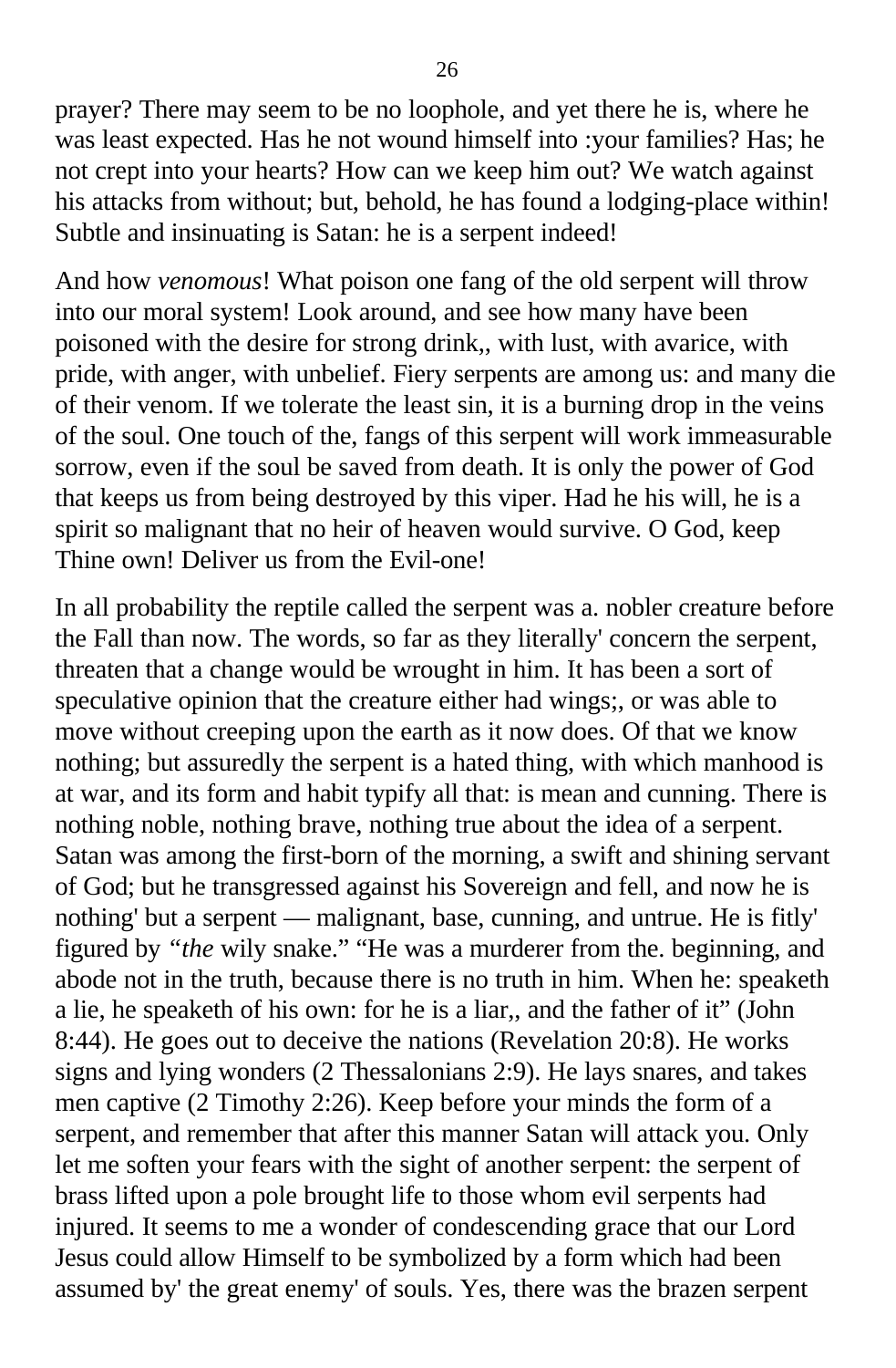lifted high upon a pole, and they that looked, though bitten by fiery serpents, lived. Even thus is Jesus on the cross the sure: remedy for sin of every kind. Look out with all your eyes of caution for the old serpent, the devil; but at the same time look up with all your eyes of faith to Him who was made a curse for us that we might live.

"The Lord God said unto the serpent, Because thou hast done this, thou art cursed"; and the curse was made emphatic and superlative. He with whom we have to contend has the curse of God upon him even now. God has blessed His people, but He has cursed their great enemy. The curse of God blights and blasts, even as in the case of the fruitless fig-tree, which, beneath the sentence of the Lord Jesus, withered away. The curse of God has fallen upon that foul spirit who represents evil: it could not justly be otherwise. This is his shame and your strength. The next time you are fighting with Apollyon, here is a keen shaft to hurl at him. Tell him he is accursed of God; and what has he to do with those whom the Lord has blessed? tie whom God blesses is blessed, but he whom God curses is cursed indeed. Upon all the power of sin and error — yea, upon Satan himself, who is the ringleader in evil 'things, the curse of God abideth; and this is prophetic of their overthrow. The truth shall conquer, holiness shall overcome. Falsehood and wrong bear the brand of Cain upon their brow, and they shall wither from the root.

Satan was cursed with reference to us. Our fall has brought him no gain, but an increase of divine displeasure, of disappointment, and envy. He was under God's wrath before, but now the Lord saith concerning him, "Thou art cursed above all cattle, and above every beast of the field." Though there cometh pain and groaning upon all the lower creation through man's sin, there shall come upon the old serpent a far more exceeding measure of the curse, because he has dared to lead into revolt the race of man. Who will willingly be the slave of a tyrant whom the Lord has cursed?

Not only Satan, but every form of sin, is under the curse. The tempter would make you think that some shapes of sin are blessed; but: this is false. All sin has a curse attached to it. Keep far from it. Is it false doctrine? It is accursed. Is it living in wantonness and carnal pleasure? It is accursed. Touch it not. You cannot do wrong without defiling yourself with that which God has cursed. You may imagine that you will gain many good things by yielding a little to sin; but this is a lie of the adversary: evil is loss and ruin. The, curse which God pronounced on the serpent is pronounced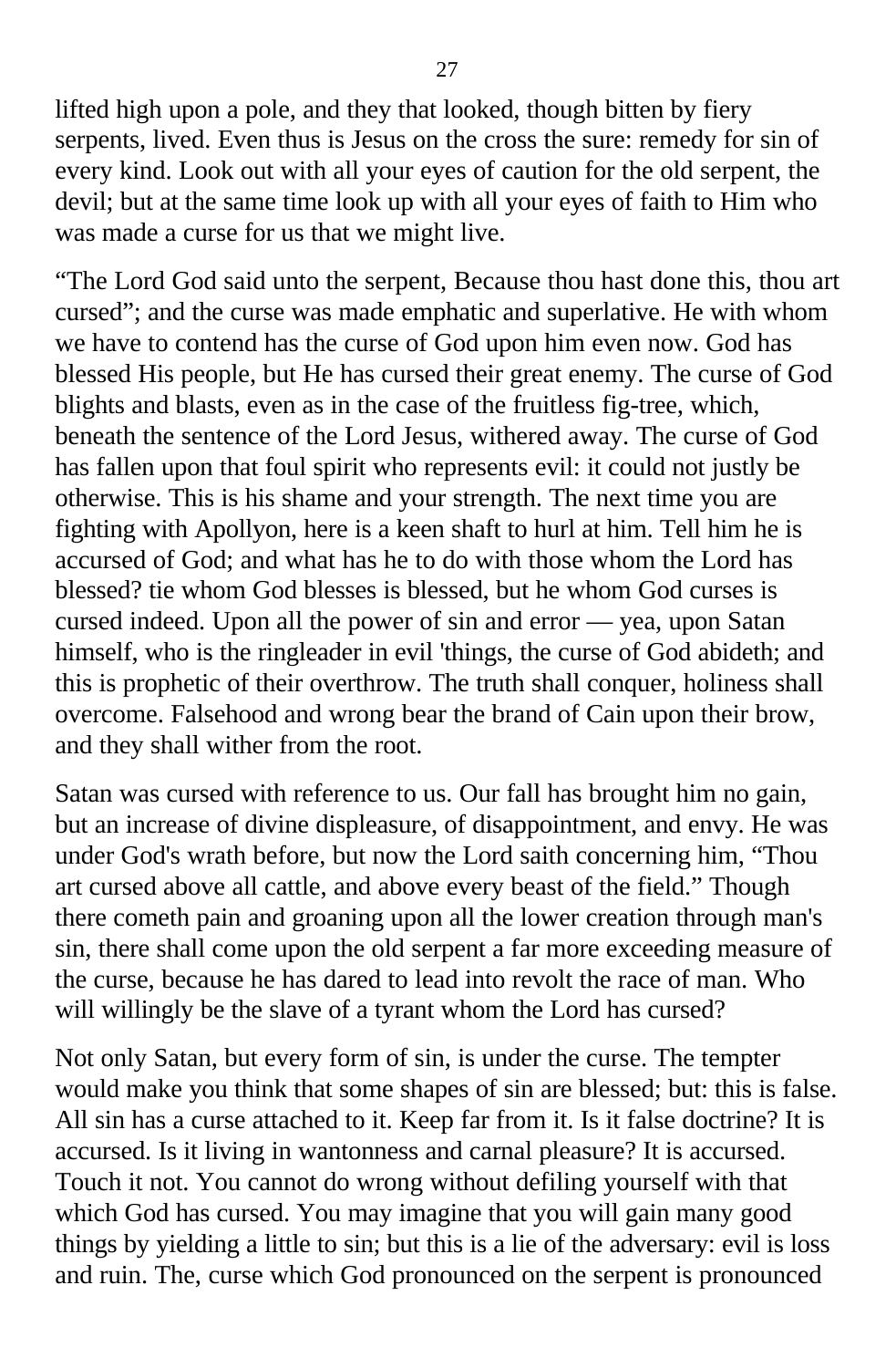on the whole of his seed, and everything that: is impure, untruthful and unholy lies under the ban of God.

Note THE REMARKABLE PROSTRATION which fell upon the serpent:" Upon thy belly shalt thou go." So does the serpent move, and so doth evil labor to make progress. Satan moves always as a fallen one: not with the dignity of holiness, but groveling low. God has put upon his every movement the indication that he is no longer great and wise. The movements of the prince of darkness are base and sensual: "Upon thy belly shalt thou go." His seed also take to the same, posture in going. I have seen the foes of the truth contending against the faith of God, and ][have marked their policies, their plots, and their plans; and I have said to myself, "Verily, it is written, Upon thy belly shalt thou go.'" Beings engaged in evil designs have no. other way, of going, but with tricks, devices, concealments, double meanings. When men deny the Scriptures and the truth of God, they always go to work in an underhand, mean, and serpentine style: "Upon thy belly shalt thou go." If guilty man begins to plot for his own advantage, scheme for his own glory', and aim at perverting the truth, you will notice that he never takes a bold, open, manly stand, but he dodges, he conceals, he twists and shifts: "Upon thy belly shalt thou go." Sin is a mean and despicable thing. The greatest potentate of evil was; here doomed to cringe and crawl, and his seed have: never forgotten their father's posture.

All the objects of the powers of evil are groveling. What do they seek: after? When men forsake the way' of holiness, they rush after polluted and idle amusements. What is there in the world's pleasure which is ennobling? Still is carnal mirth a groveling thing "Upon thy belly shalt thou go." Aprofessing man gives up the separated way, and enters upon modern society, and he :no longer walks with God. What is his general course? Within a short time we find him careless of all religion, and tolerant of licentiousness. It is ever so: "Upon thy belly shalt thou go." If you give way to evil, you shall go down, down, down, till your god is your belly, and you glory in your shame. If a man would be great, let him serve God. If a man would rise to ':he angels, ay, rise to God, let him obey the command of his Maker. But if he wishes to degrade himself below the adder, which "glides obscure through bush and brake," his easy method is to follow Satan, and :rebel against the Most High.

"And dust: shall: thou eat all the days of thy life." Satan is now to live a defeated life, for such is the force of the expression, "His enemies shall lick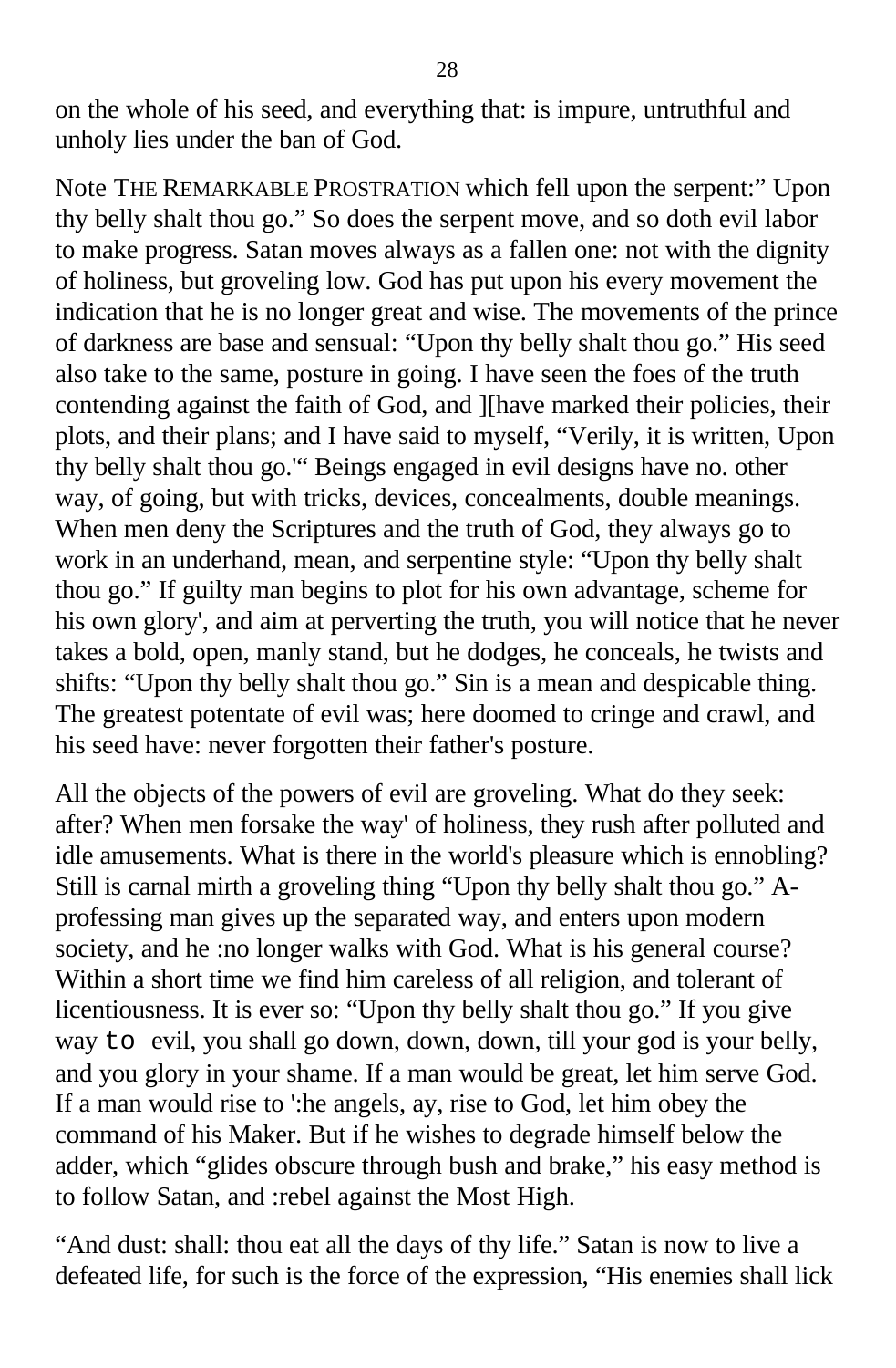the dust." It signifies that they are utterly defeated. So Satan all his life long exists as a conquered and chained enemy: his power is broken, and he knows it well. He is defeated as to the whole of his great scheme, and he is to be defeated in the details of it all the days of his life. When he met our Lord in the wilderness, he crept upon his belly with serpentine temptations; but our Lord by His holiness made him eat dust! How often was he in our Lord's lifetime made to feel that his conqueror had come! He cringed before Him, and implored that he might not be tormented before his time. When he saw the Lord Jesus upon the, cross, having planned, as he thought, to crush Him by death, he began to dread defeat. When he heard Him cry, *"It* is finished," and felt His iron heel upon his head, he knew, to his eternal horror, that he had only fashioned for the Christ an opportunity of redeeming mankind. What a mouthful of dust he had to e. at in that day! None more wretched in the universe than Satan, whose works the bleeding Savior had destroyed. It was a day of bitter defeat far the enemy when our Lord rose from the dead. The old serpent had watched the pale corpse; but when he saw it live, and when the angel rolled away the stone, and Jesus, the Christ, came forth to die no more, I warrant you the serpent ate the dust that day. And when the apostles stood forth — men whom Satan despised, humble fishermen — and the Holy Ghost came down upon them; again it was fulfilled: "Dust: shalt thou eat." When the nations were converted, and the idols were broken, and the truth mightily prevailed, then did Satan remember the words, "Dust shalt thou eat all the days of thy life." He has more humiliation yet to come. Arise, and preach Christ and win souls, and the great enemy of souls shall find his power diminished, and his name abhorred, and again he shall lick the dust.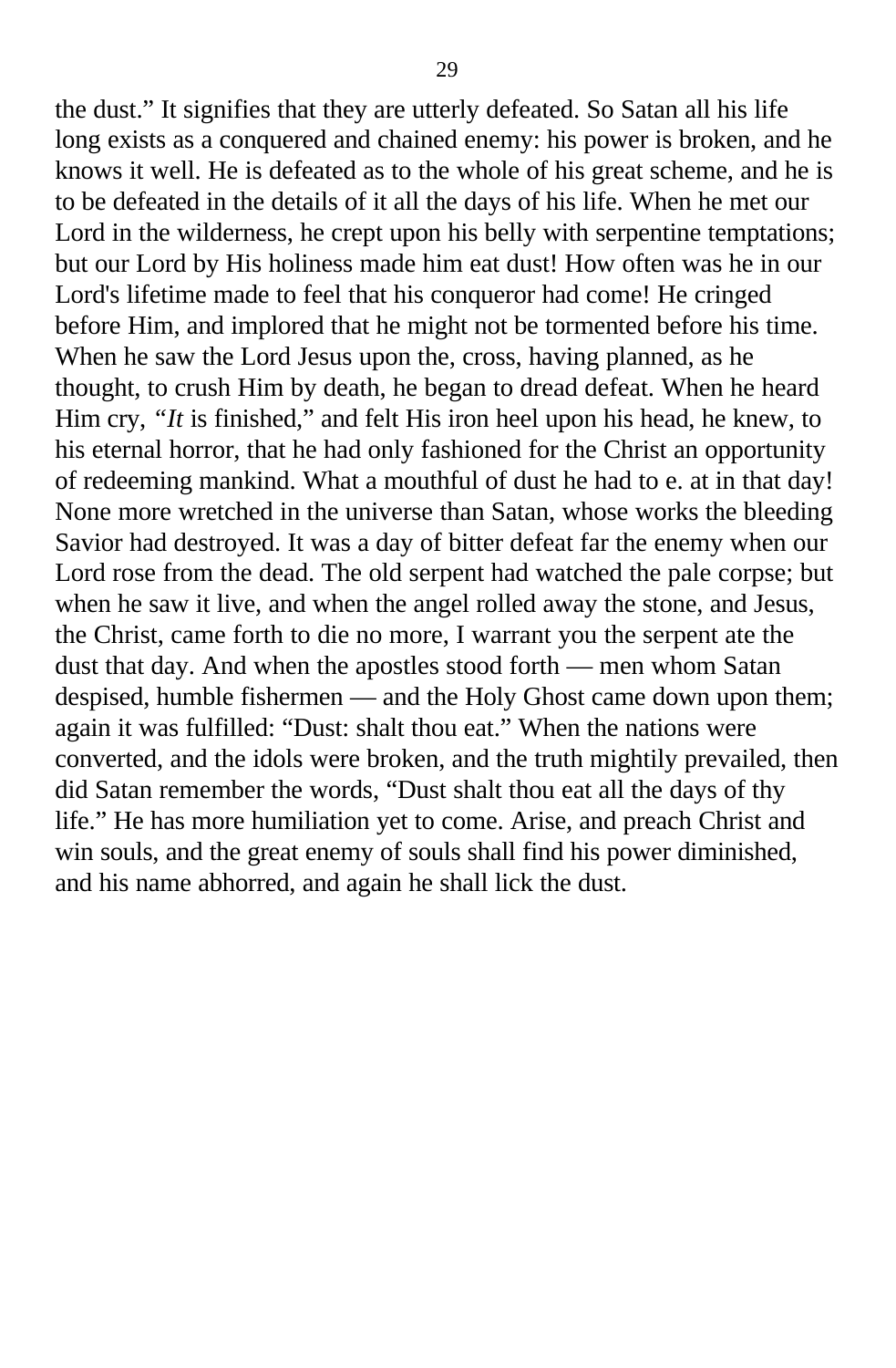## AFTER EDEN — THORNS AND THISTLES.

"THORNS *also and thistles shall it bring forth."* This was not the penalty which might have been pronounced upon Adam. This curse does not fall directly on him; it glances obliquely, and falls upon the ground whereon he stands: "Cursed is the ground for thy sake." It is not from materialism that a curse comes upon the spirit of man; but it is from the erring spirit that the curse falls upon the material creation. Let us notice this, and learn from it the infinite mercy of God, in that, while the curse falls upon the serpent distinctly, and his head is bruised, yet upon Adam it comes obliquely. *"Cursed* is the ground for thy sake." "Thorns also and thistles shall it bring forth to thee." God in His justice never goes beyond justice even in pronouncing His severest sentence; but here in this life He tempers His justice with great patience and longsuffering, "not willing that any should perish, but that all should come to repentance."

Another thing is very noticeable, that though the ground was now to bear thorns and thistles to Adam, yet he was to be above ground, and alive to till it. Had the sentence been carried out to the full, a yawning grave would have: opened at his feet, and there would have been no more of Adam; but he was permitted still to live. Now, whenever thorns and thistles spring up about your path, do not murmur. "Wherefore doth a *living,'* man complain?" When a :felon lies in the dungeon, and the sentence of death has been passed upon him, if his life is spared, he may' be quite content to live on bread and water for the,. rest of his day's;. Thank God that you are not in. ]hell; thank God that life is still prolonged to you. You are on praying ground and pleading terms with. God, even though that ground may bring forth thorns; and thistles to you. *"He* hath not dealt with us after our sins; nor rewarded us according to our iniquities.'" We are still spared; and though there are thorns and thistles springing up around us, yet, still, that is a, light punishment compared with what we really' deserve to suffer.

Notice how sweetness can be extracted from that: which is sour. If the ground was to bring forth thorns and thistles to Adam,. then he was still to live. Not only was he alive, but he was still to live on, for the Lord added, "And thou shalt eat the herb of the field." Although the sentence took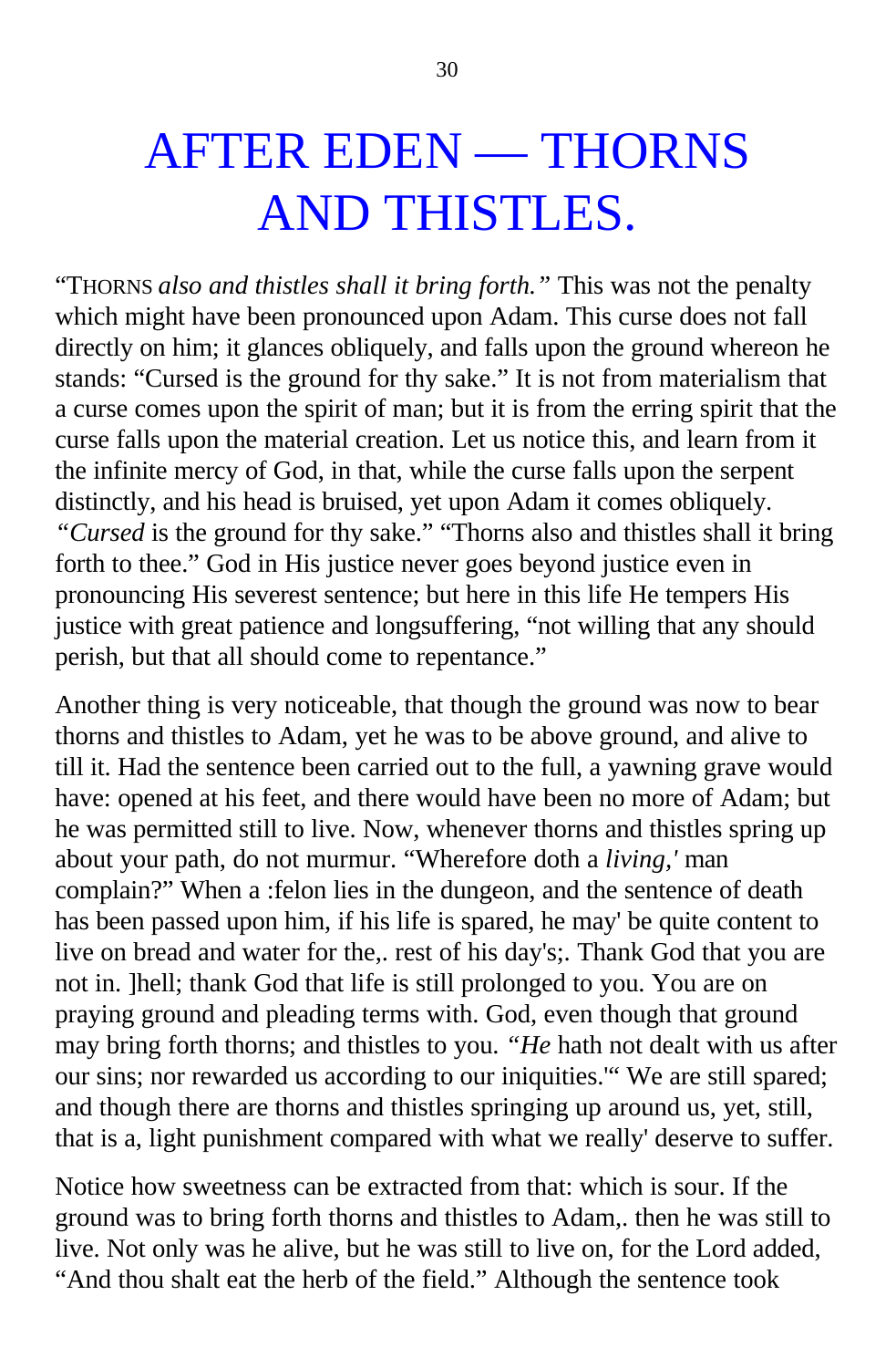away from Adam the luscious fruits of Paradise, yet it secured him a livelihood. He was to live:; the ground was to bring forth enough of the herb of the field for him to continue to exist. Albeit that henceforth all he ate was to be with the sweat of his face, yet still he was to have enough to eat, and he was to live on. Thorns and thistles might multiply; but there would be the herb of the field for him, and he would be spared. The promises of God are often veiled by His threatenings; and if faith can only look beneath the rough covering of the message, something cheerful and hopeful may be found within. You will have trials, thorns also and thistles shall the ground bring forth to you; but your bread shall be given you, your waters shall be sure. You have been provided for until now, notwithstanding many straits and trials: and it shall be so to the end. The manna, shall not cease till you eat the old corn of Canaan. Till you want no more, God will not cease to feed you all your life long.

I should like to say to those, who have their portion in this life. that it is :not much of a portion. *"Thorns* also and thistles shall it bring forth"; and, if this is all you have, you have a very poor pittance to live upon.

#### *"There is beyond the sky A heaven of joy and love;"*

but beneath the sky there is no such heaven. Even for the godly there are thorns; and thistles; but for you who are not godly, thorns and thistles are all that you have. If you have no heritage on the other side of Jordan, in the Land of the hereafter, in the Dwelling[,lace of the blessed, it were better for you that you had never been born. Notwithstanding all the transient delights that you now possess, they will only be as the crackling of thorns under a pot, soon over, and nothing but a. handful of ashes left in everlasting darkness. Oh, that you would learn from this not to set your affection upon things below, but to be looking for a better and a brighter' land, where the thorn never grows, and the thistle never springs up!

Ever since that first sin of our first parents, this has been generally true of the 'whole human race, not only of the earth literally, but of everything else round about us, *"Thorns* also and thistles shall it bring forth to thee."

It is so with regard to *the natural world.* This world is full of beauty; it is full of light; it yields a thousand pleasures; but still it is full of terror. There is much, indeed, to distress the frail mortals who live in: this world. Have you ever been to sea in a storm? Have you not fell: as if Nature were at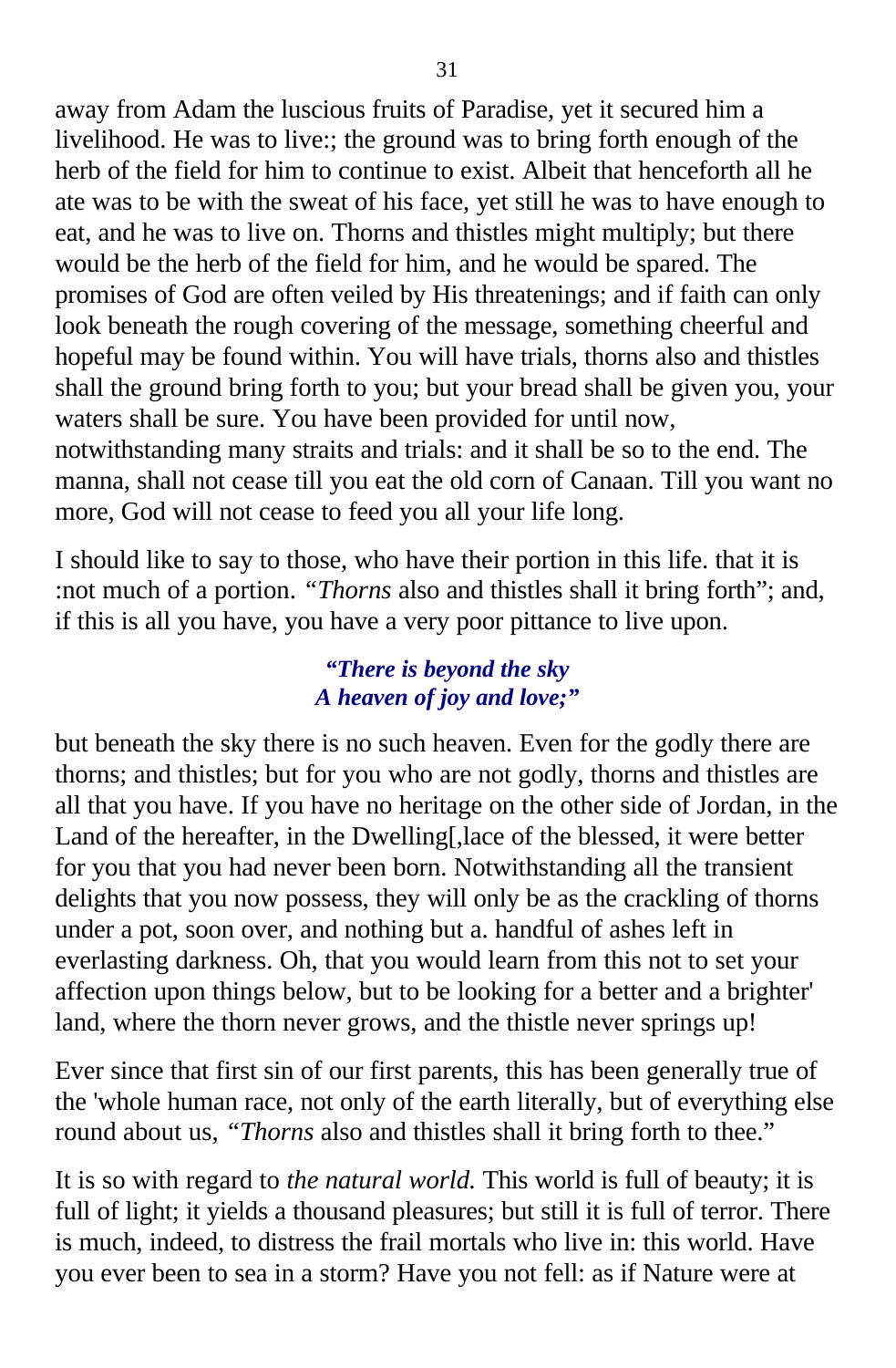war with you then? Have you never been on the land in some tremendous thunderstorm, when the whole earth seemed to shake, and the. skies were split with the fiery bolts? Ah, then you have felt that this world is not quite a paradise since :man has become a sinner! The stars of heaven do not fight for him, but they sometimes fight against him. There are many things in this world, with its stern laws, that make it a place that has not all the comfort that a creature might wish. He is a sinful creature; and although he does not suffer all the discomfort that he deserves, yet this world is changed from what it was when God placed Adam in it to delight himself in Paradise.

As it is in the natural world, so it is in *the social world.* You go out into the wide world of trade and business, and I think you find that thorns also and thistles does it bring forth. You do not have a week's dealing, a week's work, a week's going to and fro in this world without getting a pricking thorn here and there. If we do not all have to complain of this experience, I think we who are Christians will all admit that the world is not congenial to a believing man or woman. The society of the world is not helpful to a holy heart. To have to mix in it is rather a task, for which we need much grace, as we cry, "Lead us not into temptation, but deliver us from evil." You cannot have much to do with the men of the world without finding that many of them are sharper than a thorn hedge; and you cannot go to and fro in the earth without discovering that you are surrounded by those who make thorns and thistles to grow up all around you. Be not surprised when this is the case, for it is only what your Lord foretold: *"If* the world hate you, ye know that it hated Me before it hated you. If ye were of the world, the world would love his own: but because ye are not of the world, but I have chosen you out of the world, therefore the world hateth you."

It is the same, also, in the *religions world.* We read, in the Book of Hosea, that they turned aside from God, and set up altars; and afterwards it is said, "The thorns and the thistles shall come up on their altars." The worst thorns and thistles that ever wound my heart are those that grow in religious circles. To see God's truth dishonored, to have the glory of Christ's substitution denied, to hear doctrines preached which would be novel if they were not old errors new ramped, and brought forth from the oblivion in which they deserved to rot, and to see Christian people behave themselves as some of them do, having little respect to the name of Him whom they profess to serve, and bringing discredit on the sacred cause for which they ought to be willing to die rather than to cast a slur upon it,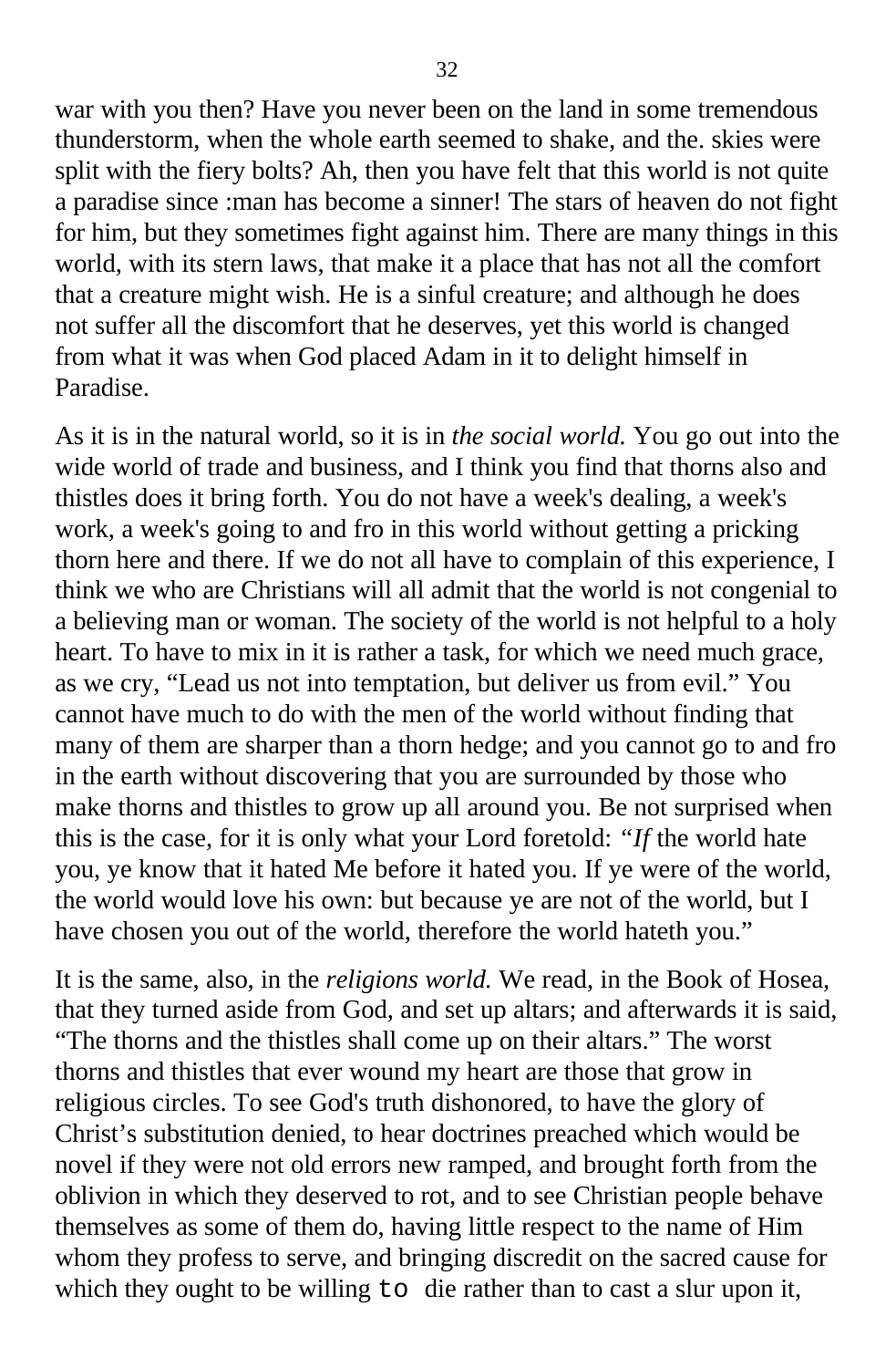these are thorns and thistles that pierce us to the very heart. You can neither live in the church nor live in the world without finding that this present state of life brings forth thorns and thistles to men, ay, to Christian men, too! Not only to the first Adam and to his seed, but to the second Adam and to his seed, this present state has this as one of its certain characteristics, *"Thorns* also and thistles shall it bring :forth to thee."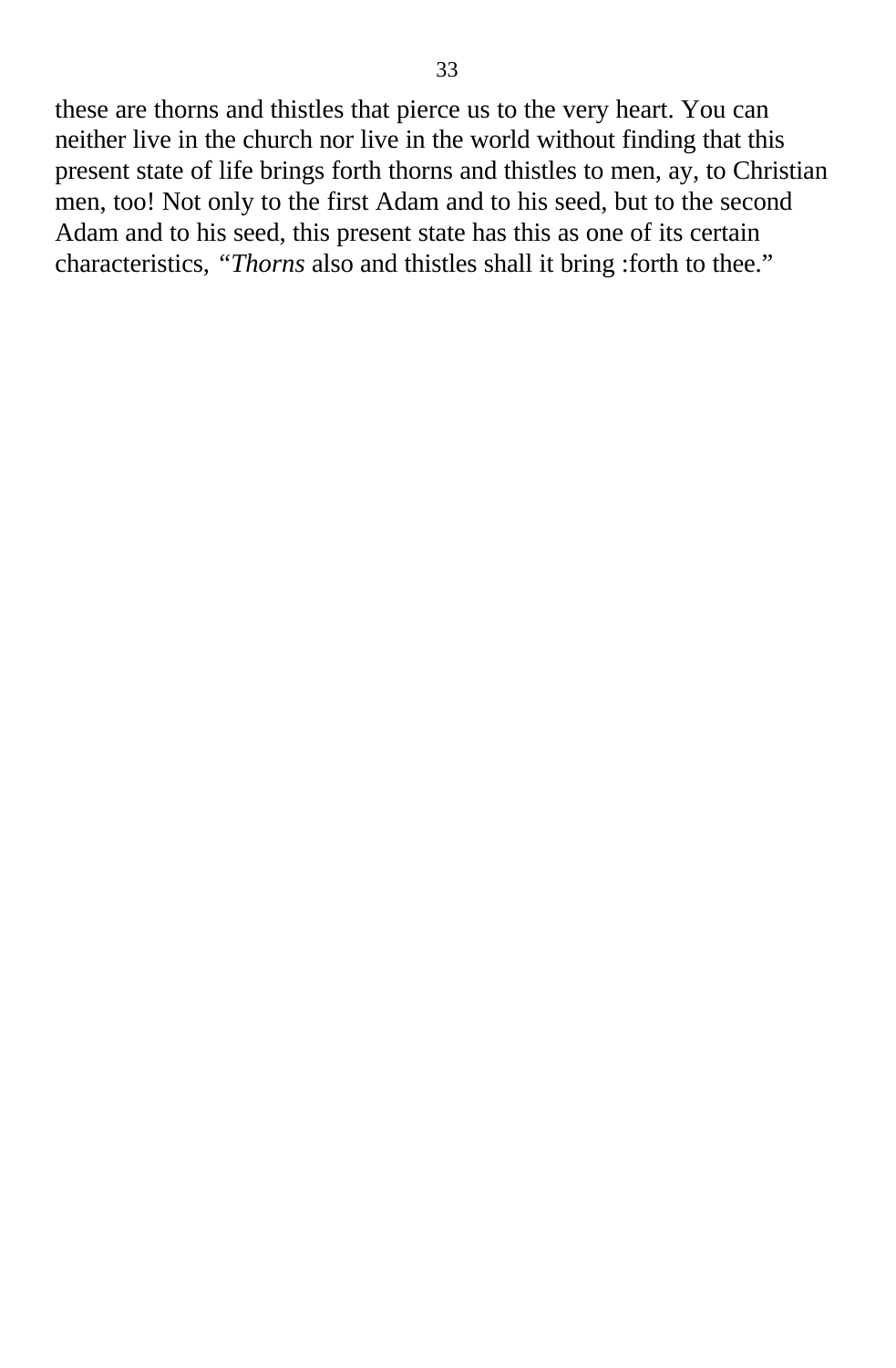# TRIALS — THORNS AND THISTLES.

I WILL tread upon delicate ground. I am afraid that marty have felt that, even in *the little family, world,* they are not left without trials. God, when He took away Paradise as our home, gave us home to be our paradise; and if there be a place where all felicities are to be, found, it is around the family hearth. "East and west, home is best." "There is no place like home ;" yet where is there a home without affliction? The dear child whom you love sickens and dies; perhaps the wife or the husband may be taken away to the long home; or poverty comes in; or one whom you love dearer than yourself pines daily with constant sickness and frequent agony. No, we must not expect perfect peace, perfect felicity, even in the home 'which is blessed with morning and evening prayer, where God locks up the door at night and draws the curtains in the morning; no, not even there shall we be free from the curse that sin brought into this fair world. Still will this word follow us into the sacred precincts of our own dwellings, "Thorns also and thistles shall it bring :forth to thee."

And it is so if you get a little closer home still, to the microcosm or *little world of your own self* There is no part of man which does not yield him its thorns. Many of us have a 'thorn in the flesh. Is there any part of the body which may not, if God so wills it, become the subject of disease, and consequently the source of pain to us? I know some whom God dearly loves, — I know He loves them, for He favors them very highly, — who nevertheless find that in the body of this flesh there are the seeds of corruption. There are the bitter wells of Marah by reason of sharp pain of body; and as to the mind itself, what mind is there that is fullest of faith, and most joyful in the Lord, which is not naturally still the subject of grief? There will come times of depression, seasons of apprehension, nights when the light of God's countenance is withdrawn, or when, though we know that: we possess the love of God, it is not shed abroad in 'the heart by the Holy Ghost to the same extent as in our brighter hours. Yes, and even in the soul itself, by reason of the imperfection of our sanctification, from the fact that we are not so filled by the Spirit, and not so conscious of the abiding of the Spirit within us as we yet shall be, thorns also and thistles are brought forth to us. I may be speaking to some who can say, with an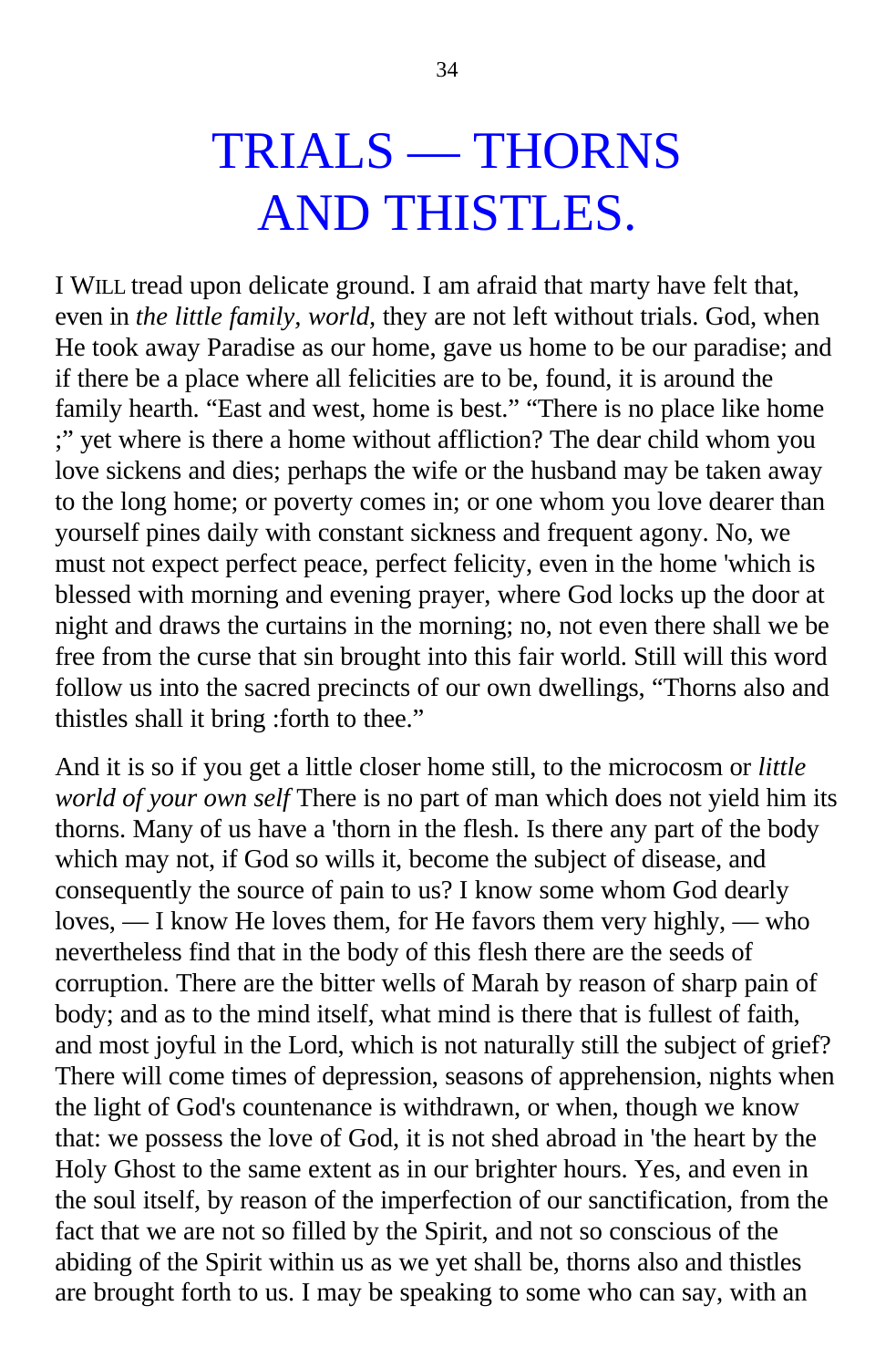emphasis, that they oftentimes; find great crop:; of thistles springing up in their hearts, and they have to keep the sickle of sacred mortification going to cut them down, and they try if possible 1:o dig them up by the root. But thus :it is; you cannot expect a perfect life of happiness in an imperfect world like this. No; your Savior carried the cross, and you will have a cross of some kind or other to carry after Him. "Thorns also and thistles shall it bring forth to thee."

Spontaneously trials will come. Nobody is so foolish as to sow thorns and thistles. I have often wondered who 'that great fool must have been, who being a Scotsman, desired to see the old Scotch thistle growing up in New Zealand, and therefore sent a packet of seed out there to poison, with his precious thistle, that land where there were none before. I think the man who would venture to sow even one seed of a thistle in such a world as this, where thistles grow quite plentifully enough, must have gone a long way in folly. But if, dear friend, you never cause trouble to others, and do nothing that can bring trouble to yourself, — and you will be a wonderfully wise man if that is the case, — yet, still, 'troubles will come of themselves. If you want a herb of the field that you are to feed upon, you must sow it. Your wheat and. your barley, you must sow with .care. As to the thorns and thistles, you need not take any trouble about sowing them; they will spring up of themselves spontaneously; and so will the afflictions and tribulations of this life come to you without any effort on your part.

And, as they come spontaneously, so *trials will come unavoidably.* I mind not how careful a man .may be with ibis farm, he will find thorns and thistles springing up, and needing to be destroyed. He may have ploughed and harrowed, and done his best to get rid of every thistle in autumn before it has seeded, and yet he cannot keep the troublesome things out; they will be sure to come. So you may rest assured that troubles of heart, and troubles of body, and troubles of mind will come to you, watch and guard against them as you may. All the prudence and care, ay, and all the prayer and faith that you can summon to your help, will not keep you clear of these Thorns and thistles. As they are spontaneous, so are they unavoidable.

To many, also, *trials are very abundant.* "Thorns also and *thistles";* not a thorn and a thistle, but thorns and thistles, and plenty of them, shall it bring forth to you. If any of you are vexed with trial after trial, I pray you do not: think it a strange thing; you are not at all alone in such an experience.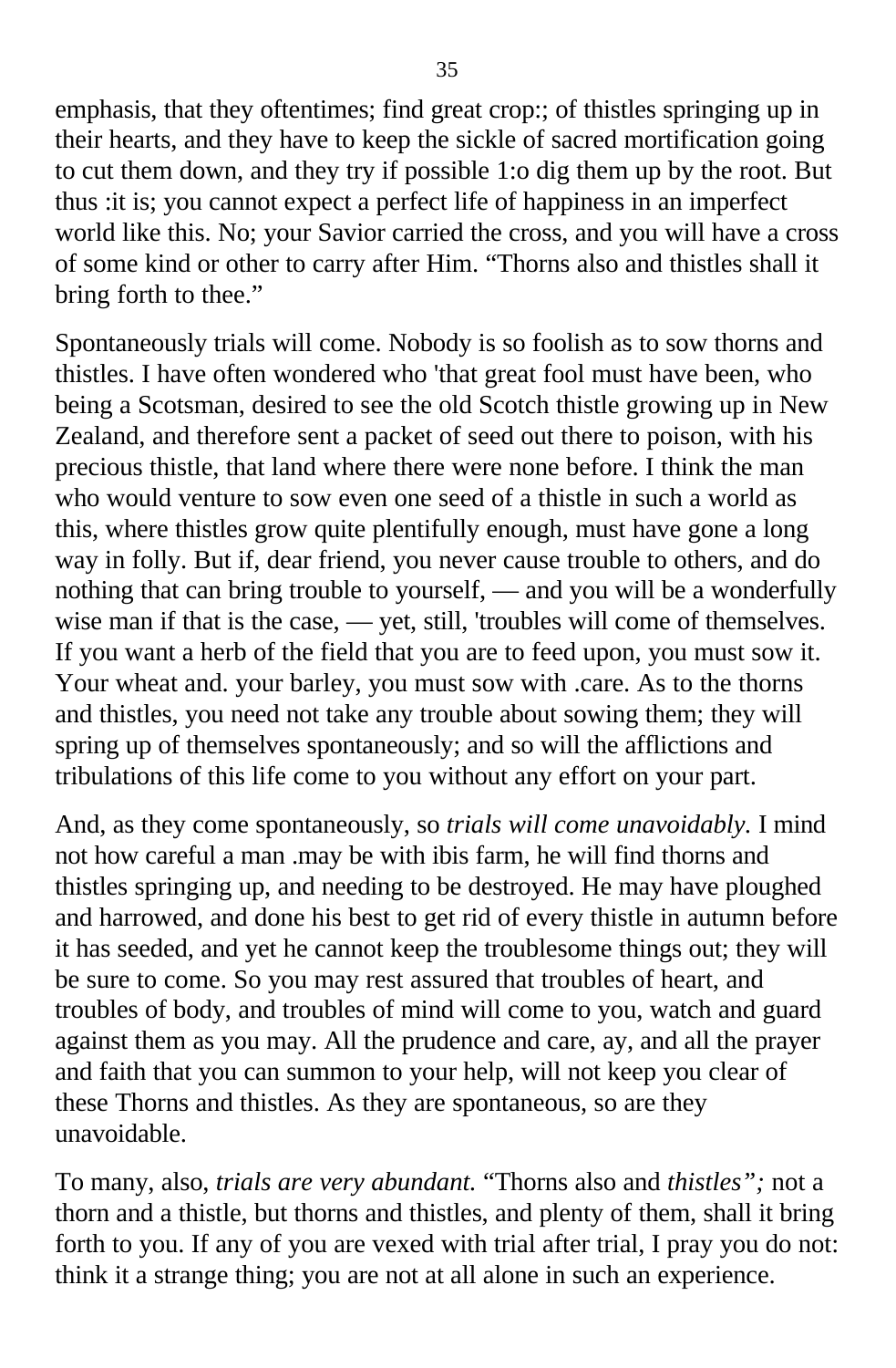Many of you, because of your troubles, will get alone, and say, *"I* am the man that hath seen affliction." Stop; I can find you another man who can equal you, and many women who can surpass you in their afflictions. The path of sorrow is trodden by thousands of feet; it is hard with traffic; but as it leads to the eternal kingdom when a believer's foot is upon it, we need only rejoice to follow the footsteps of the flock, and look upon our trials as the tokens that we are where the great Shepherd leads us.

Thorns and thistles come abundantly; and *trials come very variously.* It is not one form of trouble alone, but other' forms also: "Thorns also *and thistles."* You may think that it is bad enough to be yourself ill; but to be poor as well, to have also a sick child, and to be assailed by a slanderous enemy, seems more than you can bear. Ah, well, you are to expect these things! If you had only' one form of trouble, perhaps you would grow used 'to it, and therefore it might lose its effect. It is the very fact that it wounds that makes it useful to us. Solomon says, "By the sadness of the countenance the heart is made better." No tribulation for the present is joyous; if it were, it would not be tribulation at all. If the rod does not make the child smart:, 'what is the use of it? And if our troubles do not make us grieve, why then they are not troubles, and there, is no room for grace to support us under them! We' may expect to have 'trials of every sort and size, for they attend the followers of the Lamb as long as they are in the world 'that lies under this curse, "Thorns also and thistles shall it bring forth to thee."

Trials will come very frequently, for thorns and 'thistles seem to spring up very early in the morning, and very early in the spring, and very late in the autumn, and even far into the winter. When is there a time when a man in this world, ay, a Christian man, too, can be sure that he will be perfectly free from trouble?

And *trials come universally.* I have seen thorns and thistles on the tops of the Surrey Hills, growing by myriads, enough to seed a kingdom with them; and if you go down into the valley, into the poor man's little plot of ground, you will find thorns and thistles there:. They grow in the gardens of Windsor Castle as well as in the backyard of your lodging-house. Thorns also and thistles grow anywhere, on dunghills or in conservatories; they seem to be universally scattered. The downy wings carry the thistleseed everywhere, and it springs up in most unlikely places. If you think that other people are to be envied because of their freedom from trial, it is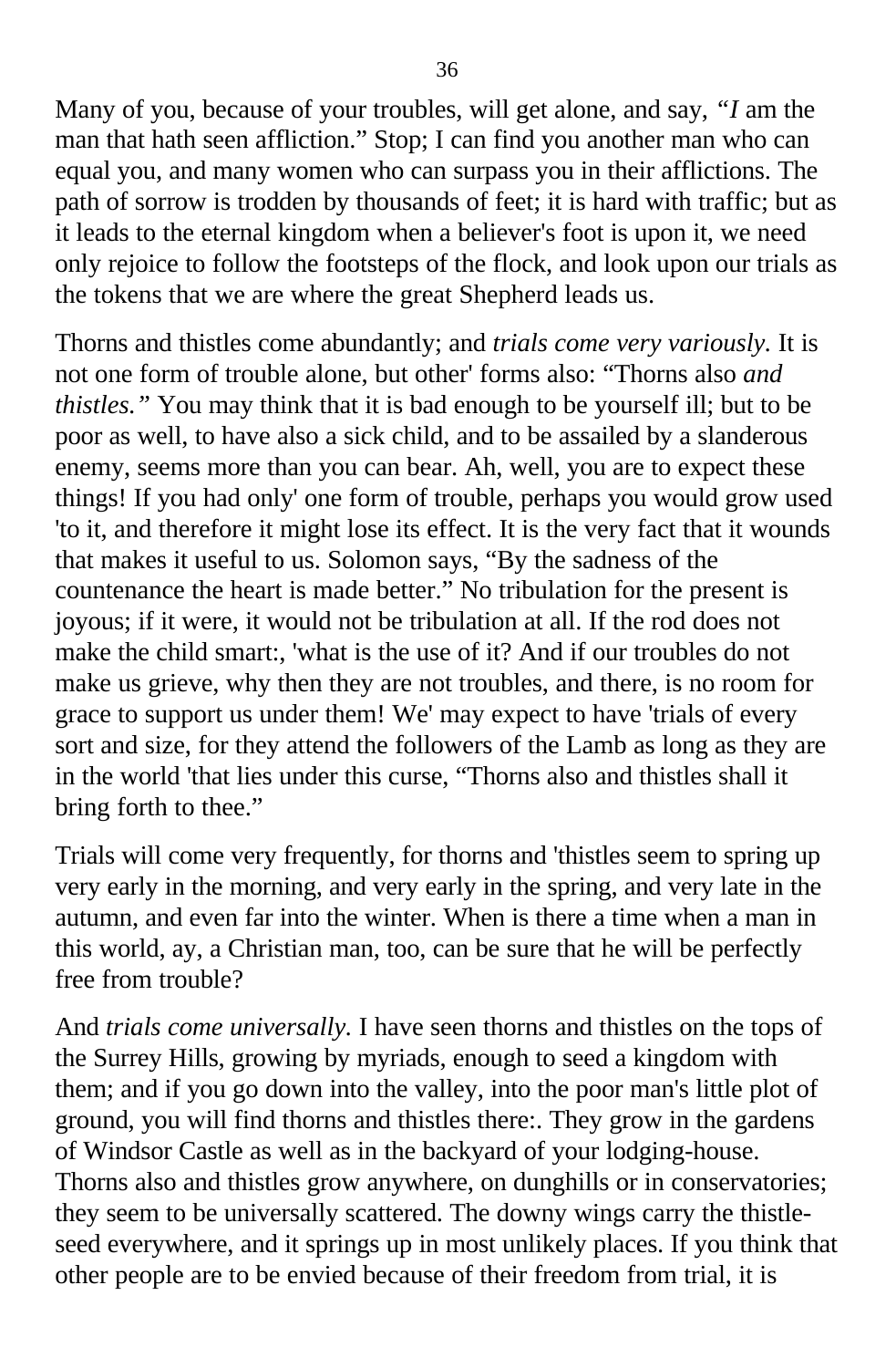possible that, if you knew more about them, you would find that they were to be pitied, and that your lot, after all, is much better than theirs.

Now know this, and then *it will prevent disappointments.* If you begin your Christian life imagining that, because you are a Christian, everything is to go smoothly with you, and that you are henceforth never to have any more troubles, you will be bitterly disappointed when the: thorns and thistles begin to spring up; but expect them, look forward to them, and then, when they do come, half of their sting will be gone. You will say, "Well, when I took this farm, I knew that thorns and thistles would spring up, I calculated upon seeing them. Now that they have come up, to be forewarned is in great measure to be forearmed; I shall not sit down and weep with bitter disappointment, for what I suffer is no more than I expected."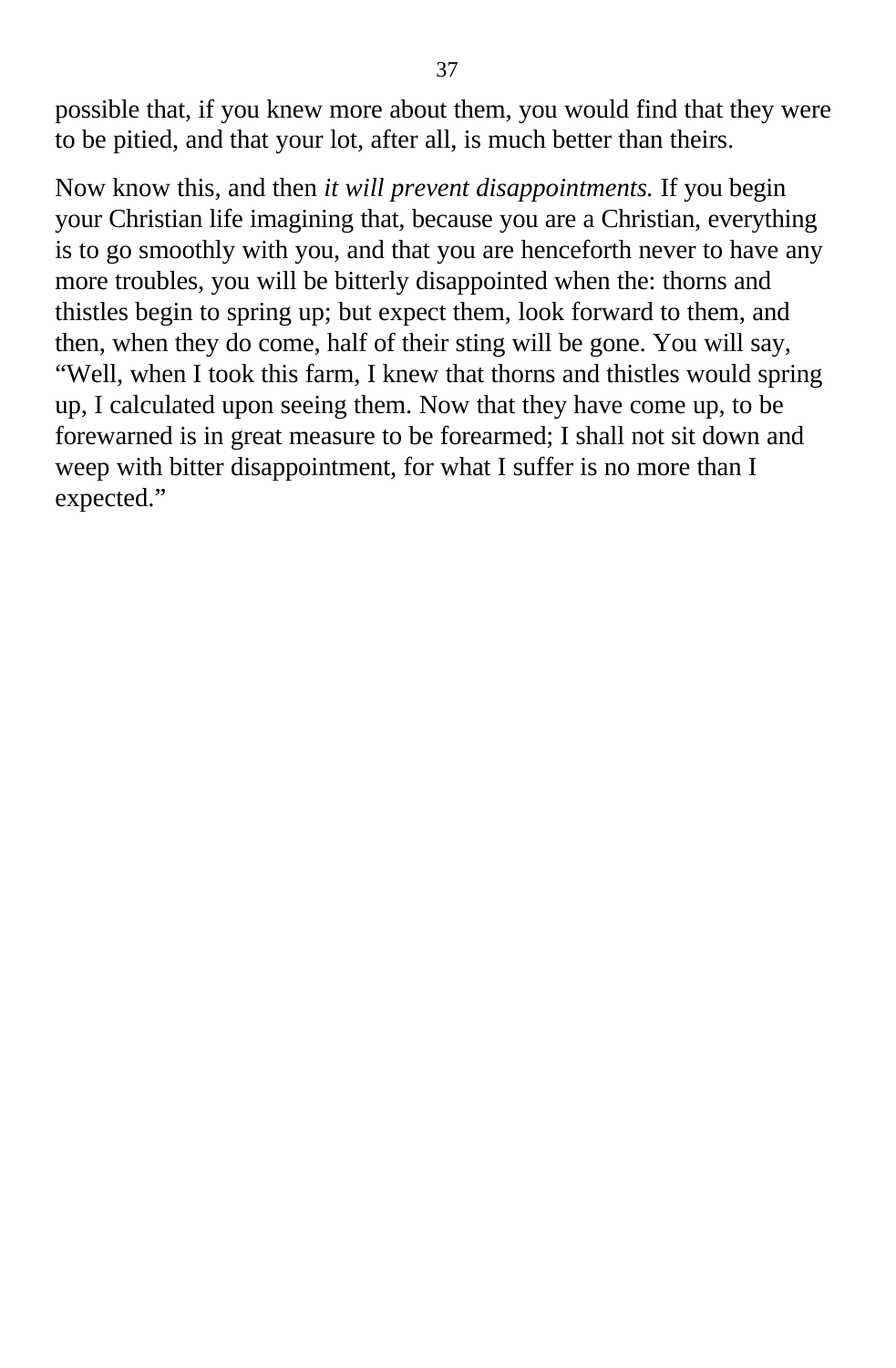# EXPECT THORNS AND THISTLES.

BEING forewarned that there will be thorns and thistles, *should brace up our soul to expect them.* The finest men in all the world are not to be found in the warm, genial climates, where the earth has only to be tickled with a hoe, and it laughs with plenty; but the strongest and the most enterprising spirits have been found at the back of the north wind, where there are frosts and ice, and long, dreary winters, and men have a hard struggle for a livelihood. They become really men under that stern training. Now, if there were no thorns ;and thistles, no struggles and no trials, should we haw: any brave Christians? Should we have an}, great and noble souls at all? When did the Church yield, her best men for her Lord's service? It was in the persecuting times, when they had to swim through seas of blood to hold fast the truth of Christ. These are silken days, and we have wretched specimens of Christians everywhere; but if the times of persecution were to come once more, with the rough winds blowing, and the whole sea of the world tossed in tempest, we: should then find brave sailors who would put the ship's head to t. he wind, and ride safely over the stormy billows in the name of the Eternal God. It is, perhaps, the worst thing that can happen to us to be without any kind of trouble. We do not grow in grace very quickly without trial, and we do not then develop the graces of the Spirit as we do when God sends the thorns and thistles to grow up around us.

The knowledge that we may expect the thorns and the thistles *should prevent our clinging to this world. I* should not want to stop here always, when all that I have as a warranty of this farm is this, "Thorns also and thistles shall it bring forth to thee." There is a land —

#### *"Where everlasting spring abides, And never-withering flowers."*

Oh, let my heart be set upon the world to come! Let me cheer' my soul with the prospect of being for ever with the Lord, where nothing can distress or annoy my glorified spirit for ever. The Lord does not mean believers to be satisfied with this world. If you are His child, however fair your portion here, He means you to 'be always restless until you rest in Him, and never to be fully satisfied until you wake up in His likeness.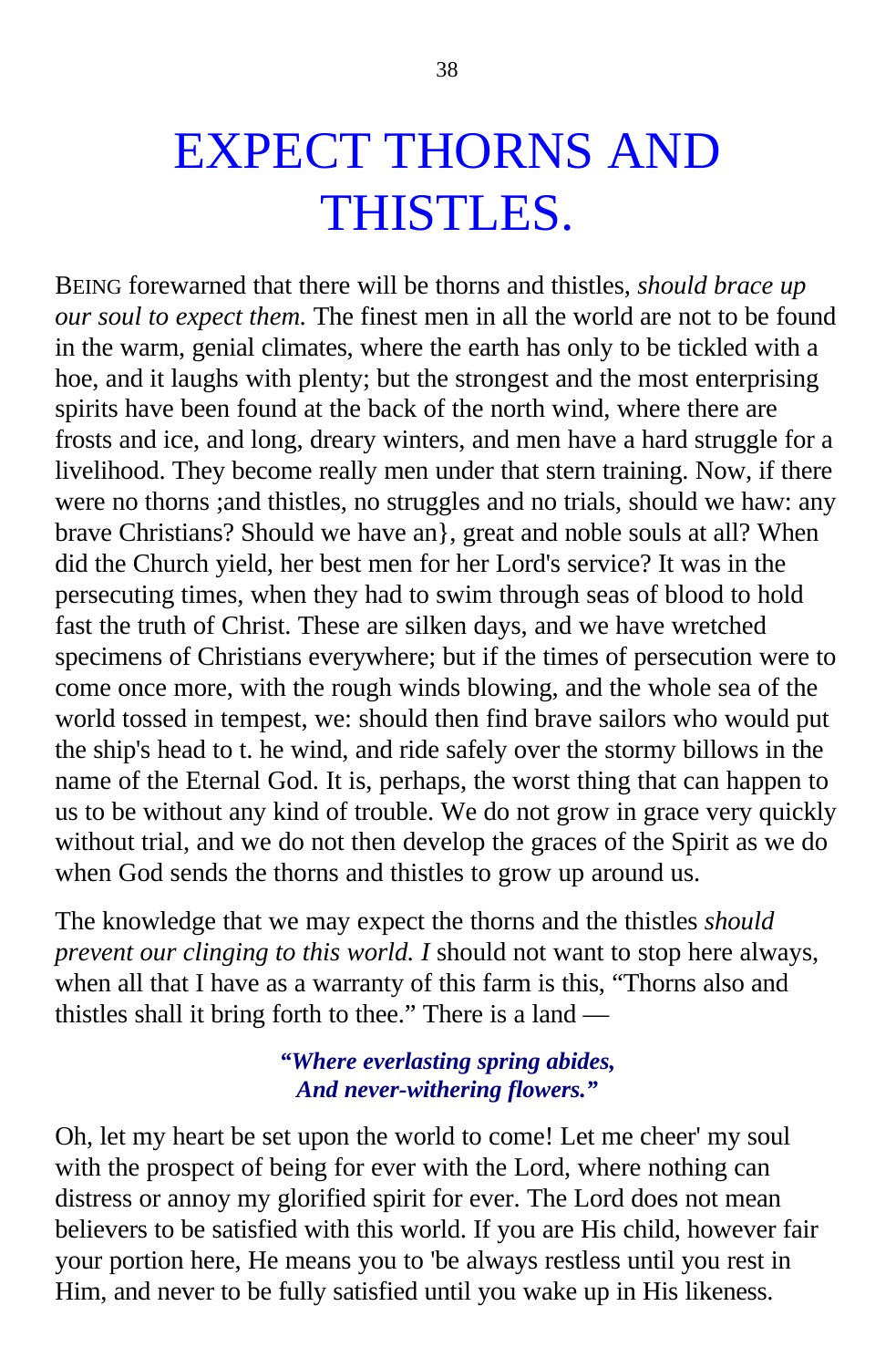Wherefore, be thankful for the thorns and thistles, which keep you from being in love with this world, and becoming an idolater, as so many of your fellow-men are.

Does not the Lord intend by these trials and troubles to bring us to *seek after higher things?* Are there not many men, 'who would have been themselves lost, if they' had not lost: their all? I talked with one, the other day, who said to me, "I never saw until I lost my eyes.': Another said to me, as [noticed that he had lost a leg, "Ah, sir, it was the loss of that leg that made me think, and brought me to my Savior feel:!" Some of you cannot go to heaven with all your possessions, and with all your prosperity. It will be necessary to have these things cut away. You are like a ship that is going down through overloading, and you will have to be unloaded that you may float: and blessed is that hand of God which does unload you of many an earthly joy, that you may find your all in the world to come! Affliction is God's black dog, that He sends after wandering sheep to bring them back to the fold. Do not begin fighting the dog, and trying to struggle with him, for you will get nothing by that, but run away to the Shepherd. One of these days you will be glad of all the rough treatment that the black dog gave you in the day of your tribulation. Thorns and thistles shall the earth bring forth to thee; but if these bring thee nearer to thy God, they are the best crop the ground can grow.

These thorns and thistles *should make us look to Christ to change all things around us.* The world will always go on bringing forth thorns and thistles until He come; and when He comes, our glory and delight, then "instead of the thorn shall come up the fir tree, and instead of the brier shall come up the myrtle tree." Only His grace and His own glorious presence can change this visible creation, as it shall be changed, when "the wolf and the lamb shall feed together, and the lion shall eat straw like the bullock." We look for that happy transformation; but as for moral transformations, they take place every day where Jesus comes. He constantly turns thorns and thistles into fir trees and myrtle trees. He makes what was our sorrow to become the base of sweet content, and out of all our griefs we gather gladness, blessed be His name!

If any say that this is a dreary subject, remember how much more dreary it was to Him than it ever can be to you, for when He was crowned on earth, the only crown He ever wore was a crown of thorns. This curse of the earth was on His head, and wounded Him full sore. Was He crowned with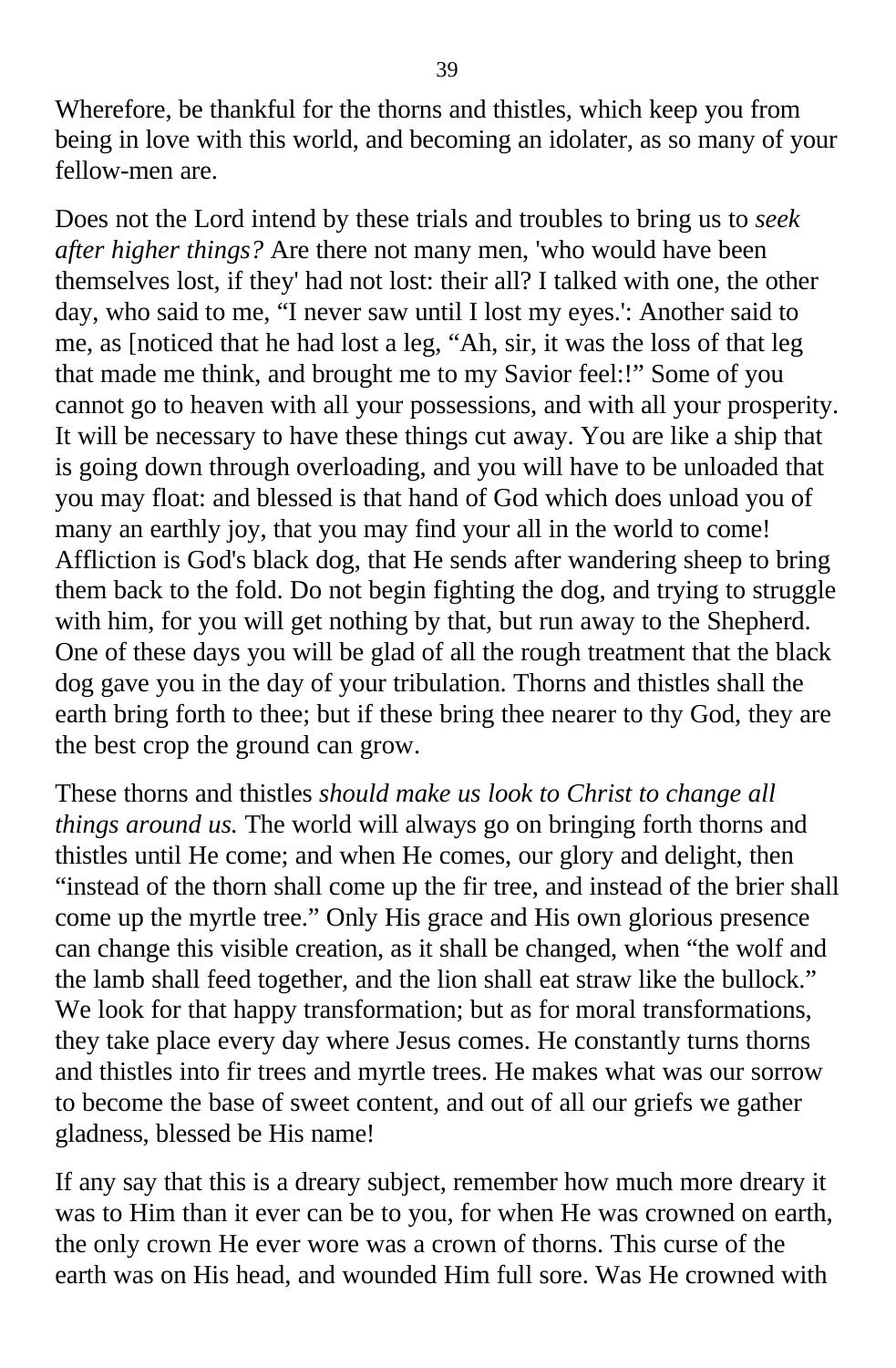thorns, and do you wonder that they grow up around your feet? Rather bless Him that ever He should have consecrated the 'thorns by wearing them for His diadem. Be willing to wear the thorn-crown, too; and if that be not given you to prick your temples, and to make every thought an agony, be satisfied to go on treading a thorny path, for your Lord has been that way before. The day shall come when all these thorns will make us sing more sweetly. The special music of some of the redeemed is due to their special trials.

#### *"The deeper their sorrows, the louder they'll sing."*

The transports of heaven 'will reach a height in those who have passed through great afflictions which they cannot attain otherwise.. *"These* are they which came out of great tribulation, and have washed their robes, and made them white in the blood of the Lamb. Therefore are they before the throne of God, and serve Him day and night in His temple." Wherefore, be not sorry that the earth shall bring forth thorns and thistles to you, for without these you could not come through these great tribulations, and enter into so great and glorious a rest.

I would to God that some who have no portion in the world to come, would lay all this to heart. So you have come to ]London, :young man, and you attend theaters, and music-halls, and so on? Well, they will bring forth thorns and thistles to you. That is the kind of ground where they grow very large, and with very sharp thorns on them. Oh, but you, my young friend, do not go to such places, you are getting on nicely in business? Yes, but you have no guarantee that it will. always be so. Thorns and thistles will it bring forth to you, as 'well as to others; and suppose that you should prosper; suppose that you should make *L*10,000; suppose that you should make much more than that? Do you not know that, with all that, there will come great care, and that, after all, there is no satisfaction in it, and that when all that makes success in life is summed up, apart from laying hold of eternal things, it is all nothing but smoke. Thorns and thistles for dying beds are often made out of riches. There are more thorns and thistles to the rich than to the poor when they come to die, if they have lived an ill-spent life. Oh, sirs, if you could have all the world, it would only be a bigger plot of thorns and thistles for you without Christ; but if you get Him, if Jesus be your portion, then if your trials should be heaped up as high as heaven, you would not mind, for Christ would come, and be with you in the worst ,of them; and you would still rejoice and glory in tribulation also, and your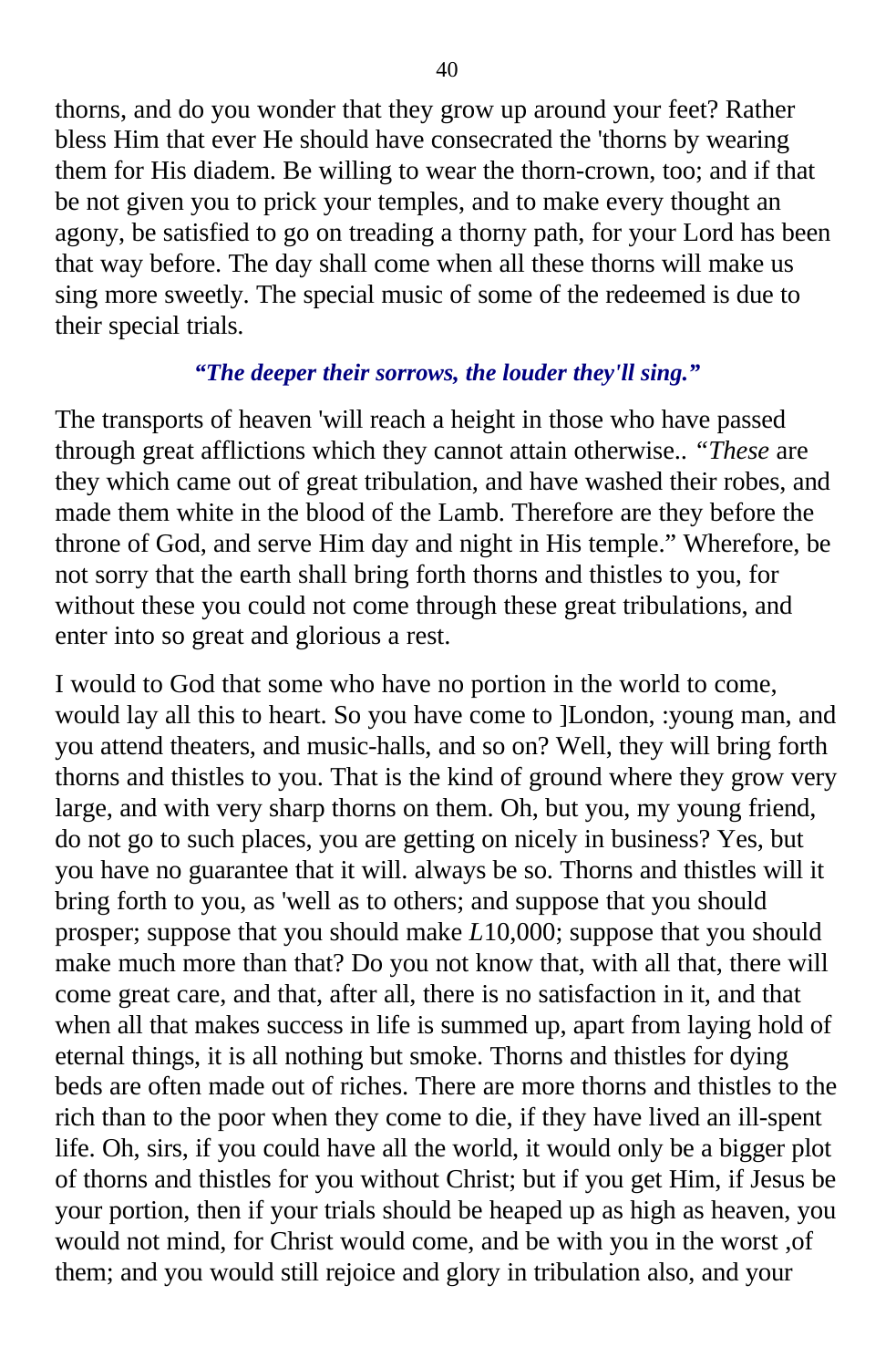tribulation would work in you patience, and patience experience, and that experience would work in you the likeness of Christ, and so bring you nearer heaven!

It matters', not to the believer what form his life may take when once Christ has become his life, and it will not matter much to you who are not saved what form your life takes if you continue without the Savior; it will be death all the same, and it will land you in eternal death. Oh, God, grant that we may never settle down upon this thistle-plot, and try to make it to be our heritage; but may we find our portion in the Lord Jesus Christ!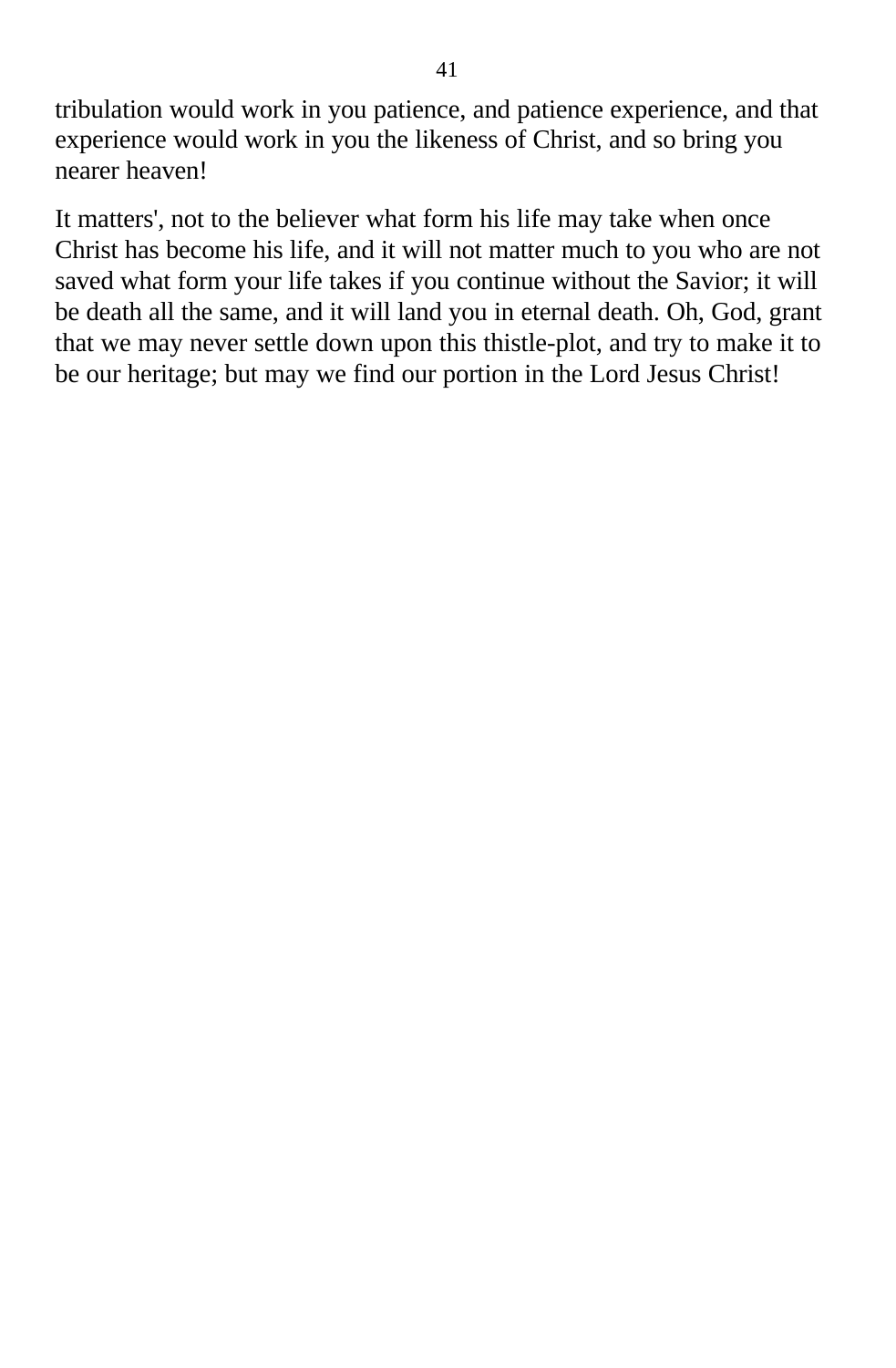# TREES PLANTED IN THE HOUSE OF THE LORD.

IT sounds oddly to hear of planting a tree in a house, and of its flourishing in courts; but an oriental house is a sort of quadrangle. It is a foursquare building, with the middle open to the sky, and generally there is a small garden, in which a palm tree, or an olive, or some other evergreen tree (for they generally, prefer that sort) will be found planted; so that what seems strange to us — a tree planted in a house — was not at: all strange to David or to anybody else who lived in the city of Jerusalem. And it is a very beautiful figure — this being planted within the four courts of God's house, that we might grow right in the middle of the place where God with His family deigns to dwell.

Planting implies that *there has been something done for us that we could not do for ourselves.* A tree cannot plant itself. There are. self-sown trees, but such are not "those that be *planted* in the house of the Lord." And you know, there is a necessity that there should be a work: of grace upon our souls, which shall come, not from ourselves, but distinctly from God, for "every plant which My heavenly Father hath not planted shall be rooted up." It cannot plant itself, and, if it could, it must be rooted up, because it would not be planted by the heavenly Father. There :must be wrought upon us, in order to our being truly in the courts of the Lord's house, a work of grace infinitely beyond the power of the will, or all the power that dwells in human nature. We must, in fact, be new-created. We: must be born again. We must have as great a work wrought upon us as was wrought upon the body of Christ when He was raised from the .dead. The eternal power and Godhead of the divine Spirit must put forth the fullness of its strength to raise you up from your death in sin, or otherwise you will be like: sear branches and cast-off pieces of wood, but never will you be trees planted, made to live and to grow in the courts of the Lord's house. There must be something done for us, if we are planted..

That implies, too, that there must be *a great change in our position,* for a tree that is planted has been growing somewhere else. It has to reach a certain height in the nurseryman's garden, if we are speaking of England, and then it is planted where it is meant to be permanently fixed. So must it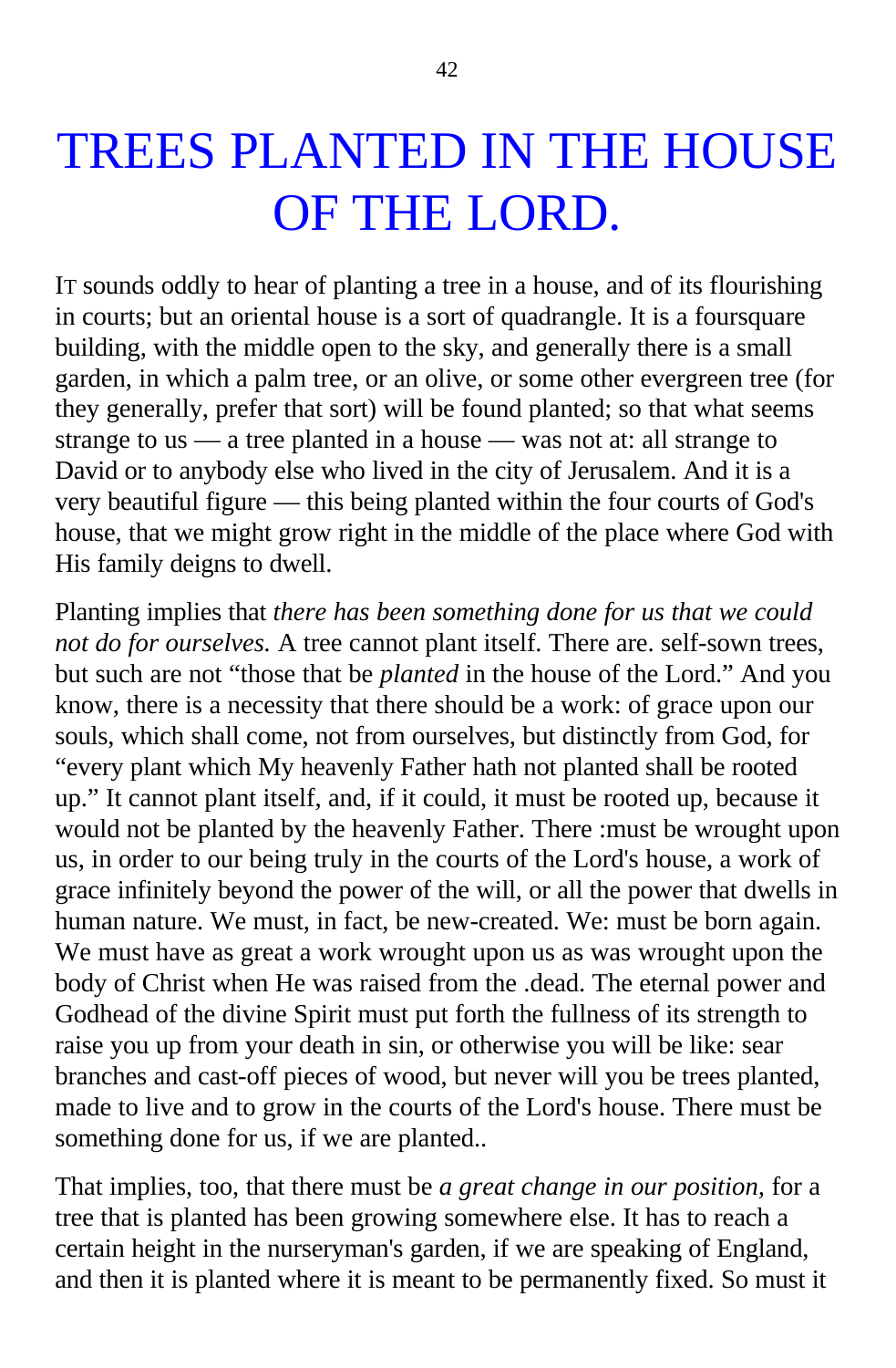have been in the East. The tree grew somewhere else. After a time it was dug up, its roots were loosened, it was taken away from the place where it had been accustomed to stand. Many a tender rootlet was made to bleed, and it was then carried and put in another place altogether', and so, from being outside the court it came to be inside the court of the house of the Lord. So if we are to answer the: condition described we must have been dug up and transplanted. This is to have undergone a great and wonderful change.

Planting means not only that something has been done for us that we could not do for ourselves, and that a great change has taken place in our position, but it implies that *there is life in us.* I suppose that if we speak of planting a post or planting a pillar we hardly use correct: language. We plant a thing that has life in it, and we do not consider that a thing has been planted unless it be a living thing. Most certainly the promise could not be fulfilled to any but a living tree, for it is said — "They that be planted shall flourish, and they shall bring forth fruit." God does not intend to have dead stumps standing in His court, —

#### *"That little garden walled around."*

And then it seems that the flint of our being planted imp)lies that *we ourselves have taken hold of the soil wherein we have been placate* A tree that is rightly planted, so as to flourish, begins to send out its roots — to drink in moisture, to select from the earth around it those portions which are fit food for vegetable life.

Are you so incorporated with the church of God that you have got a grip of the fellowship of the saints, that you have effectually laid hold of the citizenship of our Lord's :Faithful disciples? Are you seeking for vital truth to sustain your soul's vitality? Do you in the ordinances send out the rootlets of your desire, to seek after what God has prepared for you? Is there in you a living sap flowing, which sap is being fed by what you draw in from the :soil in which God has placed you? Surely you know what this means? Sabbath days are often feeding times to you; and your visits to the Lord in prayer are building-up times to your spirit; and when you search the Word in private, and when the Holy' Ghost communes with you in your quiet retirement — ay, and when, even in the midst of business, your soul breathes her swift ejaculations up to heaven, 'then are the roots of your soul taking hold of Christ, and drawing out of Him the vital element which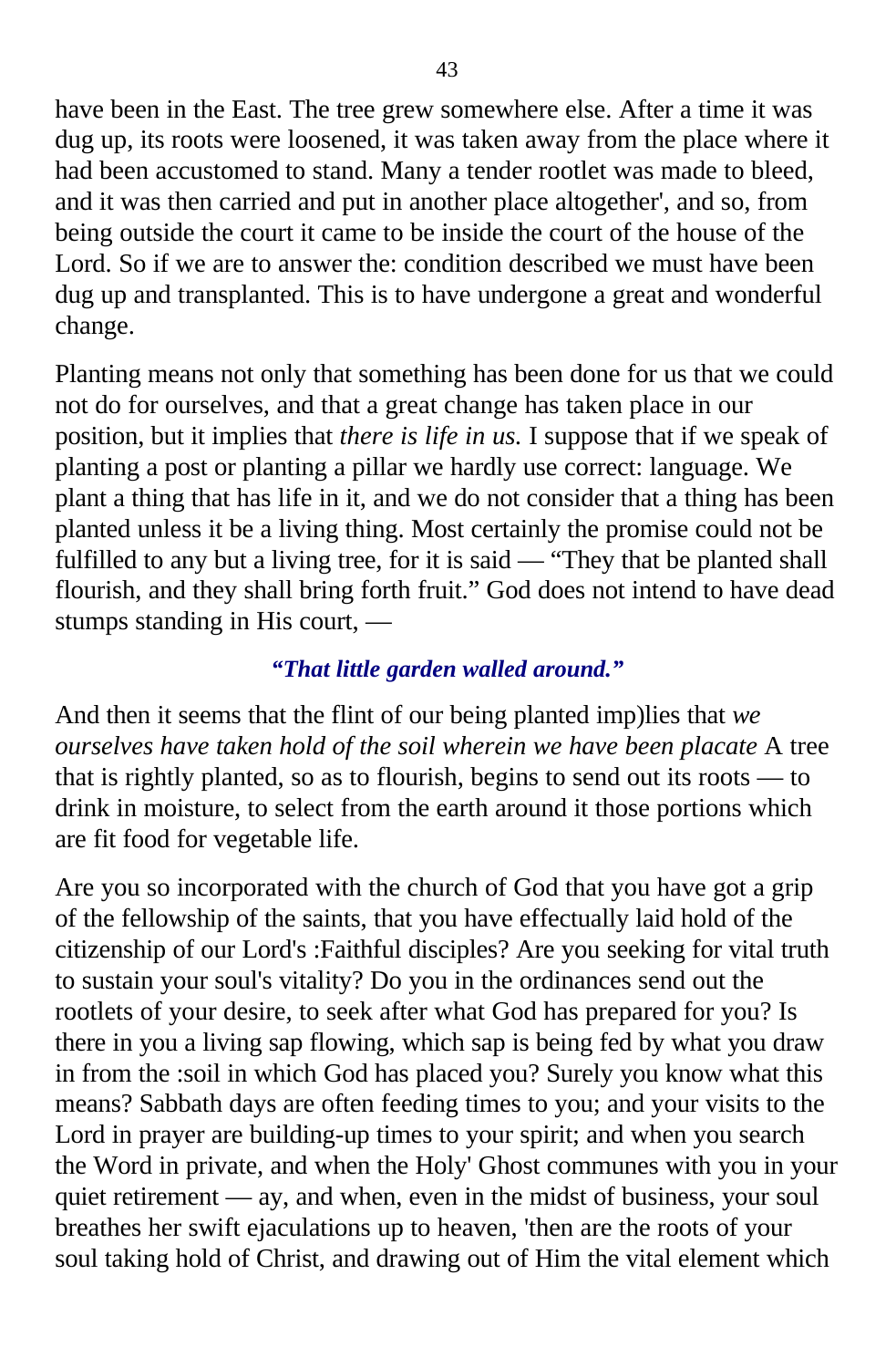you need. You are of the right kind if this be the case, and you shall flourish in the courts of our God.

They shall flourish *because God has said that they shall.* His promises are sure to be fulfilled. If He plants a tree He will cause it to flourish. There seems to be very :much against the Christian, many perils to which he is exposed, when he is first planted. Indeed, in the early childhood of Christian life we undergo a world of trial. Such was our weakness, and such our exposure to the bleak atmosphere of this present evil world, the chances were all against us. But there is no chance with God. What He plants is sure to take root If He says it shall flourish, flourish it will. Satan may seek to tear it up; the foxes may try to spoil the' vines; there may be chilling winds; there may be long droughts; the sun may seek to smite it by day, and the moon by night; but God has promised that it shall flourish, and flourish it must; therefore I invite young Christians to be very hopeful. See to it that you are rightly planted, and then you may depend upon it that you will really flourish. God, who hath been pleased to give you grace, will bestow on you more grace, and then more grace — grace upon grace grace for every exigence and every emergency. As your needs arise those needs shall be supplied. Just as you require spiritual health, spiritual health shall be vouchsafed to you if you seek it at His hands, knowing that it is at His disposal. You shall not be a half-starved Christian — a sort of living skeleton of a believer — but you shall flourish; you shall be peaceful, happy, strong, useful. Set your heart upon this, and ask the Lord to make you thrive, and bloom, and fructify. Your leaf shall not wither, and He will cause you to prosper if you are planted in the courts of the Lord.

If you are altogether Christians, planted in His house — not merely in His garden, but in His house — then you shall :flourish, for you have the promise that you shall. And flourish you well may, because of *the goodness of the' .toil.* They are quite sure to have good soil in the little garden enclosed by the house. It may be rocky outside, but when a man has built the four walls of his house in the East, he generally takes all the soil that is in the middle away. It may be very bad and poor, but then he,. has brought in baskets the richest soil that he can possibly get, for he must :have a good tree in the middle of his house. It would not do every moment of the day to look out, or rather to look in, and see a little scrubby tree half alive. No, he procures the best soil he can get, and those who are planted in the house of the Lord are planted in the best soil possible. They are planted where the means of grace abound. They are planted where Christians help one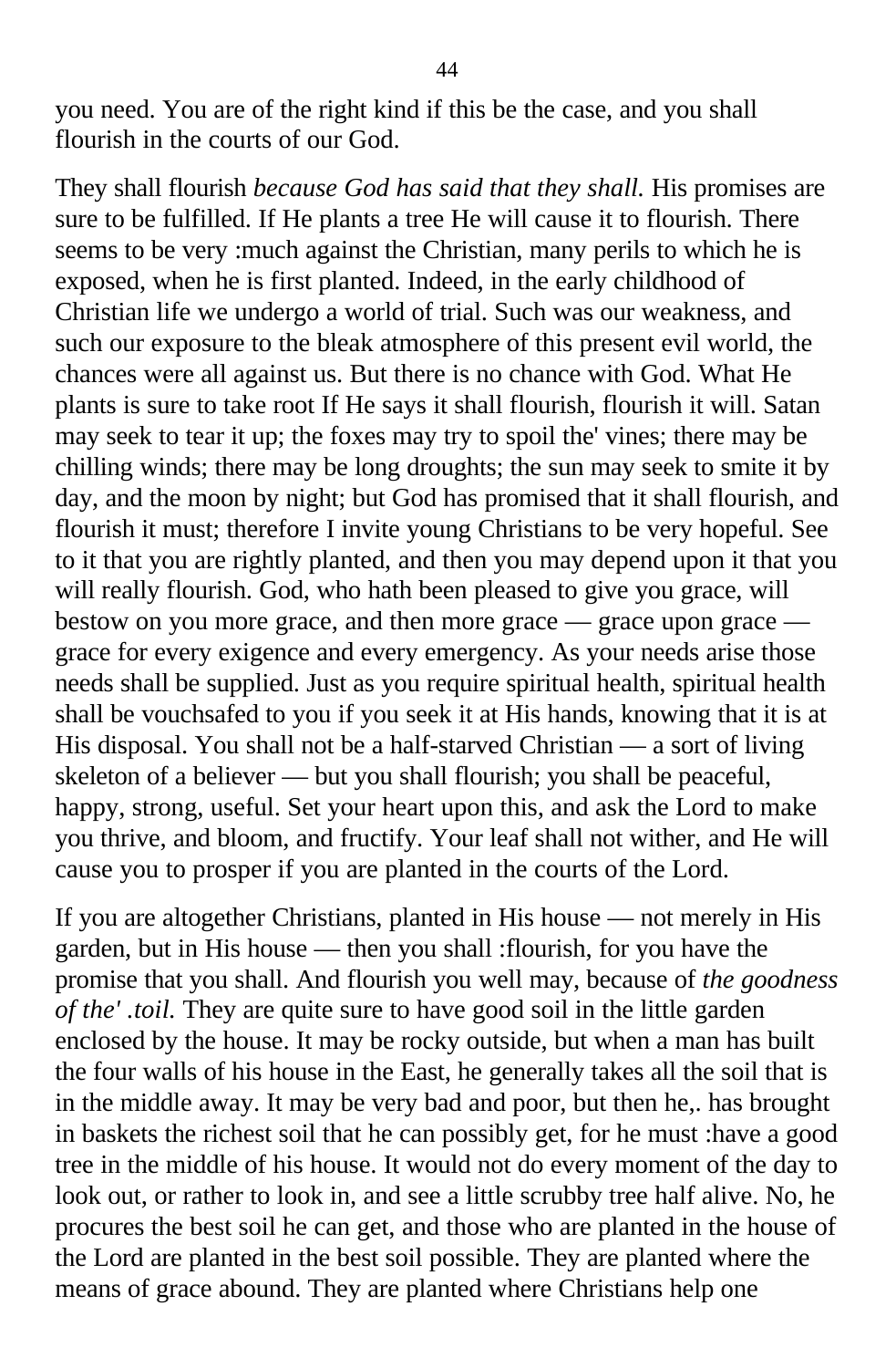another with mutual fellowship. They are planted where the ordinances of the Gospel are freely enjoyed by, all who dwell there. They are planted where the Holy Spirit has promised to abide. They are planted where the Word of God does not return void. They are planted where the eye and the heart of Christ perpetually rest. They are planted in His church — -the church that He hath redeemed with His most precious blood. The soil is good, and they ought to flourish, and they shall.

And then they' are planted in a *sheltered position.* You know that trees, even if they have good soil, are sometimes a great deal kept back by having a cold northerly aspect. They may be very much bitten by the frost; but a tree that is planted right in the middle of the forecourt, surrounded by the walls, is sheltered. There is the natural warmth of the house round about it, and it is sheltered from that which other trees out in the vineyard, or out in the garden, may have to endure.

The cold could not get at you. You scarcely had enough of the cold of the world to do you any injury. The warm Sun of Righteousness was reflected upon you; not only did it come directly upon you by divine favor, but it was reflected upon you with grateful sympathy by the walls of the house of the Lord in which you had been planted. You know it has been so. Is it any wonder, then, that you flourish? There is a little wonder sometimes; that you do not flourish more, and that you do not bring forth more fruit; for what more could God do than He has done for some of you who have been planted in the house of the Lord? Are you not like a vineyard on a very fruitful hill which He has edged about and walled, and in which He has put a wine-press, and which He has watered every morning, and, lest any should hurt it, has kept night and day? How sour the grapes, and how few the clusters fit for the Great Vine-dresser to gather, no one knows better than yourself. Yet they ought to flourish, because they are planted in good soil, and because they are placed in a sheltered position.

The greatness of God's love makes Him very zealous for us and very jealous; of us. If He sees those whom He very much loves, with the slightest evil thing about them, He: is quick: to observe it and prompt to purge it away. You know that you do not like to see a spot on your dear child's face. You will have it washed off as soon as possible. So will the ]Lord cleanse His people, both without and within. The care and the trouble He has had with us, as I have already said, none of us can tell. We ought to bring forth fruit, to the profit of the Husbandman, to the glory of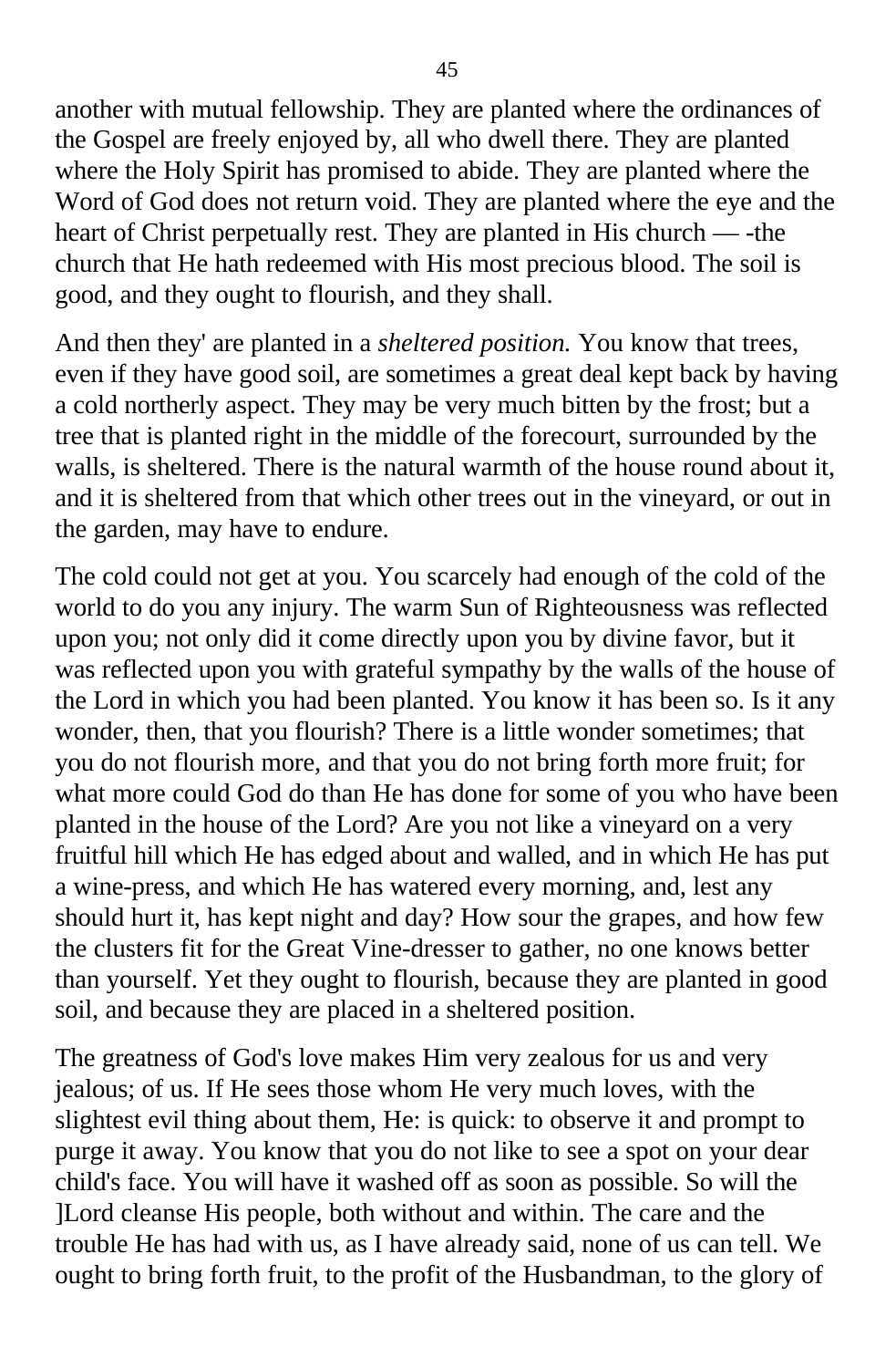God. Branches that bring forth fruit He purges. Those that bring forth, very little fruit He lets very much alone. If there be a man who brings forth much fruit, that man ,will have much trial, because it will pay the Vinedresser to prune him. Some branches will not pay for it. They will never do more than they are doing, and so there they are, and thus they are left 'to prove their feebleness; but those that will pay for pruning will be pruned again and again. And, truly, when the man of God is in his right mind, he will bless the Lord for the honor He puts upon him when He afflicts him with the view of making him still more useful. This is evermore our Lord's design. Does He not say that they shall never perish whom. He protects and provides for, holding them in His hands? But, as they cannot flourish if they run to wood, He will be quite sure to use His knife to take off this new shoot and that new shoot, because it is not fruit-bearing wood, and He takes it away, and He leaves the vine in such a condition that in will bring forth good fruit in due time. They shall flourish, and well they may, when they are so near to the Great Husbandman's hand.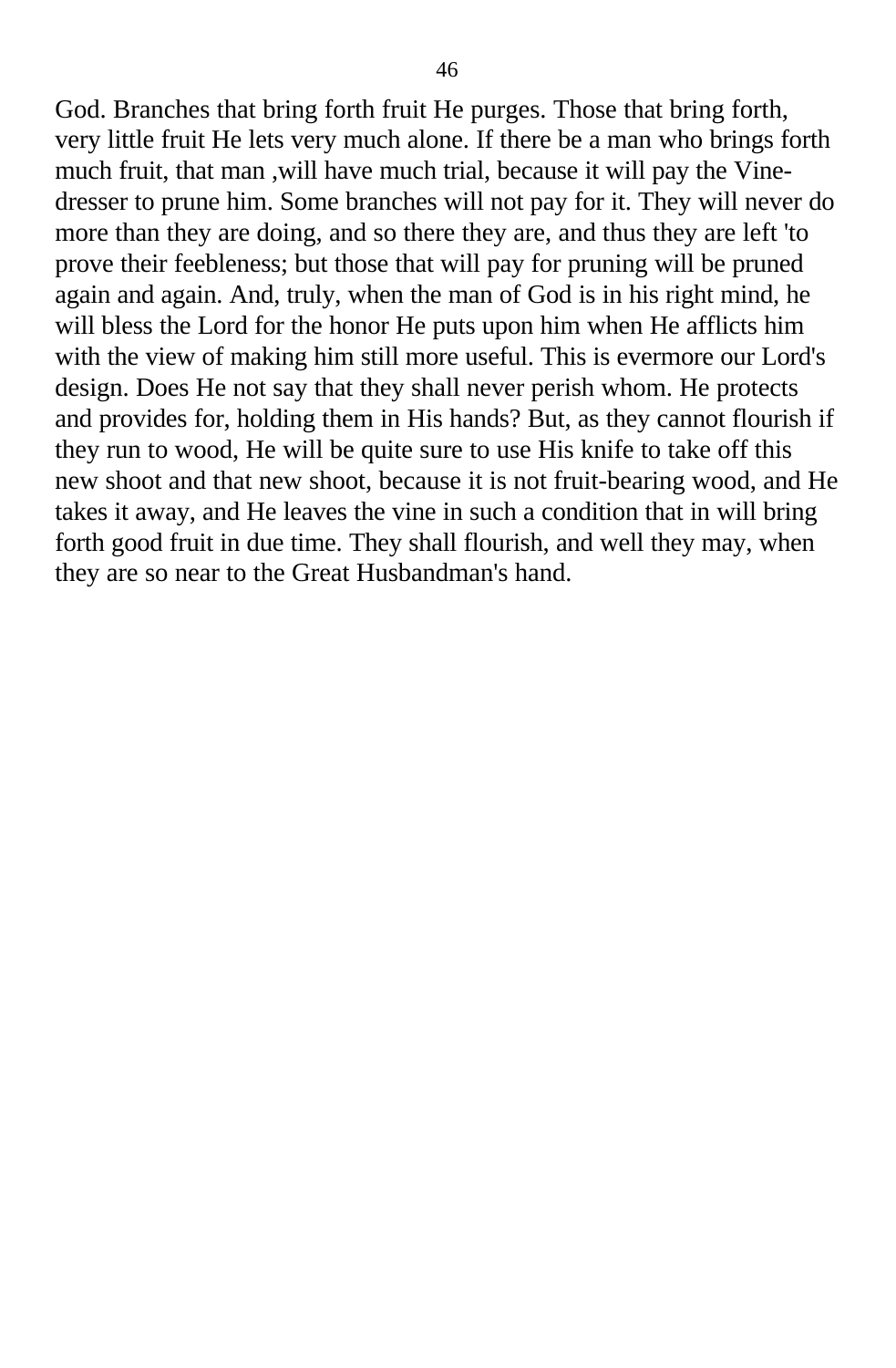## FRUITFUL OLD TREES.

THERE are some trees; that promise exceedingly well for fruit, but the blossoms did not knit, hence they fail to yield fruit in due season. But those whom God plants, and whom He makes to flourish, bring forth fruit, and continue to bring it forth till old age. During all their youth and all their manhood they keep fruitful, and then they bring forth fruit when their years decline and their days are numbered. When others are in the sear and yellow leaf, then are their fruits ripe and mellow. When others are decaying they are ripening. They are growing sweeter, better, holier, when others are not growing at all. *"They* shall bring forth fruit in old age" — that time when one does not expect much fruit bearing — when the strength faileth, when the capacity for projecting seems to have gone, and the power for carrying out what is projected has become very little. "They shall bring forth fruit in old age." This is not merely a cheering promise, but it is a very gratifying fact that God's people do bring forth fruit in old age. Very luscious fruit :some of them produce. Yea, we look for the best fruit in the oldest saints. *"What* fruit then," you will ask, *"do* they bring forth?"

Well, there is the fruit of *testimony.* I distinctly recollect hearing a blind old minister talk of the lovingkindness of the Lord 'when I was sixteen or seventeen, and the encouragement that he gave me has never departed from me. A young man could not have done that, because he had not attained so much experience; but the weight of years, and even of infirmities, made that venerable blind man's testimony very, very weighty to my soul. *"They* shall bring forth fruit in old age."

Saints bring forth fruit in the way of *savor* when they grow old. Many young ministers can rattle out some of the truths of the Gospel very readily; but if you want to taste the sweetness, to feel the unction, to enjoy the savor, you must hear one who has had long and deep experience. It must be so. There is an inimitable mellowness about the Christian who has grown old in his Master's service. If you want to hear about the sea, talk to an *"old* salt." If you want to hear about war, talk to an old soldier who has been in the battle and smelt gunpowder, and knows what it is to have lost a leg. He is the man to tell you. And so,. if you want to know about the real deeps, the truth, the vitality, the power of religion, you must not go to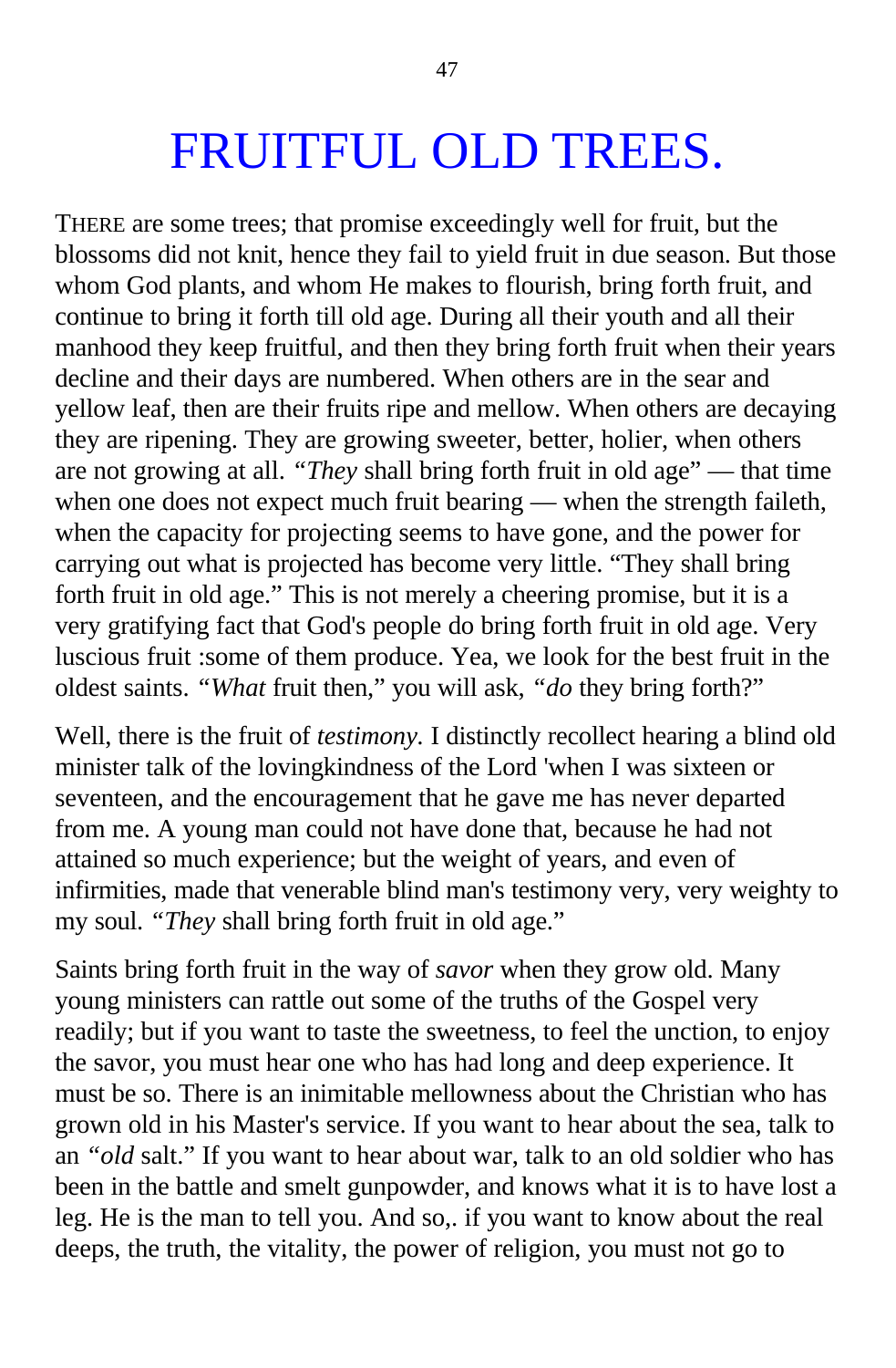boy's: you must go to those who bring forth fruit in old age, because they can speak out of the fullness of their soul.

The aged Christian ought to have, and I hope he often has, the fruit of *patience.* After having suffered so long and enjoyed the mercies of God so long, he ought to learn to be patient. I once heard a good Christian man say that he was confessing a fault. He said, *"I* am afraid that the fruit of my old age is peevishness." "No," I said, "that is not a fruit of your old age; it is a fruit of your old nature." But the fruit of old age; where there is grace in old age, should be patience.

One of the most delicious fruits that Christians produce in their old[age is *calm, quiet confidence in God.* John Bunyan has described this in his Pilgrim's Progress, in the beautiful picture of the land Beulah. I shall not: at all object to have a grey head, and eyes like lamps whose wasting oil is spent, weak shoulders and tottering knees, if I may get to Beulah. You know that he describes it as a land that was just on the verge of the river, and so near to the celestial country that the shirting ones did often cross the river, and there was a pervading smell of sweet spices all over the land, because it lay so near to the city of the blessed that when the wind blew that way it wafted the spices across, and they could, in quiet places of the land, often hear the songs of the shining ones who wandered there. The inhabitants were at perfect rest. The land was called Beulah, for God's delight was; in her. They that dwelt in her were called Hephzibah, for they were married unto the Lord; and they' were sitting there, many of them, close by the brink of the river, waiting till a message should come from the King,. for the King's messengers every now and then came into the country, and they said, "The pitcher is broken at the cistern. Rise up, my love, and come away." And so, one by one, the Beulahites crossed that river. On bright sunny mornings they were known to cross it singing, "O grave, where is thy victory?" Well, it is that patient abiding, that quiet waiting, that holy confidence, that divine anticipation.

"They shall be fat and flourishing," which means that Christians, in their advanced years, shall have a fullness of savor and life in them. I have known some Christians, both old and young, who have been very dry sticks, not :[at and flourishing certainly; they had very little savor, very little unction, though they had very sharp teeth to bite the young people with; they were very critical, very ready to look harshly at them, and ask them hard questions; and if they could not spell the biggest word in the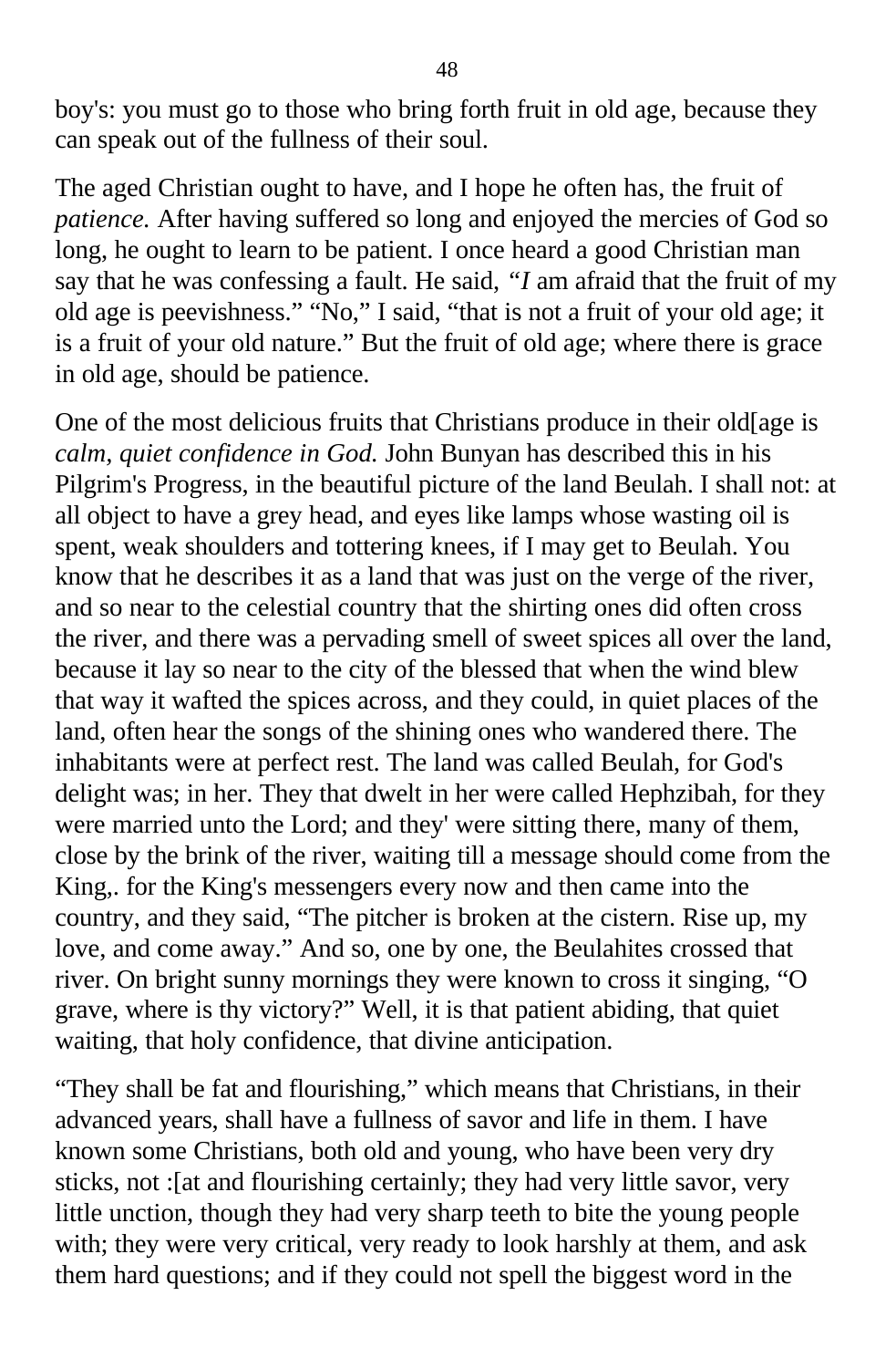whole confession of faith, they have said, "Ah, the young people nowadays" are not what they used to be in my time." We have known some of that sort. But when they are planted in the house of God, and God makes them to flourish, they are full of the juice of love; they are full of Christian kindness and gentleness; they are full of life; they are full of real vigor not the vigor of the flesh, but the rigor of the Spirit; and they love the Lord and delight in Him, and delight to help the young people, and to encourage them in the ways of the Lord. Oh, I like to see an old man thus fat and flourishing!

And it is added, in addition to their being fat, that they shall be flourishing. It means that the aged bell ever shall have a special verdure. This flourishing means his profession; and how delightful is the profession of Christianity in advanced age. I do not mean that some people get exceedingly attached to the pastor whom they have heard for many, many years. One old woman used to say that she liked to hear the old minister better than anybody else. "Well, but," they said, "he is getting very feeble." "Oh," said she, "but then I recollect what he used to be, and I would sooner see him shake his head than I would hear anybody else preach." And I have no doubt that, though that grows to be an infirmity and folly, there is something praiseworthy in it, because you recollect the times and seasons when the Lord refreshed your soul by him: and there is a moral glory about a man as you look at him who has been, say for fifty years, living and laboring as a public professing Christian, without a stain upon his reputation, not a spot on his character. 'Why, the young people say, "Bless God! if He has; kept him, why should He not keep me; and if the Lord has sustained him under many trials, why should He not sustain me?" It is not what the man says; it is the man who says it that gives force to all he says. It is what you know is behind the voice; it is the experience of the Lord's goodness; it is the long-continued honorable conduct which God has enabled him to evince, and to show to others, by the abounding grace that was within him, which preaches in accents louder than the finest voice can articulate.

Nor is it only that He keeps His promises, but the Lord is kind and generous towards His servants. I always think it a shameful, heartless thing to turn adrift, when he gets old, a man who has been in your service from his youth. It is one of the things that have become more common in present than in former times, to turn out old servants. Since you have had the pith of their life — -the marrow out of their bones — do keep a roof over 'their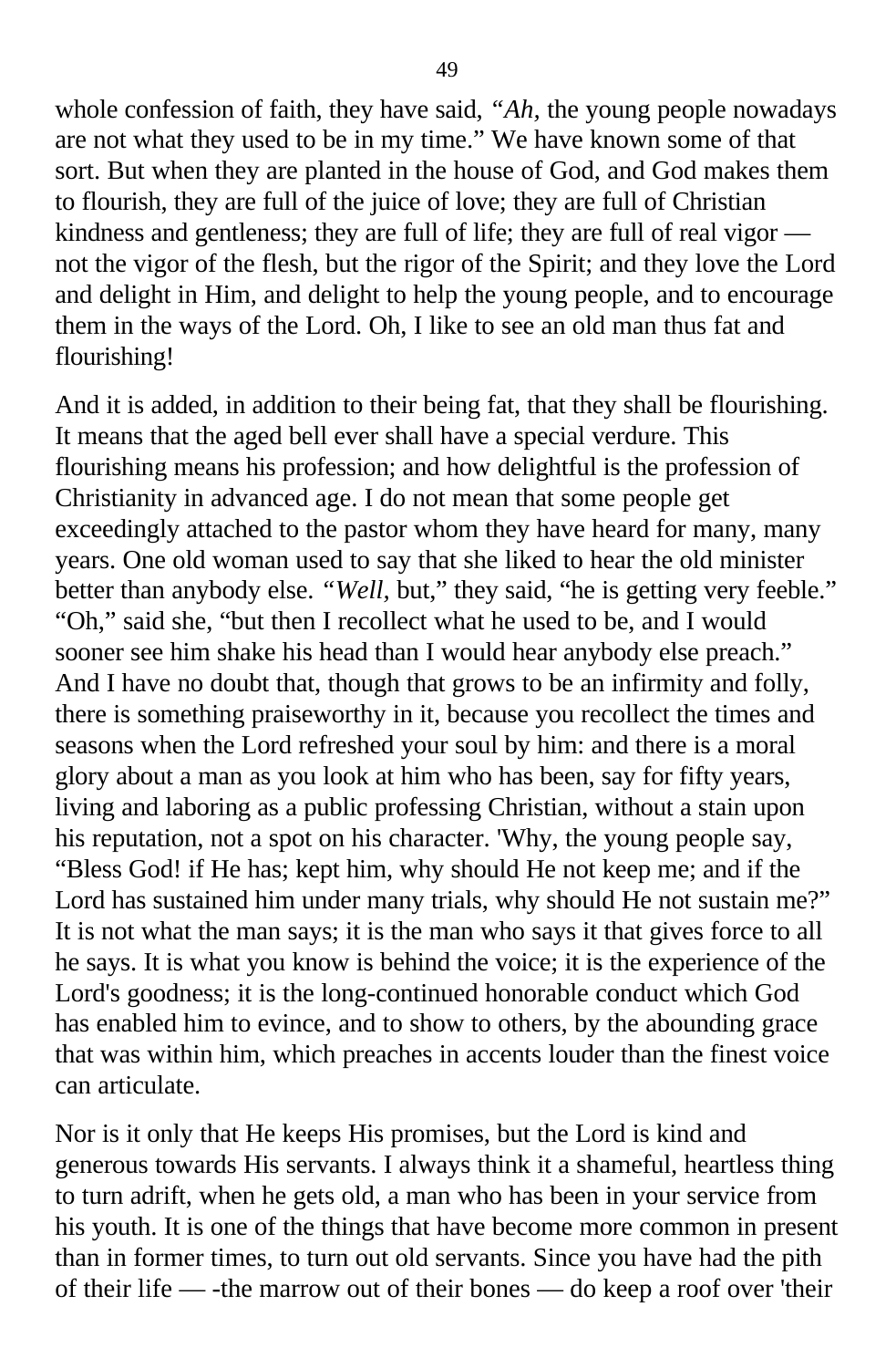heads; grant them a pension or at least a pittance; supply them with a bit of bread and cheese till they die. I think it is only right that an old servant, a faithful servant, should be so treated. You know how David puts it. "O God, Thou hast taught me: from my youth, and hitherto have I declared Thy wondrous works. Now also when I am old and grey-headed, O God, forsake me not." It is not likely that He would, is it? Such a God as He turn His old servants off? You remember the Amalekite who had a master that was an Egyptian, and the master left him to perish, and David found him. Ah, well, that is how the Egyptian masters do, 'butt that is not how our Master does. Thou wilt not leave or desert me when my age and my infirmities multiply upon me. When these eyes grow dim Thou wilt look upon me; when another shall guard me, and lead me whither I would not, Thou still wilt be my Friend and Helper, and lay Thy finger on my eyelids as I close them in the hour of death. It is a faithful God we serve, and He keeps His people alive in their old age, that they may show that He is a faithful and upright God.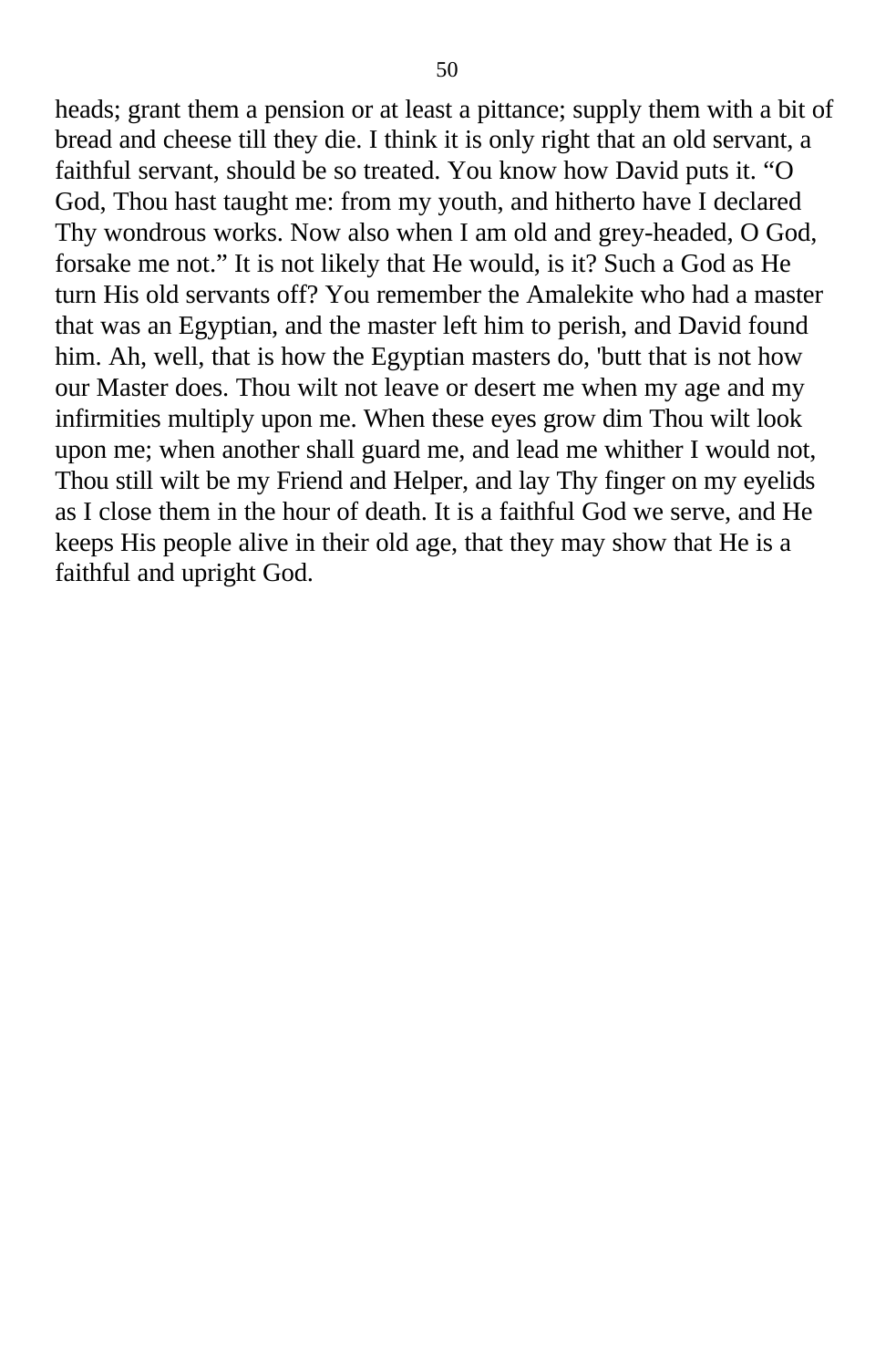### MANNA IN THE FIELD.

#### **EXODUS 16**

THE Israelites must have learned *His goodness:,* because He had not supplied them with tasteless food. According to the Apocrypha, which is not: to be received as Scripture, but still is often valuable in some respects, each man tasted the manna according to his own liking. There was something about it that: enabled the mouth to give its own flavor to it; and their marchings through the wilderness, and their' weariness, would often add a sauce to it that made it exceedingly sweet to them. It was like wafers made with honey, not at all unpalatable. It was, as I have, already told you, like fresh oil, by no means disagreeable to an Eastern. God did not give them beggars' food, spare scraps :and broken victuals. He had said, *"I* will rain bread from heaven for you," and He kept: His word. The least bit of heaven's bread must be delicious to the taste. "Man did eat angels' food,': said the psalmist; and that cannot be bad food which falls from the table of cherubim and seraphim, such food as spirits might partake of if they might partake of any, light, and pure, and ethereal, and spiritual, as far removed from the grosser forms of materialism as food well could be, a godlike food for a godlike race if they had but been worthy of their destiny, and had been willing to learn what God was so ready to teach them.

Their position was in many respects a very pleasant one. They had not to work for daily bread, they had only to go out and gather it. *It was given every day;* they never had any store. A man who gathered manna for twenty years might say, in language that I have often heard," I ain't a bit forwarder, I am just where I was twenty years ago," as if it was not getting forwarder to be twenty years older, and to have had twenty years of mercy. Yet there was no store of manna; all up and down the wilderness there was not a single bank in which people could put their money, there was no such thing as a dividend to be received by anybody, and nobody could be laying up anything. Each Israelite had what he wanted for the day; he kept on having just so much and no more,, and this was a test. Could he endure that test?

And then, again, as there was no store for the whole of them, and they did not get any richer, so there was no opportunity for greed, for *it was given*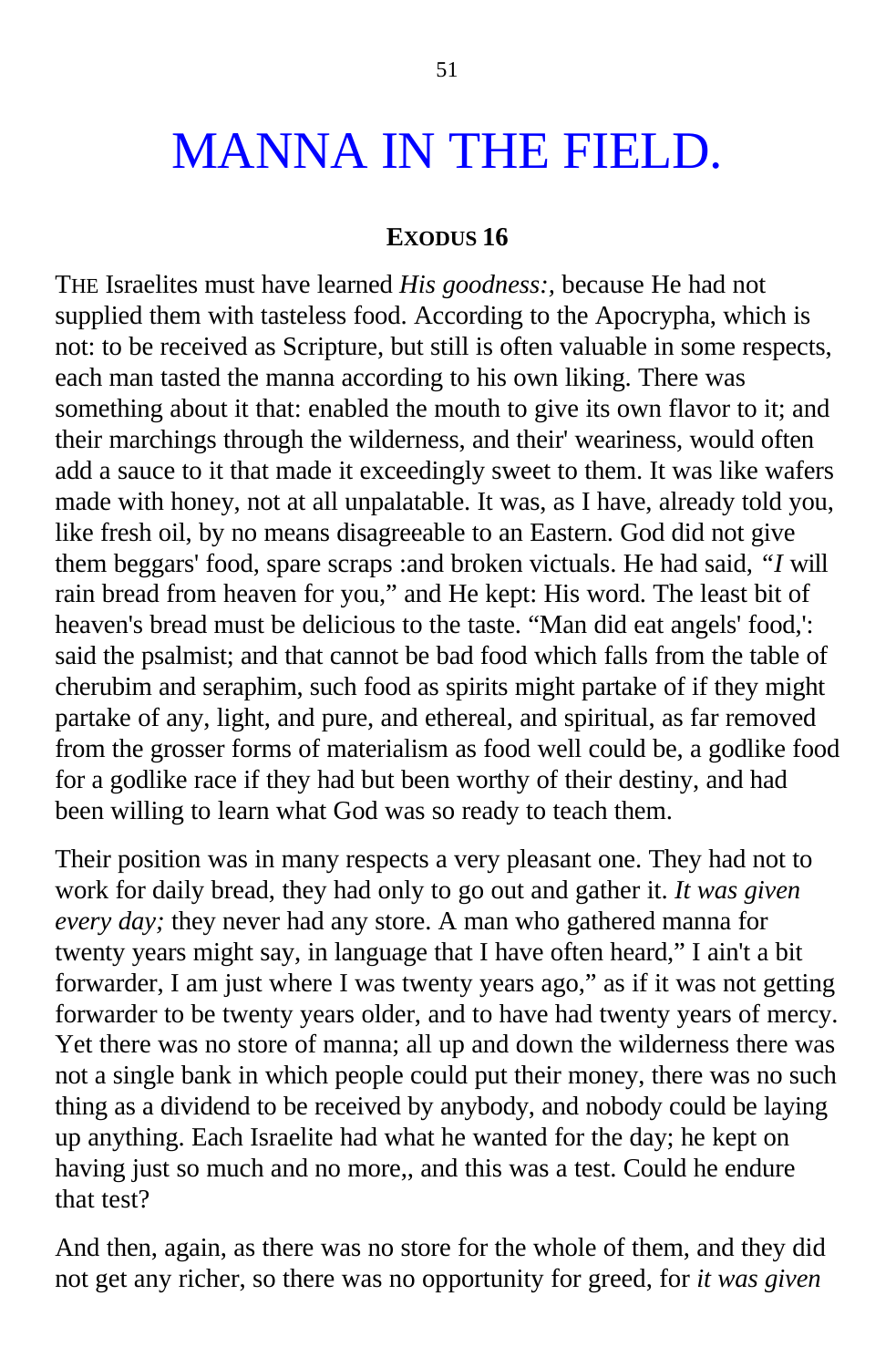*to every man.* He who thrust out his two hands to rake up the manna, when he returned to his; tent, had an omerful for himself, and his wife, and his eight children, but he had not arty more. He thought the next day, perhaps, that he would sweep away by the half-hour together if he could, as long as; the dew was remaining, and get an extra quantity; but when he examined it, he had exactly as much as he and his family could eat, and no more. The rest was all gone, evaporated, and nothing was left over and above what he needed; and his poor palsied neighbor, who could only get a little together in his basin, with his hand, found that, somehow, he had enough, for God made it to grow in the basin:, and when he looked at it, there: was just enough for the day's supply.

It is so with grace; God gives us as much grace as, we want, but there is nobody here who has any grace'. laid up. Oh, yes! I heard one person say that she' had so much grace that she had not sinned for months. Ugh! I thought I smelt something. I did not say anything; but I remembered what manna does when it is kept, and there I left the subject. I hope none: .of you think that you have more grace than you need, because you ]have not. You may, possibly, have as much grace as will last you through to-day; but: you will need as much as that to-morrow morning, if not more. Oh, yes, I know that you have an iron safe, and you go and rattle your keys, and you say, "Look here; I have grace enough locked up for the next six weeks." Go again, and you will be glad to run away from the stench, for you will find that you have locked up so much pride, and nothing else. We do not want dying grace till we come to die; be satisfied to have living grace while you live.

This gift of the manna,, every day for every man, was a test by which the Lord taught the children of Israel.

So was *that Friday storing,* when they said to themselves, "We get into the habit of gathering our food every morning, but here: comes this Friday, when we have to gather twice as much." I do like consistency, always doing the same thing; but here is a command to do twice as much once a week, here is a law that shifts a bit. I like systematic theology; but here is a sliding seat. Here is a double supply for Friday, and I have to store half of it up. So one man did not store it up when he was told to do so, and another man tried to store it up when he was told not to do so. 'Thus the Lord tested and tried them. It is a wonderful thing, that testing to which God puts us. Sometimes, when we think that we have such a surplus of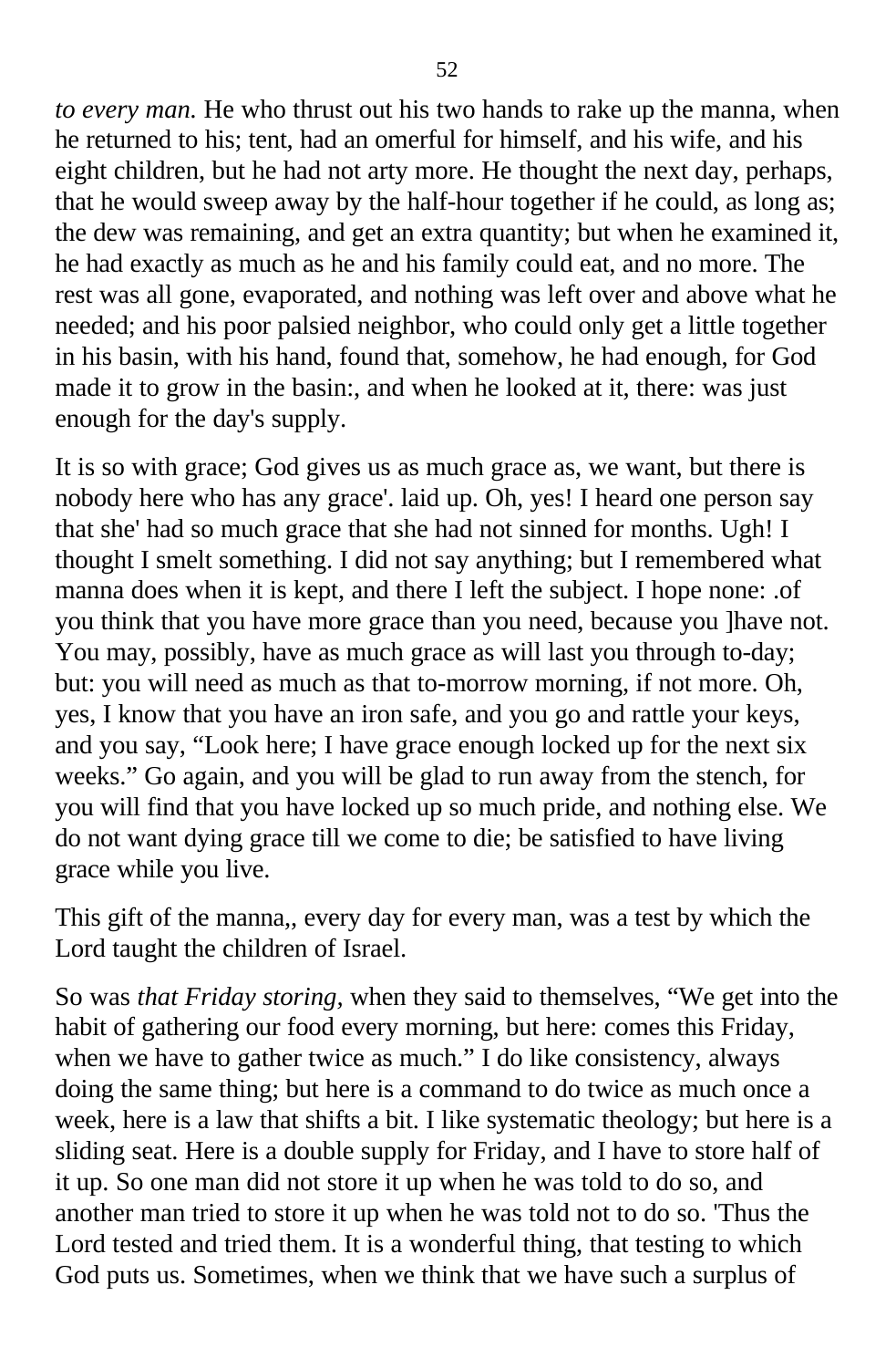faith in Him, He just tests us, and we find that we have not any. The grandest life is a life of dependence upon God, for that is true independence. If you wholly depend upon God, then have you risen to independence. He who has nothing but what God gives him day by day, has a competence. He is the man who has saved most who has least, for he is saved from the: worry of taking care of it. If he is still dependent upon God's providence, and faith can keep her hold, he is the best-off man after all. You said that you envied the Israelites. Ah, well you may; but you want faith, or else what might be a theme of envy becomes a subject of discontent. So I leave that point.

The Lord teaches us by this :manna as to temporal things — He teaches us that *our supplies depend* upon Him. Where did all the manna come from? It all came from God. Child of God, all thy supplies must come from God. Learn thou that. Whatever the second causes, whatever the intermediary sources, all thou art to have will come whence all thou hast had has. come, namely, from God.

Learn, next, that *our supplies are sure to faith.* If the manna did :not fail for forty' years, neither will the Lord fail to supply thy needs. Thy God will give thee thy livery, if thou art His servant. He will give thee thy daily rations also if thou servest Him. "Seek first the kingdom of God and His righteousness, and all these things shall be added unto you." He who carves for himself will cut his fingers, and get an empty plate; but he who waits for the great Host of all the chosen family to carve for him shall haw.' enough, and that of the best. "My God shall supply all your need according to His riches in glory by Christ Jesus."

But learn from the children of Israel that *our sup.. plies will have to be gathered and prepared by ourselves,* God sent the manna from heaven; but the people had to go out every morning, and get it in; and when they had gathered it, we read that they used to beat it in mortars, or grind it in mills, and bake it in pans, and make it into cakes. God is not the patron of idleness, lie will have His people work; and His rule is, "If any' man will not work, neither shall he eat," a rule He often carries out with those who are idlers. Though labor came at first as a curse, God has turned it into a blessing.

And, once more, our *supplies ought to content us,* for the children of Israel had enough for all their needs. They had no superfluities; but they had allsufficiency. They had no luxuries; but yet if they chose to think: so, their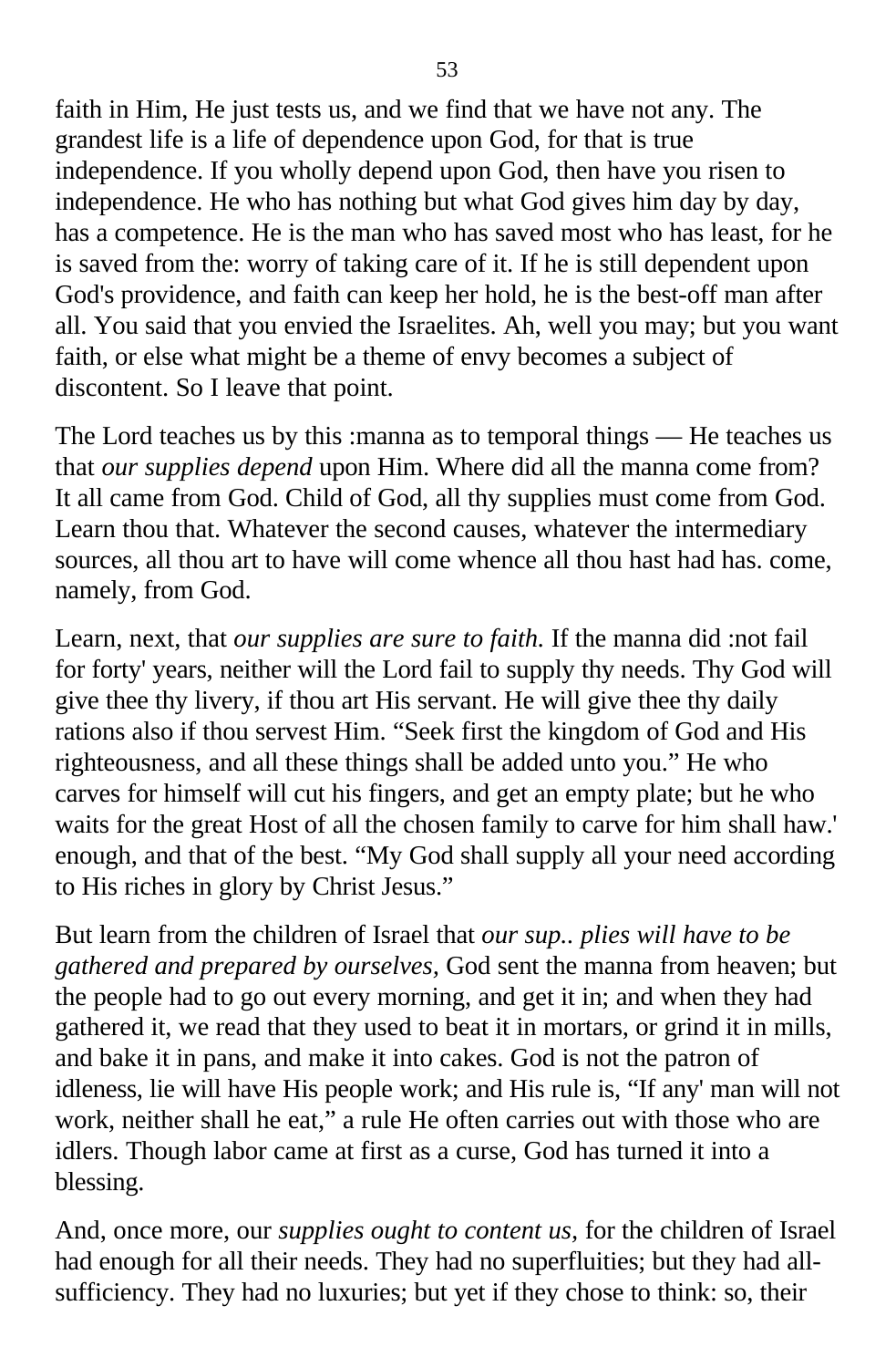daily mercies became luxuries to them. Oh, that God might teach us to trust Him as to temporals!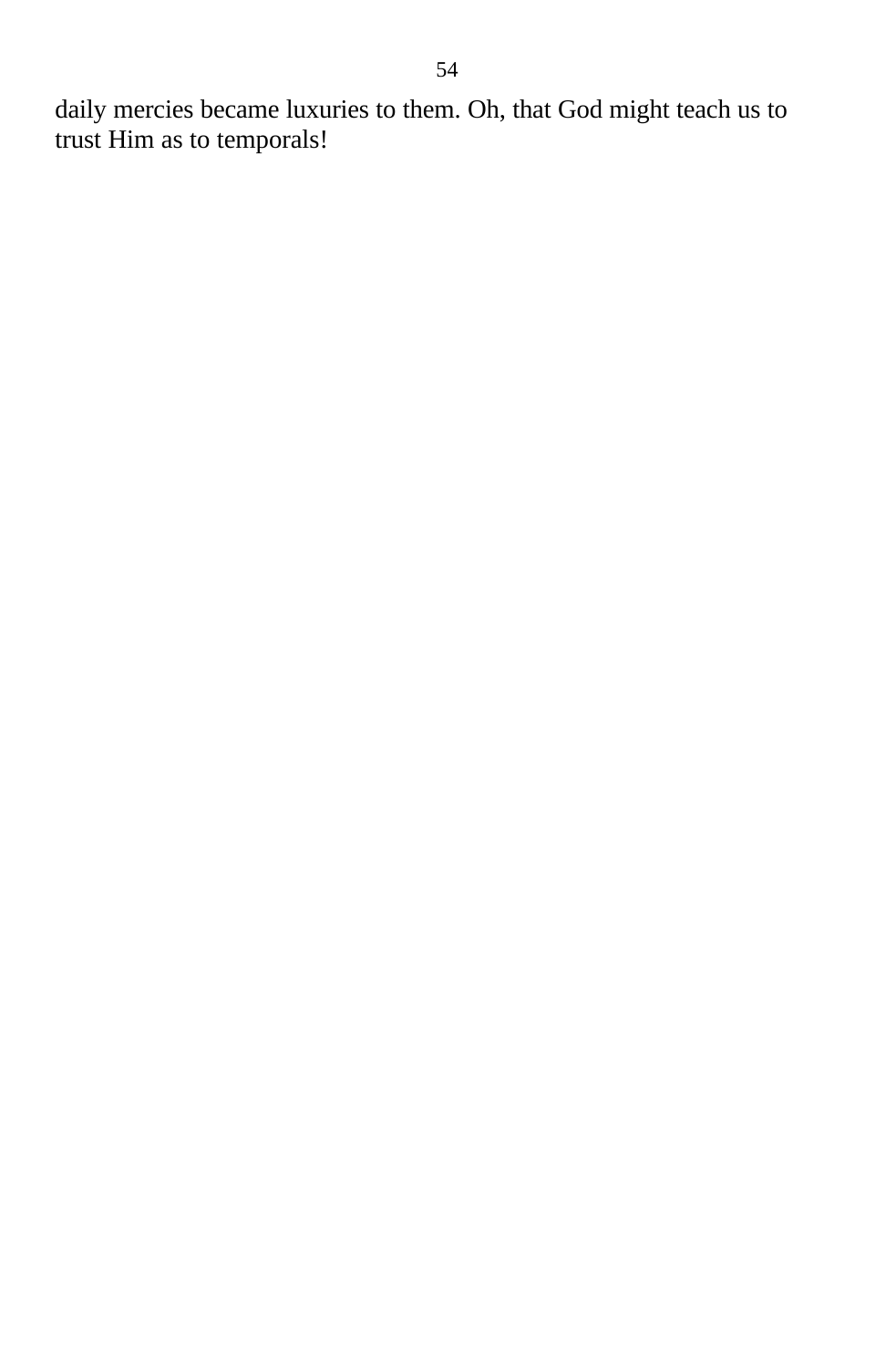## "I WILL RAIN BREAD FROM HEAVEN FOR YOU."

#### **EXODUS 16:4**

IT seems to us that it must have been a very difficult tiling to supply food for the hundreds of thousands, — I shall not be :incorrect if I say the millions, — who were in the wilderness; but, difficult as that was, the commissariat was not so difficult as the education. To train that mob of slaves into a nation under discipline, to lift up those who had been in bondage, and make them fit to enjoy national privileges, — this was the Herculean task that Moses had to perform. And their God, who loved the children of Israel, and chose them, and determined to make them a peculiar people unto Himself, undertook to teach them, .and He used their food as part of the means of their education. Animals are often taught through their food.. When they could not be reached in any other way, they have been instructed by their hunger, and by their thirst, and by their feeding. And the Lord, who knew of what a coarse nature Israel was composed, and how the people had degenerated from the: old stock during their long bondage, took care to teach them by every means, not only by the higher and the more spiritual, by the typical and symbolical; but He also taught them by their hunger and by their thirst, by the supply of water from the rock, and by the manna which He rained from heaven.

God desired to teach them Himself by the gift of the manna; and He taught them, first, *His care over them,* that He was their God, and that they were His; people, and that He would lay Himself out to provide for them. Think of the care that God had over them, over each ,,one of them, for each man had his own omer of manna. No woman, no child, was forgotten, Every morning, there was a sufficient quantity for every man, according to his eating for that day.. There was no more; and there was never any less, so carefully did God watch over each individual. The individuality of the Divine love is a great part of the sweetness of it. God thinks; of every separate child of His as much as if He had only that one. The multiplicity of His elect does not divide the loaf of His affection. He has an infinite affection for each one, and He will take: care of the details of each chosen life. He will see your omer just filled precisely, to an ounce. He will give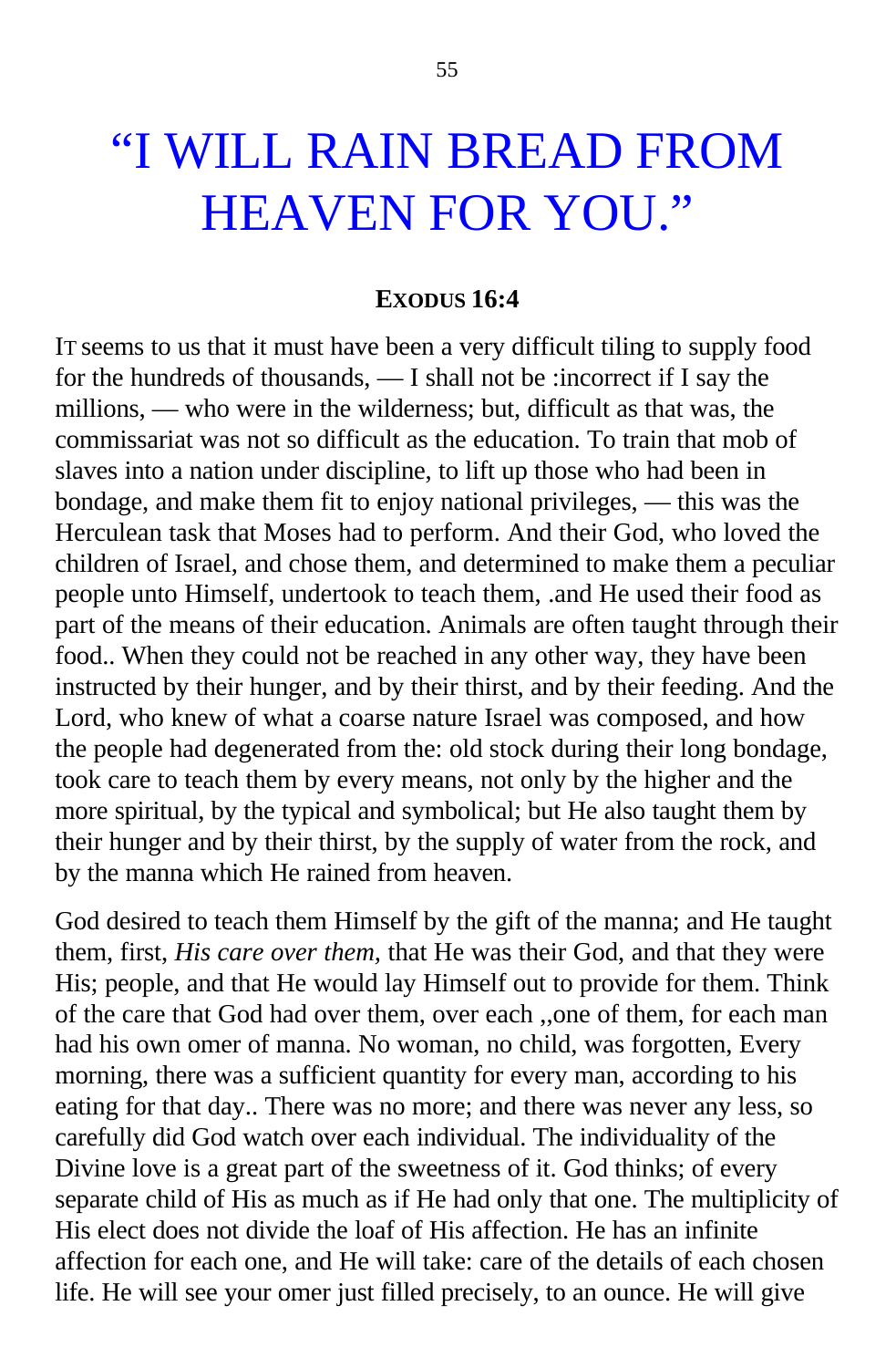you all you can possibly require; but He will give you nothing that you can lay by to minister to your pride.

And this care was shown every day. The Lord taught them the continuity of His remembrance by its coming every day. If He had sent one great rain of liberalities to refresh His inheritance, and had bidden them gather up 'the vast store, and carry it with them in all their journeyings, they could not so well have learned His care as when He sent it fresh every morning. Besides, they would have had the burden of carrying it, and they were free from that, for the heavenly supplies were always close at hand, exactly at the spot where they pitched their tents, and tarried. Every morning, there was the manna precisely where they needed it, and that without any man's shoulder being made raw by carrying his food in his kneading-trough. The Lord teaches you and me, in the same way, that He. not only' cares for each one, but cares for each one each day and each moment, tracking our footsteps, and meteing out the full supply of the hour according as the peculiar necessity arises. "He is always thoughtful, always thoughtful of me," thou mayest say of thy Lord; "always thoughtful of all the brotherhood, of the whole company of the redeemed, but none the less thoughtful of each one because there are so many myriads to be cared for every moment of every day." Was not that a sweet lesson for the children of Israel to learn as they gathered their daily bread?

But Jehovah taught them, next, *His greatness.* He had taught them that in Egypt by His mighty plagues, and at the Red Sea, when He branded the breast of the waters; with His mighty rod. But now He gently taught them His greatness, His exceeding greatness, first by the quantity of the manna. There was enough for them all. How much it required, I leave arithmeticians to calculate. But, remember, that quantity fell every morning for forty years. What a great God is He who could feed the canvas city of His chosen people for forty years at a stretch, and yet without His stores being ever drained! His greatness was also seen by the mode in which He fed these myriads. Usually our bread springs up from the soil, but, these people were in a waste, howling wilderness. Wonder of wonders, their bread came down from the sky! Shall men live on air? Will you sustain a population on mist, and cloud and dew?

Yet out of a seeming vacuum came a constant plenty. Every morning the earth was covered with the heaped up food of all that multitude; and they had nothing to do but to go out and gather it. What a God is this whose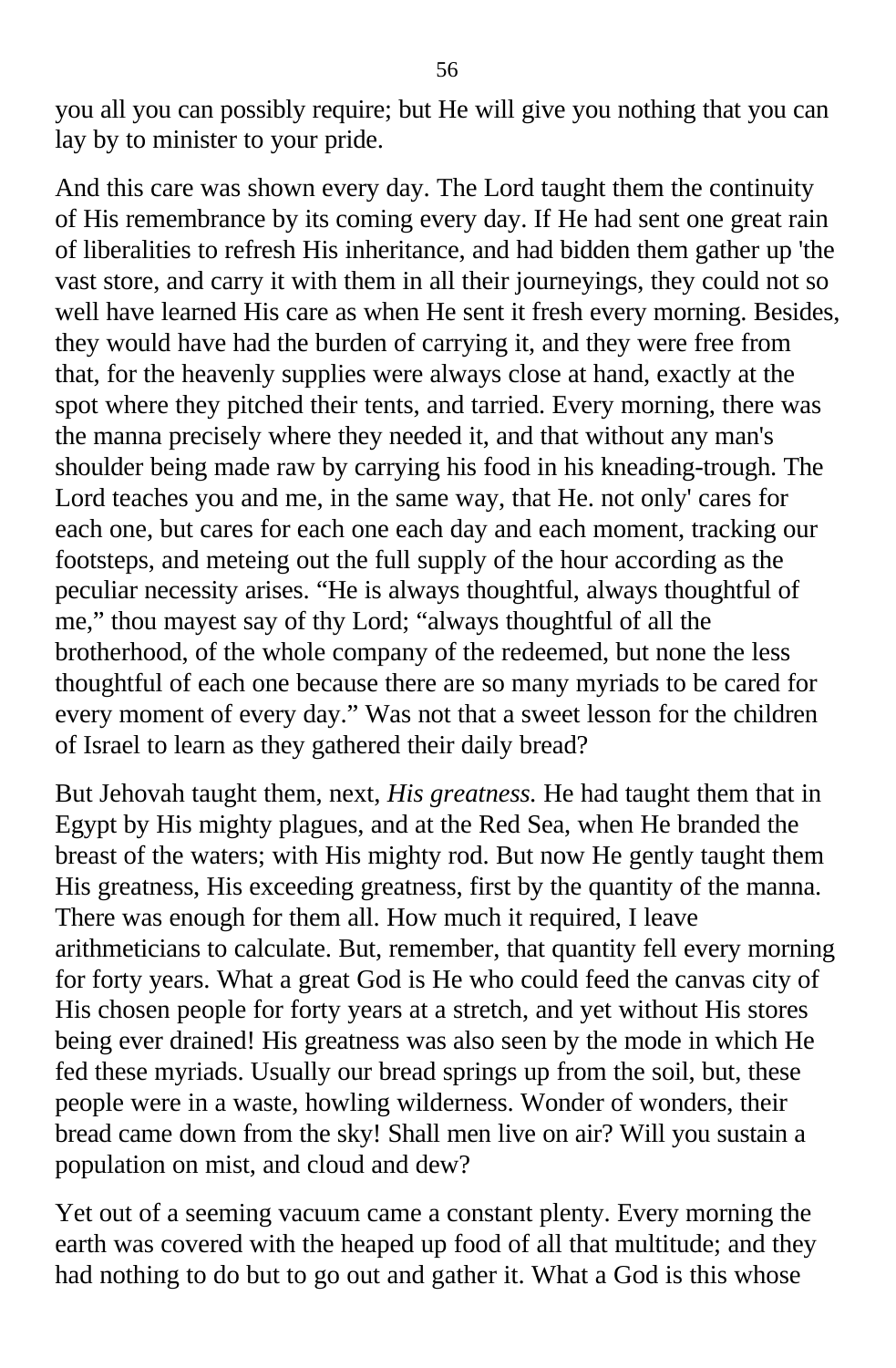matchings through the wilderness were so marvelous! Jehovah, Thy paths drop fatness! Wherever Thou dost put Thy foot, the wilderness and the solitary place are glad for Thee. If Thou dost lead Thy people through a desert, it is no desert to them. The heavens supply what the earth denies. Behold, the greatness of your God, ye who are fed by His care!

And, next, they learned *His liberality combined with His greatness,* for every day they were fed; but not fed as Joseph supplied the people in Egypt, when he took from them all their stores to buy the corn, and at last took: themselves to be bondsmen unto Pharaoh, and their lands to be Pharaoh's freehold, that they might live. No; there 'was never a pretense of paying for that daily bread. The richest man had his omer filled, but he paid not a doit for it; and the poorest man had his; omer just as full at the same price. There was "nothing to pay"; no manna-tax was ever exacted of the Israelite's hand. Oh, the liberality of God!: His cry is, "Ha, every one that thirsteth, come ye to the waters, and he that hath no money; come ye, buy, and eat; yea, come, buy wine and milk." Do you notice how Jehovah's invitation grows? He says first, "Come ye to the waters," but He corrects Himself before He gets through with it, and says, "Come, buy' wine and milk without money and without price." The Lord is; infinitely good, essentially. He :is growingly good, experimentally. The more we trust Him, the more we discover of His liberality. He "giveth liberally, and upbraideth not." He scarcely upbraided Israel,, despite their frequent murmurings, but the manna fell continually; and the abundance of it must always have struck the people. God's liberality never stinted them. Oh, yes, I have no doubt that it is quite right to weigh out the bread and to weigh out the meat, so much bone and so much fat to be allowed to every prisoner in the gaol, and possibly to every pauper in the poor-house! But that is not God's way of going to work. Though we deserve to be in prison, and though we are all of us pensioners on His bounty, yet He gives each one his omer full. If a man has a large appetite, he may eat as much as he likes, and the manna seems to grow while he is eating; and if he has a small appetite, though he may have gathered :much, yet still he will have nothing over. God supplied the manna bountifully, yet exactly according to the capacity of the receiver.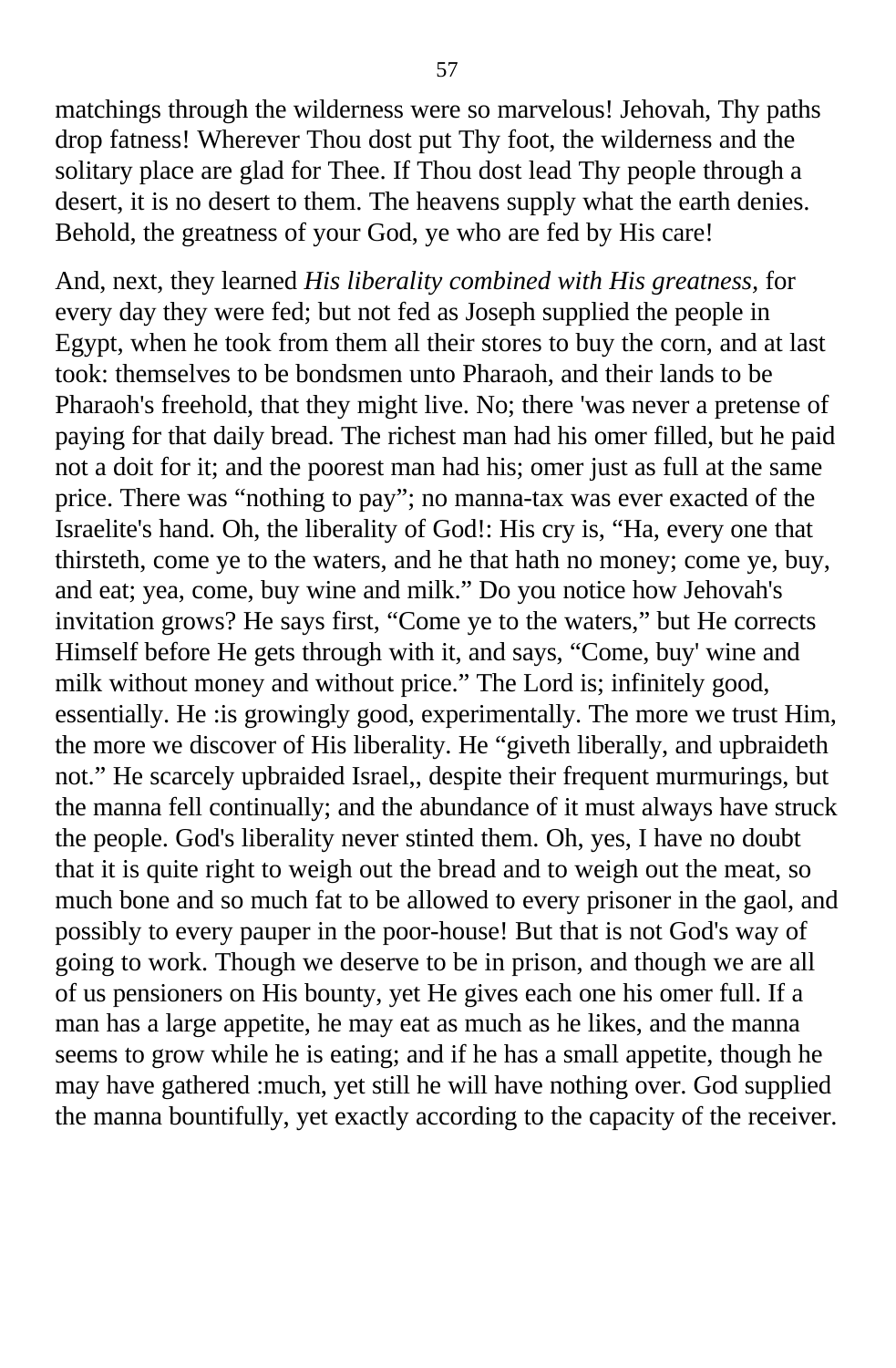### THE SLOTHFUL GARDENER.

#### **PROVERBS 24**

HIS day has come, his day is going, and he lets the hours glide by to no purpose. Let me not press too hardly upon anyone, but let me ask you all to press as hardly as you (:an upon yourselves while you inquire each one of himself — "Am I employing the minutes as they fly?" This man had a vineyard, but he did not cultivate it; he had a field, but he did not till it. Do you use all your opportunities? I know we each one have some power to serve God; do we use it? If we are His children He has not put one of us where we are of necessity useless. Somewhere we may shine by the light which He has given us, though that light be only a farthing candle. Are we thus shining? Do we sow beside all waters? Do we in the morning sow our seed, and in the evening still stretch out our hand? For if not, we are rebuked by the sweeping censure of Solomon, who saith that the slothful is a *"man* void of understanding."

Having opportunities he did not use them, and next, *being bound w the performance of certain duties he did not fulfill them.* When God appointed that every Israelite should have a piece of land, under that admirable system which made every Israelite a landowner, He meant that each man should possess his plot, not to let it lie waste, but to cultivate it. When God put Adam in the Garden of Eden it was not that he should walk through the: glades and watch the spontaneous luxuriance of the unfallen earth, but that he might dress it and keep it,. and He had the same end in view when He allotted each Jew his piece of land; He meant that the holy soil should reach the utmost point of fertility through the labor of those who owned it. Thus the possession of a field and a vineyard involved responsibilities upon the sluggard which he never fulfilled, and therefore he was void of understanding. What is your position? A father? A master? A. servant? A minister? A teacher? Well, you have your farms and your vineyards in those particular spheres; but if' you do not use those positions aright you will be void of understanding, because you neglect the end of your existence. You miss the high calling which your Maker has set before you.

The slothful farmer was unwise in these two respects, and in another also; *for he had capacities which he did not employ.* He could have tilled the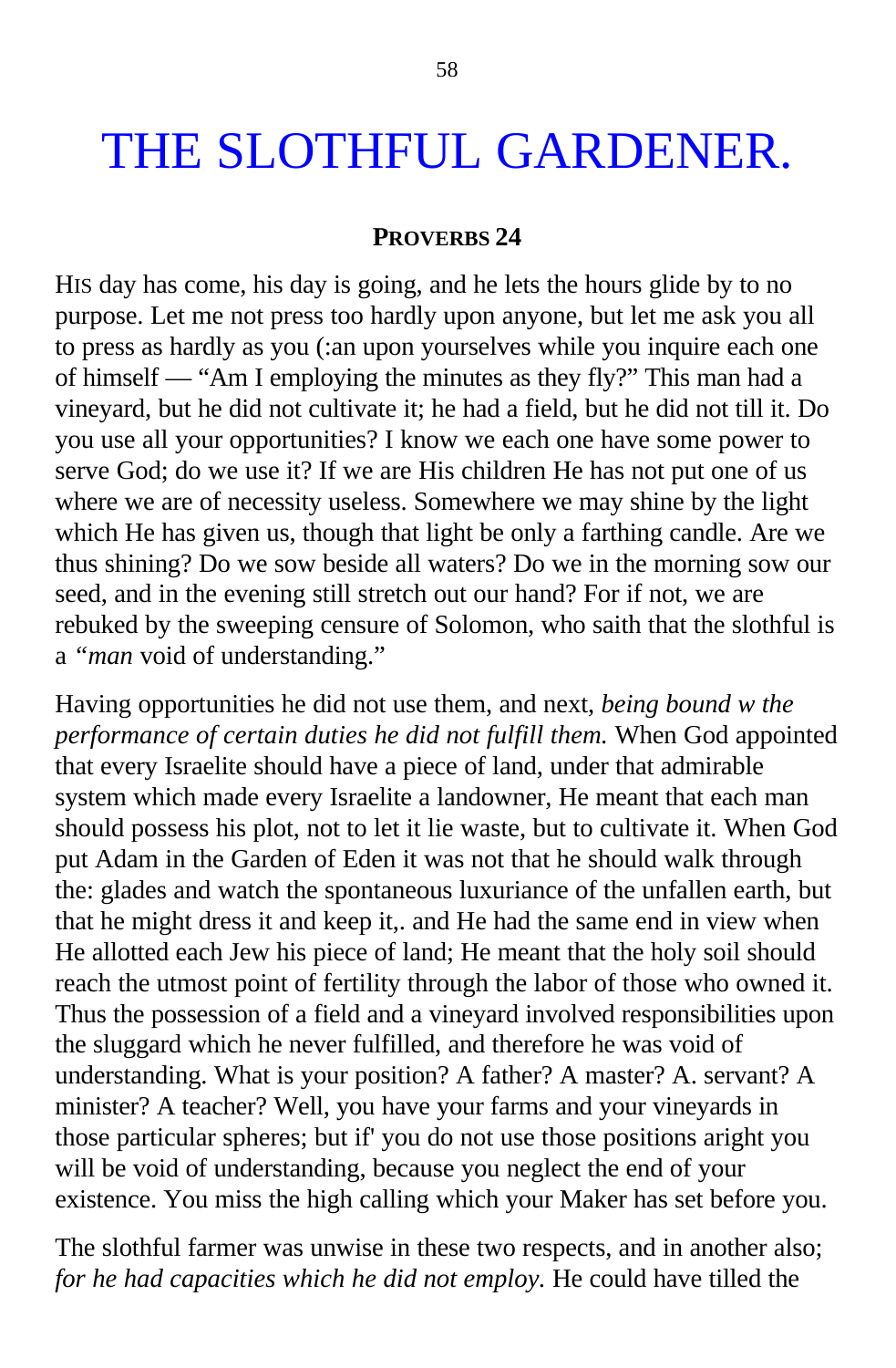field and cultivated the vineyard if he had chosen to do so. He was not a sickly man, who was forced to keep his bed, but he was a lazybones who was there of choice.

You are not asked to do in the service of God that which is utterly beyond you, for it is expected of us according to what we have, and :not according to what we: have not. The man of two talents is not required to bring in the interest of five, but he is expected to bring in the interest of two. Solomon's slothful man was too idle to attempt tasks which were quite within his power. Many have a number of dormant faculties of which they are scarcely aware, and many more have abilities which they are using for themselves, and not for Him who created them. If God has given us any power to do good, pray let us do it, for this is a wicked, weary world. We should not even cover a glow-worm's light in such a darkness as this. We :should not keep back a syllable of divine truth in a world that is so full of falsehood and error. However :feeble our voices, let us lift them up for the cause of :truth and righteousness. Do not let us be void of understanding because we have opportunities that we do not use, obligations that we do not fulfill, and ,capacities which we do not exercise.

As for a sluggard in soul matters, he is indeed void of understanding, for he trifles with matters which ,demand his most: earnest heed. Hast thou never cultivated thy heart? Has the :ploughshare never broken up the clods of thy soul? Has the seed of the Word never been sown in thee? or has it taken no root? Hast thou never watered the young plants of desire? Hast thou never sought to pull up the weeds of sin that grow in thy heart? Art thou still a piece of the bare common or wild heath? Poor soul! Thou canst trim thy body, and spend many a minute at the glass; dost thou not care for thy soul?

And yet all the 'while thy soul is uncombed, unwashed, unclad, a poor neglected thing! Oh, it should not be so! You take care of the worse part, and leave the better to perish through neglect. This is the height of folly! He that is a sluggard as to the vineyard of his heart is *"void* of understanding." If I must be idle, let it be seen in my field and my garden, but not in. my soul.

Look at the sluggard's land: "I went by the field of the slothful, and by the vineyard of the man void of understanding; and lo, it was all grown over with thorns, and nettles had covered the face thereof." Land will produce something. Soil which is good enough to be made into a field and a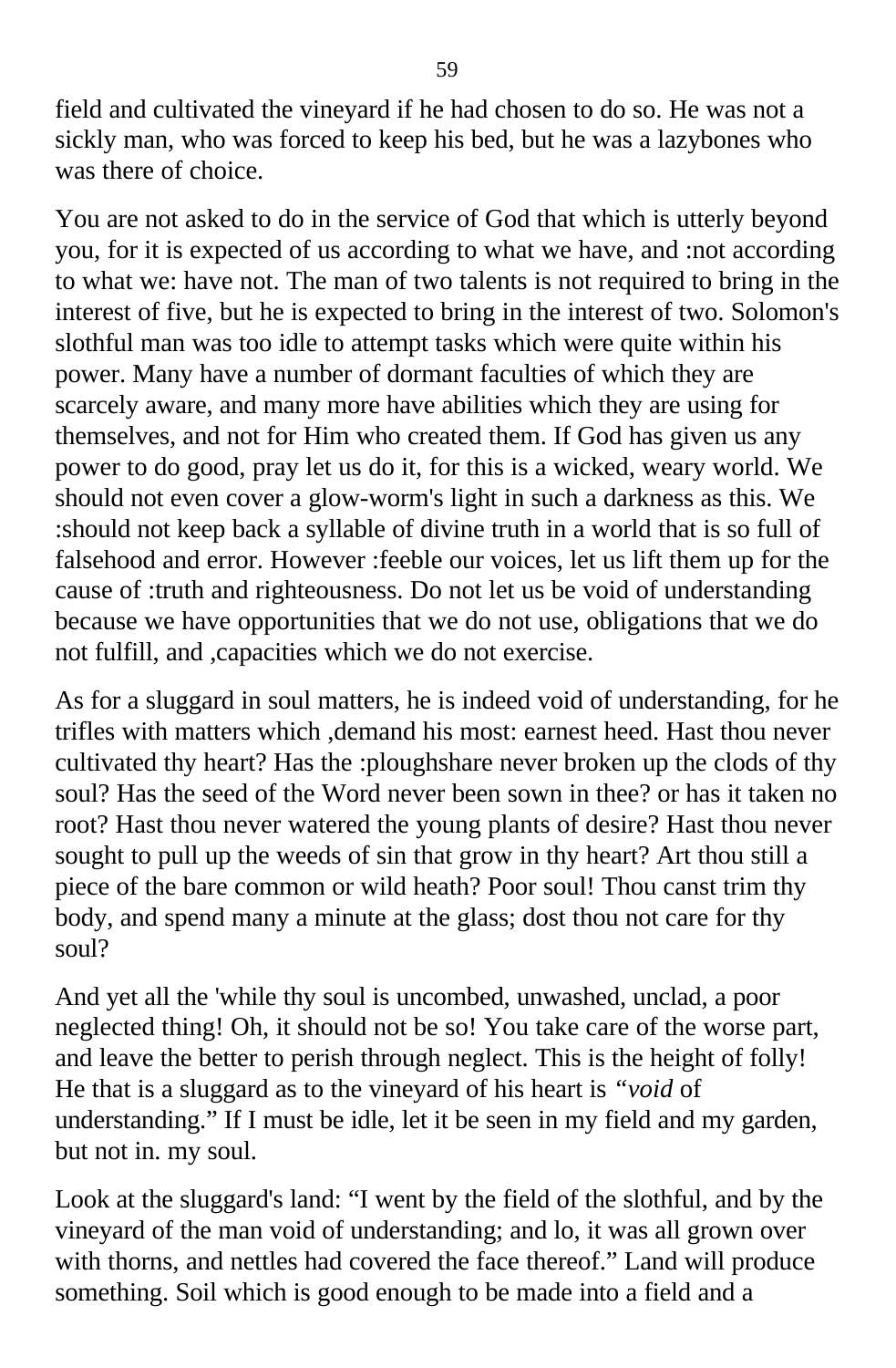vineyard must and will yield some fruit or other; and so. you and I, in our hearts, and in the sphere God gives us to occupy, will be sure to produce something. We cannot live in this world as entire blanks; we :shall either do good o,' do evil, as sure as we are alive. If you are idle in Christ's work, you are active in the ,devil's work. The sluggard by sleeping was doing more for the cultivation of thorns and nettles than he could have done by any other means. As a garden 'will either yield flowers or weeds, fruits or thistles, so something either good or evil will come out of our household, our class, or our congregation. If we do not produce a harvest of good wheat, by laboring for Christ, we shall sow tares to be bound up in bundles for the last dread burning.

If' it be not farmed for God, the soul will yield its natural produce; and what is the natural produce of land if left to itself? What but thorns and nettles, or some other useless weeds? 'What is the natural produce of your heart and mine? What but sin and misery? What is the natural produce of your children, if you leave them untrained for God? What but unholiness and vice? What is the natural produce of this great city if we leave its streets, and lanes, and alleys without the Gospel. What but crime and infamy? Some harvest there will be, and the sheaves will be the natural produce of the soil, which is sin, death, and corruption.

If we are slothful, the natural produce of our heart and of our sphere will be most inconvenient and unpleasant to ourselves. Nobody can sleep on thorns, or make a pillow of nettles. No rest can come out of an idleness which lets ill alone, and does not by God's Spirit strive :o uproot evil.. 'While you are sleeping, Satan will be sowing. If you withhold the seed of good, Satan will be lavish with the seed of evil, and from that evil will come anguish and regret for time, and, it may be, for eternity. The garden put into thy charge, if thou waste thy time in slumber, will reward thee with all that is noisome and painful! "Thorns also and thistles shall it bring' forth to thee."

In many instances there will be a great deal of this evil produce: for a field and a vineyard will yield more thistles and nettles than a piece of ground that has never been reclaimed, If the land is good enough for a garden, it will present its owner with a fine crop of weeds if he only stays his hand. A choice bit of land fit for a vineyard of red wine will render such a profusion of :nettles to the slothful that he shall rub his eyes with surprise. The man who might do most for God, if he were renewed, will bring forth most for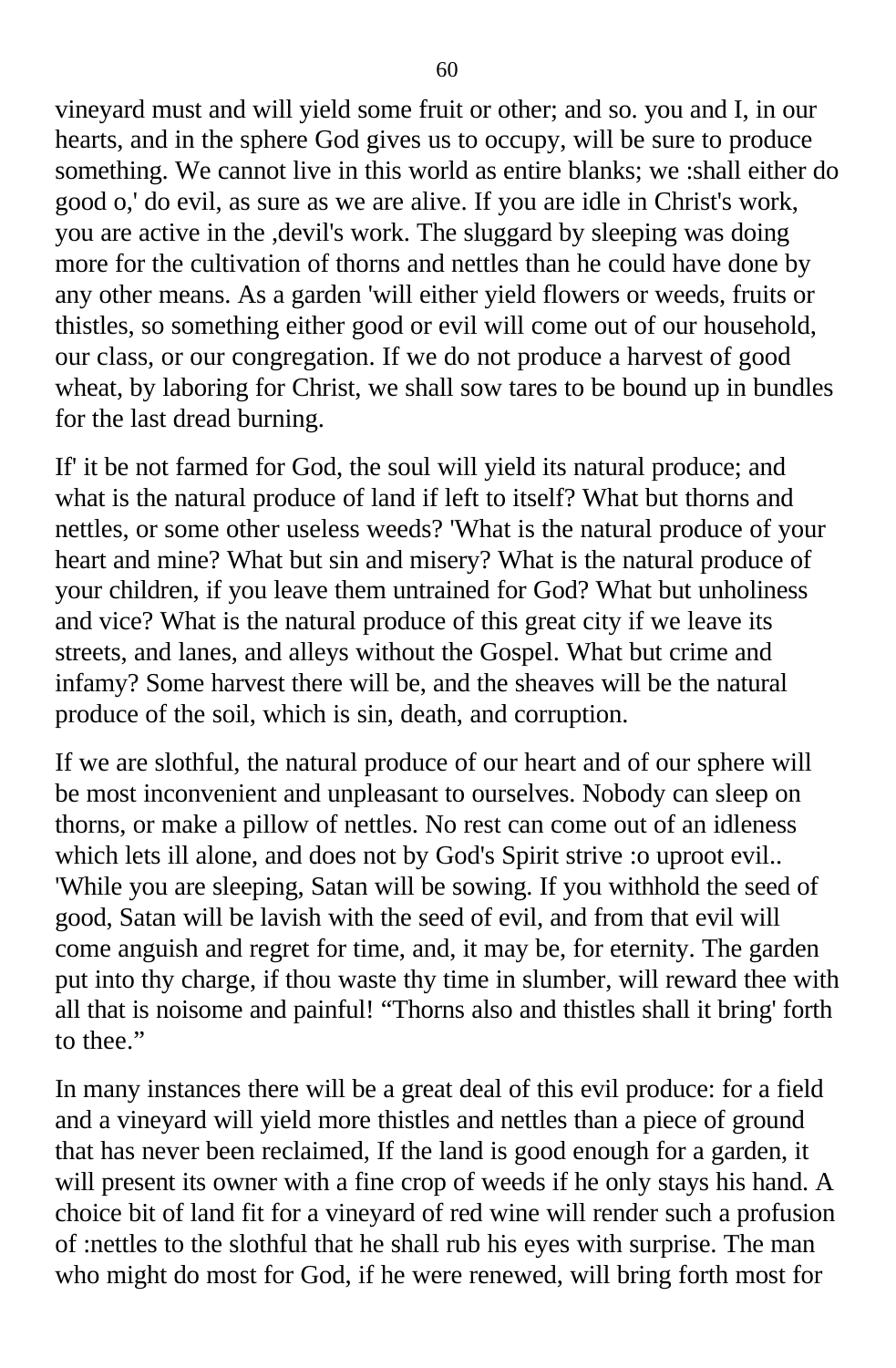Satan if he be let alone. The very region which would have glorified God most if the grace of God were there to convert its inhabitants, will be that out of which the vilest enemies of the Gospel will arise.

While we look: upon the *lazy* man's vineyard, let us also peep into the ungodly sluggard's heart. He does not care about repentance and faith. To think about his :soul, to be in earnest about eternity, is too much for him. He wants to take :things easy, and have a little more folding of the arms to sleep. What is growing in his mind and character? In some of the spiritual sluggards you can see, drunkenness, uncleanness, covetousness, anger, and pride, and all sorts of thistles and nettles; or where these ranker weeds do not appear, by reason of the restraint of pious connections, you find other sorts of sin. The heart cannot be altogether empty; either Christ or the devil will possess it. If you believe in Christ, I want to peep over the hedge into *your /wart* also, if you are a sluggish Christian; for I fear that nettles and thistles are threatening you also. Did I not hear you sing the other day —

#### *"'Tis a point I long to know "?*

That point will often be raised, for doubt: is a seed which is sure to grow in lazy men's minds. I do not remember reading in Wesley's Diary a question about his own salvation. He was so lousy in the harvest of the Master that it did not occur to him to distrust his God. Some Christians have little faith in consequence of their having never sown the grain of mustard-seed which they have received. If you do not sow your faith by using it, how can it grow? When a man lives by faith in Christ Jesus, and his faith exercises itself actively in the service of his Lord, it takes root, grows upward, and becomes strong, till it chokes his doubts. Some have sadly morbid forebodings; they are discontented, fretful, selfish, murmuring, and all because they are idle. These are the weeds that grow in sluggards' gardens.

May I next ask you to look into your own house and home? It is a .dreadful[thing when a man does not cultivate the field of his own family. I recollect in my early days a man who used to walk out with me into the villages when I was preaching. I was glad of his company till I found out certain facts, and then I shook him off, and I believe he hooked on to somebody else, for he must needs be gadding abroad every evening of the week. tie had many children, and these grew up to be wicked young men and women, and the reason was that the father, while he would be at this meeting and that, never tried to bring his own children to the Savior. What is the use of zeal abroad if there is neglect at home? How sad to say, "My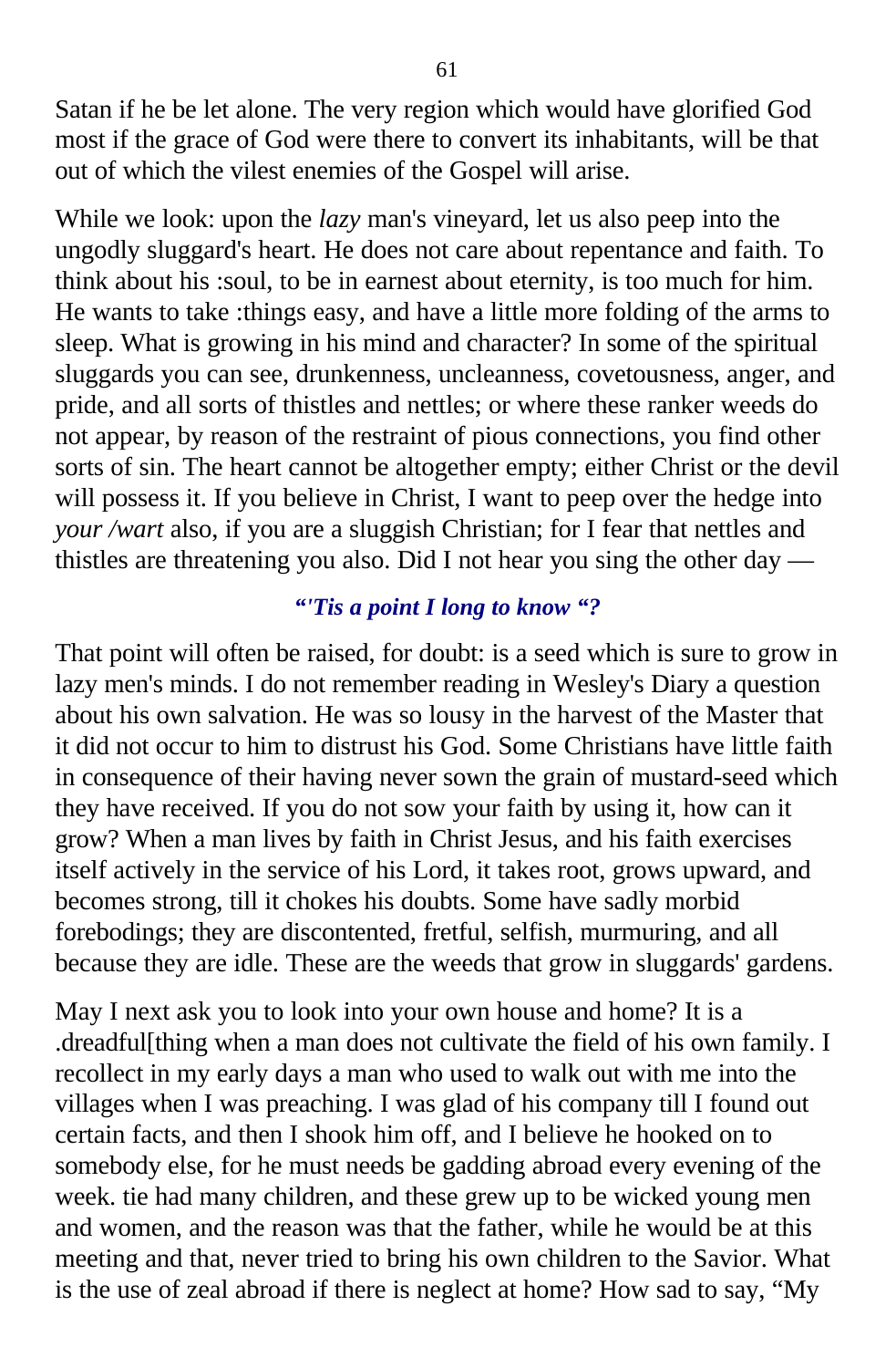own vineyard have [not kept"! Have you never heard of one who :said he: did not teach his children the ways of God because he thought they were so young that it was very wrong to prejudice them, and he had rather leave them to choose their own religion when they grew older? One of his boys broke his arm, and while the surgeon was setting it the boy was swearing all the: time. "Ah!" said the good doctor, "I told you what would happen. You were afraid to prejudice your boy in the right way, but the devil had no such qualms; he has prejudiced him the other way, and pretty strongly too." It: is our duty to prejudice our field in favor of corn, or it will soon be covered with thistles. Cultivate a child's heart for good, or it will go wrong of itself, for it is already depraved by nature. Oh, that we were wise enough to think of this, and leave no little one to become a prey to the destroyer!

As it is with homes, so it is with *schools.* A gentleman had been an atheist for years, and in conversing with him, I found that he had been educated at one of our' great public :schools, and to that fact he traced his infidelity. He said that the boys were stowed away on Sunday in a lofty gallery at the far end of a church, where they could scarcely hear a word that the clergyman said, but simply sat imprisoned in a place where it was dreadfully hot in summer and cold in winter. On Sundays there were prayers, and prayers, and prayers, but nothing that ever touched his heart; until he was so sick of prayers that he vowed if he once got out of the school he would [Lave done with religion. This is a sad result, but a frequent one. Sunday-school teachers can make their classes so tiresome to the children that they will hate Sunday; can fritter away the time in school without bringing the lads and lasses to Christ, and so do more hurt than good. I have known Christian fathers who by their severity and want of tenderness have sown their family field with the thorns and thistles of hatred to religion instead of scattering the good seed of love to it. Look at the great field of *the world.* Do you see how it is overgrown with thorns and nettles? If an angel could take a survey of the 'whole race, what tears he would shed, if angels could weep! What a tangled mass of weeds the whole earth is! Yonder the field is scarlet with the poppy of popery, and over the hedge it is yellow with the wild mustard of Mahomedanism. Vast regions are smothered with the thistles of infidelity and idolatry. The world is full of cruelty, oppression, drunkenness, rebellion, uncleanness, misery. What the moon sees t What God's sun sees! What scenes of horror! How far is all this to be attributed to a neglectful church? Nearly nineteen hundred years are gone, and the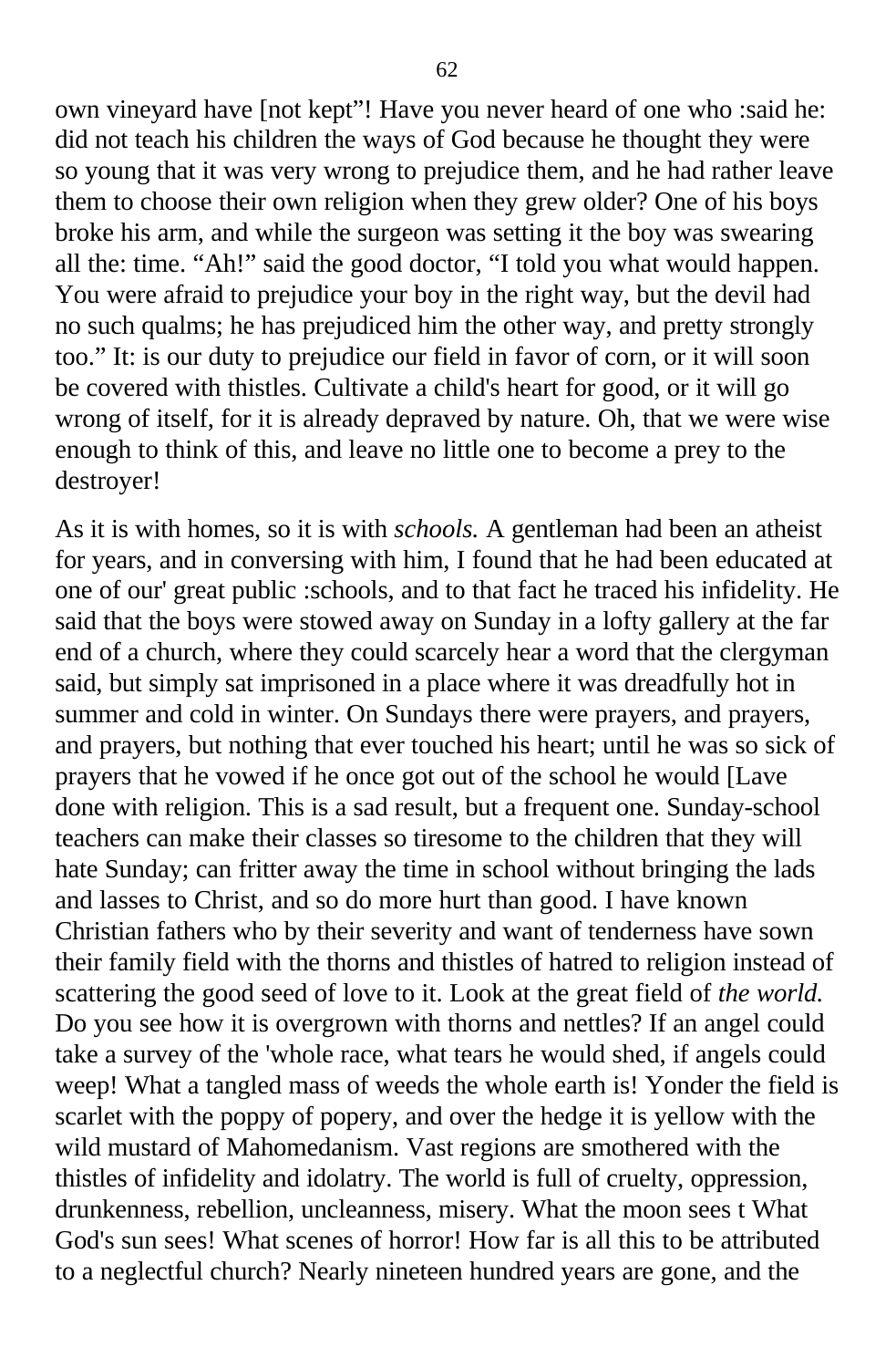sluggard's vineyard is but little improved! England has been touched with the spade, but I cannot say' that it has been thoroughly weeded or ploughed yet. Across the ocean another field equally favored, knows well the ploughman, and yet the weeds are rank. Here and there a little good work has been Clone, but the vast mass of the world still lies a moorland never broken up, a waste, a howling wilderness. What has the church been doing all these years? She ceased after a few centuries to be a missionary church, and from that hour she almost ceased to be a living church. Whenever a church does not labor for the reclaiming of the desert, it becomes itself a waste. You shall not find on the roll of history that for a length of time any Christian community has flourished after it has become negligent of the outside world. I believe that if we are put into the Master's vineyard, and will not take away the weeds, neither shall the vine flourish, nor shall the corn yield its increase.

We see, next, the: little value of natural good intentions; for this man, who left his field and vineyard to be overgrown, always meant to work hard one of these fine days. To do him justice, we must admit that he did not mean to sleep much longer, for he said, *"Yet* a little sleep, a little slumber, a little folding of the hands to sleepy Only a little doze, and then he would tuck up his sleeves and show his muscle. Probably the worst people in the world are those who have the best intentions, but never carry them out. *Unaided nature always wilt! produce thorns and nettles, and nothing else.* My soul, if it were not for grace, this is all thou wouldst have produced. Are you producing anything else? Then it is not nature, but the grace of God that makes you produce it. Those lips that now most charmingly Sing the praises of God, would have been delighted with an idle ballad if the grace of God had not sanctified them. Your heart, that now cleaves to Christ, would have continued to cling to your idols — -you know what they were — if it had not been for grace divine.

"Surely you do not object to my having a little more sleep?" says the sluggard. *"You* have waked me so soon. I only ask another little nap." *"My* dear man, it is far into the morning." He answers, "It is rather late, [know; but it will not be much later if I take just another doze." You wake him again, and tell him it is noon. He says," It is the hottest part of the day; I daresay if I had been up I should have gone to the sofa and taken a little rest from the hot sun." 'You knock at his door when it is almost evening, and then he cries, "It is of no use to get up now, for the day is almost over." You remind him of his overgrown field and weedy vineyard, and he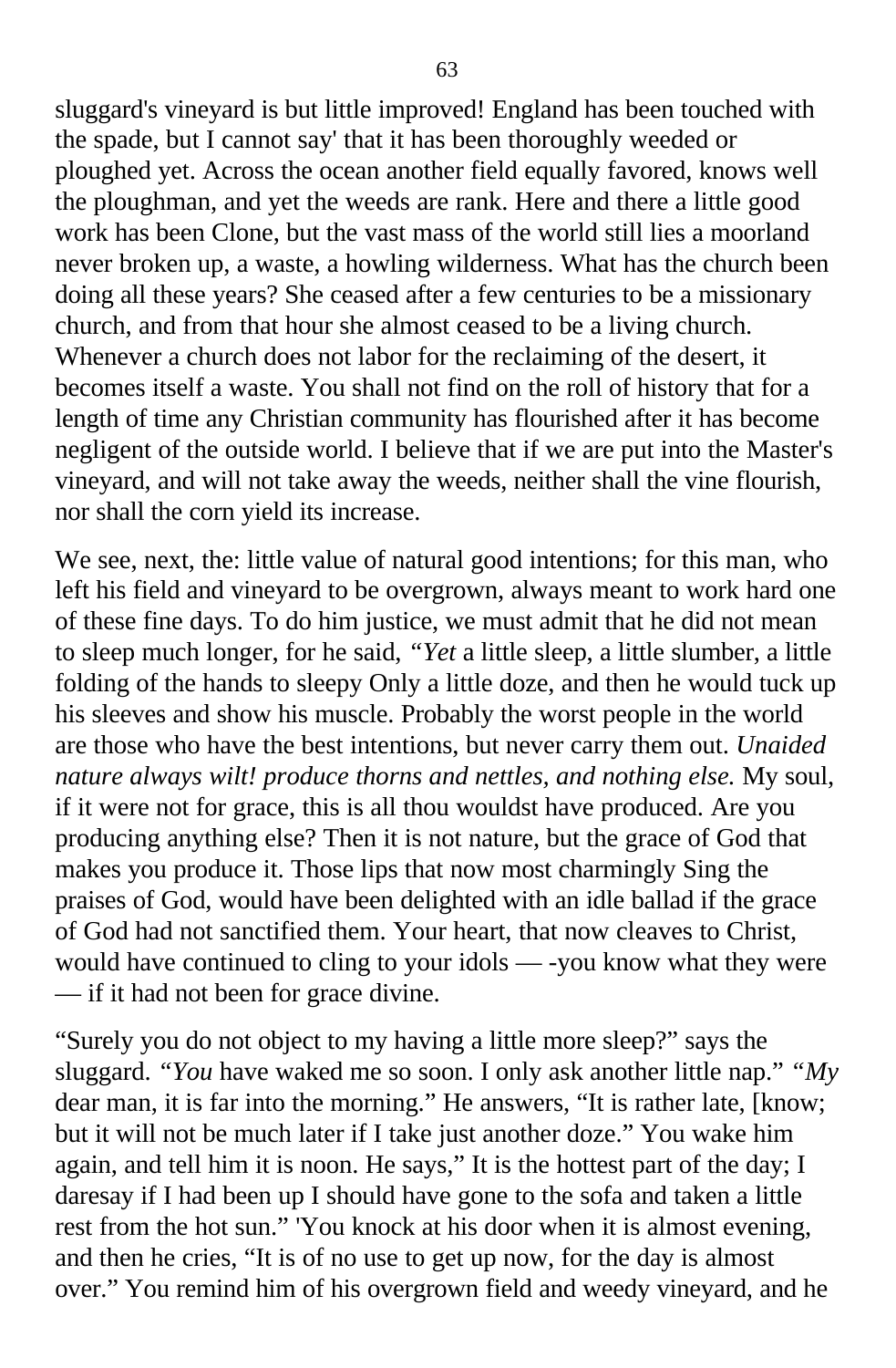answers, "Yes, I must get up, I know." He shakes himself, and says, "I do not think it will matter much if I wait till the clock strikes. I will rest another minute or two." He is glued to his bed, dead while he liveth, buried in his laziness.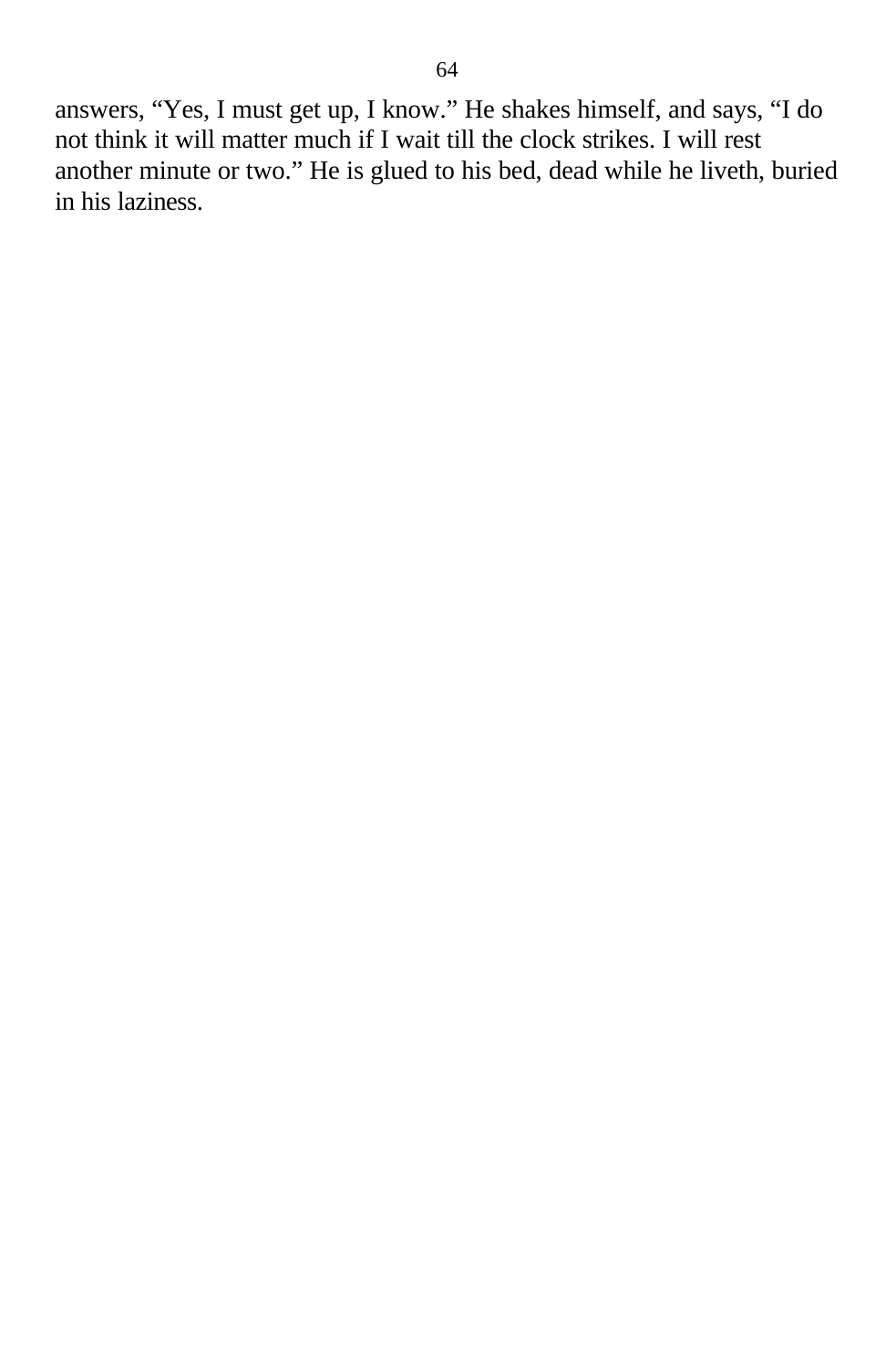# "THE FIELD OF THE SLOTHFUL."

"I went by the field of the slothful, and by the vineyard of the man .void of understanding; and, lo, it was all grown over with thorns, and nettles had covered the face there, and the stone wall thereof was broken down. Then I saw, and considered it well: I looked upon it, and received instruction." Proverbs 24:30-32

NO doubt Solomon was sometimes glad to lay aside the robes of state, escape from the forms

of court, and go through the country unknown. On one occasion, when he was doing so, he looked over the broken wall of a little estate which belonged to a farmer of his country. This estate consisted of a piece of ploughed land and a vineyard. One glance; showed him that it was owned by a sluggard, who neglected it; for the weeds had grown right plentifully, and covered all the face of the ground. From this, Solomon gathered instruction. Men generally learn wisdom if they have wisdom. The artist's eye :sees the beauty of the landscape because he has beauty in his mind. "To him that hath shall be; given," and he shall have abundance; for he shall[reap a harvest even from a field that is covered with thorns and nettles. There is a great difference between one man and another in the use of the mind's eye. When we were boys we were taught a little; poem, called, "Eyes and no eyes," and there was much of truth in it; for some people have eyes and see not, which :is much the same as having no eyes; while others have quick eyes for spying out instruction. Some look only at the surface, while others see not only the outside shell, but the living kernel of truth which is hidden in all outward things.

We may find instruction everywhere. To a spiritual mind nettles have their use, and weeds have their doctrine. Are not all thorns and thistles meant to be teachers to sinful men? Are they not brought forth of the earth on purpose that they may show us what sin has done, and the kind of produce that will come when we sow the seed of rebellion against God? "I went by the field of the slothful, and by the vineyard of the man void of understanding," says Solomon; *"I* saw, and considered it well: I looked upon it, and received instruction." Whatever you see, take care to consider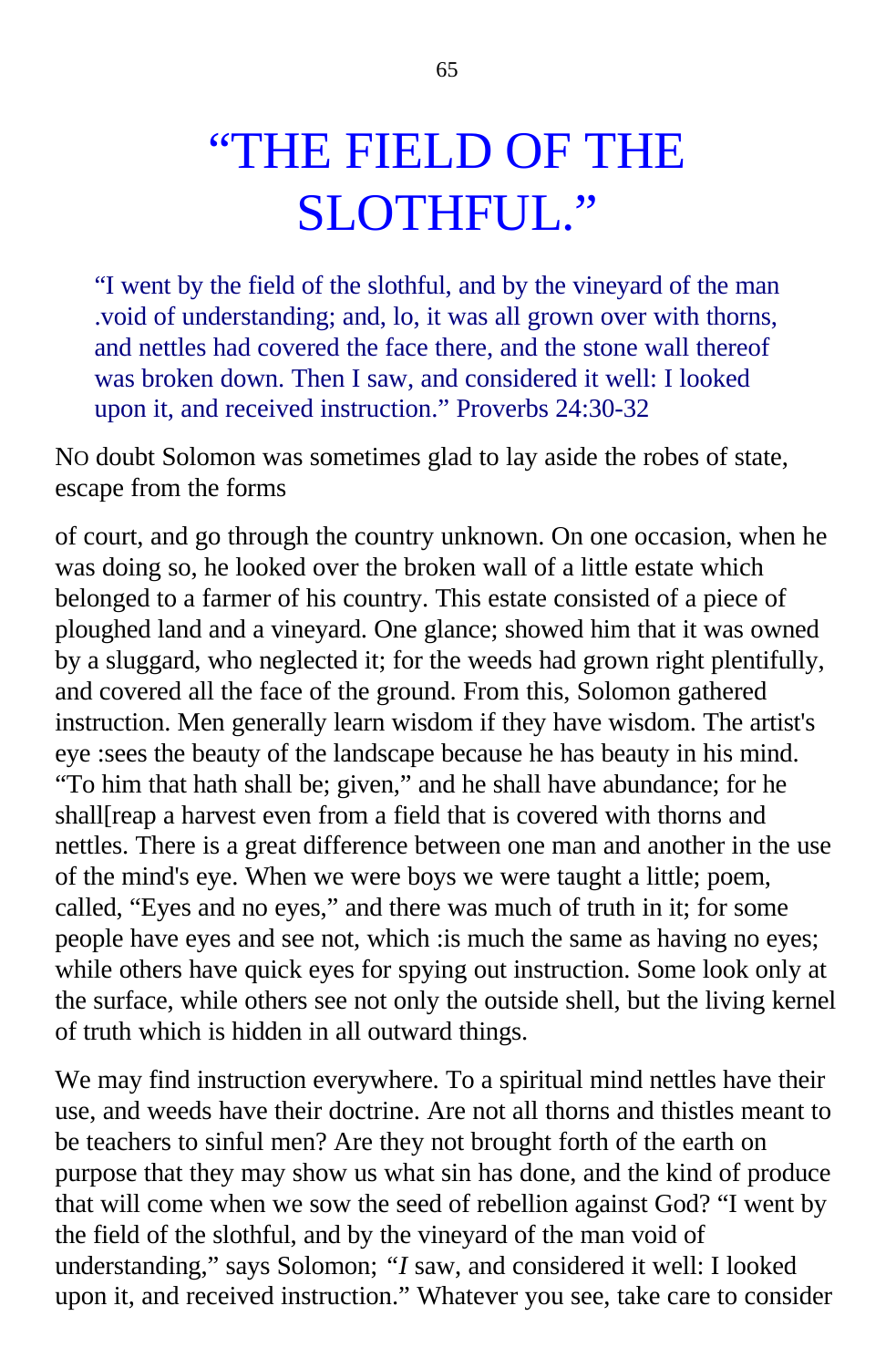it well, and you will not see it in vain. You shall find books and sermons everywhere, in the land and in the sea, in the earth and in the skies, and you shall learn from every living beast, and bird, and fish, and insect, and from every useful or useless plant that springs out of the ground.

We may also gather rare lessons from things that we do not like. I am sure that Solomon did not in the least degree admire the thorns and the nettles that covered the face of the vineyard, but he nevertheless found instruction in them. Many are stung by nettles, but few are taught: by them. Some men are hurt by briars, but here is one who was improved by them. Wisdom hath a way of gathering grapes of thorns and figs of nettles, and she distills good from herbs which in themselves are noisesome and evil. Do not fret, therefore, over thorns, but get good out of them. Do not begin stinging yourself with nettles; grip them firmly, and then use them for your sours health. Trials and troubles, worries and turmoils, little frets and little disappointments, may all help you if you will. Like Solomon, see and consider them well — look upon them, and receive instruction.

Solomon was a man whom none of us would contradict, for he knew as much as all of us put together; and besides that, he was; under Divine inspiration when he wrote this Book of Proverbs. Solomon says a sluggard is "a man void of understanding." The slothful man does not think so; he puts his hands in his pockets, and you would think from his important air that he had all the Bank of England at his disposal. You can see that he is a very wise man in his own esteem, for he gives himself airs which are meant to impress you with a sense of his superior abilities. How he has come by his wisdom it would be hard to say. He has never taken the trouble to think, and yet I dare riot say that he; jumps at his conclusions, because he: never does such a thing as jump — he lies down and rolls into a conclusion. Yet he knows everything, and has settled all points; meditation is too hard work for him, and learning he never could endure; but to be clever by nature is his delight. He does not want to know more than he knows, for he knows enough already, and yet he knows nothing. The proverb is not complimentary to him, but I am certain that Solomon was; right when he called him "a man void of understanding." Solomon was rather rude according to the dainty manners of the present times, because this gentleman had a field and a vineyard, and as Poor Richard saith, "When I have a horse and a cow every man biddeth me good morrow." How can a man be void of understanding who has a field and a vineyard? Is it not generally understood that you must measure a man's understanding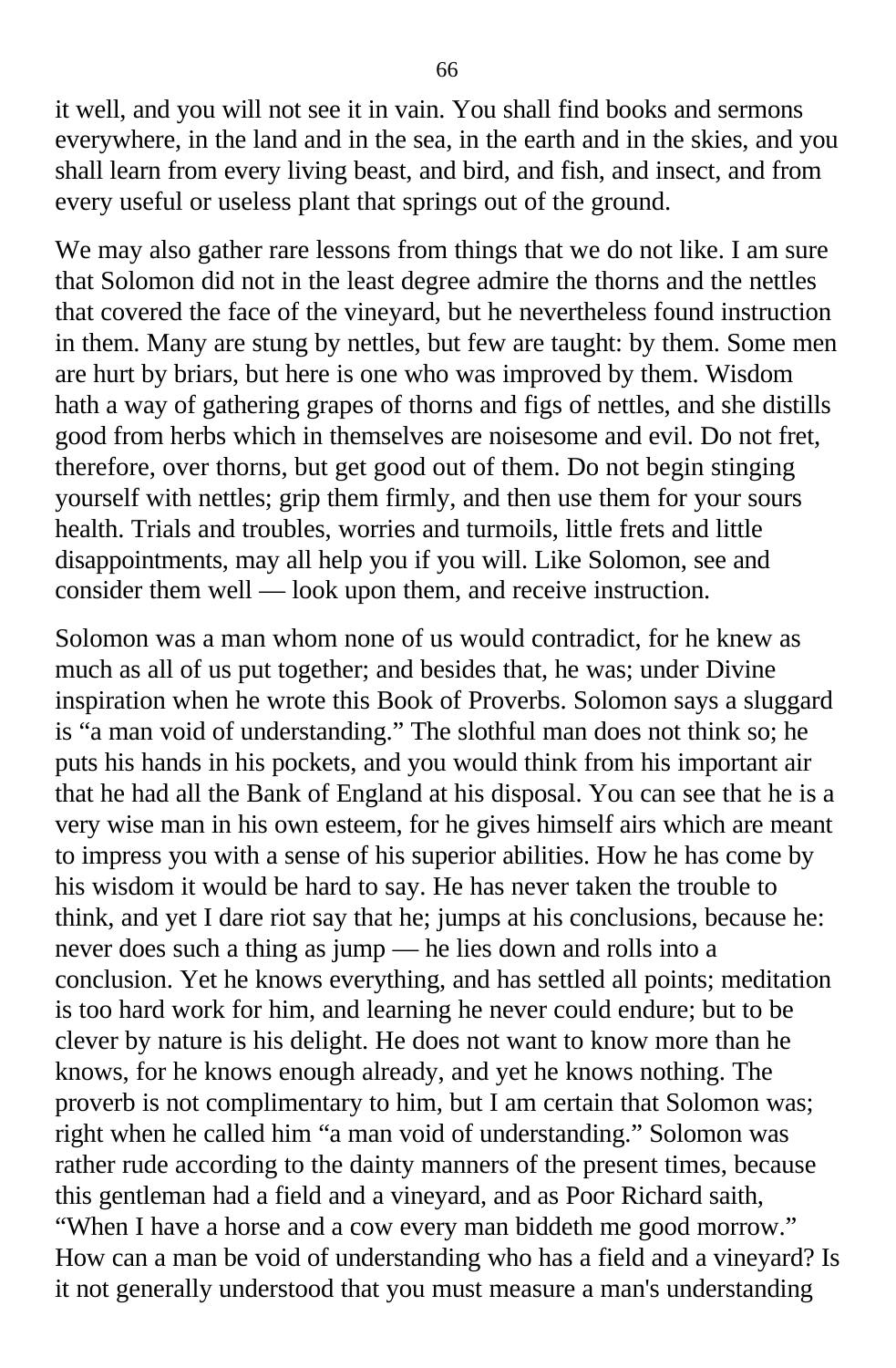by the amount of his ready cash? At all events, you shall soon be flattered for your attainments if you have .attained unto wealth. Such is the way of the world, but such is not the way of Scripture. Whether he has a field and a vineyard or not:, says Solomon, if he is a sluggard he is a fool; or if you would like to see his name written out a little larger, he is a man empty of understanding. Not only does he not understand anything, but he has no understanding to understand with. He is empty-headed if he is a sluggard. He may be called a gentleman, he may be a landed proprietor, he may have a vineyard and a field; but he is none the better for what he has; nay, he is so much the worse, because he is a man void of understanding, and is therefore unable to make use of his property.

I am glad to be told by Solomon so plainly that a slothful man is void of understanding, for it is useful information. I have met with persons who thought they perfectly understood the doctrines of grace, who could accurately set forth the election of the saints, the predestination of God, the firmness of the divine decree, the necessity of the Spirit's work, and all the glorious doctrines of grace which build up the fabric of our faith; but these gentlemen have inferred from these doctrines that: they have to do nothing, and thus they have become sluggards. Do-nothingism is their creed. They will not even urge other people to labor for the Lord, because, say they," God will do His own work. Salvation is all of grace!" The notion of these sluggards is; that a man is to wait,, and do nothing; he is to sit still, and let the grass, grow up to his ankles in the hope of heavenly help,, To arouse himself would be an interference with the eternal purpose, which he regards as altogether unwarrantable. I have known him look sour, shake, his aged head, and say hard things against earnest: people who were trying to win souls. I have known him run down young people, and like a great steam ram, sink them to the bottom, by calling them unsound and ignorant. How shall we survive the: censures of this dogmatic person? How shall we: escape front this very knowing and very captious. :sluggard? Solomon hastens to the rescue and extinguishes this gentleman by informing us that he :is void of understanding. 'Why, he is the standard .of orthodoxy, and he .judges everybody! Yet: Solomon applies another standard to him, and says he is void of understanding. He may know the doctrine, but he does not understand it; or else he would know that the doctrines of grace lead us to seek the grace of the doctrines; and that when we see God at work: we learn that He worketh in us, not to make us go to sleep, but to will and to do of His own good pleasure. God's; predestination of a people is His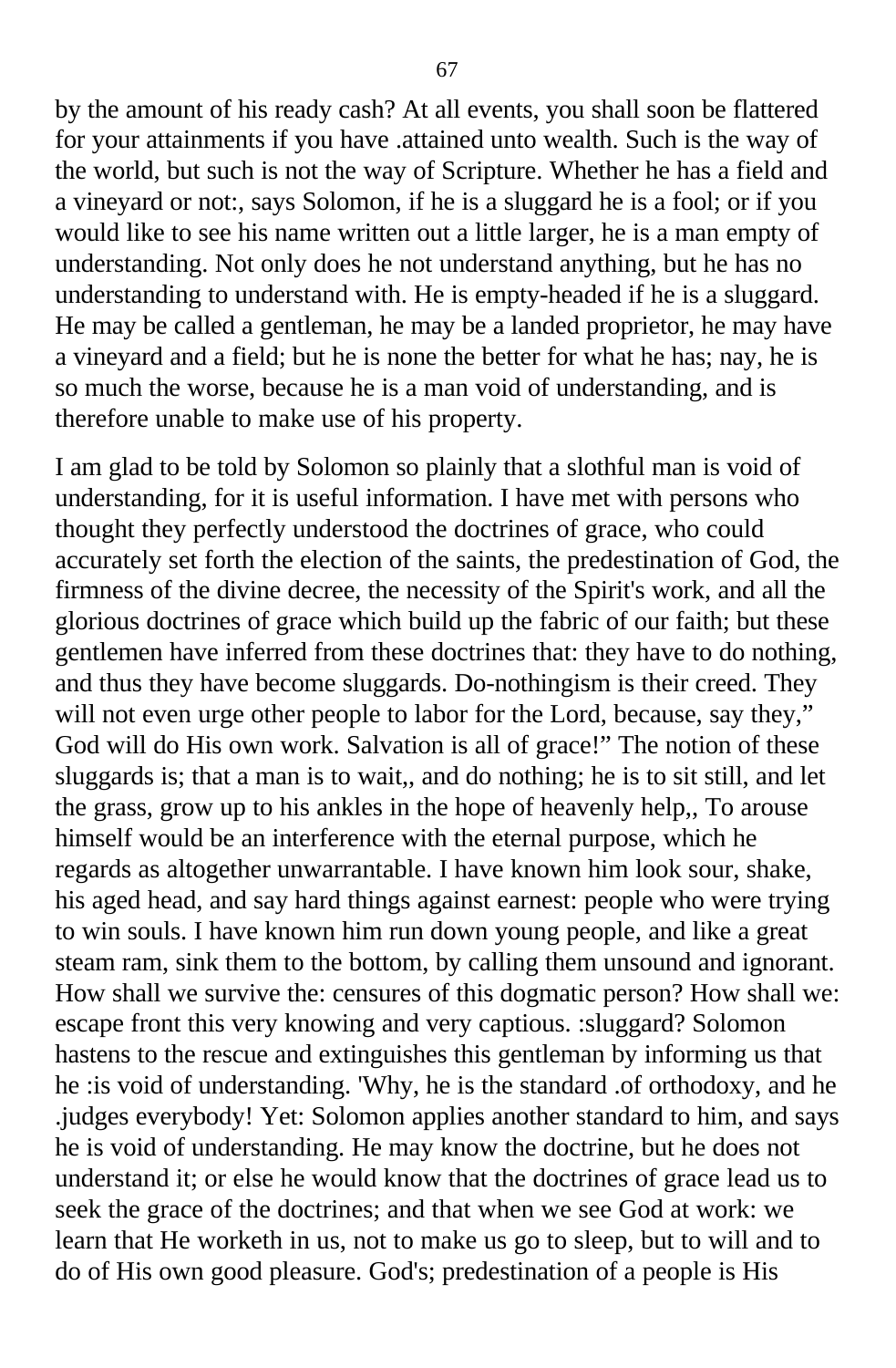ordaining them unto good works, that they may show forth His praise. So, if you or I shall from any doctrines, however true:, draw the inference that we are warranted in being idle and indifferent about the things of God, we are void of understanding; we are acting like fools; we are misusing the gospel; we are: taking what was meant for meat and turning it into poison. The sluggard, whether he is sluggish about his business or about his soul, is "a man void of understanding'

As a rule, we may' measure a man's understanding by his useful activities; that is what the wise man very plainly tells us.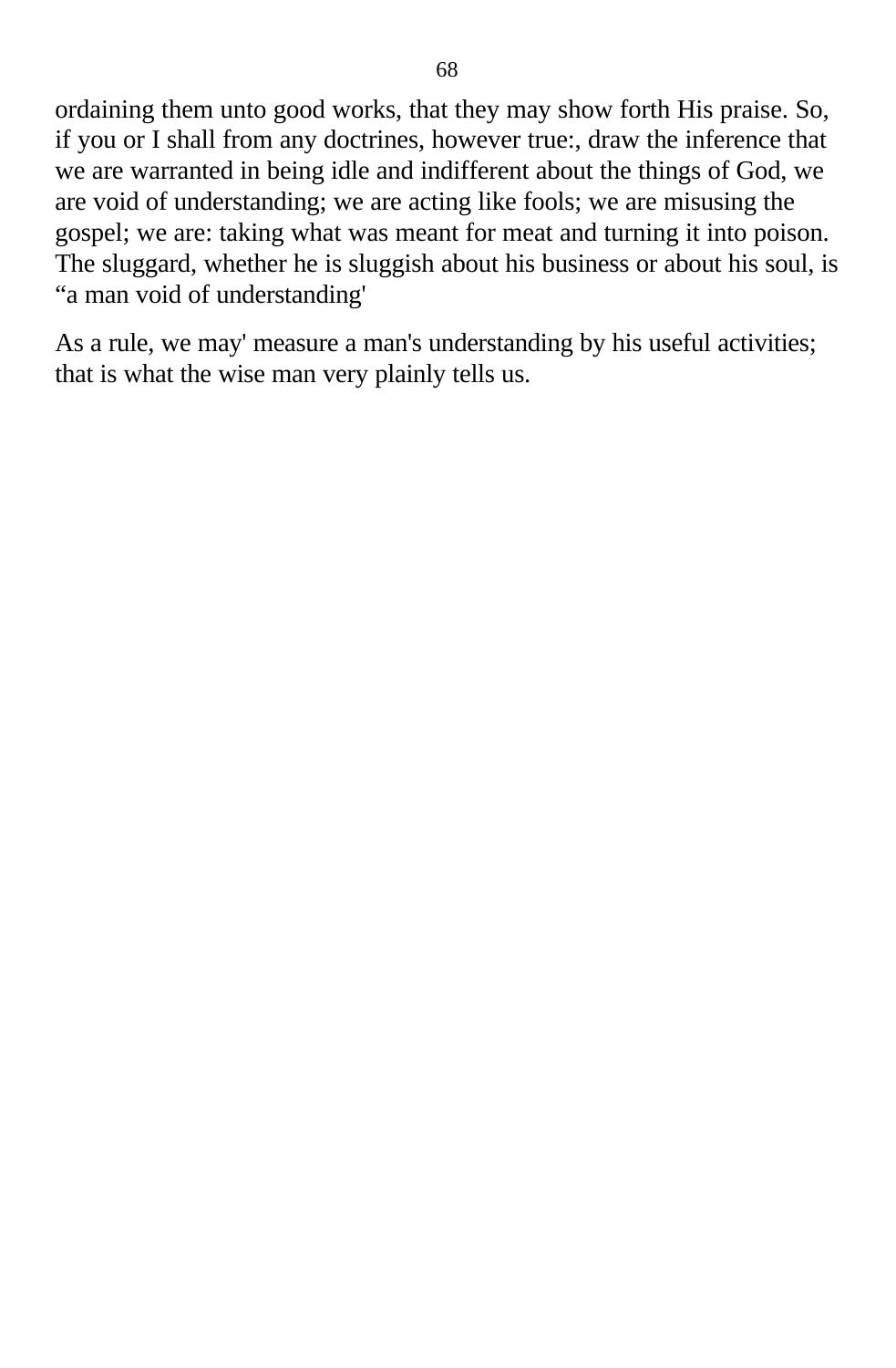# "THE APPLE 'TREE .AMONG THE TREES OF THE WOOD."

*"Is the apple tree among the trees of the wood, so is my beloved among file sons."* Song of Solomon 2:3.

BY the apple tree would probably be intended by the oriental writer the citron, the pomegranate,

or the orange. I suppose he did not refer to the apple tree of our gardens, for it would scarcely be known to him. The word would not, however, be properly rendered if we confined it to any of the three fruit trees mentioned, or if we excluded our own apple from it, for the term apple comprehends all large round fruit not enclosed in a shell; and so we may, without making any mistake, think of the apple tree of our own English orchards, and yet the metaphor will stand good, except that the shadow of our apple tree at home is hardly so excellent a retreat from the sun as the shadow of the other trees included under the term. Our own apple tree will suffice us, however, and we shall not need to enter into any minute distinctions, or to carry you away to Palestine; we can sit at home in England, and can say with great propriety, if we love the Lord Jesus Christ, *"As* the apple tree among the trees of the wood, so is my beloved among the sons." The point of the metaphor is this. There are many trees of the forest, and they all have their uses, but when one is hungry, and faint, and thirsty, the forest trees yield no succor, and we must look elsewhere; they yield shelter, but not refreshing nutriment. If, however, in the midst of the wood one discovers an apple tree, he there finds the refreshment which he needs; his thirst is alleviated, and his hunger removed. Even so the church here means to say that there are many things in the world which yield us a kind of satisfaction — many men, many truths, many institutions, many earthly comforts, but there are none Which yield :us the full solace which the soul requires; none which can give to the heart the spiritual food for which it hungers; Jesus Christ alone supplies the needs of the sons of men. As the apple tree is the exception to the forest trees in bearing its fruit, as it stands on that account in contrast to the trees of the wood, so does Jesus our Beloved contrast with all others, and transcendently excel them: —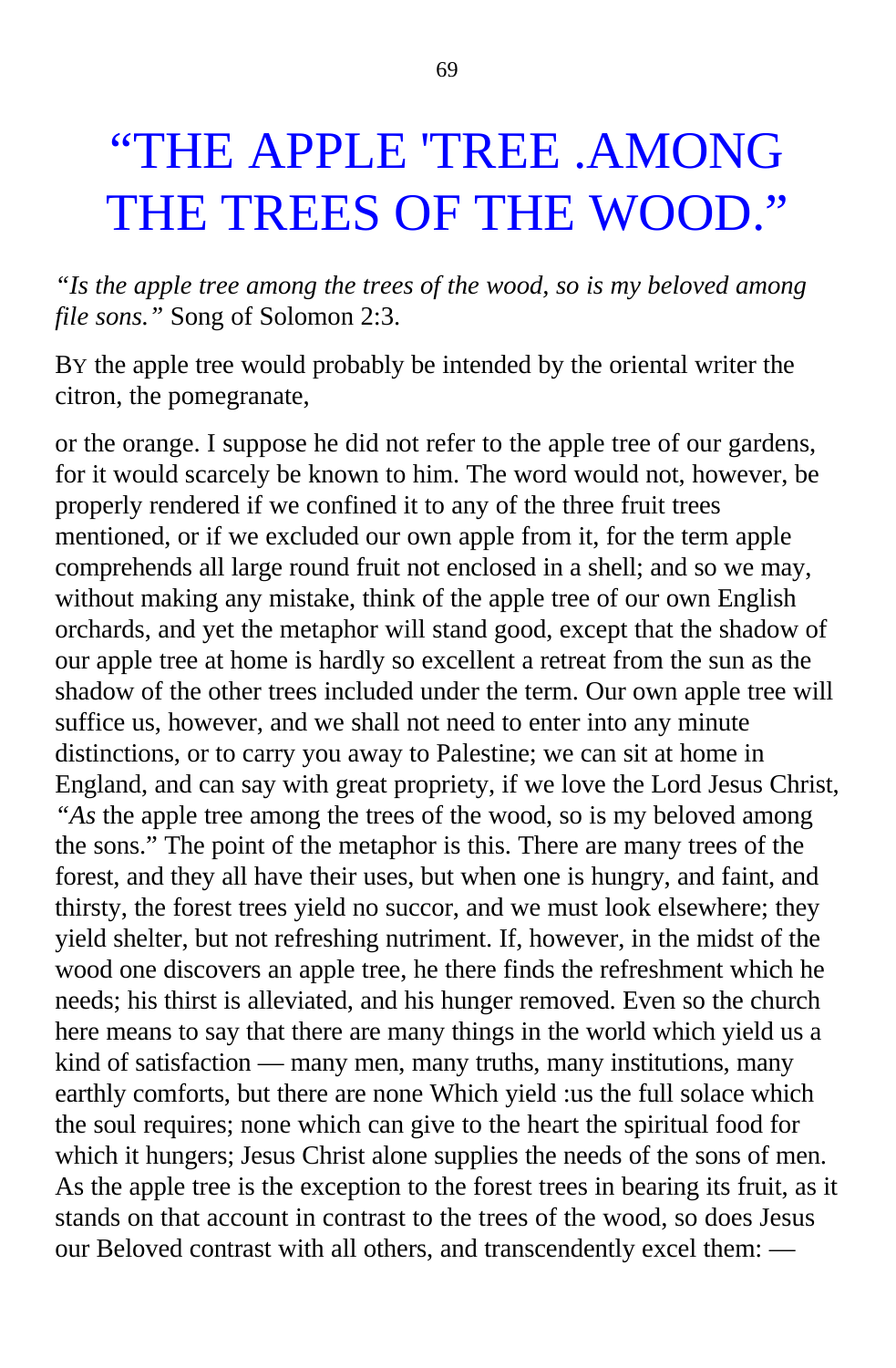*"An apple tree in simple beauty stands, And waves its juicy treasure gracefully, Among the barren trees which crowd the wood, Of lofty form, but destitute of fruit: So Jesus, 'midst the failing sons of men Bears for my use the fruits of covenant love, And fills my heart with rare delight and rest."*

'Wandering up and down in the New Forest, the only real forest of our country, and finding rest in its vast solitudes, often has this text occurred to me: *"As* the apple tree among the trees of the wood, so is my beloved among' the sons."

Imagine yourself, upon some sultry day in autumn, as a wanderer in the leafy lanes of a great forest, where the grand cathedral aisles reach before you to lengths immeasurable, or huge domes of foliage rise above you like a second sky. Imagine yourself roaming amidst the ferns and brakes, trampling on the briars and hollies, or sitting down on mossy banks and knolls soft with layers of sere leaves. Suppose also that you are ]hungry and thirsty, and that no rippling streams offer their cooling floods, while you are so far away from human call that, hungry though you might be even to death, there would be no eye to see you, and consequently no ]hand outstretched for your help. In such a plight it needs no imagination to conceive you as glancing to the trees, your only companions, and silently appealing to them for aid. Some of them look as if their bowing branches would sympathize if they could, others grotesquely grin at you, and most of them sternly refuse you succor by their solemn silence. You will ask in vain of oak, or ash, or elm.

Suppose you appeal to yonder stately tree which is *the greatest* of them all, the king of the forest, unequaled in greatness or girth; admire its stupendous limbs, its gnarled 'roots, its bossy bark, the vast area beneath its boughs. You look up at it and think what a puny creature you are, and how brief has been your life compared with its duration. You try to contemplate the storms which have swept over it, and the suns which have shone upon it. Great, however, as it is, it cannot help you: if it were a thousand times higher, and its topmost boughs swept the stars, yet it could minister no aid to you. This is a fit picture of the attempt to find consolation in systems of religion which are recommended to you because they are greatly followed. Here is a religion which has been patronized by kings and nobles for centuries, a religion which has the support of the great and fashionable at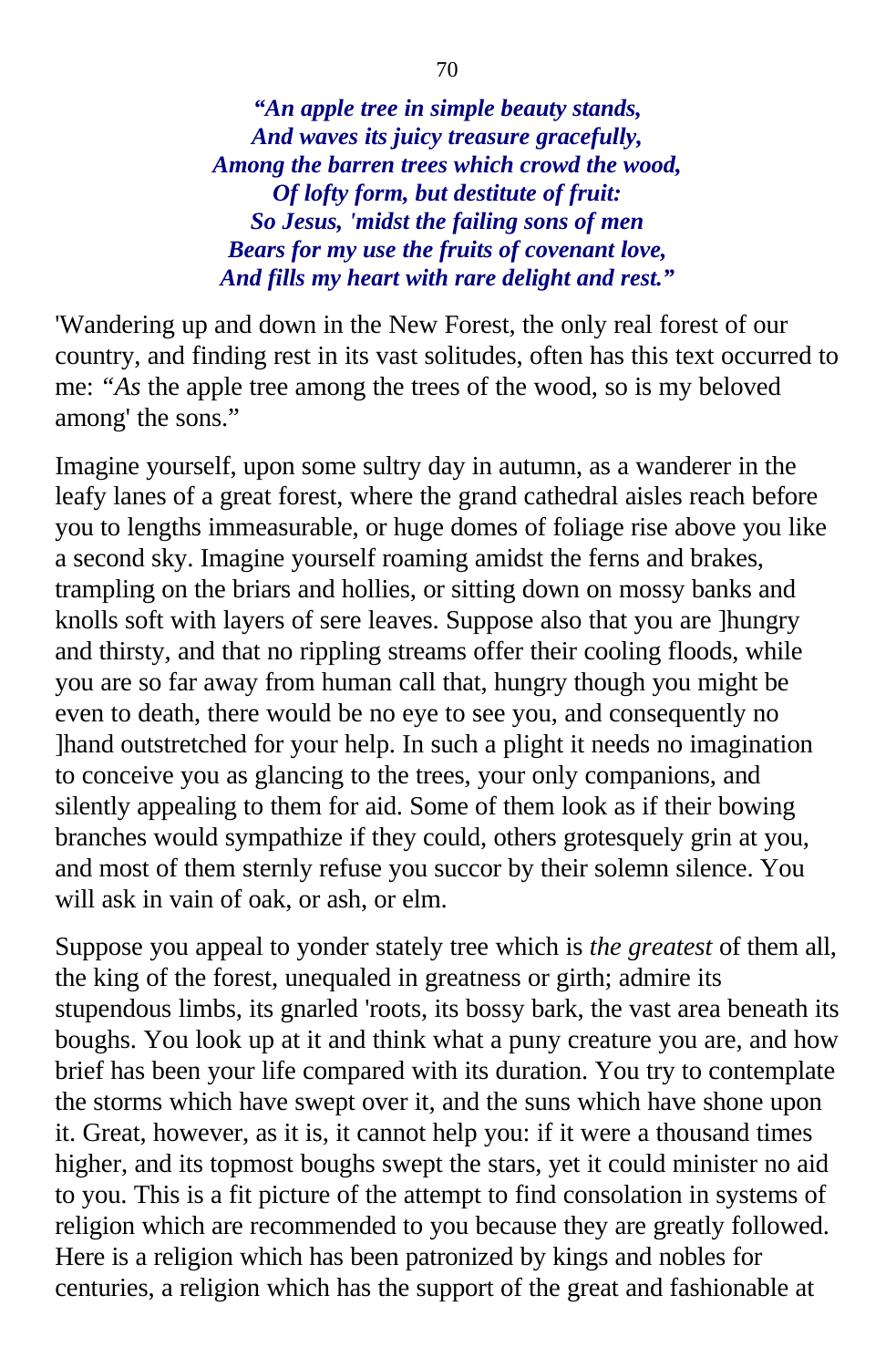the present hour, will not this content you? Is it not enough to belong to the same religion as the majority, especially when that majority includes the aristocrats of the ]land? Is not the voice of the people the voice of God? What more do you want? Wily should you be singular? Alas, the great tree is; not the fruit-bearing tree. The true Christian, believing in Jesus Christ with all his heart, counts it no .desirable thing to be found in the broad road where the many go, for he remembers that his Master spake of it as leading to destruction: majorities are nothing to him, for he remembers that "strait is the gate, and narrow is the way, which leadeth unto life, and few there be that find it." He does not reckon that the greatness of the company will make right wrong, or overawe the Judge of all, or make eternal punishment one whit the less intolerable. We desire not the way of the multitude; the way of the Crucified we delight to follow. It is not the mightest tree of the forest that we look to with hope, but to the Lord Jesus, our Beloved, who is the apple tree among the trees of the wood; His fruit is sweet to our taste. He is the way, the truth, and the life. to us; His person is most dear unto us, and His teachings are the food of our spirits. Happy are ye who dare to be singular with Christ. Blessed are ye who have found the narrow way which leadeth unto life eternal. Blessed are ye because ye are not carried away with the strong current and fashion of the age, but have heard the voice that saith, "Be not conformed to this world, but be ye transformed by the renewing of your minds." Wisdom tells the hungry man to prefer the solitary apple tree to whole groves of the hugest oaks or beeches; and wisdom given from above has; brought you, O believer in Jesus, to prefer your Redeemer to all the great ones of the earth.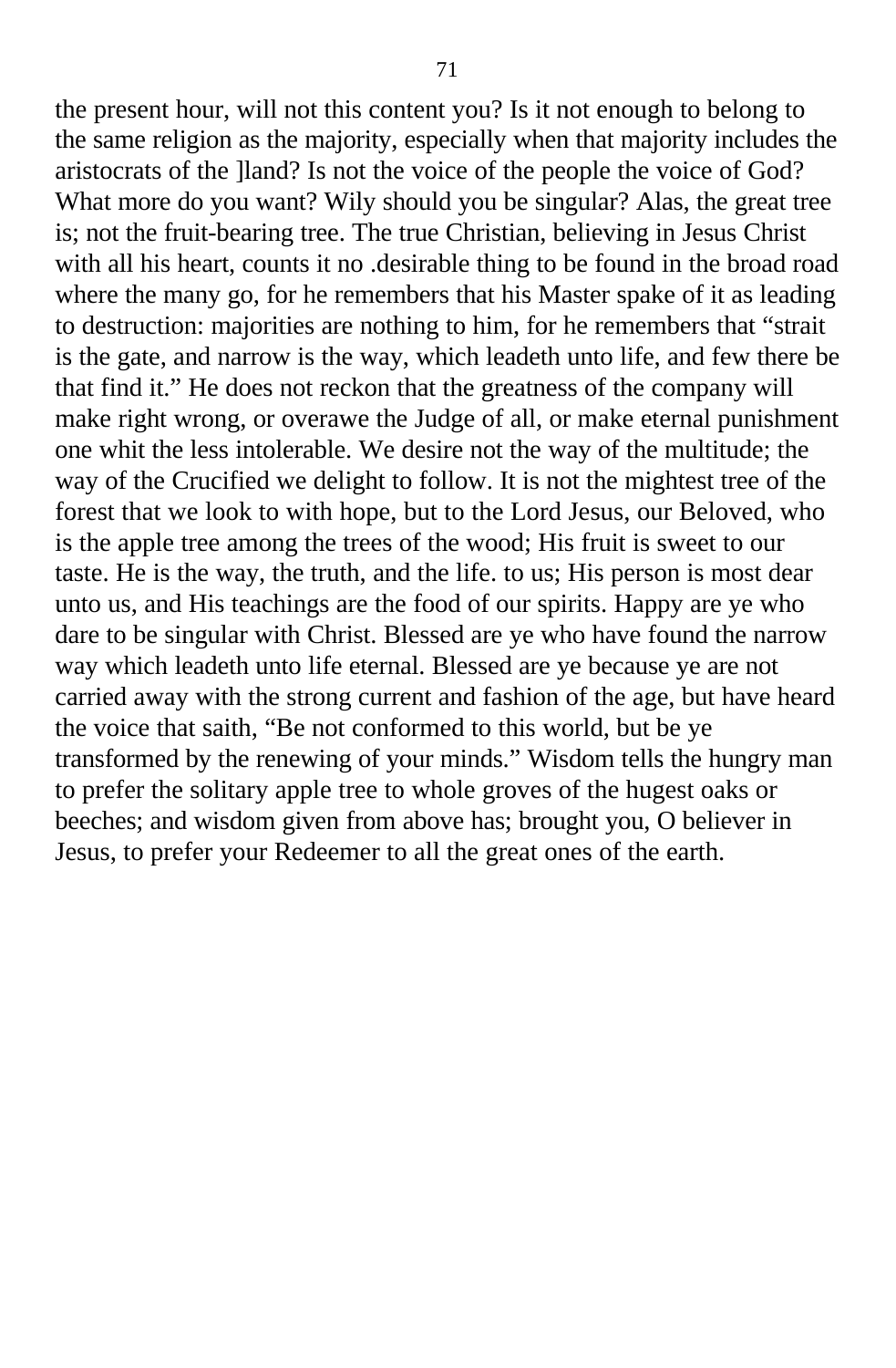### TREES OF THE FOREST.

#### **SONG OF SOLOMON 2**

SUPPOSE that in your wanderings to and fro you come upon another tree which is said to be *the oldest* in the forest. 'We all of us have a veneration for age. Antiquity has many charms. I scarcely know, if antiquity and novelty should run a race for popular favor, which might win. Nowadays we are pestered by a class of men who would fain fascinate our nation to error by the charms of antiquity. They will tell us that a certain ceremony, though no trace of it is to be found in Scripture, must be venerable because practiced in the fourth century; and they imagine that worship in buildings which were founded by Saxons and garnished by Normans, must be peculiarly acceptable with God. To be ancient, is it not a great advantage? As cleanliness is next to godliness, surely antiquity must be next to orthodoxy. Yet if there be no Scripture to warrant it an ancient ceremony, it is only an. ancient farce. There are some things which are so old as to be rotten, worm-eaten, and fit only to be, put away. Many things called ancient are but clever counterfeits, or wherein they are true they are but the bones and carcases of that which once was good when life filled it with energy and power. There is an "old way which wicked men have trodden," as well as a good old way in which the righteous walk. We cannot be certain that a thing is right because it is old, for Satan is old, and sin is old, and death is old, and hell is old; yet none of these things are right and desirable on that account. No, Jesus Christ our Lord, since the day in which we have known Him by' faith, has quieted our conscience, has calmed our fears, has given us joy and peace through believing, and we are not to be seduced from Him by all the antiquated falsehoods which may weave their spells around us. Old even to decay may be the trees in which other travelers delight, but as for us;, we choose the tree of heavenly fruit — the apple tree is our choice, Jesus is our [Beloved. Ritualists may glory in their fourth century doctrines, their fathers., their councils, and their ancient customs; the Bible is primitive enough for us, the cross of our Lord Jesus Christ is venerable enough for us; we are content with Him, and want no more. To us the main thing is to find food for our souls, the bread that never perishes, the fruit which will quench our desperate thirst. We have :found it: in the Savior, and from the Savior we 'will not depart.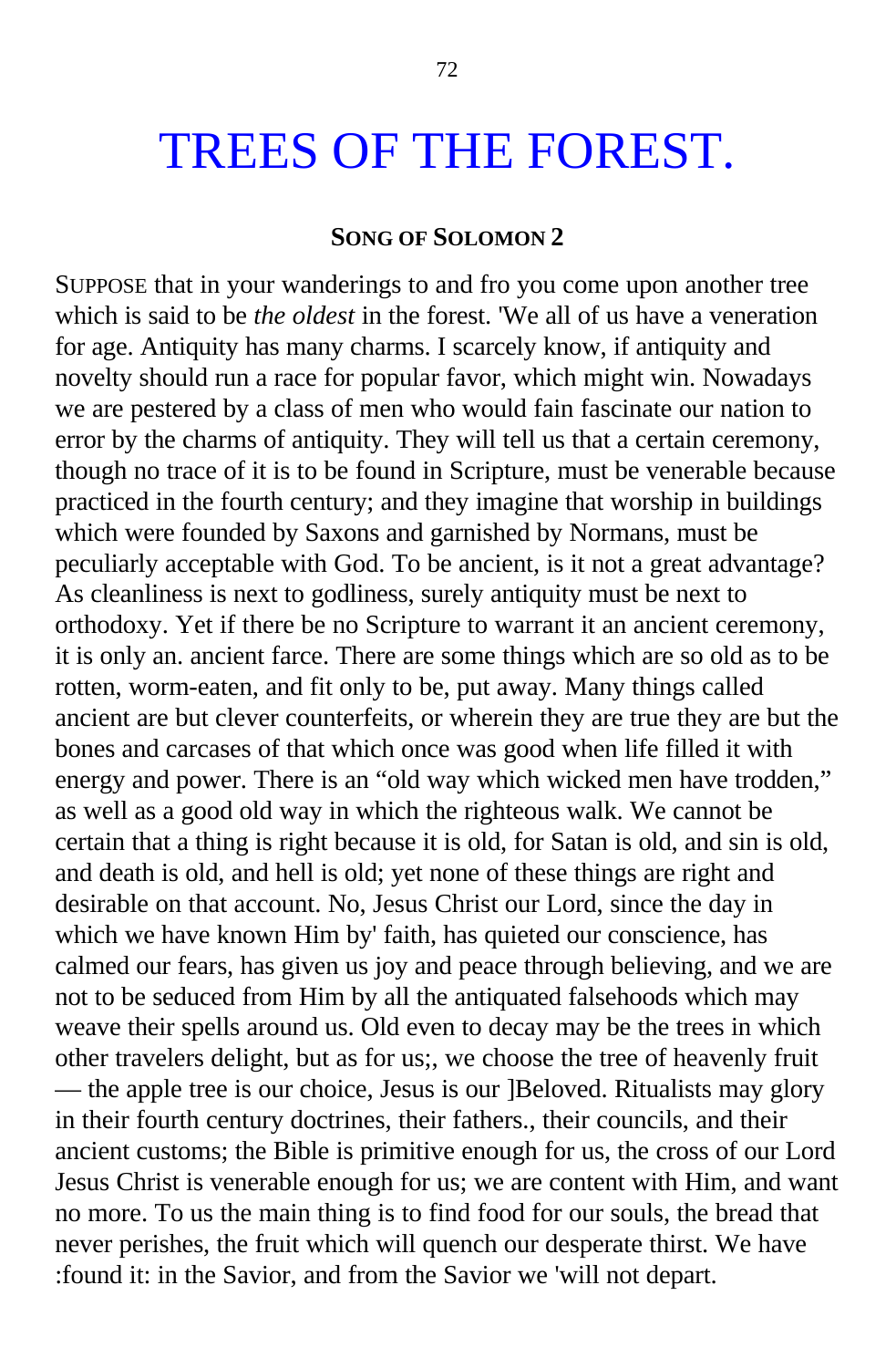It may be that in the midst of the forest, while you are hungry and thirsty, you come upon a strangely *beautiful tree:* its proportions are exact, and as you gaze upon it from a distance you exclaim. "How wonderful are the works of God!" and you begin to think of those trees of the Lord which are full of sap:, the cedars of Lebanon which He hath planted. You .stand under it and look up among the majestic boughs and the spreading branches, and you again admire the beauty of Nature as it comes from the hand of the Most High. But beauty can never satisfy hunger, and when a man is dying of thirst it is vain to talk to him of symmetry and taste. He wants food. This reminds us that nowadays there be some who try to satisfy the souls of men with beauty. Look at their processions; who would not be charmed with their varied costumes, their spangled banners, their gilded crosses, and their melodious hymns? listen to their choir; is not the singing perfection? If you want a concert on the Sabbath day, and do not like to attend a theater:, you can find it in the cathedral, and in many a parish church, and please the Lord almost as well; if *you* want to have your senses gratified and cannot conscientiously attend an opera on Sunday, you can have ear and eye gratified at church — ay, and the nose as; well in some places; and these amusements they mistake for religious exercises. Compared with the plainness of worship which we follow, our casting out of everything like symbol, our abhorrence of everything that would take away the mind from God Himself and fix it upon secondary objects — compared with all this, their worship is enchanting indeed to the carnal mind, and we do not wonder that those who, are led by taste should follow after it.

But oh, if a man once hungers after the bread of heaven, his taste for finery will be reduced to a very secondary position ; as a governing power of his mind. If once the soul craves after God, after peace, pardon, truth, reconciliation, holiness, it will seek the Lord .Jesus, the apple tree, and forget the other trees, however shapely they may be. "These bear no fruit for me," says the hungry soul. The awakened conscience listens to the chant as it is echoed among the massive pillars, and watches the smoke as it rises like a cloud among the arches of the roof, and he cries, "What are chanting and smoke to me? [want a Savior." He sees the procession, and after he has gazed upon it he says, "What are these mummeries to me? I want washing in the blood of Christ." As the incense smokes to heaven he says to himself, "O for the incense of the Savior's merit; what are these gums of Araby to me if they should burn all day long?" He turns away, sick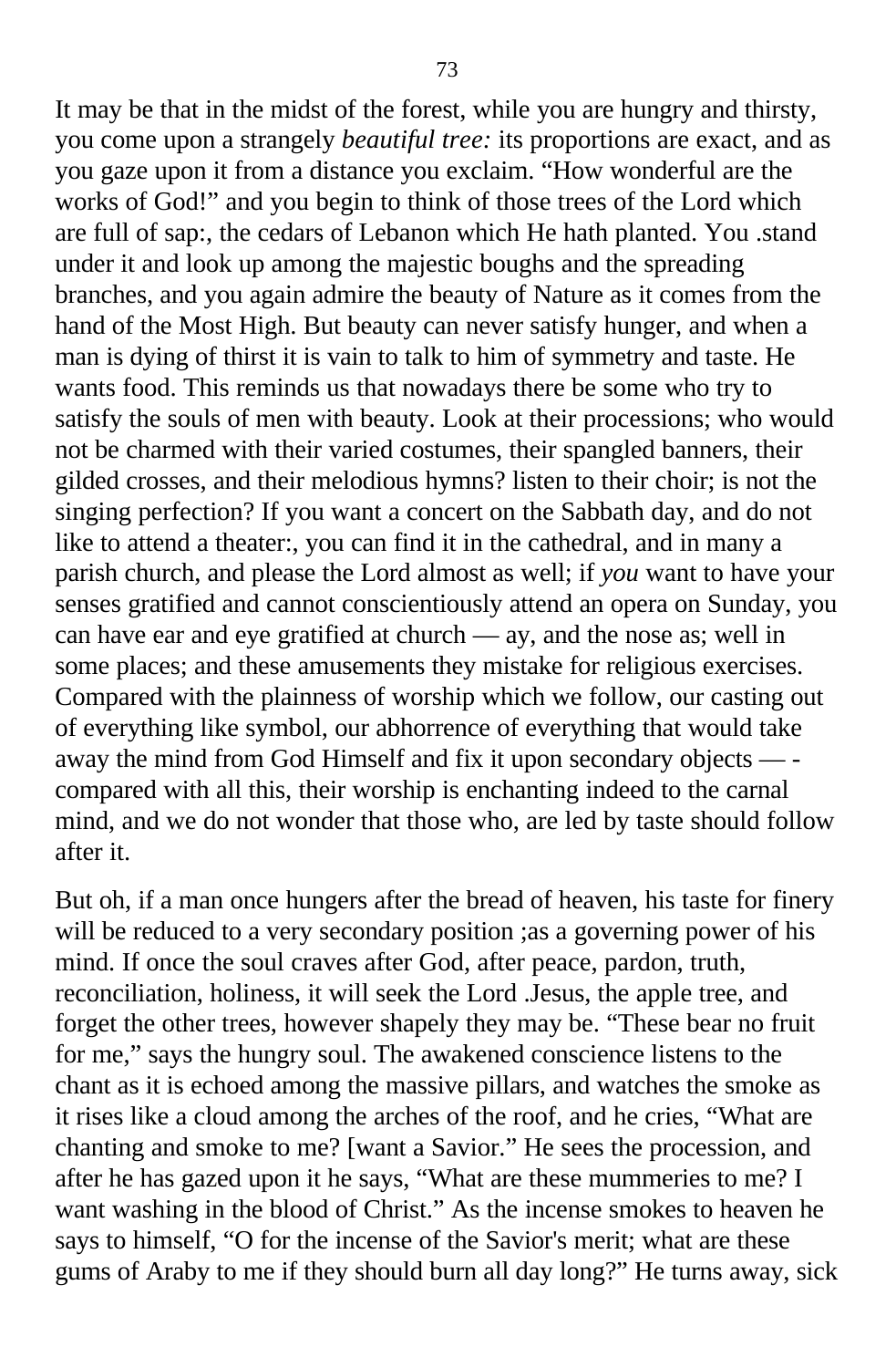and faint in heart, from all the.' gew-gaws and outward trappings of modern popery, and he cries;, "O God, thou art a Spirit, and they that worship Thee must worship Thee in spirit and in truth. I want *Thee,* O my God; I want spiritual life within myself, that I may commune with Thee, and where: can I find it but in my Savior? He gives it to me:; He is the only fruit-bearing tree amongst the trees of the wood."

In the forest we shall come upon some very *wonderful* trees. I have seen instances in which branches are curiously interlaced with one another; the beech. sends forth a long drooping bough, and lest it should not be able to support itself, another bough strikes up :from below to buttress it, or descends from above and clasps it, and the boughs actually grow into one another. Strange things may be observed in the undisturbed woods, which are not to be seen in our :hedgerow trees, or discerned in our gardens; trees; have odd habits of their own, and grow marvelously if left to their own sweet wills. I have stood under' them and said., "How can this be? This is singular' indeed! }tow could they grow like this? What: wondrous interlacings, and intertwinings, and gnarlings, and knottings!" Yes, but if a man were hungry and thirsty', he would not be: satisfied with curiosities.

As we are wandering in the forest and are still hungry, I hear someone saying, *."Ah,* here is the place for food; you need not boast of your apple tree: the ground is covered with meat beneath this noble tree." I look up, — it is autumn time, — and I see a huge tree loaded with beech nuts, which fall like rain. "Here is the place for food." Was that a human voice I heard? No, it was the gruntings of a herd of swine. See how content they are — how happy; how they are munching the mast as it falls from the trees. Yonder is a grove of oaks, all shedding their acorns, and how delighted the swine are! How they fatten upon the spoil! "Will you not come here?" they seem to say as they munch in comfort; *"will* you not come here? Do not tell us about trees which bear no fruit; there is fruit enough here, surely?" Even thus I hear a voice from the Exchange: — "Here are the trees which bear us; golden apples, come hither and be filled." I hear it from those who cater for public amusements :—"Here are the fruits which can delight the soul. Here is the place to spend a happy day." And so I hear it from the gay followers of vice: *— "*This dalliance, this dance, this flowing bowl, this sweet-sounding viol, these are real jays." Yes, to you, to you who choose them. Beech nuts and acorns are good enough for swine. To you who can find comfort, solid comfort, in the gain of merchandise, or in the pleasures of sin, or in the delights of pomp, these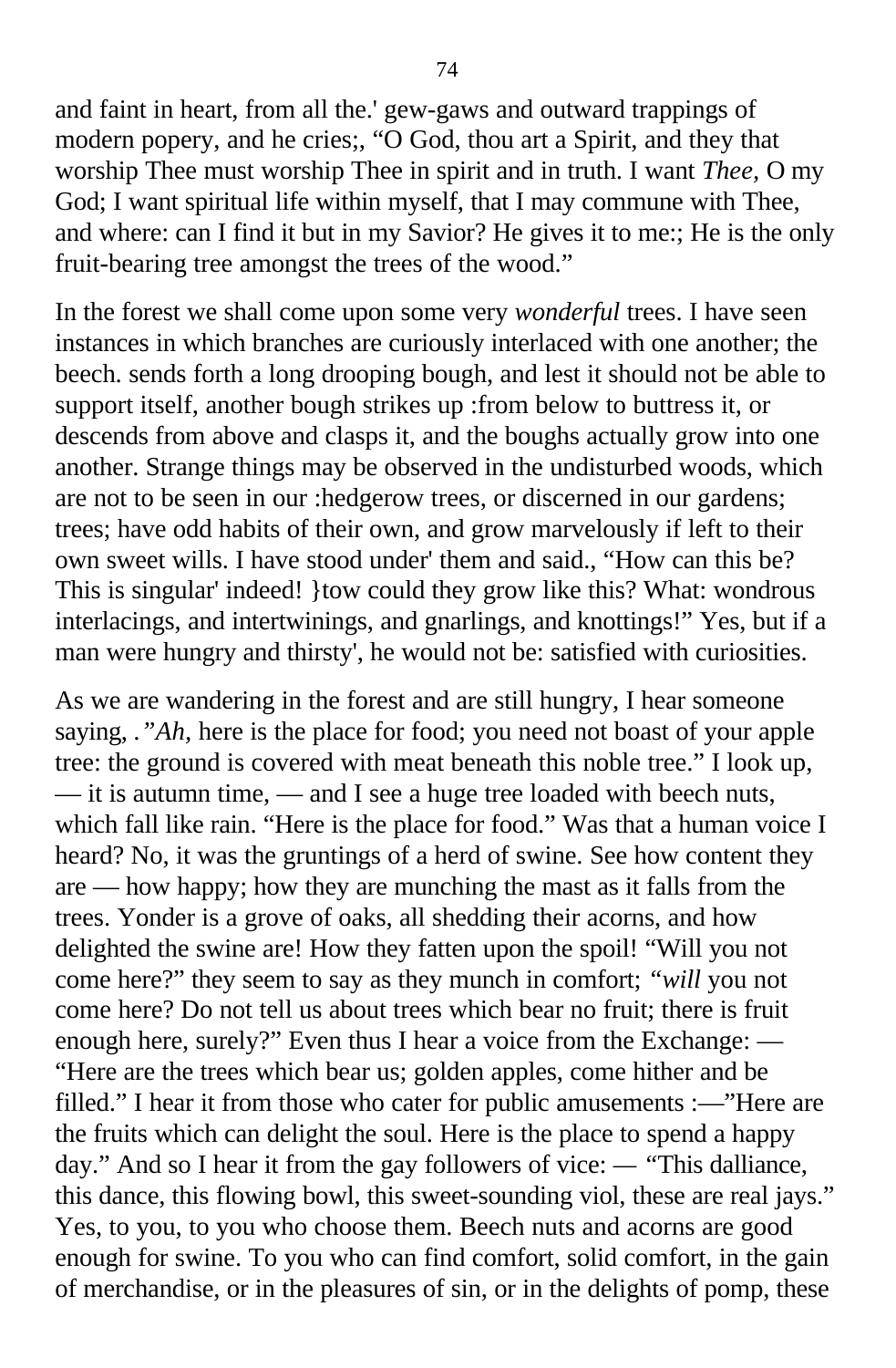things are good enough; but a *man,* a God-made man, a man into whom God has put a new heart — not a swine's heart, but a man's heart — wants apples, not acorns, wants spiritual food, food :for an immortal nature, and there is no such food to be found short of the Lord Jesus Christ, for He:, and He only, is the apple tree among the trees of the wood.

The spouse spoke of the tree which she most desired; the wonder was that she found it. It was an apple tree, but it was not in a garden, a fruit tree, but not in a vineyard; it was "among the trees of the wood." Who would know of so great a rarity as an apple tree in a wood if he were not first told of it? So Jesus Christ at: this present day is not known to all mankind. It is a most unhappy thought that probably the majority of the human race have not heard of the Savior at all, and a very large proportion have never head of Him except through misrepresentations. Only a small minority of our fellow men know anything about the Savior.

#### *"What millions never knew the Lord! What millions hate Him when He's known."*

Even in our own country you will not find it a difficult thing to meet with persons who are totally ignorant of Christ. Try' it, and you shall find in country towns and in hamlets men grown up who could not give you an answer to this questions" How is it that the death, of Jesus saves the soul?" Nay, who do not even know the fact that Jesus Christ came into the world to save sinners. "Well," say you, "we know the rural districts are ignorant." Yes, but they are far superior in light to parts of London. You can readily find children in our streets, and what is worse, artisans in our workshops, to whom the bare name of Jesus may be known, but anything like the doctrine of His substitutionary atonement is a thing of which they have not: heard. Living in the light they abide in darkness, amid a thousand lamps they see not. One of the problems which may most surprise us is the existence of such dense ignorance in persons who live in intimate connection with instructed people. If you want the grossest ignorance, probably you would not find it in Pekin or Timbuctoo, but in London or New York. Where the greatest light is, there the shadows are deepest. Men nearest to the church are often furthest from God. You cannot easily find an apple tree in a great forest. If you were put down in the middle of a forest and to did there was an apple tree there, you might wander for many a day before you discovered it, and often go over your own footsteps, lost in endless :mazes, but you would not find the object of your search; and so,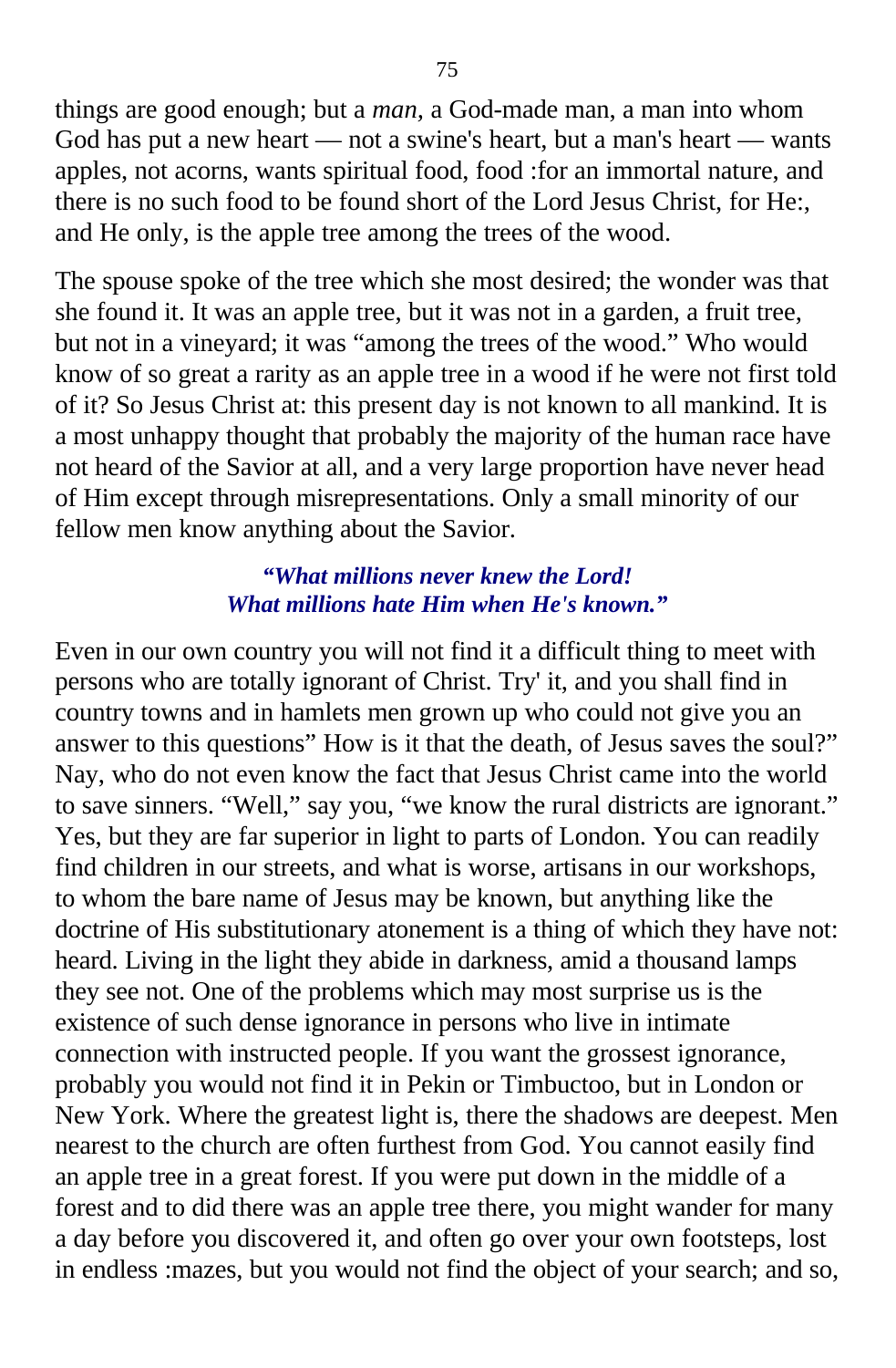though there be a Savior, men have not found the Savior, and there may even be souls here present who long for that which Jesus is able to give, and yet have not discovered Him. You know all about Him in the letter of His Word, but you cannot find Him spiritually, and I hear you cry, "Oh, that I knew where I might find Him." I know I am speaking to some such. You have been going up and down for months with your prayers, and your tears, and your good works; you have been trying to do all you ,can to save yourselves, but you find your own actions to be barren trees, and you know that there is an apple tree somewhere, but you cannot find it. Ah, poor soul, you are like the Ethiopian eunuch; when he was asked if he understood what he read, he gave the answer, "How can I unless some man should guide me?" Do you not wonder that the spouse, found her apple tree among the trees of the wood? The fact is, none ever find it except they are led there, and none can lead a soul to that apple tree but the eternal Spirit of God.

Now, is it not a strange place for an apple tree to be found in — in a wood? We seldom hear of such a thing; an apple tree should grow in a garden. How should it be found in a forest? And is it not a strange thing that a Savior should be found for us among men — not among angels? Ye shall search for a Savior amongst *"the* helmed cherubim and sworded seraphim" as long as you will, but there is none there. The Savior is found in a manger at Bethlehem, in a carpenter's shop at Nazareth; amongst the poor and needy is He seen while He sojourns amongst the sons of men.

> *"As in some sere and unproductive wood One lovely, fruit-producing apple tree, Bright contrast to the ruin'd thousands round; So in this populous 'but vicious world, O thou Desire of nations, didst Thou stand."*

Now, there is something very sweet about this, because a wood is the very place where we most love to find Christ growing. If' I had come upon an apple tree in the forest, and it had happened to be the time of ripe fruit, I should have :felt no compunction of' conscience in taking whatsoever I was able to reach, for a tree growing in the forest is free to all comers. Should there be a hungry one beneath its bough, he need not say, "May I?" when his mouth waters at the golden fruit: he need not say, "It would be stealing; I am 'unlit to take it; I am unworthy of it." Man, if there be an apple tree in the forest, no mart can keep it for himself or deny your right to it, for each wanderer has a right to what fruit he can gather. The animals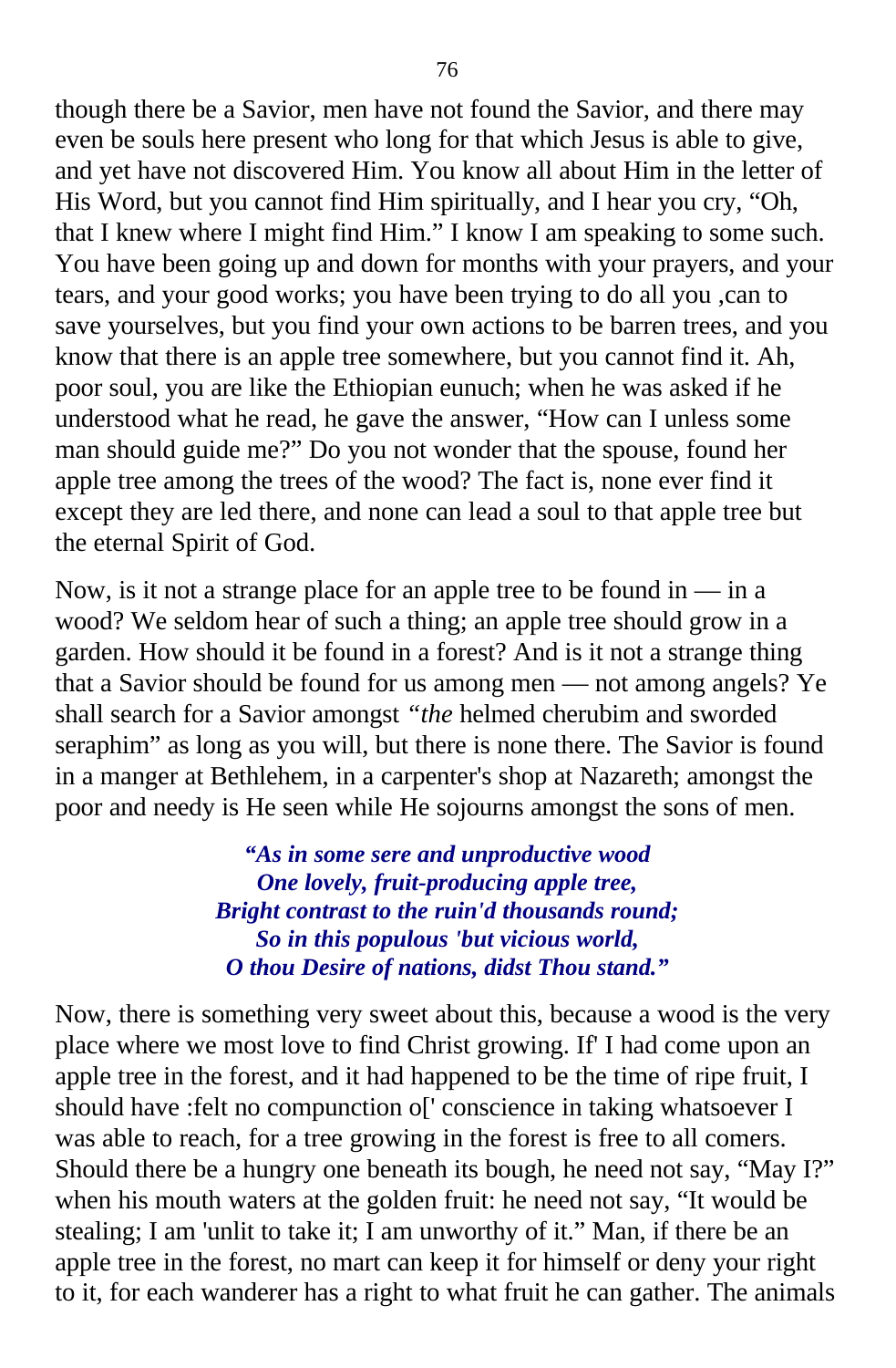have rights of pasturage, and the birds have rights of nesting, and you have rights of feeding. Pluck away, man, and eat to thy full. The shadows and the fruits of forest trees are free to all who need. It was little wonder that when the spouse, all hungry and faint, did come upon this apple tree in the forest she acted as she did. Straightway she sat down under its shadow, with great delight, and its fruit was sweet unto her taste. She looked up at it; that was the first thing she did, and she perceived that it met her double want. 'The sun was hot, there was the shadow: she was faint, there was the fruit. Now, see how Jesus meets all the wants of all who come to Him. God's anger, like the hot noon-day sun, falls on me, how can I escape it? There is no escape from the anger of God except by an interposer. What is a shadow? Is it not caused by the interposition of the bough, or the rock, or whatever it may be, which comes between us and the sun? If we sit under a tree in the shadow, it is because the tree receives the heat, and so we escape from it. Jesus Christ's great office is the Interposer, the Mediator, the Substitute, the Atonement, the Sacrifice, and when we hide beneath Him we are screened. God's wrath cannot come on us, because it has come upon Him on our behalf.

#### *"When Christ my screen is interposed Between the sun and me, My joyful heart and lips unclosed, Adorey the glorious tree."*

That is a beautiful picture in Solomon's Song where the king is said to ride in his chariot of love. He takes his spouse with him, and they ride together in his palanquin, and it has over it a canopy. Did you ever notice what it is made of? It is said, "The covering thereof was of purple;" for truly the only interposition between us and the sun of God's wrath is the purple canopy of the atoning blood. Is it not delightful to sit down beneath the scarlet canopy of the Savior's blood, and feel, "God cannot smite me: He has smitten His Son; payment He cannot demand the second time: if Jesus suffered in my stead, how can God make me suffer again for sin? Where were the justice of the Most High to punish an immaculate Substitute, and then punish men for whom that Substitute endured His wrath?" This is the cool, calm, holy shadow under which we abide.

But then, the spouse also found that she herself was thirsty, and that the fruit of the tree exactly met her case. Our inner life wants sustenance and food; now, in the Lord Jesus is; life, and the bread of life. He is that bread which came down from heaven, whereof if a man eat he shall live for ever.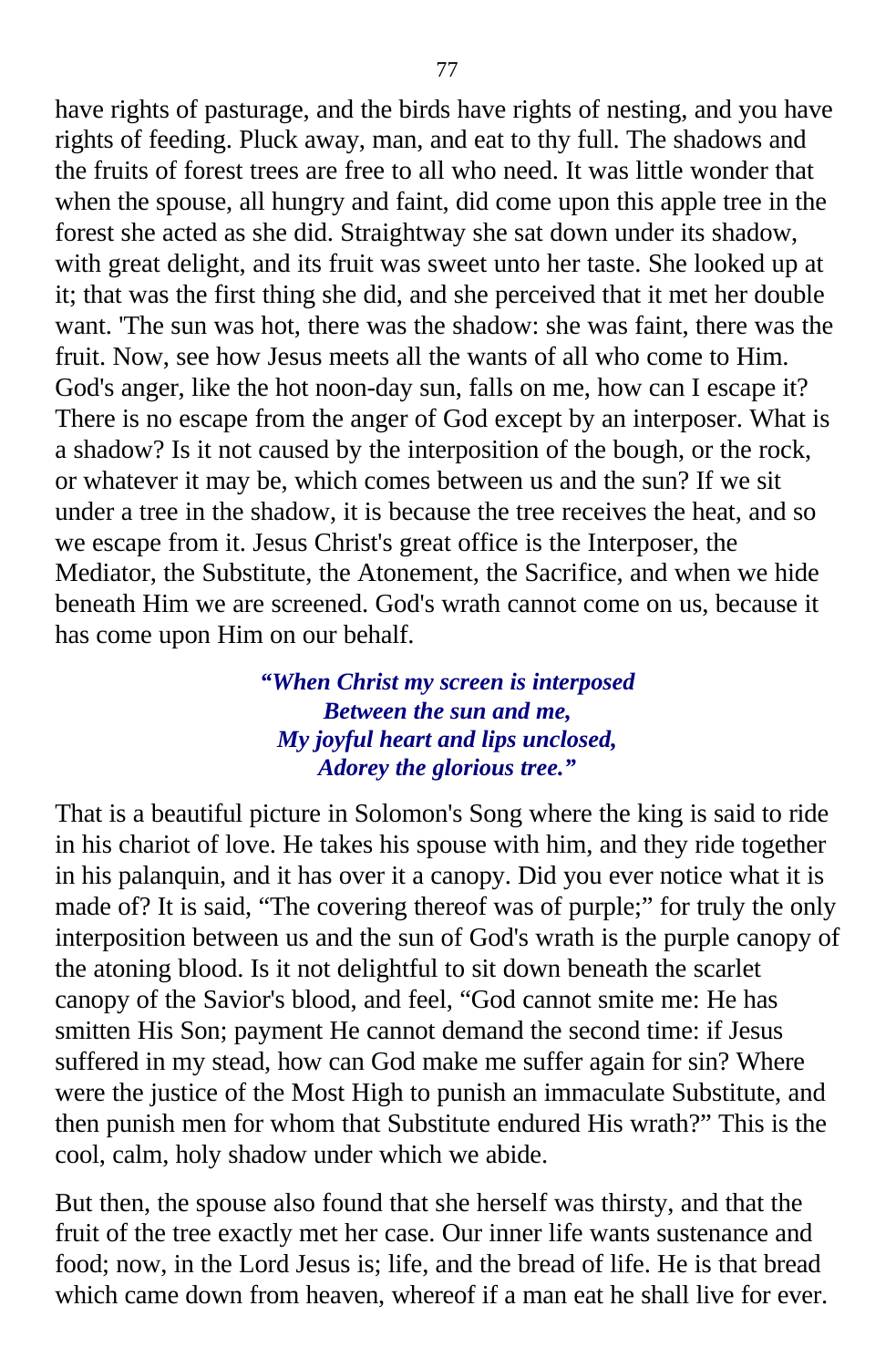The spouse, when she had begun to enjoy the provision and the shade, and had sat down under it as; if she intended to say, "I never mean to leave this place; in this delicious :shadow I mean to repose for ever," then she also began to tell of it to others. She describes Christ as the apple tree, and gives her reason for so calling Him — "I sat down under His shadow with great delight, and His fruit was sweet to my taste." Experience must be the ground on which we found our descriptions. If a preacher wants to preach with power, let him tell  $\cdot$  what he has felt, and tasted, and handled. It is of little use to say Christ is precious, unless you can add, "I have found Him so." Therefore the church brings in her own experience — " Sweet shade! I there sat down as one at home, and there regaled my soul with most delicious tare." She could not hold her tongue about her Beloved. She must speak; she could not retain the secret of this apple tree, and say to herself, *"Others* may go to it:, and so perhaps when I go another time there may be nothing left for myself;" but she spread the news. She set it down in black and white in the inspired volume for an everlasting testimony that there is an apple tree among the trees of the wood, of which she had eaten, that so others might eat of it too, and enjoy the same sweetness for themselves.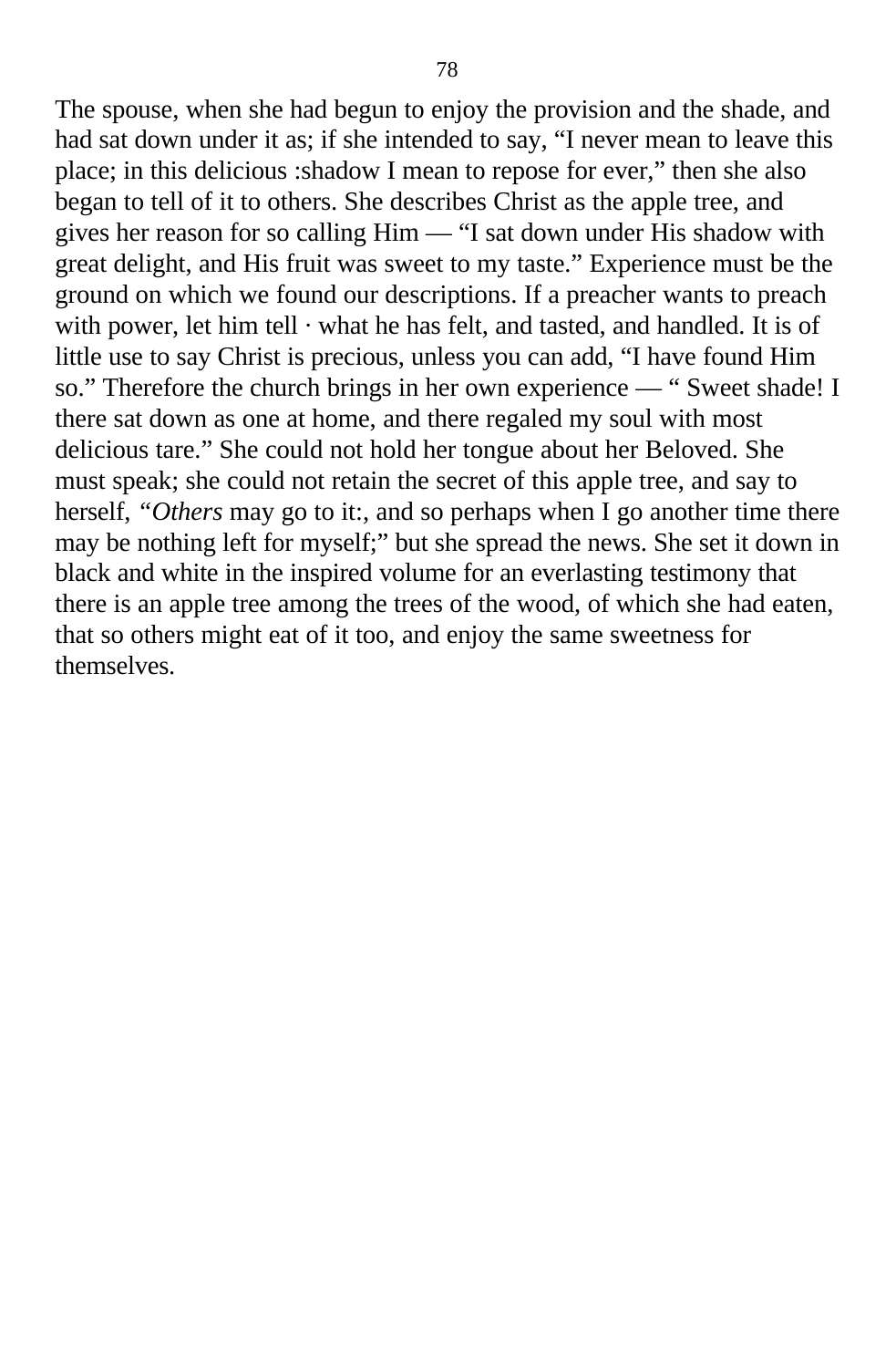### "BY THE ROES, AND BY THE HINDS OF THE FIELD."

#### **CANT 2:7**

THE spouse was in the full enjoyment of fellowship with her Beloved. Her joy was so great as almost to overpower her, and yet, so nearly does fear tread upon the heels of joy, she was filled with dread lest her bliss should come to an end. She feared lest others should disturb her Lord, for if He were grieved she would be grieved also, and if He departed the banquet of her delight would be over. She was afraid even of her friends, the daughters of Jerusalem; she knew that the best can interrupt fellowship as well as the worst, and therefore she adjured even Zion's daughters not to sin against Zion's King'. Had they aroused her Beloved and broken His sacred peace, she would not have found a recompense in their company, but would rather have regarded them with aversion, for having robbed her of her chief delight. The adjuration which she used is a choice specimen of oriental poetry: she charges them, not as we should prosaically do, by everything that is sacred and true, but ':' by the roes, and by the ]hinds of the field."

"The roes and the: hinds of the field" are creatures ,of great beauty.. Who cart gaze upon them as they wander among the bracken without an inward admiration? Now, :since nothing can be more lovely than communion with Jesus, the spouse exhorts the daughters of Jerusalem by all the loveliest objects in nature to refrain from disturbing it. No one would wish to drive away the gazelle, but would feast his eyes upon it, and yet its graceful elegance can never be compared with that beauty of holiness, that comeliness of grace which are to be seen in fellowship with Jesus. It is beautiful from both sides; it is a lovely display of condescension for our beloved Lord to reveal Himself to us, and on the other hand it is a charming manifestation of every admirable virtue for a believer to enter into fellowship with his Lord. He who would disturb such mutual intercourse must be devoid of spiritual taste, and blind to all which is most worthy of admiration.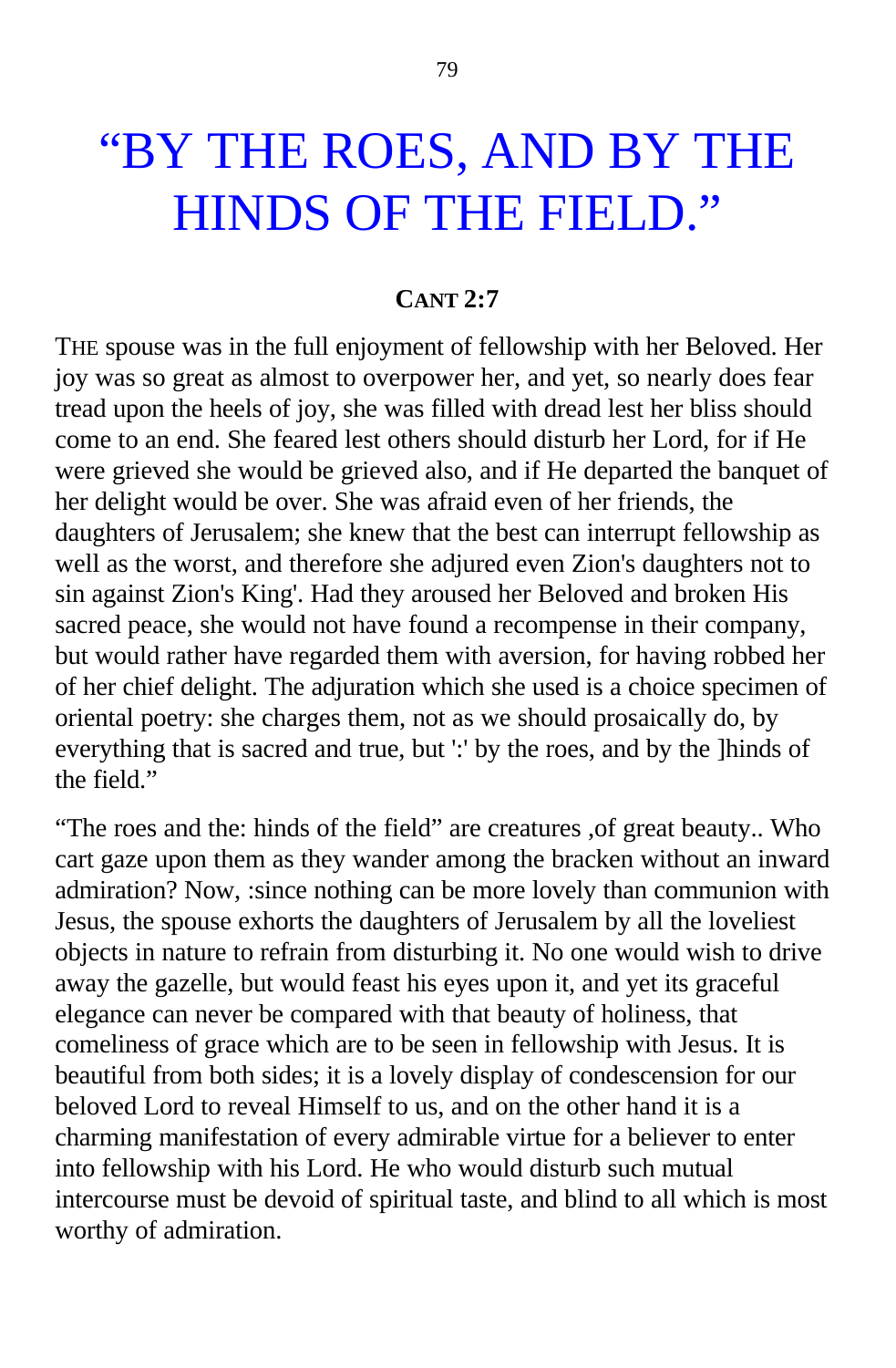As one delights to see the red deer in the open glades of the forest, and counts them the finest ornaments of the scene, so do men whose eyes are opened rejoice in the saints whose high communion with heaven renders them beings of superior mould to common mortals. .A soul in converse with its God is the admiration of angels. Was ever a lovelier sight seen than Jesus at the table with the beloved disciple leaning on His bosom? Is not Mary sitting at the Master's feet a picture worthy of the choicest art? Do nothing, then, O ye who .joy in things of beauty, to mar the fellowship in which the rarest beauty dwells. Neither by worldly care, nor sin, nor trifling make even the slightest stir which might break the Beloved's repose. His restful presence is heaven below, and the best: antepast of heaven above; in it we find everything that is pure, and lovely, and of good report. It is good, and only good. Why, then, O daughters of Jerusalem, should ye stir up our Beloved, and cause His adorable excellency to be hidden from us? Rather join with us in preserving a joy so fair, a bliss so comely.

The next thought suggested "by the roes, and by the hinds o[the field" is that of tender innocence. These gentle creatures are so harmless, so defenseless, so timid, that he: must have a soulless soul who would do them harm or cause them fright. By all, then, that is tender, the spouse beseeches her friends not to disturb her Beloved. He is so good, so kind, so holy, harmless, and undefiled, that the most indifferent ought to be ashamed to molest His rest. About Him there is nothing to provoke offense, and everything to forbid it. Idle is a man of sorrows and acquainted with grief; He gave His back to the smiters, and His cheeks to them that plucked off the hair; He hid not His face from shame and spitting. Being reviled He reviled not again, but in His death agonies He prayed for His enemies. Who, then, could find cause for offense in Him? Do not His wounds ward off the blows which might be challenged had He been of another character? Who will wish to vex the Lamb of God? Go elsewhere, ye hunters! "The hind of the morning" has already sweated great drops of blood falling to the ground. When dogs compassed Him, and the assembly of the wicked enclosed Him, He felt the full of grief will ye afflict Him yet again?

In fellowship with Jesus there is a tenderness which ought to disarm all opposition, and even command respectful deference. A soul communing with the Son of God challenges no enmity. The world may rise against proselyting zeal, or defiant controversy, or ostentatious ceremonialism, for these have prominence and power, and are fair game for martial spirits: but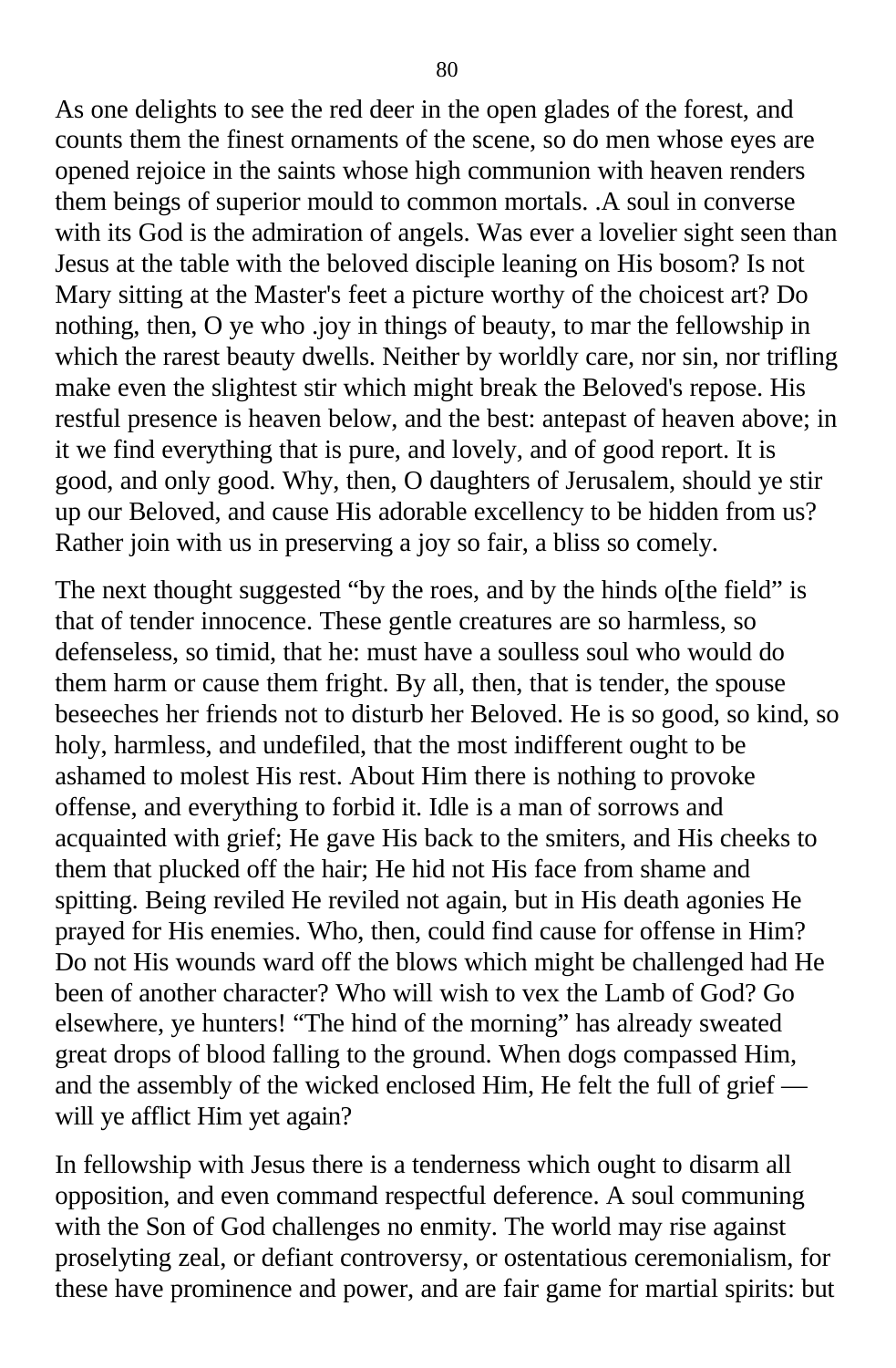fellowship is quiet, retiring, unobtrusive, harmless. The saints who most abound in it are of a tender spirit, fearful to offend, non-resistant, and patient — surely it would be a superfluity of cruelty to wish to deprive them of their unselfish happiness, which deprives no heart of a drop of pleasure, and costs no eye a tear. Rather let even those who are most indifferent to religion pay a generous respect to those who find their delight in it. Though the worldling may care nothing for the love which overpowers the believer's :ravished :spirit, let him tread with reverent care when he passes the closet of devotion, or hears a stray note from the song of meditative gratitude. Rough men have paused when they have suddenly come upon a fair gazelle grazing in a secluded spot: charmed at the sight Of such tender loveliness they have scarcely dared to move a foot lest they should alarm the gentle roe; and some such feeling may well forbid the harsh criticism or the vulgar laugh when even the infidel beholds a sincere heart in converse with its Lord. As for those of us who know the blessedness of fellowship with Jesus, it behoves; us to be doubly jealous of our words and deeds, lest in a single instance we offend one of the Redeemer's little ones, and cause him to lose even for an hour his delight in the Lord. How often are Christians careless about this; till at the sight of some professors the more spiritual may well take alarm, and cry out in anguish, *"I* charge *you, O* ye daughters of Jerusalem, by the roes, and by the hinds of the field, that ye stir not up, nor awake my love, till He please."

A third thought most certainly had place in the mind of the anxious spouse; she meant to adjure and persuade her friends to silence by everything which sets forth love. The lilies and the roes have always been sacred to love. The poet of the Canticles had elsewhere used the symbol of the text to set forth married love. "Let her be as the loving hind and pleasant roe" (Proverbs 5:19). If ever there was true love in all this selfish world, it is the love of Jesus first, and next the love of His people. As for His love, it passeth the love of women, many waters cannot quench it, neither can the floods drown it; and as for the love of the church, he who best knows it says, "How fair is thy love, my sister, my spouse! How much better is thy love than wine! and the smell of thine ointment than all spices!" If love, therefore, may plead immunity from war, and ask to have its quietude respected, the spouse used a good argument when she pleaded "by the roes and by the hinds of the field," that her royal Bridegroom's rest of love might not be invaded. If you love, or are loved, or wish to be loved, have a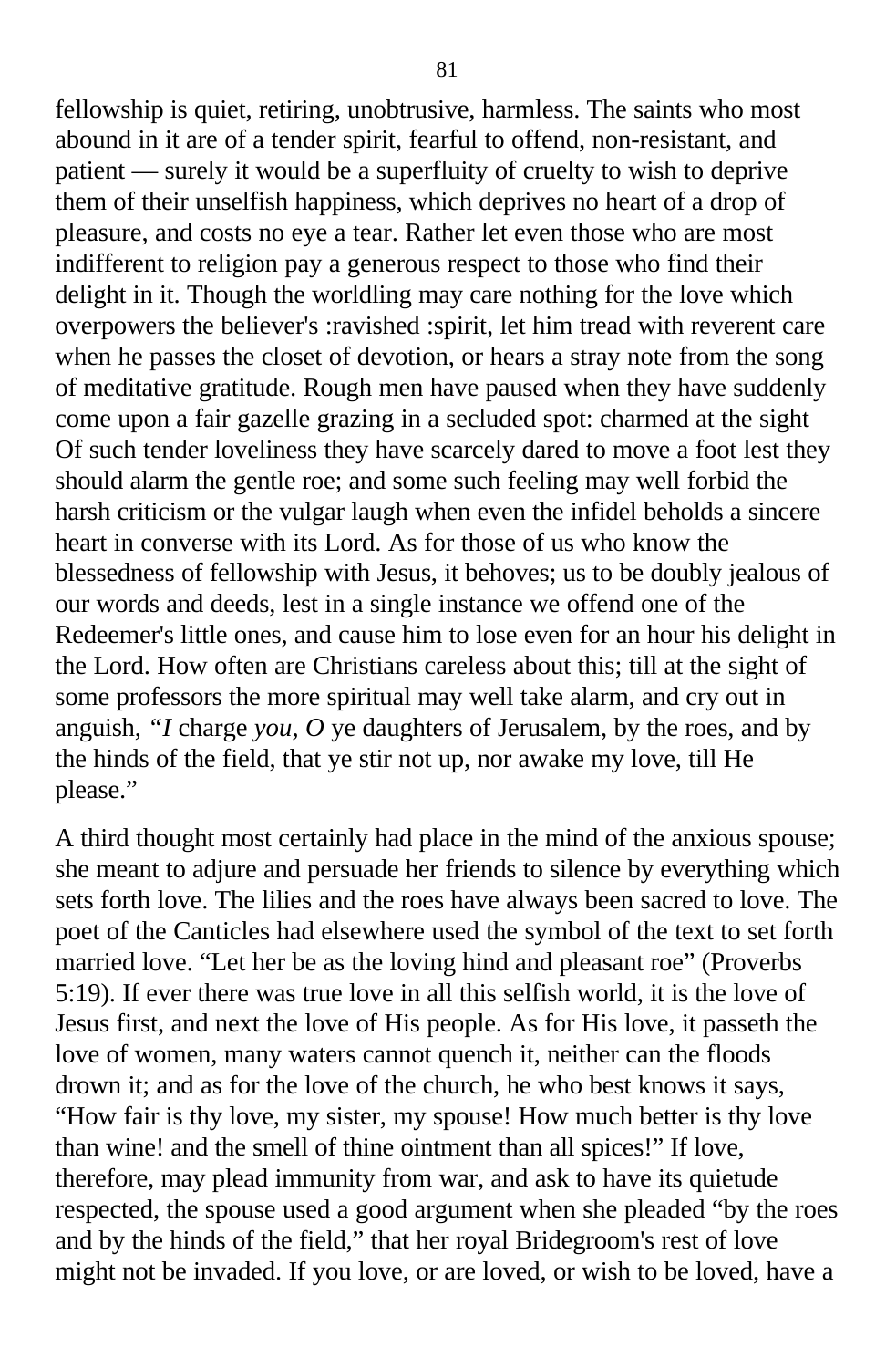reverent regard for those who commune with Jesus, for their souls take their fill of love, and to drive them from their bliss would be inexcusable barbarity. O ye who have any hearts to feel for others, do not cause: the bitterest of sorrow by depriving a sanctified soul of the sweetest of delights. Draw not nigh hither with idle tale, or wanton speech, or empty mirth: the place whereon thou standest is holy ground, for surely God is in that place where a heart enamored of the altogether Lovely One delights itself in the Lord.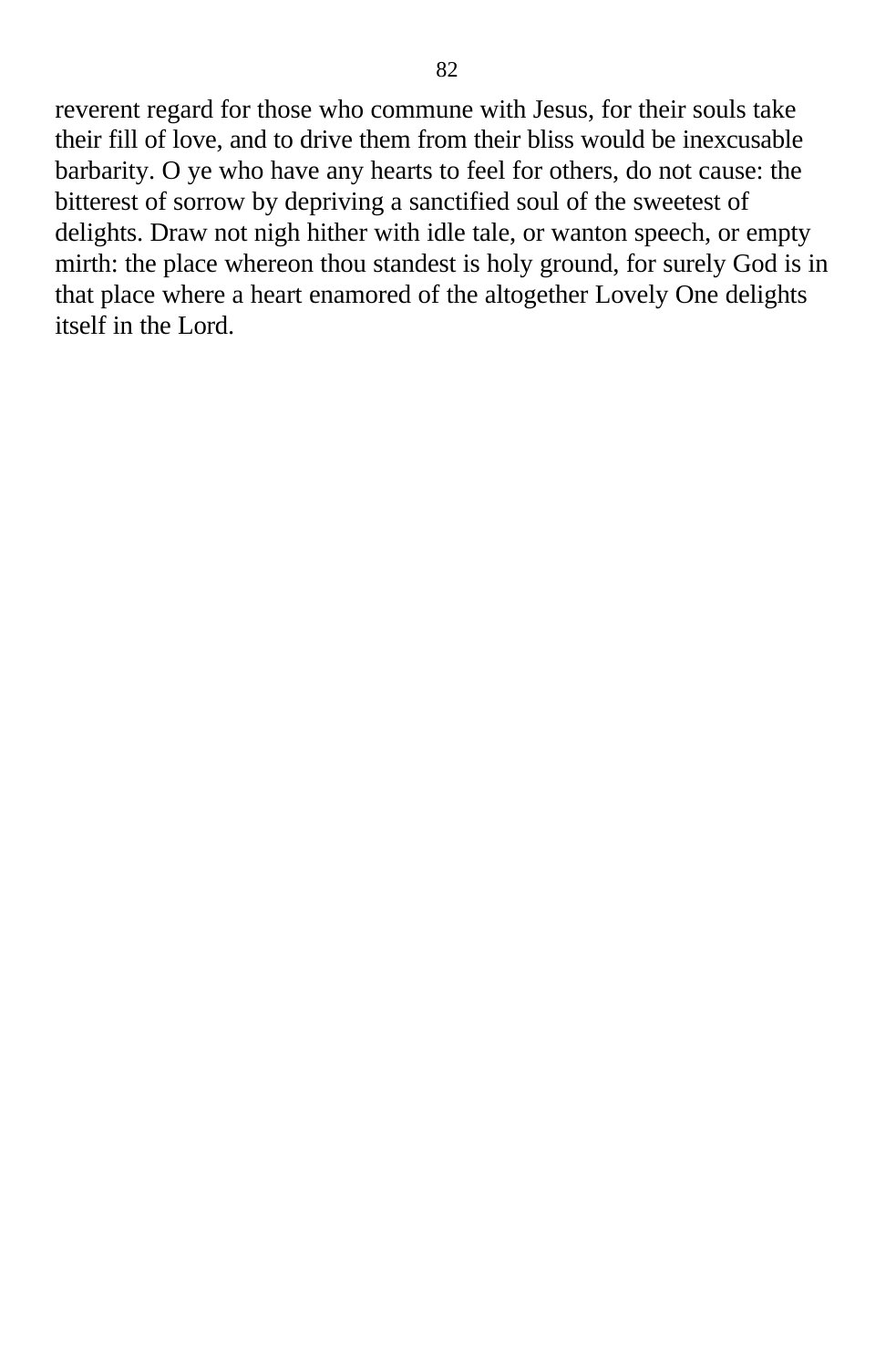## "THE FLOWERS APPEAR ON THE EARTH."

"My beloved spake, and said unto me, Rise up, my love, my fair one, and came away. For, lo, the winter is past, the rain is over and gone; the ./lowers appear on the earth; the time of the singing of birds is come, and the voice of the turtle is heard in our land; the fig tree putteth forth her green figs, and the vines with the lender grape give a good smell. Arise, my love, my fair one, and come away." Canticles 2:10-13.

"THE things which are seen are types of the things which are not seen. The works of creation are pictures to the children of God of the secret mysteries of grace. God's truths are the apples of gold, and the visible creatures are the baskets of silver. The very seasons of the: year find their parallel in the little world of man within. We have our winter — dreary, howling winter, — when the north wind of the law rusheth forth against us, when every hope is nipped, when all the seeds of joy lie buried beneath the dark clods of despair, when our soul is fast fettered like a river bound with ice, without waves of joy, or flowings of thanksgiving. Thanks be unto God, the soft south wind breathes upon our soul, and at once the waters of desire are set free, the spring of love cometh on, flowers of hope appear in our hearts, the trees of faith put forth their young shoots, the time of the singing of birds cometh in our hearts, and we have joy and peace in believing through 'the Lord Jesus Christ. That happy springtide is followed in the believer by a rich summer, when his graces, like fragrant flowers, are in full bloom, loading the air with perfume; and fruits of the :Spirit, like citrons and pomegranates, swell into their full proportion in the genial warmth of the Sun of Righteousness. Then cometh the believer's autumn, when his fruits grow ripe, and his fields are ready for the harvest; the: time has come when his Lord shall gather together His *"pleasant* fruits," and store them in heaven; the: feast of ingathering is at hand — the time when the year shall begin anew, an unchanging year, like the years of the right hand of the Most High in heaven.

Now each particular season has its duty. The husbandman finds that there is a time to plough, a time to sow, a time to reap; there is a season for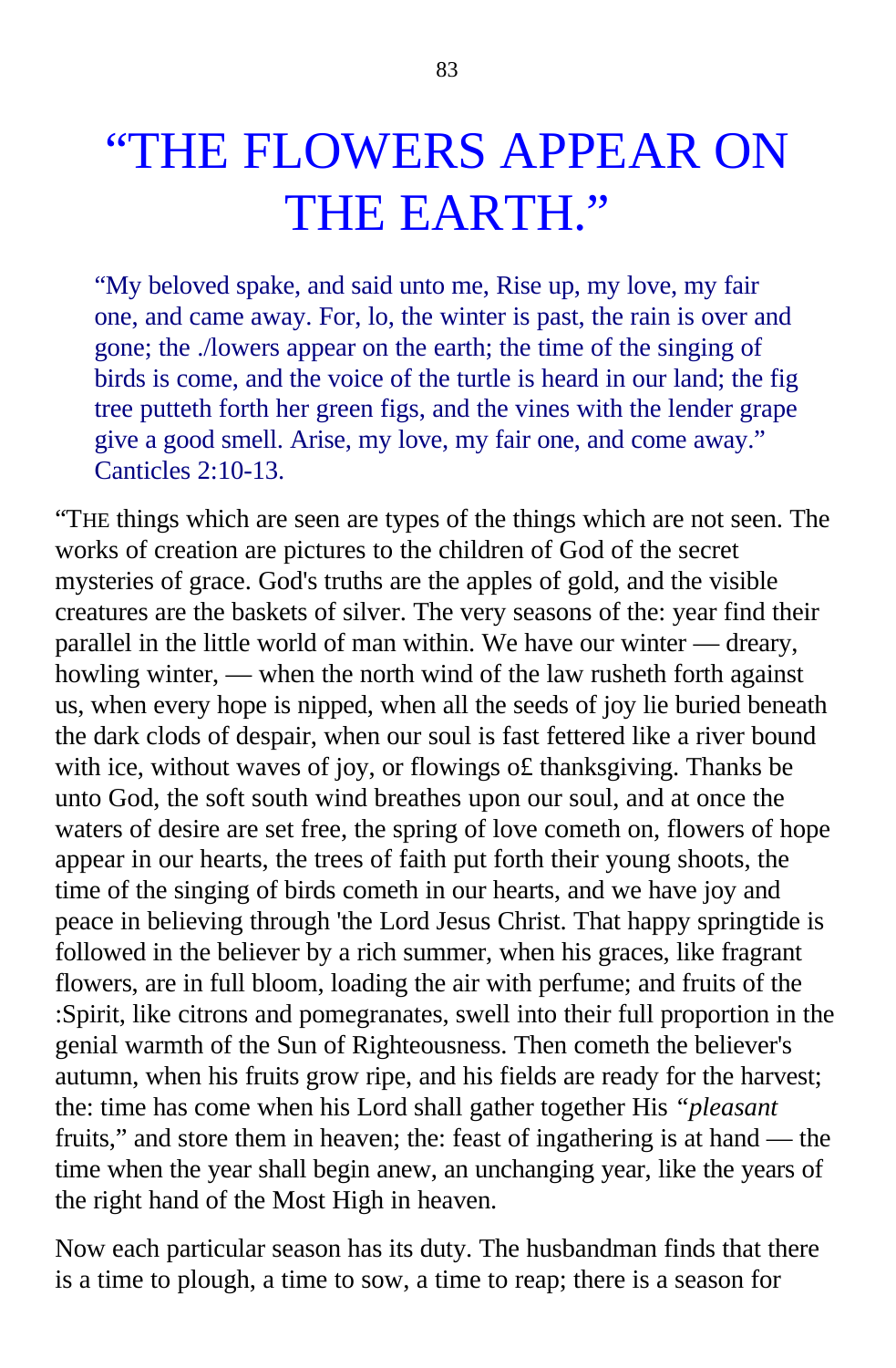vintage, and a period for the pruning of the vine; there is a month for the planting of herbs, and for the ingathering of seeds. To everything there is a time and a purpose, and every season has its special labor. It seems that whenever it is springtide in our hearts, then Christ's voice may be hear saying, "Arise, my love, my fair one, and come away." Whenever we have been delivered from a dreary winter of temptation or affliction, or tribulation, — whenever the fair spring of hope cometh upon us, and our joys begin to multiply, then we should hear the Master bidding us seek after something higher and better, and we should go forth in His strength to love Him more, and serve Him more diligently than aforetime. To any with whom the time of the singing of birds is come, in whom the flowers appear — to any such I hope the Master may speak till their souls shall say, *"My* beloved spake, and said unto me, Rise up:, my love, my fair one, and come away." I shall have to, use the general principle in illustration of four or five different cases.

With regard to the universal church of Christ, you can plainly perceive that she has had her ebbs and flows. Often :it seemed as if her tide retired; ungodliness, heresy, error, prevailed: but she has had her flood tide, when once again the glorious waves have rolled in, covering with their triumphant righteousness the sands of ignorance and evil. The history of Christ's church is. a varied year of many seasons. She has had her high and noble processions of victory; she has had her sorrowful congregations of mourners during times of disaster and apparent defeat. Commencing with the life of Christ, what a smiling spring it was for the world when the Holy Spirit was poured out in *Pentecost.* Then might the saints sing with sweet accord —

> *"The Jewish 'wintry state: is gone, The mists are fled, the spring comes on; The sacred turtle dove we hear, Proclaim the new, the joyful year; The immortal vine of heavenly root, Blossoms and buds and gives her fruit; Lo, we are come to taste the wine, Our souls rejoice and bless the vine."*

The winter was over and past — -that long season in which the Jewish state lay dead, when the frosts of Pharisaism had bound up all spiritual life. The rain was over and gone, the black clouds of wrath had emptied themselves upon the Savior's head; thunder and tempest and storm, all dark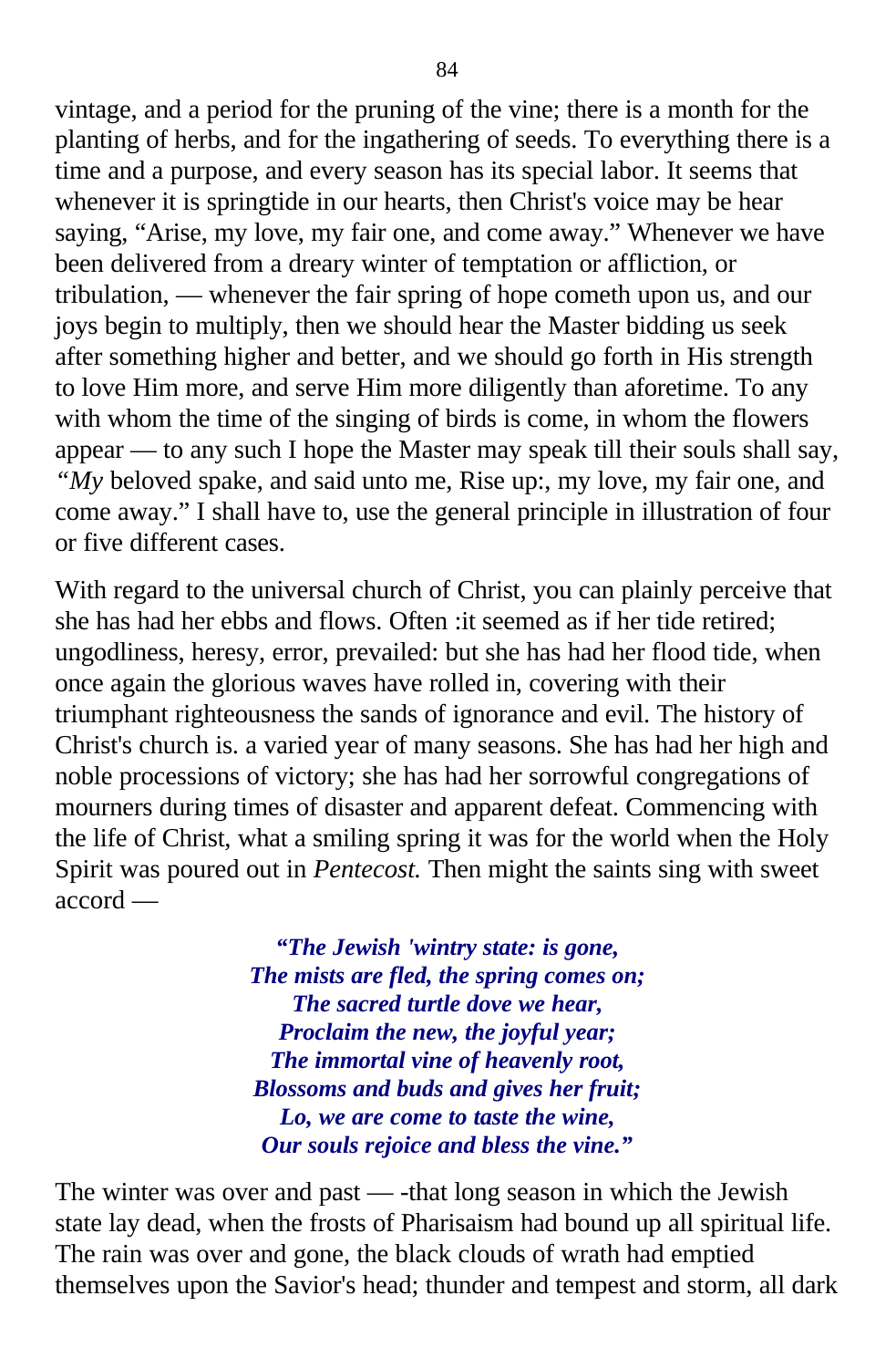and terrible things were gone for ever. The flowers appeared on the earth; three thousand in one day blossomed forth, baptized in the name of the Lord Jesus Christ. Fair promises created for beauty and delight sprang up, and with their blest fulfillment clothed the earth in a royal garment of many colors. The time of the singing birds was come, for they praised God day and night, eating their bread with joy and singleness of heart. The voice of the turtle was heard, for the Spirit — that hallowed dove from heaven descended with tongues of fire: upon the apostles, and the Gospel was preached in every land. Then had earth one of her joyous Sabbaths; the fig tree put forth her green figs; in every land there were some converts; the dwellers in Mesopotamia, Medes, Parthians, Elamites — some of all had been converted to God, and the tender grapes of new-born piety and zeal gave forth a sweet smell before God. Then it was that Christ: spake in words which made the heart of His church to burn like coals of juniper : —

#### *"My Fellow-friende, my Beautiful, Arise and come thy way."*

The bride arose, charmed by the heavenly voice of her spouse, she girt on her beautiful garments, and for some hundred years or more she did come away; she came away from her narrowness of spirit, and she preached to the Gentiles the unsearchable riches of Christ: she came away from her attachment to the: State, and she dared to confess that Christ's kingdom was not of this world: she came away from her earthly hopes and comforts, for "they counted not their lives dear unto them that they might win Christ and be found in Him:" she came away from all east and rest of body, for they labored more and more abundantly, making themselves sacrifices for Christ. Her apostles landed on every shore; her confessors were found among people of every tongue; her martyrs kindled a light in the raidst of lands afflicted with the midnight of heathen darkness. No place trodden by foot of man was left unvisited by the heralds of God, the heroic sons of the church. *"Go* ye forth into all the world and preach the gospel to every creature," was ringing in their ears like a clarion sounding the war charge, and they obeyed it like soldiers who had been men of war from their youth. Those were brave days of old when with a word the saints of God could overcome a thousand foes, that word the faithful promise of a gracious God.

Alas, alas, that season passed away, the church grew dull and sleepy; she left her Lord, she turned aside, she leaned upon an arm of flesh, courting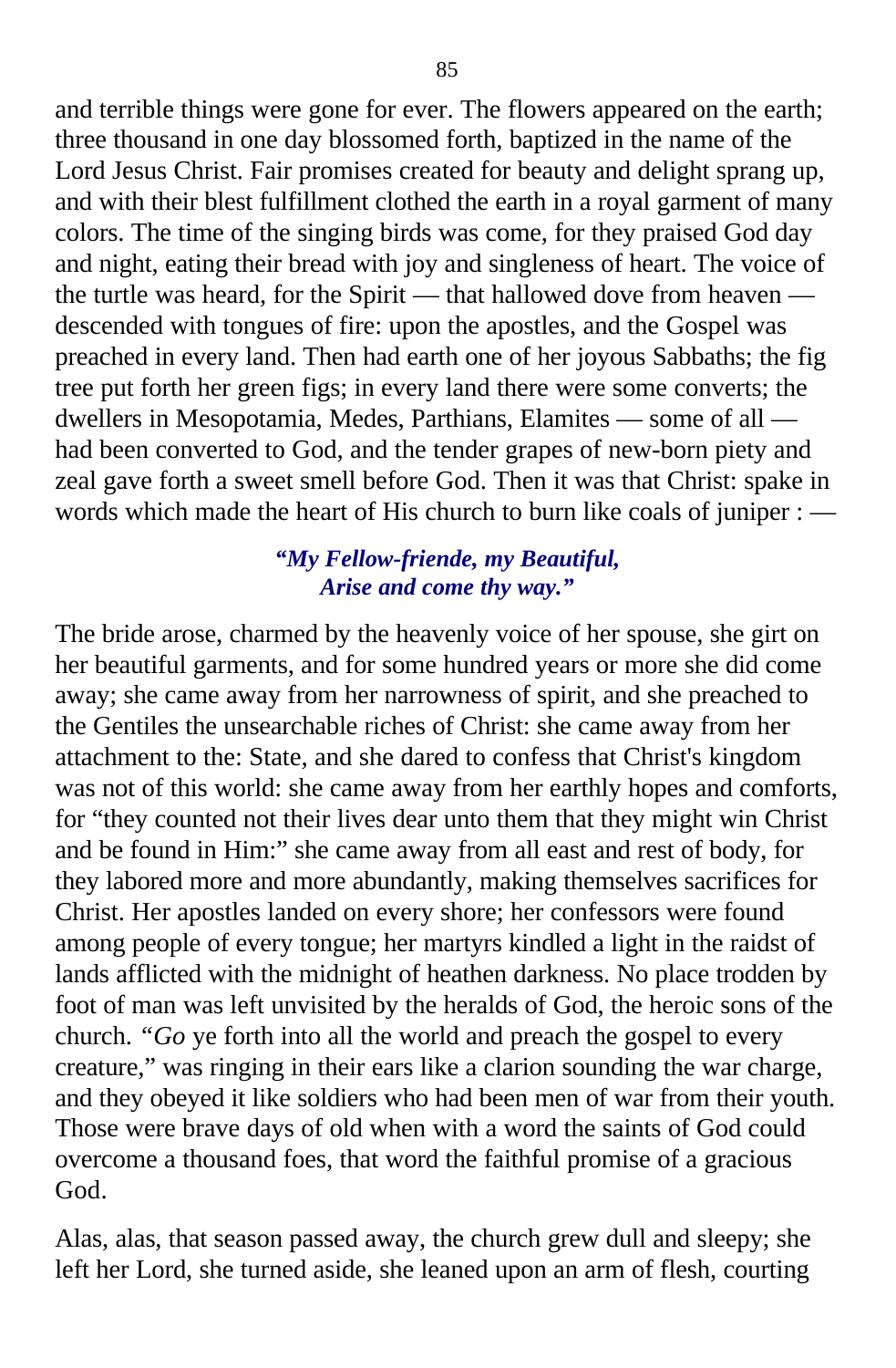the endowments of earthly kingdoms; then there came a long and dreary winter, the Dark Ages of the world, the darker ages of the church. At last the time of love returned, when God again visited His people and raised up for them new apostles, new martyrs, new confessors. Switzerland and France, and Germany and Bohemia, and the Low Countries, and England and Scotland had all their men of God, who spoke 'with tongues as the Spirit gave them utterance. The time of Luther and Calvin, and Melancthon, and of Knox was come — heaven's sunny days, when once again the frost should give way to approaching summer. Then it was that men ,could say once again, "The winter is past," priestcraft has lost its power, the rain is over and gone; false doctrines shall no more be as tempests to the church; the flowers appear on the earth — little churches; plants of God's right hand planting, are springing up everywhere.

The time of the singing of birds was come; Luther's hymns were sung by ploughmen in every field; the psalms translated were scattered among all people — carried on the wings of angels, and the Church sang aloud unto God, her strength, and entered into His courts with the voice of thanksgiving, in such sort as she had not hoped for during her long and weary winter night. In every cottage and under every' roof-tree, from the peasant's hut to the prince's palace, the singing of birds was come, Then peace came to the people and joy in the ]Lord, for the voice of the turtle was heard delighting hill and valley, grove and field, with the love-notes of gospel grace. Then fruits of righteousness were brought forth, the Church was "an orchard of pomegranates, with pleasant fruits; camphire, with spikenard, spikenard and saffron; calamus and cinnamon, with all trees of frankincense; myrrh and aloes, with all the chief spices ;" and a sweet savor of faith and love went up to heaven, and God rejoiced therein. Then the Master sweetly cried, —

> *"Rise up, my love, my fair one; come away, Soar on the wings of thy victorious faith Above the :realms of darkness and of sin!"*

But she did not hear the voice, or she heard it but partially. ,Satan and his wiles prevailed; the little foxes spoiled the vines and devoured the tender grapes. Corruption, like a strong man armed, held the spouse, and she came not forth at her Beloved's call. In England she would not come away; she hugged the arm of flesh; she laid hold upon the protection of the State; she would not venture upon the bare promise of her Lord. O that she had left dignities and endowments and laws to worldly corporations, and had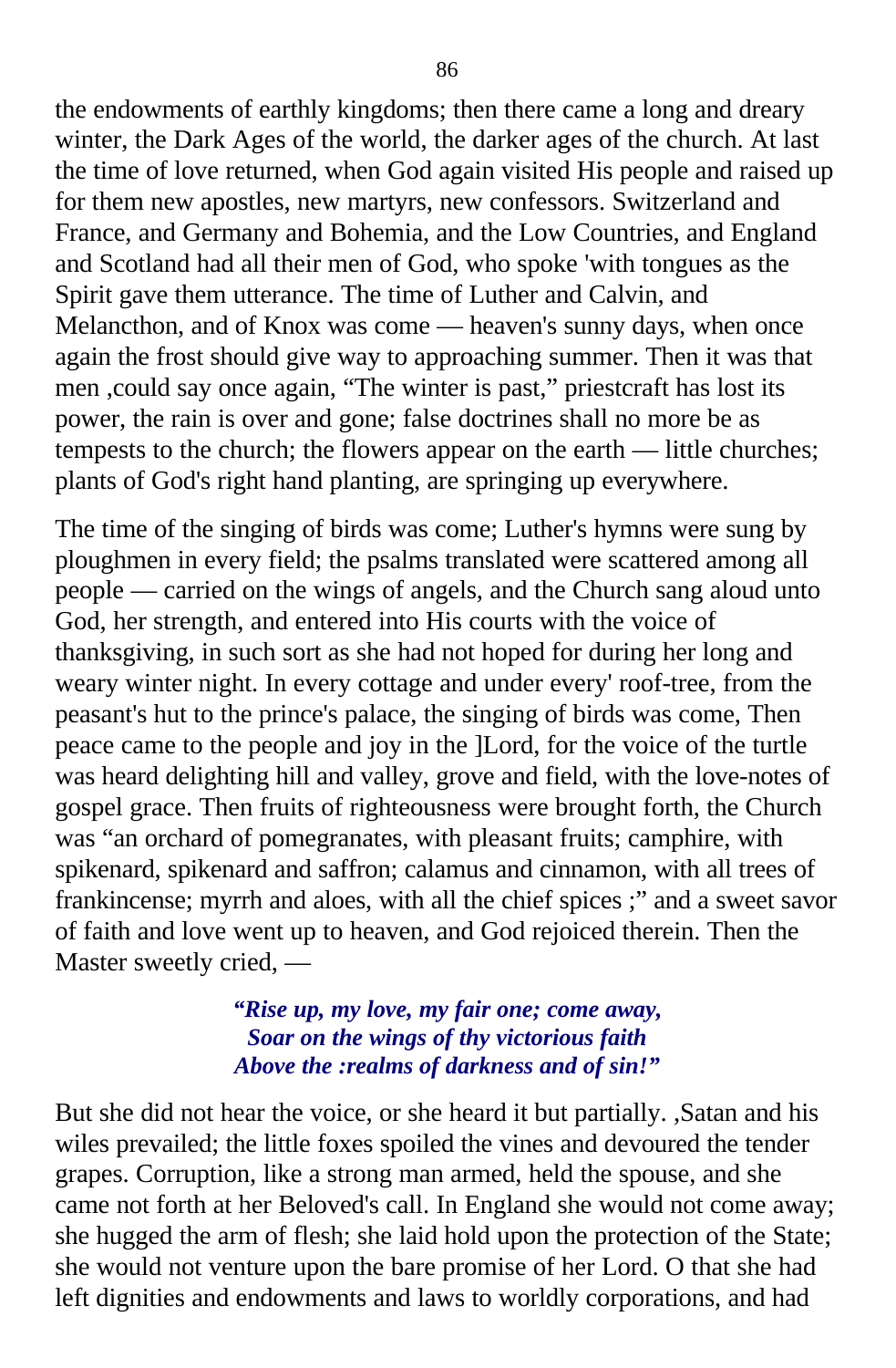rested on her Husband's love alone! Alas for our divisions at this time, what are they but the bitter result of the departure of our fathers from the chastity of simple dependence such as Jesus loves? In other lands she confined herself too much within her own limits, sent forth few missionaries, labored not for the conversion of the outcasts of Israel; she would not. come away, and so the Reformation never took place. It commenced but it ceased, and the churches, many of them, remain to this day half reformed, in a transition state, somewhere between truth and error.

And now in these days we have had another season of refreshing. God has been pleased to pour out His Spirit upon men again. Perhaps the late revivals have almost rivaled Pentecost — certainly in the number of souls ingathered, they may bear rigid comparison with that feast of firstfruits. I suppose that in the north of Ireland, in Wales, in America, and in many parts of our own country, there have been wrought more conversions than took place at the descent of the Holy Spirit. The Lord's people are alive and in earnest, and all our agencies are quickened with new energy. The time of the singing of birds is come, though there are some: harsh croaking ravens still left. The flowers do appear on the earth, though much unmelted snow, still covers the pastures. Thank God, the winter is over and passed to a great extent, though there are some: pulpits; ;and churches as frostbound as ever. We thank God that the rain is over and gone, though there are still some who laugh at the people of God and would destroy all true doctrine. We live in happier days than those which have passed, We may speak of these times as the good old times wherein time is older than ever it was, and, I think, better than it has been for many a day.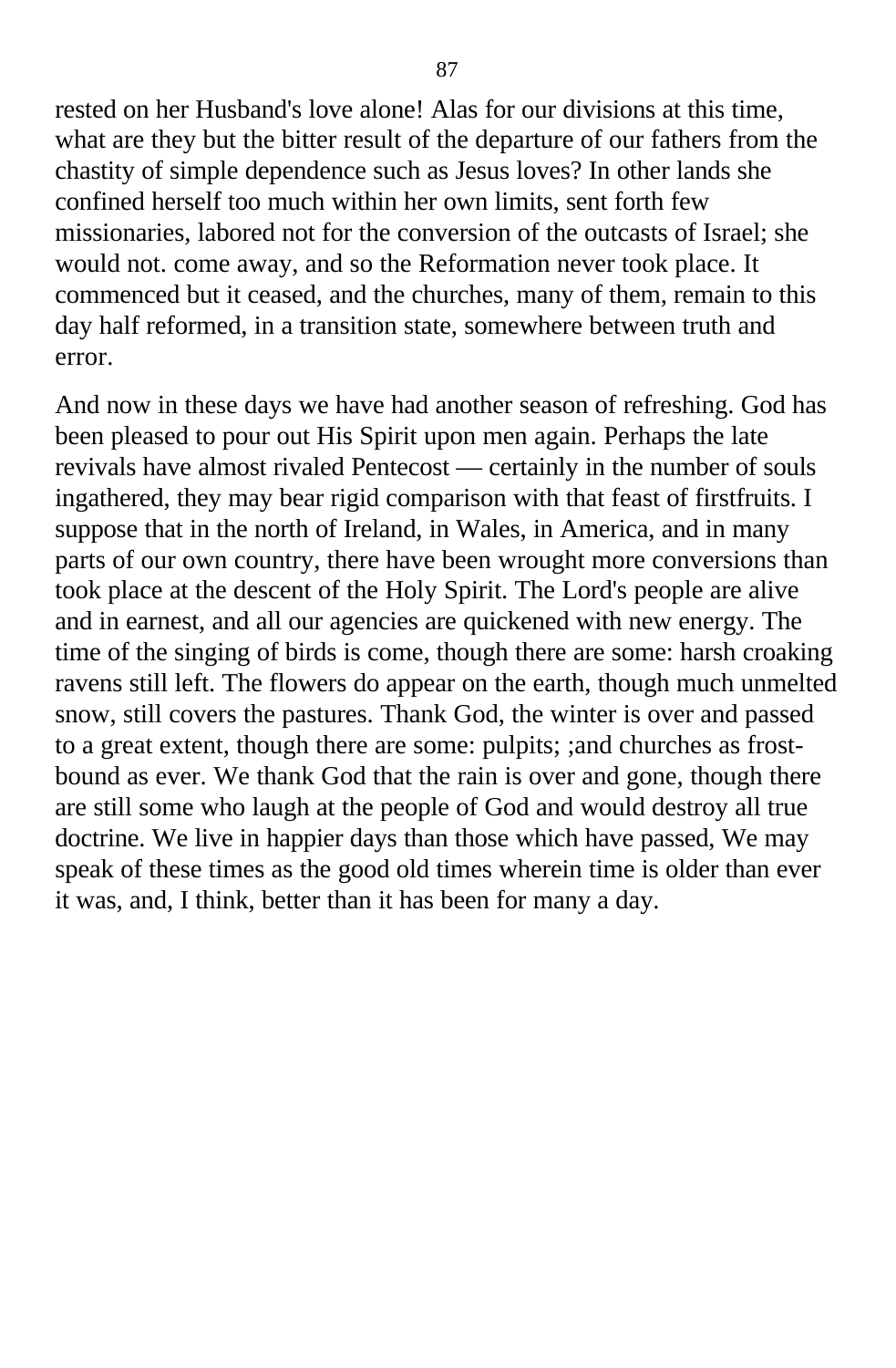# "A GARDEN ENCLOSED."

#### *"A garden in closed is my sister, my spouse." Canticles 4:12.*

WE understand this sacred love-song to be a Canticle of Communion .between the Lord .Jesus Christ and His church. His is the Bridegroom, and she the bride. Solomon furnishes the figure, as some think, and his Solyma is with him; but the type is dimly seen, it is the antitype which shines forth as the sun to the view of all spiritual minds.

A church is a congregation of faithful men who are believers in the Lord Jesus, men in whom the Holy Spirit has created faith in Christ, and the new nature of which faith is the sure index. The one church of Jesus Christ is made up of all believers throughout all time. Just as any one church is made up of faithful men, so is the one church of Christ made up of all faithful churches in all lands, and of all faithful men in all ages.

The church was viewed as one in the purpose of God before the world was. The Eternal Father chose to Himself a people, and gave them over to His Son, that they might be His portion for ever and ever. This is the church of which we read — "Christ loved the church, and gave Himself for it." This is "the church of God, which He hath purchased with His own blood." This is the church with which the marriage supper shall be celebrated when the Well-beloved shall come to take His own unto Himself for ever. While we at this time speak of the church as a whole, it 'will be quite correct for each individual believer to take home to himself any truth, whether doctrinal, experimental, or practical, which we treat of as the heritage of the church. Each saint may say, *"This* belongs to me.:" That which belongs to the redeemed family belongs to each member of that family. That which is true of light is true of each beam; that: which is true of water is true of each drop; and that which is true of the church as a whole is true of each member of that mystical body.

The love of the Lord Jesus is to His church as a body, and it :is the same to each believer as a member of that body. That which is true of the whole number is true of the units which make it up. He who invites a company to a feast virtually invites each person of the company. Jesus loves each one of His people with that same love wherewith He loves the whole of Hi[s people; insomuch that if you are Christ's beloved, and if you were the only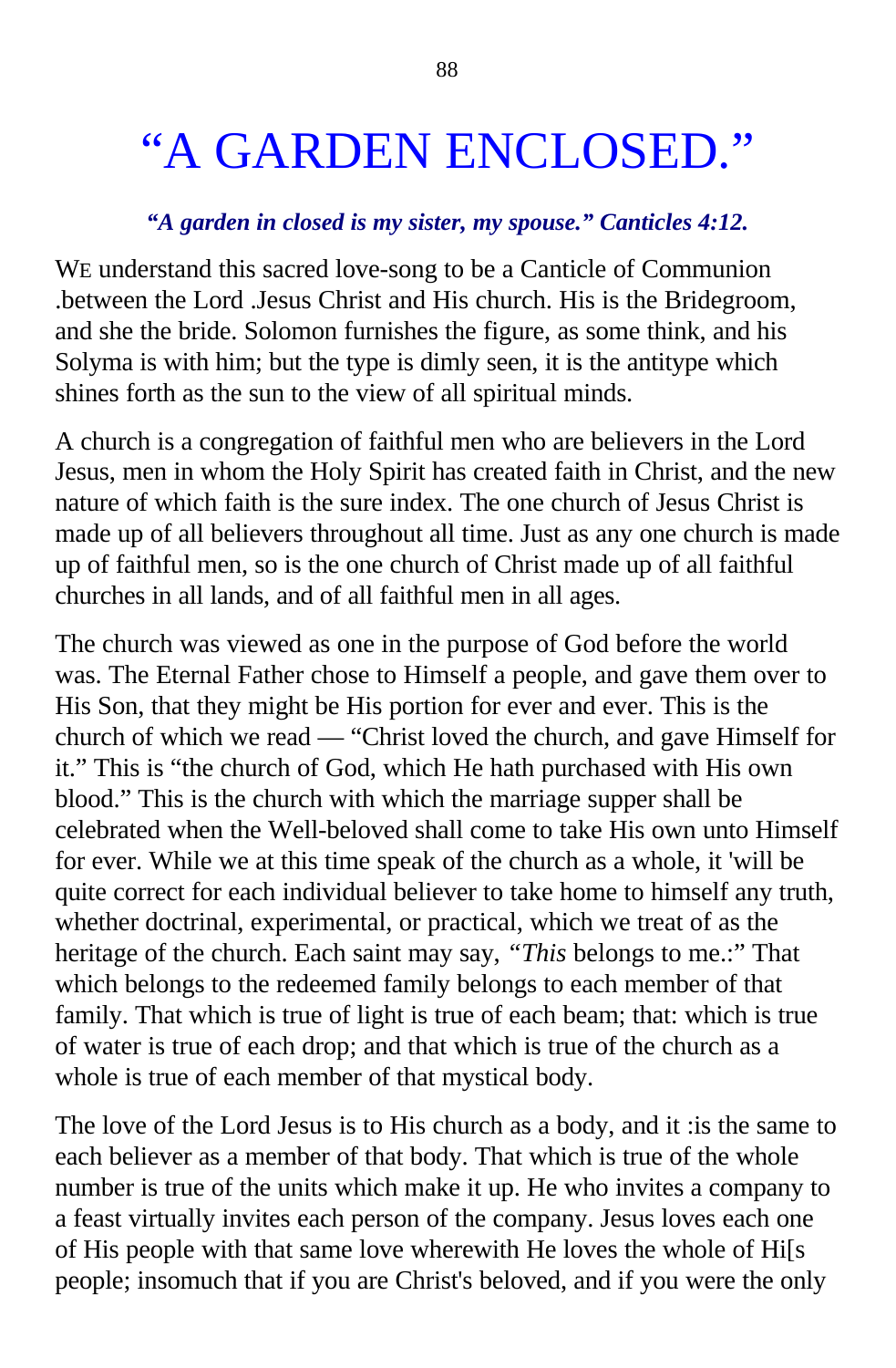persons who were ever born into the world, and all His love were yours, He would not then love you one atom more than He loves; you now. The love of Jesus is dispersed, but not divided; it flows to all with the same force with which it flows; to one. To redeem a single soul our Ransom must have laid down His life, and He loves each one 'with such a love that He did lay down His life for each one, as much as if there had not been another to redeem. We shall not be presumptuous if we enjoy all the love of Jesus of which we are capable, enjoying and appropriating the words of love to ourselves as if they were meant for us alone. The invitation of the Bridegroom in this Song gives a permit to the largest faith and to the most daring enjoyment. "Eat, O friends; yea, drink abundantly, O beloved."

He calls the church, "My sister, My spouse." As if He could not express His near and dear relationship to her by any one term,. He employs the two. *"My* sister" — that is, one by birth, partaker of the same nature. *"My* spouse" — that is, one in love, .joined by sacred ties of affection that never can be snapped. *"My sister"* by birth, *"My spouse"* by ,choice. "My sister" in communion, "My spouse" in absolute union with myself. I want you who love the Savior to get a full hold of this; thought of near and .dear kinship under this head. Oh, how near akin Christ is to all His people!

*Try to realize the person of Christ.* I am not going to speak of a doctrine, or a mere historical fact that has, vanished into the dim past. No, we speak of a real Person. Jesus Christ *is.* As man and as God in 'the perfection of His nature He still exists. He dwells at the right hand of God at this moment, and though He cannot be here in His corporeal person, yet He is everywhere by His spiritual presence, which is more real still. Do not spirit Him away. Believe that He truly is, and that He truly is here — as much here and as really he. re as He was at Jerusalem, when He sat at the head of the table, and entertained the twelve at the last supper. Jesus is a real Man, a real Christ — recollect that.

Then let this further truth be equally well realized, that He *has so taken upon Himself our human nature that He may correctly call His church His sister.* He has become so truly man in His incarnation, that He is not ashamed to call us brethren. He calls us so because we are so. No: He is not a deified man any more than He is a humanized God. He is perfectly God, but He is also perfectly man; and man such as we are, touched with the feeling, not only of our attainments, but of our infirmities; not only trusting in all points as we do, but tempted in all points like as we are,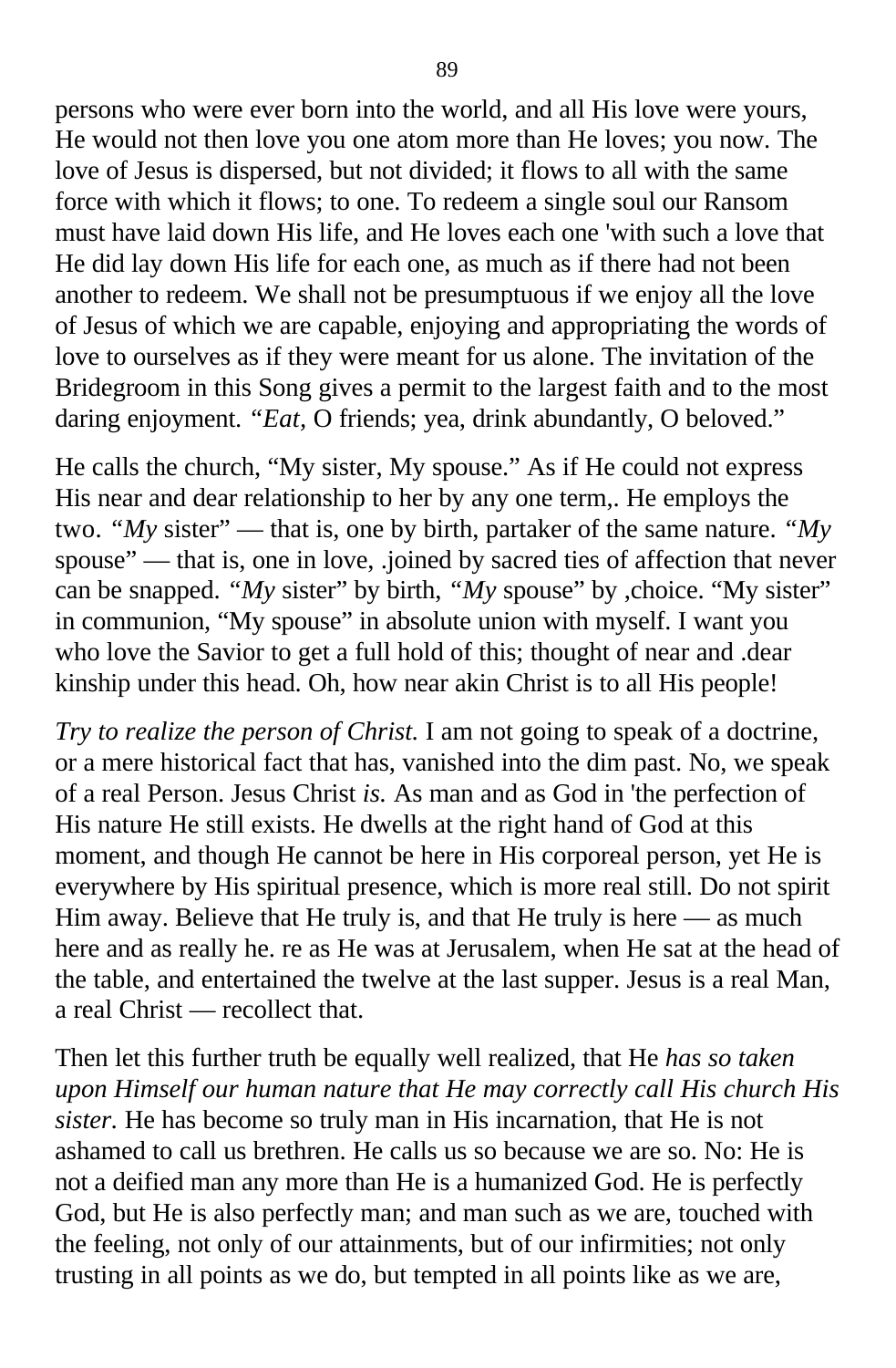though without sin. He was, when He was here, evidently man and eminently man; and He now so remembers all that life passed through while here below that He remains in perfect sympathy with us at this very moment. Change of place has made no change c f heart in Him. He in His glory is the same Jesus as in His humiliation.

No man is so fully a man as Jesus Christ, If you speak of any other man, something or other narrows his manhood. You think ,of Milton as of a poet and an Englishman, rather than as a man. You think of Cromwell rather as of a warrior, than as a man. Either his office, his work:, his nationality, or his peculiar character, strikes you in many a man rather than his manhood; but Jesus is *the* Man, the model Man: in all His; deeds and words man to the fullness of manhood, in its purest and truest state. The second Adam is, *par excellence,* man.

We may :not think of Him as one amongst a vast number who may be distantly akin to us, as all men are akin to one another by descent; but *the Lord comes near to each individual.* He takes each one of His believing people by the hand, and says, "My brother." He salutes the whole church as "My sister." He says this with tender emphasis. The love between brothers, if those brothers are what they should be, is very strong, and peculiarly disinterested and admirable. A brother is born for adversity. A true brother is one upon whom you can rely in time of need. One heart in two bodies is the realization of true brotherhood. Such is, emphatically, the relationship of the Redeeming Lord to each believer. He is your brother. "The man is next of kin unto us." You may have the joy of saying, "I know that my near Kinsman liveth, and that He shall stand at the latter day upon the earth: and though after my :skin worms destroy this body, yet in my flesh shall I see God."

The second term, "My spouse," indicates another kinship, dearer, and, in some respects, nearer: a kinship undertaken of choice, but, once undertaken, irrevocable and everlasting. This kinship amounts to unity, insomuch that the spouse loses her name, loses her identity, and, to a high degree, is merged in the greater personality' to which she is united. Such is our union to Christ, if indeed we be His, that nothing can so well set it forth as marriage union. He loves us so much that He has taken us up into Himself by the absorption of love. We may henceforth forego our name, for "this is the name wherewith *she* shall be called, The Lord our righteousness." Wonderful that the very name which belongs to our Lord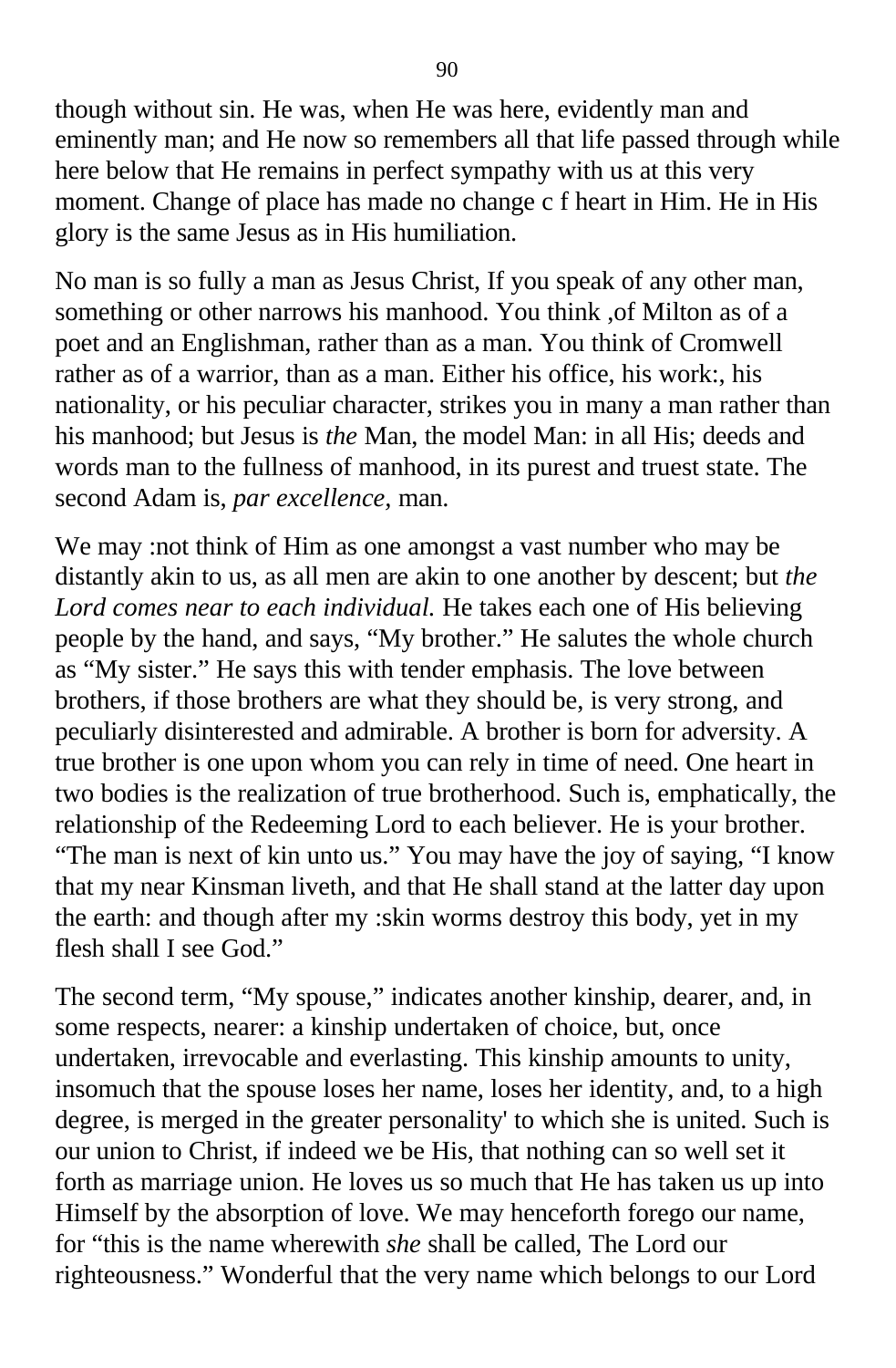Jesus, and one of the most majestic of His names, should yet be used as the name of His church. The Lord Jesus Christ's name is now named upon her, and she is permitted to make use of His name whenever she draws near to the throne of the heavenly grace in prayer. ": In His name" — this is to be her great plea whenever she intercedes with heaven. She speaks in the name which is above every name, the name at which angels bow.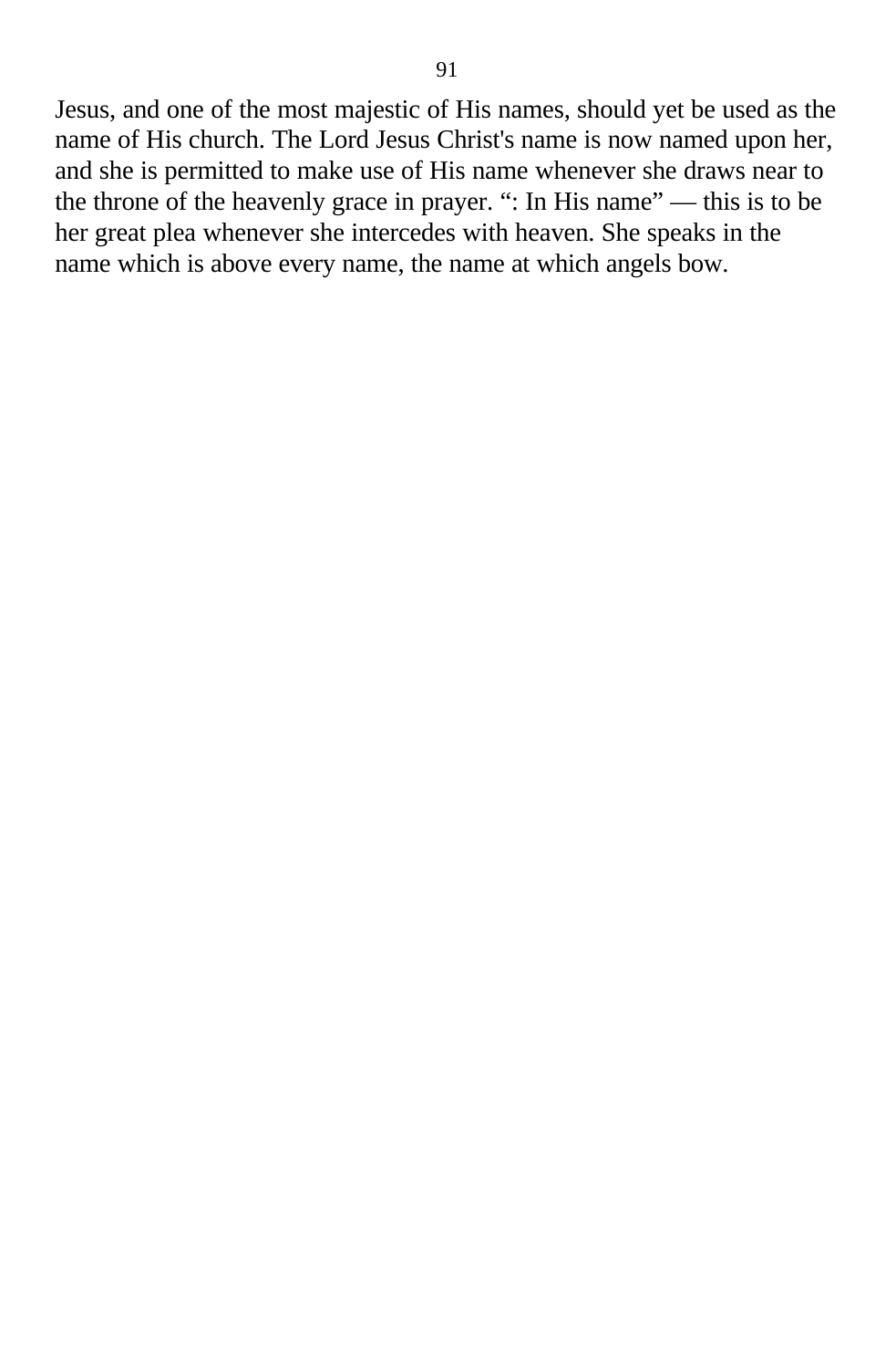## "A SPRING SHUT UP, A FOUNTAIN SEALED."

#### **CANTICLES 4:12.**

"A GARDEN enclosed is my sister, my spouse; a spring shut up, a fountain sealed." We are not only like a garden, but a, garden *enclosed.* If the garden were not: enclosed, the wild boar out of the wood would bark the vines, and uproot the flowers; but infinite mercy has made the church of God an enclosure, into which no invader may dare to come. *"For* I, saith the Lord, will be. unto her a wall of fire round about, and will be the glory in the midst of her." Is she a spring? Are her secret thoughts, and loves, and desires like cool streams of water? Then the Bridegroom calls her *"a* spring shut up." Otherwise, every beast that passed by might foul her waters, and every stranger might quaff her streams. She is a spring shut up, a fountain sealed, like some choice cool spring in Solomon's private garden around the house of the forest of Lebanon — -a fountain which he reserved for his own drinking, by placing the royal seal upon it, and locking it up by secret means, known only to himself. The legend hath it that there were fountains which none knew of but Solomon, and he had so shut them up that, with his ring he touched a secret spring, a door opened, and living waters leaped out to fill his jeweled cup. No one knew but Solomon the secret charm by which he set flowing the pent-up stream, of which no lip drank but his own. Now, God's people are as much shut up, and preserved, and kept from danger by the care of Christ, as the springs in Solomon's garden were reserved expressly for himself.

This is a cheering thought for all believers, that the Lord has set apart him that is godly for Him-. self. He has taken measures to *])reserve* all His; chosen from all those who would defile and destroy' them. He walled them round about with His diviner decree of old, saying, "This people have I chosen for Myself." He then issued His command that none should injure them; saying," Touch not Mine anointed, and do My' prophets no harm." He sets a hedge: about them in providence, so that nothing shall by any means harm them. He has shut them up from the enemy, and sealed them up for perpetual preservation.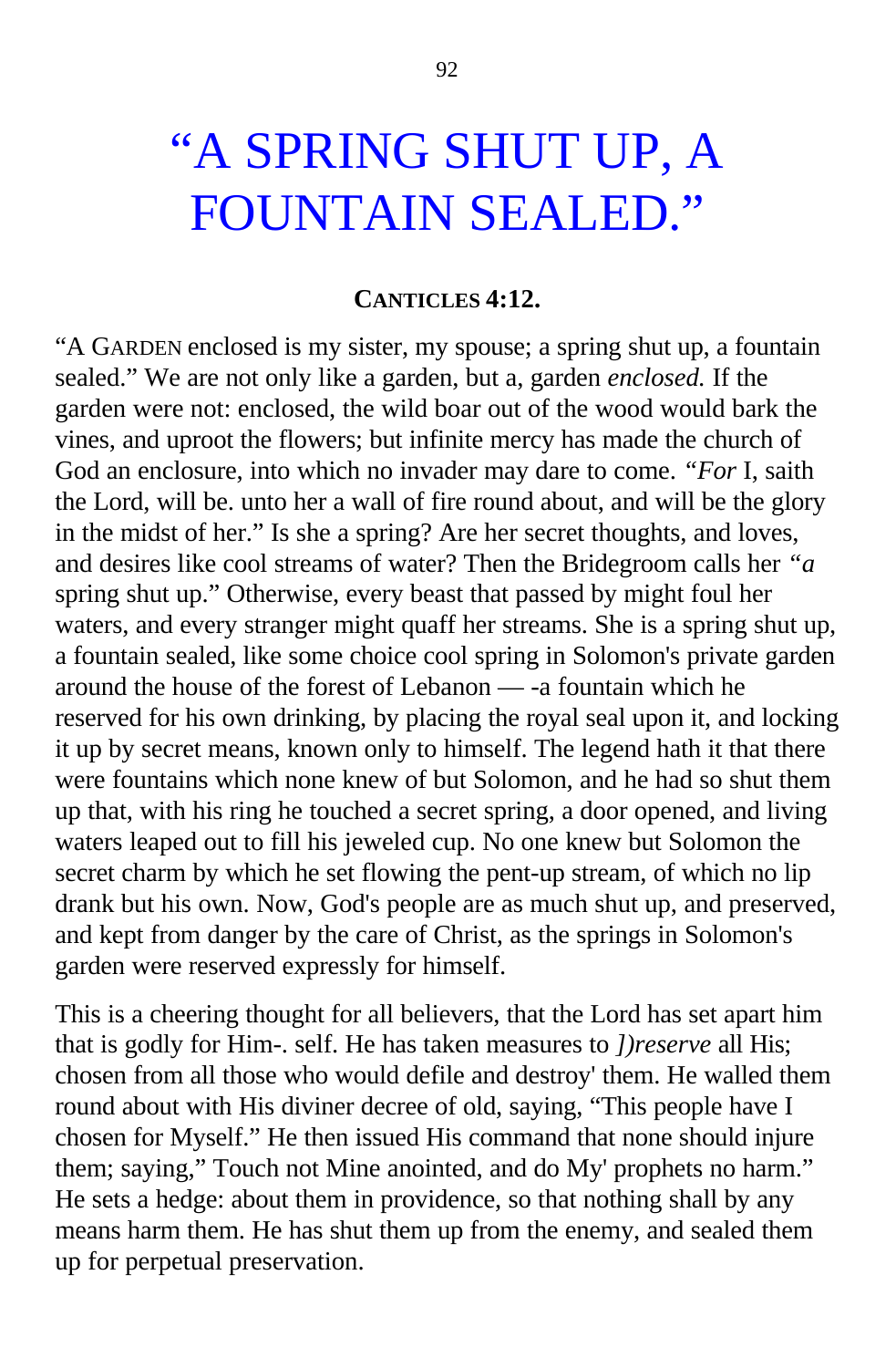The wandering Bedouins in the East plunder the open fields; but a king's garden, enclosed and protected, is safe from their ravages. So are the saints enclosed from all invading powers. Specially has the Lord walled them about with grace. While angels keep watch and ward around this sacred garden to drive off the powers of darkness, the invincible grace of God is ever like a wall about the plants of the Lord's right: hand planting, so that neither sin nor the world shall be able to uproot them. You are a garden, and a garden is a tender thing, soon destroyed; but the Lord, who planted you, has seen to your protection and provision. A garden in the East is a very needy place. One day's burning sun might suffice to wither all its verdure; but then the Lord has declared of his church, "The sun shall not smite thee by day, nor the moon by night." "I the Lord do keep it;  $\parallel$  will water it every moment; lest any hurt it, I will ; keep it night and (lay." A garden is a dependent, tiling, requiring perpetual care from the husbandman; and that care the church of God shall have, for it is written, "He careth for you." Jesus says, "My Father is the husbandman"; and surely that is enough.

In a garden weeds spring up; and, alas! in the church, and in our hearts, the weeds of sin are plentiful; but there is One who will take care to pluck up evil growths, and cut away all rank shoots, that none of the precious plants may be choked or overgrown. In all ways every single: plant, however feeble, shall be tended with all-sufficient skill.

It is *very* precious to see how the Lord lays Himself out to preserve His own beloved. We are too dear to Him to let us perish. Yet:, O tender plant, thou art: often fearful! Didst thou say the other day that He had left thee? How can this be? Dost thou know at what a price He bought thee? Leave thee? Will the husband forget his beloved spouse, and will the Husband of your soul forget you? Let not the thought tarry' with you for a moment, for it is dis-honoring to your Lord's love. *"Can* a woman forget her suckling child, that she should not have compassion on the son of her womb? yea, they may forget, yet will I not forget thee." You are as safe as Jesus, for on His heart He bears your name. You are as safe as He is, for on the: arm of His strength He wears your name, as the high priest: wore the names of the tribes upon his shoulder, as well as upon his breast-plate. "I give unto My sheep," says He, "eternal life; and they shall never perish, neither shall any man pluck them out of My hand."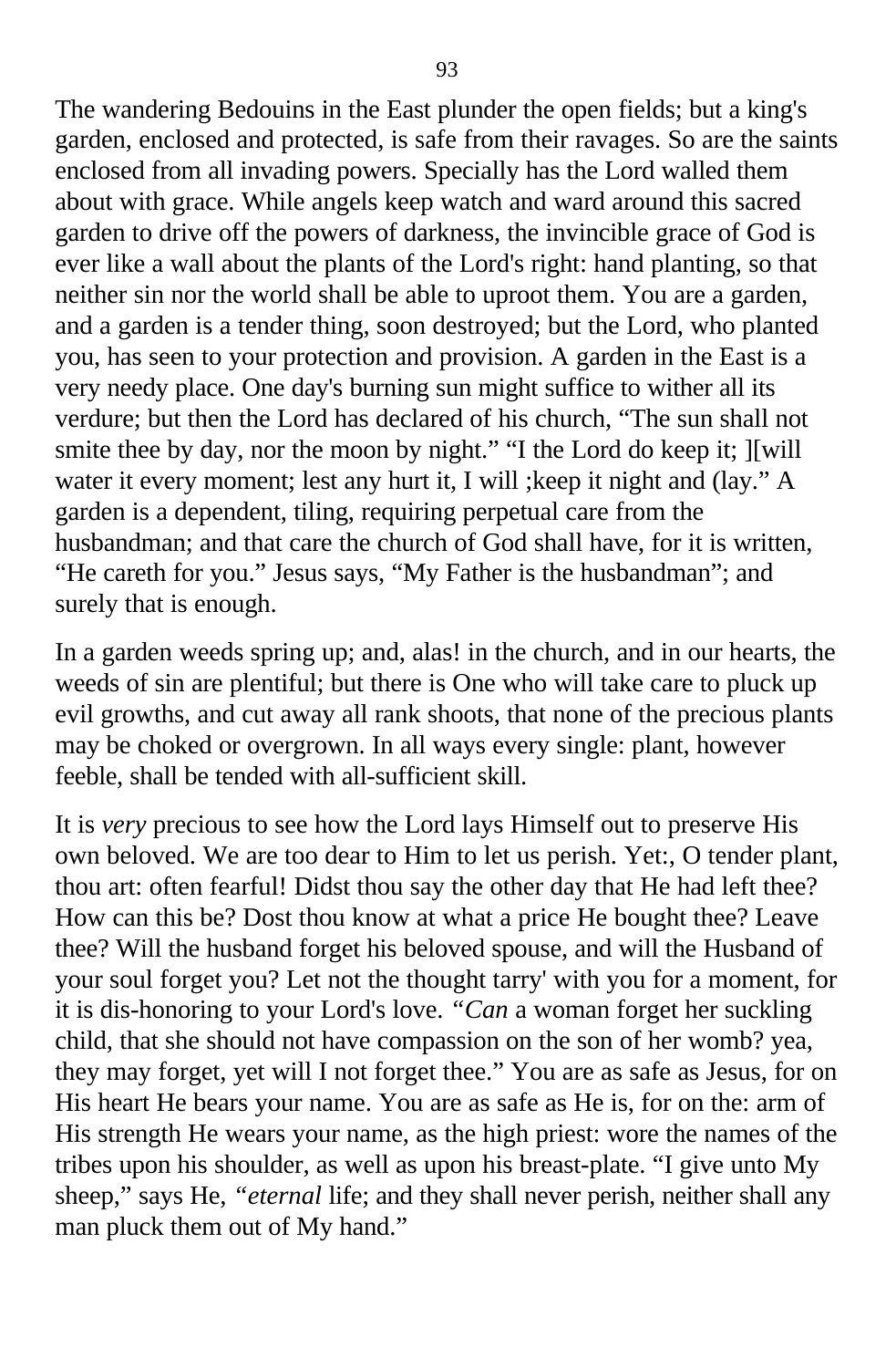I look upon this sense of security in a Christian as being-the mainspring of unselfish virtue. What is that perpetual anxiety to save yourself? What is that daily hungering and perpetual thirsting? It :is only a spiritualized selfishness. Only when a man :is saved does he forget self. When I know that I am saved I am able to glorify God. The thought of saving myself by anything that I shall do, or be, or feel, I hurl to the winds, for I am already saved as a believer in Christ. Now is there scope for virtue. Now is there an opportunity to love God, and to love one's fellow-men from a pure, unselfish motive. A man is drowning, the ship, is going down from under him; he is not a likely man to be looking after the interests of those about him. Once let him grasp an our in the lifeboat, and he is the man to be the savior of others. I want you to be out of the wreck, and in the lifeboat, that you may be a hearty worker for the salvation of the perishing. I want you to get out of that "if," "perhaps," *"per*adventure, *....* may be," into certainty and full assurance, for then your undivided zeal will go for the glory of God. "We know that we have passed from death unto life," says the apostle, speaking in the name of the saints in his clay; and when you once know this, then you will rejoice to proclaim life to those around you. When you are assured that you are not only a garden, but a garden enclosed, not only a spring, but a spring shut up, and a fountain sealed against all adversaries — then you will give all your strength to Him who has thus secured you. A happy and holy security in Christ will put spirit into you, and cause you to do exploits. For the love you bear His name, you will be ready to live to this sole end — to magnify and glorify the Lord Jesus, whose you are, and whom you serve.

"A garden enclosed is My' sister, My spouse; a spring shut up, a fountain sealed." A garden is a plot of ground separated from the common waste for a special purpose: such is the church. The church is a separate and distinct thing from the world. I suppose there is such a thing .as the Christian world; but I do not know what it is, or where it can be found. It must be a singular :mixture. I know what is meant by a worldly Christian; and I suppose the Christian world must be an aggregate of worldly Christians. But the church of Christ is not of the world. "Ye are not of the world," says Christ," even as I am not of the world." Great attempts have been made of late to make the church receive the world, and wherever it has succeeded it has come to this result — the world has swallowed up the church. It must be so. The greater is sure to swamp the less. They say, "Do not let us draw any hard and fast lines. A great many good people attend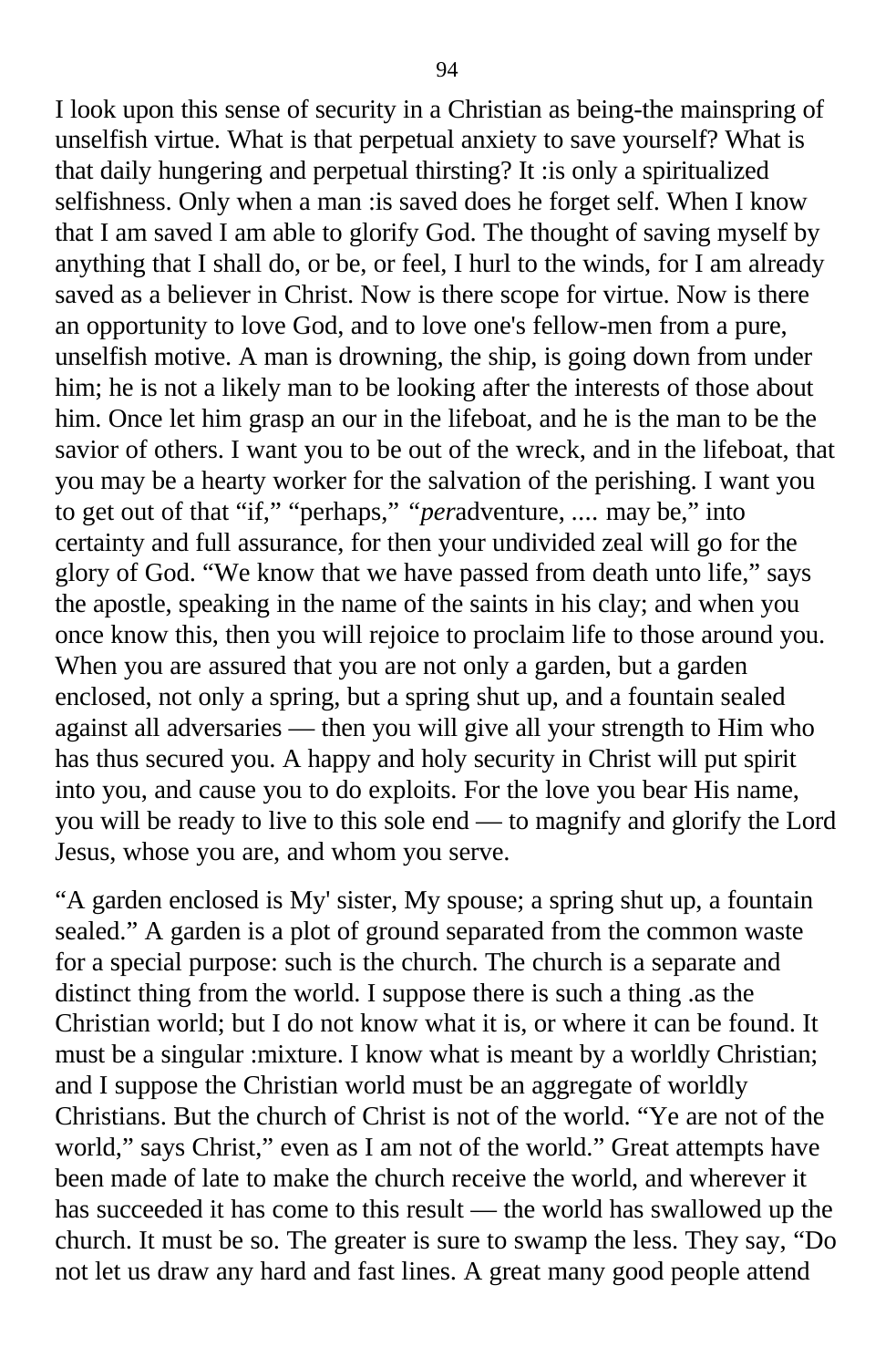our services who may not be quite decided, but still their opinions should be consulted, and their votes should be taken upon the choice of a minister, and there should be ,entertainments and amusements, in which they can assist." The theory seems to be, that it is well to have a broad gangway from the church to the world: if' this be carried out, the result will be that the nominal church will use that: gangway to go over to the world, but it will not be used in the other direction. It is thought by some that it would perhaps be better to have no distinct church at all. If the world will not come up to the church, let the church go down to the world; that seems to be the theory. Let the Israelites dwell with the Canaanites, and become one happy' family. Such a blending does not appear to have been anticipated by our Lord in John 15: Read verses eighteen and nineteen:" If the world hate you, ye know that it hated Me before it hated you. If ye were of the world, the world would love his own: but because ye are not of the world, but ][have chosen you out of the world, therefore the world hateth you." Did He ever' say — " Try to make an alliance with the world, and in all things be conformed to its ways"? Nothing could have been further from our Lord's mind. Oh, that we could see more of holy separation; more dissent from un — godliness, more nonconformity to the world! This is "the dissidence of dissent" that I care for, far more than I do for party names; and the political strife which is engendered by them.

Let us, however, take heed that our separateness; from the world is of the same kind as our Lord's. We are no': to adopt a peculiar dress, or a singular mode of speech, or shut ourselves out from society. He did not so:; but He was a man of the people mixing with them for their good. He was seen at a wedding-feast, aiding the festivities: He even ate bread in a Pharisee's house, among captious enemies. He neither wore phylacteries, nor enlarged the borders of His garments, nor sought a secluded cell, nor exhibited any eccentricity of manner. He was separate from sinners; only because He was holy and harmless, and they were not. He dwelt among us, for He was of us, No man was more a man than He; and yet, He was; not of the world, neither could you count Him among them. He was neither Pharisee, nor Sadducee, nor Scribe; and at the same time, none could justly confound Him with publicans and sinners. Those who reviled Him for consorting with these last did, by that very reviling, admit that He was a very different person from those with whom He went. We, want all members of the church of Christ to be, manifestly and obviously, distinct persons, as much as if they were of a separate race, even when they are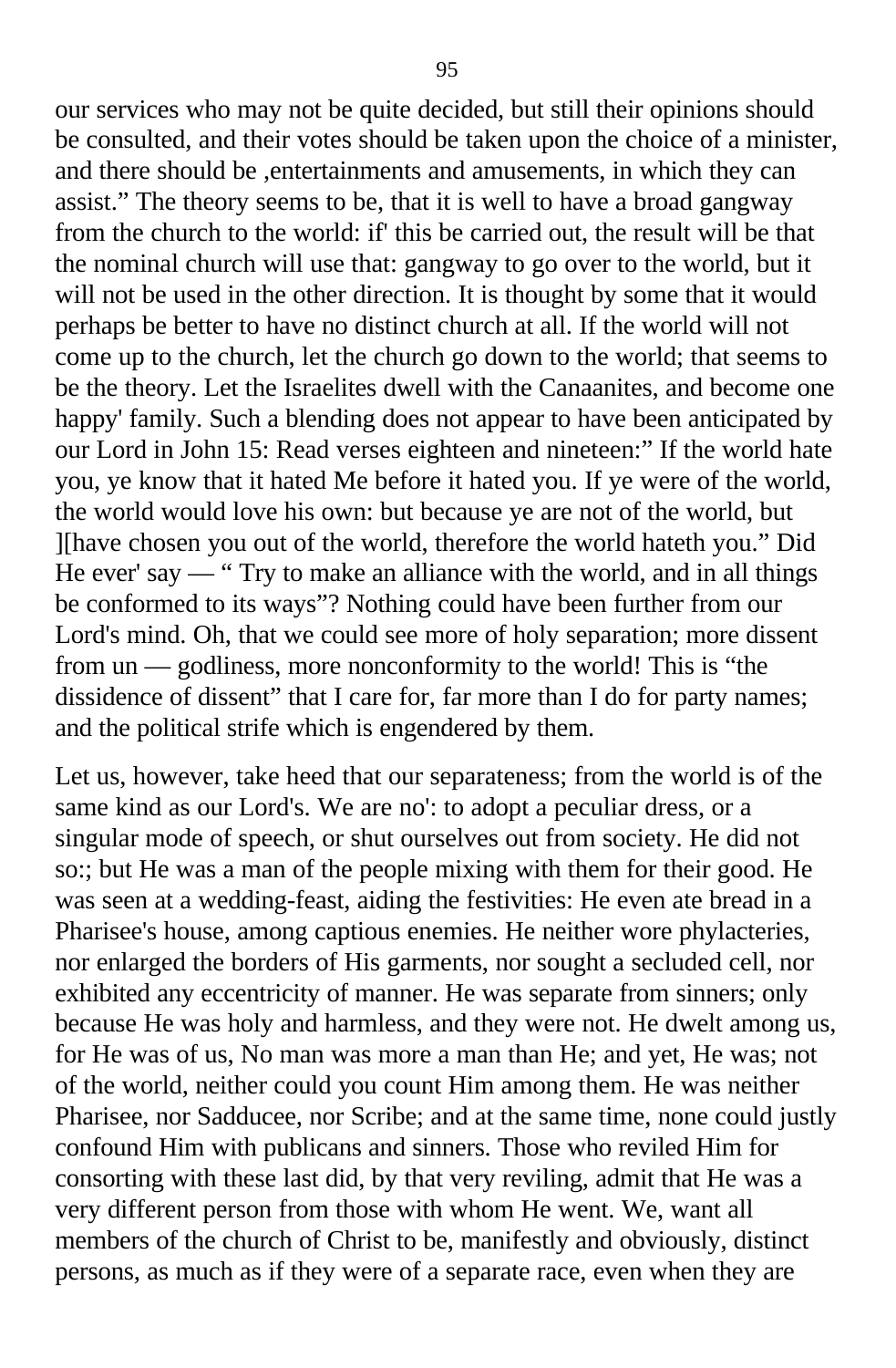seen mingling with the people around them. We are not to cut ourselves off from our neighbors by affectation and contempt. God forbid! Our very avoiding of affectation, our naturalness, simplicity, sincerity, and amiability of character, should constitute a distinction. Through Christians being what they seem to be, they should become remarkable in an age of pretenders. Their care for the welfare of others, their anxiety to do good, their forgiveness of injuries, their gentleness of manner — all these should distinguish them far more than they could be distinguished by a livery, or by any outward signs.

I long to .see Christian people become more distinct from the world than ever, because I am persuaded that:, until they are so, the church will never become such a power for blessing men as her Lord intended her to be. It is for the world's good that there should be no alliance between the church and the world by way of compromise, even to a shade. See what came to pass 'when the church and the world became one in Noah's day: when "the sons of God saw the daughters of men that they were fair'," and were joined with them. Then came the Deluge. Another deluge, more desolating even than the former, will come,, if ever the church forgets her high calling, and enters into confederacy with the world.

The church is to be a garden, walled, taken out of the common, and made a separate and select plot of :ground. She is to be a spring shut up, and a fountain sealed, no longer open to the fowls of the air, and the beasts of the field.. Saints are to be separate from the rest of men, even as Abraham was when he said to the sons of Seth, "I am a stranger and a sojourner with you."

Are you foreigners in a country not your own? You are no Christian, remember, if you are not so. *"Come* out from among them, and be ye separate, saith the Lord, and touch not the unclean thing." That is the Lord's own word to you. Did not He Himself suffer without the gate that you might go forth unto Him without the camp? Are you at one with the rest of mankind? Could anybody live with you, and never see that any alteration had taken place in you? Would they' think that you were just the same as any other man? Then, by your fruits ye shall be known. If there is no difference of life between you and the world, the text does not address you as the "sister" and the "spouse" of Christ. Those who are such art: enclosed from the world and. shut up for Christ. "I wish I were more so,"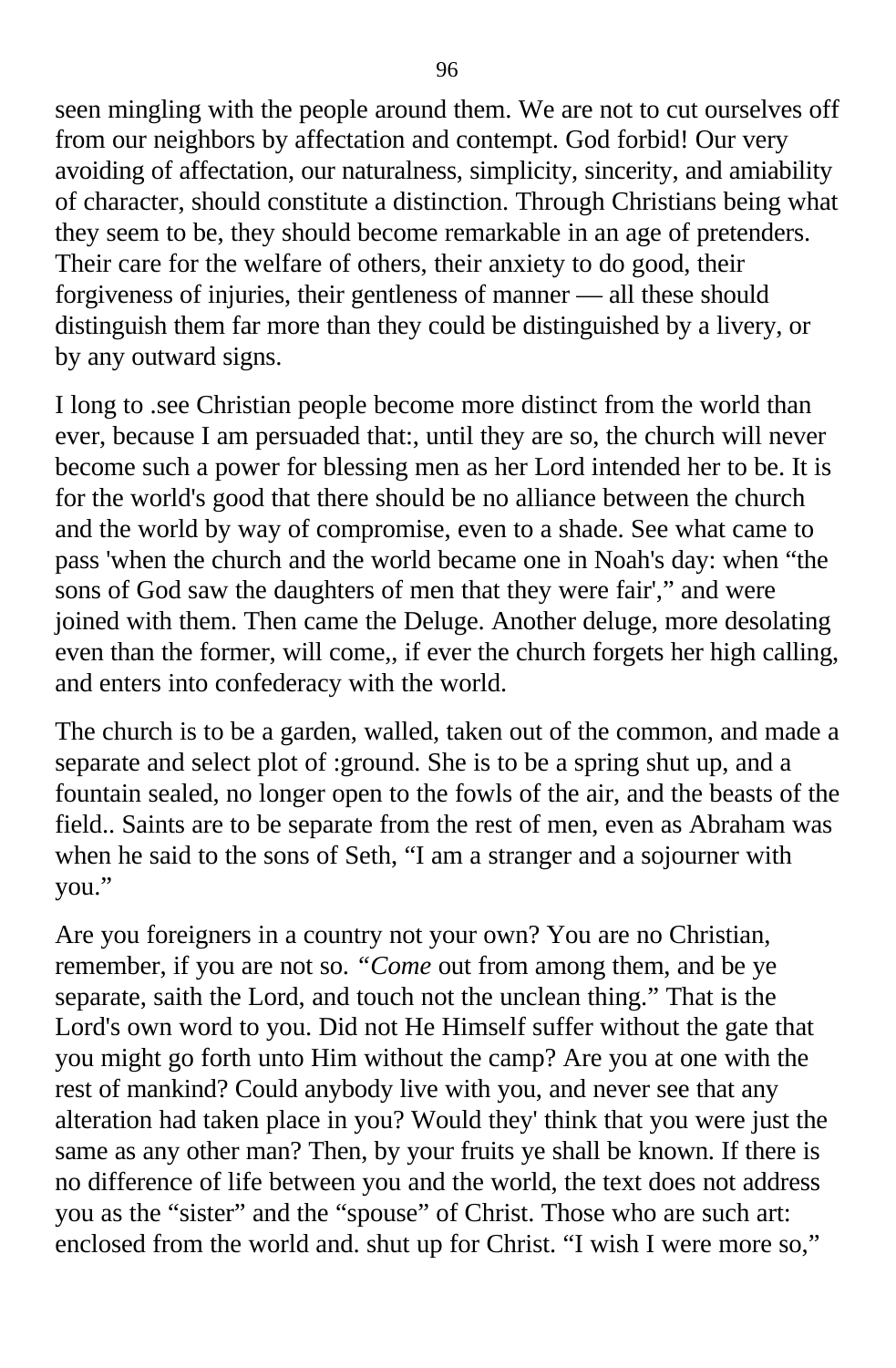cries one. So do I, my friend,. and may you and I practically prove the sincerity of that desire by a growing separateness from the world!

The church of God is "a garden enclosed." What for? *Why,* that nobody may come into that garden, to eat the fruit thereof, but the. Lord Himself. It is "a spring shut *up,"* that no one may drink of the stream but the Lord Jesus. A church exists only for the Lord Jesus to accomplish His ends and purposes among the sons of men. Never may this be forgotten. May the Spirit of God daily sanctify us unto the Lord, to be a peculiar people! I am persuaded that if any church desires to be much honored of the Lord in these days, both as to internal happiness and external usefulness, it will find that the nearest way to its desire is to be wholly consecrated to the Lord. The church is not formed to be a social club, to produce society for itself; not to be a political association, to be a power in politics; not even to be a religious confederacy, promoting its own opinions: it is; a body created of the Lord to answer His own ends and purposes, and it exists for nothing else. The heavenly Bridegroom says to His church, "Forget also thine own people, and thy Father's house; so shall the King greatly desire thy beauty: for He is thy Lord; and worship thou Him." Churches which fail of their high vocation shall be cast forth as salt that has lost its savor. If we do not live for the Lord, we are dead while we live. If we do not bring glory to His name we cannot justify our existence. If we are not as a garden enclosed for Jesus, we are mere bits of waste land; if we are not fountains sealed for Jesus, we are mere brooks in the valley, and shall soon run dry.

"But," cries one, "are we not to seek the good of our fellow-men?" Assuredly we are to do so for Christ's' sake. "Are we not to seek to help on sanitary, educational, and purifying processes, and the like?" Yes, so far as all can be done for His sake. We are to be the Lord's servants for the blessing of the world, and we may do anything which He would have done. In such a. garden as the text speaks of, every plant bears flowers for its owner, ,every tree yields fruit for him. You. are not to bear fruit for the markets, but fruit for the Master's table. You are not to do good that you may have honor as an industrious and energetic community, but that glory may be given to Jesus, to whom you belong. "All for Jesus," is to be our motto. No one among us may dare to live unto himself, even in the refined way in which many are doing it, who even try to win souls that they may have the credit of being zealous and successful. We may so far degenerate as even to attempt to glorify Christ that we may have the credit of glorifying Him. It will not do. We must be truly, thoroughly, really living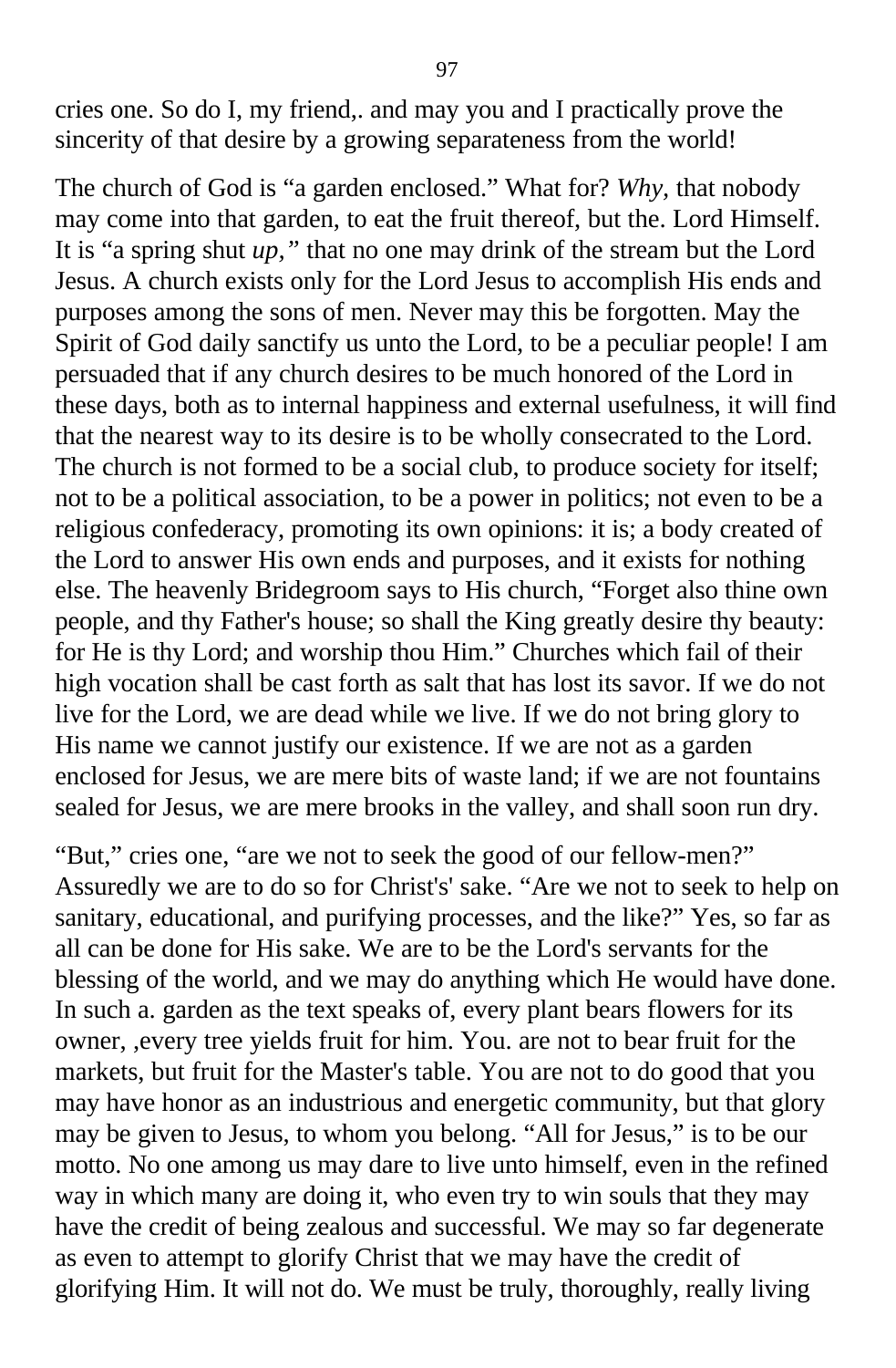for Jesus: we must be a garden enclosed, reserved, shut tip for Him. Your life is to be a stream that flows for the refreshment of Him who poured out His life for you! You are to let Him drink of the deep fountains of your heart:, but no one else may rival Jesus there. You are a spring shut up, a fountain sealed for Jesus, for Jesus only, and that altogether, and always. Should self come forward, or personal advantage, you are, to bid them be gone. They must have no admission here. This garden is strictly private. Trespassers beware! Should the world, the flesh, or the devil leap over the wall, and stoop down to drink of the crystal fountain of your being, you are to chase them away, lest: their leprous lips should defile this spring, and prevent the King from drinking thereat again. The wall must wholly enclose the garden, for a gap anywhere will admit an intruder everywhere. If one part of our being be left under the dominion of sin, it: will show its power everywhere.

The spring must be sealed at the very source, that every drop may be for Jesus throughout the whole of its course. Our first thoughts, desires, and wishes must be His, and then all our words and deeds.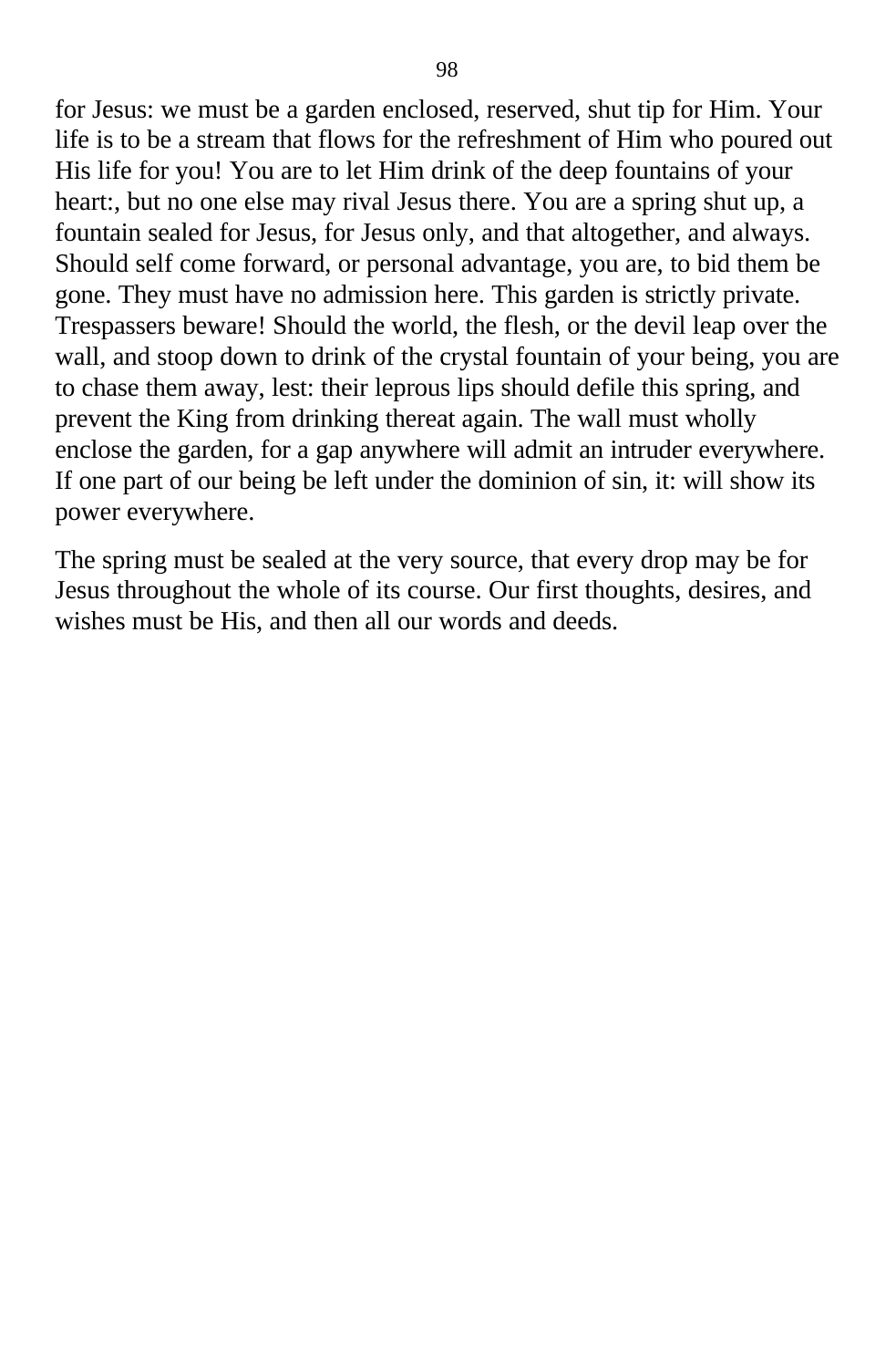# A GARDEN WITH PLEASANT FRUITS.

"Awake, O north wind; and come, Thou south; blow upon my garden, that the spices thereof may flow out. Let my Beloved come into His garden, and eat His pleasant fruits." Song of Solomon 4:16.

THE soul of the believer is the garden of the Lord. Within it are rare plants, such as yield "spices" and "pleasant fruits." Once it was a wilderness, overgrown with thorns and briars; but now it is "a garden encloseds" an "orchard of pomegranates."

At times within that garden everything is very still and quiet; indeed, more still than could be wished. Flowers are in bloom, but they seem scentless, for there are no breezes to waft the perfume. Spices abound, but one may walk in the garden, and not perceive them, for no gales bear their fragrance on their wings. I do not know that, in itself, this is an evil condition: it may be that "So He giveth His beloved sleep." To those who are worn with labor, rest is sweet. Blessed are 'they who enjoy a Sabbath of the soul!

The loved one desired the; company of her Lord, and felt that an inactive condition was not altogether suitable for His coming. Her prayer is first about her garden, that it may be made ready for her Beloved; and then to the Bridegroom Himself, that He would come into His garden, and eat its pleasant fruits. She pleads for the breath of heaven, and for the Lord of heaven.

She cries for the breath of heaven to break the dead calm which broods over her heart. She cannot unlock the caskets of spice, nor cause the sweet odors to flow forth: her own breath would not avail for such an end. She looks away from herself to an unseen and mysterious power. She breathes this earnest prayer, "Awake, O north wind; and come, thou south; blow upon my garden!"

In this prayer there is an evident sense of inward sleep. She does not mean that the north wind is asleep: it is her poetical way of confessing that she herself needs to be awakened. She has a sense of absent-mindedness, too,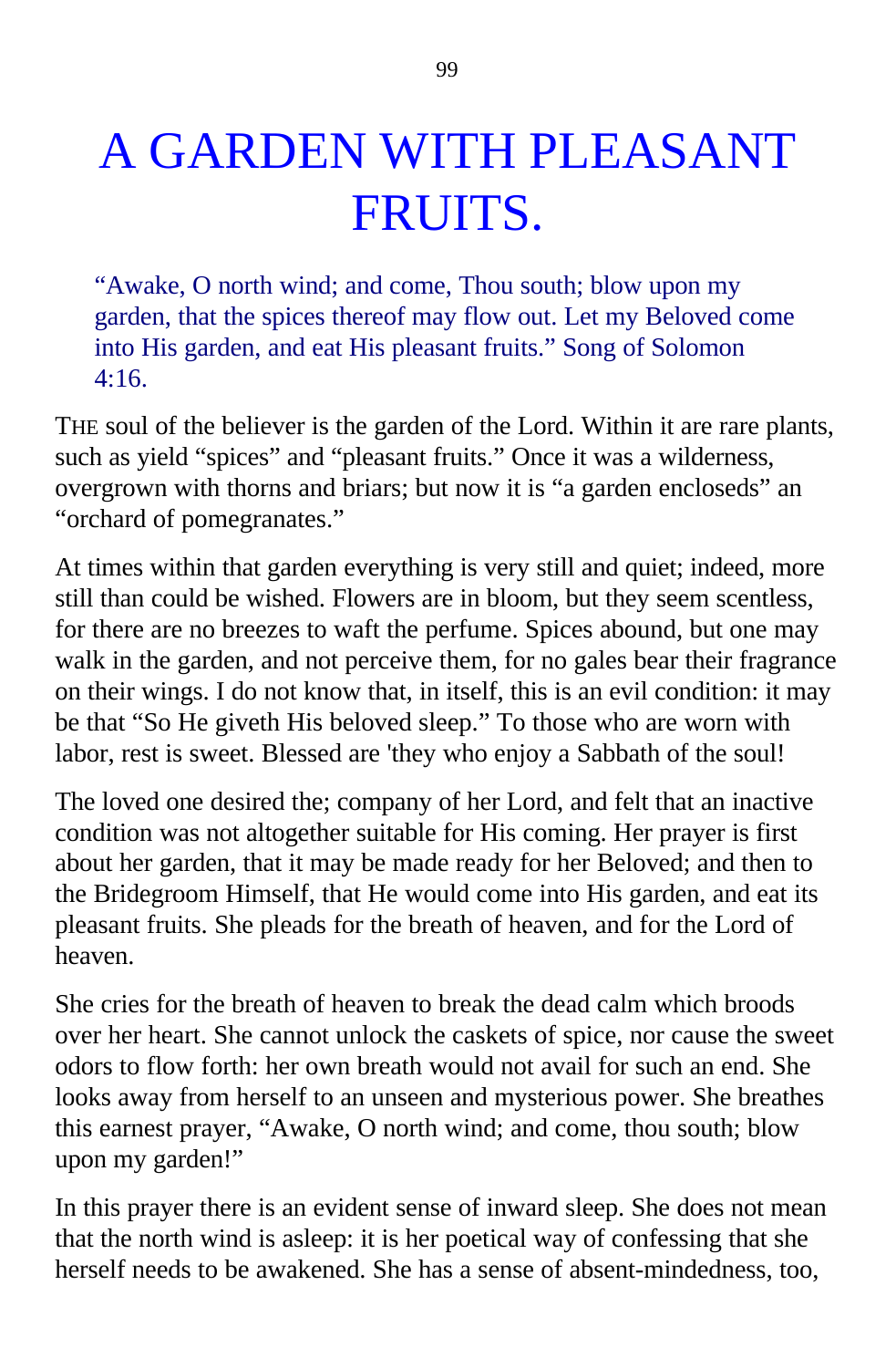for she cries, *"Come,* thou south." If the south wind would come, the forgetful perfumes would come to them, selves, and sweeten all the air. The fault, whatever it is, cannot lie in the winds; it lies it. ourselves.

Her appeal, as we have already said, is to that great Spirit who operates according to His own will, even as the wind bloweth where it listeth. She does not try to *"raise* the wind" — -that is an earthly expression relating to worldly matters; but, alas, it might fitly be applied to many imitations of spirituality! Have we not heard of" getting up revivals"? Indeed, we can no more command the Holy Spirit than we can compel the wind to blow east or west. Our strength lies in prayer. The spouse prays, "Awake, O north wind; and come, thou south!" She thus owns her entire dependence upon the free Spirit. Although she veiled her faith in a Divine Worker under the imagery of her song, yet she spoke as to a person. We believe in the personality of the Holy Ghost, so that we ask *Him* to "Awake" and "Come." We believe that we may pray to Him; and we are impelled to do so.

The spouse does not mind what form the Divine visitation takes so long ;as she feels its power. "Awake, O north wind;" though the blast be cold and cutting, it may be that it will effectually fetch forth the perfume of the soul in the form of repentance and self-humiliation. Some precious graces, like rare spices, naturally flow forth in the form of tears; and others are only seen in hours of sorrow, like gums which exude from wounded trees. The rough north wind has done much for some of us in the way of arousing our best graces. Yet it may be that the Lord will send something more tender and cheering; and if so, we would cry, "Come, thou south." Divine love warming the heart has a wonderful power to develop the best part of a man's nature. Many of our precious things are brought forth by the sun of holy joy.

Either movement of the Spirit will sufficiently bestir our inner life:; but the spouse desires both. Although in Nature you cannot have the north wind and the south blowing at the same time; yet in grace you can. The Holy Ghost may be at one and the same time working grief and gladness, causing humiliation and delight. I have often been conscious of the two winds blowing at once; so that, while I have been ready to die to self, I have been made to live unto God. *"Awake,* O north 'wind; and come, thou south!" When all the forms of spiritual energy are felt, no grace will be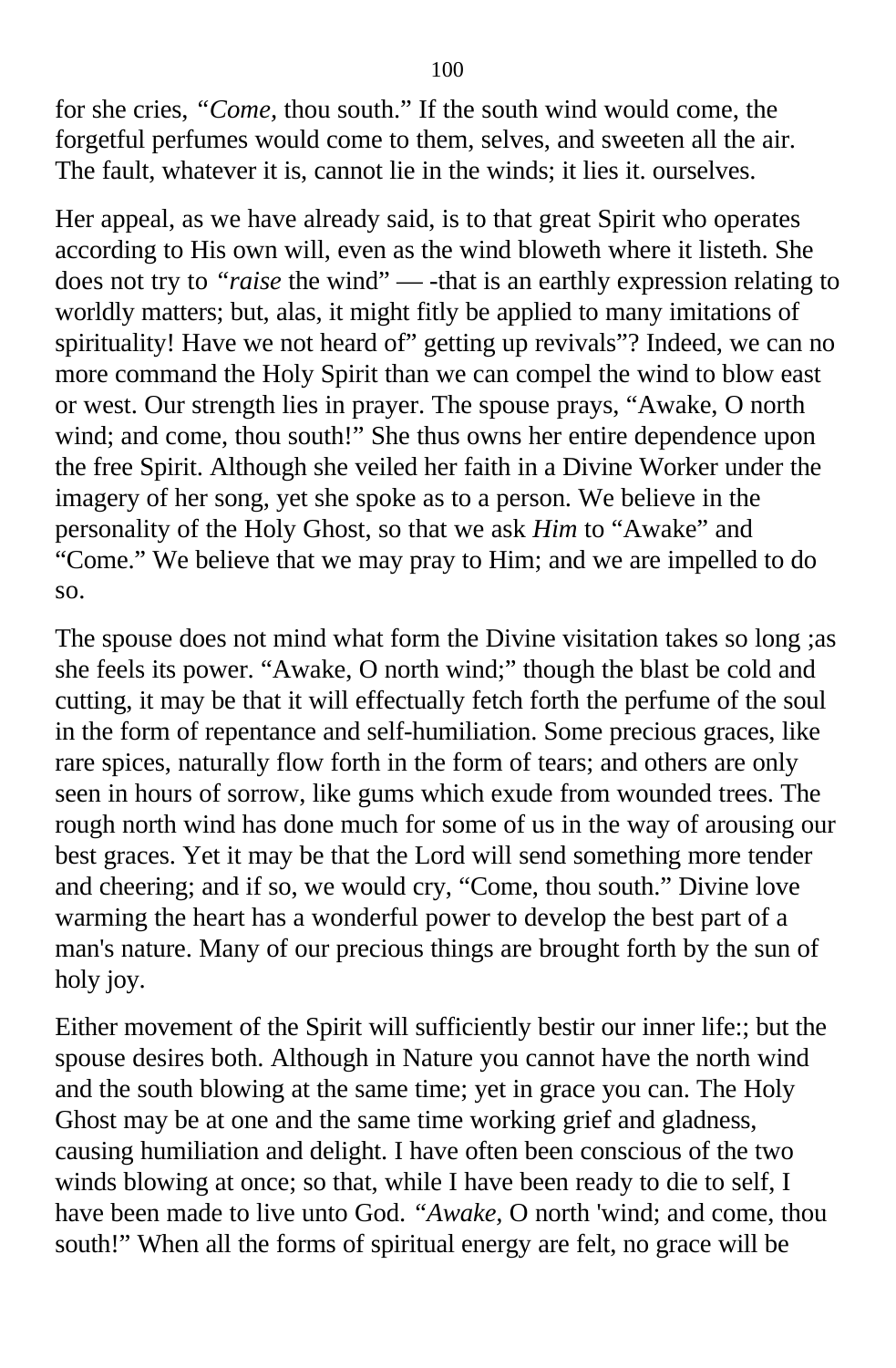dormant. No flower can keep asleep when both rough and gentle winds arouse it.

The prayer is — "blow," and the result is — "blow." Lord, if Thou blowest, my he. art floweth out to Thee! "Draw me, we will run after Thee." We know right well what it is to have grace in our souls, and yet to feel no movement of it. We may have much faith in existence, yet none in exercise, for no occasion summons it into action.. We may have much repentance, yet no conscious repenting; much fire of love, yet no love flaming forth; and much patience in the heart, though at the moment we de, Not display it. Apart from the occurrences of Providence, which arouse our inward emotions one way and another, the only plan by which our graces (:an be set in active exercise is by the Holy Spirit breathing upon us. He has the power to quicken, arouse, and bestir our faculties and graces, so that holy fruits within us become perceptible to ourselves, and to others who have spiritual discernment. There are states of the atmosphere in which the fragrance: of flowers; is much more diffused than at other times. The rose owes much to the zephyr which wafts its perfume. How sweet is even a :field of beans after a shower! We may have much spice of piety, and yet yield small fragrance unless the living power of the Holy Spirit moves upon us. In a wood there may be many a partridge, or gay pheasant, and yet we may not see so much as one of 'them until a passing foot tramples down the underwood, and causes the birds to rise upon the wing. The Lord can thus discover our graces by many a ;messenger; but the more choice and spiritual virtues need an agent as mysterious and all-pervading as the wind — need, in fact,, the Spirit of the Lord to arouse them. Holy Spirit, thou canst come to us when we cannot come to Thee! From any and every quarter 'Thou canst reach us, taking us on our warm or cold side. Our heart, which is our garden, lies open at every point to Thee. The wall which encloses it does not shut Thee out, we wait for a visitation. We feel glad at the very thought of it. That gladness is the beginning of the stir; the spices are already flowing forth.

The second half of the prayer expresses our central desire: we Long for the Lord of heaven to visit us. The bride does not seek: that the spices of her garden may become perceptible for her own enjoyment, nor for the delectation of strangers, nor even for the pleasure of the daughters of Jerusalem, but for her Beloved's sake. Jure is to come into His garden, and eat His pleasant fruits. We are a garden for His delight. Our highest wish is that Jesus may have joy in us. I fear that: we often come to the table of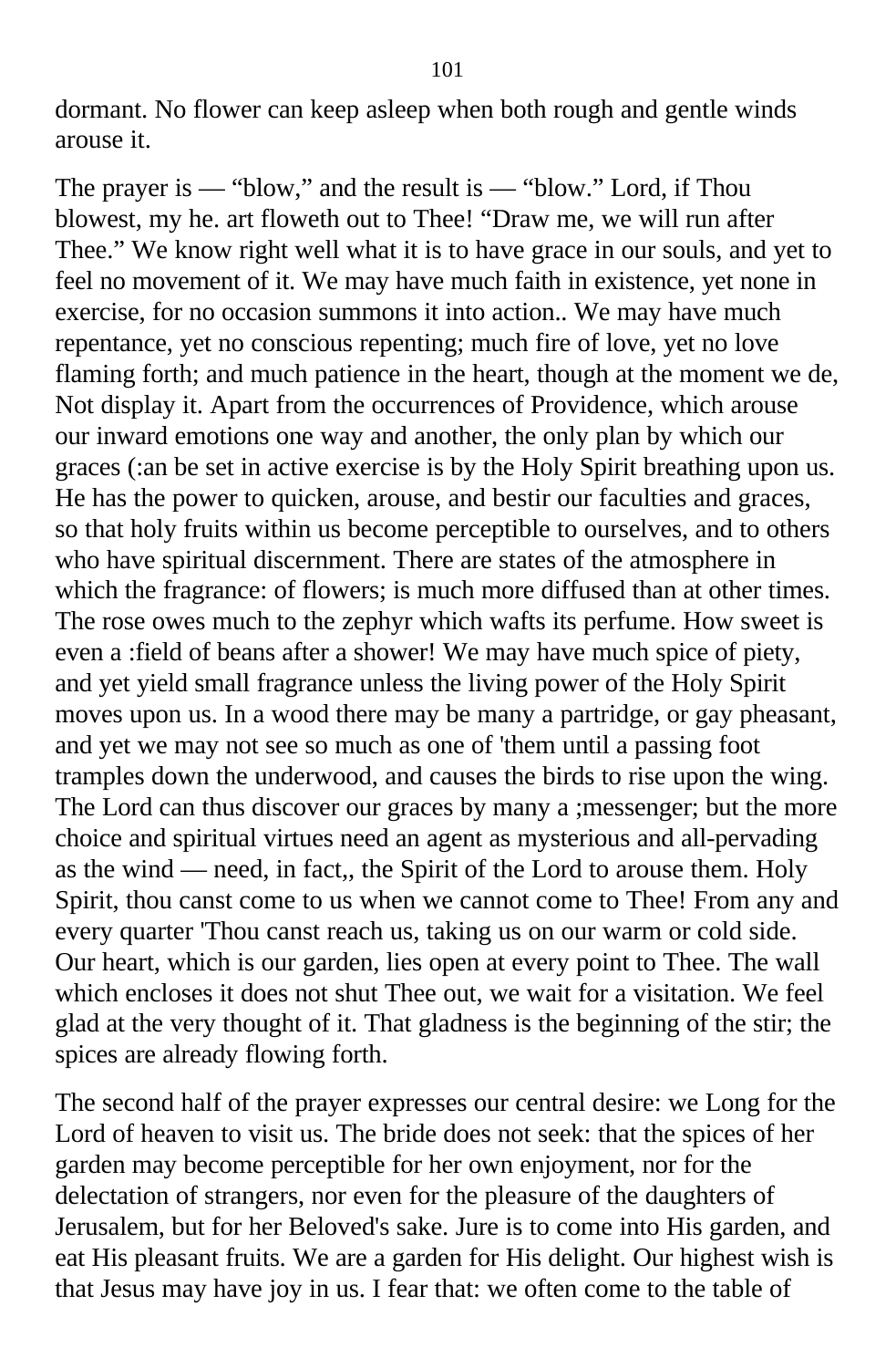communion with the idea of enjoying ourselves; or, rather, of enjoying our Lord; but we do not rise to the thought of giving Him joy. Possibly that might even seem presumptuous. Yet, He says," My delights were with the sons of men." See how joyfully He cries in the next chapter: "I am come into My garden, My sister, My spouse: I have gathered My myrrh with My spice ;. I have eaten My honeycomb with My honey; I have drunk My wine with My milk." Our heavenly Bridegroom rests in His love, He rejoices over us with singing. Often He takes more delight in us than we do in Him. We have not even known that He was present, but have been praying Him to come; and all the while He has been near us.

The spouse calls Him, "My Beloved." When we are sure that He is ours we desire Him to come to us as ours, and to reveal Himself as ours. Those words, "My Beloved," .are a prose poem: there is more music in them than in all the laureates' sonnets. However slumbering my graces may be:, Jesus is mine. It is as mine that He will make me live, and cause me to pour forth my heart's fragrance.

While He is hers she owns that she is wholly His, and all that she has belongs; to Him. In the first clause she says, "Awake, O north wind; and come, thou south; blow upon my garden "; but now she prays, "Let my Beloved come into His garden." She had spoken just before of her fruits, but now they are *His* fruits. She was nor. wrong when she first spoke; but she is more accurate now. We are not our own. We do not bring forth fruit of ourselves. The Lord saith, "From Me is thy fruit found." The garden is of our Lord's purchasing, enclosing, planting and watering; and all its fruit belongs to Him. This is a powerful reason for Elis visiting us. Should not a man come into his own garden, and eat his own fruits? Oh, that the Holy Spirit may put us; into a fit condition :to entertain our Lord!

The prayer of the spouse is — "*Let my Beloved come."* Do we not say, "Amen, let Him come "? If He does not come in the glory of His Second Advent at this moment, as, perhaps, He may not, yet let Him come. If not to His judgment-seat, yet let Him come into His garden. If He will not come to gather before Him all nations, yet let Him come to gather the fruit of His redemption in us. Let Him come into our little circle; let Him come into each heart. "Let my Beloved come.':' Stand back, ye that would hinder Him! O my Beloved, let not my sinful, sluggish, wandering thoughts prevent Thee from coming! Thou didst visit the disciples, "The doors 'being shut"; wilt Thou not come where every opened door bespeaks Thy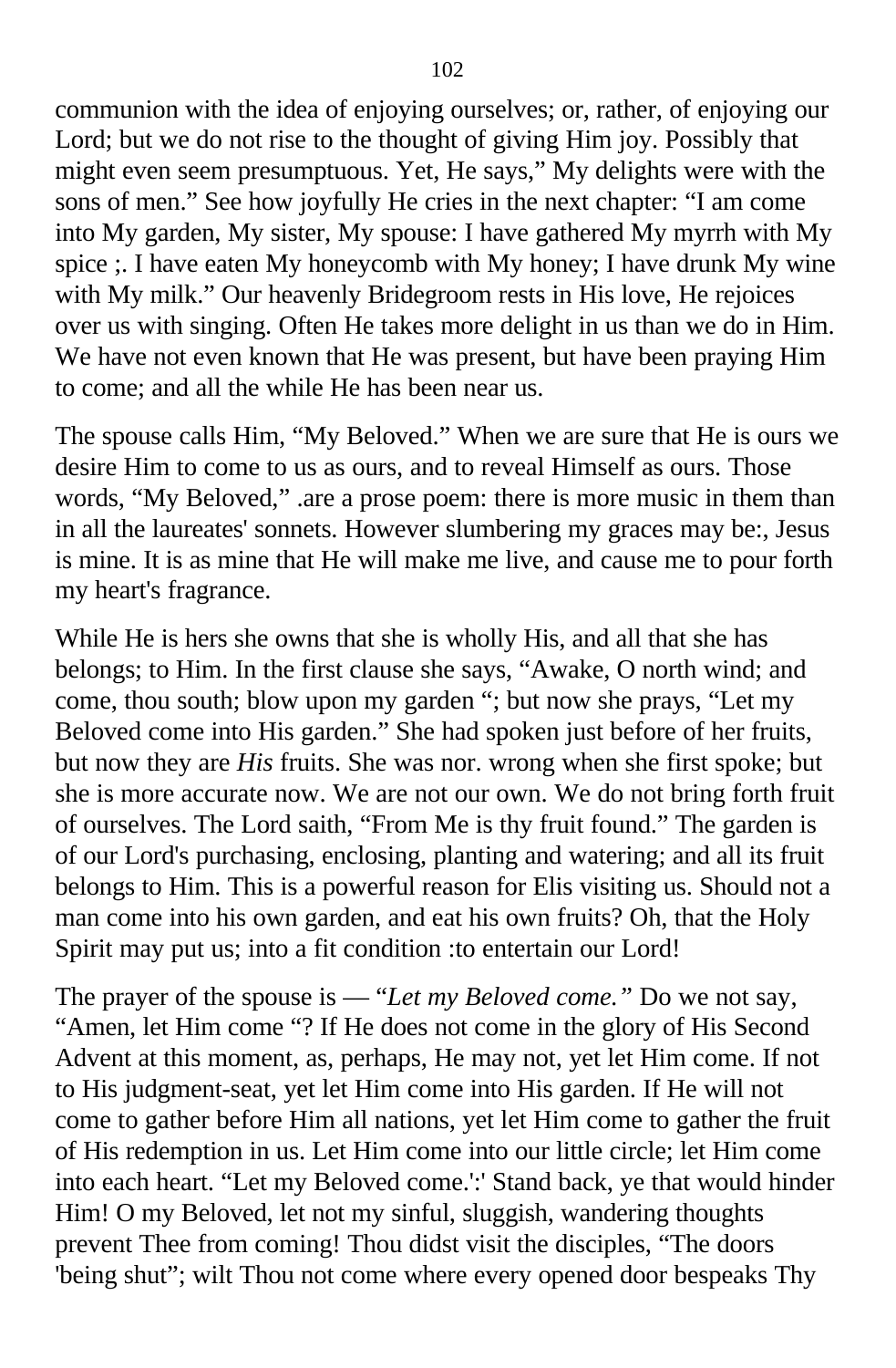welcome? Where shouldst Thou come but to Thy garden? Surely my heart hath great need of Thee. Many a plant within it needs Thy care. Welcome, welcome, welcome! Heaven cannot welcome Thee more heartily, O my Beloved, than my' heart shall now do! Heaven doth not need Thee so reach as I do. Heaven hath the abiding presence of the Lord God Omnipotent; but if Thou dwell not within my soul, it is empty, and void, and waste. Come, then, to me, I beseech Thee, O my Beloved!

The spouse further cries — " *Let Him eat His pleasant fruits."* I have often felt myself overcome with the bare idea that anything I have ever done should give my Lord pleasure. Can it be that any offering I ever gave Him should be thought worthy of His acceptance; or that anything I ever felt or said should be a joy to Him? Can He perceive any perfume in my spices, or taste any flavor in my fruits? This is a joy worth worms. It is one of the highest tokens of His condescension. It is wonderful that the King from the far country should come from the glory land, where all choice fruits are at their best, and enter this poor enclosure in the wilderness, and there eat such fruits as ours:, and call them pleasant, tool O Lord Jesus, come into our hearts now! O Holy Spirit, blow upon our he. arts at this moment! Let faith, and love, and hope, and joy, and patience, and every grace be now like violets which betray themselves by their perfume, or like roses which load the air with their fragrance!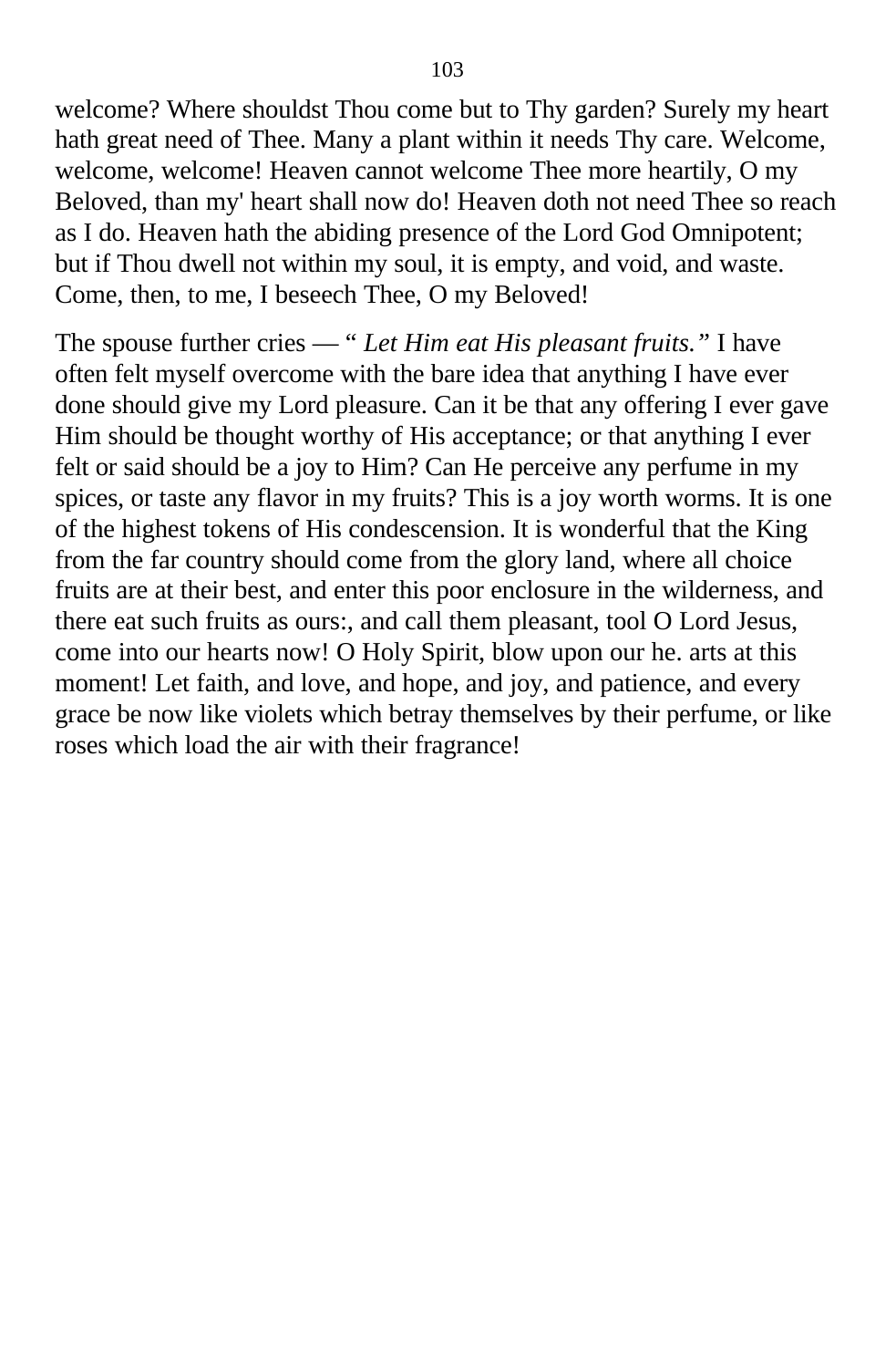# THE KING'S GARDEN,

Song of Solomon 5:1.

WORKERS for Christ must remember that even if they have to care for the garden, their chief business must be to commune with the Lord and Master of that .garden, since He Himself calls them to do so. "Eat, O friends; drink, yea, drink abundantly, O beloved." In happy and auspicious times, when the Spirit of God is working, it is very natural to say, "We must now work: more abundantly than ever," and God forbid that we. should hinder such zeal, but the more spiritual privilege is not to be put in the second place. Let us commune as well as work, for therein shall we find strength for service, and our service shall be done the better:, and become the more acceptable and ensure the larger blessing. If while we serve like Martha, we at the same time commune like Mary, we shall not then become cumbered with much serving; we shall serve and not be cumbered, and shall feel no fretfulness against others whose only faculty may be that of sitting at the Master's feet.

The voice of the Master Himself calls us to consider His presence: H*e* tells us He is come. What? Could He come without our perceiving it? Is it not possible? May we be like those whose eyes were holden so that they knew Him not? Is it possible for us to be like Magdalen, seeking Christ while He is standing very near us? Yes, and we may even be like the disciples who, when they saw Him walking on the water, were afraid, and thought it was a spirit, and cried out, and had need for Him to say, "It is I, be not afraid," before they knew who it was! Here is our ignorance, but here is His; tenderness. He may come and yet we may not recognize Him; but here when He cometh He takes care to advertise us of the blessed fact, and calls us to observe and to consider, and to delight in it. He would, for our own comfort, prevent it being said of us, "He came unto His own, and His own received Him not."

*This coming was in answer to prayer.* Our translators, in dividing the Bible into chapters, seem to have been utterly regardless of the connection or the sense, so that they brought down their guillotine between two verses which must not be divided. The church had said, "Awake, O north wind ;. and come, thou south; blow upon my garden;" She had also said, "Let my Beloved come into His garden and eat His pleasant fruits." In answer to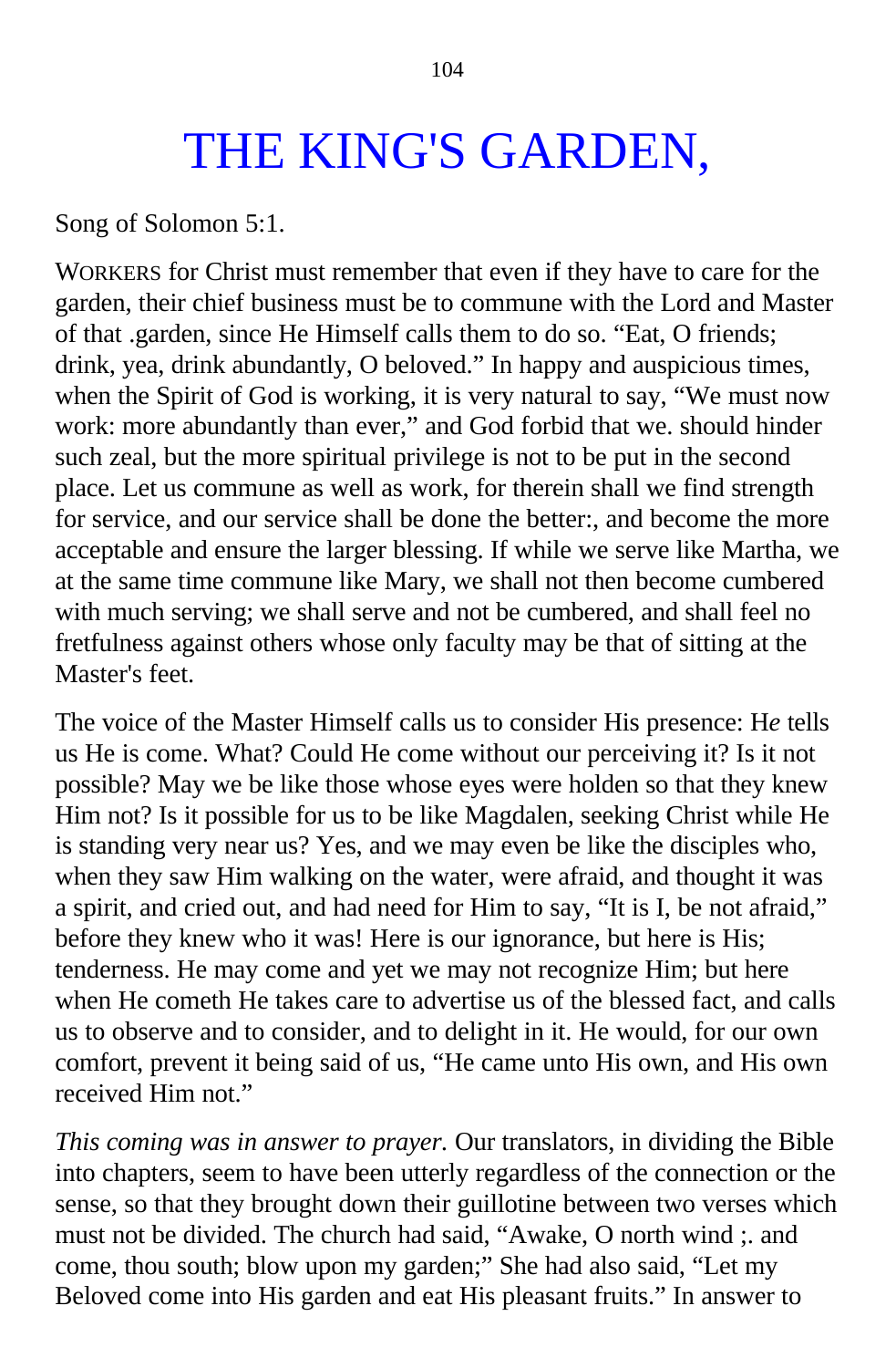that prayer the. Beloved replies, ':'I am come into My garden." Prayer is always heard, and the' prayer of faithful souls finds an echo in Jesus' heart. How quickly' the spouse was heard! Scarce had the words died away, *"Let* my Beloved come," before she heard him say, "I am come! ..... Before they call, I will answer ;; and while they are yet speaking I will hear." He is very near unto His people, and hence He very speedily answers; their request. And how fully does He answer it, too! You will perhaps say, "But she had asked for the Holy Spirit, she had said, 'Awake, O north wind; and come, thou south; ' and yet there is no mention of the heavenly wind as blowing through the garden." The answer is that the Beloved's coming means all that. His visit brings both north and south wind; all benign influences are :sure to follow where He leads the way; spices always flow out from the heart when Christ's sweet love flows, in, and where He is, Christians have all things in Him. There was a :Full answer to her prayer, and there was :more than an answer, for she had but said," Let Him ,come and eat," but, lo, He gathers myrrh and spice, and He drinks of wine and milk; He does exceeding abundantly above what she had even asked or even thought, after the, right royal manner of the Son of God, who doth not answer us according to the poverty of our expressions and the leanness of our desires, but according to His riches in glory, giving to us grace upon grace out of His own inexhaustible fullness.

What an unspeakable blessing this is! If the voice had said, "I have sent My angel," that would have been a precious boon; but it is not so spoken; the word is, "I am come." What, doth /are before whom angels adoringly bow their ]heads, doth He before whom perfect spirits cast their crowns, doth He condescend to come into the church? Ay, it is even so. There is a personal presence of Christ in the midst of H. is people. Where two or three are met together in His name, there is He in the midst of them; His corporeal presence is in ]heaven, but His spiritual presence, which is all we want — -all it is expedient for Him as yet to grant — is assuredly in our midst. He is with us truly and really when we meet together in our solemn assemblies, and with us too when we separate and go our ways in private to fight the battles of the Lord.

Where Jesus Christ is not: in the garden, the plants wither, and like untimely figs, the fruits fall from the trees. Blossoms come not, or if they appear, they do but disappoint when Jesus is not there to knit and fructify them; but when He comes, even the driest boughs in the garden become like Aaron's rod that budded.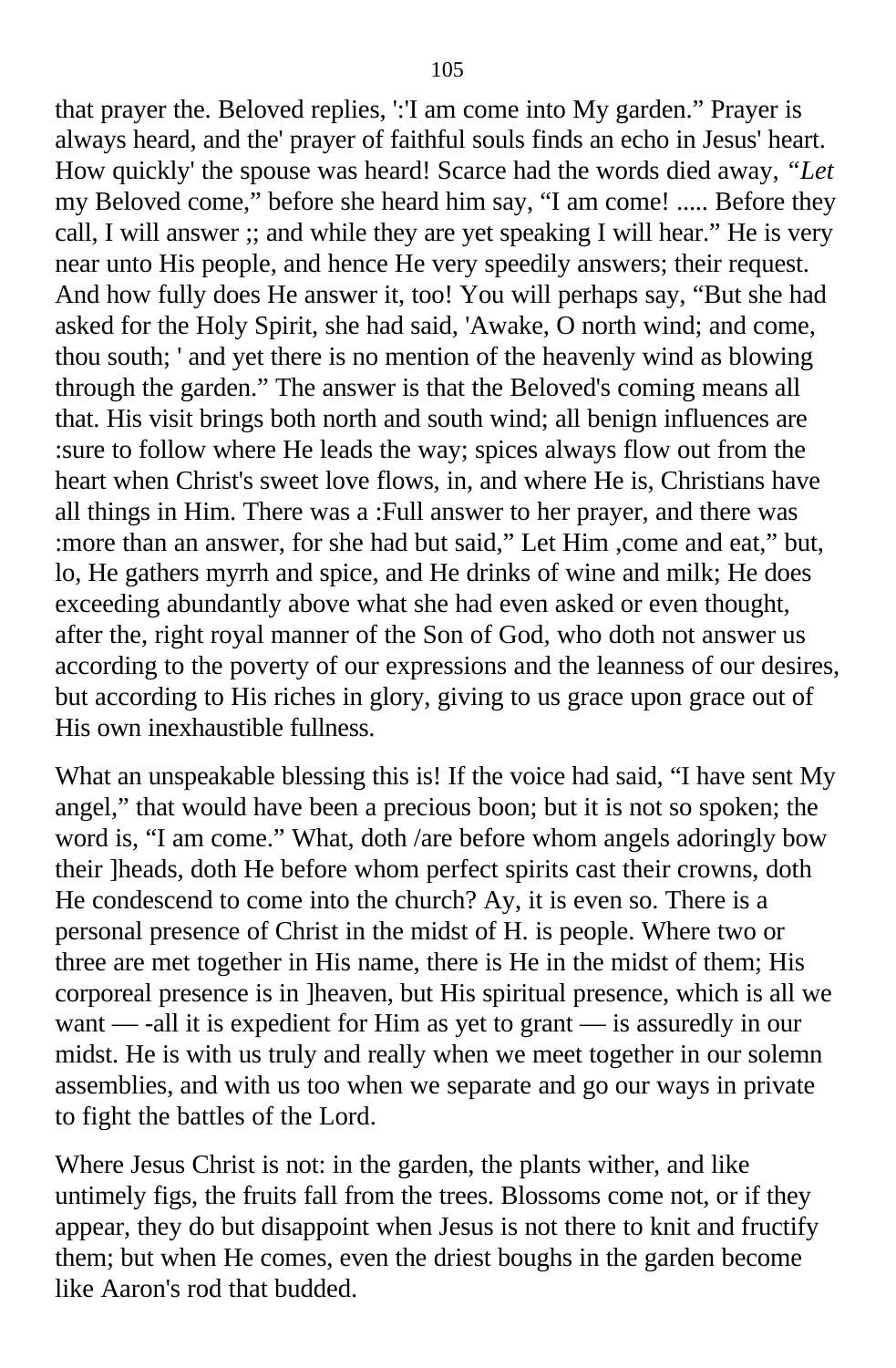Remember, too, that if He had dealt with us according to our sins, and[rewarded us after our iniquities, we should never' have heard the footfall of the Beloved traversing the garden. How many have grieved the Holy Spirit by careless living and backsliding! How have most of us followed Him afar off instead of keeping step with Him in service and fellowship! Alas! my Lord, if Thou hadst regarded only the sins of the pastor of the church, Thou hadst long ago left this flock; but Thou hast not dealt with us severely, but according unto Thy love and to Thy mercy Thou hast blotted out our sins like a cloud, and like a thick cloud our transgressions, and still dost Thou condescend to come into Thy garden.

If you take each word of this remarkable sentence, you will find a meaning. "I am come." There is the *personal* presence of Christ: "I *am come."* There is the *certainty that* it: is so. It is no delusion, no dream, no supposition. "I *am* truly come." Blessed be the name of the Lord, at this present time it is assuredly so. Many of His saints can bear testimony that they have seen His face and have felt the kisses of His lips,, and have proved even this day that His love is better than wine. Note the next word, "I am come *into* My garden." How near is the approach of Christ to His church! He comes not to the garden door, nor to look over the wall, nor in at: the gate and out again; but *into* His garden. Down every walk, midst the green alleys, among the beds of spices He walks, watching each flower, pruning the superfluous foliage of every fruit-bearing plant, and plucking up by the roots such as; His heavenly Father hath not planted. His delights are with the sorts of men. His intercourse with His chosen is most familiar; so that the spouse may sing, "My Beloved is gone down into His garden, to the beds of spices, to feed in the gardens, and to gather lilies." Jesus Christ the Lord forgets not His church, but fulfills the promise: *"I* the Lord do keep it, I will water it every moment; lest any hurt it, I will keep it night and day." He never comes without the winnowing fan when He visits His threshing floor; beware if thou be as chaff. He hath come into His garden. O you who have not enjoyed much of His gracious company, pray Him to cast a look towards you, and be you like the sunflower which turns its face to the sun, to refresh itself with his beams. O pant and long for His presence. If your soul is as dark as the dead of night, call out to Him, for He heareth the faintest sigh of any of His chosen.

"I am come into Mr., garden," saith He. Note here the possession which Christ claims in the church. If it were not *His* garden, He would not come into it. A church that is not Christ's church shall have none of His presence,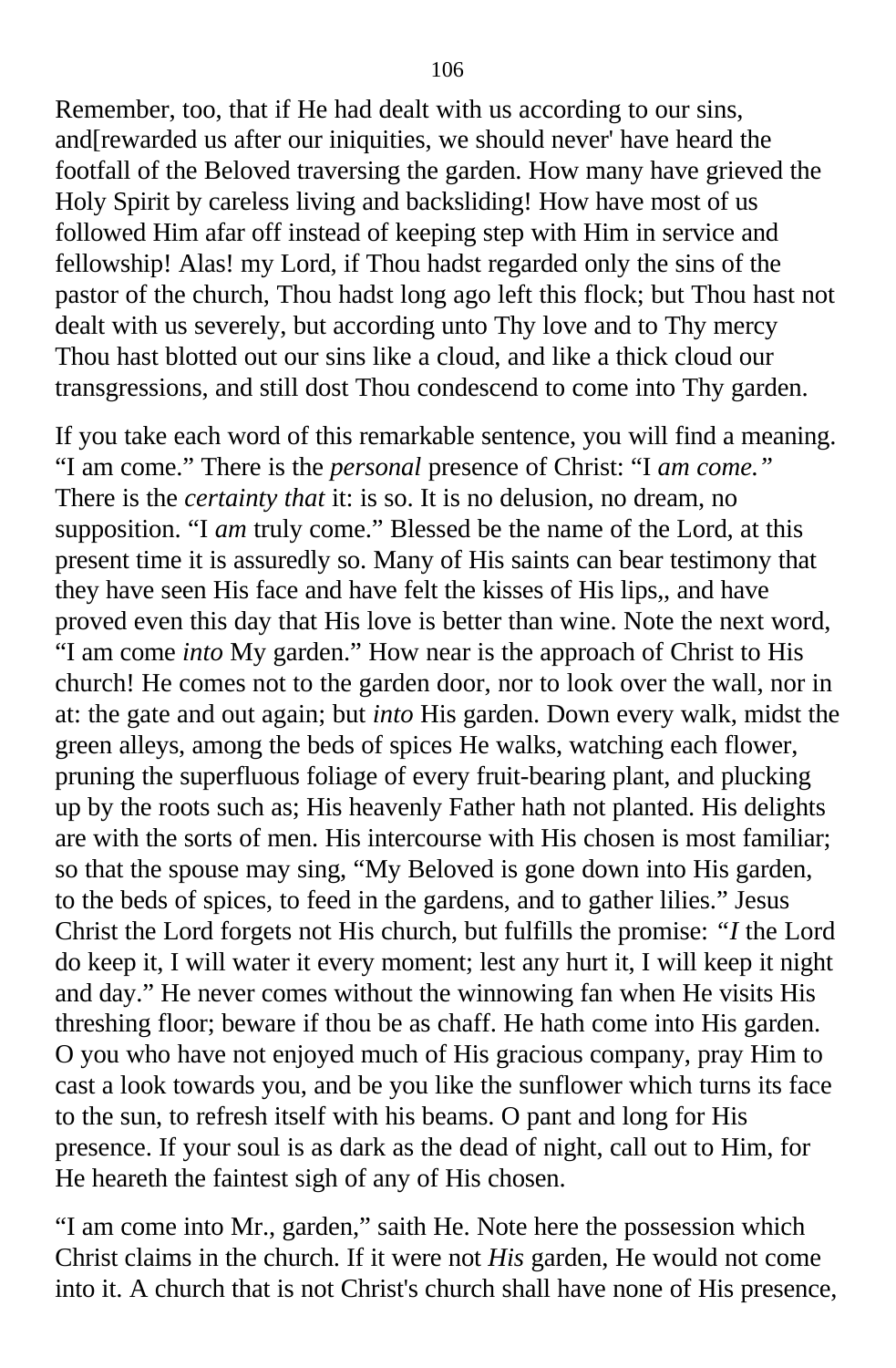and a soul that is not Christ's has no fellowship with Him. If He reveal Himself at all, it is unto His own people, His blood-bought people, the people who are His by purchase and by power, and by the surrender of themselves to Him.

Since the garden is His own, He will not suffer even the least plant to perish. My brethren who work for Christ, do not be downcast if certain portions of the work should not seem to succeed. He will attend to it. "The pleasure of the Lord shall prosper in His hand." It is more His work than ours, and souls are more under His responsibility than ours. So let us hope and be confident, for the Master will surely smile upon His *"vineyard* of red wine"

The next word denotes *cultivation.* "I am come into My *garden."* The church is a cultivated spot; it did not spring up by chance, it was arranged by Himself, it ha:; been tended by Himself, and the fruits belong to Himself. Thankful are we if we can truly know that as a church-

> *"We are a garden walled around, Chosen and made peculiar ground."*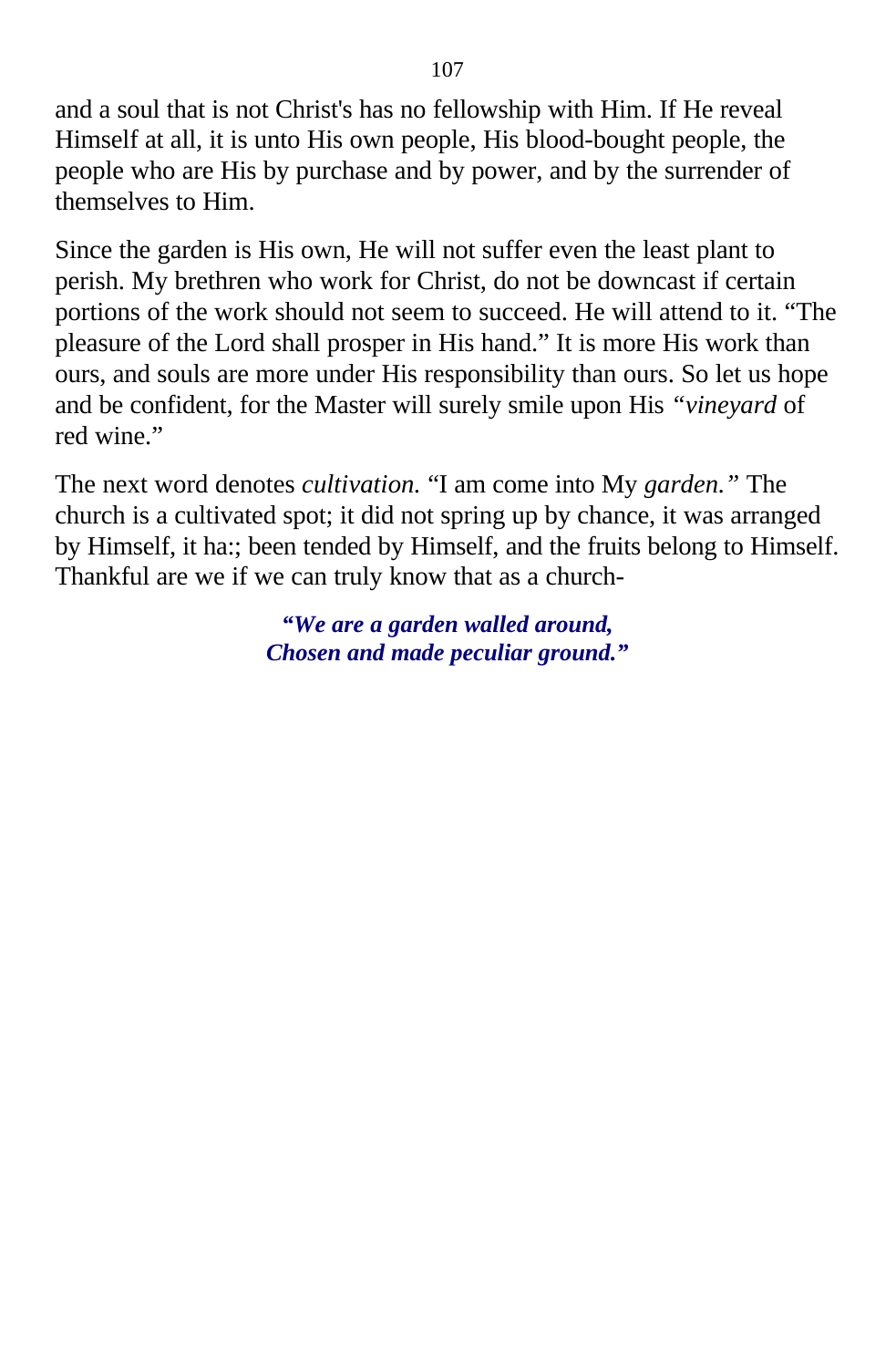# THE BRIDEGROOM IN HIS GARDEN.

NO sooner does the spouse say, "Let My beloved come into His garden, than her Lord answers, "I am come into My garden." *"Before* they call, I will answer; and while they are yet speaking, I will hear." When we desire our Lord Jesus to come to us, He has already come in a measure; our desire is the result of His coming. :He meets us in all our desires, for He waiteth to be gracious. Our "come" is no sooner uttered than it is; lost in His "Behold, I come quickly!"

When we perceive that the: Bridegroom has come, we perceive also that He has done exactly what He was asked to do. How cheering to find that our mind is in harmony with His mind! Our heart saith, *"Let* my Beloved come into His garden, and eat His pleasant fruits.:' His heart replies, *"I* have gathered My myrrh with My spice; I have eaten My honeycomb with My honey; I haw: drunk My wine with My milk." "Delight thyself also in the Lord; and He shall give thee the desires of thine heart." The Lord Jesus makes the desires of His saints to be the foreshadowings of His own actions:" The secret of the Lord is with them that fear Him." His secret counsel is made known in the believing soul by desires inspired of the Holy Ghost.

I note, with ,.much delight, that matters which seem inconsistent with perfection are not refused by the heavenly Bridegroom. As the Lord did not refuse for an offering the leavened cakes of the first-fruits, so in this instance, He saith, "I have eaten My honeycomb with My honey." The honey would be purer without the comb; but as it is incident thereto, He takes the one with the other. He graciously accepts, not only our heart's desire, but the very mode in which our weakness works towards that desire. It is as if He delighted in the words of our prayers as well as in the essence of our prayers, and prized the notes of our songs as well as the meaning of them. Yes, I believe our Lord puts our tears as well as our sorrows into His bottle, and hears our groanings as well as our desires. The honeycomb which contains the honey is precious to Him. After He had risen from the grave, He ate. a piece of a honeycomb, and ;[doubt not 'that He had a reason for choosing that food: sweet gathered from sweets, yet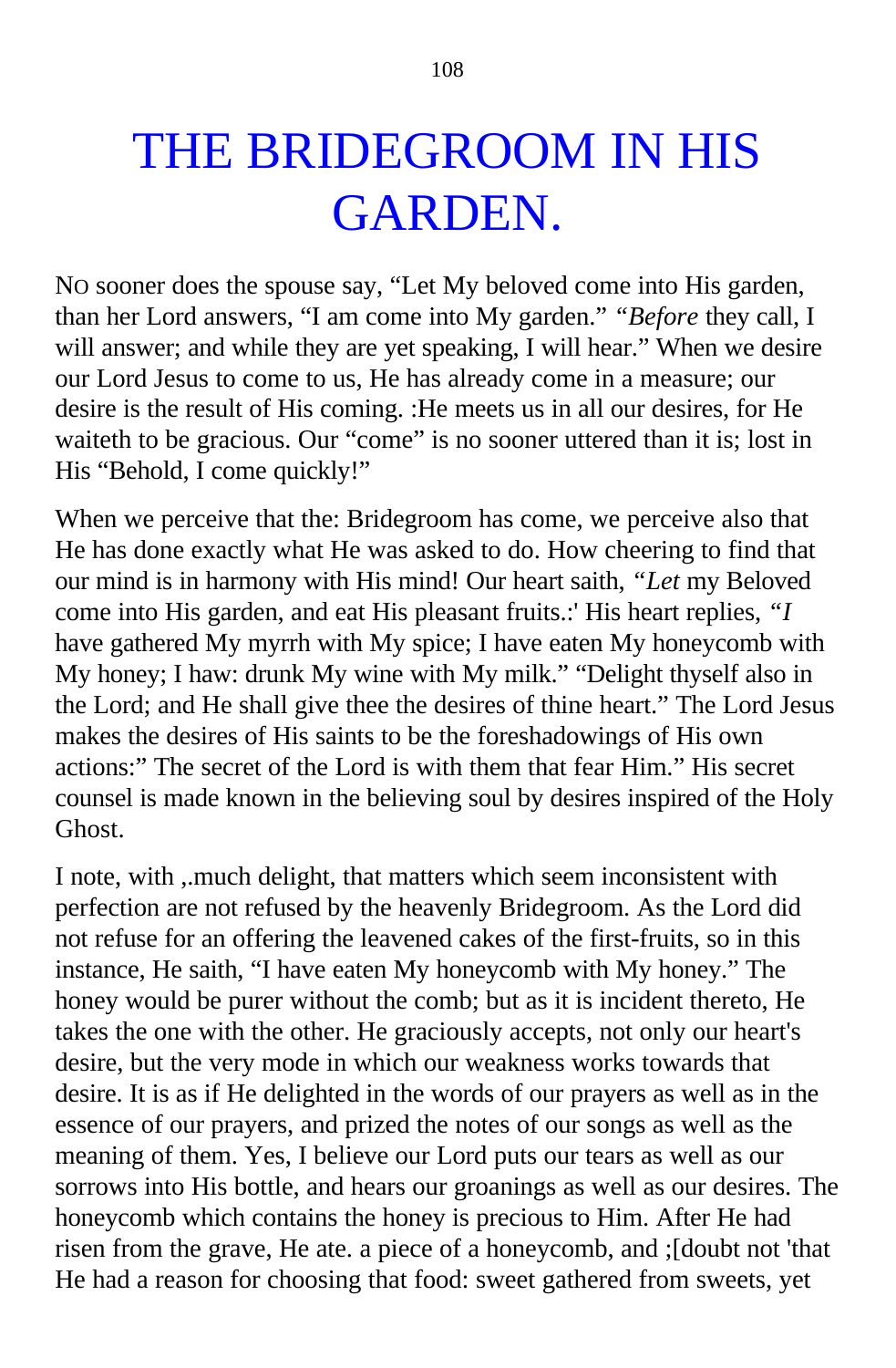not without wax. Our Lord accepts our services without nicely noting and critically rejecting the infirmity which goes with them.

He Himself gathers what He enjoys: *"I* have. gathered My myrrh with My spice." Many a holy' thing, which, we have not in detail offered to Him in set form, He knows to have been given in the gross; and so He takes with His own hand what He knows we have by a comprehensive covenant made over to Him. How' sweetly does He fill up our blanks, and believe in our consecration, even when we do not repeat the form of it!

Moreover, He makes mixtures out of our fruits, for He gathers myrrh with balsam, and drinks wine with milk; thus taking the rarer with the more common. He knows how to make holy compounds out of the graces of His people, thus increasing their excellence. He is the best judge of what is admirable, and He is the best fashioner and compounder of character: He is using His skill upon us. Often by our mingled experiences He accomplishes an increases of virtue in us. Some graces are the result of work and wisdom, as wine which must be trodden from the grapes; others are natural, like milk which flows from living fountains without art ,of man: but the Lord accepts them both, and so combines them that they are pleasant to Him to a high degree. Simple faith and .experimental prudence make up a sacred milk and wine; and the like may be seen in rapturous love and calm patience, which blend most deliciously. 'The Lord loves us, and makes; the most of us. He /is pleased with all that is the true produce of His grace, and finds no fault with it; on the contrary, He says, *"I* have eaten My honeycomb with My honey."

It is evident that the Lord Jesus is made happy by us. These poetical sentences must mean that He values the graces and works of his people He gathers their myrrh and spice because He values them; He eats and drinks the honey and the milk because they are pleasant to Him. It is a wonderful thought that the Lord Jesus Christ has joy of us. We cost Him anguish even unto death, and now He finds a reward in us. This may seem a small thing to an unloving mind, but it may well ravish the heart which adores the Well-beloved. Can it be true that we afford joy to the Son of God, the Prince Emmanuel? The King has been held in the galleries, He has been charmed by us. Our first repentance made Him call together His friends and neighbors; the first gleam of faith He ever saw in us made His heart rejoice; and all that He has seen in us ever since of His own. image, wrought by His grace, has caused Him to set: of the travail of His soul. Never has a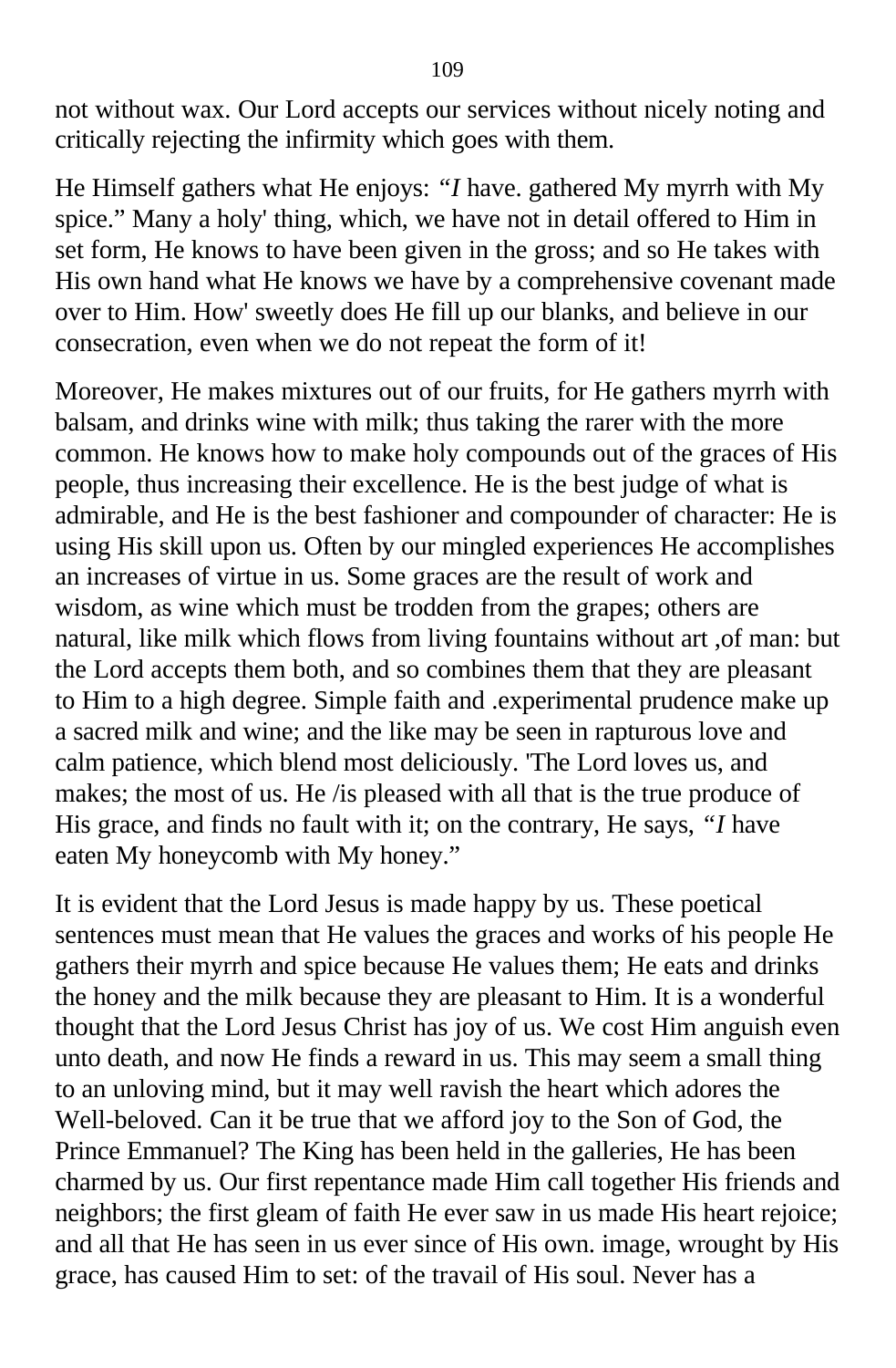husbandman taken such pleasure in the growth of his choice plants as our Lord has taken in us. "The Lord taketh pleasure in them that fear Him; in those that hope in His mercy." That is a thought to be rolled under the tongue as a sweet morsel. Yes, the Lords church is; His Hephzibah, for, saith He, "My delight is in her."

The Lord Jesus will not and cannot be happy by Himself: He will have us share with Him. Note'. how the words run — " I have eaten"; "Eat, O friends!" "I have drunk"; "Drink, yea, drink abundantly, O beloved!" His union with His people is so close that His joy is in them, that their joy may be full. He cannot be alone in His joy. That verse of our quaint hymn is always true : —

#### **"And** *this I do find, we two are so joined, He'll not be in glory and leave me behind."*

He will not be happy anywhere without us. He will not eat without our eating', and He will not drink without our drinking. Does He not say this in other words in the Revelation — " If any man hear My voice,. and open the door, I will come in to him, and will sup with him, and he with Me"? The inter-communion is complete the enjoyment is for both. To make our Lord Jesus happy we must be happy also. How can the Bridegroom rejoice if His bride is sad? How can the Head be content if the members pine'? At this table of fellowship His chief concern is that we eat and drink. "'Fake, eat," saith He; and again, "Drink ye ;all of it." I think I hear Him now say — "'I have eaten, and I have drunk; and although I will drink no more of the fruit: of the vine until that Clay' that I drink it new in the kingdom of God; yet eat ye, O friends: drink, yea, drink abundantly, O beloved!" Thus we: have seen, first, that Christ is :made happy by us; and, secondly, that He insists upon our sharing His; joy with Him.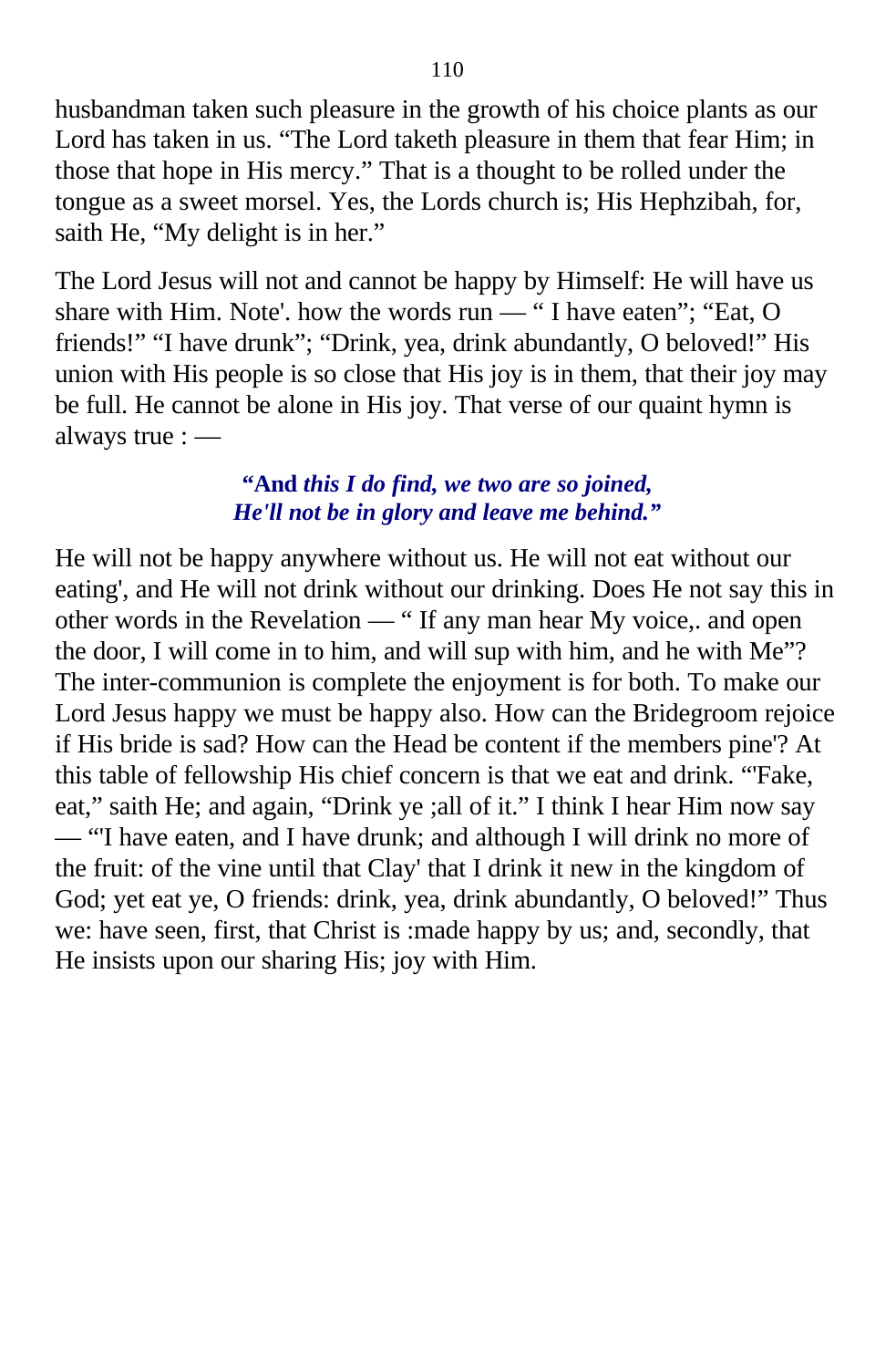### INTERCOURSE IN THE GARDEN.

#### **SONG OF SOLOMON 8**

EVIDENTLY the spouse held with her companions *frequent intercourse, — "* The companions hearken to thy voice." She frequently conversed with them. I hope it is so among those who dwell in Christ's garden. It should be so "Then they that feared the Lord spake often one to another ;" they had not now and then a crack, now and then the passing of the time of day, but they held frequent converse. Heaven will consist largely in the communion of saints, and if we would enjoy heaven below we must carry out the words of the creed in our practice:. — " I believe in the communion of saints." Let us show' that we do believe in it. Some persons. sit still in their pews till the time to go, and then walk down the aisle in majestic isolation, as if they were animated statues. Do children thus come in and out of their father's house with never a word for their brothers and sisters? I know professors who float through life like icebergs from whom it is safest to keep clear: surely these partake not of the spirit of Christ? It is well when such icebergs are drawn into the gulf stream of Divine love and melt away into Christ and His people. There should be among those who are children of the common Father a mutual love, and they should show this by frequent commerce in their precious things, making a sacred barter with one another. I like to hear them making sacred exchanges: one mentioning his :trials, another quoting his deliverances; one telling how God has answered prayer, and another recording how the word of God has come to him with power. Such converse ought to be as usual as the talk of children of one family.

"Thou that dwellest in the gardens, the companions *hearken* to thy voice." They do not merely hear it, and say to themselves, "I wish she would be quiet," but they hearken, they lend an ear, they listen gladly. [know some Christians whose lips feed many. I could mention brethren and sisters who drop pearls from their lips whenever they speak. We have still among us Chrysostoms, or men of golden mouths; you cannot be with them for half an hour without being enriched. Their anointing is manifest, for it spreads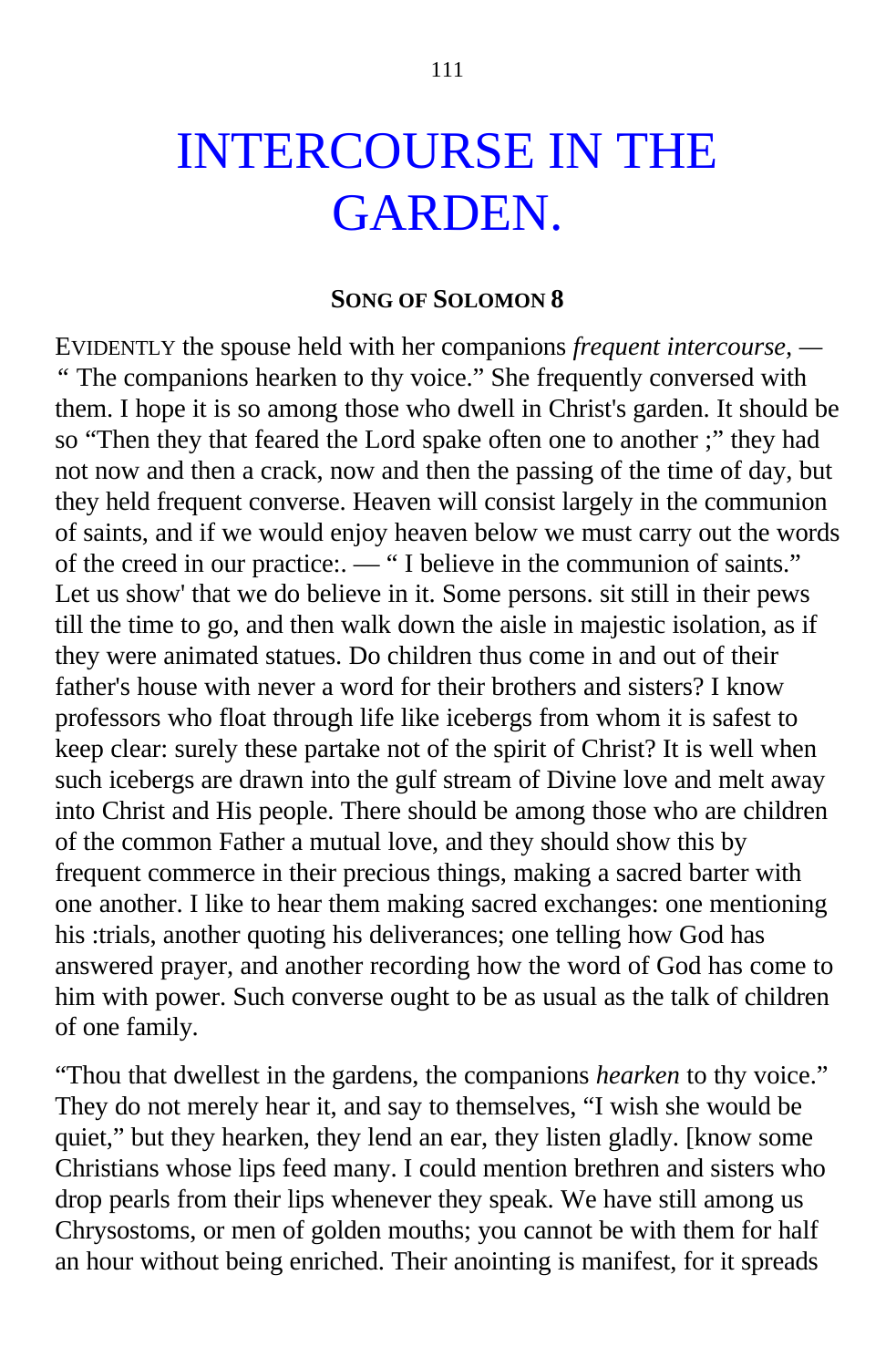to all around them. When the Spirit of God makes our communications sweet, then the more of them the better.

"Thou that dwellest in the gardens, the companions hearken to thy voice." She was in the gardens, but she was not quiet there, and why should she be? God gives us tongues on purpose that they should be used. .As He made birds to sing, and stars to shine, and rivers to flow, so has He made men and women to converse with one another to His glory. Our tongue is the glory of our frame, and there would be no glory in its being for ever dumb. The monks of La Trappe, who maintain perpetual silence, do no more than the rocks among which they labor. When God makes bells He means to ring them. It may be thought to be ,a desirable thing, the converse was *commendable;* for the Bridegroom does not say :to the spouse, "Thou that dwellest in the gardens, thy companions hear too much of thy voice." No; He evidently mentions the :fact with approval, because He draws an argument from it why He also should hear that self-same voice.

Is it because we have nothing to say of love, and grace, and truth that we meet and part without learning or teaching anything? Perhaps so. I wish we had a little more small change of heavenly converse: we have our crowns and sovereigns for the pulpit, we need groats and pence for common talk, all stamped with the image and superscription of the King of heaven. O Holy: Spirit, enrich us after this sort! May our communications be such that if Jesus Himself were near we might not be ashamed for Him to hear our voices. Make your conversation such that it may be commended by Christ Himself.

These communications were, no doubt, *very beneficial/.* As iron sharpeneth iron, so does a man countenance his :Friend. O]h, what a comfort it is to drop in upon a cheerful person when you yourself are heavy! What a ballast it puts into your ship, when you are a little too merry, to meet with one in sore travail who bids you share his burden and emulate his faith. We are a:11 the better, believe me, when our Lord can praise us, because the companions hearken to our voices.

In fact, our communications with one another ought to *be preparatory* to higher communications still, The converse of saints on earth should be a rehearsal of their everlasting' communion in heaven. We should begin here to be to one another what we hope to be to one another world without end. And is it not pleasant to rise from communion with ),our brethren into communion with the Bridegroom? — to have such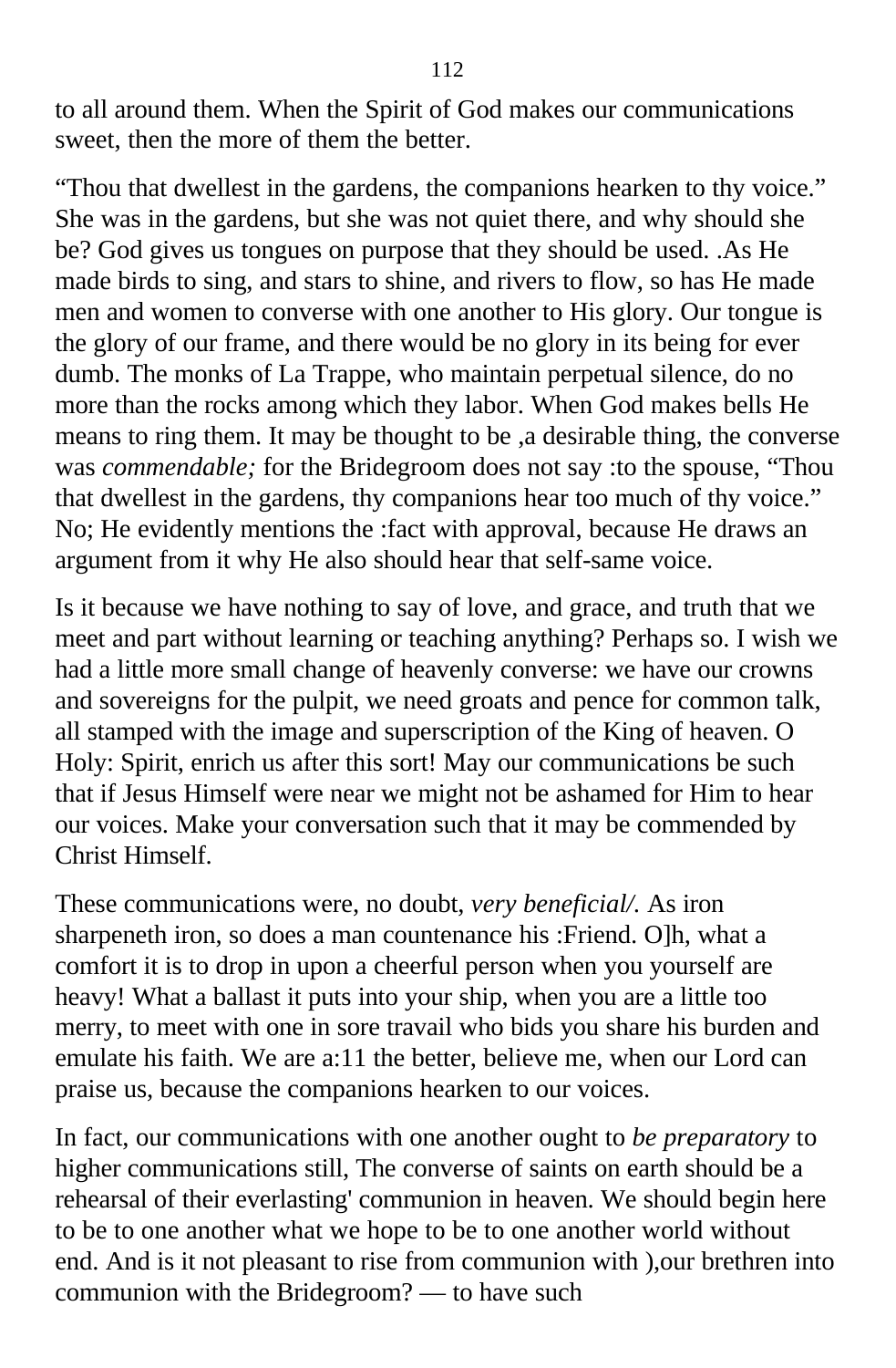talk to one another that at last we perceive that truly our fellowship is with the Father and with His Son .Jesus Christ? We thought that we only communed with our brethren; but, lo! we see that the Lord Himself is here: do not our hearts burn within us? We,. too, are talking of Him, and now we see that He Himself is here, opening to us; the Scriptures, and opening our hearts to receive those Scriptures in the power of them.

*"The* companions hear thy voice cause Me to hear it." It is beautiful to hear the Beloved say in effect, "I am going away from you, and you see Me no more; but I shall see you: do not forget Me. Though you will not hear My voice with your bodily' ears, I shall hear your 'voices: therefore speak to Me. Unseen I shall feed among the lilies; unperceived I shall walk the garden in the cool of the day: when you are talking to others do not forget Me. Sometimes turn aside, and. when you have shut to the door, and no eye can see, nor ear can hear, then let Me ]hear thy voice: it has music in it to My heart, for I died to give you life. Let Me hear the voice of your prayer, and praise, and love."

It is very *loving and condescending"* to us that the Lord should wish to hear our voice.

It is condescending and gracious, and yet how *natural* is! How like to Christ! Love ever seeks the company of that: which it loves. What would a husband say if his wife was seen to be chatty and cheerful to everybody else, but: never spoke to him? I cannot suppose such a cases it would make too sorrowful a household. I should pity the poor, broken-hearted man who should be forced to say, "My beloved, others hear thy voice, and admire it; wilt thou not speak to me, thy husband?" O believer, will you let the Lord Jesus, as it were with tears in His eyes, say to you, "You talk to everybody but to Me: you lay yourself out to please everybody but Me: you are a charming companion to everybody but to Me"? Oh, our Beloved, how ill have we treated Thee? How much have: we slighted Thee? In looking back, I fear there are many of us who must feel as if this gentle word of the Lord had also a. sharp side to it. I do remember my faults this day,, The text goes like a dagger to my soul, for I have,. spoken all day long to others, and have had scarce a word for Him whom my .soul loveth. Let us mend our converse, and henceforth show our Lord a truer' love.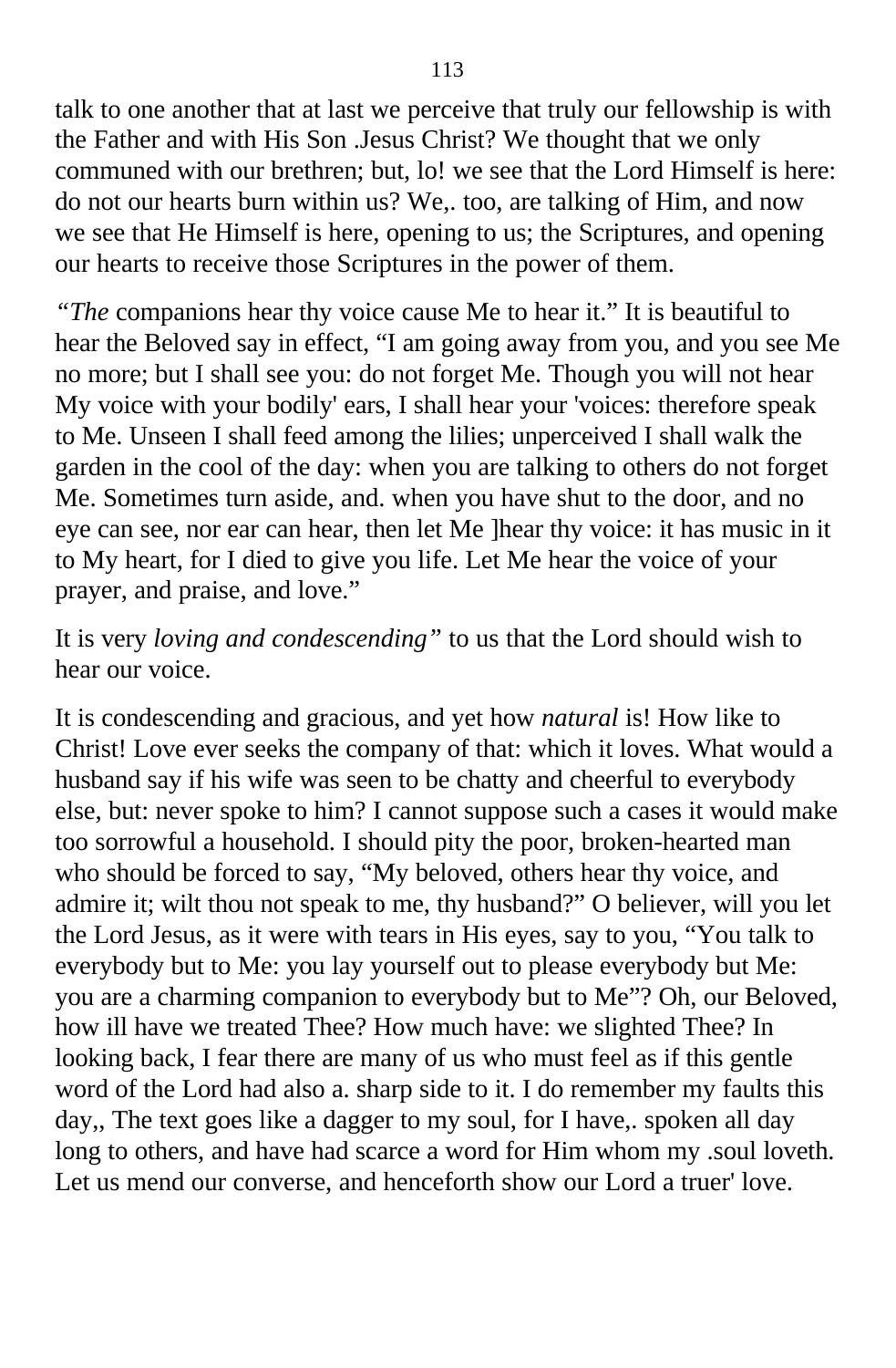### EMPLOYMENT IN THE GARDEN.

#### **CANT 8**

ADAM was not put in the garden that he might simply walk through its borders, and admire its; flowers, and taste its fruits; but he was placed there to keep it and to dress, it. There was sufficient to be done to prevent his stagnating from want of occupation. He had not to toil sufficiently to make him 'wipe the sweat from his brow, for that came of the curse: "In the sweat of thy face shalt thou eat bread:" but still he was not permitted to be idle, for that might have been a worse: curse. Even for a perfect man unbroken leisure would not be a blessing. It is essential even to an unfallen creature that he should have work to do — fit work and honorable, seeing it is done by a creature for the great Benefactor who had created him. If we had not our daily tasks to fulfill, rest would corrode into rust, and recreation would soon gender corruption.

You and I are set in the garden of the church because there is work for us to do which will be beneficial to others and to ourselves also. Some have to take the broad ax and hew down mighty trees of error; others of a feebler sort can with a child's hand train the tendril of a climbing plant, or drop into its place a tiny seed. One may plant and another may water; one may sow and another gather fruit. One may cut up weeds and another prune vines. God hath work: in His church for us all to do, and He has; left us here that we may do it. Our Lord Jesus would not keep a single saint out of heaven if there were not a needs-be for his being here in the lowlands to trim these gardens of herbs, and watch these beds of spices. Would He deny His well-beloved the palm branch and the crown if it were not better for us to be holding the pruning-hook and the spade? A school-book wherewith to teach the little children may be for a while more to our true advantage than a golden harp. To turn over the pages of Scripture wherewith to instruct the people of God may be more profitable to us than to hear the song of seraphim. I say, the Master's love to His own which prompts Him to pray, *"1* will that they also whom Thou hast given Me be with Me where I am, that they may behold My glory," would long ago have: drawn all the blood-bought up to Himself above, had it not been the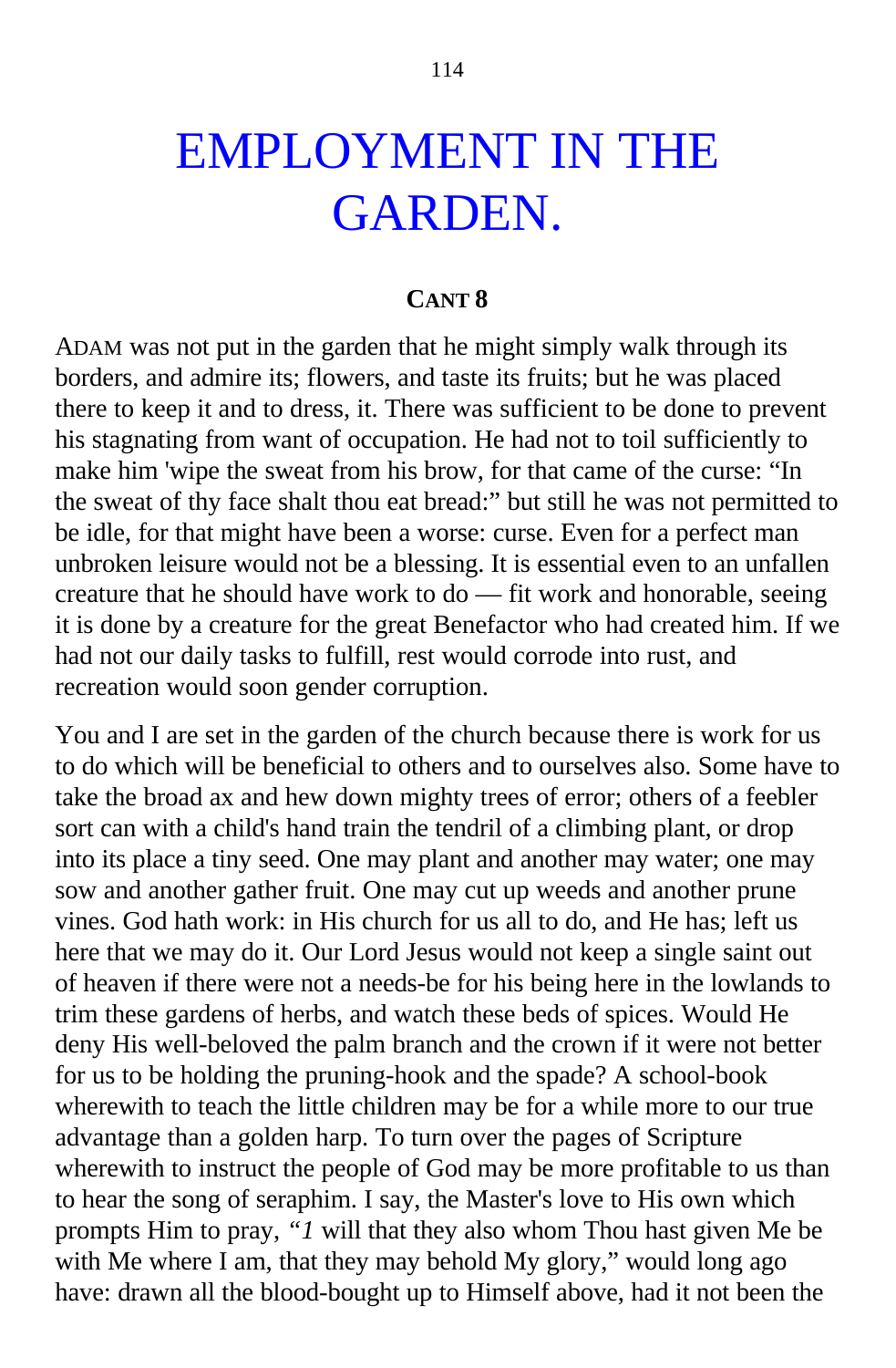fact that it is in infinite wisdom seen to be better that they should abide in the flesh. Ye are the light of the world, ye are the salt. of the earth shall the light and the salt be at once withdrawn? Ye are to be as a dew from the Lord in this dry and thirsty land; would ye be at once exhaled? Have you found out what you have to do in these gardens? ]l-lave you found out the plants for which you are to care? If not, arouse yourself and let not a moment pass till you have discovered your duty and your place. Speak unto Him who is the Lord of all true: servants, and say to Him, "Show me what Thou wouldest have me to do. Point out, I pray Thee, the place wherein I may serve Thee." Would you have it said of you that you were a wicked and slothful servant? Shall it be told that you dwelt in the gardens, and allowed the grass to grow up to your ankles, and suffered the thorns and the thistles to multiply until your land became as the sluggard's vineyard, pointed at as a disgrace and a warning to all who passed by? *"Thou* that dwellest in the gardens!*"* The title sets forth employment constant and engrossing.

I know many Christian people who do not feel that they dwell in the gardens. They reside in a certain town or village where the Gospel may be preached, but not in demonstration of the Spirit and in power. A little Gospel is; made to go a long way with some preachers. In some ministries there is no life or power, no unction or savor. The people who meet under such preaching are cold of heart and dull in spirit; the prayer-meetings are forgotten; communion of saints has well-nigh died out; and there is a general deadness as to Christian effort. Believe me, it is a dreadful thing when Christian people have almost to dread their Sabbath days; and I have known this to be the case. When you are called to hard toil through the six days of the week you want a good spiritual meal on the Sabbath, and if you get it, you find therein a blessed compensation and refreshment. Is it not a heavenly joy to sit still on the one day of rest, and to be fed with the finest of the wheat? I have known men made capable of bearing great trials personal, relative, pecuniary, and the like — because they have looked backward upon one Sabbatic feast, and then forward to another. They have said in their hour of trouble, — " Patience, my heart; the Lord's day is coming, when I shall drink and forget my misery. I shall go and sit with God's people, and I shall have fellowship with the Father and with the Son, and my soul shall be satisfied as with marrow and fatness, till I praise the Lord with joyful, lips." But what a sorry case to dread the Sunday, and to :mutter, *"I* shall get nothing next Sunday any more than I did last Sunday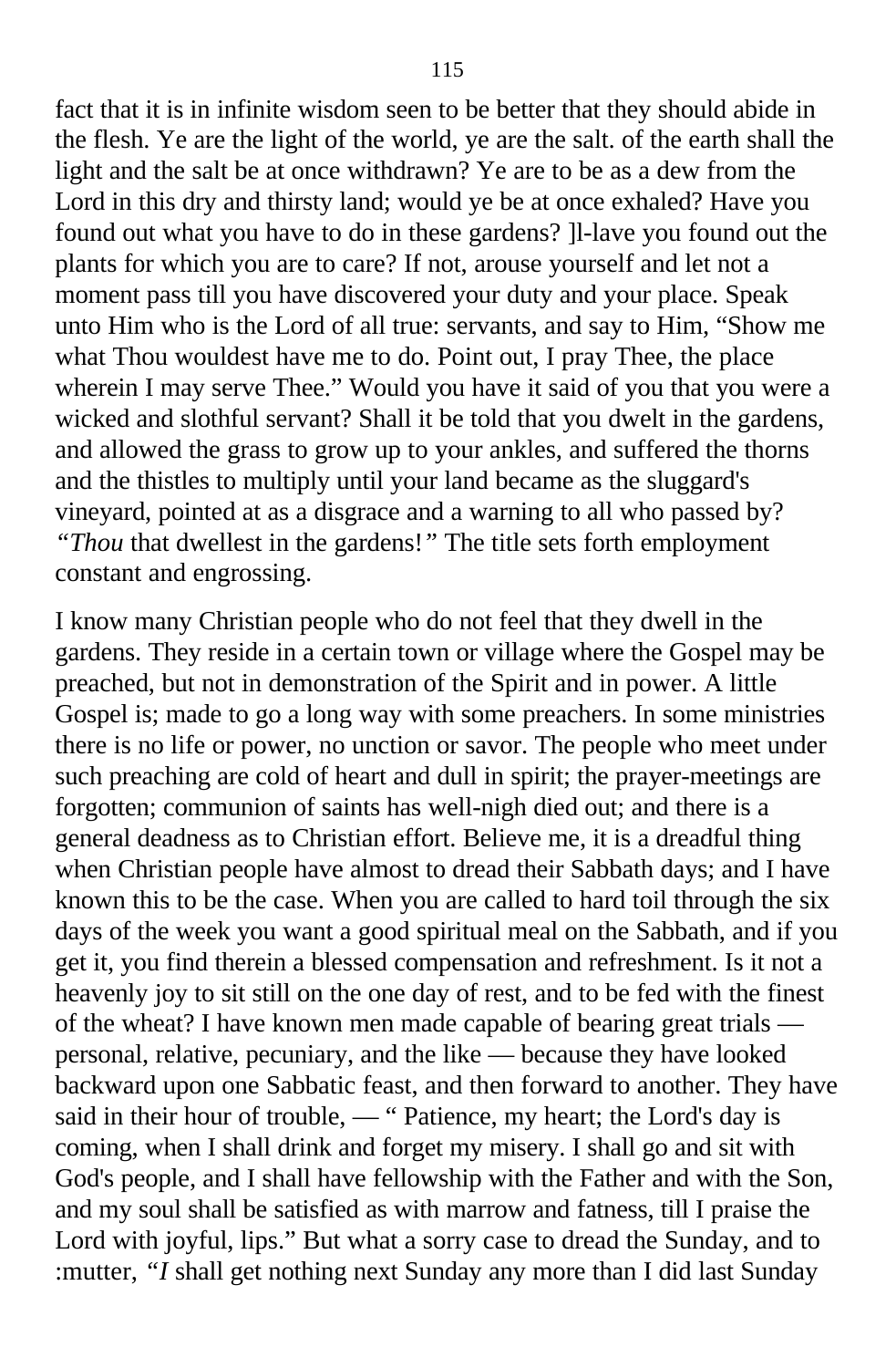except some dry philosophical essay, or a heap of the childish toys and fireworks of oratory, or the same dull mumbling of a mechanical orthodoxy."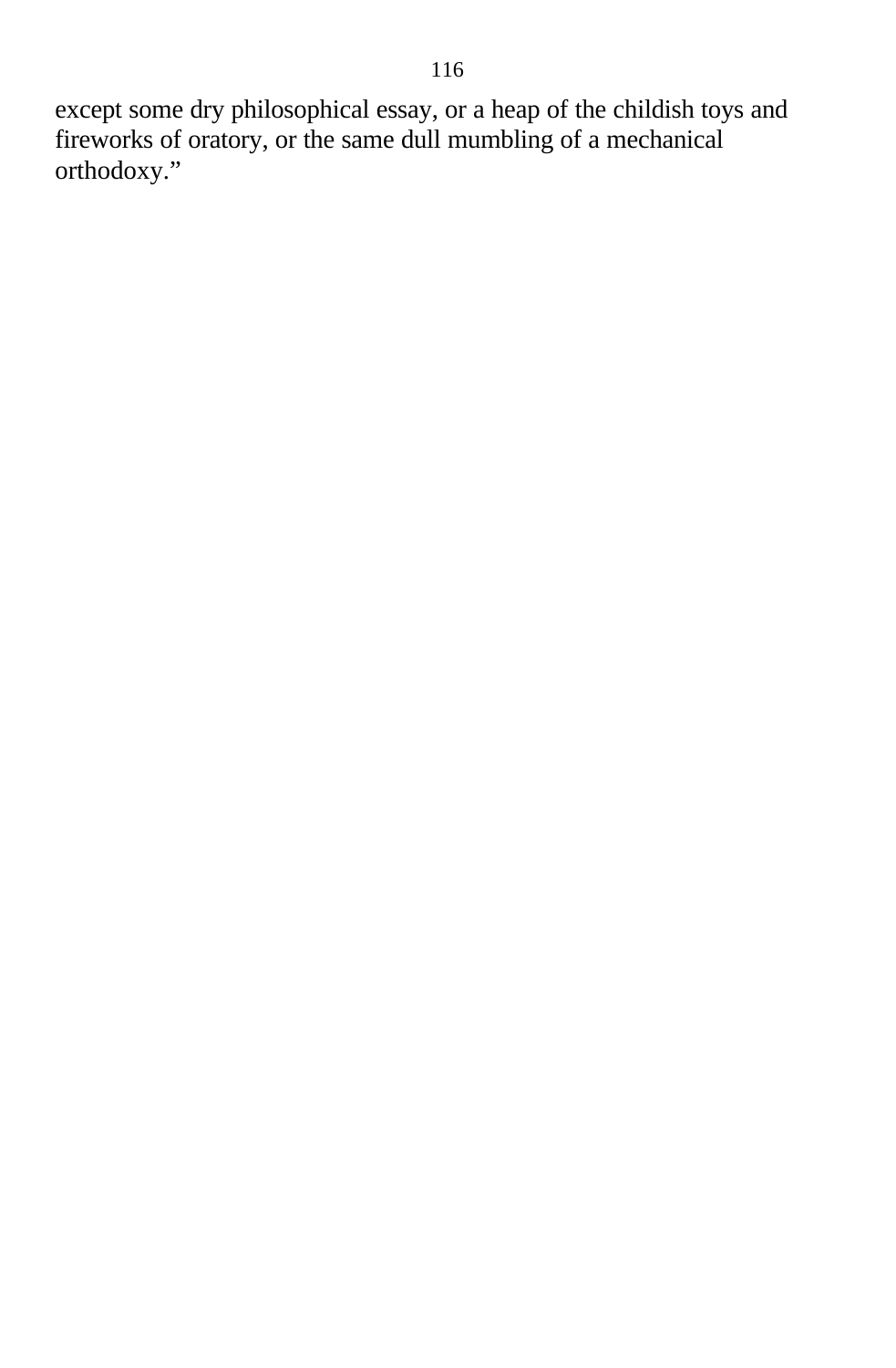### "THOU THAT DWELLEST IN THE GARDENS."

#### **CANT 8:13**

THE Song is almost ended: the bride and Bridegroom have come .to their last stanzas, and they are about to part for a while. They utter their adieux, and the Bridegroom says to His beloved, "Thou that dwellest in the gardens, the companions hearken to thy voice: cause Me to hear it." In other words — " When I am far away from thee, fill thou this garden with My name, and let thy heart commune with Me." She promptly replies, and it is her last word till He cometh, "Make haste, my Beloved, and be thou like to a roe or to a young hart upon the mountains of spices." These farewell words of the Well-beloved are very' precious to His chosen bride. Last words are always noticed: the last words of those who loved us dearly are much valued; the last words of One who loved us to the death are worthy of a deathless memory. The last words of the Lord in this canticle remind me of the commission which the Master gave to His disciples or ever He was taken up; when He said to them, "Go ye into all the world, and preach the gospel to every creature." Then, scattering benedictions with both His hands, He ascended into the glory, and *"a* cloud received Him out of their sight."

You will see why I say this, and you will detect a striking likeness between the commission connected with the ascension and the present adieu, wherein the spiritual Solomon saith to his espoused Solyma, "Thou that dwellest in the gardens, the companions hearken to thy voice: cause Me to hear it."

The Bridegroom, speaking of His bride, says," Thou that dwellest in the gardens." The Hebrew is in the feminine, and hence we are bound to regard it as the word of the Bridegroom to His bride. It is the mystical word of the church's Lord to His elect one. He calls her "Inhabitress of the gardens " — that is the word. So, then, we who make up the church of God are here addressed under that term, "Thou that inhabitest the gardens."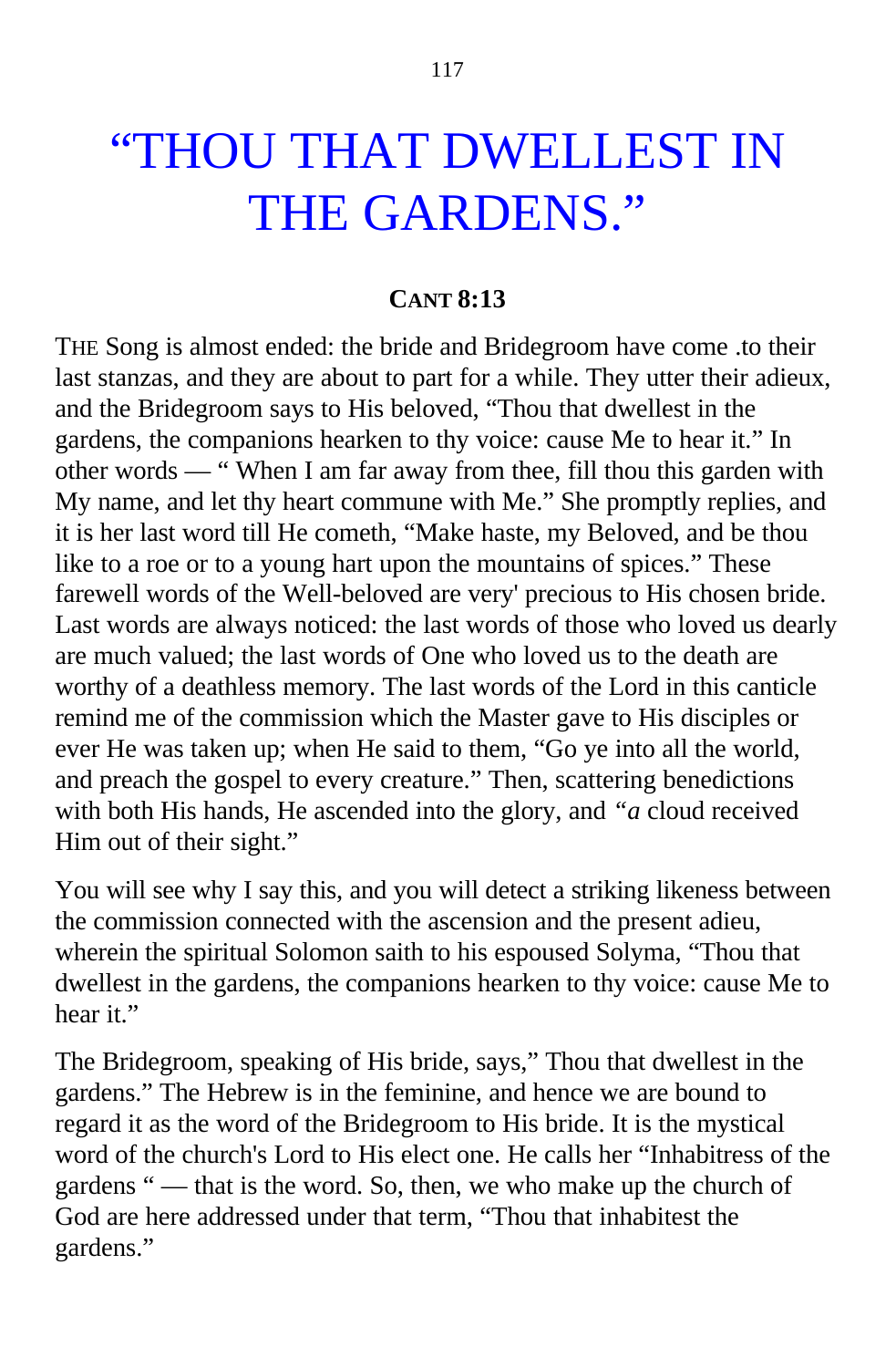He whom we love dwelleth in the ivory palaces, wherein they make Him glad: He is gone up into His Father's throne, and has left these gardens down below, tie came down awhile that He might look upon His garden, that He might see how the vines flourished, and gather lilies; but He has now returned to His Father and our Father. He watered the soil of His garden with His bloody sweat in Gethsemane, and made it to bear fruit unto life by being Himself laid to sleep in the tomb of Joseph of Arimathea; but all this lowly work is over now. He does not dwell in the gardens as to His corporeal presence; His dwelling-place is on the throne. Jesus has not taken us up with Him; He will come another time to do that; but now He leaves us among the seeds and flowers and growing plants to do the King's work until He come.. He was a visitor here, and the visit cost Him dear; but He is gone back unto the place whence He came out, having finished the work which His Father gave Him: our life-work is *not* finished, and hence we must tarry awhile below, and be known as inhabitants of the gardens.

It is expedient that we should be here, even as it is expedient that He should *not* be here. God's glory is to come of our sojourn here, else He would have taken us away long ago. He said to His Father, "I pray not that thou shouldest take them out of the world, but that thou shouldest keep them from the evil." He Himself is an inhabitant of the palaces, for there He best accomplishes the eternal purposes of love; but His church is the inhabitress of the gardens, for there she best fulfills the decrees of the Most High. Here she must abide awhile until all the will of the Lord shall be accomplished in her and by her, and then she also shall be taken up, and shall dwell with her Lord above. The title is given by way of distinction, and marks the difference between her condition and that of her Lord.

Next, it is given by way of *enjoyment.* She dwells in the gardens, which are places of delight. Once you and I pined in the wilderness, and sighed after God from a barren hind. We trusted in man, and made flesh our arm, and then we were like the heath in the desert, which seeth not when good cometh. All around us was the wilderness of this world, a howling wilderness of danger, and need, and disorder. We said of the world at its very best, "Vanity of vanities, all is vanity." Do you remember how you roamed, seeking rest and finding none? Your way was the path of darkness which leadeth unto death. Then you were poor and needy, and sought water and there was none, and your tongue cleaved unto the roof of your mouth for thirst. Then came the Lord who bough'.: you, and He sought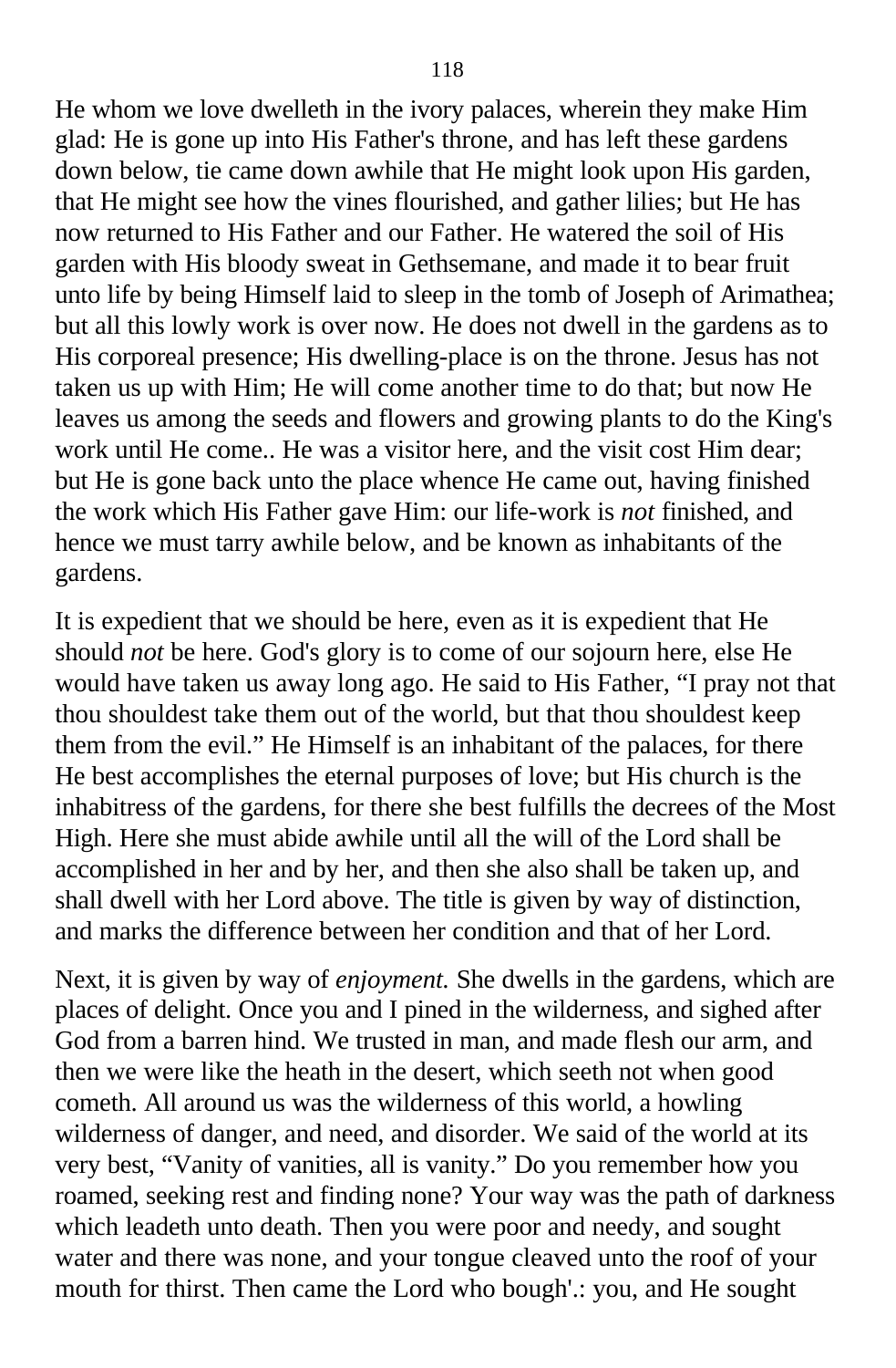you until He brought you into the gardens of His; love, where He satisfied you with the river of the water of life, and filled you with the fruits of His Spirit:, and now you dwell in a goodly land: "The fountain of Jacob shall be upon a land of corn and wine; also his heavens shall drop down dew.': Your portion is with the Lord's saints;, yea, with Himself; and what can be a better portion? Is it not as the garden of the Lord? You dwell where the great Husbandman spends His care upon you and takes a pleasure in you. You dwell where the infinite skill and tenderness and wisdom of God manifest themselves in the training of the plants which His own right hand has planted; you dwell in the church of God, which is laid out in due order, and hedged about and guarded by heavenly power; and you are, therefore, most fitly said to dwell in the gardens. Be thankful: it is; a place of enjoyment for you: awake and sing, for the lines have fallen unto you in pleasant places. Just as Adam was put into the Garden of Eden for his own happiness, so are you put into the garden of the church for your comfort. It is not a perfect paradise of bliss, but it has many points of likeness to paradise: for God Himself doth walk therein, the river of God doth water it, and the tree of life :is there unguarded by the flaming sword. Is it not written, "I the Lord do keep it: I will water it every moment; lest any hurl: it, I will keep it night and day"? Although you are distinguished from your Lord by being here while He is there, yet you are made partakers of His joy, and are not as those: who are banished into a salt land to die in desolation. The Lord's joy is in His people, and you are made to have a joy in them also: the excellent of the earth, in whom is all your delight, are made to be the comrades of your sojourning.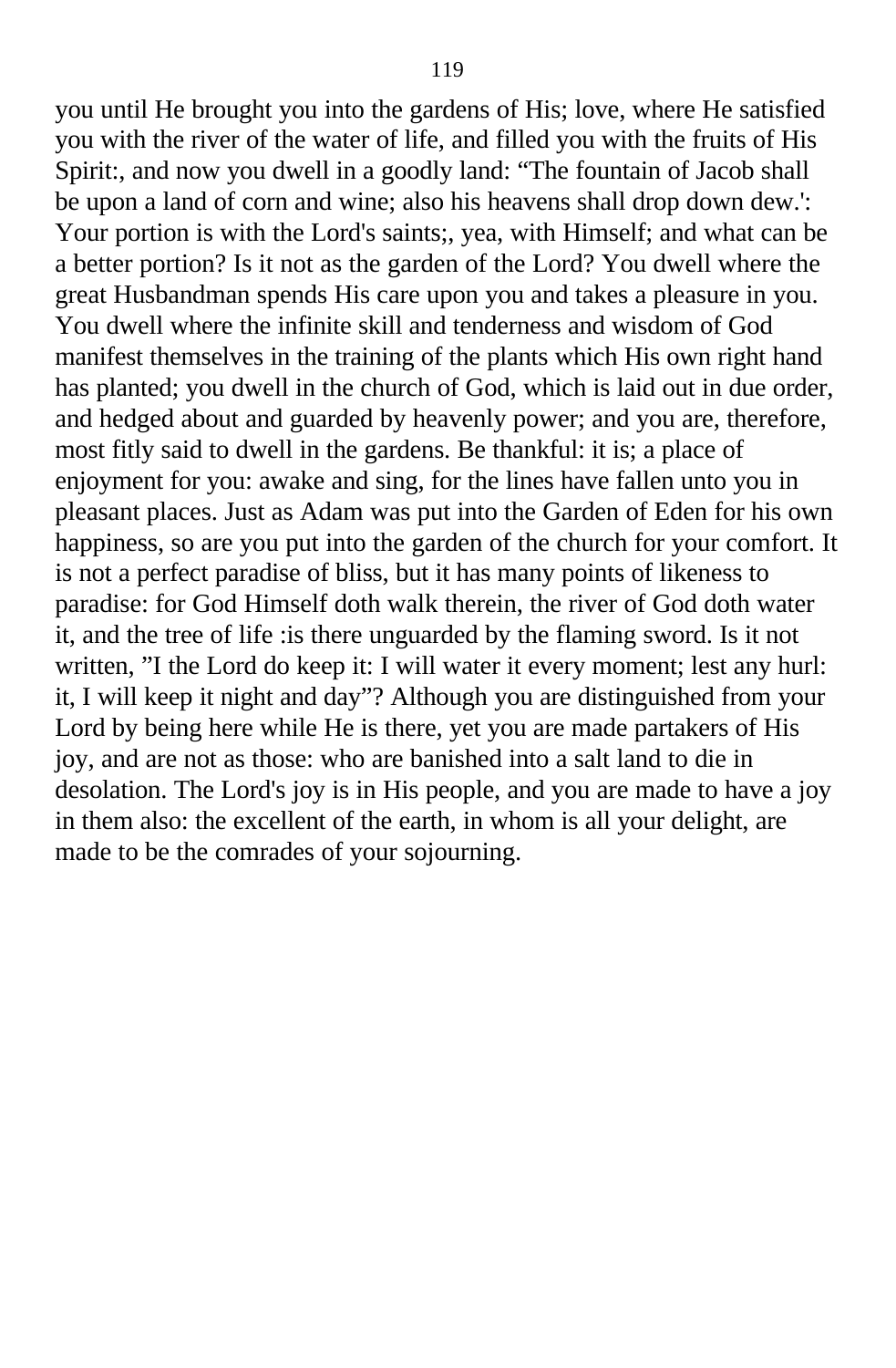### SPRING IN THE GARDEN.

THAT which is sown in the garden springs up from out of the ground because there is vitality in it. The life is dormant for a while, but it displays itself in due season. There is at the appointed hour for all the buried seeds a bursting of grave clothes, a rending of sepulchers, and an upheaval of the earth, and then in resurrection freshness comes forth the blade, to be succeeded by the ear, and that by the full corn in the ear. Even so the truth of God is a living and incorruptible seed which liveth and abideth for ever; or, to use another figure, it is as the tell tree and as the oak, whose substance is in them when they lose their leaves. It is not possible that the truth of God should perish; even if it be cut down, at the scent of water it will bud and send forth new shoots. Life in garden seeds may be destroyed, under certain influences the life-germ may perish, but the living truth of God is immortal and unconquerable. The Lord has Himself declared that it abideth for ever: "The grass withereth, the flower fadeth, but the word of our God shall stand for ever." Therefore do we assuredly look for a blessed spring time, we wait to see the goodness of the Lord in the land of the living; yea, we expect to see the universal reign of the everlasting Gospel.

But seed springs up not .only because of its own vitality, but because of its surrounding circumstances. Put the seed away in the mummy's hand, and hide it in the pyramid, and though it may be vital, still it is not quickened into growth. The seed under a clod 'waits awhile till all its surroundings become propitious, and then it begins to germinate.. The moisture and the warmth co-operate, and the :;oil begins to yield its nourishment to the little life-germ. So we may rest assured that God will make all things propitious in His providence to the growth of His own truth. He knows under what conditions religious thought will spring up in the minds of men, and He can create those conditions; He has created them, and He will! The dews, are they not in His hand? The rains, doth He not pour them forth from His palm? The sunlight, is it not the smiling of His face; and the heat, is it not the breath of His love? Is not the residue of the Spirit with Him? Can He not open the bottles of heaven? Is He not the Father of Lights also, who (:ant pour forth the brightness of His grace upon men's hearts? We may rest assured that because all conditions are in the hand of God, and He can order them according to His own will, He will cause the seed which He has sown in the earth 'to spring up. Why, methinks I may' say of the Gospel,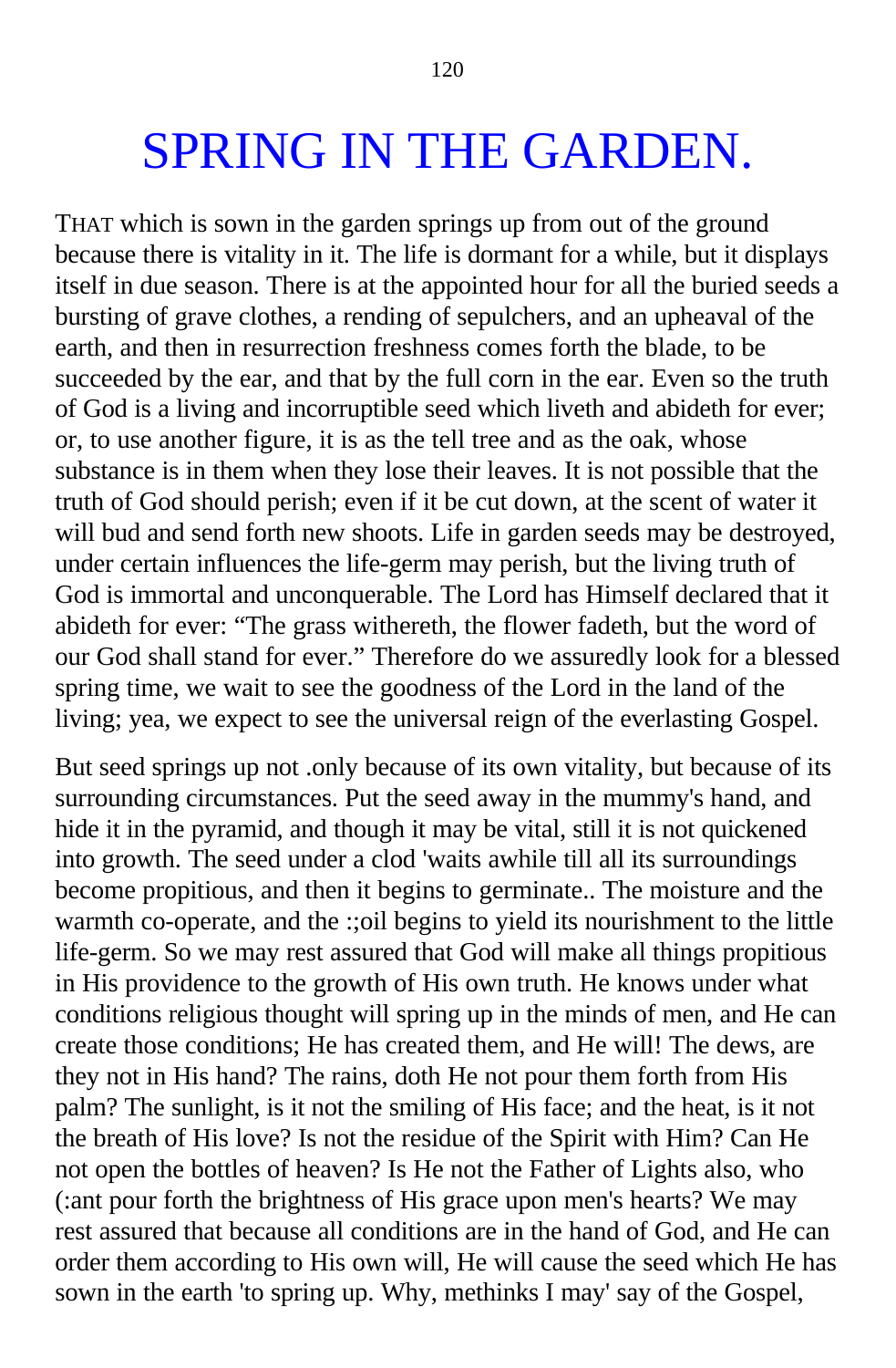that, under the Divine superintendence, everything is in league with it. They fight from heaven — the stars in their courses fight for the Gospel of Jesus. For it winds blow and tempests rage. It is in league with the stones of the field, and the beasts of the field are at peace with it. The stupendous wheels of Providence as they revolve are full of eyes, and all those eyes are fixed upon Christ and upon His cross, and as they turn upon 'their mystic axles, they revolve for ever with one design; methought I heard them speak as they move onward, and a voice from among them said, "Let the name of God be glorious, and let the Christ of God be king among the people." The Gospel must spread therefore; it is,. in itself, vital and energetic, and the Lord of hosts ordereth all things to secure its growth.

But the corn comes not up out of the earth because it is vital, or because of its ;surroundings merely, for, as we believe, there is the actual power of God at work throughout Nature. We have never been able to agree with the theory that Nature once started, works of itself, like a clock which has been wound up. We believe that its operations conform to certain laws, but there must be some power to carry out the laws, or else they would be a dead letter. Everything that exists is a continuous emanation from the Most High, and everything that is done anywhere in the world, God lendeth the strength and giveth the power whereby it is done. If we were to see performed upon this stage, in a single moment, the turning of one grain of wheat into a full grown ear, we should exclaim, "Wonderful!" and regard it as a miracle. But if God is pleased to take some few months in performing the same operation, it is not the less wonderful. If spring came but once in a century, what wonder it would excite in all hearts! If it had never happened but once, it would be considered to be the crown of miracles, and skeptics would ridicule those who believed in its possibility; yet God creates our harvests as surely as if there never had been a harvest before, and He forms our ripe fields by I-[is omnipotence as truly even as He fashioned man in the Garden of Eden, perfect at once!

God is alive, and God is at work; He hath not betaken Himself into His secret chambers and shut the door behind Him, and left us orphans in the world, and the earth without a ruler and without a friend! He worketh everywhere; in the deepest caverns of the sea and among the highest pinnacles of the heavens: and there, He worketh among the violets of yonder bank, and the primroses which peer forth from amidst the sere leaves around the underwood of the copse: and there also, where the bees begin to hum, the lark to sing. and the lambs to play.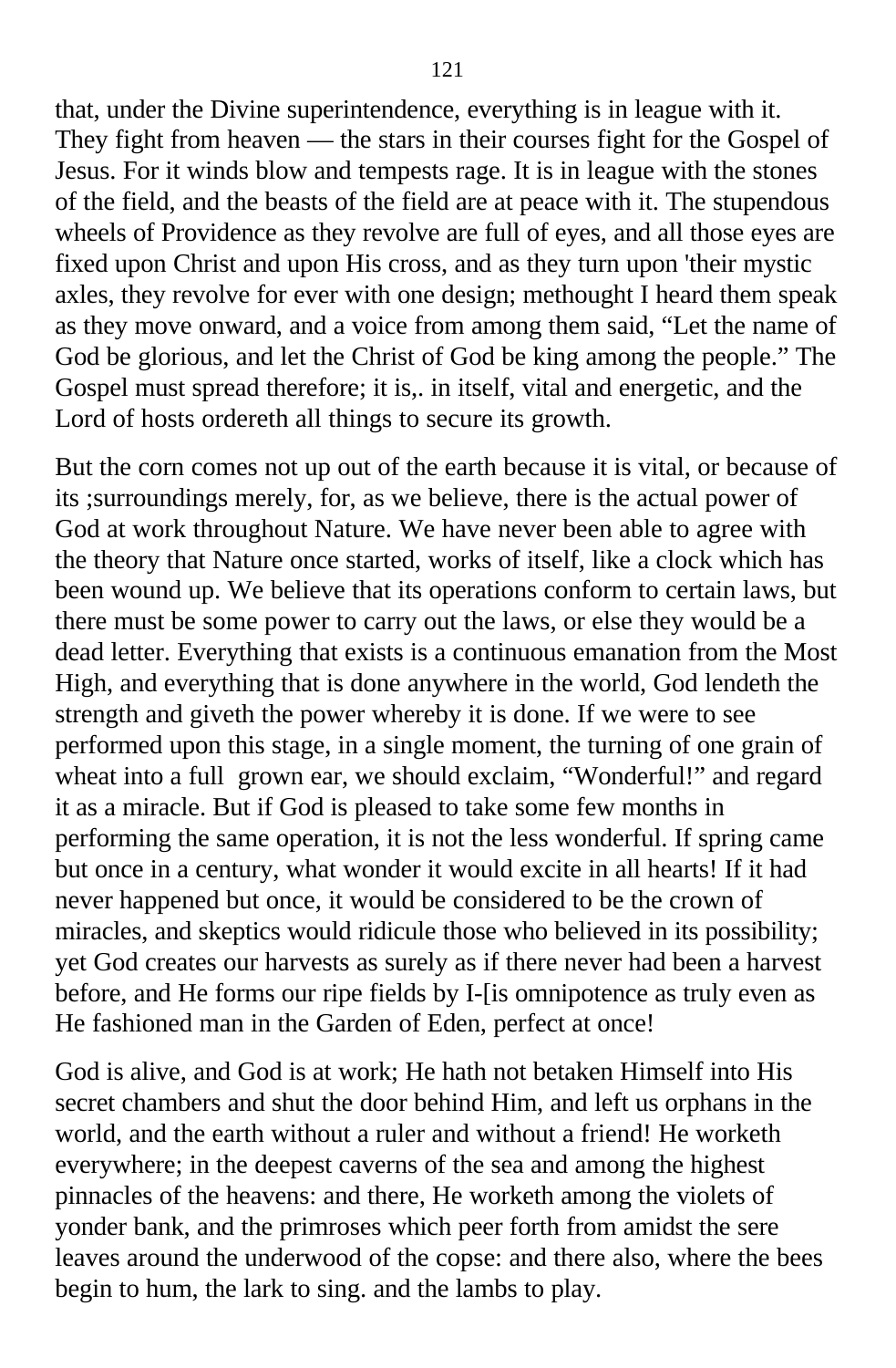It is God that sendeth "Spring, the Awakener," to fill earth's bosom with flowers. He doeth it all! And it is because of this that we expect the Gospel to flourish — not merely because the. Word of God is vital, and because God will order Providence in its behalf, but because He is at work in it — mysteriously at work, it is true, but certainly at work, for the Spirit of the living God which was given at Pentecost has never gone back to heaven; He is here still, and He that wrought amongst the crowds of the streets of Jerusalem and made them cry out, "Sirs:, what must we do to be saved?" is working in our cities even at this day. Where Jesus Christ is preached, His Spirit is pledged to be present. God's Spirit worketh evermore. He is breaking hard hearts as the winter pulverizes the clods; He is melting stubborn wills into obedience as the vernal showers soften the hard earth; and He is awakening the young germs of hope, and prayer, and desire, just as the warm sunlight is calling up the green blades and the :flowers. The Spirit of God worketh ever. O ye adversaries of the Gospel, it is not the Gospel alone that ye have to stand against, but the God over all, blessed for ever, omnipotent and eternal, is engaged in the battle! If the Gospel be His sword ye may well tremble at its edge, but ye may be much more afraid when ye remember the arm which wields that deadly weapon, which can divide asunder soul and spirit. The Gospel is His arrow and His bow, but He who draws that bow and directs that arrow is the same God who launches thunderbolts in the day of tempest, and touches the hills and they smoke. The God of the Gospel is He who wheels the earth in its orbit, and marshals all the stars. Jehovah invisible, but also almighty, is engaged to show Himself strong for the Gospel, therefore do we expect victory. Despite the times of depression and of sorrow, days of refreshing must come from the presence of the Lord. The spring must follow the winter: *"As* the earth bringeth forth her bud, and as the garden causeth the things that are sown in it to spring forth, so the Lord God will cause righteousness ant] peace to spring forth before all the nations."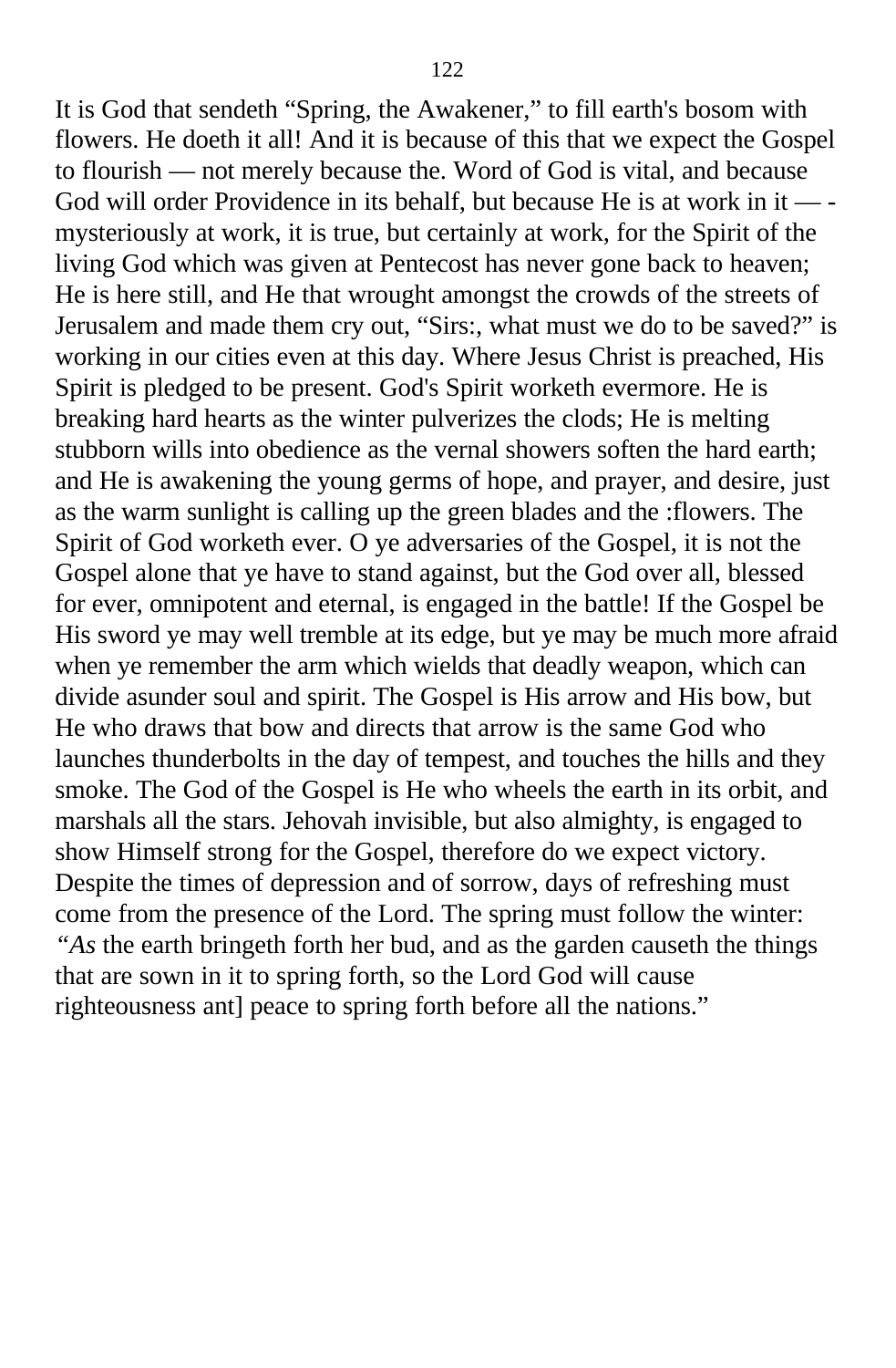### SPRING FOLLOWS WINTER.

IF at any time our mind should grow desponding concerning; the; progress of the Gospel, and I confess mine is very heavy at times, it ought to encourage us to remember that the Gospel will conquer, not because it looks as if it would, but because God has declared and decreed that it shall do so. I know of no efforts which have been made to promote the advent and progress of spring. A blustering March; a cold February; rain and mist through November, December, and January; I saw nothing in the atmosphere or the sky to help on spring. Did it want any helping? Did it need human aid? No; the earth pursued its ordained orbit, and every hour it neared the point where spring, laden with flowers, lay in kind ambush, longing to scatter her garlands over the glad earth. God wants no helpers to create spring: He sends it in His own time, and lo it cometh. Even thus the Lord stands in no need of creature help to effect the designs of His grace. Spring has never lingered until assembled parliaments have permitted and commanded its coming; neither has it waited for emperors to smile, and say — " Let the buds come forth." Far away in the dense forest, and here in Merry England in a thousand woods, the sap is flowing in the trees, and myriads of buds are swelling, but not: by man's art or aid. The daffodils are blooming in the meadows where no man planted them, and the bluebells in the dells where gardener's spade has never come. Yea, and I know right well that the dews of Divine grace and the showers of regenerating love tarry not for man, nor wait for the sons of men.

If there had been a general revolt against the spring, :it would not have been delayed. If the kings of the earth had set themselves, and the rulers taken counsel together, no single gleam of sunlight would have hesitated to shine forth. If the Pope himself, in his infallibility, had issued a bull forbidding the sun 'to re-cross the equator, and advance to the northern tropic, I venture to predict that it would have pursued the even tenor' of its way, despite the bidding of his Holiness. None can stay the marches of the year, or' turn the seasons from their course. Who is he that can fight against the Lord, or withstand the power of the Most High? Our help cometh from the Lord who made heaven and earth. We do not reckon on the progress of the Gospel because we have a company of rich men to help us, a goodly fellowship of eloquent divines to advocate the cause and a considerable number of respectable persons to support the good work. No,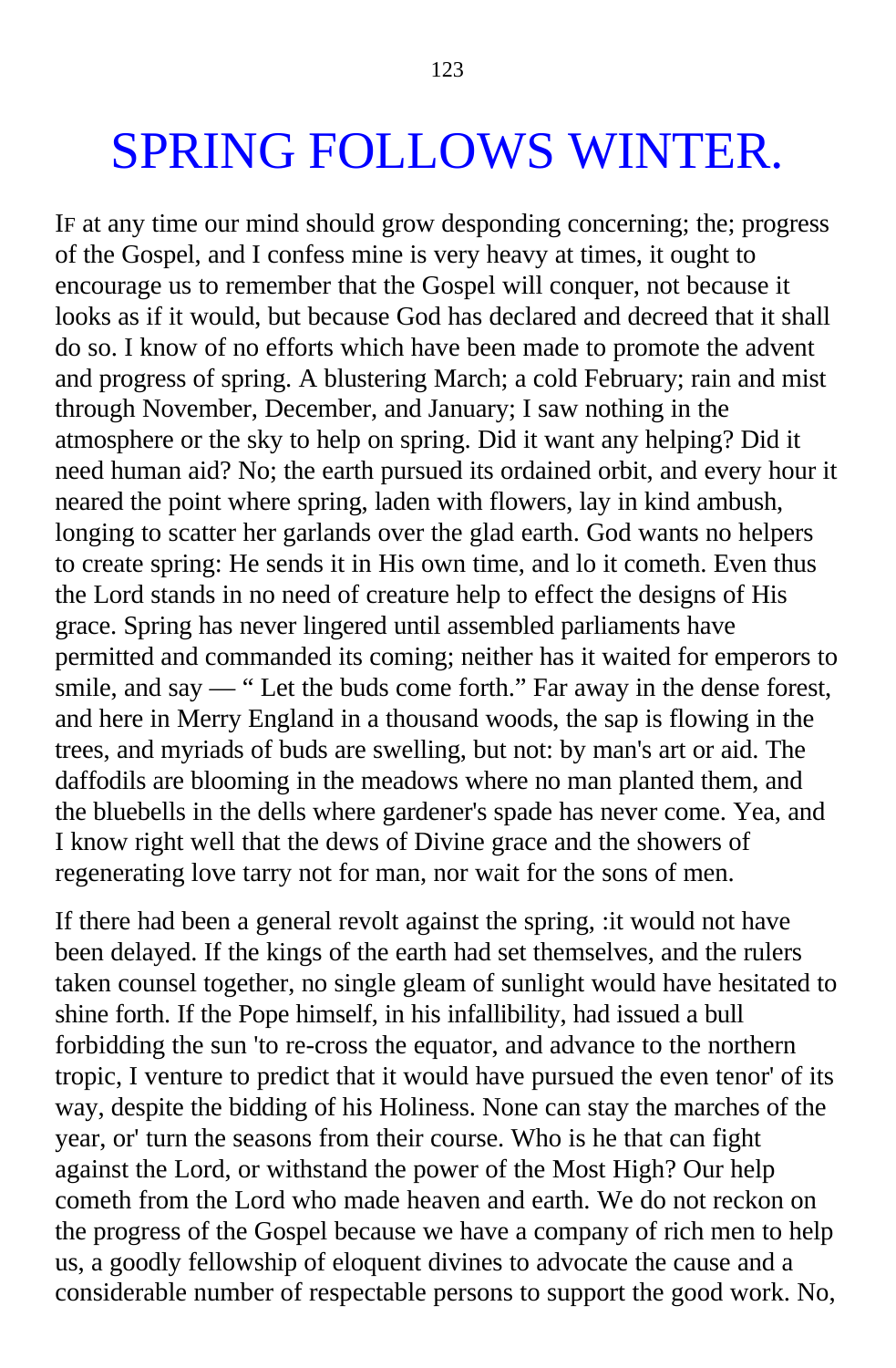our Master has not come to such a beggarly state of dependence that He needs a mortal's help. He has told us that "cursed is he that trusteth in man and maketh flesh his arm," and He has not come to trust in man Himself and make flesh His arm: "Not by might nor by power, but by My Spirit, saith the Lord of Hosts." As comes the spring by God, Jehovah's own arrangement; so shall come the time. of the church's triumph, and the victory of truth, by God's appointment, let men say what they will.

Be it never forgotten that the disheartening circumstances of the winter may have been all of them promotive of the success of the spring. I cannot tell what connection there may have been between the sharp frost and the coloring of the cowslip, but I have no doubt that if the flowers could speak they could tell. I do not know what is the connection between the drenching showers and the gushes of song from the woodlands, but doubtless the larks and the thrushes hold the secret: among them; neither do I know how howling winds are linked with leafy bowers, but what the oak or the elm could say if they were permitted to prophesy for awhile lit is not for me to guess. There is an intimate inter-marriage and commingling of the dark and of the bright, the chill and the warm; and from this has come forth the joy of spring. Every child knows that March winds and April showers bring forth the sweet May flowers; so all the sorrows and troubles which the church has borne, and shall yet bear, are mothers of the victories she shall yet achieve. Her days would never be so bright if her nights had not been so dark. Believe, therefore, that the worst times are working on towards something better. We have God's promise to sustain us in all our efforts to spread abroad His kingdom, He has Himself declared that,. ':'As the rain cometh down, and the snow from heaven, and returneth not thither, but watereth the earth:, and maketh it bring forth and bud, that it may give seed to the sower, and bread to the eater: so shall My word be that goeth forth out of My mouth; it shall not return unto Me void, but it shall accomplish that which I please, and it shall prosper in the thing whereto I sent it." The Lord God cannot lie, He must keep His promise; and He cannot be disappointed by unforeseen difficulties; His power is irresistible; therefore we feel quite sure that His word must win the day!

Bethink you for a moment, you who are growing weary through the long night, whose watches seem as if they would never end. I hear you cry, "When will the day break:, and the shadows flee away?" Be not dispirited, but encourage yourselves with these thoughts. Remember what a sowing has already gone before. Christ sowed the earth with His own self.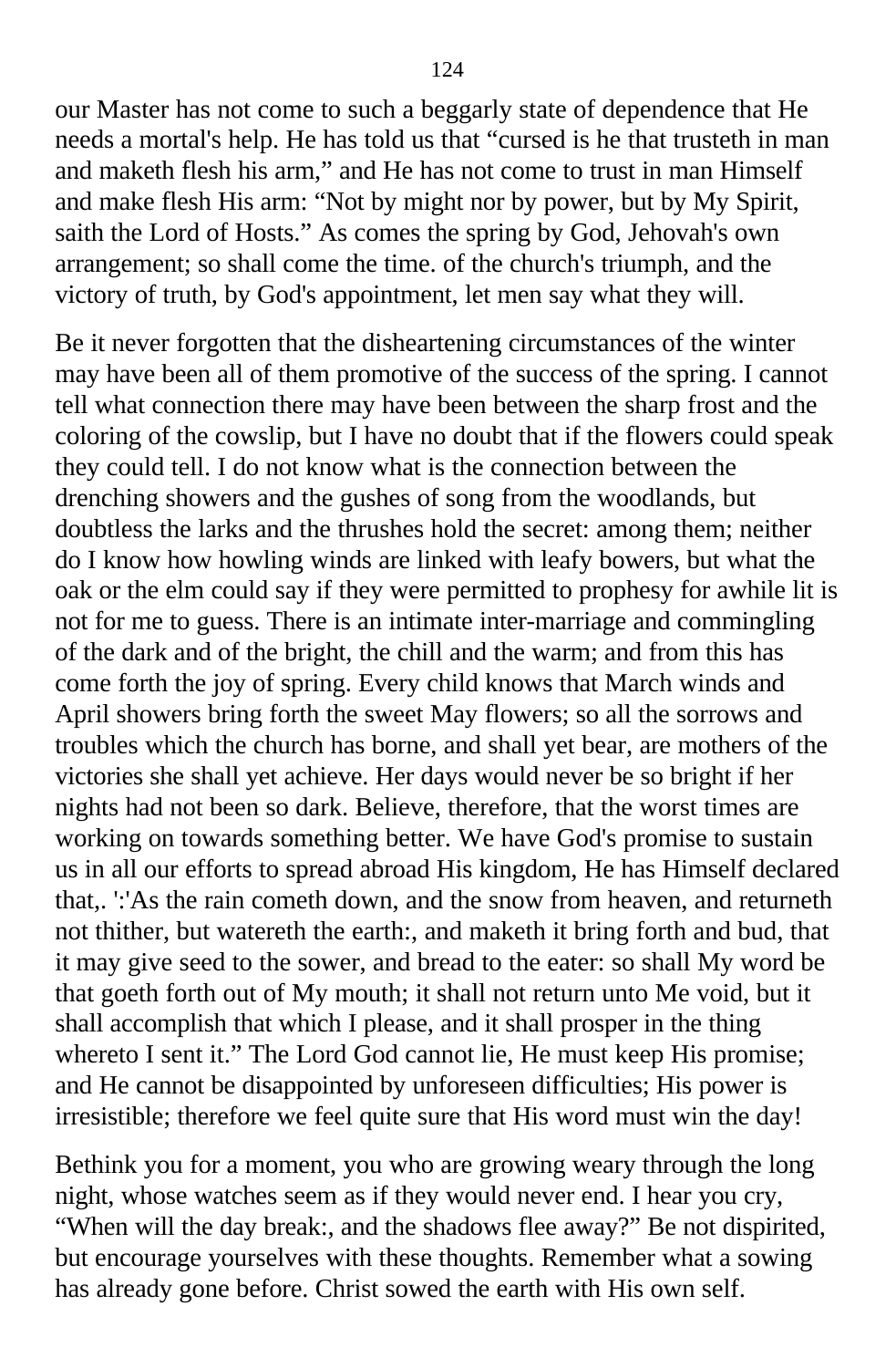Remember, too, who is the Husbandman of this field. He :has not bidden His church till the world without Divine help: "My Father is the Husbandman." God Himself is watching over the broad field of the world to promote the growth of what the Savior sowed, and shall He fail? Shall it be said at the close of the great Husbandman's work, there is no result from it? The idols are still firm on their pedestals; Antichrist sits upon her seven hills in pompous state, and the simple Gospel is still in the minority! Will the Almighty fail? How think you? Can Omnipotence be defeated? No! It cannot be; as Jehovah liveth, it cannot be! The living God must conquer.

Moreover, there is the Spirit of God Himself, as well as the Father and the Son, and He has deigned to dwell in the midst of the church. The Spirit of God is here, and is specially at work. He moved upon chaos, and turned it into order; He it is also that quickeneth the dead, and shall He be defeated and disappointed in the conversion of this world? Let the thought be accursed, for it is near akin to blasphemy, if it be not blasphemy itself. The truine God must make the knowledge of Himself to "cover the earth as the waters cover the sea." God's honor is engaged in the matter. On this battlefield of the world He has flung down the gauntlet to the powers of hell, and Satan has taken up the gage of battle, and the fight has raged long, but it must end in victory for God, it cannot be otherwise!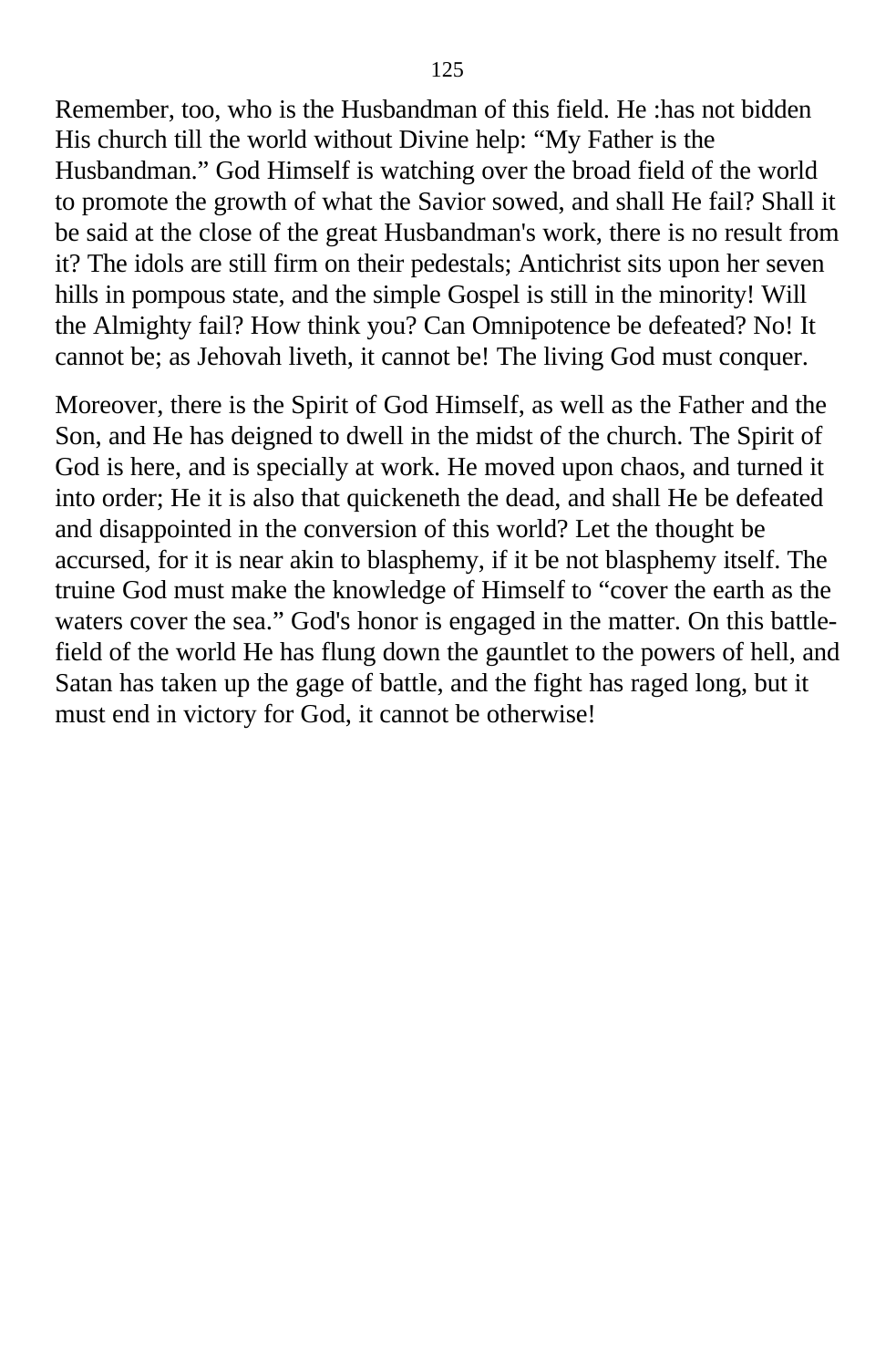### "THE GRASS WITHERETH, THE FLOWER FADETH."

#### **ISAIAH 40:6-8; 1 PETER 1:23-25.**

THE Spirit blows upon the flesh, and that which seemed vigorous becomes weak, that which was fair to look: upon is smitten with decay; the true nature of the flesh is thus discovered, its deceit is laid bare, its power is destroyed, and there is space for the dispensation of the ever-abiding Word, and for the rule of the Great Shepherd, whose words are spirit and life. There is a withering wrought by the Spirit which is the preparation for the sowing and implanting by which salvation is wrought.

The withering before the sowing was very marvelously fulfilled in the preaching of John the Baptist Most appropriately he carried on his ministry in the desert, for a spiritual desert was all around him; he was the voice of one crying in the wilderness. It was not his work to plant, but to hew down. The fleshly religion of 'the Jews was then in its prime. Pharisaisrn stalked through the streets in all its pomp; men complacently rested in outward ceremonies only, and spiritual religion was at the lowest conceivable ebb. Here and there might be found a Simeon and an Anna, but: for the'. most part men knew nothing of spiritual religion, but said in their hearts: "We have Abraham to our father," and this is enough. What a stir he made when he called the lordly Pharisees a generation of vipers! How he shook the nation with the declaration, "Now also the ax is laid unto the root of the trees"! Stern as Elias, his work was to level the mountains, and lay low every lofty imagination. That word, "Repent," was as a scorching wind to the verdure of self-righteousness, a killing blast for the confidence of ceremonialism. His food and his dress called for fasting and mourning. The outward token of his ministry declared the death amid which he preached, as he: buried in the waters of Jordan those who came to him. *"¥e* must die and be buried, even as He who is to come will save by death and burial." This was the meaning of the emblem which he set before the crowd. His typical act ,was as thorough in its teaching as we. re his words; and as if that were not enough, he warned them of a yet more searching and trying baptism with the Holy Ghost and with fire, and of the coming of One whose fan was in His hand, thoroughly to purge His floor.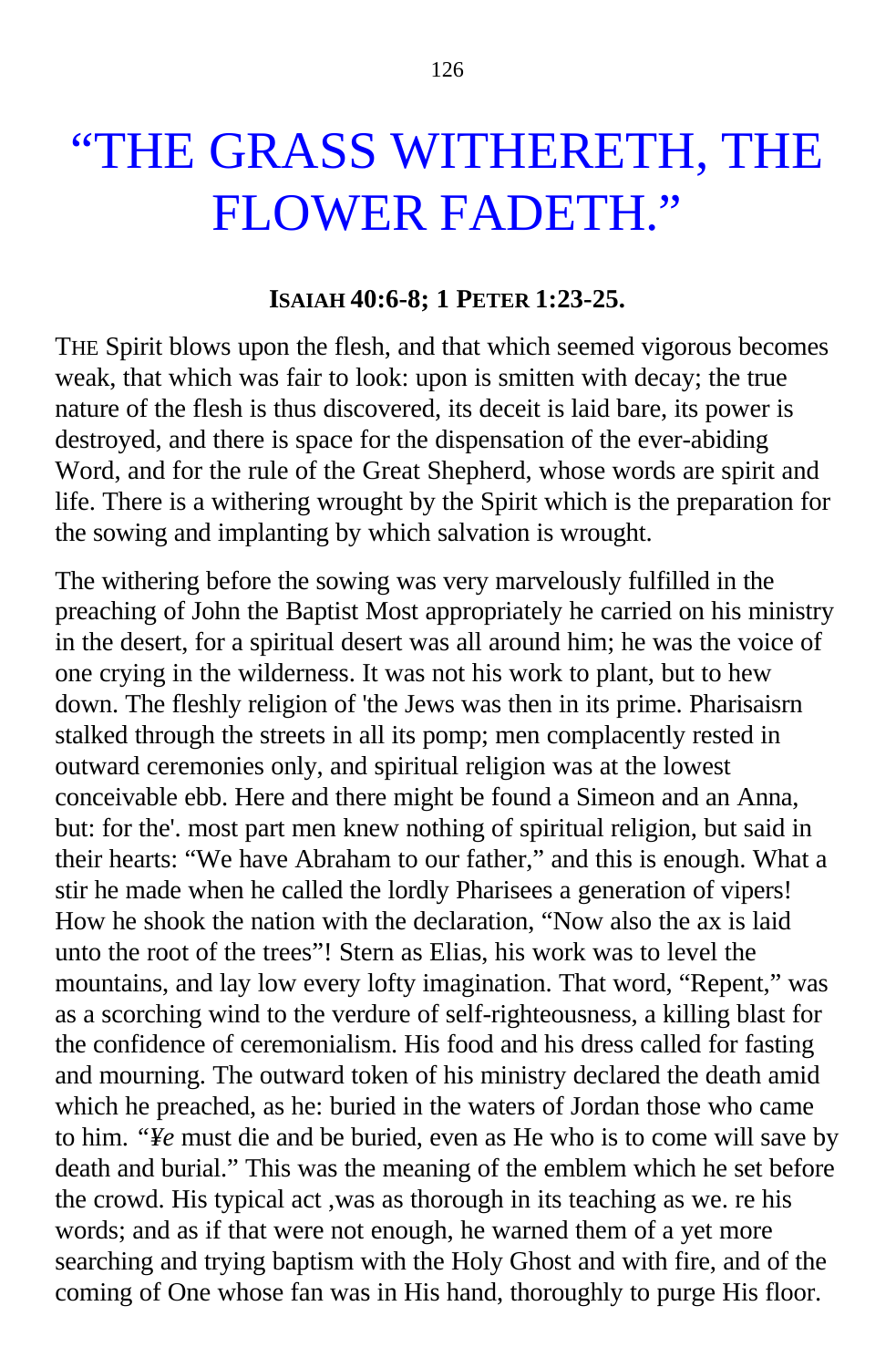The Spirit in John blew as the rough north wind, searching and withering, and made him to be a destroyer of the vain gloryings of a fleshly religion, that the spiritual faith might be established.

When our Lord Himself actually appeared, He came into a withered land, whose glories had all departed. Old Jesse's stem was bare, and our Lord was the Branch which grew out of his root. The scepter had departed from Judah, and the lawgiver from between his feet:, when Shiloh came. An alien sat on David's throne, and the Roman called the covenant-land his own. The lamp of prophecy burned but dimly, even if it had not utterly gone out. No Isaiah had arisen of late to console,, them, nor even a Jeremiah to lament their apostasy. The whole economy of Judaism was; as a worn-out vesture; it had waxed old:, and was ready to vanish away. The priesthood was disarranged. Luke tells us that Annas and Caiaphas were high priests that year — two in a year or at once, a strange setting aside of the laws of Moses. All the Dispensation which gathered around the visible, or as Paul calls it, the "worldly" sanctuary, was coming to a close; and when our Lord had finished His work, the veil of the Temple was rent in twain, the sacrifices were abolished, the priesthood of Aaron was set aside, and cardinal ordinances were: abrogated, for the Spirit revealed spiritual things. When He came who was made a priest, " not after the law of a carnal commandment, but after the power of an endless life," there was *"a* disannuling of the commandment going before for the weakness and unprofitableness thereof."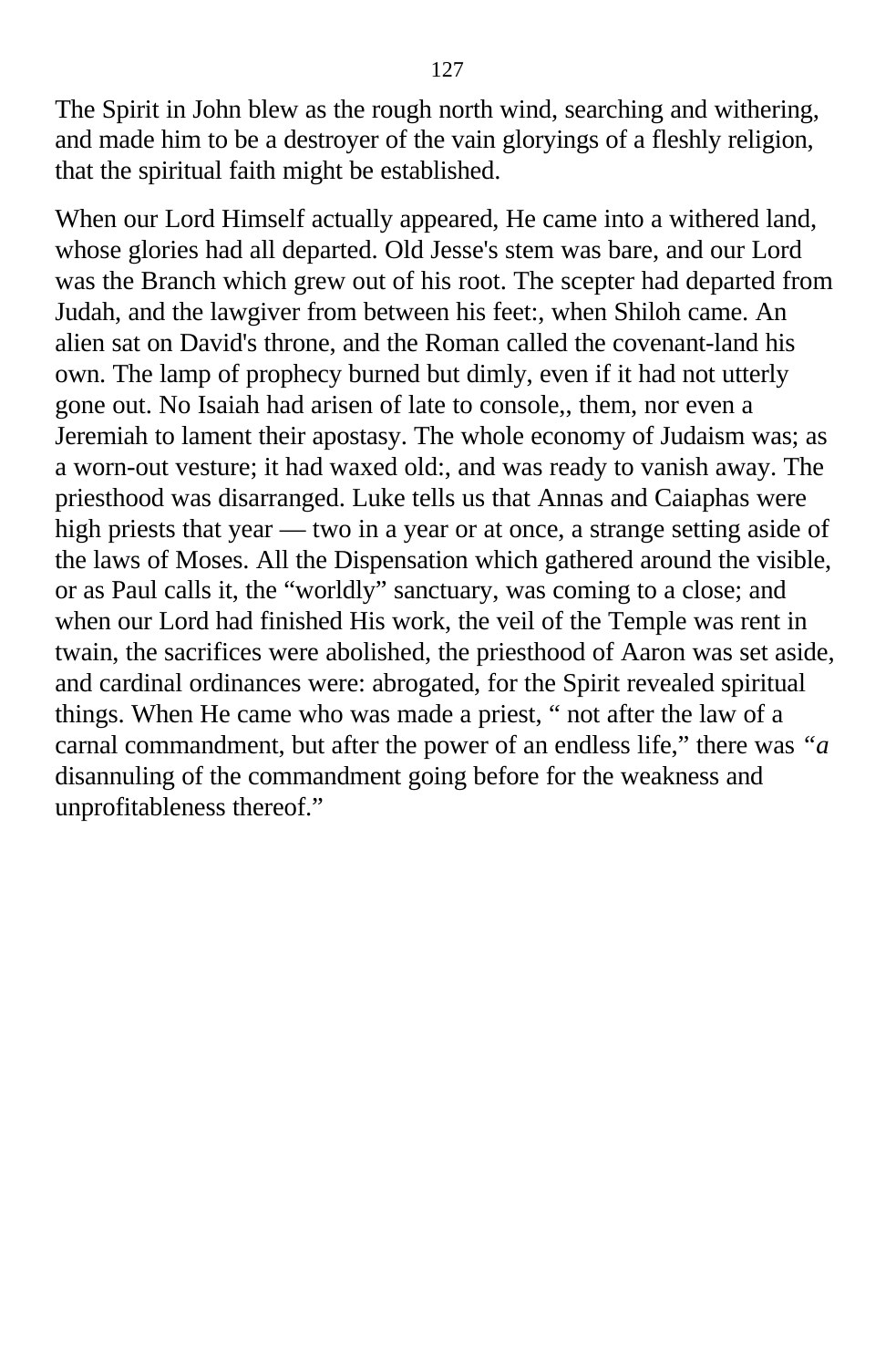# "LIKE A WATERED GARDEN, AND LIKE A SPRING OF WATER."

#### **ISAIAH 58:11.**

"AND THOU SHALT BE LIKE A WATERED GARDEN." This figure of a garden is a very sweet and attractive one. I need not tell you how much taste may be displayed and how much pleasure may be derived from the cultivation of such plots of ground. Our fancy is soon at work to invent a picture of flower-beds, and fruit-trees, shady walks, and pleasant fountains, laid out close to some grand mansion, and opening its fairest views to the best apartments of the palace. Such a garden needs constant care, and then, although it may be more beautiful at one season than another, it will never be like a wild heath, or totally bereft of charms.. But alas! some professors of religion are not like this: there is little evidence of diligent cultivation in their character. Instead of flowers of some kind all the year round, it is hard to say that they ever show much bloom: fruits you would never expect from them, But you know that it is a comely thing for every Christian church, whether it be a large mansion or a little villa, to have a garden surrounding it, so that you may look out from the windows and see the 'various walks and the different plants that flourish there. I have seen some gardens attached to small houses where the owner has portioned off little plots to each member of his family. And thus I believe the home has been made pleasanter and happier. But oh! it is always a good thing when every member of the church has a spot to engage his heart and hands;, and when they can all look with so much more satisfaction upon the tender blossoms and the full-blown flowers because they have watched and tended and watered the plants with a ministry of love. This, though, is merely a hint by the way. It is not the exact meaning of the passage before us. Your own soul is to be under cultivation. The heavenly Gardener shall rejoice in your bloom.

An African traveler tells us that he has often seen the contrast between an unwatered garden and a watered garden, and has been much surprised at it. In the case of the watered garden there may be a spring just outside of it,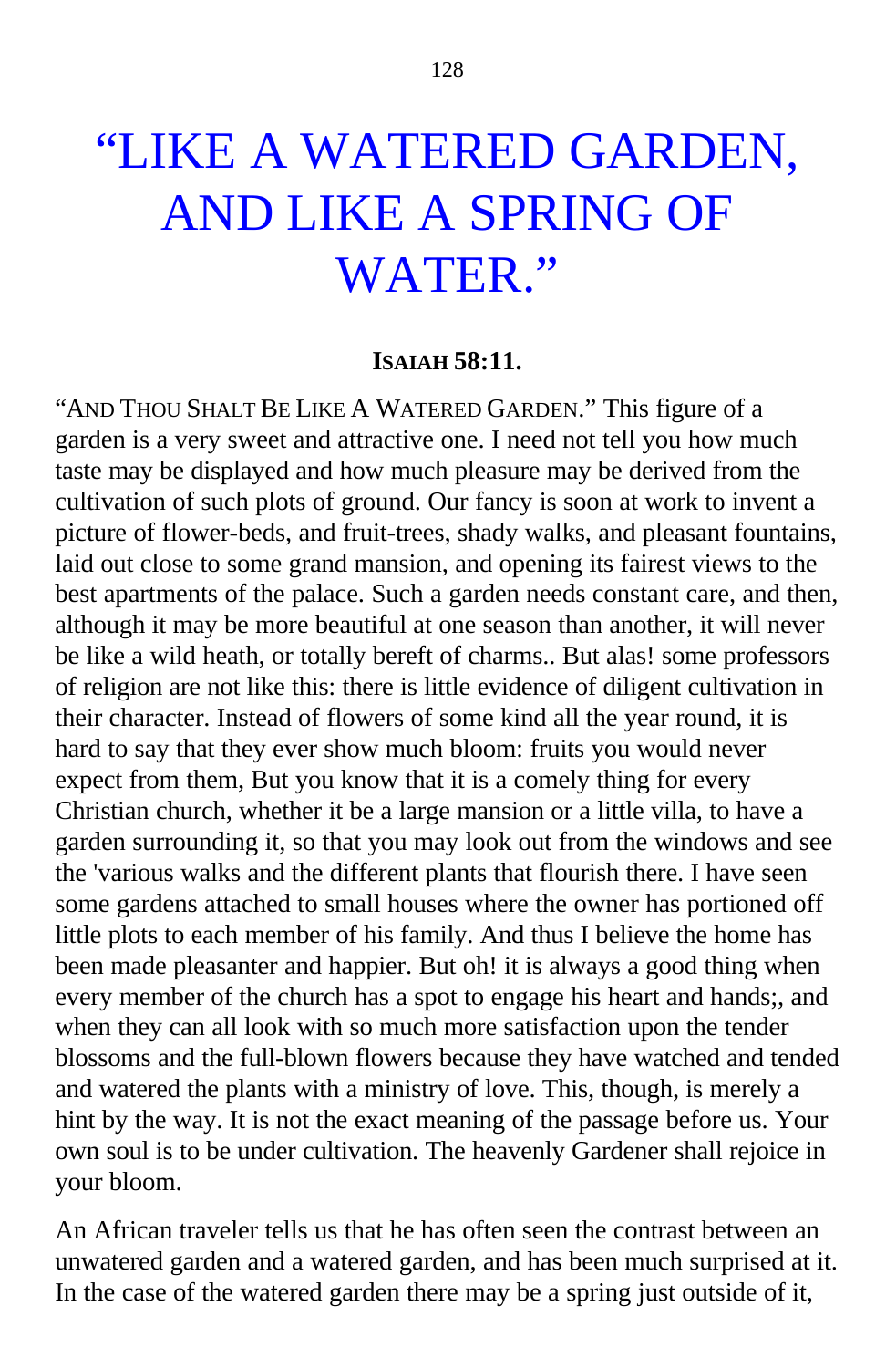and the master has diligently brought in the water ever), morning, or every evening, poured it into the trench, and made it run along, and so the plant receives the moisture, and bears fruit, forming a pleasant contrast to the and desert outside. But there is another garden, with similar plants, apparently selected with the same care, but as it has not been watered, the traveler says that he has frequently observed the holes where the plant should be, without: a vestige of the plant that has been perceptible. There was the, trench where the water should have flowed; there were paths in the garden; there was everything save and except this — there was no life, because there was no water. O Christians, you know what this means! When the Holy Spirit visits God's people:, they are like a garden that is watered every day. They are green and flourishing, and their graces are an honor to the God who nourished them. But if the Holy Spirit be taken a. way from them how different is it! If He were utterly withdrawn from us — which, thank God, He will not be — we should be just like the wilderness from  $\cdot$  which we were taken, and not a vestige of grace would remain. Christian, as all depends upon the watering of the Spirit, so make it a matter of soul concern with thee to be watered continually by God's grace. Oh, do not trust to the stock thou hast, for it will fail thee! I)o not rely upon what thy soul may find within itself as being its own wisdom and strength, or thou wilt be deceived; but go thou to the, Lord, and pray that thou mayest be as a watered garden — not as a garden only, but as a watered garden. So may each one of us do!

As "a spring of water whose waters fail not." There are many wells in the East which do fail, and many apparent springs which .deceive the traveler. I observe that the margin has it," whose waters deceive not, or lie not." When a caravan comes to a well, if there be no water in it the travelers are deceived; and if the husbandman should come to a reservoir, and find the water is; all gone, then the reservoir has lied unto him and deceived him. And how many a man who has appeared like a Christian has been but a mere deceiver! We looked into his conversation, where there should have been a savor of godliness, but we found none. We hoped that in his actions he would be like the Master whom he professed to serve, but we saw none of that Masters likeness. We trusted that when he came into communion with the church, he would add to its comfort and its usefulness, but he has merely added to its numbers, and has been an encumbrance upon its march. He has been a deceiver; his waters have lied unto us.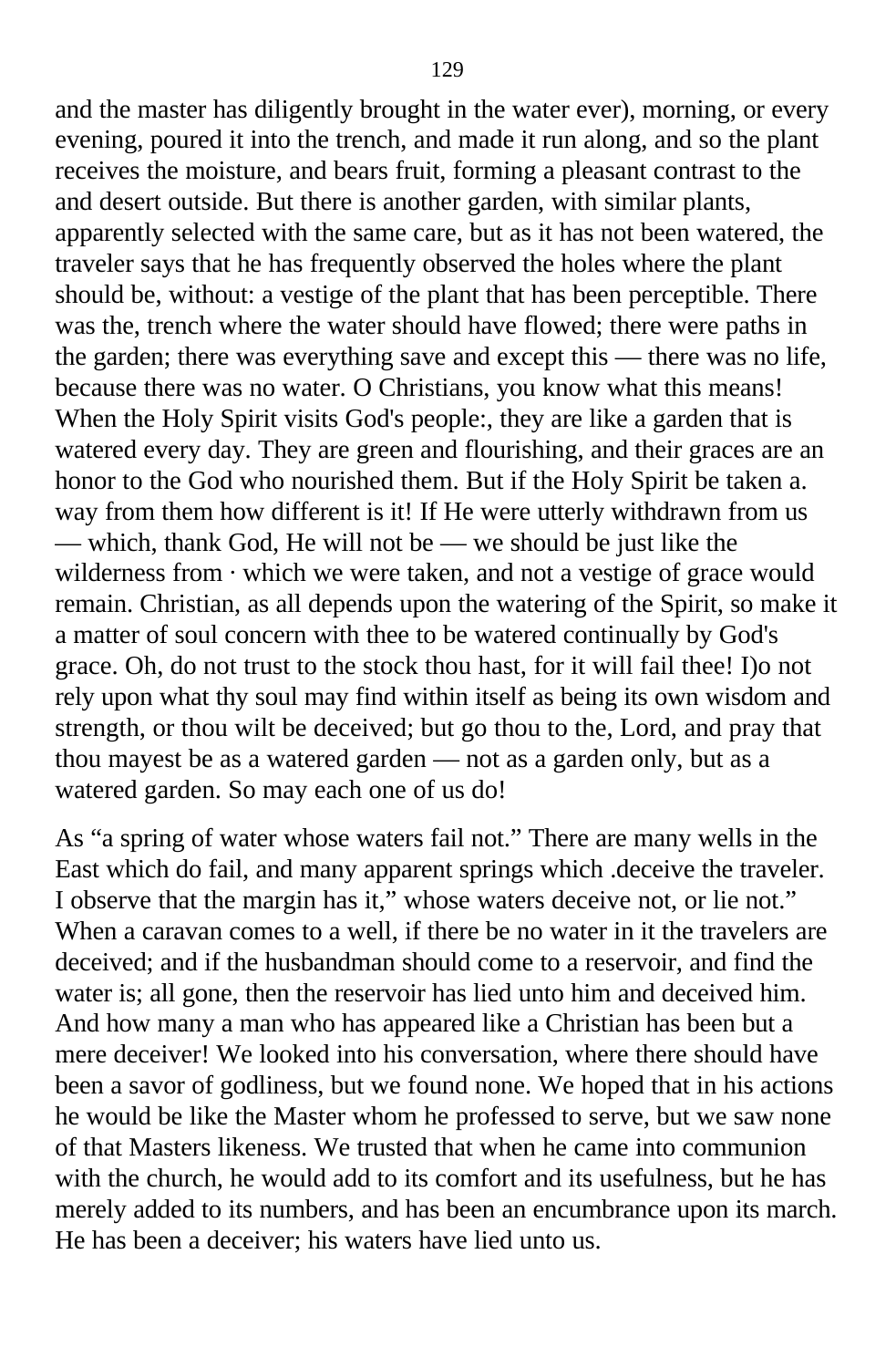Not so God's true people; they shall not deceive. They shall have so much grace that when a Christian friend expects to find grace in them, he shall not be disappointed. He shall be refreshed by their conversation, he shall be encouraged by their holy example. A spring of water is not dependent upon anything beyond itself. Deep down in the caverns of the earth great treasures of water have been prepared by God, and the spring subsists upon its own secret source. And so does the Christian. God has provided in the covenant a depth of living 'water. It is one of the blessings pronounced upon Israel's sons. Christ Himself has declared that he who drinks of the water of life shall find it in him, *"a* well of water springing up into everlasting life." The reservoir must be filled at certain times, and then it gets dry, but the spring is filled from itself. So the Christian is not dependent upon the ordinances. He thrives upon them, but he is not: dependent upon them. If, by Providence, he is denied the use of them, he has a spring within; nay, he has a spring in the secret depths of the eternal love of God, which wells up within him at all times, so that he becomes as "a spring of water, whose waters fail not." I do not know how some people, who believe that a Christian can fall from grace,, manage to be happy. It must be a very commendable thing in them to be able to get through a day without despair. If I did not believe the doctrine of the final perseverance of the saints, I think I should be of all men the most miserable, because I should lack any ground of comfort. I could not say whatever state of heart I came into, I should be like a well-spring of water, whose 'waters fail not. I should rather have to take the comparison of an intermittent spring that might stop on a sudden, or a reservoir which we had no reason to expect would always be full.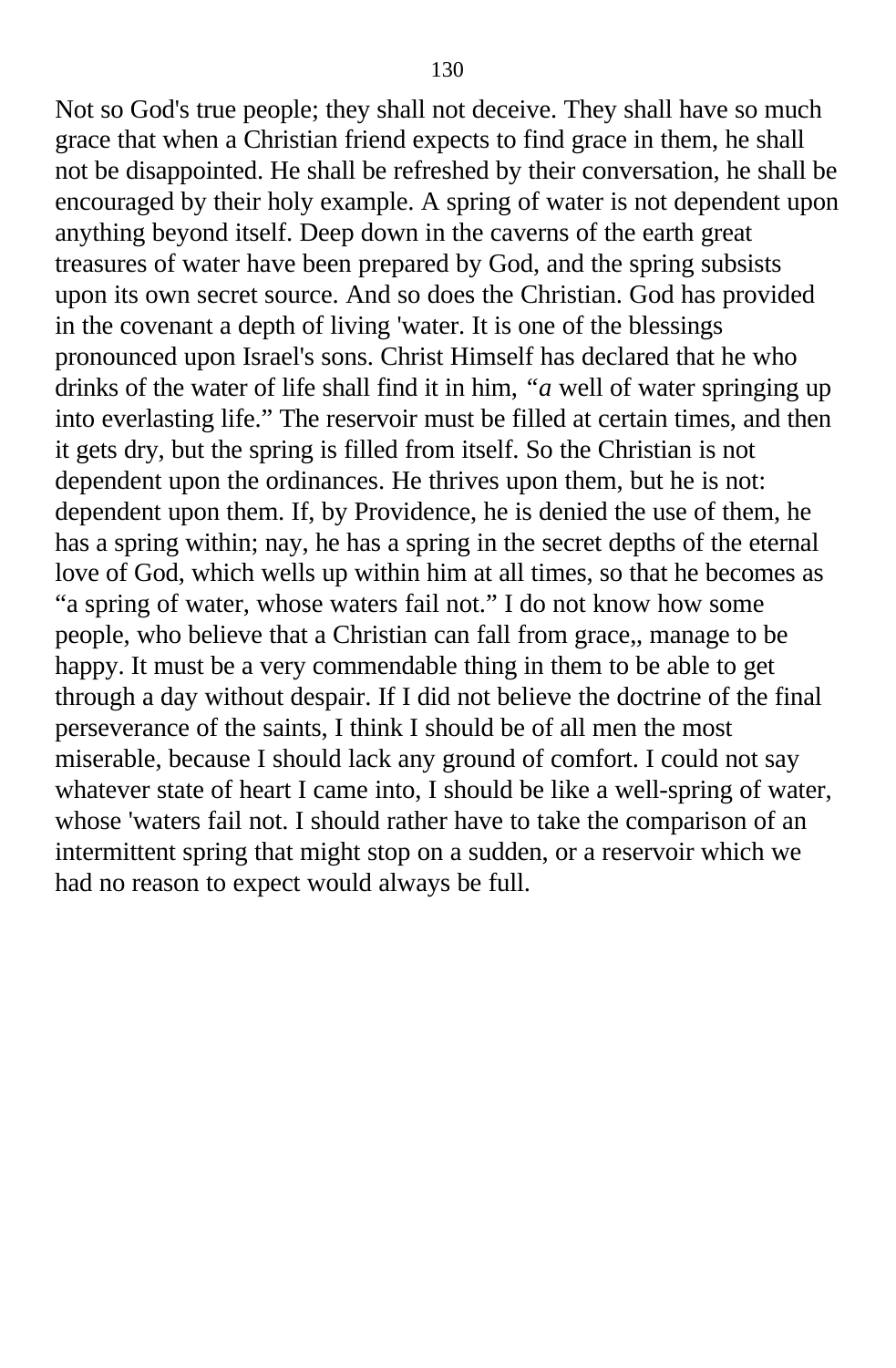# "AS THE GARDEN CAUSETH THE THINGS THAT ARE SOWN IN IT TO SPRING FORTH."

#### **ISAIAH 61:11.**

THE air has been balmy with the breath of spring, and all Nature has felt the influence of the "ethereal mildness." The earth — of which, through the long winter, we might have said, "she is not dead but sleepeth" — -has now awakened, and she beginneth already to put on her garments of glory and beauty. Wild flowers are: springing up in the hedgerows, buds upon the trees are hastening to burst, the time of the singing of birds is come, and if the voice of the turtle be not heard in our land, yet we trust the winter is past — .the rain is over and gone. Now, Nature is not at work to amuse and please us merely — its mission is instruction. Spring, Summer, Autumn, and Winter, are God's four Evangelists, bringing each one a different version of the self-same Gospel of Divine Love.. Spring has its own peculiar evangel, and it is for us to read it, and to interpret it, by the light of God's Spirit. A :lose: analogy is often hinted at in the Old and New Testaments between the spring-time and the work of God in the hearts of men. As God has promised, in the outward world, that there shall be seedtime, and then harvest — winter and a following summer, so He declares, over and over again, that His word, which, when it goeth forth, is like unto the sowing, shall not return unto Him void, but shall prosper in the thing whereto He hath sent it. As surely as in due season the earth bringeth forth her bud, and the garden causeth the things that are sown in it to spring' :forth, so shall God's great purposes be accomplished, and righteousness and praise shall spring forth before all the nations.

'There is a spiritual spring-time appointed of God, and it will surely come; as certainly as spring comes to the earth physically, so surely will it come to the church spiritually: *there may be in God's work, and in our work for God, a .period of unrequited labor.* The analogy between the processes of Nature and God's work in the church holds good not only as to the revivals of spring, but as to the depressing incidents of winter. There is a time when the husbandman is occupied with the plough and with the scattering of the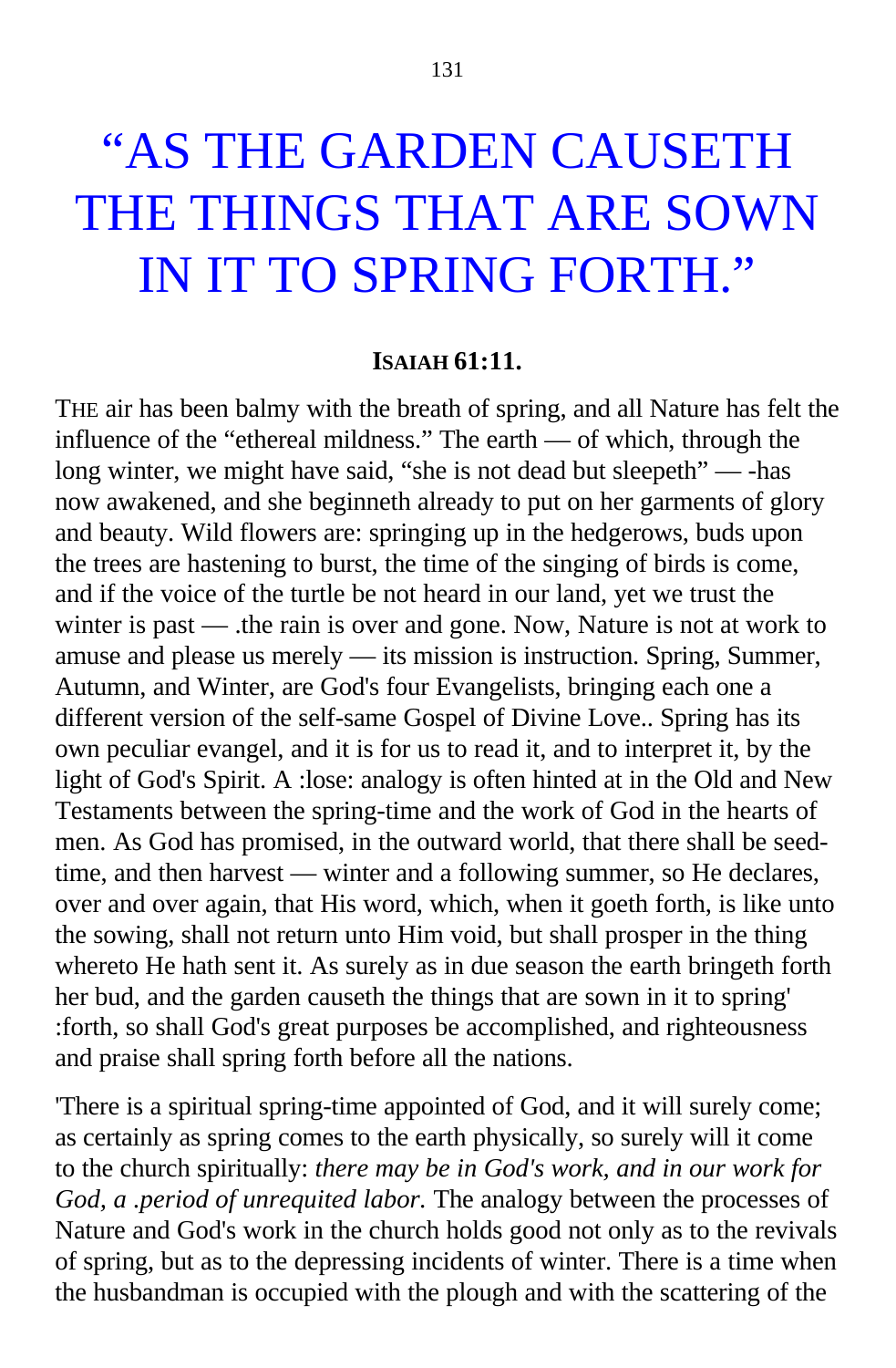seed, while from day to day he sees no result from his labor. He trusts to the earth his golden grain, and buries it in hopes of a future upspringing, but month after' month he has no return. He watches patiently, he sees the dreary months go round, but not a single ear is brought home to give him promise; much less do ample sheaves reward his toil. "Dread winter reigns tremendous o'er the conquered year," the vegetable world lies dead. As it is in the natural world we must expect it to be in the spiritual world; there will ordinarily be a time of unrequited sowing for the Lord's laborers. To a great extent this was so with the church of God in her early history; then she was fitly imaged in these words — " a sower went forth to sow." True, through the infinite compassion of the great Husbandman, there were souls saved at once by the preaching of the Gospel; but yet the wide spread of the Gospel was not a work of a few months — years of self-denial were needed. Good men had to toil throughout the whole of their lives, ay, and to lay down those lives, too, by painful and bloody, deaths, and yet at the first Christ's kingdom did not come. Generation after generation of holy martyrs and confessors went to prison and to death to bear testimony to the truth as it is in Jesus. It: was the church's time of sowing, and her seed was steeped in tears and blood. God's presence and power did not so much reveal themselves in immediate success as in patient endurance, heroic fortitude, and boundless self-sacrifice. Holy hymns were not sung by assembled thousands where passers-. by could hear them, but in the crypts and in the catacombs the righteous praised the Lord. The Word of God was in those days hidden away like a buried thing, concealed like the seedcorn beneath the clods. The church, parted with her holiest sons, who died that she might live, and grow, and multiply, and subdue the earth; but for many years it seemed as if the sacrifice had 'been made in vain, for her truths were still the scoff' of the age, the butt of perpetual ridicule. It looked as if her principles, as well as her martyrs, would be buried. Imperial tyrants boasted that they would exterminate Christianity, and leave to the church :neither root nor branch, nor place, nor name. This was but the Lord's winter, with its bitter chills and driving tempests and stormy winds, fulfilling His word; and we: also must expect to see the great sowing work of the church proceed under the same trying conditions. We must not always reckon to see nations converted the moment the Gospel is preached to them; and especially where new ground has been broken up, where countries have just received the Gospel message, we must not be disappointed if neither to-day nor to-morrow we are rewarded with abundant results. God's plan involves. ploughing, sowing, and waiting, and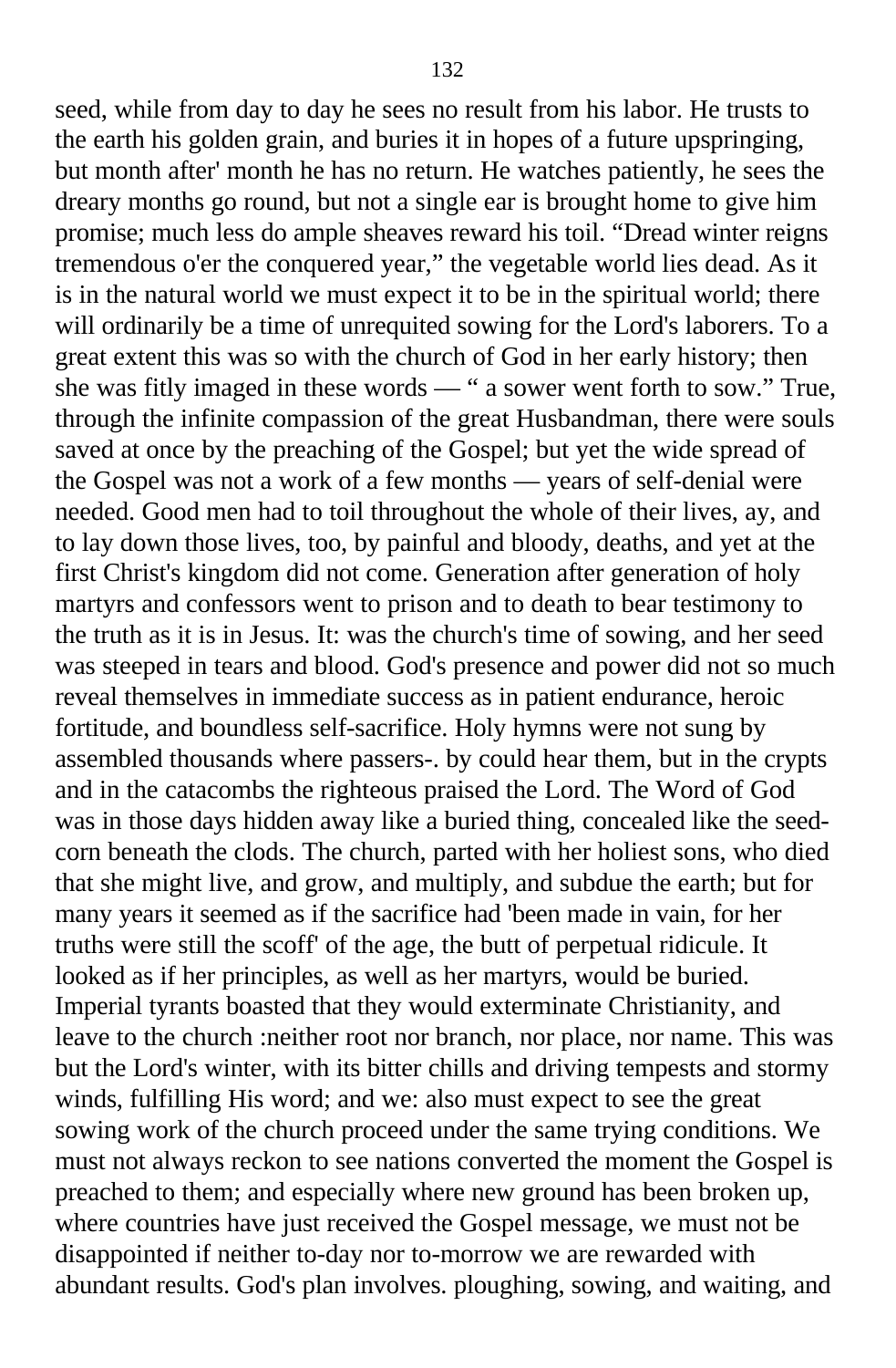after these the up-springing and the harvest. "Be patient, therefore, unto the coming of the Lord,, Behold the husbandman waiteth for the precious :fruit of the earth, and hath long patience for it, until he receive the early and the latter rain."

While the seed is under the ground a thousand adversaries present themselves, all apparently in array against its ever rising from the earth. The seed might look up from the soil and say of the frosts and storms of winter, ':' All these things are against me." It was but a few weeks ago that the earth wherein the husbandman had sown his grain was frozen as though it were of iron; beneath his foot it was hard as the share with which he had formerly ploughed it. Then came the snow and buried the green blades beneath its fleecy showers. Who could imagine that harvests would spring forth from frost-bound clods or from beneath so thick a shroud of snow? Then came the rain, again and again. It deluged everything. The weeping months followed each other in mournful procession; and yet despite frost, snow, rain, and floods, seeds are peeping forth in the garden, the almond blossom is in its beauty, the golden cup of the crocus is brimmed with sunshine, and the trees are bursting into leaf.

So we must expect to see in the church of God: desperate obstacles will obstruct the spread of the Gospel, fearful disappointments will wither hope, solemn calamities will overthrow success, iniquity will abound, and the love of many will wax cold! When we survey the condition of affairs apart from faith in God, it may even seem to us that our cause is hopeless, and the further prosecution of it a forlorn endeavor. We must expect to see it so. If it be so in Nature so may it also be in grace, and I sometimes think that we have fallen upon such times even now. I admit that there is a tendency among men advanced in years to depreciate, the present, and to say that the former times were better than now; with that feeling I think I have little or no sympathy, neither my age nor my temperament lead me in that direction, yet I fear that in some respects the present era is peculiarly trying to the Christian church in this country. Our nation has grown enormously rich. Pride and fullness of bread have taken off men's thoughts from God and His salvation. Boundless luxury has bred indifference to the Gospel The lower classes, as they are called are less than ever within the reach of the Gospel.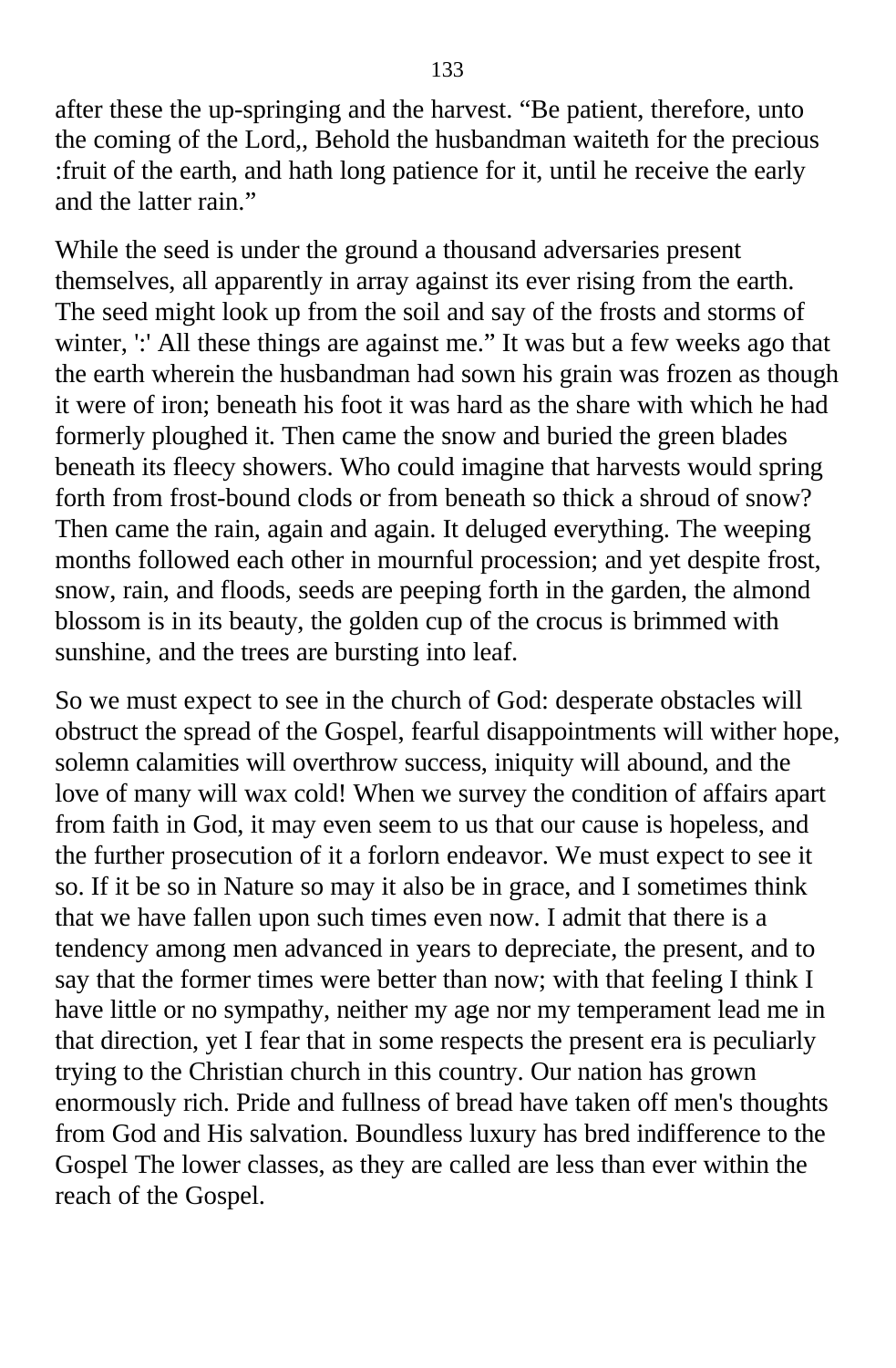"None eye pitied thee, to do any of these unto thee, to have compassion upon thee; but thou wast cast out in the open field, to the loathing of thy person, in the day that thou wast born. And when I passed by thee, and saw thee polluted in thine own blood, I said unto thee when thou wast in thy blood, Live, I yea, I said unto thee when thou wast in thy blood, Live." Ezekiel 16:5, 6.

DOUBTLESS the Lord here describes the Jewish people when they began to multiply in the land of Egypt, and were grievously oppressed by Pharaoh. Pharaoh had commanded them to cast out the male children that they might perish. Hence, the figure of an infant deserted, cast out into the open field to perish by wild beasts, by starvation, or exposure, was a very apt portrait of the youthful state of Israel. when God looked upon her in love, and brought her out of Egypt to set her in a goodly land. But all the best divines and expositors concur in the belief that we have here also a most extraordinarily apt and significant description of the human race by nature, and of the way in which God in Divine mercy passes by the sinner when utterly lost and helpless, and by the power of the Spirit, bids him "Live."

The verse presents an infant exposed to die. All the common offices that were necessary for its life and health have been forgotten. Its heartless parents have hid it out in the open field, having no regard whatever for :it; and there it lies before our eye, covered wire blood, exposed to wild beasts, famishing, ready to perish. Among many heathen nations there existed the barbarous custom of leaving deformed children to perish in the woods or fields. Among the Spartans it was an established regulation to abandon their weaker offspring to perish at the foot of Mount Taygetus; and in these time there are dark places of the earth which are full of this unnatural cruelty. The Jews were certainly free from this sin, but it was a practice of their near neighbors, and therefore well known to them; and moreover, the remembrance of Egypt and their great lawgiver among the crocodiles of the Nile, and all the males murdered by royal decree, would make the metaphor very simple to them.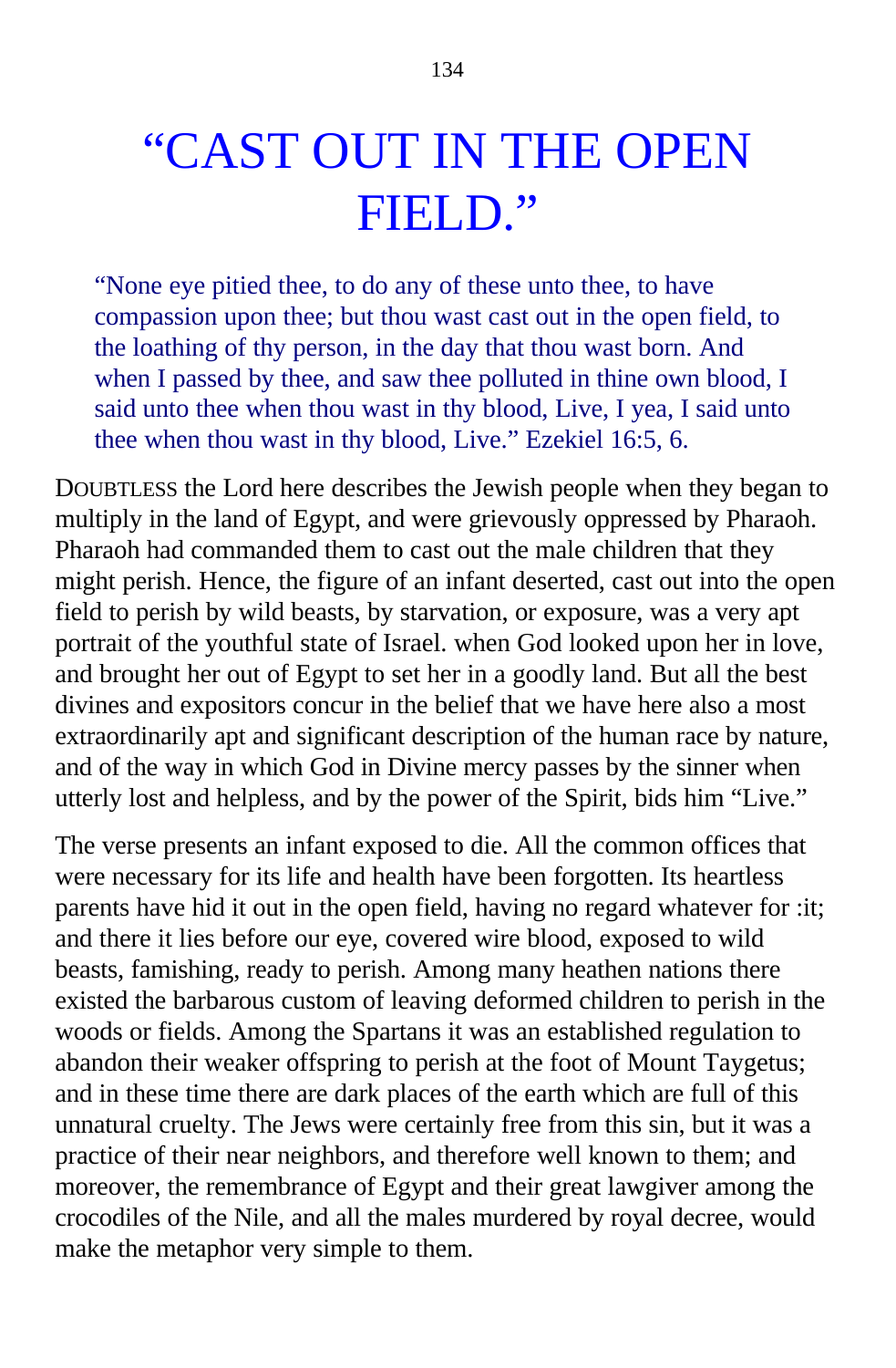Here is an *early ruin*. It is an infant. A thousand sorrows that one so young should be so deeply taught in misery's school! It is an infant; it has not yet tasted joy, but yet it knoweth pain and sorrow to the full. How early art thou blasted, O sweet flower! How soon are thy young dawnings quenched in darkness, O rising sun! A ruin so terrible and so early has fallen upon each of us. Let proud man kick against the doctrine as lhe may, Scripture telleth us assuredly that we are *"born* in sin and shapen in iniquity." We came not into this world as Adam came into the garden, without flaw, without condemnation, without evil propensities; but lo, by one man's offense we are all made sinners, and through his desperate fall our blood is tainted and our nature is corrupt. From the very birth we go astray, speaking lies, and in the very birth we lie under the condemnation of the law of God.

The next 'very apparent teaching is *utter inability* It is an infant — what .can it do for itself? If it were a child of some few years it might be able, with tottering feet, to find its way to some shelter; if it had the gift of articulate speech, it might sob out its wants, and tell to the passer-by what it needed; but it is an infant, it cannot speak. It knows pain, but it has not mind enough to know wherefore the pain is there. It is ignorant; and although conscious of its ills, untutored, undevoloped intellect can neither describe the evil, nor prescribe the remedy.

Though it may cast its little eyes around, even if help were thee it were not in its power to avail itself of the proffered aid. It is impotent, helpless, utterly powerless; if anything is to be done for it must all be done by another's hand. Not even clay on the potter's wheel is more helpless than this infant as it now lies cast out in the open field. Such is human nature; it can by no means help towards its own restoration.. "Dead," saith our apostle, *"dead* in trespasses and sins," and what shall the dead in their graves do towards resurrection? Shall the worm become mother of life, or shall corruption be the father of immortality? No, trumpet ,of God, there is no life in the dull, cold ear of death, and no hearing in the hollow skull of the skeleton; if the graves open, a Divine hand must break the seal, upheave the mould, and uplift the mouldering corpse. If there be resurrection, it must come from God, and from God alone. It must be a miracle in the beginning and a miracle even to the end.

But, mark you — and this is a thought that may crush our boastings and make us; hang our head like a bulrush evermore — this inability is our own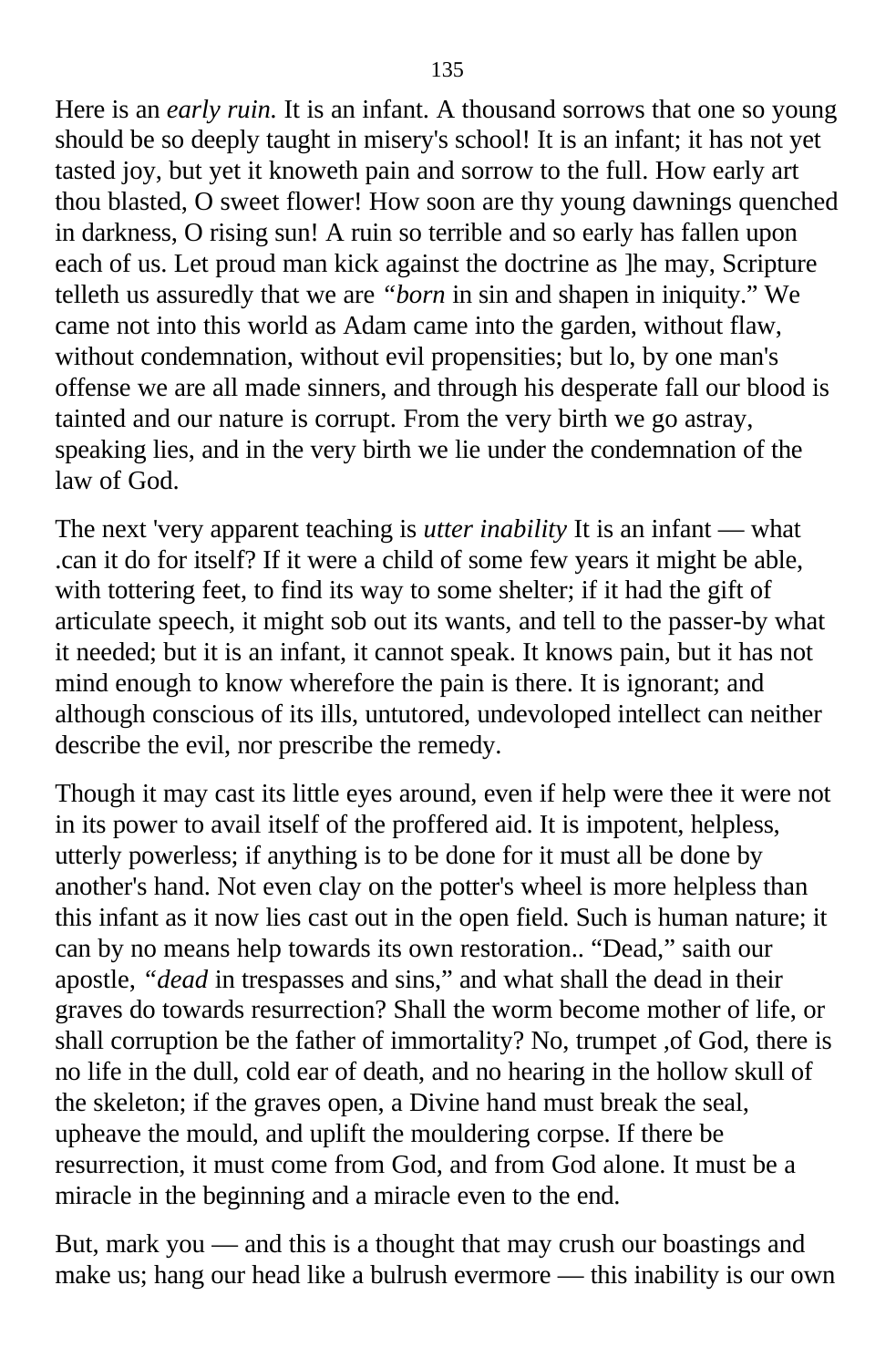sin. This is laid at our door, not: as an excuse for our sinfulness, but as a frightful aggravation of our guilt, that we have become so bad that we cannot make ourselves good, that our nature is so now desperately evil both by its native depravity and by our continual practice of sin, that iniquity has become our nature; so that it is as natural to us to sin, as for water to descend, or sparks to fly upward.

> *" Where vice has held its empire long, 'Twill not endure the least control; None but a power divinely strong Can turn the current of the soul."*

Apparent, too, is yet a third misfortune — we are *utterly friendless. "None* eye pitied thee, to do any of these things unto thee." We have no friend in heaven or' in earth that can do aught for us, unless God shall :interpose. Grant you that a tender parent may pity, but no parent can change his child's nature or cleanse away the sin of his offspring. Let it be granted that there are ministers of Christ whose tearful eyes would[woo you to Christ, but the most earnest evangelist cannot quicken your soul. The most thundering of all God's Boanerges cannot awake the dead. Let: it be considered that angels are anxious for your conversion, that were you saved they would clap their wings with joy and make glad holiday in heaven; but an angel's power cannot snatch you from the grave of your sin, nor could the whole host of seraphs with their kindred cherubs combined, do aught to deliver you from the ruin into which by Adam's sins and your own, you have been brought. Weep and lament your kinsfolk may for you, but no lamentation can make an atonement for your sin, no human tears can cleanse your filthiness, no Christian zeal can clothe you with righteousness, no yearning love can sanctify ),our nature. Friendless, helpless, and ruined from our earliest: state — what miserable creatures are men! Sinai thunders at us, the law condemns us, .justice bares :its sword, holiness is incensed, and truth is sworn to destroy. Where, where shall we fly, if thou refuse us, O God?

Furthermore, we are by nature in a sad state of *,exposure.* Cast out into the open field, left in a 'wilderness where it is not likely that any should pass by, thrown where the cold can smite by night and the heat can blast by day, left where the wild beast goeth about seeking whom he may devour such is the estate of human nature: unclothed, unarmed, helpless, exposed to all manner of ravenous destroyers. Little do any of us know how exposed by nature we are to sloth, to drunkenness, to lust and pride and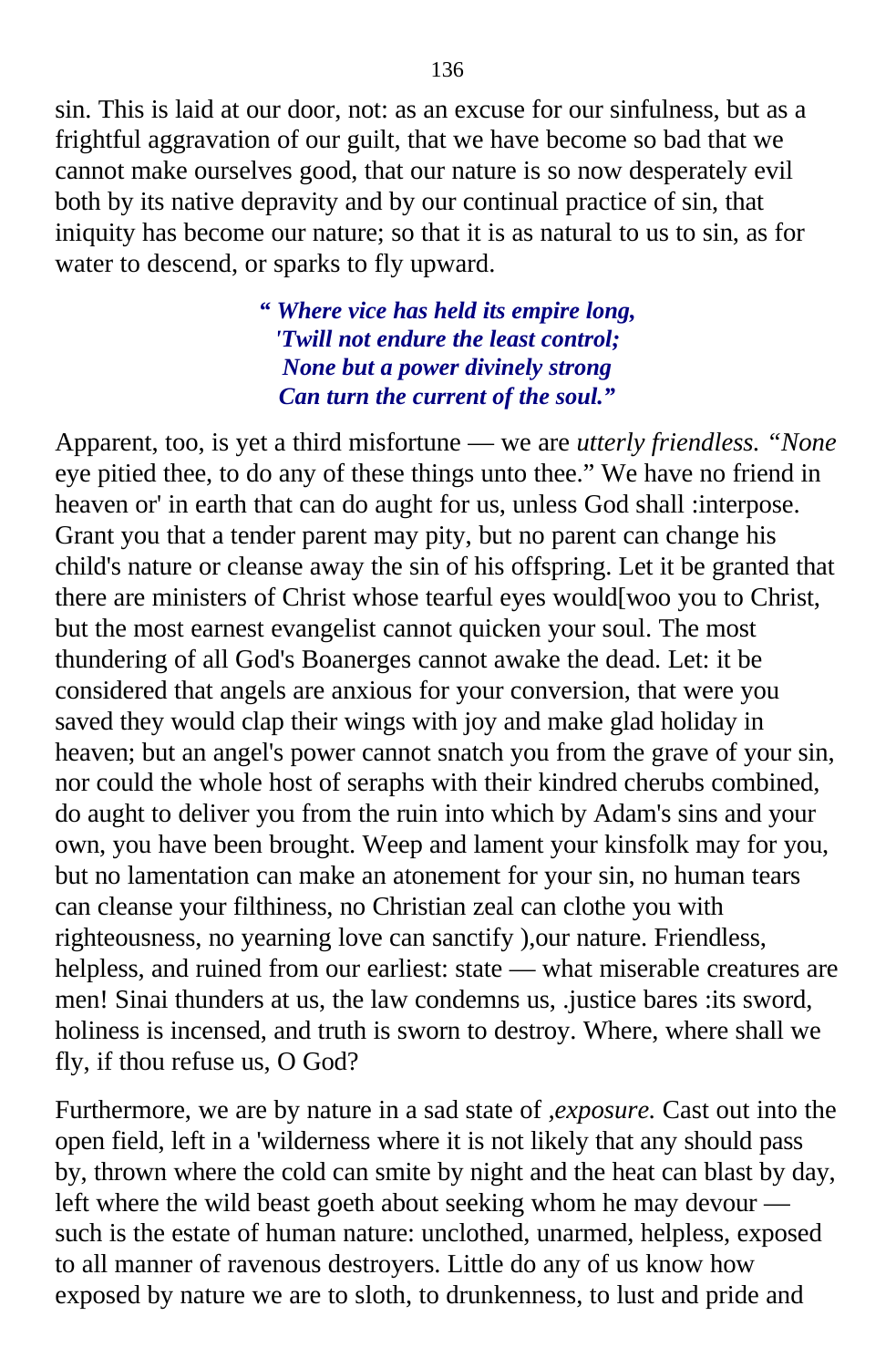unbelief, to all those young lions which hunt in company with the great: lion of the pit, who seeketh whom he may devour. O Lord God, Thou alone knowest the awful dangers which prowl around an unregenerate man; what mischiefs waylay him; what crimes beset him; what follies haunt him! As God only knows the fullness of the guilt of even one sin, so His infinite mind alone can grasp the number of those tremendous temptations which are planted like snares of death in the path of an unconverted soul.

It seems that this child, besides being in this exposed state, was *loathsome.* "Thou wast cast out to the loathing of thy person." It was in such a condition that the sight: of it was disgusting, and its person was so destitute of all comeliness that it was absolutely loathed. Such is man by nature, but he will not believe it; he still flattereth himself that he is comely as the curtains of Solomon, while he is black as the tents of Kedar. We think ourselves angels, when we are nearest akin to devils; but when we get akin to angels, then we mourn the devil that still is within us. I know' this, that when God the Holy Ghost give s a man a view of himself, he is utterly loathsome in, his own esteem. One of the cardinals of the olden times — when cardinals were sometimes saints — . happened to pass by a meadow where he saw a shepherd leaning on his crook, weeping. He stopped to ask the lad what made him weep. The lad replied by pointing to the ground, for just at his feet there was a toad. "I was weeping," said he,, "to thin k that God should have made me a creature so infinitely superior to this loathsome reptile at my feet, and that I should have made myself such a creature that this loathsome thing is superior to me, because :it has never sinned." As the cardinal went his way, he said, *"Verily* hath it happened that the foolish and unlearned enter into the kingdom of heaven before us, for this peasant has found out the truth.." Not vipers nor toads are more venomous or more loathsome to men than man must be to God, or would be to himself if he could see himself with the eyes of truth, and if the veil of pride were once lifted up from his eyes. The image of God in man is all obliterated; we have ashes for beauty, shame for glory', rottenness for health, and hell for heaven.

In this case, there was nothing in the *birth* of this child, in its original parentage, that could move the passer-by. We are told in some former verses, *"Thy* 'birth and thy nativity is of the land of Canaan; thy father was an Amorite, and thy mother an Hittite," both of them belonging to an accursed race. Look unto the hole of the pit whence ye are digged. 'There was nothing in your birth and mine why He should have pity on us. Kings,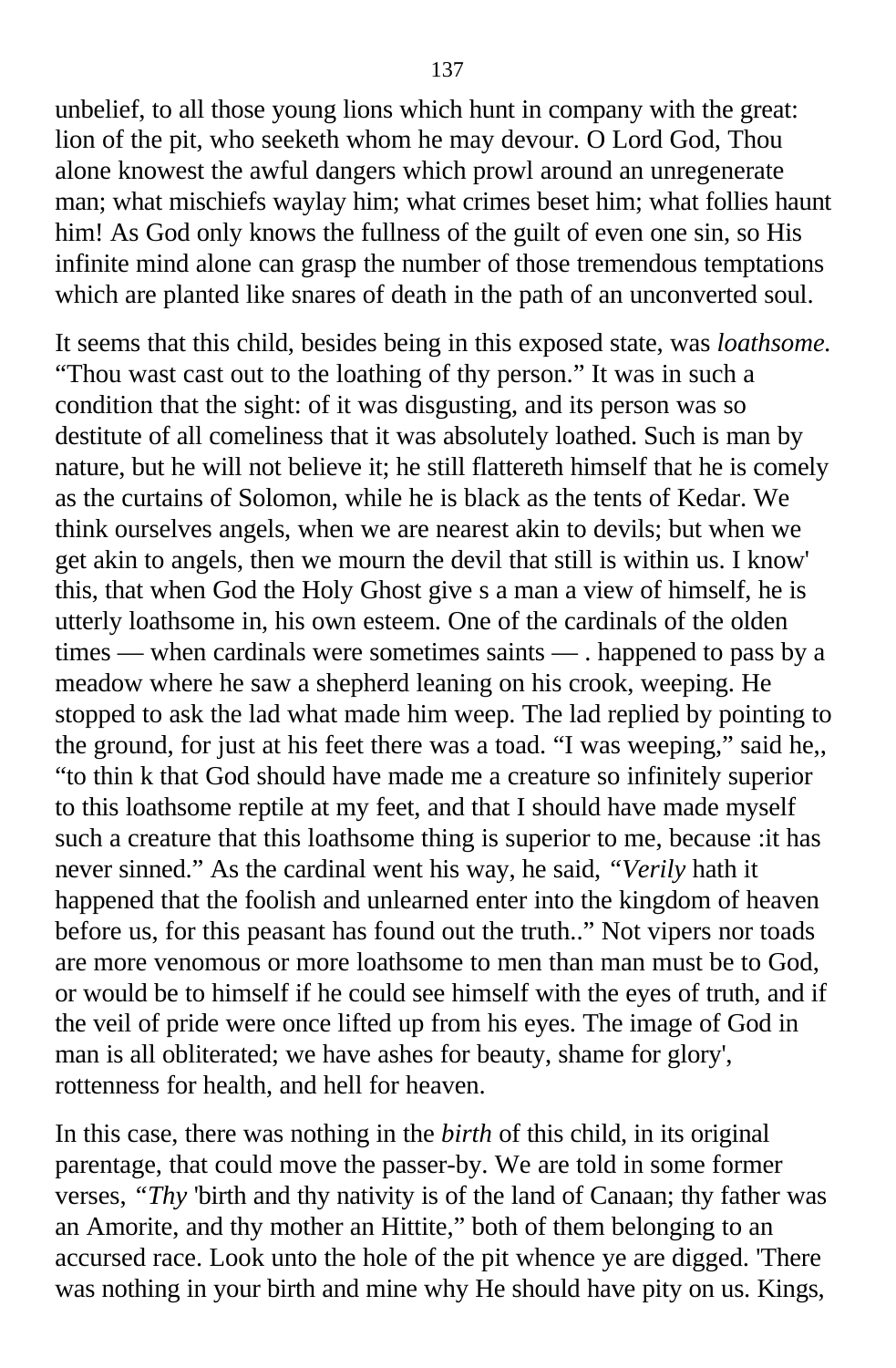princes, mighty men boast much of their pedigrees, but the Lord knoweth nothing of the glory of these family trees, and ancestries; nay, rather, He leaveth the mighty man in the dust, cutting down the high tree, that He cause the low tree to flourish. He poureth contempt upon princes, and knoweth no respect of persons.

Nor was there anything in this child's *beauty,* for it was loathsome. Men are often affected by beauty. "Doubtless Pharaoh's daughter preserved Moses because he was a comely child. We know that Ahasuerus chose Esther because of her beauty; and there have been many who have been exalted in the world for their personal attractions; but it was not so with man in God's sight. "The whole ]head is sick, and the whole heart faint. From the sole of the foot even unto the head there is no soundness in it; but wounds and bruises, and putrefying sores."

Furthermore, as we have found no motive yet, either in necessity or the child's birth or beauty, so we find none in any *entreaties* 'that were uttered by this child. It doth not seem that it pleaded with the passer-by to save it, for it could not as yet speak. So, though sinners do pray, yet when a sinner prays, it is because God has begun to save him. A sinner's prayers can never be the cause of his salvation, for, mark you, the truth is that no man ever seeks; God first; God has first sought him, and began a good work in his soul before he ever turns to God. In some cases, this is very extraordinarily proved. The old writers used to quote the instance of a man who went into a wood, having been an outrageous sinner, with the determination of destroying himself, and while he adjusted the rope, some passer-by, hearing a sound, came and expostulated with him, and the words were blessed to his salvation. Is there any preparation or preparatory process in a man who has come to such a pitch of sin, that he is about to take away his own life, to wash his hands in his own blood? Surely this was grace. There were one or two cases in Whitefield's history, of men who came into places where he was preaching, with stones in their pockets; to pelt him with, but who became themselves converted. Was there anything there for the grace of God to get hold of, anything to foster, to favor, o nourish the grace, the sovereign grace of the Most High? Nay, rather, while they were yet without anything whatsoever that could have cried after God, He was found of them that sought Him not; He called them a people that were not a people, and her beloved that was not beloved, I know some think that the sinner takes the first step, but we know better. If he did, it were like the old Romish miracle of St. Dennis, where we are told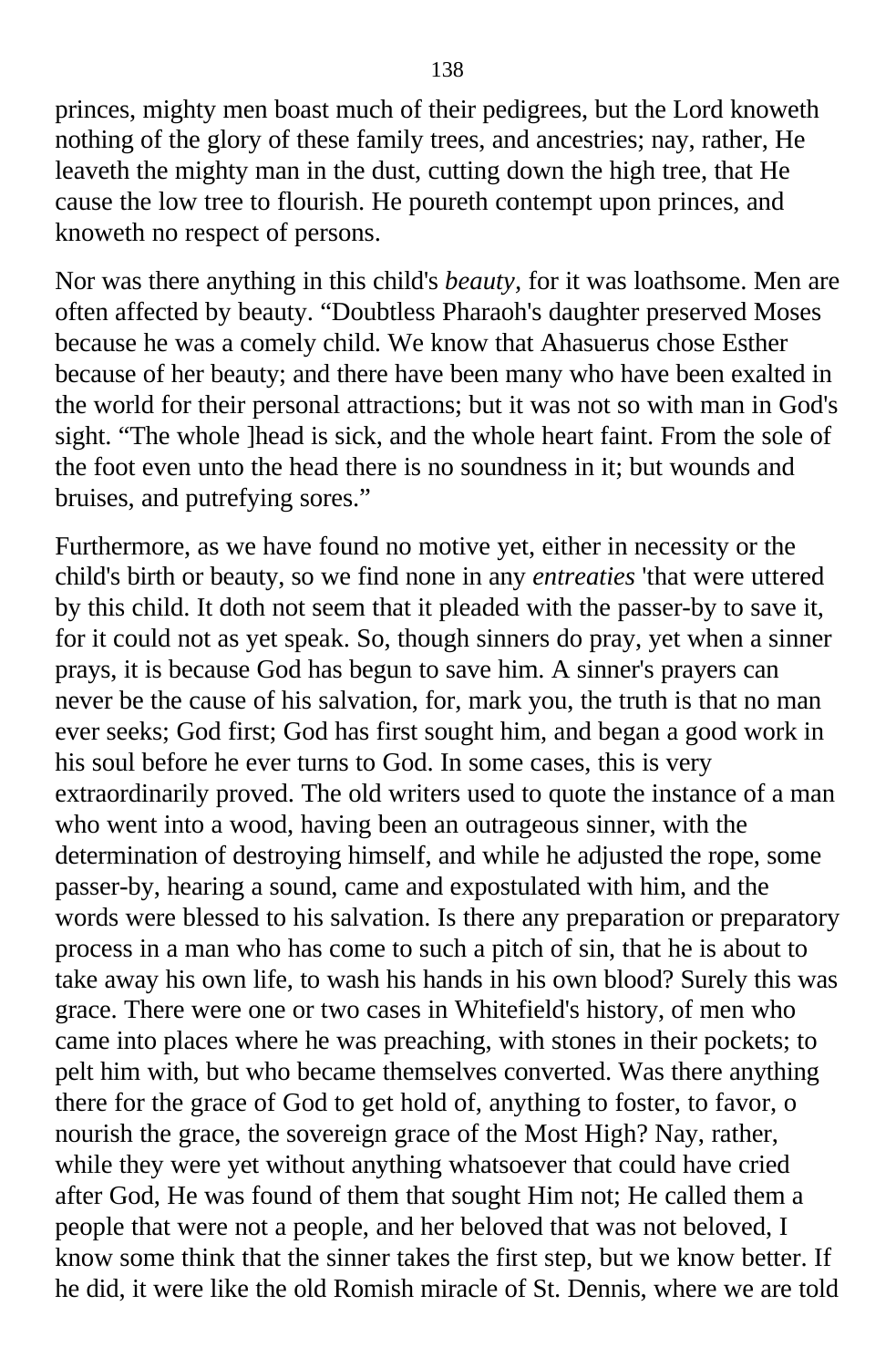that after his head was off, he picked it up and walked two thousand miles with it in his hand. Whereupon, some wit observed that he did not see any wonder in the man's walking two thousand miles, for all the difficulty lay in the first step. Just so, I see no difficulty in a man's getting all the way to heaven, if he can but take the first step, for all the miracle lies in that first step, the making the dead soul live, the melting of the adamantine heart, the thawing of the northern ice, the bringing down of the proud look; this is the work, this is the difficulty; and if man can do that himself, verily, he can do the whole. But when God looketh upon men to save them, it is not because they cry to Him, for they never do and never will cry until the work of salvation is begun.

It does not appear that the pity of the passer-by was shown upon this child because of any *future service* which was expected of it. This child, it seems, was; nourished, clothed, luxuriously decorated; and yet, after all that, you will find it went astray from Him who had set His heart upon it. The Lord foresaw this, and yet loved that child notwithstanding. God knew that you and I, though He loved us when there was nothing good in us;, after we were saved should still rebel. He knew that we had backsliding hearts. He knew that 'we should be unbelieving even to the end, but He loved us notwithstanding all. He did not love you because He foresaw you would be a preacher; nor you because He knew you would be a tract distributor; *nor you* because He knew that you would be an indefatigable Sunday-school teacher; He loved you although He knew that you would be ungrateful and unkind to Him; cold in your soul, worldly in your spirit.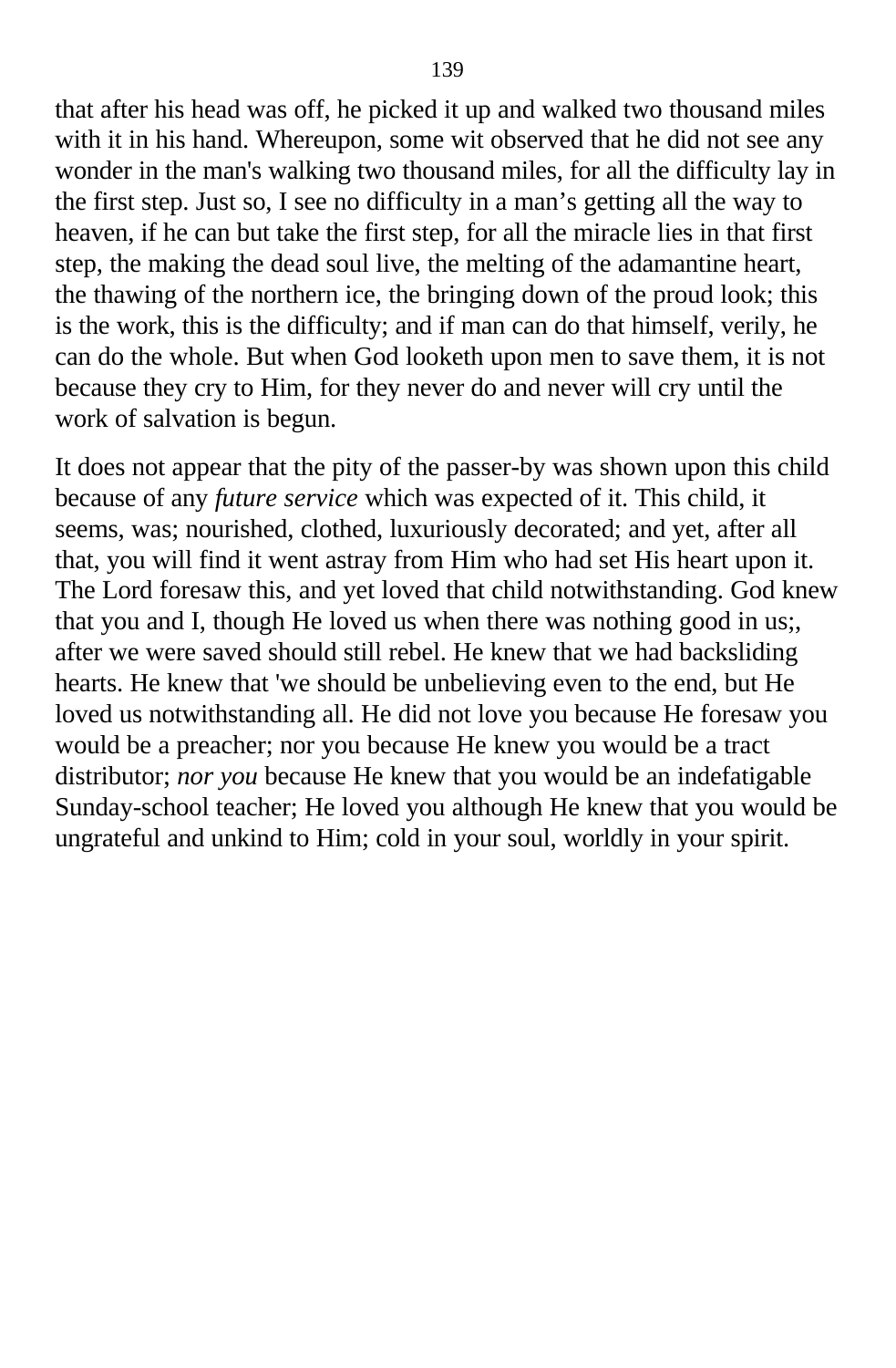### "THE MOUNTAINS SHALL DROP' SWEET WINE."

#### **AMOS 9**

THE promise seems to convey the idea of surprising ingatherings; and I think there is also the idea of *amazing rapidity.* How quickly the crops succeed each other. Between the harvest and the ploughing there is a season even in our country; in the East it is a longer period. But here you find that no sooner has the reaper ceased his work, or scarce has he ceased it, ere the ploughman follows at: his heels. This is a rapidity that is contrary to the, course of Nature; still it is quite consistent with grace. Our old Baptist churches in the country treat young converts with what they call[summering and wintering. Any young believer who wants to join the church in summer, must wail: till the winter, and he is put off from time to time, till it is sometimes five or six years before they admit him; they want to try him, and see whether he is fit to unite with such pious souls as they are. Indeed, among us all there is a tendency to imagine that conversion must be a slow work — that as the snail creeps slowly on its way, so must grace move very leisurely in the heart of man. We have come to believe that there is more true divinity in stagnant pools than in lightning flashes. We cannot believe for a moment in a quick method of traveling to the kingdom of heaven. Every man who goes there must go on crutches and limp all the way; but as for the swift beasts, as for the chariots whose axles are hot with speed, we do not quite understand and comprehend that.

Now, mark, here is a promise given of a revival, and when that revival shall be fulfilled this will be one of the signs of it — the marvelous growth in grace of those who are converted. The young convert shall that very day come forward to make a profession of his faith; perhaps before a week has passed over his head you will hear hi[m publicly defending the cause of Christ, and ere many months have gone you shall see him standing up to tell to others what God has done for his soul. There is no need that the pulse of the Church should for ever be so slow. The Lord can quicken her heart, so that her pulse shall throb as rapidly as the pulse of time itself; her floods shall be as the rushing of the Kishon when it swept the hosts of Sisera in its fury'. As the fire from heaven shall the Spirit rush from the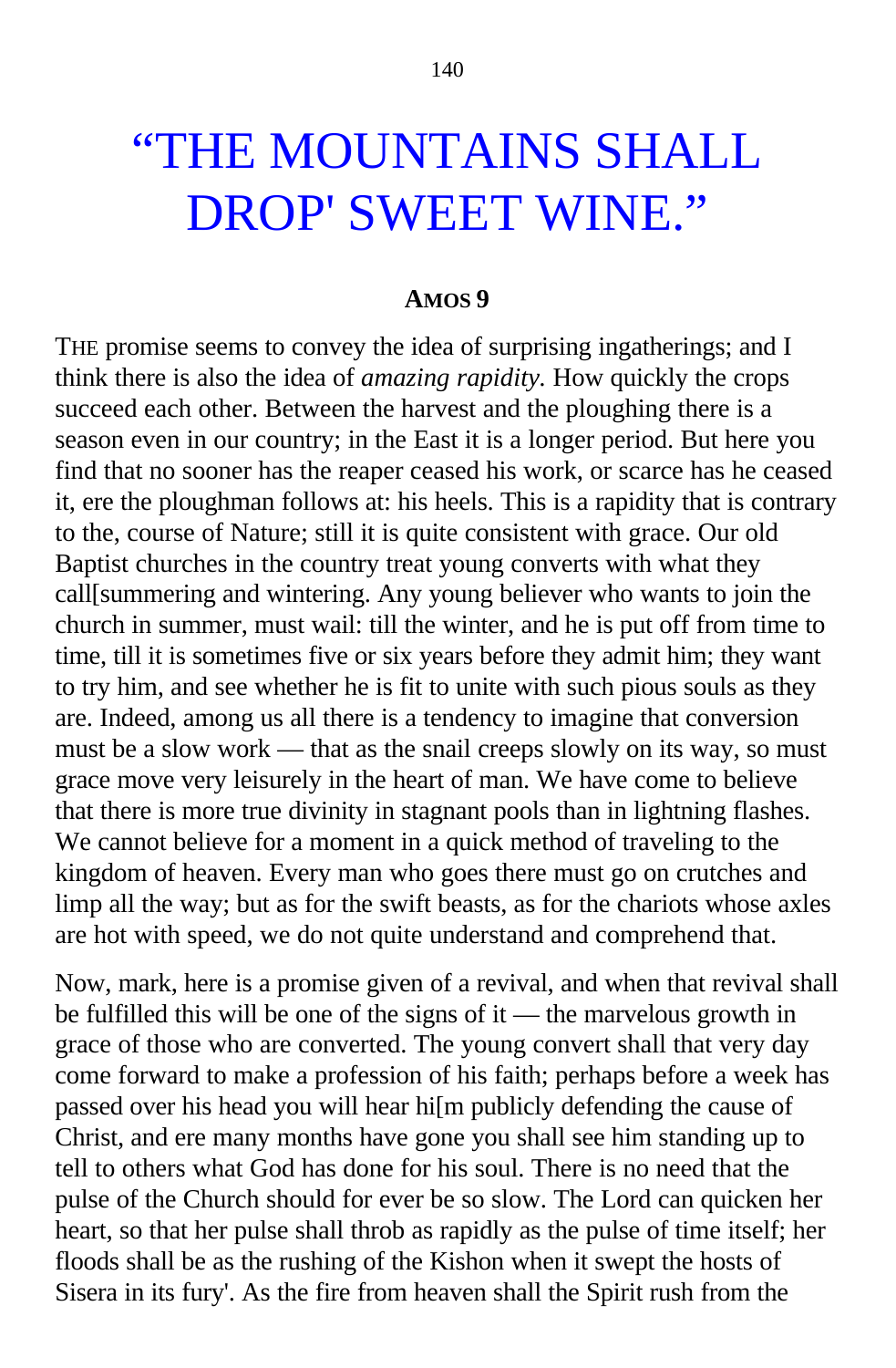skies, and as the sacrifice which instantly blazed to heaven, so ,shall the church burn with holy and glorious ardor. She shall no longer drive heavily with her wheels torn away, but as the chariot of Jehu, the son of Nimshi, she shall devour the distance in her haste. That seems to me to be one of the promises of the text — the rapidity of the work of grace, so that: the plougher shall overtake the reaper.

God does not promise that there shall be fruitful crops without labor; but here we find mention made of ploughmen, reapers, treaders of grapes, and sowers of seed; and all these persons are girt with singular energy. The ploughman does not wait, because, saith he, the season has not yet come for him to plough, but seeing that God is blessing the land, he has his plough ready, and no sooner is one harvest shouted home than he is ready to plough again. And so with the sower; he has not to prepare ibis basket and to collect his seed; but while he hears the shouts of the vintage, he is ready to go out to work.

Now one sign of a true, revival, and indeed an essential part of it, is the increased activity of God's laborers. Why, time was when our ministers thought that preaching twice on Sunday was the hardest work: to which a man could be exposed. Poor souls, they' could not think of preaching on a week-day, or if there was once a lecture, they had bronchitis, were obliged to go to Jerusalem, and lay by, for they would soon be dead if they were to work too hard. I never' believed in the hard work of preaching yet. But the cry used to be, that our ministers were hardly done by, they were to be pampered and laid 'by', done up in velvet, and only to be brought out to do a little work occasionally, and then to be pitied when that work was done. I do not hear anything of that talk nowadays. I meet with my brethren in the ministry who are able to preach day after day, day' after day, and are not half so fatigued as they were; and I saw a brother minister who has been having meetings in his church every day, and the people have been so earnest that they will keep him very often from six o'clock in the evening till two in the morning. *"Oh!"* said one of the members, "our minister will kill himself." "Not he," said I, "that is the kind of work that will kill no man. It is preaching to a sleepy congregation that kills good ministers, but not preaching to earnest people." So when I saw him, his eyes were, sparkling, and I said to him, "Brother, you do not look like a man who is being killed." "Killed, my brother," said he, "why I am living twice as much as I did before; I was never so happy, never so hearty, never so well." Said he, "I sometimes lack my rest, and want my sleep, when my people keep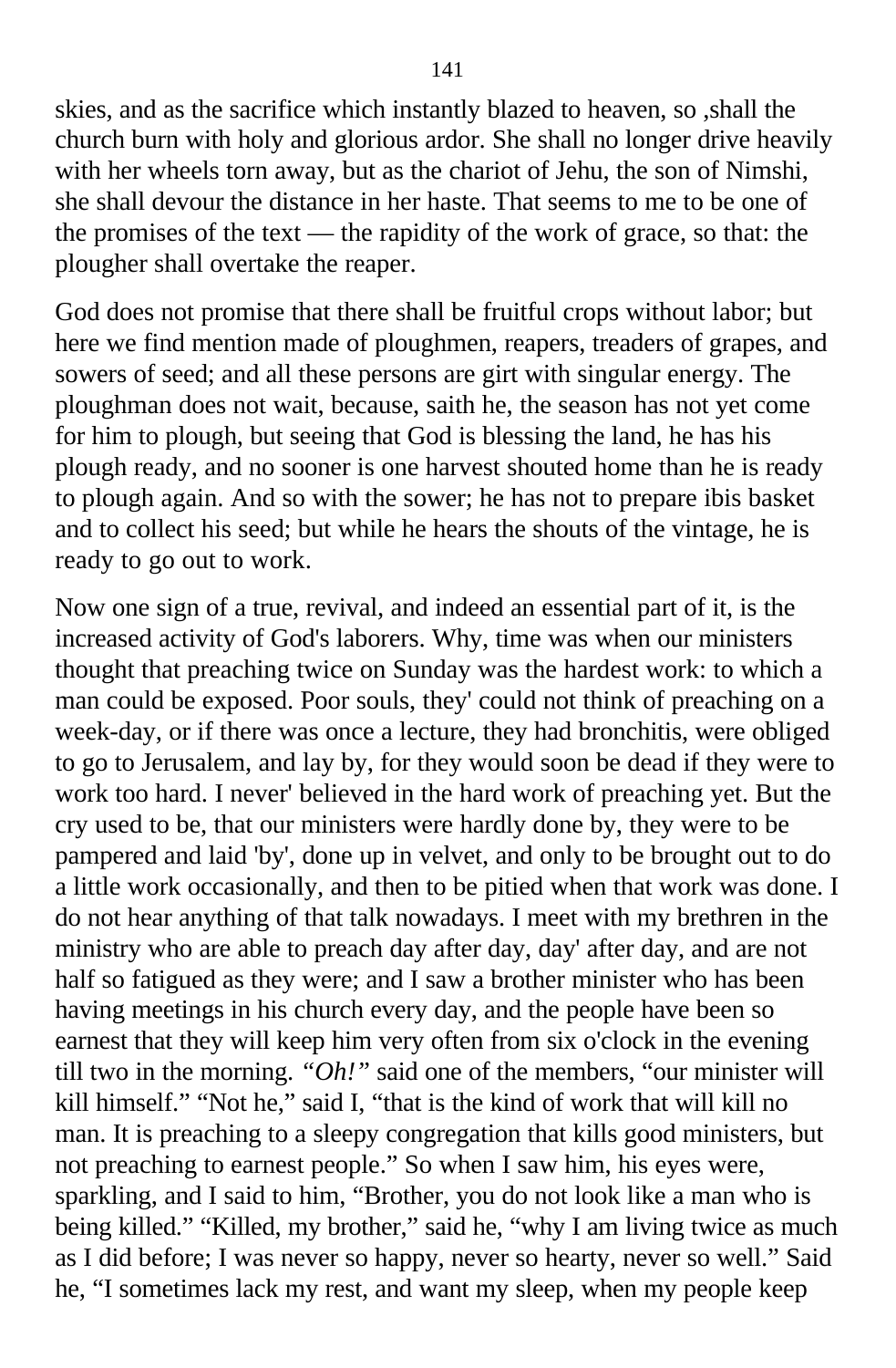me up so late, but it will never hurt me; indeed," he said, "I should like to die of such a disease as that — the disease of being so greatly blessed." There was a specimen before me of the ploughman who overtook the reaper, — of one who sowed seed, who was treading on the heels of the men who were gathering in the vintage. And the like activity we have lived to see in the church of Christ. Did you ever know so much doing in the Christian world before? There are grey-headed men around me who have known the church of Christ sixty years, and I think they can bear me witness that they never knew such life, such vigor and activity, as there is at present. Everybody seems to have a mission, and everybody is doing it. There may be a great many sluggards, but they do not come across my path now. I used to be always kicking at them, and always being kicked for doing so. But now there is nothing to kick at — everyone is at work — Church of England, Independents, Methodists, and Baptists — there is not at single squadron that is behindhand; they have all their guns ready, and are standing shoulder to shoulder, ready to make a tremendous charge against the common enemy. This leads me to hope, since I see the activity of God's ploughmen and vine-dressers, that there is a great revival corning, — that God will bless us, and that right early.

A time of revival shall be followed by very extraordinary conversion. But, albeit that, in the time of revival, grace is put in extraordinary places, and singular individuals are converted, yet these are not a bit behind the usual converts; for if you notice, the text does not say, "the mountains shall drop wine" merely, but they "shall drop *sweet* wine." It does not say that the hills shall send forth little streams; but "all *the hills shall melt."*' When sinners, profligate and debauched persons, are converted to God, we say, "Well, it is a wonderful thing, but I do not suppose they will be very firstclass Christians." The most wonderful tiling is, that these are the best Christians alive; that the wine which God brings from the hills is sweet wine; that: when the hills do melt they *all* melt. The most extraordinary ministers of any time, have been most extraordinary sinners before conversion. We might never have had a John Bunyan, if it had not have been for the profanity of Elstow Green; we might never have heard of a John Newton, if it had not have been for his wickedness on shipboard. I mean he would not have known the depths of Satan, nor the trying experience, nor even the power of Divine grace, if he had not been suffered wildly to stray, and then wondrously to be brought back. These great sinners are not a whir behind those who have been trained under pious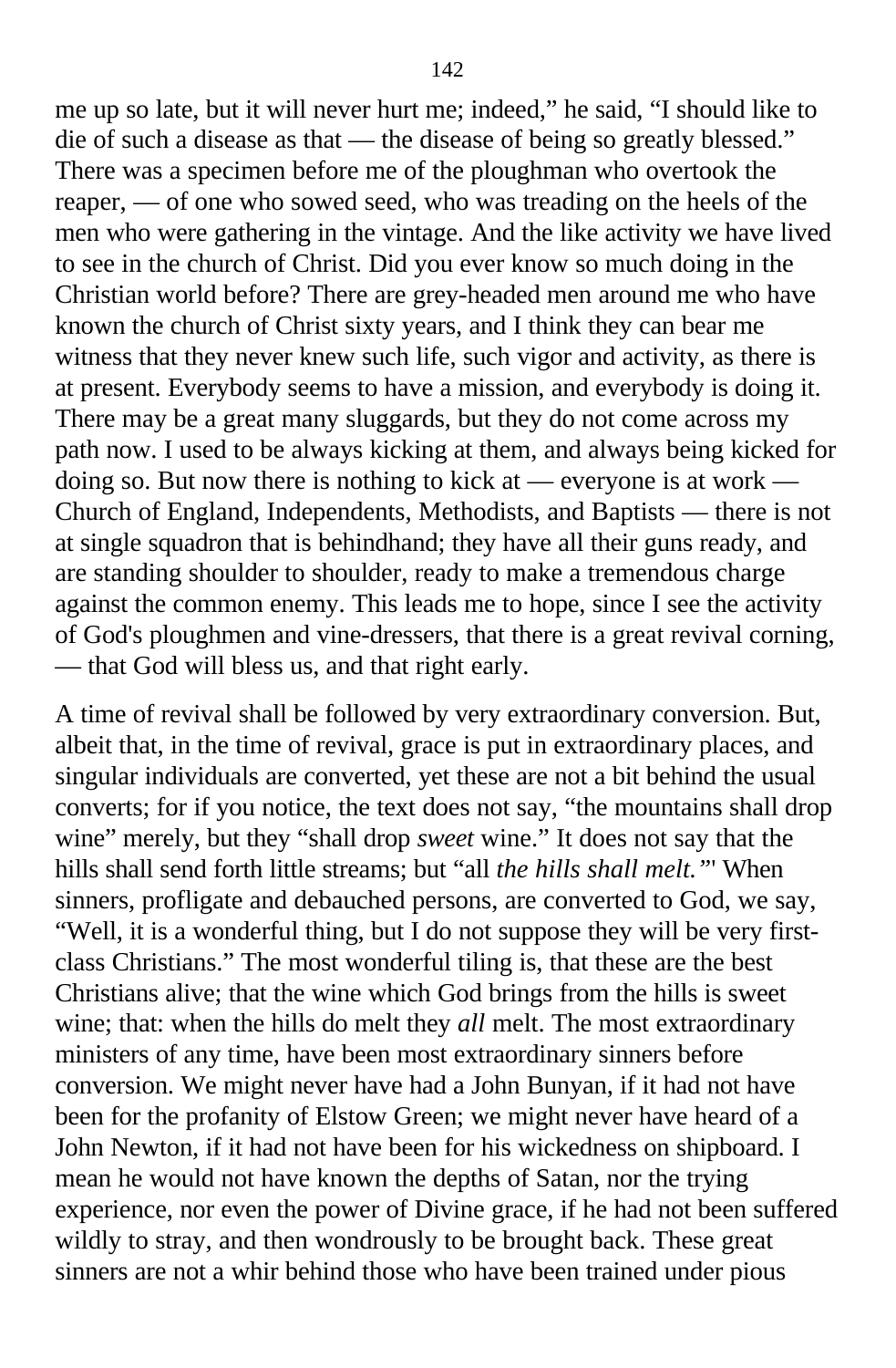influences, and so have been brought into the church. Always in revival you will find this to be the case, that the converts are not inferior to the best of the converts of ordinary seasons — that the Romanist, and the men who have never heard the Gospel, when they are converted, are as true in their faith, as hearty in their love, as accurate in their knowledge, and as zealous in their efforts, as the best of persons who have ever been brought to Christ. *"The* mountains shall drop sweet wine, and all the hills shall melt."

God does not say *if men are willing";* but He gives an absolute promise of a blessing. As much as to say, *"[*have the key of men's hearts; [can induce the ploughman to overtake the reaper; I am master of the soil — however hard and rocky it may be ]' can break it, and I can make it fruitful." When God promises to bless; His church and to save sinners, He does not add, "If the sinners be willing to be saved." No, great God! Thou leadest free will in sweet captivity', and Thy free grace is all triumphant. Man *has* a free will, and God does not violate it; but the free will is sweetly bound with fetters of the Divine love till it becomes more free than it ever was before. The Lord, when He means to save sinners, does not stop to ask them whether they mean to be saved, but like a rushing mighty wind the Divine influence sweeps away every obstacle; the unwilling heart bends before the potent gale of grace, and sinners who would not yield are made to yield by God. I know this, if the Lord willed it, there is no man so desperately wicked that he would not be made now to seek for mercy; however infidel he might be, however rooted in his prejudices against the Gospel, Jehovah hath but to will it, and it is done. Into thy dark heart, O thou who hast never seen the light, would the light stream; if He did but say, "Let there be, light," there would be light. Thou mayest bend thy fist and lift: up thy mouth against Jehovah; but He is thy Master yet — thy Master to destroy thee, if 'thou goest on in thy wickedness; but thy Master to save thee now, to change thy heart and turn thy will, as He turneth the rivers of water.

If it were not for this doctrine, I wonder where the :ministry would be. Old Adam is too strong for young Melancthon. The power of our preaching is nought — it can do nothing in the conversion of men by itself; me n are hardened, obdurate, indifferent; but the power of grace is greater than the power of ,eloquence or the power of earnestness, and once let that power be put forth, and what can stand against it? Divine Omnipotence is the doctrine .of a revival. We may not see it in ordinary days, by reason of the coldness of our hearts; but we *must* see it when these extraordinary works of grace are wrought. Have you never heard the Eastern fable of the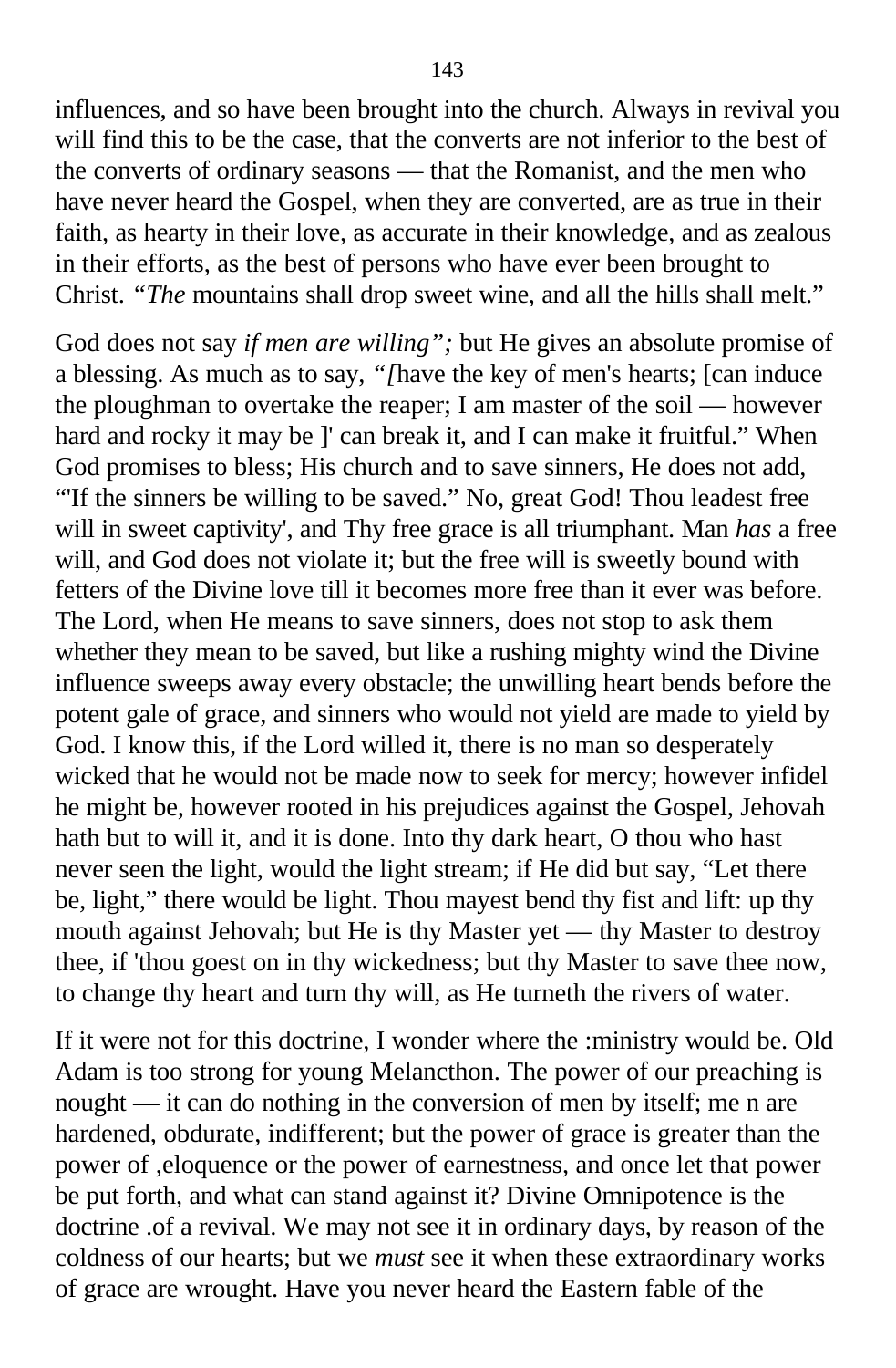dervish, who wished to teach 'to a young prince the fact of the existence of a God? The fable hath it, that the young prince ,could not see any proof of the existence of a first cause; so the dervish brought a little plant and set it before him, and in his sight that little plant grew 'up, blossomed, brought forth fruit, and became a 'towering tree in an [tour. The young man lifted up his hands in wonder, and he said, *"God* must have done this." "Oh, but," said the teacher, "thou sayest God has done this because it is done in an hour; hath He not clone it when it is accomplished in twenty years?" It was the same work in both cases; it was only the rapidity that astonished his pupil. So when we see the church gradually built up and converted, we lose the sense, perhaps, of a present God; but when the Lord causes the tree suddenly to grow from a sapling to a strong, tall monarch of the forest, then we say, "This is God."

We are all blind and stupid in measure, and we want to see sometimes some of these quick upgoings, these extraordinary motions of Divine influence, before we will fully understand God's power. Learn, then, O church of God to-day, this great lesson of the nothingness of man, and the Eternal All of God. Learn, disciples of Jesus, to rest on Him: look for your success to *His* power, and while you make your efforts, trust not in your efforts, but in the Lord Jehovah. If ye have progressed slowly, give Him thanks for progress; but if now He pleases to give you a marvelous increase, multiply your songs, and sing unto Him who worketh all things according to the counsel of His will. The duty of the church is not to be measured by her success. It is as much the minister's duty to preach the Gospel in adverse times as in propitious seasons. We are not to think, if God withholds the dew, that we are to withhold the plough. We are not to imagine that, if unfruitful seasons come, we are therefore to cease from sowing our seed. Our business is with act, not with result. The church has to do her duty even though that duty should bring her no present reward. "If they' hear thee not, Son of man, if they perish they *shall* perish, but their blood will I not require at thine hands." If we sow the seed, and the birds of the air devour it, we have done what we were commanded to do, and the duty is accepted even though the birds devour the seed. We may expect to see a blessed result, but even if it did not come we must not cease from duty. But while this is true so far, it must nevertheless be a Divine and holy stimulant to a Gospel laborer, to know that God is making him successful. And in the present day we have a better prospect of success than we ever had, and we should consequently work the harder. When a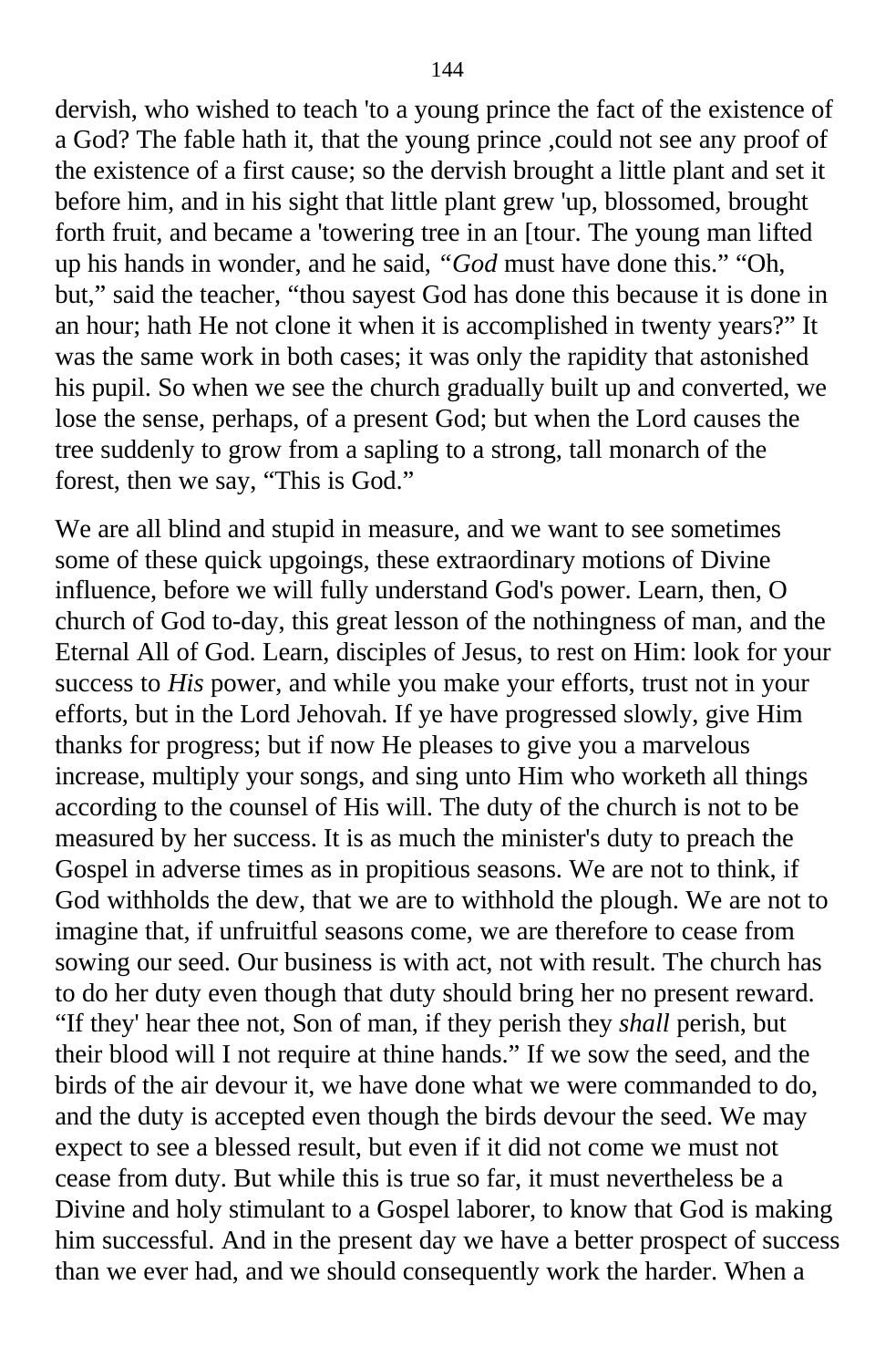tradesman begins business with a little shop at the corner, he waits awhile to see whether he will have any customers. By-and-bye his little shop is crowded; he has a name; he finds he is; making money. What does he do? He enlarges his premises; the back yard is taken in and covered over; there are extra men employed; still the business increases, but he will not invest all his capital in it till he sees to what extent it will pay. It still increases, and the next house is taken, and perhaps the next: he says, "This is a paying concern, and therefore I will increase it."

I am using commercial maxims, but they are common sense rules. There are, in these days, happy opportunities. There is a noble business to be done for Christ. Where you used to invest a little capital, a little effort, and a little donation, invest more. There never was such heavy interest to be made as now. It shall be paid back in the' results cent per cent; nay, beyond all that you expected you shall see God's work prospering. If a farmer knew that a bad year was coming, he would perhaps only sow an acre or two; but if some prophet could tell him, "Farmer, there will be such a harvest next year as there never was," he would say, "I will plough up my grass lands, I will stub up those hedges; every inch of ground I will sow." So do you. There is a wondrous harvest coming. Plough up your headlands; root up your hedges; break up your fallow ground, and sow, even amongst the thorns. Ye know not which shall prosper, this or that; but ye may hope that they shall be alike good. Enlarged effort should always follow an increased hope of success. When revival comes, an instrumentality will still be wanted. The ploughman is wanted, even after the harvest, and the treader of grapes is wanted, however plentiful the vintage; the greater the success the more need of instrumentality. The ploughman shall never be so much esteemed as when he follows after the reaper, and the sower of seed never so much valued as when he comes at the heels of 'those who tread the grapes. The glory which God puts upon instrumentality should encourage you to use it.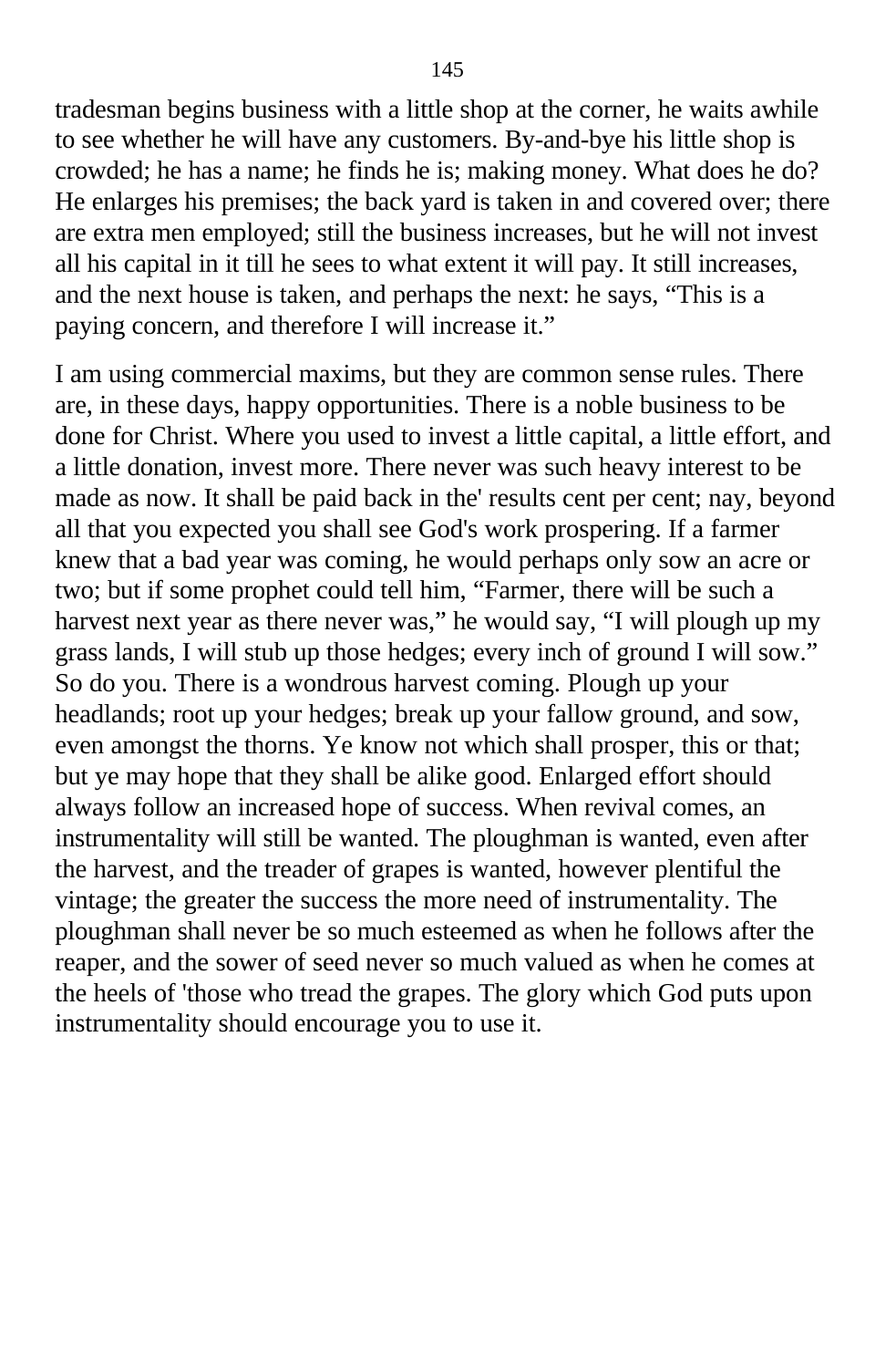# THE PLOUGHMAN OVERTAKING THE REAPER.

"Behold, the days come, saith the -Lord, that the plowman shall overtake the reaper, and the treader of grasses him that soweth seed; and the mountain, shall drop sweet wine, and all the hills shall melt." Amos 9:13

GOD'S promises are not exhausted when they are fulfilled, for when once performed, they stand just as good as they did before, and we may await a second accomplishment of them. Man's promises',, even at the best:, are like a cistern which holds but a temporary supply; but God's promises are as a fountain, never emptied, ever overflowing, so that you may draw from them the whole of that which they apparently contain, and they shall be still as full as ever. Hence it is that you will frequently find a promise; containing both a literal and spiritual meaning. In the literal meaning it has already been fulfilled to the letter; in the: spiritual meaning it shall also be accomplished, and not a jot or tittle of it shall fail. This is true. of the particular promise which is before us. Originally, as you are aware, the land of Canaan was very fertile; it was a land that flowed with milk and honey. Even when no tillage had been exercised upon it, the ]and was so fruitful that the bees who sucked the sweetness from the wild flowers produced such masses of honey that the very woods were sometimes flooded with it. It was "A land of wheat:, and barley, and vines, and fig trees, and pomegranates; a land of o![l, olive and honey." When, however, the children of Israel thrust in the ploughshare and began to use the divers arts of agriculture, the land became exceedingly fat and fertile, yielding so much corn, that they could export through the Phoenicians both corn, and wine, and oil, even 'to the pillars of Hercules, so that Palestine became, like Egypt, the granary of the nations. It is somewhat surprising to find that now the land :is barren, that its valleys are parched, and that the miserable inhabitants gather miserable harvests from the and soil. 'Yet the promise stands true, that one day in the very letter Palestine shall be as rich and fruitful as ever it was. There be those who understand the matter, who assert that if once the rigor of the Turkish rule could be removed, if men were safe from robbers, if the man who sowed could reap, and keel? the corn which his own industry had sown and gathered, the land might yet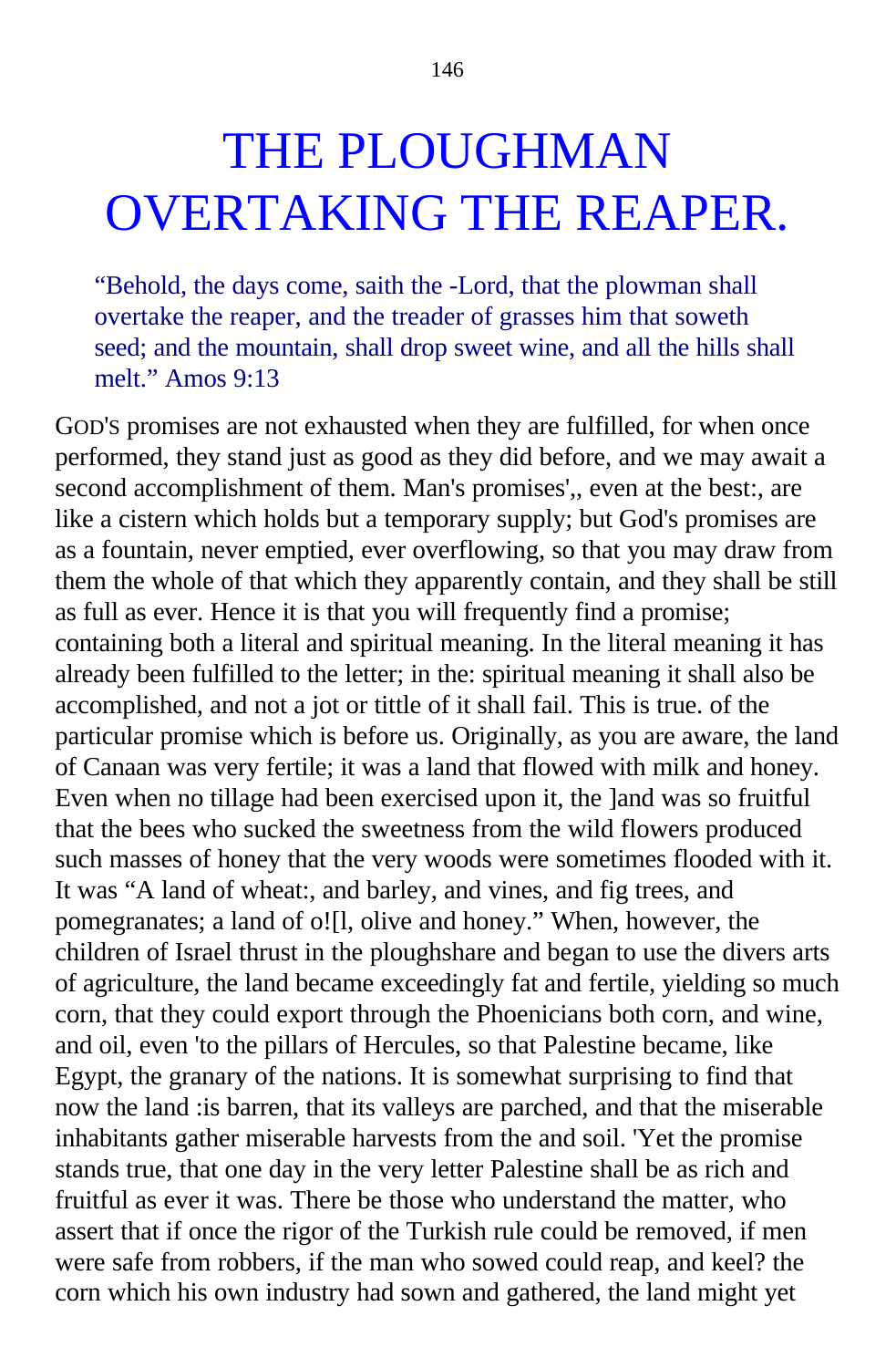again laugh in the midst of the nations, and become the joyous mother of children. There is; no reason *in the soil* for its barrenness. It is :simply the neglect that has been brought on, from the fact that when a man has been industrious, his savings are taken from him by the hand of rapine, and the very' harvest for which he toiled is often :reaped by another, and his own blood spilt upon the soil.

But, while this promise will doubtless be carried out, and every word of it shall be verified, so that the hilltops of that country shall again bear the vine, and the land shall flour with wine, yet, I take it, this is more fully a spiritual than a temporal promise; and I think that the beginning of its fulfillment is now to be discerned, and we shall see the Lord's good hand upon us, so that the ploughman shall overtake the reaper, the mountains shall drop sweet wine, and all the hills shall melt.

According to the mataphor here used, the harvest is; to be so great that,, before the reapers can have fully' gathered it in, the ploughman shall begin to plough. for the next: crop; while the abundance of fruit shall be so surprising, that before the treader of grapes can have trodden out all the juice of the vine, the time shall come for sowing seed. One season, by reason of the abundant fertility, shall run into another. Now' you know what this means in the church. It prophesies that in the church of Christ we shall see the most: abundant ingathering of souls. Pharaoh's dream has: been enacted again in the last century. About a hundred years ago, if I may look back in my dream, I might have seen seven ears of corn upon one stalk, rank and strong; anon, the time of plenty went away, and I have seen the seven ears of corn thin and withered in the east: wind. The seven ears of withered corn have eaten up and devoured the seven ears of fat corn, and there has been a sore famine in the land. Lo, I see in Whitefield's time, seven bullocks coming up from the river,, fat and well-favored, and since then we have lived to see seven lean kine come up from the same river; and lo! the seven lean kine have eaten up the :;even fat kine, yet have they been none the better for all that they have eaten. We read of such marvelous revivals a hundred years ago, that the music of their news has not ceased to ring in our ears; but we have seen, alas, a season of lethargy, of soulpoverty among the saints, and of neglect among the ministers of God. The product of the seven years has been utterly consumed, and the church has been none. the better. Now, I take it, however, we are about to see the seven fat years again. God is about to send times of surprising fertility to His church. When a sermon has been preached in these modern times, if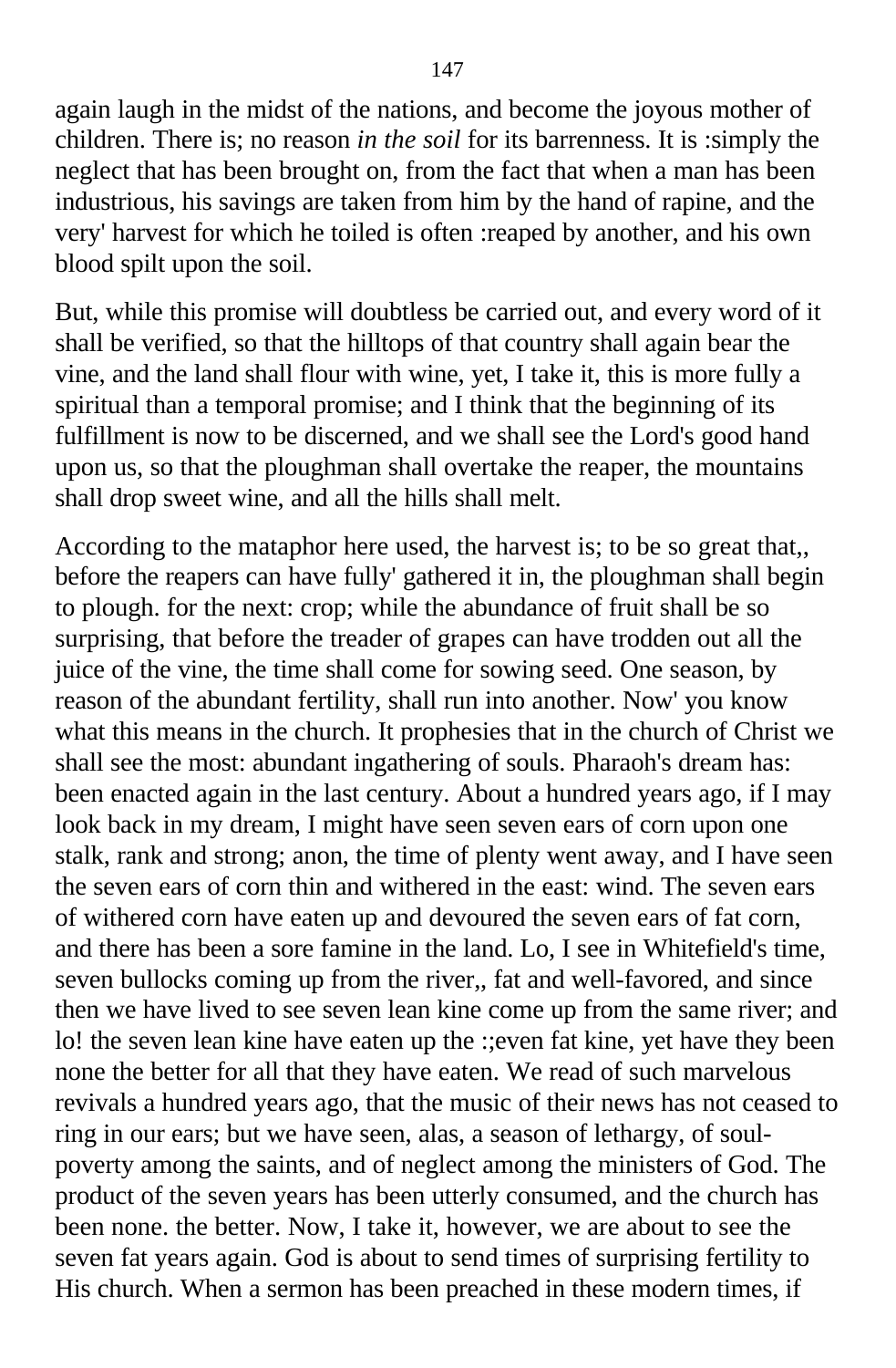one sinner has been converted by' it, we have rejoiced with a suspicious joy; for we have thought it something amazing. But where we have seen one converted, we may yet see hundreds; where the Word of God has been powerful to scores, it shall be blessed to thousands; and where, hundreds in past years have seen it, nations shall be converted to Christ. There is no reason why we should not see all the good that God hath given us multiplied a hundred-fold; for there is sufficient vigor in the seed of the Lord to produce a far more plentiful , crop than any we have yet gathered. God the Holy Ghost is not stinted in His power. When the sower went forth to sow his seed, some of it fell on good[soil, and it brought forth fruit, some twenty-fold, some thirty-fold, but it is written, *"some a hundred-fold."* Now we have been sowing this seed, and thanks be to God, I have seen it: bring forth twenty and thirty-fold; but I do expect to see it bring forth a hundred-fold. I do trust that our harvest shall be so heavy, that while we are taking in the harvest, it shall be time to sow again; that prayer meetings shall be succeeded by the inquiry of souls as to what they ,.shall do to be saved, and ere the inquirers' meeting :shall be done, it shall be time again to preach, again 'to pray; and then, ere that is over, there shall be again another influx of souls, the baptismal pool shall be again stirred, and hundreds of converted men shall flock to Christ.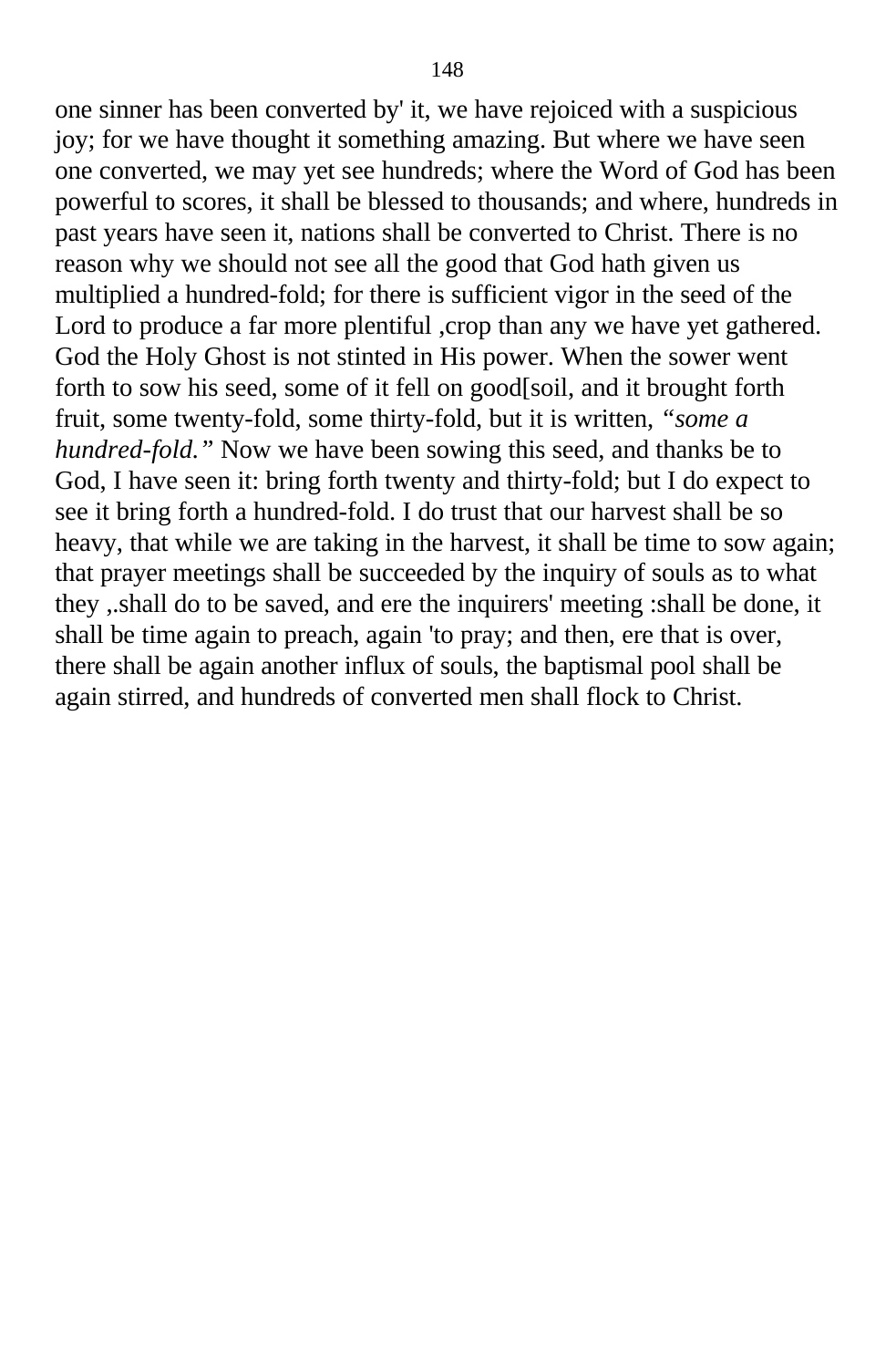### HEALING BEAMS.

#### **MALACHI 4**

THE Sun of righteousness, when He rises on those that fear the Lord, gives them healing. There is healing in His wings. By the wings of the sun are meant the beams that shoot up from it into the air, or seem to slant .down from it when it is aloft in the sky. There is really healing to men's bodies in the sun. Have we not seen them come to the sunny land consumptive, and doubled with weakness, and as they have sat in the sun and warmed themselves for a few weeks, the wound within the lung has begun to heal, and the consumptive man has breathed again, and you have seen that he would live. Some have gone thither who scarce could speak, and beneath the sun they began to speak again, like men whose youth has been renewed. The sun is the great physician. Where he enters not the physician will be needed, but where he shines men speedily revive. As for the Sun of Righteousness, oh, how He heals the sick! 1 would like sick Christians to sit in His sunlight by the year together, if you did nothing else but bask there, as animals delight to bask in the sun. The flowers know the sun, and they, turn their cups to him and drink :in of the health he gives them from his golden store. Oh, that we had as much sense to know the Sun of Righteousness, that we might by prayer, and meditation, and holy living, bask and sun ourselves in His delicious beams! We shall be strong indeed if He rises upon us with healing in His wings. He has risen, but we wander into the shade: He has risen, but we get into the ice wells of worldliness and sin, and shut ,out His warmth, and then we wonder we are sick, but sick we always shall be,, till we come out into the light again, and Jesus shines; on us from morn till eve.

'When the Sun of Righteousness shines the Christian gets his liberty. "Ye shall go forth." I have been :staying where the invalid does not venture out if the wind blows, and if it is a little chill and the sun is not bright he must stay indoors or lose the benefit he has received; but when the sun is out and the air is calm, then he comes forth and leaves his bedroom, and is all alive once more. There are Christians who have been kept indoors a long time; they have not walked the length of the promise, nor spied out the breadth of the covenant, nor climbed to the top of Pisgah to gaze upon the landscape. If the Sun of Righteousness, even the Lord Jesus, shall shine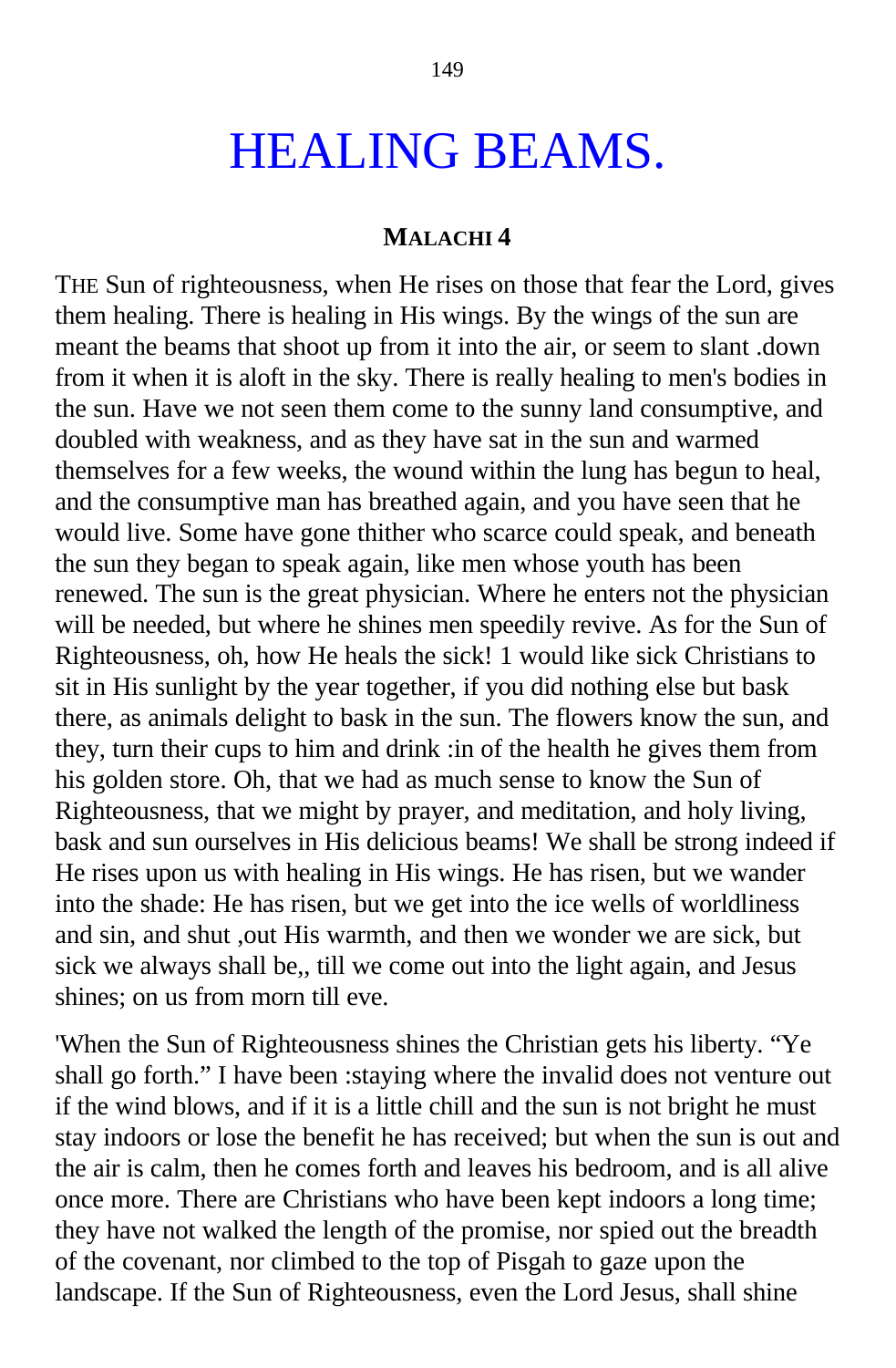upon you, you will go forth not only to enjoy Christian life, but to enter into Christian service, and you will go further afield to bring others to Christ.

Then you will begin to grow'. That is another effect of the sun, and how wonderfully the sunlight makes things grow. Here we have in our hothouses little plants that we think so wonderful that we show them to our friends, and put them on our tables as rarities, but I have seen them in the sunny south ten times as large growing in the open fields, because the sun has looked upon them. The rarities of our country are the common-places of the land of the sun. I have known Christians', who have received a little faith and been perfectly astonished at it, and God has blessed them with a little love to Jesus, and they have felt as though they were splendid saints; but if they lived in the sunlight: they might move mountains by their faith, and their love would lead them to devote their whole life to Jesus;, and yet: they would not be astonished. The Sun of Righteousness can produce fruits rich and rare. Our cold, sunless land, beneath its cloud and fog, 'what can it yield in the winter? In more favored parts of the. earth, even in our winter, the trees are golden with fruits. So is it with the soul. What can it grow if it lives in worldliness? What can it produce if it: lives to itself? But when it knows the love of Jesus and the power of His grace, even in its worst estate it brings forth the richest and the rarest fruit to the glory of His grace.

Live in the sunlight: get out of the shadows. There are dreary glens in this world where the sun never shines: they are called glens of pleasure, and sometimes the pale moon looks down on them with sickly ray; but the saint knows the light of the sun from the light of the world's moon. Get away from those: chill places :into the clearlight. *"But,"* says one," I did not know there were joys in religion." You do not: know true religion:, then, for it is "a thing of beauty, and a joy for ever." He who knows Christ has seen. the sun, but until he has known Him he has seen but: the glowworm's glitter.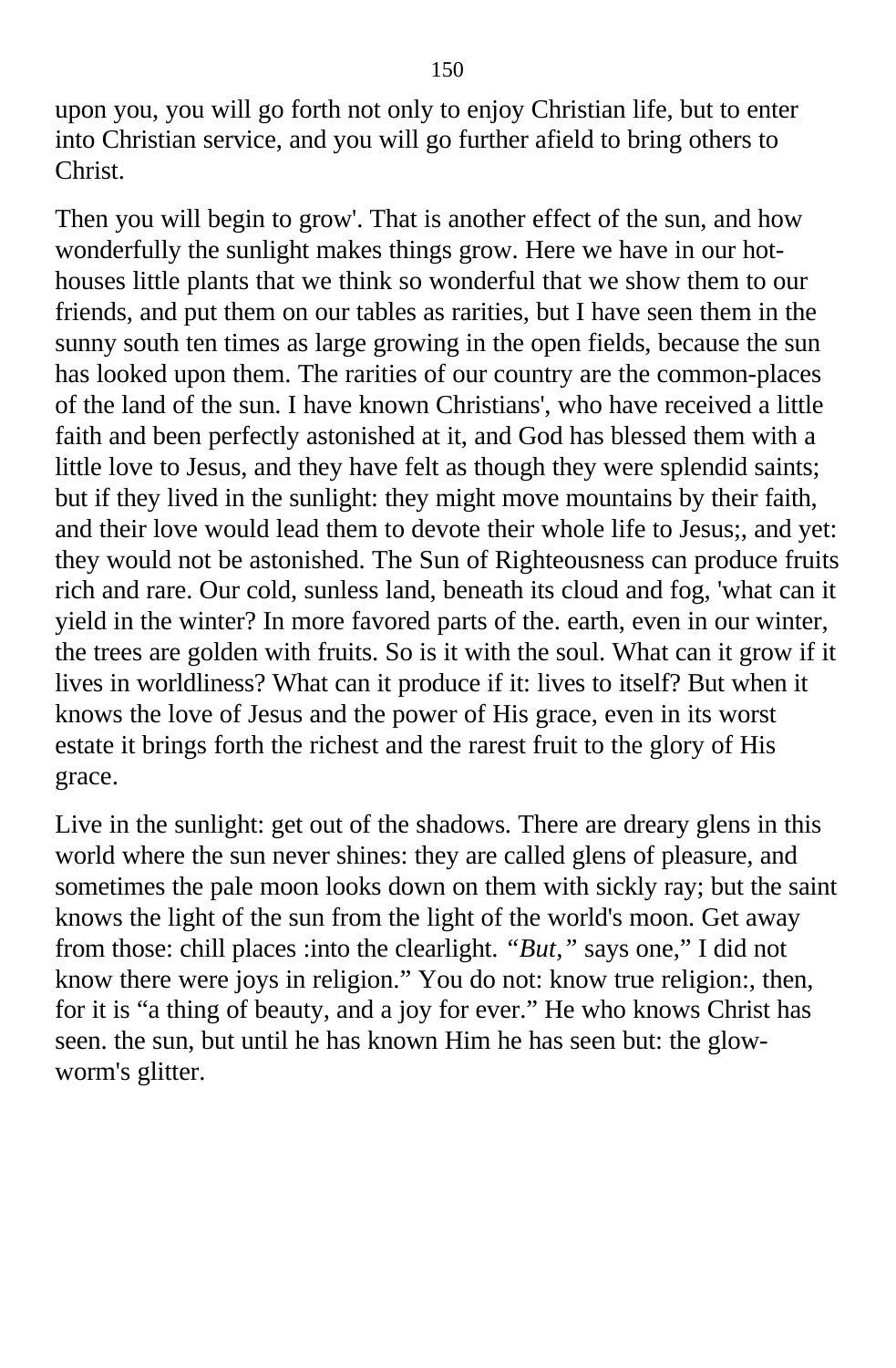## 'THE SUN — THE SUN OF' RIGHTEOUSNESS.

"But unto you that fear my name shall the Sun of righteousness arise with healing in his wings, and ye shall go forth, and grow up as calves of the stall." Malachi 4:2.

THE Jews expected that the coming of the Messiah would exalt every one of the Israelitish race. Their expectations were great, but they were also carnal and sensuous, since they looked for an earthly king, who would make the despised nation victorious over all its enemies, and enrich .every man of Abraham's race. The Scriptures gave them no ground, for such universal expectations, but quite the reverse, and the prophet explains that the corning of Christ would certainly be like the rising of the. sun, full of glory and of brightness, but the results would not be the same to all. TO those who thought that they were righteous, and despised others, but who were wicked in their conversation, the rising of that sun would bring a burning, withering day. "The day cometh, that shall burn as an oven; and all the proud, yea, and all that do wickedly, shall be stubble." They shall not be like plants full of sap that would flourish in the tropical heat, but like stubble, which becomes drier and drier, until it takes fire: "and the day that: cometh shall burn them up, saith the Lord, that it shall leave them neither root nor stock," for so might it be translated, and then the figure would be, congruous throughout. It would scorch up the stubble-field in which there was no lite, so intense would be the heat. Now that was the consequence of Christ's corning. The religion of the Jews at His coming was dry and dead, like stubble. The Pharisee thought that he was righteous because he put on a broad phylactery, and tithed anise, and mint, and cummin, and such trifles; the Sadducee thought much of himself because he was a man of common sense, a 'thinker, a rationalist; and other sectaries of that period found equally frivolous grounds for glorying. The ministry of Christ dried them up, and they have ceased to be. We use the name of Pharisee and Sadducee to-day, but there is no person in the world who would like to wear either name.

'The result of Christ's coming, by His Spirit as well as by His personal advent, is always much the same. Revival will not have an equally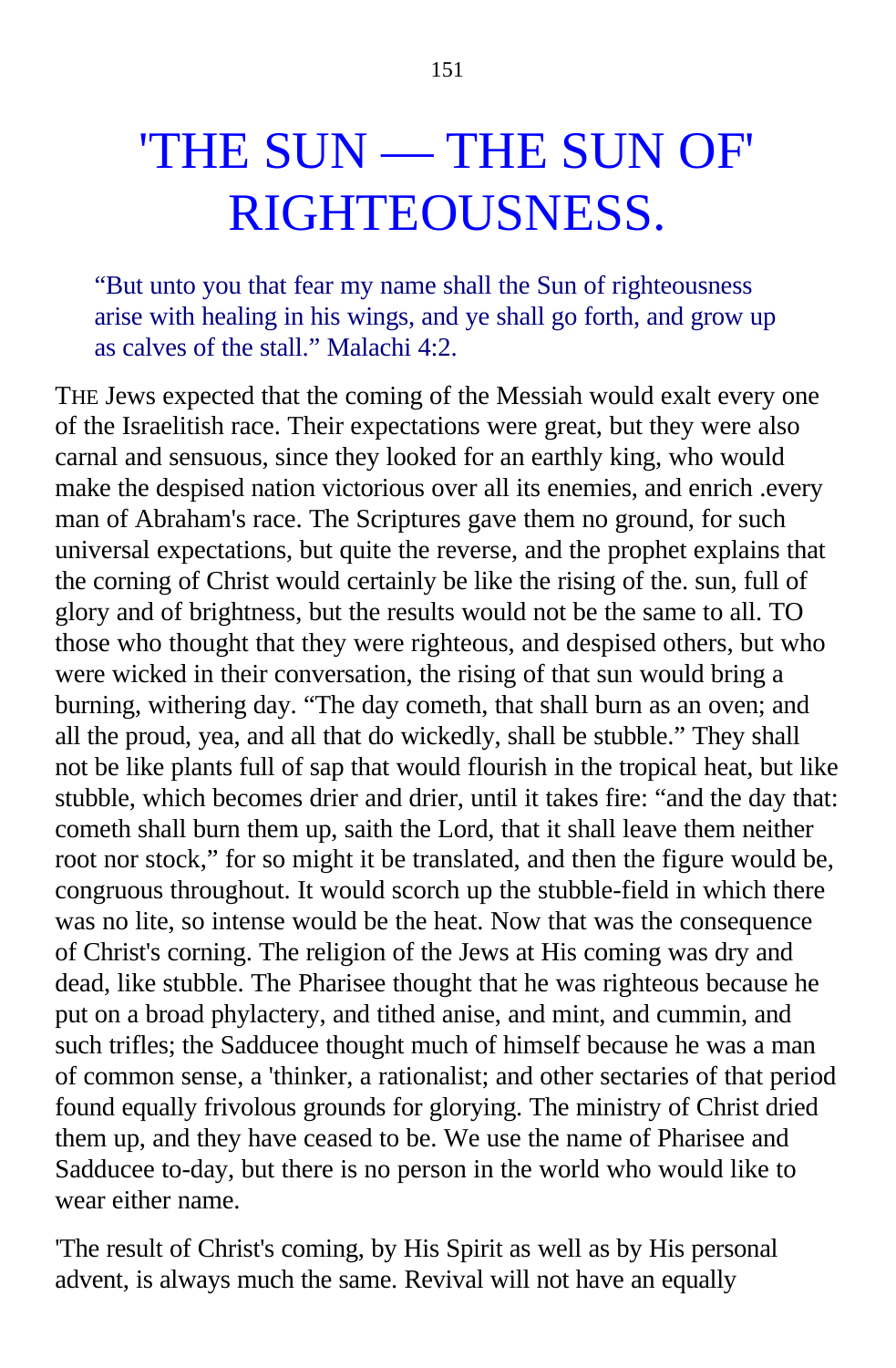beneficial effect upon all. To some the rising of this sun will bring healing and blessing, but to others it will bring scorching and withering. Know ye not that the summertide which fills the corn and makes it hang its golden head, blushing in very modesty for the blessing which has come upon it, fetches up also the noxious weeds from their secret lairs? Tares gather encouragement from the sun as well as doth the wheat, and so the bad come to their ripeness as well as the good; but the ripeness of that which is bad is only a hurrying on to destruction: the dryness of the stubble is the preparation for its being utterly consumed. We may well pray for revival, but we must not suppose that to the more formalist a revival will bring a blessing. It may possibly disgust him, and drive him from religion altogether. He will discover that he has no true religion, as he sees the. work of the Spirit of God around him, and so the day of the Lord will to him "burn as an oven," and being proud and at the same time doing wickedly, his empty profession of religion will consume like the stubble.

The people of God sometimes fall into a condition which they deplore, and the Sun of Righteousness is to arise upon them; for this implies that they were in the dark until then. Whatever other light there may be, we every one of us know that until the sun rises our condition is one of comparative darkness. 'There are children of God who walk in darkness, ,dear children of God, too; indeed, I am inclined to think that every child of God gets into the dark sometimes. Some begin with brightness, and then they get a cloudy time in the middle of their experience, while others have their worst darkness at last. Knox and Luther had their sharpest temptations when they came to die. It has been well said that God sometimes puts His children to bed in the ,dark. It does not matter, for they wake up in the light, in the eternal morning; but a dark season usually happens to us somewhere between the new birth and heaven, perhaps to make the brightness all the brighter when the night shall be for ever ended. Are you in the dark at this moment, and are you wondering at it because everybody else seems so lively in their religion? Does it seem to you as if, though you have been a believer for years, you were never in a worse state than now, while others are rejoicing? Then ask yourself — Do you fear the Lord still? Is your soul humbled in the presence of His majesty, and have you a desire for His glory? Never despair; the Sun shall rise upon you soon.

Very clear it: is, too, that the children of God may' sometimes be in illhealth, for the Sun of Righteousness is to arise upon them with healing in His wings:, which would not be so needful a promise if they' were not sick.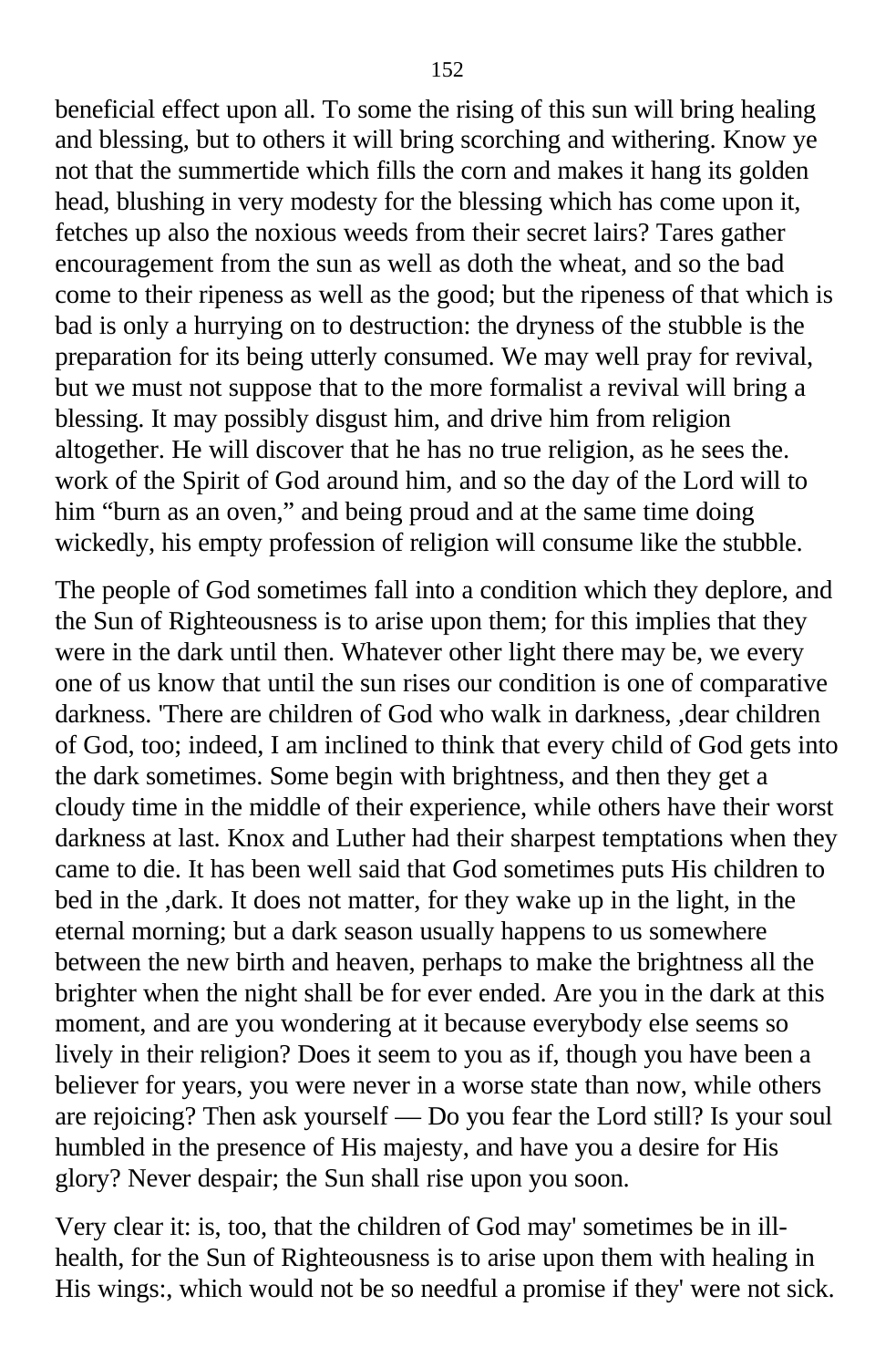A Christian may be bowed down with grievous spiritual maladies. His pulse may' beat slowly, his heart may become feeble; he may be alive, and that may be about all; lethargy may seize: him, palsy may make him tremble despondently, he: may have wandered from his God. Alas! even an: ague fit may be upon him, in which he shakes with unbelief from head to foot. It may be his eyes have, become so blinded that he cannot see afar off; and his ears may be dull of hearing, and he may be like: the fools in 'the psalm, whose souls abhored all manner of meat. He may have put away from him the comforts of the promise, and he may be brought very low; yet he shall not die, but live, and proclaim the works of the Lord, for the soul sickness of a saint is not unto death. He shall be recovered from it, and he shall sing of the Lord whose name is "Jehovah Rophi, the Lord that healeth thee." Oh, child of God, if thou art in a sick and sorrowing state, cry mightily unto thy Lord, and the Sun of Righteousness shall arise upon thee with healing in His wings.

Note again, that the children of God may be in a condition of bondage, for when the Sun of Righteousness arises "they shall go forth as calves of the stall." Understand the figure. The calf in the stall is shut up, tied up with a halter at night, but when the sun rises the calf goes forth to the pasture; the young bullock is set free. So the child of God may be in bondage. The recollection of past sins and present unbelief may halter him up and keep him in the stall, but when the Lord reveals Himself he is set free. Even true children of God may sometimes have to cry like Paul that they are sold under sin; they may forget the blood of redemption for a season, and think themselves still to be slaves, and yet be the true children of God. Hence the beauty of the promise that they shall go forth.

The children of God may be in such a state that they are not growing, for else we should not have the promise, "Ye shall go forth and: grow up" when the Sun of Righteousness shall shine. Do you feel as if you had not grown in grace for months? You need the Sun of Righteousness to shine upon you, and you will grow as the plants do. The trees are all bare in winter, and their boughs apparently sear and dead, but: bring us the spring sun, and the buds will begin to swell, the leaves will appear, and the trees shall blossom and yield fruit. So shall it be with you. The Lord has not left you. You may have stayed in your growth awhile, but you shall grow again.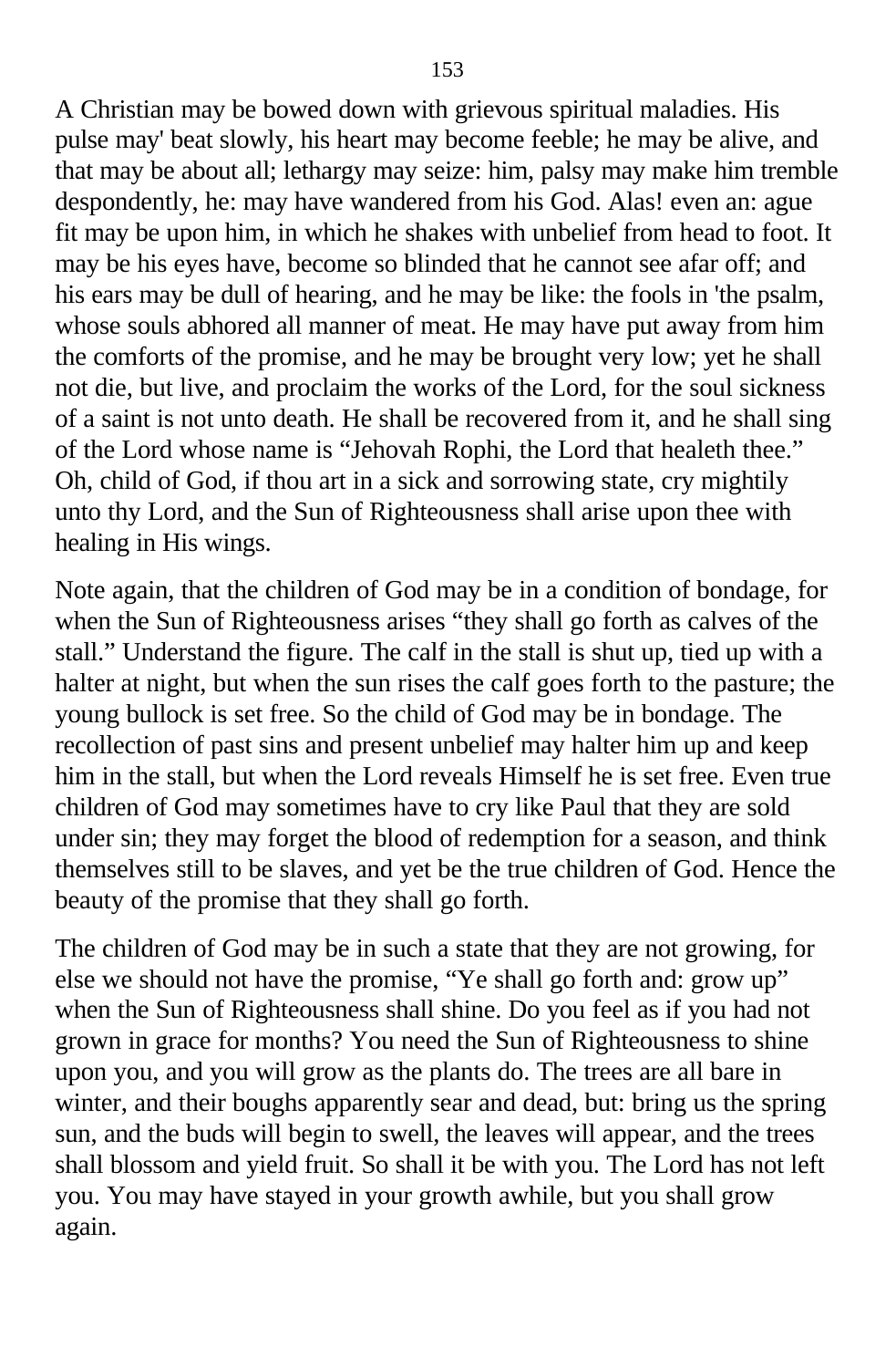"The Sun of Righteousness shall arise." Child of God in the dark:, in prison, ungrowing and unhappy, what a promise is here for you! "The Sun of Righteousness shall arise." His. rising is to do it all, there is nothing for you to do, no works for you to perform in order to get the needed blessing. The Sun of Righteousness shall arise; now, the rising of the sun is one of the most wonderful things in Nature, not merely for its grandeur and beauty, but for its sublime display of strength. Who could hold back the horses of the sun? What hand could block the golden wheel of his chariot, or bid him stay his course? The time is come for him to rise, and lo, he delights the world with dawn. Holy Spirit, such is Thy power. When it is Thy time to work who can stand against Thee? As the sun floods the whole earth with his splendor, and no power can hinder his movements, so will the Holy Spirit work, and none can let Him. Plead ye then this promise, and cry, "O Sun of Righteousness, arise upon those that fear Thee: come now in all Thy majesty and wealth of grace: pour upon us Thy light and heat and life, and fill this place with Thy glory."

Fear His name. May the Sun of Righteousness arise, and give you just such clearness and light!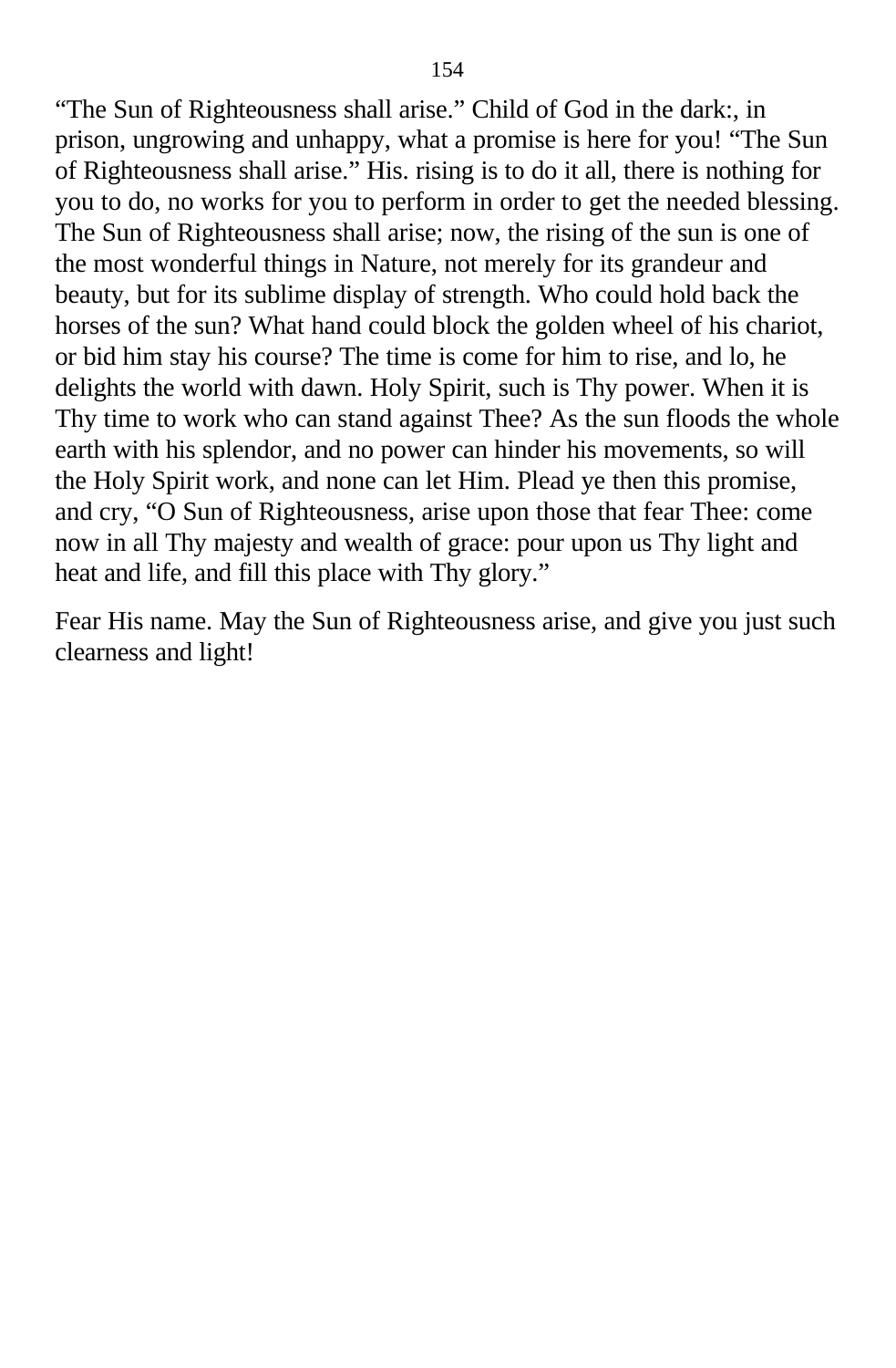## PLANTS WHICH GOD HATH NOT PLANTED.

#### **MATTHEW 15:13.**

JESUS CHRIST had spoken certain truths which were highly objectionable to the Pharisees Some of His loving disciples were in great fright, and they came to Him and said, "Knowest Thou not that the Pharisees are oftended?" Now our Savior, instead of making any apology for having offended the Pharisees, took it as a matter of course, and replied in a sentence which is well worthy to be called a proverb, — " Every plant, which my heavenly Father hath not planted, shall be rooted up." Now we have oftentimes, as Matthew Henry very tritely remarks, a number of good and affectionate but very weak hearers. They are always afraid that we shall offend other hearers. Hence, if the truth be spoken in a plain and pointed manner, and seems to come close home to the conscience, they think that surely it ought not to have been spoken, because So-and-so, and So-and-so), and So-and-so took offense at it. If we never offended, it would be proof positive that we did not preach the Gospel. They who can please man will find it quite another' thing to have pleased God. Do you suppose that men will love those who faithfully rebuke them? If you make the sinner's heart to groan, and waken his conscience, do you think he will pay you court and thank you for it? Nay, not so; in fact, this ought to be one aim of our ministry, not to offend, but to test men and make them offended with themselves, so that their hearts may be exposed to their own inspection. Their being offended will discover of what sort they are. A ministry that never' uproots will never water; a ministry that does :not pull down will never build up. He who knoweth not how to pluck up the plants which God hath not planted, scarcely understandeth how to be a worker of God in His vineyard. Our ministry ought always to be a killing as well as a healing one, — a ministry' which kills all false hopes, blights all wrong confidences:, and weeds out all foolish trusts, while at the same time it trains up the feeblest shoot of real hope, and tenders comfort and encouragement even to the weakest of the sincere followers of Christ.

Our Savior was thus led from the remark of His disciples to utter this memorable proverbial saying. If we understand it aright, it applies to every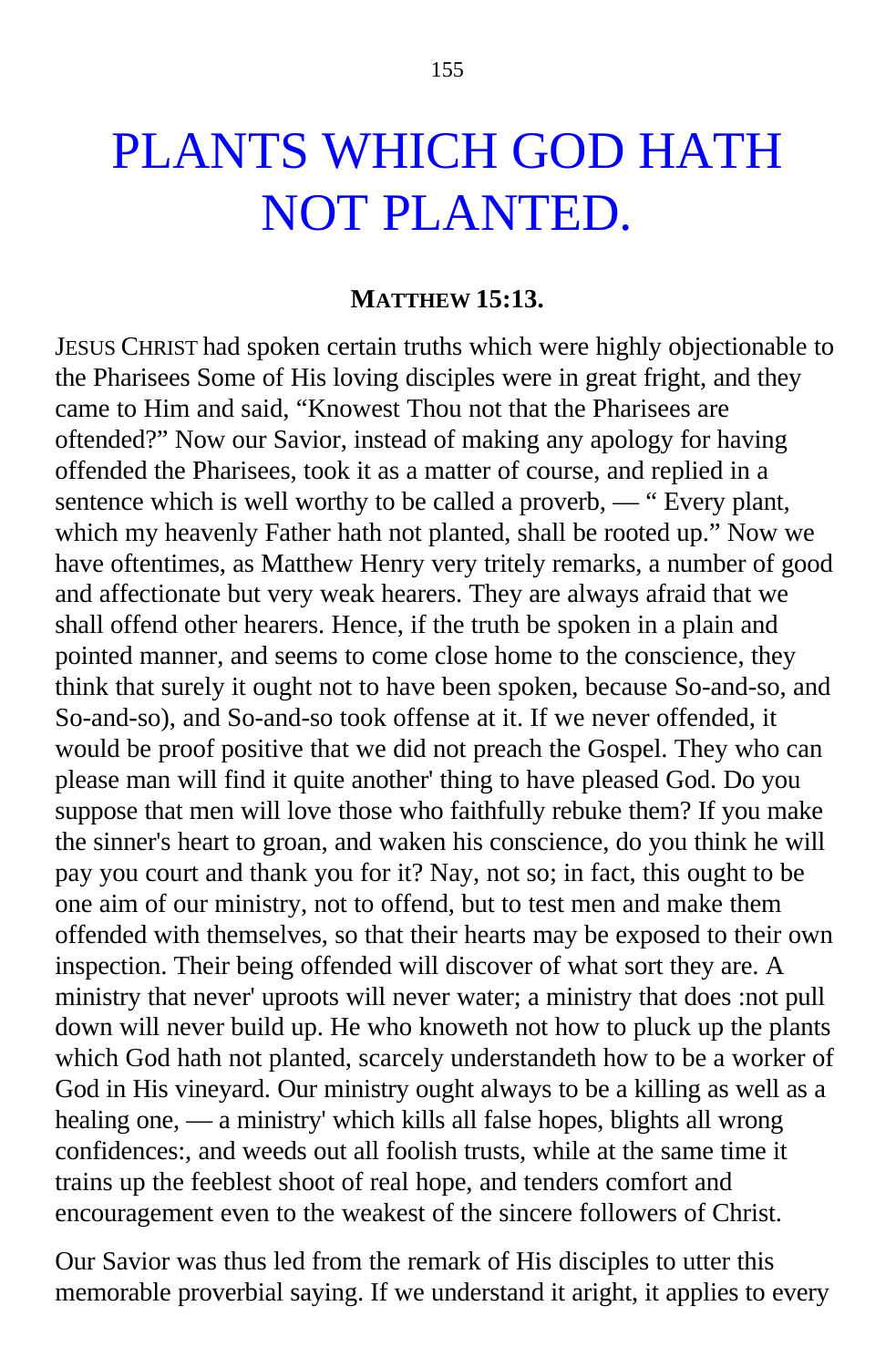doctrine and to every false system of :religion. Whatever God hath not planted will be rooted up. As for heretical teachers, let them alone; they be blind leaders of the blind, and if the blind lead the blind they shall both fall into the ditch. Many good people are greatly concerned about the growth of papacy in England. They fear the day will come when papacy shall have quenched the light of Gospel grace. I trust you will not get nervous upon that point. It is of little consequence what: men are, if they are not saved, if they are not brought to know the Lord. I do not know that it is a very important item what kind of religion they have if they have not got the true one. They may receive the awful doom of unbelievers in Christ, and enemies to the Gospel, as Romanists or Mahometans; or like too many in this land, being merely professing Christians who deceive themselves and others, they may incur the same wrath of God, and inherit the same condemnation. But do not think for a moment that the harlot of the Seven Hills will ever prevail against the bride of Christ. Not she. The Lord will by-and-bye, when her iniquity shall be full, utterly destroy her. Only be sure in your heart that God has not planted it, and you may be equally sure that He will pluck it up. Prophets may plant it with their pretended revelations, martyrs may water it with their blood, confessor after confessor may defend it with his learning and with his courage, time may endear it, literature may protect it, and kings may keep guard about it, but He that ruleth in the heavens, and careth nought for human might, shall certainly grasp its trunk, and, pulling it up, even though it be strong as a cedar, shall hurl it into the fire, because He hath not planted it. Yes, every hoary system of superstition,, every ancient form of idolatry, every venerable species of will-worship, shall be certainly overturned, as God is true. Leave them alone; be not over anxious.

The Greek word not only signifies plants — for you know we are in the habit of calling a thing a plant which grows in the woods — but the Greek word has nicer discrimination. As Tyndal very well remarks, it is not merely a plant, but a root that has been designedly put into the ground and taken care of. We must not only be comparable to living plants; but we must be comparable to those which come under the Gardener's care, which are planted in the soil, tended by His skill, and looked upon with interest as being His own. Now, there are: many professors who are like wild plants; they were never planted by any servant of God, much less by God Himself. They are thorns and briers; they bring forth wild fruits, noxious, bitter, poisonous, acrid, and deadly to the taste of the passer-by. They grow in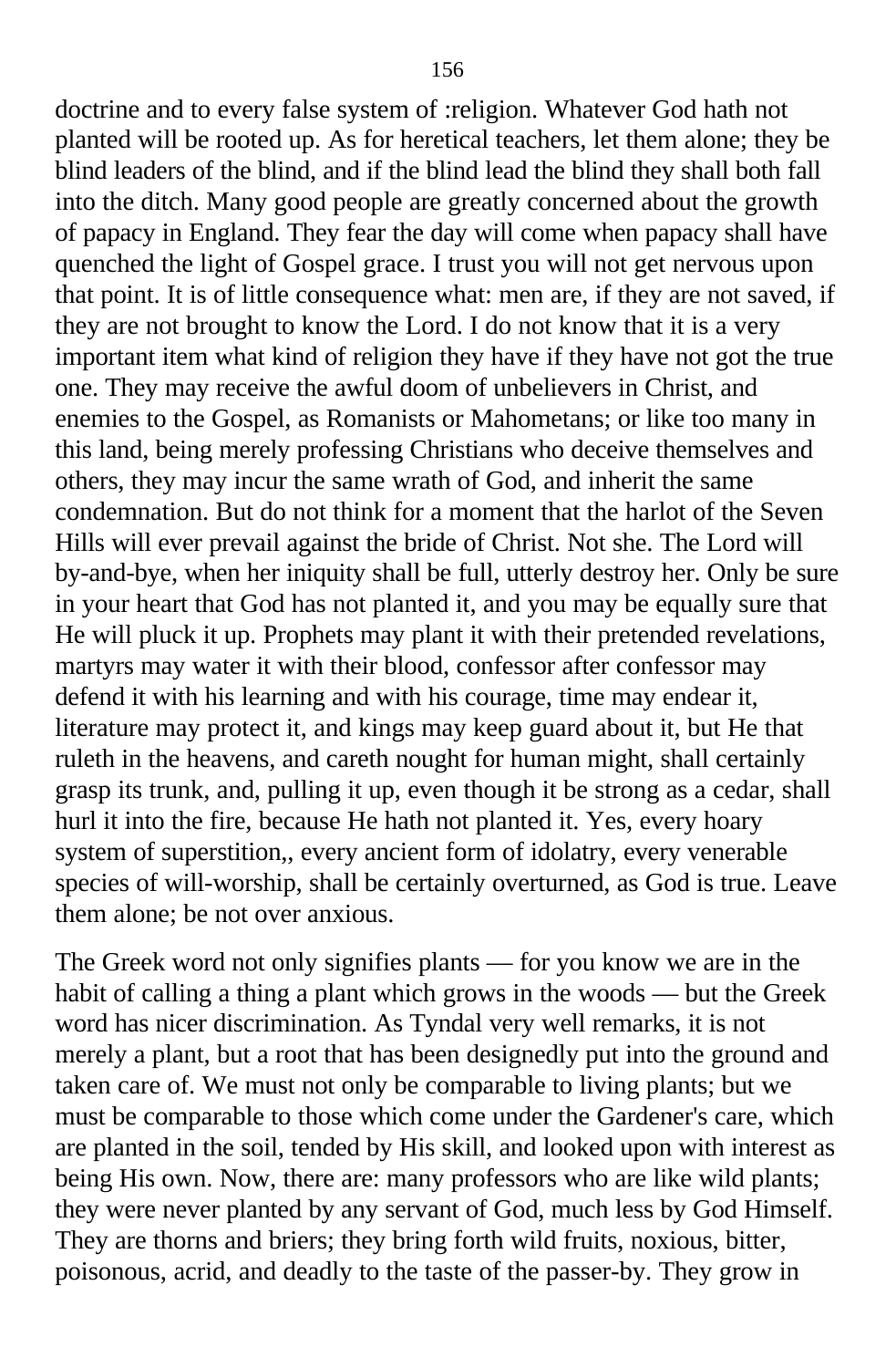abundance. London is like: some wild heath that is covered with its ferns and gorse, and even with something worse than these — wild plants that spring up spontaneously. Now, these will have to be rooted up. When the day comes for God to clear His commons, there will be a blaze indeed, when :He shall say, "Gather them together in bundles to burn; but gather the wheat Into My garner." The drunkard, the swearer, the adulterer; those who live by cheating and robbing their neighbors; those who never darken the walls of God's sanctuary; those to whom the Sunday is the busiest day in the week; those who are without God and without hope, and without Christ, these we may call self-sown plants, uncared for, untutored, and must be rooted up, for He will say, "Gather out of My kingdom all things that offend, and they that do iniquity."

Some of those plants that God never did plant are very *beautiful.* If you go into the fields, there are many plants that grow there that are quite as lovely as those in the garden. Look at the foxglove and the dog rose; look at many of the blossoms we pass by ;as insignificant, they are really beautiful; but they are not plants that have ever been planted. Now, how many we: have in our congregation who are really beautiful; yet they are none of God's planting — men and women whose character is upright, whose manners are, amiable, whose life is irreproachable. They are not immoral, they neither cheat nor lie; but they are exemplary; their disposition is kind, tender-hearted, and affectionate. But there must be something more than this, for Jesus says, "Every plant which My heavenly Father hath not planted shall be rooted up." Though it be a lovely plant, though it seems to be a fair flower externally, yet since the root of it hath sucked its nourishment out of the wild wastes of sin, whether of infidelity or lawlessness, it is evil in the eye of God, and it must be plucked up.

Further, how many there are of our wild wood plants that even bring forth fruit. The schoolboy in the country can tell us that the wood is an orchard, and that often he has had many a luscious meal from those wild fruits that grew there. Yet, though the birds may come and satisfy their hunger from these wild fruits, and though the seeds may be in the winter the sparrow's garner, and the linnet's storehouse, yet they are not planted,, and they do not come under the description of plants that have been planted. So, too, there may be some who really do some good in the world. Without you a mother's wants might not be provided for; from your table many of the poor are fed. This is good; I would that all of you did more of it, but remember that this;, is not enough; there must be God's planting in you, or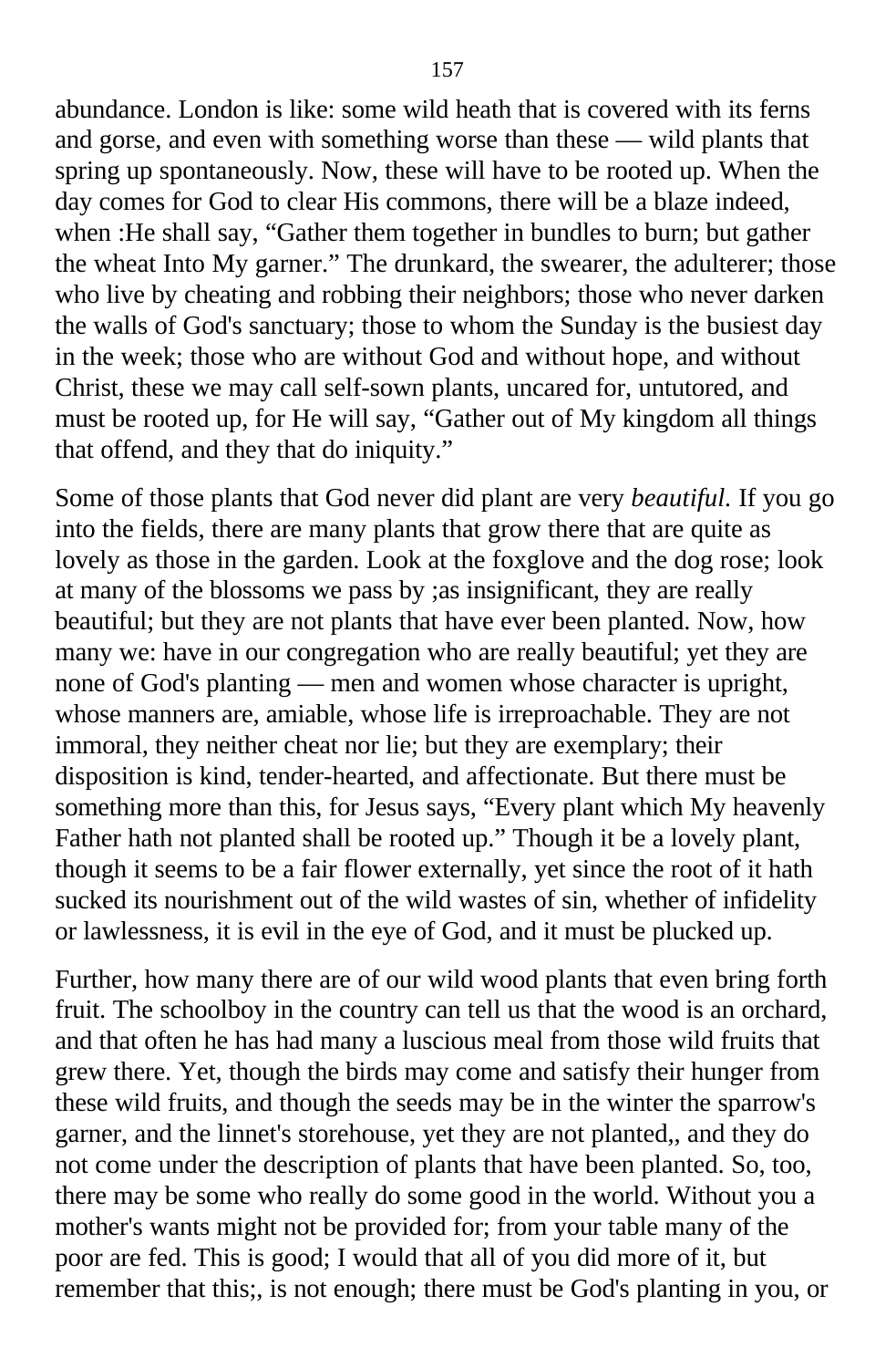else the fruits you bring forth will be selfish fruits. You will be like Israel, who was denounced as being an empty vine, because, forsooth, he brought forth fruit unto himself. Charity is good. Noble charity, be thou honored among men! But there must be faith, and if we have no faith in Christ, though we give our bodies to be burned, and bestow our goods to feed the poor, yet where Christ is, we. certainly can never come.

Many of those wild plants have very strong roots. If you were to go and try to dig them up, you would have a task before you not easily accomplished. Look at the wild dock: did you seek to pull it up? Piece after ;piece it breaks away, and you have to send some sharp instrument deep into the soil before you can root it out, and even then, if there be but a piece left, it springs up and thrives again. Oh, how man>, there are who have as much tenacity of life in their false confidence, as; there is in the dock — in its root Some cannot shake. "I never have a doubt," said[one, "I never had a doubt or a misgiving." You remember Robert Hall said, "Allow me to doubt for you, sir," because he knew the man to be an illliver. And so some are not in trouble as other men, neither are they plagued like other men; they speak with an air of satisfaction; their language sounds like assurance, but it is presumption; it looks like confidence: in Christ, but it is confidence in themselves. And such will strike their roots very deep, and they will be: very strong indeed, so that you cannot shake them; yet, alas for them! they are not plants of the Lord's right-hand planting, and therefore the sentence is; passed; and ere long it shall be executed without: pity — they shall be rooted up.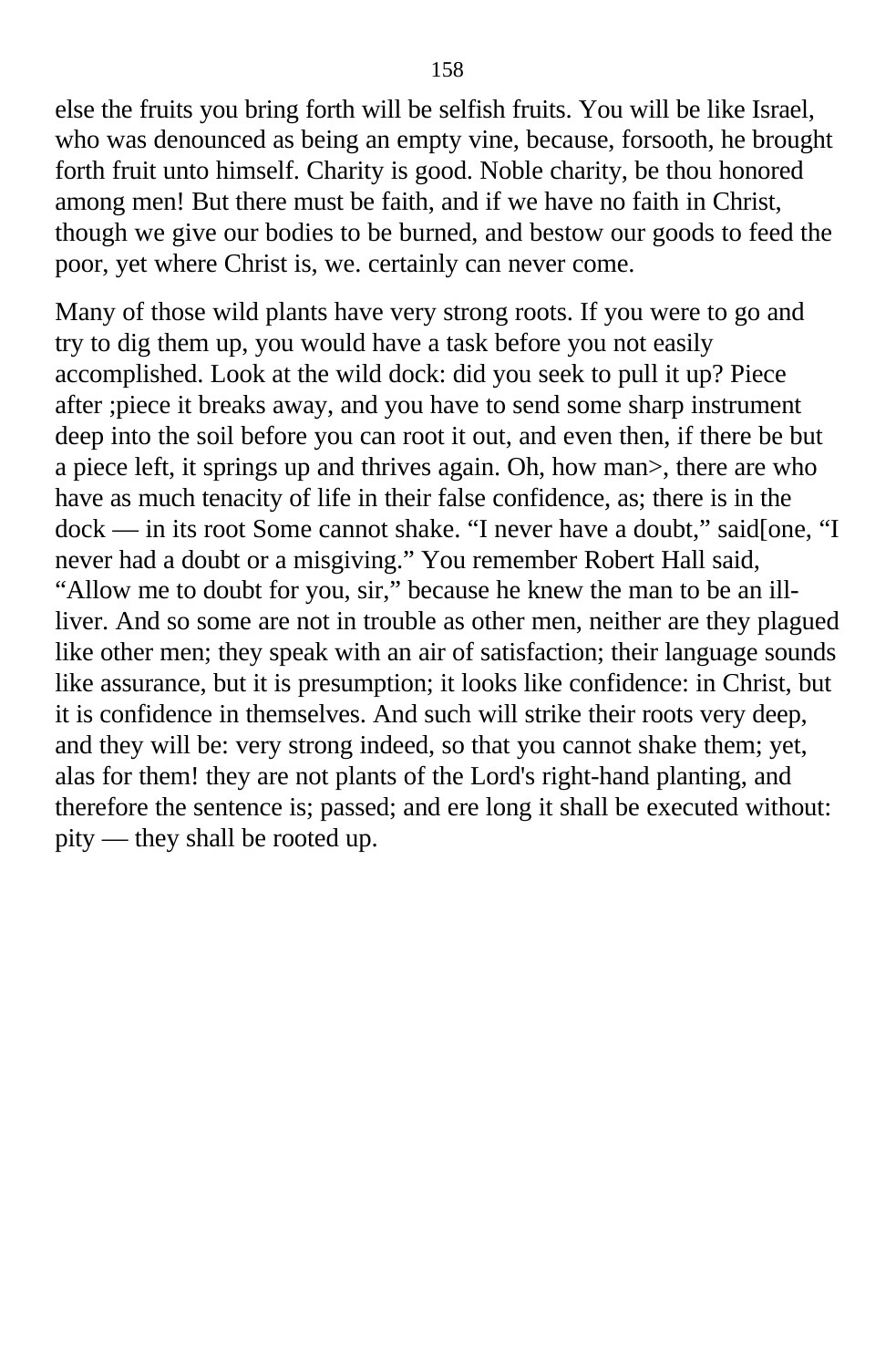# GRAIN OF MUSTARD SEED... GREW, AND WAXED A GREAT TREE."

#### **LUKE 13:19.**

THE parable may be understood to relate to our Lord Himself, who is the living Seed. You know also how His church is the tree that springs from Him, and how greatly it grows and spreads its branches until it covers the earth. From the one man Christ .Jesus, despised and rejected of men, slain and buried, and so hidden away from among men — from Him, I say, there ariseth a multitude which no man can number. These spread themselves, like some tree  $\cdot$  which grows by the rivers of water, and they yielded both gracious sheller and spiritual food. A great little parable, it has a word of teaching within the smallest compass. The parable is itself like a grain of mustard seed, but its meanings are as a great tree.

"It is like a grain of mustard seed, which a man took." *He took it:* that is to say, picked it out from the, bulk. It was only one grain, and a grain of a very insignificant seed; but he ,did not let it lie on the shelf, he took it in his hand to put it to its proper use. A grain of mustard seed is too small a thing for public exhibition; the man who :takes it in his hand is almost the only one who spies it out. It was only a grain of mustard seed, but the :man set it before his own mind as a distinct object to be dealt with. He was not sowing mustard over broad acres, but he was sowing "a grain of mustard seed" in his garden. It is well for the teacher to know what he is going 'to teach; to have that truth distinctly in his mind's eye, as the man had the grain of mustard seed between his fingers. Depend upon it, unless a truth is clearly seen and distinctly recognized by the teacher, little will come, of it to the taught. It may be a very simple truth; but if a man takes it, understands it, grasps it and loves it, he will do something with it.

This man *had a garden:* "Like a grain of mustard seed, which a man took, and cast into his garden." Some Christian people have no garden — no persona; sphere of service. They belong to the whole clan of Christians, and they pine to see the entire band go out to cultivate the whole world;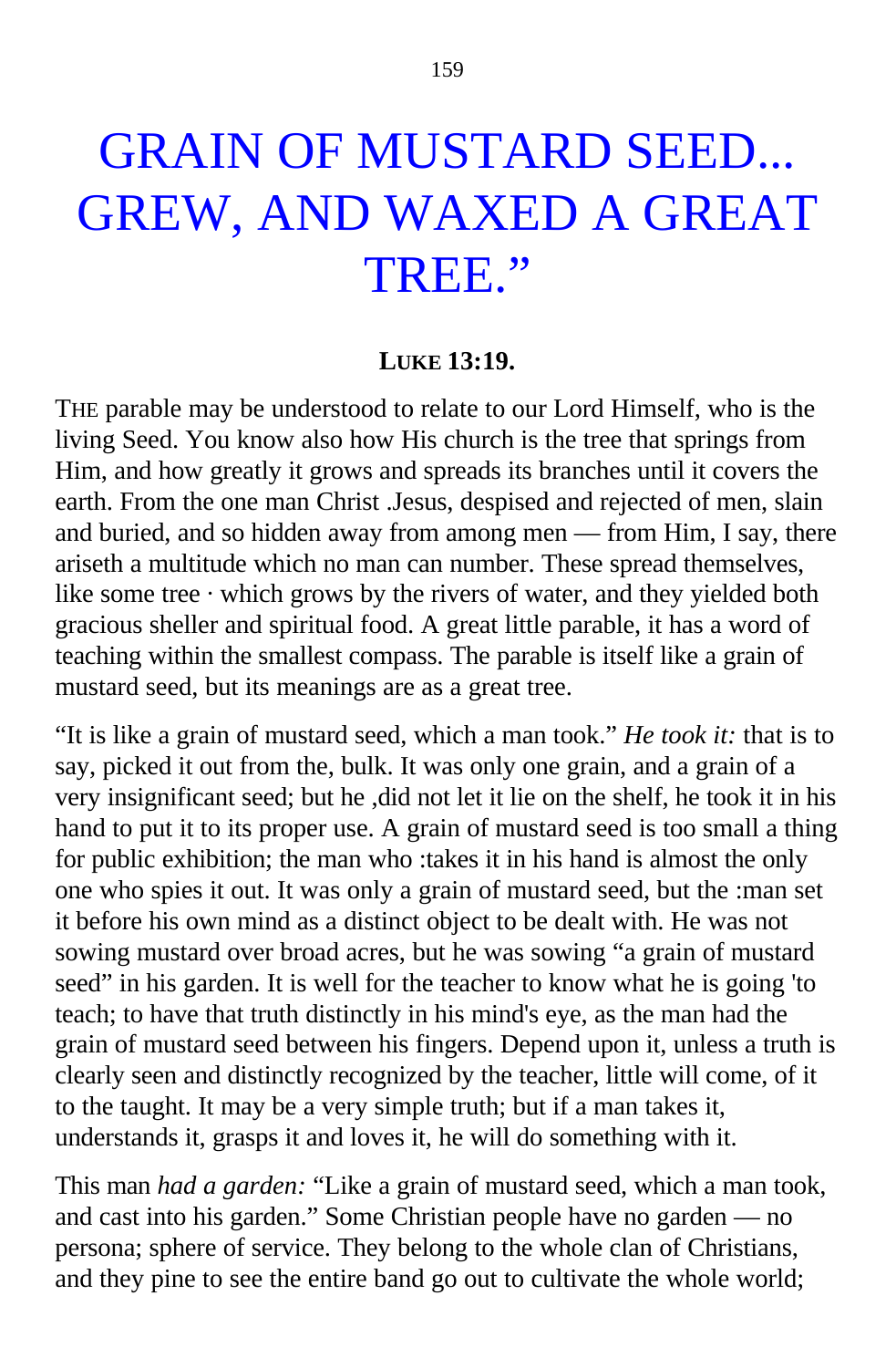but they do not come to personal particulars. It is delightful to be warmed up by missionary addresses, and to feel a zeal for the salvation of all the nations; but, ;after all:, the net result of a general theoretic earnestness for all the world does not amount to much. As we should have no horticulture if men had no gardens, so we shall have no missionary work done unless; each person has a mission. It is the duty of every believer in Christ, like the first mart, Adam, to have a garden to dress and to till. Children are in the Sunday-schools by millions: thank God for that! But have *you* a class of your own? All the church at work for Christ! Glorious theory! Are *you* up and doing for your Lord? It will be a grand time when every believer has his allotment, and is sowing it with the seed of truth. The wilderness and the solitary place will blossom as the rose when each Christian cultivates his own plot of roses.

Where should this unnamed man sow his mustard seed but in his own garden? It was near him, and dear to him, and thither he went. Teach your own children, speak to your neighbors, seek the conversion of those whom God has especially entrusted to you.

Having a garden, and having this seed, *the man sowed it:* and simple as this is, it is the hinge of the instruction. You have a number of seeds in a pillbox. There they are, look at them! Take that box down this clay twelve months, and the seeds will be just the same. Lay them by in that dry box for seven years, and nothing will happen. Truth is not to be kept to ourselves: it is to be published and advocated. There is an old proverb, "Truth is mighty, and will prevail." The proverb is true in a sense; but it needs to be taken with a grain of salt. If you put truth away, and leave it without a voice, it 'won't prevail; it will not even contend. When have great truths prevailed? Why, when brave men have persisted in declaring 'them. Daring spirits have taken up a cause which has been, at the first, unpopular, and they have spoken about it so earnestly, and so often, that at length the cause has commanded attention: they have pressed on and on till the cause has triumphed altogether. Truth has been mighty, and has prevailed; but yet not without the men who gave it life and tongue. Not even the Gospel itself, if it be not taught, will prevail. If revealed truth be laid on one side and kept in silence, it will not grow. Mark how, through the Dark Ages, the Gospel lay asleep in old books in the libraries of monasteries, till Luther and his fellow reformers fetched it out and sowed it in the minds of men.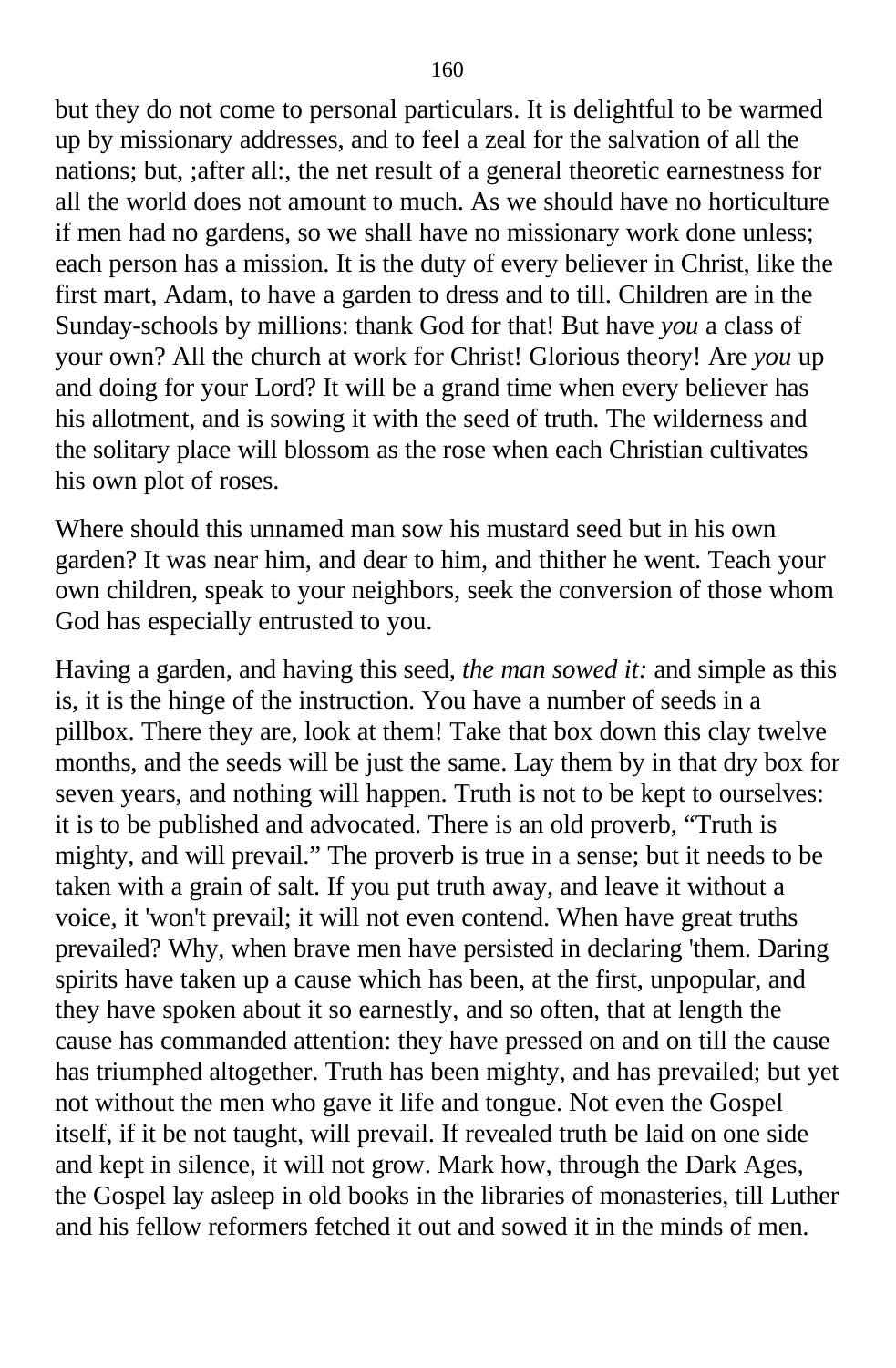This man simply cast it into his garden. He did not wrap it round with gold leaf, or otherwise adorn it; but he put :it: into the ground. The naked seed came into contact: with the naked soil. Do not try to make the Gospel look fine; do not overlay it with your fine words, or elaborate explanations. The Gospel seed :is to be put into, the young heart just as it is. Get the truth concerning the Lord Jesus into the children's minds. Make the. in know not what you can say about the truth, but what the truth itself says. It is wicked to take the Gospel and make a peg of it: to hang our old clothes upon. The Gospel is not a boat to be freighted with human thoughts, fine: speculations, scraps of poetry, and pretty tales. No, no, the Gospel is the thought of God: in and of itself it is the message which the soul needs. It is the Gospel itself which will grow. Take a truth, specially that: great doctrine, that man is lost and that Christ is the: only Savior, and see to it that you place it in the mind. Teach plainly the, great truth that whosoever believeth in Him hath everlasting life; and that: the Lord Jesus bare our sins in His own body on the, tree, and suffered for us, the just for the unjust — I say take these truths and set them forth to the mind, and see what will come of it. Sow the very truth; not: your reflections .on the truth, not your embellishments of the truth, but the truth itself. This is to be brought: into contact with the mind; for the truth is the seed,. and the human mind is the soil for it to grow in.

It is an ,easy tiling to deliver an address upon, mustard seed, to give the: children a taste of the pungency or' mustard, to tell them how mustard seed would grow, what kind of a tree it would produce, and how the birds would sing among its branches. But this is not sowing mustard seed. It is all very fine to talk about the influence of the Gospel, the ethics of Christianity, the elevating power of the love of Christ, and so on; but what we want is the Gospel itself, which exercises that influence. Sow the seed: tell the children the doctrine of the Cross, the fact that with the stripes of Jesus we are healed, and that by kith in Him we are justified.

That which is described in the parable was an insignificant business: the man took the tiny seed and put it into his garden. It is a very commonplace affair to sit down with a dozen children around you, and open your Bible and tell them the well-worn tale of how Jesus Christ came into the world to save sinners. No Pharisee is likely to stand and blow a trumpet when he is going to teach Children: he is more likely to point to the children in the temple, and sneeringly say, "Hearest thou what these say?" It is a lowly business altogether: but yet to the mustard seed, and to the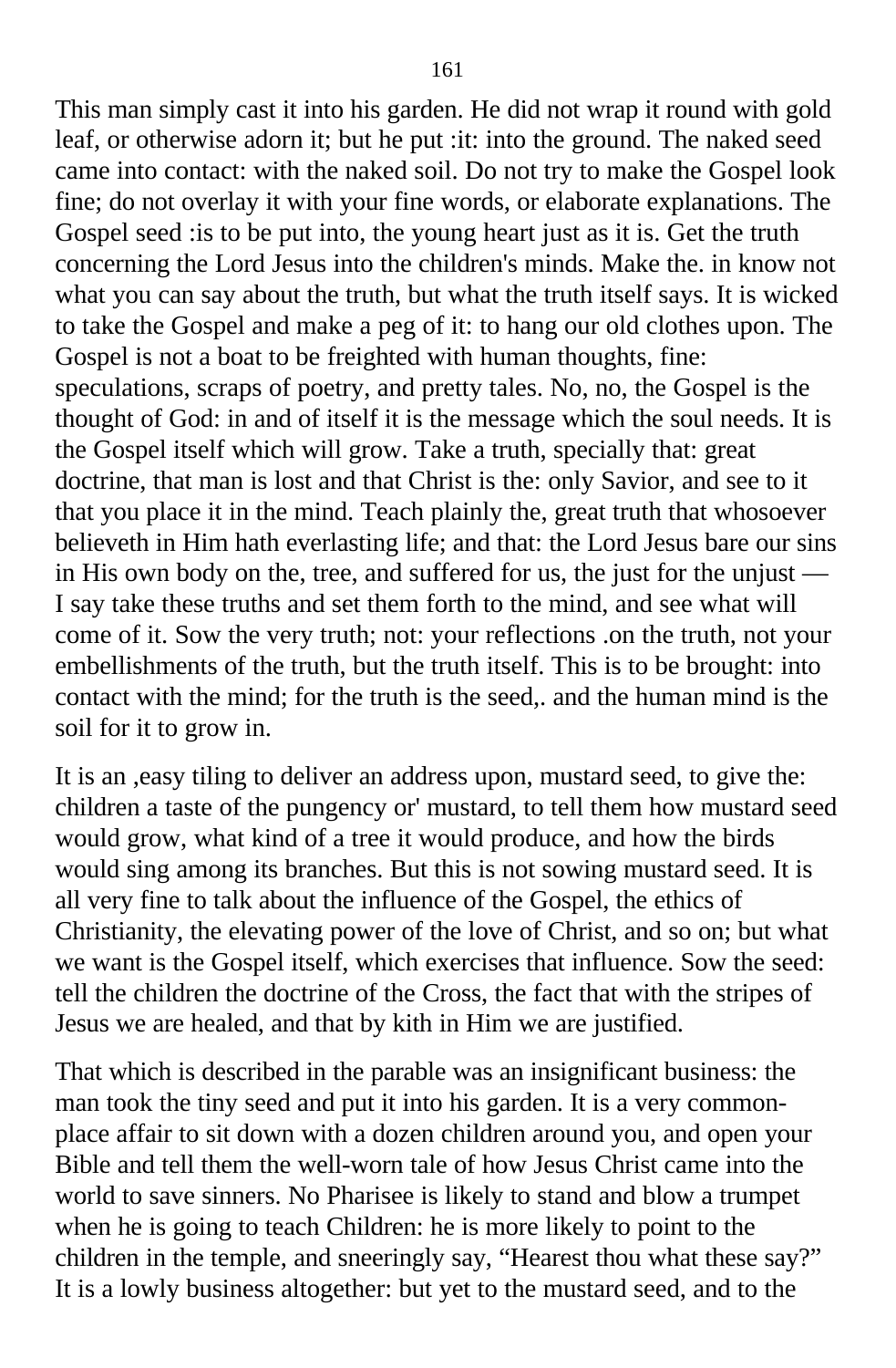man with a garden, the sowing is the all-important matter. The mustard seed will never grow unless put into the soil the owner of the garden will never have a crop. of mustard unless he sows the seed. Dear Sundayschool teacher, do not become weary of your humble work, for none can measure its importance.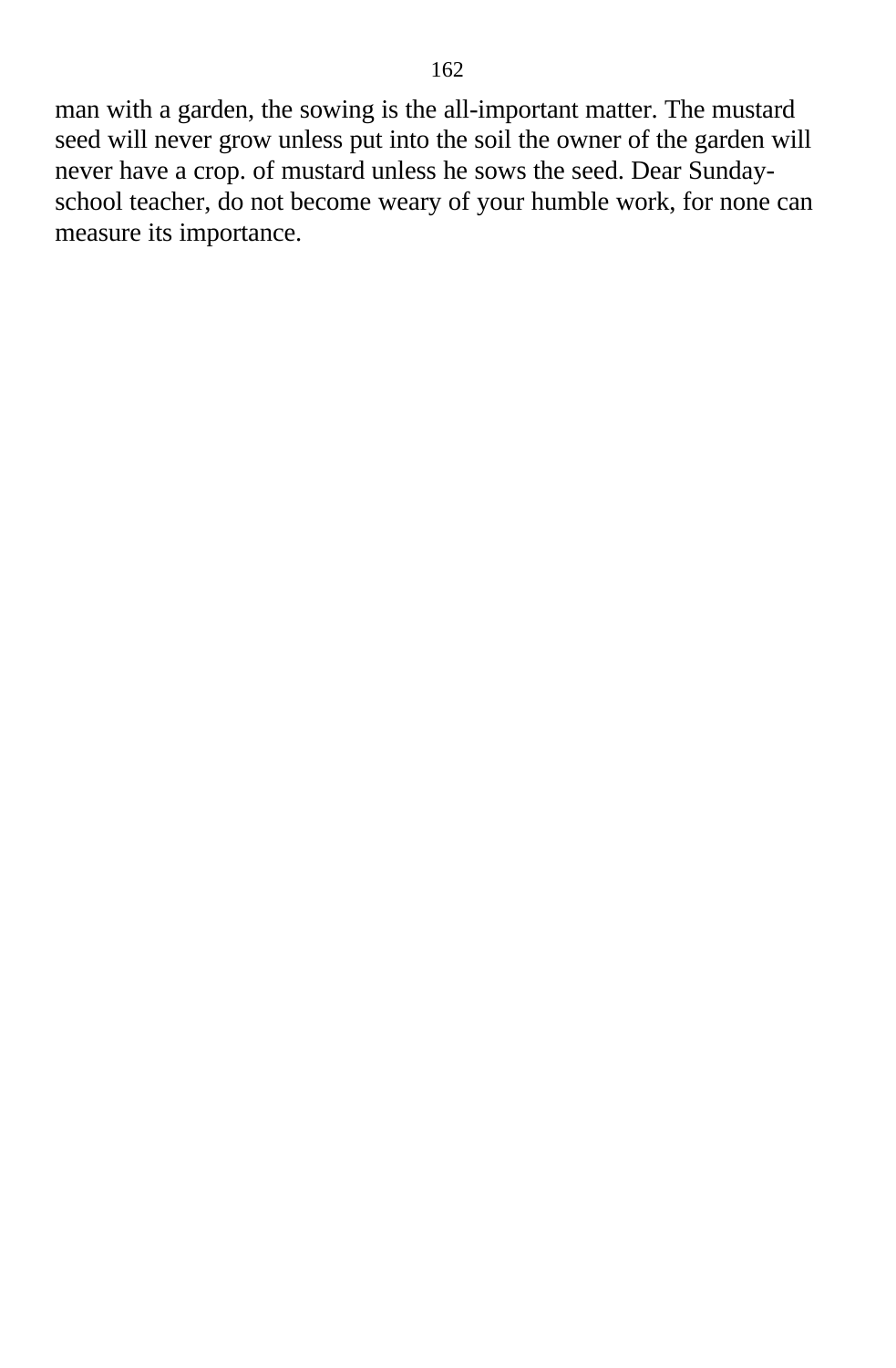## "AS SMALL AS MUSTARD SEED."

WE have seen that he sowed: what did he sow? It was one single seed, and that seed a very small one; so very, very small, that the Jews were accustomed to say, *"As* small as mustard seed." Hence the Savior speaks of it as the smallest among seeds; which it may not have been absolutely, but which it was according to common parlance; and our Lord was not teaching botany, but speaking a popular parable. Yes, the Gospel seems a very simple thing: Believe and live! Look to Jesus dying in the sinner's stead! Look to Jesus crucified, even as Israel looked to the brazen serpent lifted up upon a pole. It is simplicity itself: in fact the Gospel is so plain a matter that our superior people are weary of it, and look out for something more difficult of comprehension.

But the see,], though very small, was *a living thing.* There is a great difference between a mustard seed and a piece of wax of the same size. Life slumbers in that seed. What life is we: cannot tell. Even if you take a microscope you cannot spy it out. It is a mystery: but it is essential to a seed. The Gospel has a something in it not readily discoverable by the philosophical inquirer, if, indeed, he can perceive it at all. Take a maxim of Socrates or of Plato, and inquire whether a nation or a tribe has ever been transformed by it from barbarism to culture. A maxim of a philosopher may have measurably influenced a man in some right: direction; but who has ever heard of a man's whole character being transformed by any observation of Confucius or Socrates? I confess I never have. Human teachings are barren. But within the Gospel, with all its triteness and simplicity, there is; a divine life, and that life makes all the difference. The human can never rival the divine, for it lacks the', life-fire. It is better to preach five words of God's Word than five million words of man's wisdom. Men's words may seem to be the wiser and the more attractive, but there :is no heavenly life in them. Within God's Word, however simple it may be, there dwells an omnipotence like that of God, from whose lips it came.

A seed is a very comprehensive thing. Within the mustard seed what is to be found? Why, there is all in it that ever comes out of it. ]it must be so. Every branch, and every leaf, and every flower, and every seed that is to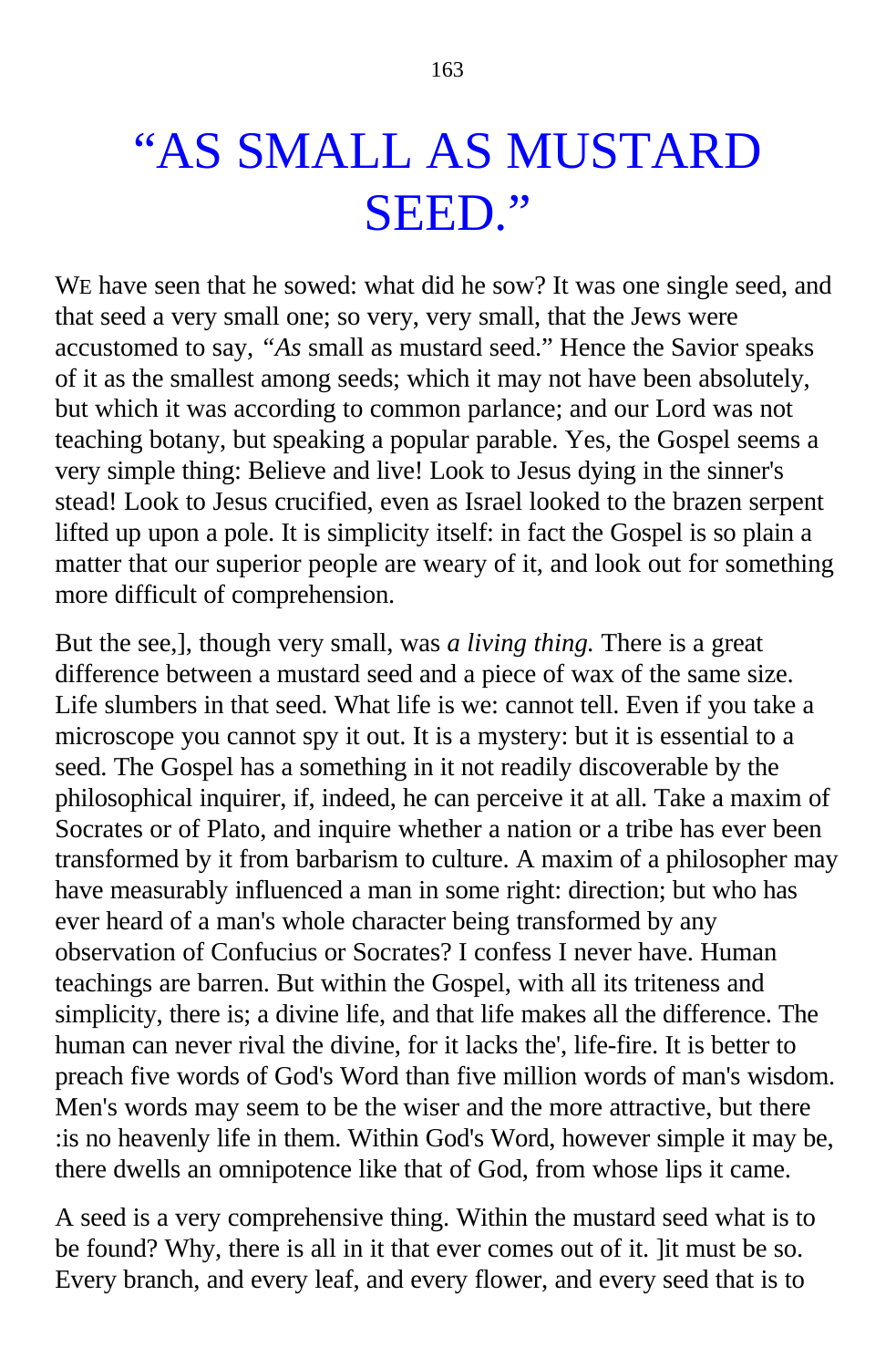be, is, in its essence, all within the seed: it needs to be developed; but it is all there. And so, 'within the simple Gospel, how much lies concentrated? Look at it! Within that truth lie regeneration, repentance, faith, holiness, zeal, consecration, perfection. Heaven hides itself away within the Gospel. Like a young bird in its nest, glory dwells in grace. We may not at first see all its results, nor, indeed, shall we see them at all, till we sow the seed and it grows; but yet it is all there.

And for this reason it is so wonderful: *it is a divine creation.* Summon your chemists: bring them together with all their vessels and their fires. Select a jury of the greatest chemists now alive, analytical or otherwise, as you will. Learned sirs, will you kindly make us a mustard seed? You may take a mustard seed, and pound it, and analyze it, and you may thus ascertain all its ingredients.. So far so good. Is not your work well begun? Now make a single mustard seed. We will give you a week. It is a very small affair. You have all the elements of mustard in yonder mortar. Make us one living grain: we do not ask for a ton weight. One grain of mustard seed will suffice us. Great chemists, have you not made so small a thing? A month has gone by. Only one grain of mustard seed we asked of you, and where is it? Have you not made one in a month? What are you at? Shall we allow you seven years? Yes, with all the laboratories in the kingdom at your service, and all known substances for your material, and all the world's coal-beds for your fuel, get to your work. The air is black with your smoke, and the streams run foul with *your* waste products; but where is the mustard seed? This baffles the wise men: they cannot make a living seed. No; and nobody can make a Gospel, or even a new Gospel text. The thinkers of the age could not even concoct another life of Christ to match with the four Gospels which we have already.

I go further: they could not create a new incident which would be congruous with the facts we already know. Plenty of :novel writers nowadays can beat out imaginary histories upon their anvils: let them write a fifth Gospel — say the Gospel according to Peter, or Andrew. Let us have it! They will not even commence the task. Who will write a new Psalm, or even a new promise? Clever chemists prove their wisdom by saying at once, "No, we cannot make a mustard seed "; and wise thinkers will equally confess that they cannot make another Gospel. My learned brethren are trying very hard to make a new Gospel for this nineteenth century; but you teachers had better go on with the old one. The advanced men cannot put life into their theory. This living Word is the finger of God.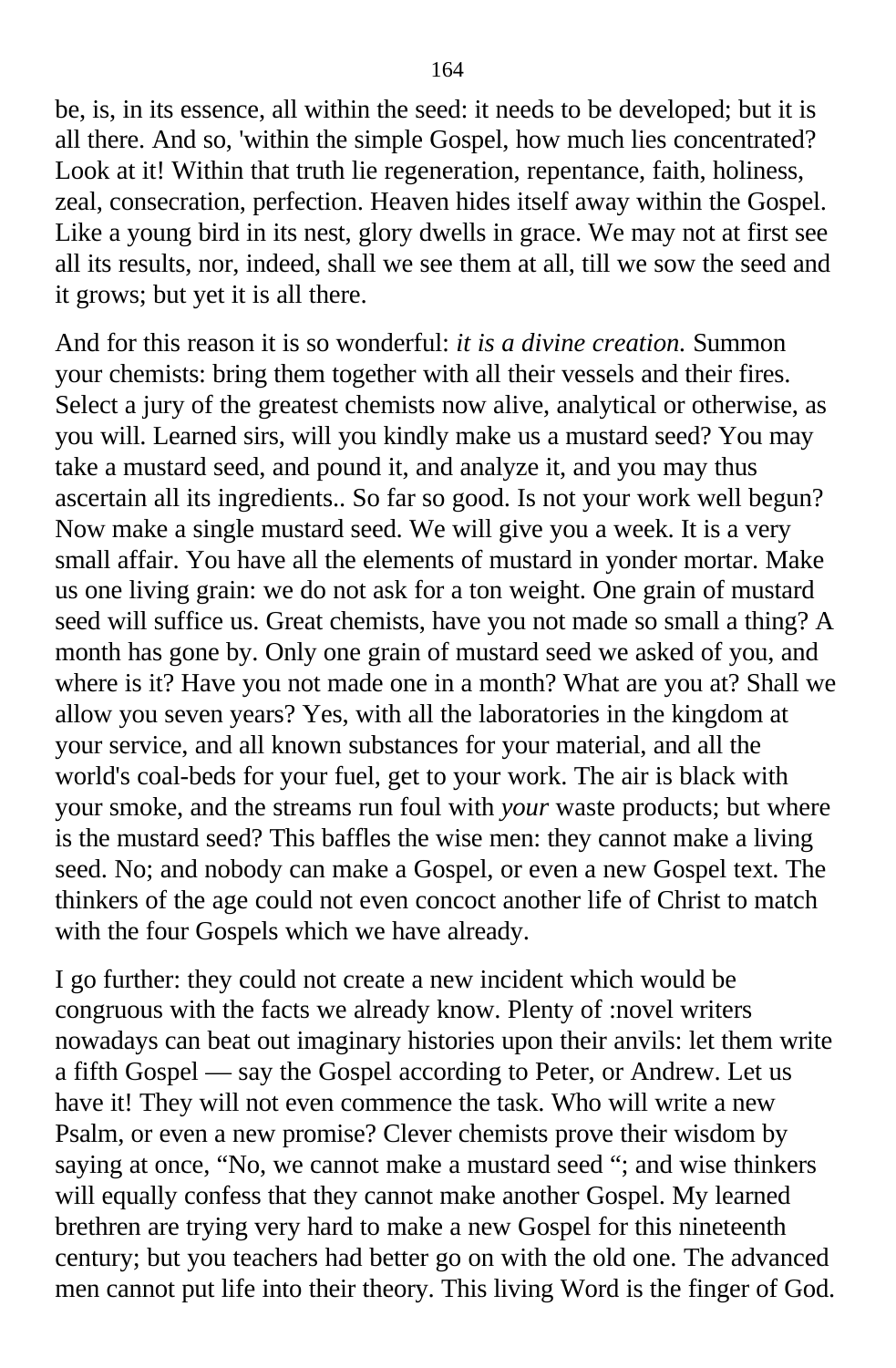That simple grain of mustard seed must be made by God, or not at all; and He must put life into the Gospel, or it will not have power in the heart. The Gospel of Sunday-school teachers, that Gospel of "Believe and live," however men may despise it, has God-.given life in it. You cannot make another which can supplant it; for you cannot put life into your invention. Go on and use the one living truth with your children, for nothing else has God's :life in it.

To sow a mustard seed is. a very inexpensive act. Only one grain of mustard: nobody can find me a coin small enough to express its value. I do not know how much mustard seed the man had; certainly it is not a rare thing; but he only took one grain of it, and cast it into his garden. He emptied no exchequer by that expenditure; and this is one of the excellencies of Sabbath-school work, that it neither exhausts the church of men nor of money. However much of it is done, it does not lessen the resources of our Zion: it is done freely, quietly, without excitement, without sacrifice of life; and yet what a fountain of blessing it is!

Still, it was an act of faith. It is always an act of faith to sow seed; because you have, for the time, to give it up, and receive nothing in return. The farmer takes his choice seed-corn, and throws it into the soil of his field. He might haw: made many a loaf of bread with it; but ]he casts; it away. Only his faith saves him from being judged a maniac: he expects it to return to him fifty-fold. If you had never seen a harvest, you would think that a man burying good wheat under the clods had gone mad; and if you had never seen conversions, it might seem an absurd thing to be constantly teaching to boys and girls the story of the Man who was nailed to the tree. We preach and teach as a work of faith; and, remember, it: is only as an act of faith that it will answer its purpose. The rule of the harvest is, *"According* to thy faith, be it unto thee."

It seems to me that our Lord selected the mustard seed in this; parable, not because its results are the greatest possible from a seed — for an oak or a cedar are much greater growths than a mustard tree — but He selected it because it is the greatest result as compared with the size of the seed.

"It grew." That was what the sower hoped would come of it: he placed the seed in the ground, hoping that it would grow. It is not reasonable to suppose that he would have :sown it if he had not hoped that it would spring up. Do you always sow in hope, do you trust that the Word will live and grow? If you do not, I do not think your success is very probable.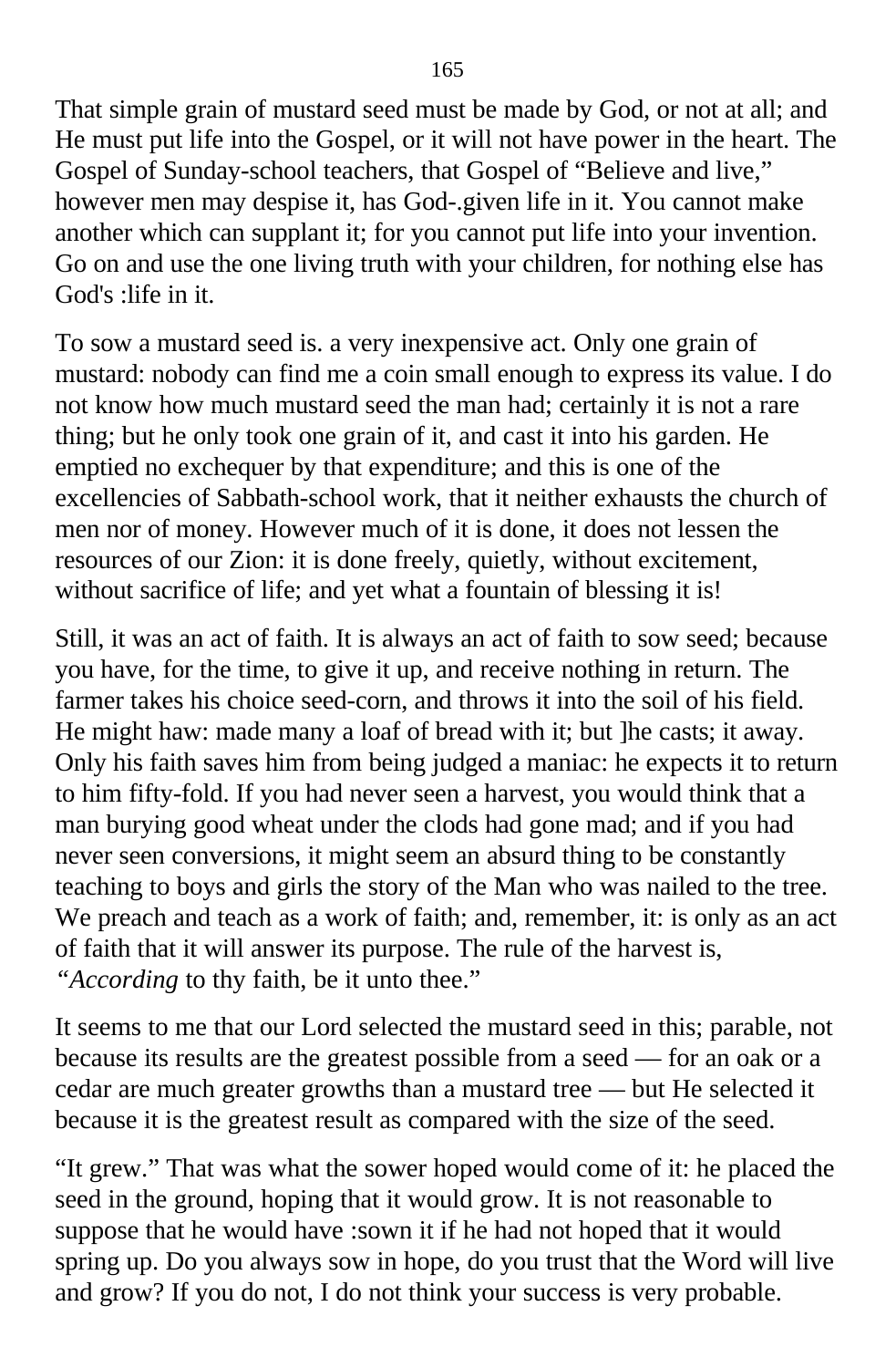Expect the truth to take root, and expand and grow up. Teach divine truth with earnestness, and expect that the life within it will unveil its wonders.

But though the sower expected growth, he could not himself have made it grow. After he had placed the seed in the ground, he could water it, he could pray God to make the sun shine on it; but he could not directly produce growth. Only He who made the: seed could cause it to grow. Growth is a continuance, of that almighty act by which life is at first given. The putting of life into the seed is God's work, and the bringing forth of the life from the seed is God's work too. This is a matter within your hope, but far beyond yore: power.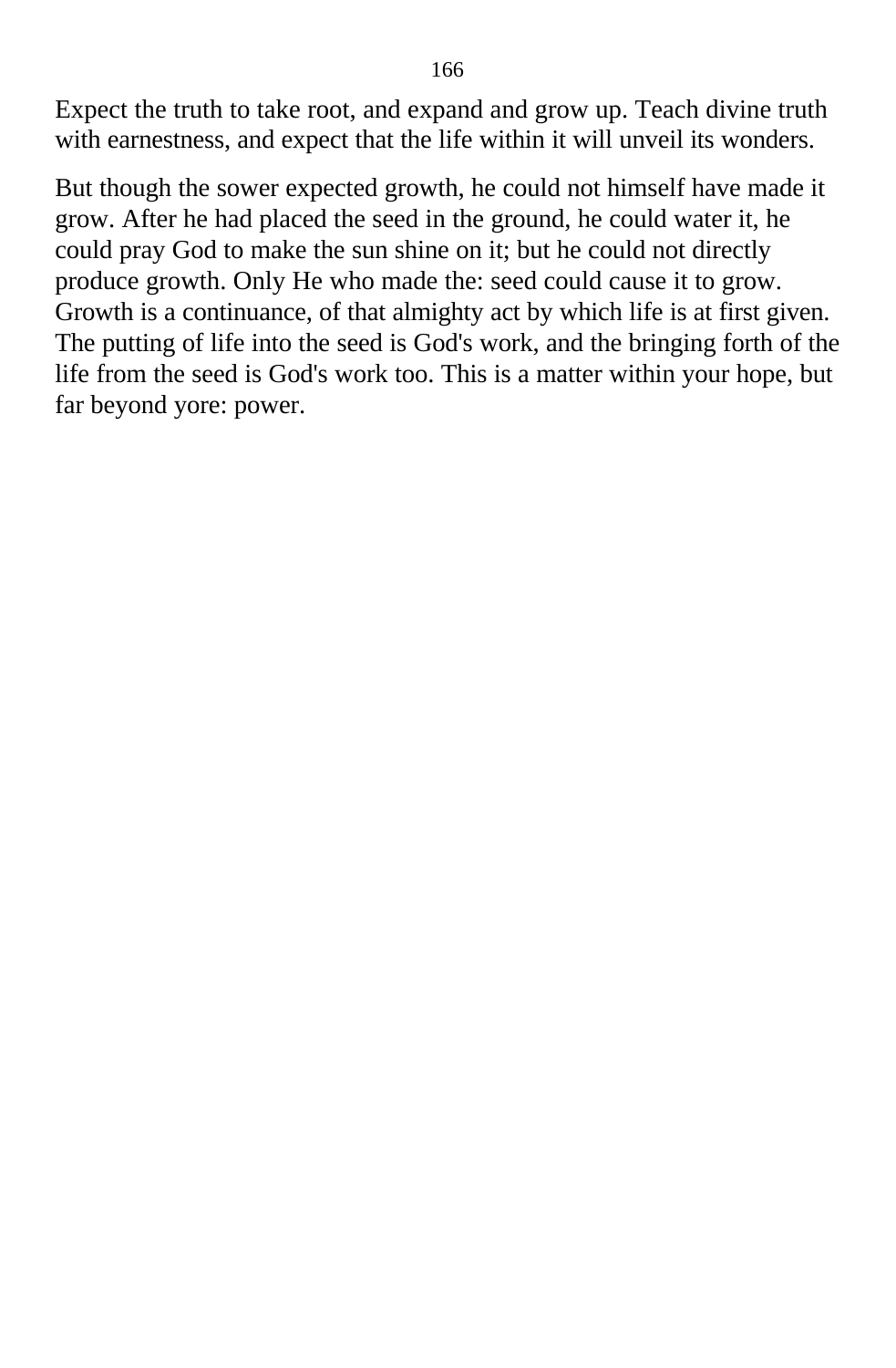## A PLACE CALLED GETHSEMANE."

IT is a part of the teaching of Holy Writ that man is a composite being; this nature being divisible into three parts — "spirit," "soul," and *"body."* I am not going to draw any nice distinctions between the spirit and the soul, or to analyze the connecting link between our immaterial life and consciousness and the physical condition of our nature and the materialism of the world around us. Suffice it to say, that whenever our vital organization is; mentioned, this triple constitution is pretty sure to be referred to. If you notice it carefully, you will see in our Savior sufferings on our behalf that the passion extended to His spirit, soul, and body; for although at the last extremity upon the cross it were hard to tell in which :respect He suffered most, all three being strained to the utmost, yet it is certain there were three distinct conflicts in accordance with this threefold endowment .of humanity.

The first part of our Lord's dolorous pain fell upon His Spirit. This took place at the table, in that upper .chamber where He ate the Passover with His disciples. 'Those who have read the narrative attentively, will 'have noticed these remarkable words in the thirteenth ,chapter of John and the twenty-first verse: *"When* Jesus had thus said, He was troubled in spirit, and testified, and said, Verily, verily, I say unto you, that one of you shall betray Me." Of that silent conflict in the Savior's heart whilst He was sitting at table no one was a spectator. Into any man's spiritual apprehensions it were beyond the power of any other creature to penetrate; how much less into the spiritual conflicts of the man Christ Jesus! No one could by any possibility have gazed upon these veiled mysteries. He seems to have sat there for a time like one in the deepest abstraction. He fought a mighty battle within Himself. When Judas rose and went out it may have been a relief. The Savior gave out a hymn as if to celebrate His conflict; then, rising up, He went forth to the Mount of Olives. His discourse with His disciples there is recorded in that wonderful chapter, the fifteenth of John, so full of holy triumph, beginning thus, "I am the true vine." He went to the agony in the same joyous spirit like a conqueror, and oh! how He prayed! That famous prayer, what a profound study it is for us! It ought, properly, to be called "The Lord's Prayer." The manner and the matter are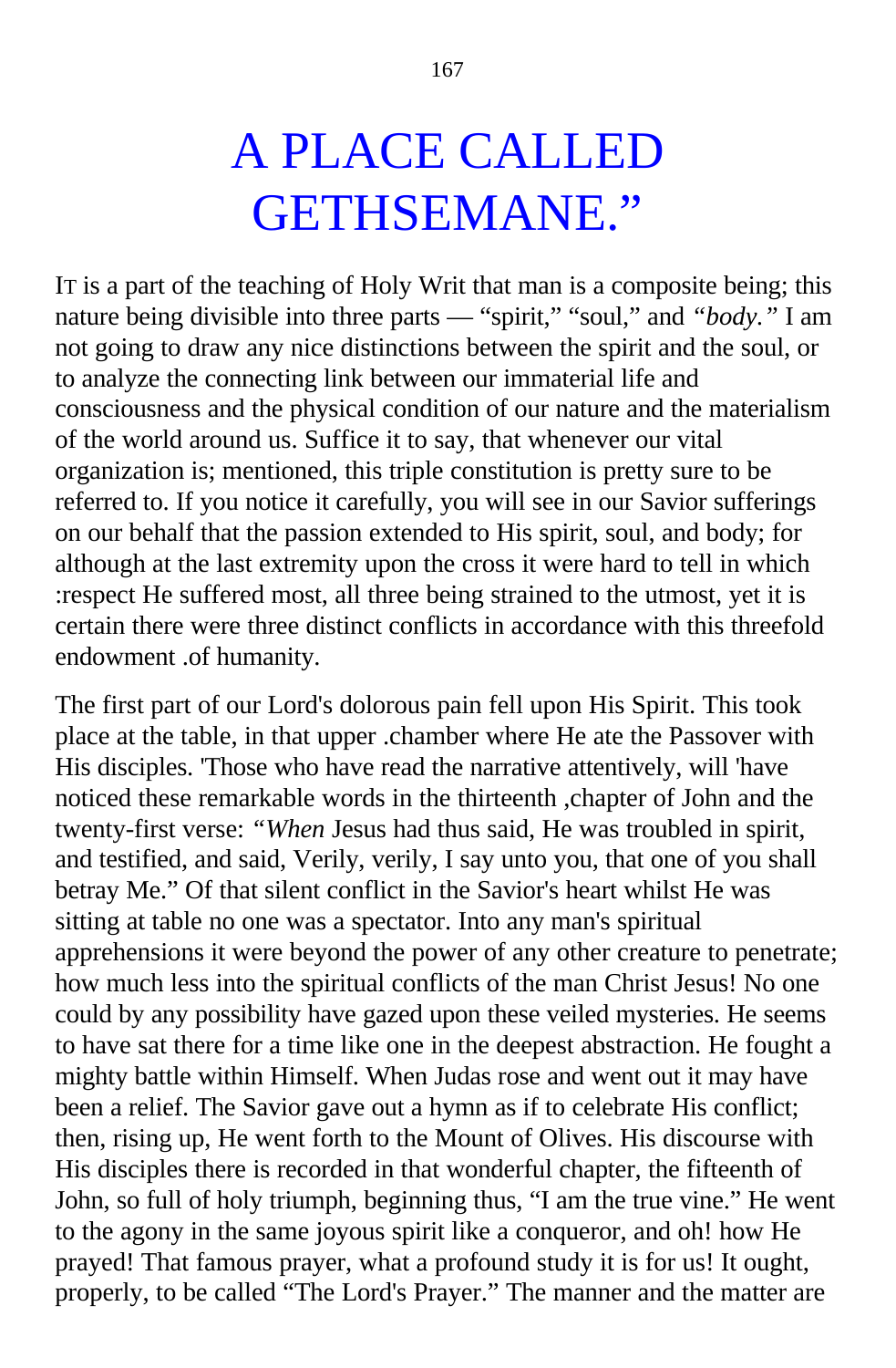alike impressive. "These words spake Jesus, and lifted up His eyes to heaven and said, Father, the hour is come; glorify Thy Son, that Thy Son also may glorify Thee." He seems to have been chanting a melodious paean just then at the thought that His first battle had been fought, that His spirit, which had been troubled, had risen superior to the conflict, and that He was already victorious in the first of the three terrible struggles. As soon as this had occurred there came another hour, and with it the power of darkness, in which not so much the spirit as the soul of our blessed [Lord] was to sustain the shock of the encounter. This took place in the garden. You know that after He had come forth triumphant in this death-struggle, He went to the conflict more expressly in His body, undergoing in His physical nature the scourging, and the spitting, and the crucifixion; although in that third case there was a grief of spirit and an anguish of soul likewise, which mingled their tributary streams. Meditate upon each separately, according to the time and the circumstance in which the preeminence of any one of these is distinctly adverted to.

This second conflict well deserves our most reverent attention. I think it has been much misunderstood. Possibly a few thoughts may be given which shall clear away the mist from our understanding, and open some of the mystery. It seems to me that the agony in the garden was a repetition of the temptation in the wilderness. These two contests with the prince of darkness have many points of exact correspondence. If carefully pondered, there is a singular and striking connection between the triple temptation and the triple prayer. Having fought Satan at the first in the wilderness, on the threshold of His public: ministry, our Lord now finds him at the last in the garden as He nears the termination of His mediatorial work on the earth. Keep in mind that it is the *soul* of Jesus of which we now have to speak.

Jesus went to the GARDEN, there to endure the conflict, because it was the place of meditation. It seemed fit that His mental conflict should be carried on in the place where man is most at home in the pensive musings of his mind —

#### *"The garden contemplation suits."*

As Jesus had been accustomed to indulge Himself with midnight reveries in the midst of those olive groves, He fitly chooses a place sacred to the studies of the mind to be the place memorable for the struggles of His soul

—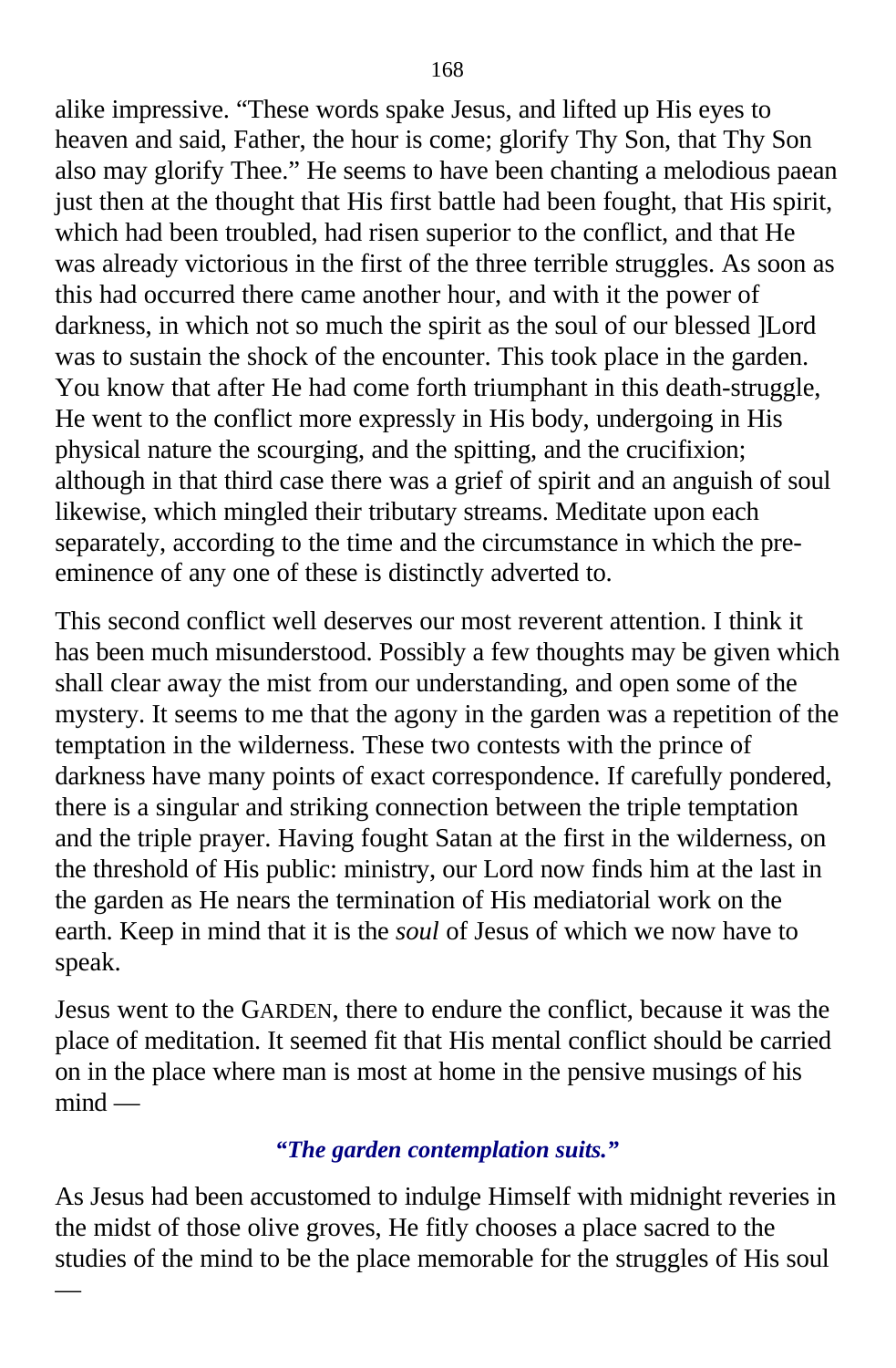*"In a garden man became Heir of endless death and pain."*

It was there the first: Adam fell, and it was meet that there

*"The Second Adam should restore The ruins of the first."*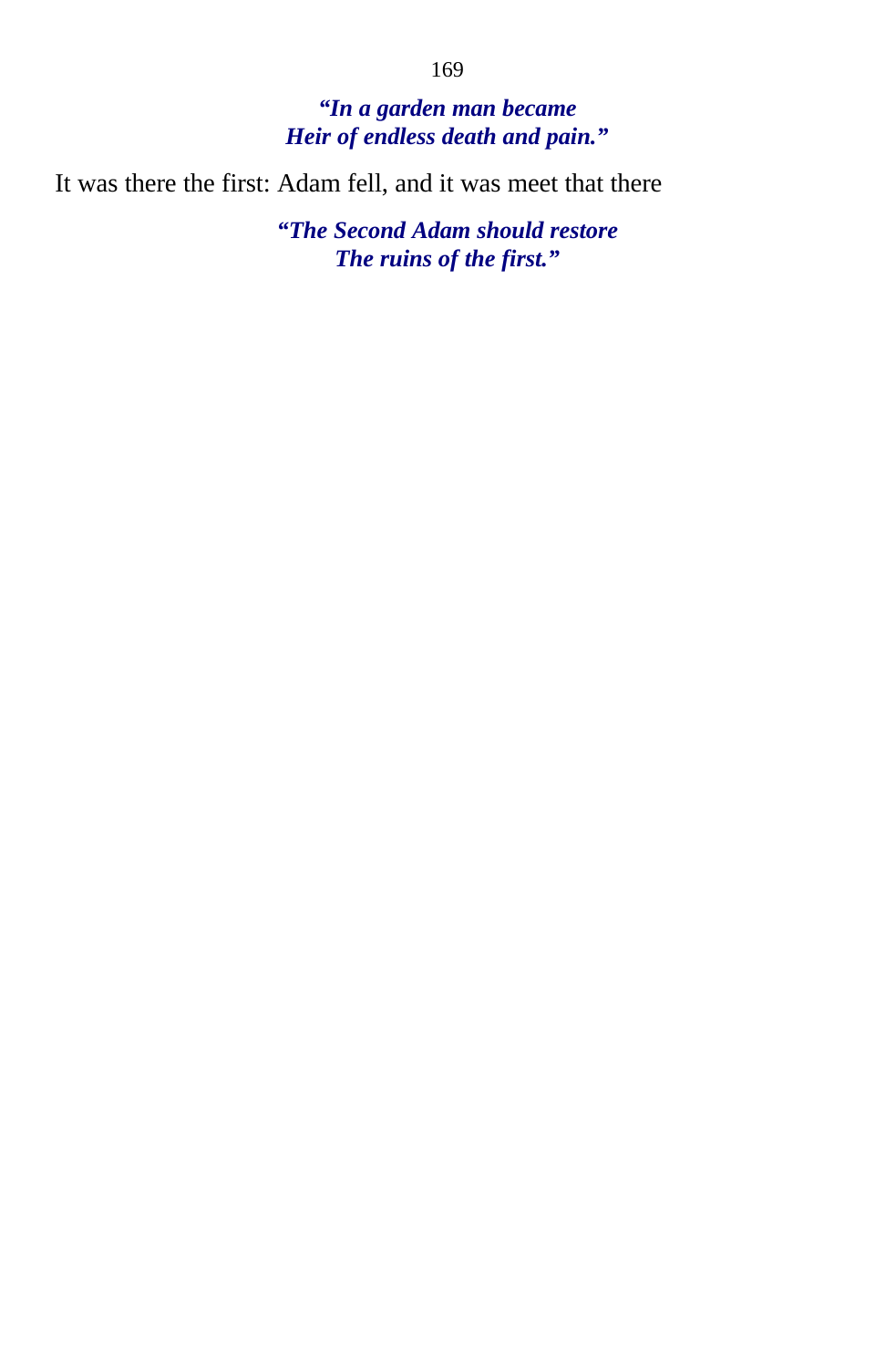### SEEN WITH CHRIST IN THE GARDEN.

#### **JOHN 18**

THE question is, "Did not *I see thee* in the garden with Him?" We did not want to be observed: we were far from courting observation. There are some of the Lord's people who would like to go to heaven without being seen with the Lord Jesus in the', streets by daylight. They would be saved, and yet never be seen with their Savior. I do not think that the sin of this age, with most Christians, is obtrusiveness; far more likely it is unholy fear. Some think it: modesty; but I question whether this is its real name. I will not call it cowardice, but I will take their own expression, and call it backwardness. They say they are of a "retiring" disposition, which I interpret in a way very little to their credit. I have: heard of a soldier who was of a very "retiring" disposition when the battle was on, and he retired with great: diligence as soon as the first shots were fired. I think I heard that he was hung up as a deserter and a coward. No good comes of a retiring disposition of that kind. We have that sort of" retiring" person with us nowadays, but such people will have to answer for it when the Lord denies those who denied Him.

Without desiring to be known, you that have been with Christ have been found out; you have been seen in the garden with your Lord, by *those associated in family life with you.* They were not long before they discovered that you were a Christian. A man who carries in his hand otto of roses will soon be known to bear it by the perfume which is scattered abroad. He that has grace in his heart needs not to advertise it; it will advertise itself. Mother finds out that there is something very different in John from what there used to be. Sister Jane finds out that Mary seems quite altered from what she, used to be. Father discovers that mother is so different from what she was a little while ago. Like water in a leaking vessel, religion oozes out. Love to Jesus is sure to be found out. Believe me, your friends know that you follow Jesus. They have known it long, and they will yet say to you, "Did not I see thee in the garden with Him?" You were observed at private prayer. You were noticed reading the Scriptures. At first you blushed to find it commended, or to find it blamed; you do not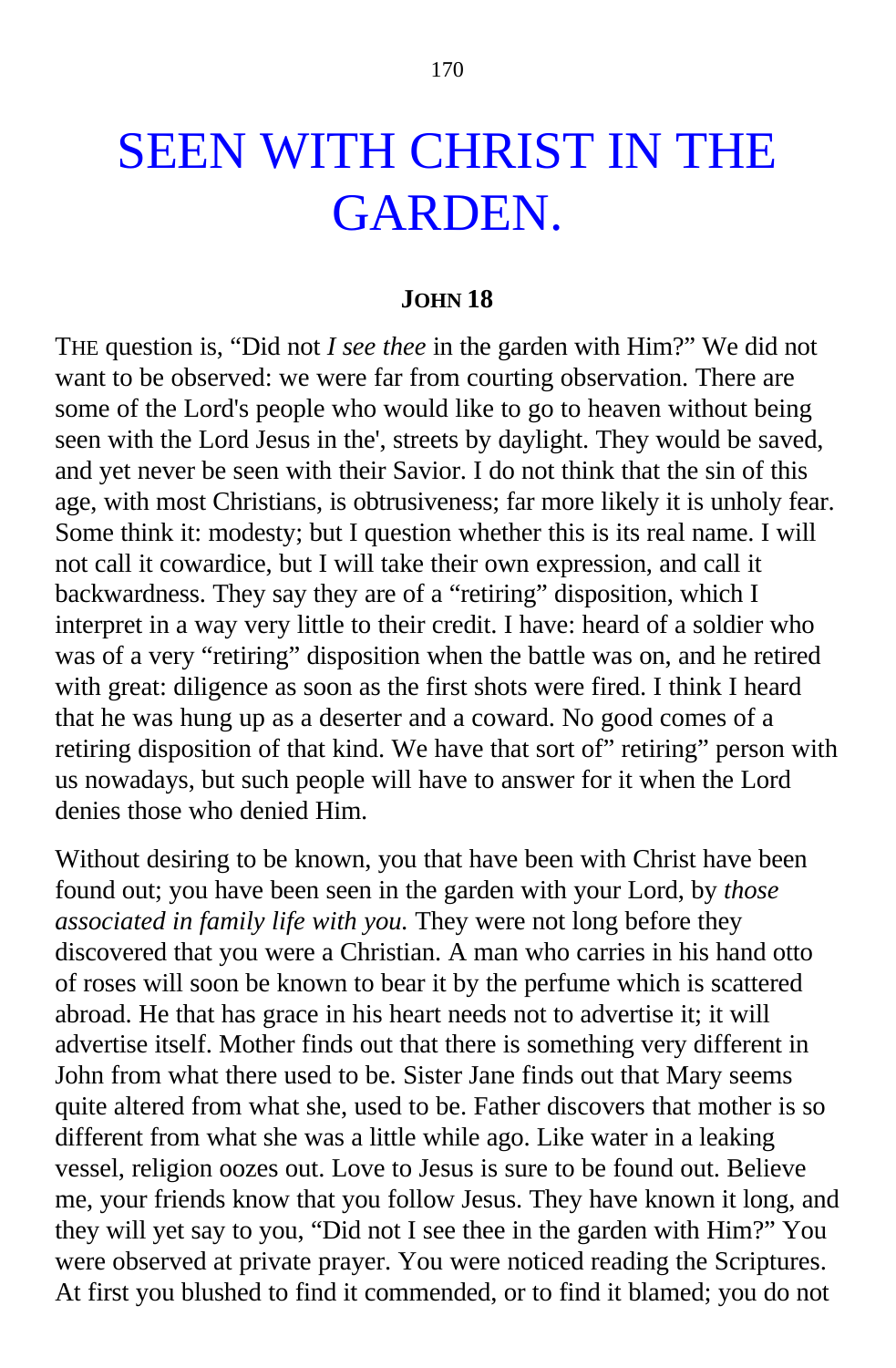do so now, for you are aware that everybody knows it. If you have not been found out, I should think you have no grace to spare, for even a little true religion is spied out in these days.

And you have been found out *by certain curious people who are always prying about.* We do not admire them, but we can never get rid of them certain persons from whom no secret can ever be hid. They seem to know things by instinct, and they tell them by compulsion, whispering them with the preface that nobody must repeat what they say, though they themselves take license to communicate the secret to everybody they meet. These tattlers soon find out that a man is a Christian, and they speedily spread the intelligence, not always with pleasure — in some instances with malicious sarcasm. They ferret out the fact of your change, and[when they see you, they sneeringly ask:, "Did not I see thee in the garden with Him?"

Especially will this be: known *to those who are affected by our procedure.* The gentleman whose ear had been cut off knew Peter. So did his kinsman, who, to his alarm, saw a sword come so very close to his kinsman's skull. He recognized Peter at once; and no wonder. It was only by the flash of one of those torches that he caught a glimpse of the disciple with the sword; but, as; Peter cut off that man's cousin's ear, the impression made was :particularly vivid. So, if you begin to talk about Christ to people, if you ask theta whether they are saved, some of them will thank you for your holy anxiety; but others, who choose to feel annoyed, will judge that you wantonly tread upon their corns, and they will feel that you have assaulted them. Deal faithfully, with their :souls, and they will photograph your portrait on the sensitive plate of a very angry nature. They do not want to see you any more. They "fight shy" of you, and so on; for they judge you to be very rude: and personal. I hope that you will always have a little company of friends who will remember you by reason of their smarting ears. I do not invite you to cut their ears off; quite the reverse: rather heal their ears with a touch of Christ's golden ointment; but at the same time, make their ears to tingle with your warnings and entreaties, Tell them about Christ crucified; and then the next time they see you, they will say, "That is the man who spoke to me about my sin and my Savior." Be recognized because of the earnestness of your concern for the salvation of others.

As we have been in the garden with Jesus, and we have been *seen* there, we are now the subjects of very high expectations; that is to say, people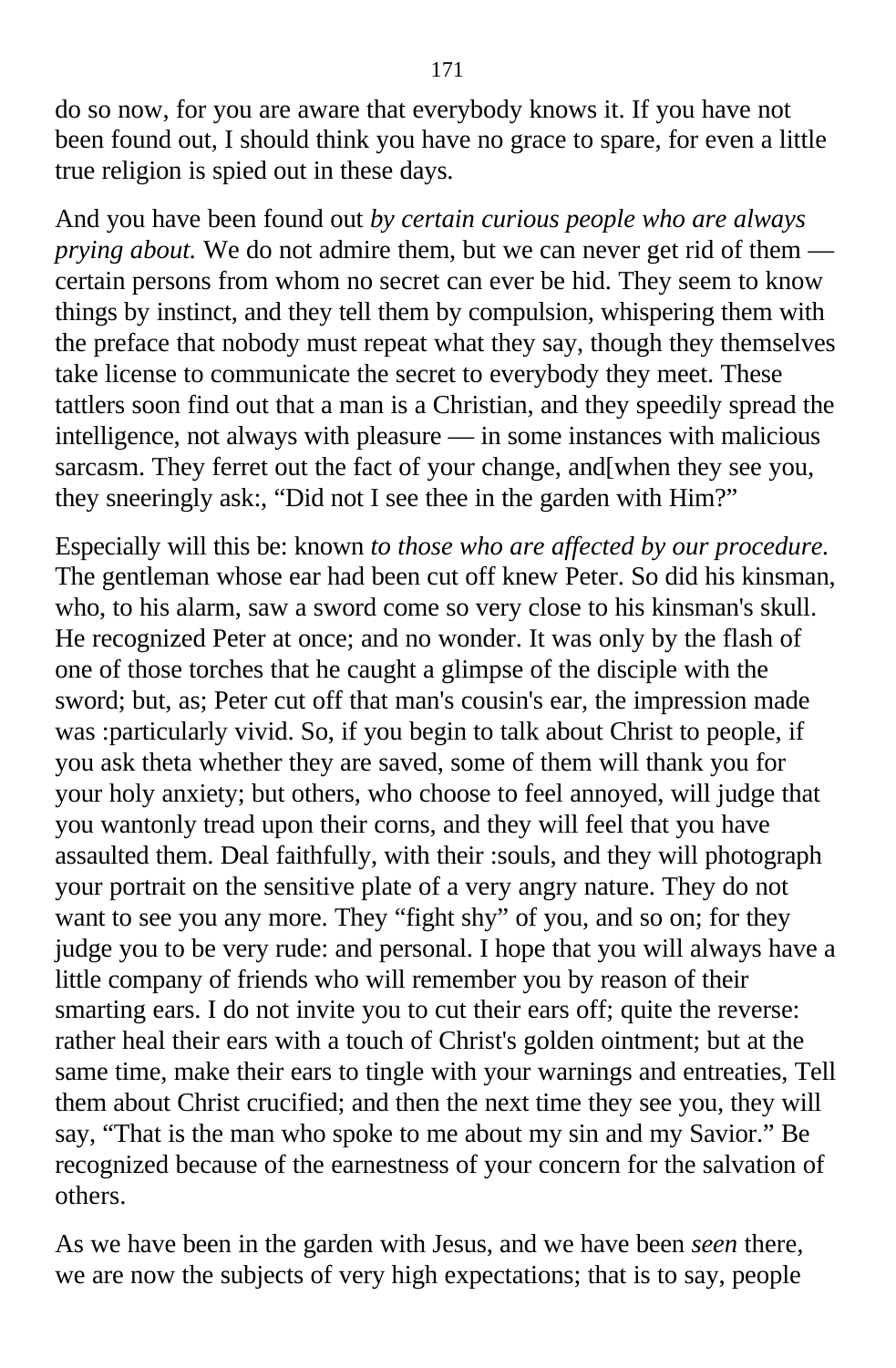expect a great deal from those who are known to be associated with Jesus. *They are very unreasonable sometimes,* and expect far more than they are warranted in looking for, and consequently much more than they will ever get. I have known some expect young Christians, who have just come to Christ, to be perfect — to know everything, to be able to preach a sermon, pray in public, give a five-pound note, and listen patiently to all the nonsense everybody chooses to talk. Well, they may expect what they like; but they will not get unreasonable things. Should we expect from another what we cannot render ourselves? In these days they expect a man to do everything, and then to attempt more. When you have toiled from morning to night, and laid yourself out in your Master's service — time, talents, substance, every-things — somebody will snarl because you cannot do what he demands of you. The mercy is that we are not the servants of man: we are the servants of God; and if we please our Master, that is quite enough for us. One master is enough for the best of servants. If we are popular in heaven, we may wisely be indifferent to the judgments of men.

You see the world expects a good deal of us, and when the world does not get it, the question may be very properly put to us;, "Did *not I see thee in the garden with Him? :"* It is a salutary thing for a man to know that his inconsistency is observed. Then he begins to see himself as others see him. It is very painful, very disagreeable; but, at the same time, very likely to bless the man. A man is apt to get a little angry about it; but it is a good thing for him to know how his conduct strikes other people. I have read of an old lady who gazed into a looking-glass, and remarked that they did not make good mirrors nowadays, for those which she used to look into, fifty years ago, showed her quite different from what she now was. The looking-glasses were very inferior in these times. When the world observes that your character is inconsistent, it may be that it is a truthful lookingglass, although it does not exhibit your beauties, but shows up your wrinkles and blotches. Do not quarrel with the looking-glass, but quarrel with your own self. Depend upon it:, you are disfigured with spots which you need to get :rid of. When convicted by your conscience of an inconsistency, even though the conviction comes to you through an unkind, ungenerous remark of a wicked man, yet still take the lesson home, and go to God for grace and forgiveness, and begin again. A very plain-spoken enemy may do us ten times more service than an indulgent friend.

Such a question as this should effectually recall us to holiness — to deep repentance of the past, and to strong resolves for the future. I will imagine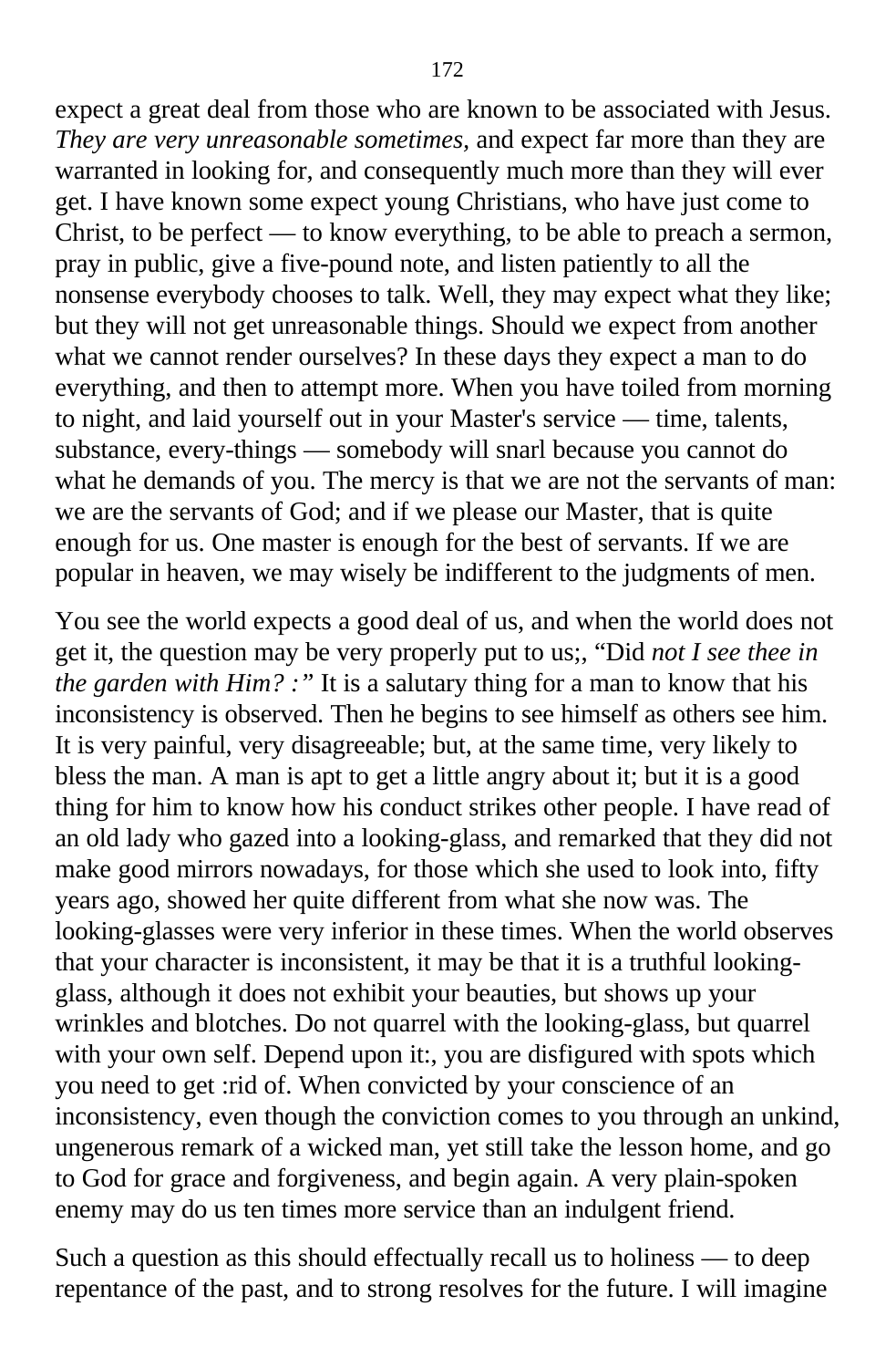that a certain Christian man has come to town for a holiday, and during the season of his holiday in London, he is asked by a friend to go to a questionable place of amusement:. I will imagine that he yields to the invitation and goes; though I am sorry even to imagine such a thing. Well, he has gone where he should not have gone; and I should like some venerable minister, some saint of God, to meet him in the street as he comes out, and say to him, "Did not I see thee in the garden with Him?" What a rebuke! How it would cut him to the heart! I have heard that even professing Christians, when they go over to Paris, will go where they ought not to go; and they have pleaded, as an excuse, that they wanted to see the manners and customs of the Continent. To put it in plain English, they want to join in with the manners and customs of the devil. You have no more right to go into wrong places in Paris than in London. I should quite as soon be seen in a theater or a music-hall in London as in Paris; indeed, I am told that our home production is by far the safer of the two. You have no right to go anywhere where you are ashamed to be seen by Christian people, or by the whole world. We are surrounded by a cloud of witnesses in heaven and in hell, and we should mind how we act. Take that to yourself, if you have crept into the devil's dominions on the sly. Someone will catch you there, and say, "Did not I see thee in the garden with Him?"

And if you are ever tempted to conceal your religion, then I hope that this question will come whistling in your ears, "Did not I see thee in the garden with Him?" I have sometimes been obliged to a wicked world for what it has done to inconsistent professors of religion. I remember a young man, in my early pastorate, going to a certain place of doubtful fame, and in the midst of a dance, somebody cried out,," That is one of Spurgeon's people. Fling him out of the window." And out he went. I felt grateful for that act of discipline from the adversary. I wish that they, would fling out of the window all who dare come in among the people of God while their hearts are with the world and its evil pleasures. Those who were gathered in that assembly felt that they did not want the company of a downright hypocrite, and so they put him out of their synagogue. If you should ever be found in "gay company," or even in respectable company where evangelical doctrine is at a discount, I hope :you will have things made uncomfortable for you. If you hold your tongue and are quiet, and try to be one of the clan, where Jesus is dishonored, I hope this question will fall into your ear like a drop of burning lava, "Did not I see thee in the garden with Him?" Stand up for your Master in all companies and in all places, or else renounce His service.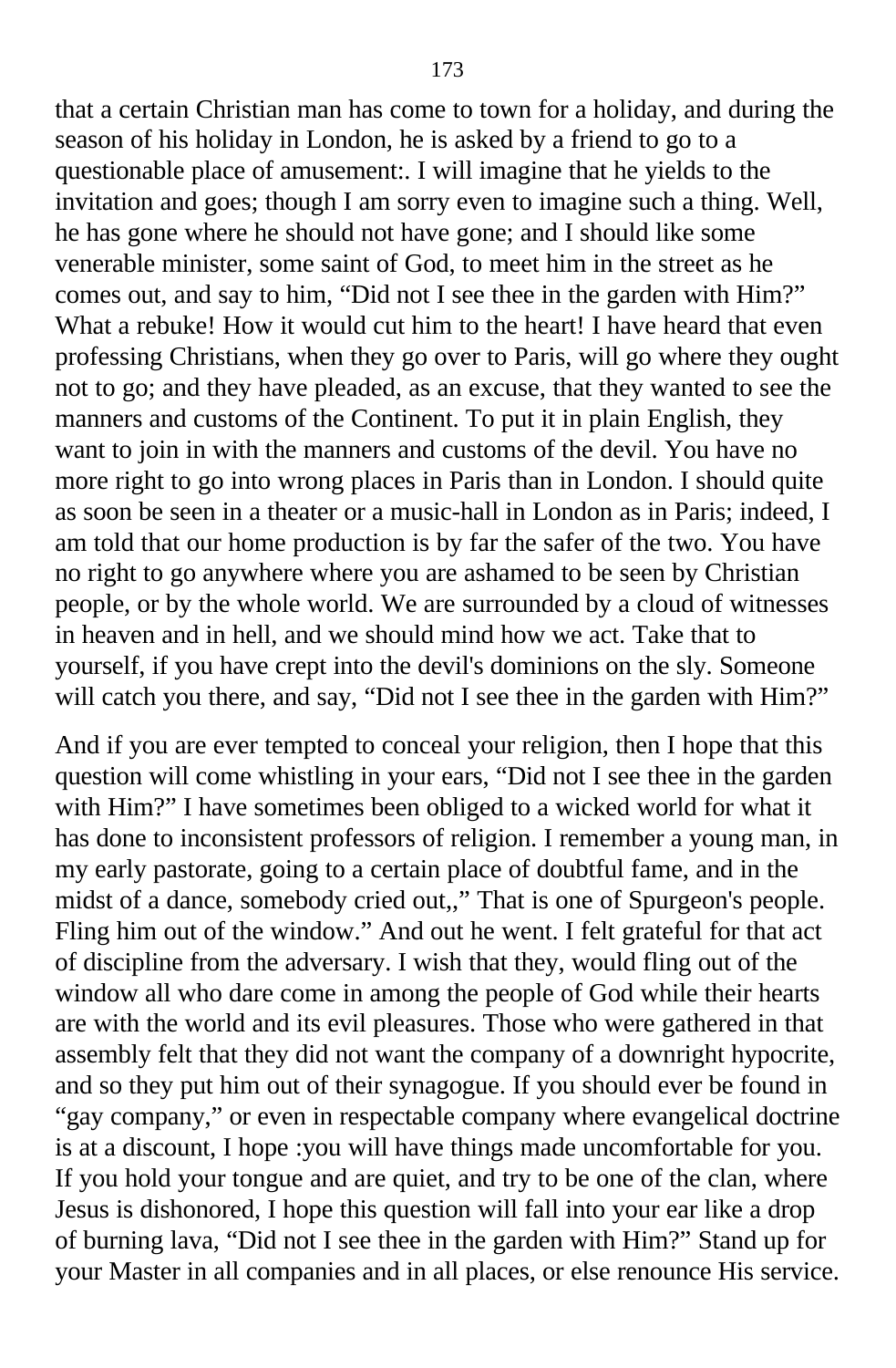"Did not I see thee in the garden with Him?" I :should like to be welcomed with that question as I .enter the skies at the last. I should not object to have that spoken to :me by some bright spirit as I pass through the pearly gates: "Did not I see thee in the garden with Him? .... Yes, bright seraph, you may have seen me; and now you see that He casts not off His poor friend in the day of His glory." The angel of the Lord saw you when you repented, he spied you out in that little room where you wept alone because of sin. Upstairs in the solitary chamber, where you told the Lord how father and mother were opposed to you, and yet you meant to follow the Lamb in all the ways of service and obedience, you were "seen of angels." Beloved, the brave adherence of the least of our Lord's disciples is seen, known, and remembered in heavenly places. In the last great day you that have been with Christ here, and trusted Him amid the clouds, and the darkness, and the derision, shall see Him, and reign with Him, and tie shall acknowledge you as His, since you were in the garden with Him in the day of His humiliation.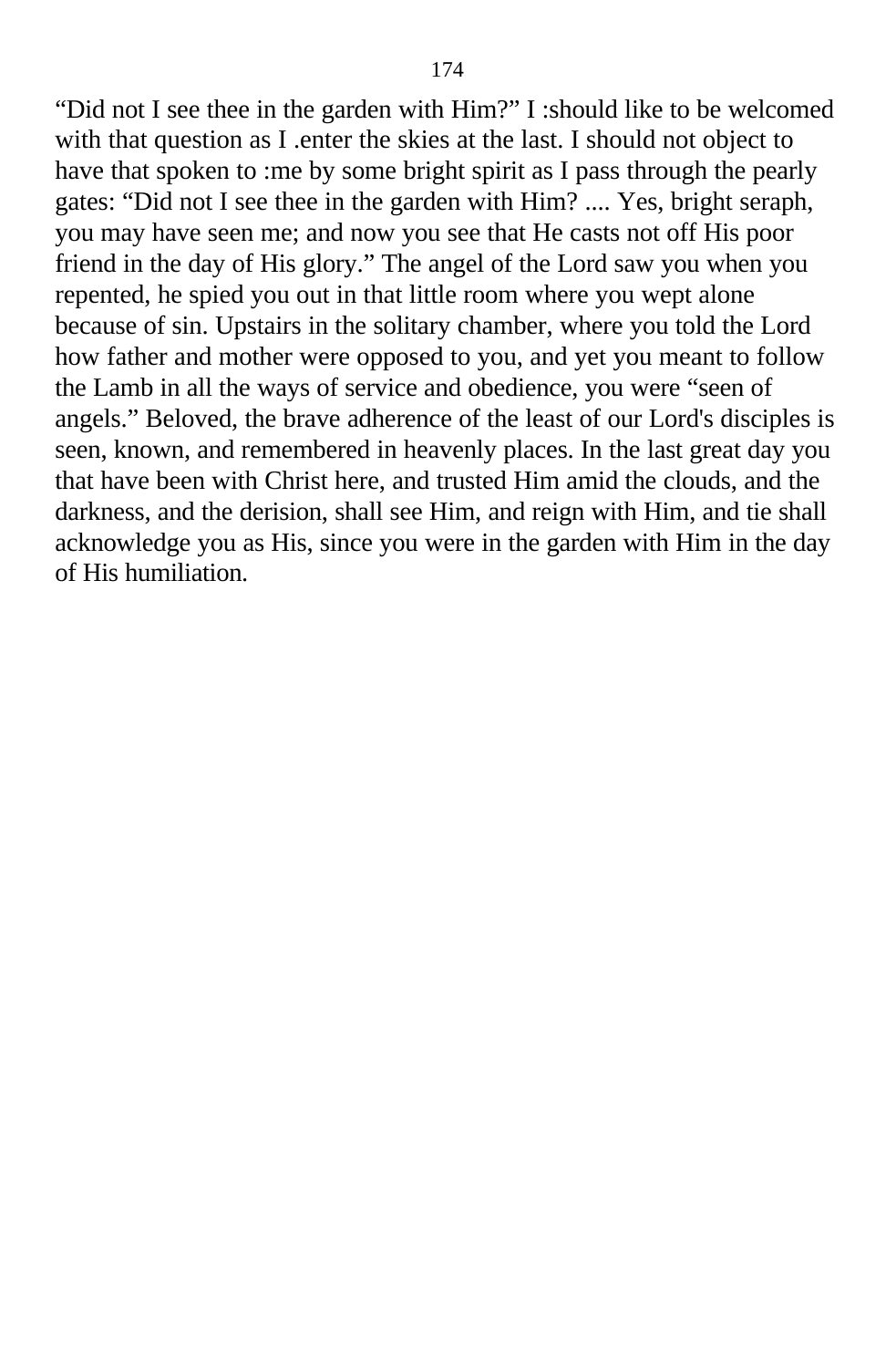### ON DANGEROUS GROUND.

#### **JOHN 18:25.**

PETER was on dangerous ground. When his Master was being buffeted, he was trying to make himself comfortable. We :read of the high priest's servants that they warmed themselves, and Peter stood with them, and warned himself. He stood with them, and they were rough servants of ill masters. He was in bad company, and he was a man who could not afford to be in bad company; for he was so impulsive, and so easily provoked to rash actions.

The Holy Spirit having notified us once that Peter was on unsafe ground, in the words "Peter stood with them and warmed himself," specially observes that he remained there, which was worse still. Any man may inadvertently stumble upon a boggy piece of ground: but if' he be a wise man, he will make all speed that he may soon pass it, and be on sound soil again. He does ill to linger upon a quagmire, for thus he toys with danger, and courts destruction. The Holy (;host has recorded it further on, in the twenty-fifth verse, a. second time, "Simon Peter stood and warmed himself." Take heed of abiding in the place of danger. Thou mayest be called in providence to go through the: Campagna when it reeks with miasma; but thou art not called to live there. If thou hast to cross a sea, cross it; but do not try to cast anchor in mid-ocean, and thus keep thy ship continually amid the billows. Where there is peril there should be a prudent haste. Quick! Pilgrim be quick, and tarry not in the place of danger! The enchanted ground may lie on the road to the Celestial City, and therefore it may be thy duty to traverse it with anxious speed; but if thou sit down in it  $-$  if thou take thy rest in any of the arbors there provided by the evil prince, thou mayest sleep thyself into no end of misery. Linger no longer in the wilderness than you are forced to do: hurry through the enemy's country, and rest not till you are in Immanuel's Land.

Voluntary continuance on evil ground leads to repeated temptations. First the maid, then several men, and last of all this kinsman of the man whom he had wounded, began to try Peter in the high priest's hall. They put: to him questions which led him to deny that he ever was a disciple of the Prophet of Galilee. The longer you stop in an evil place, the more numerous will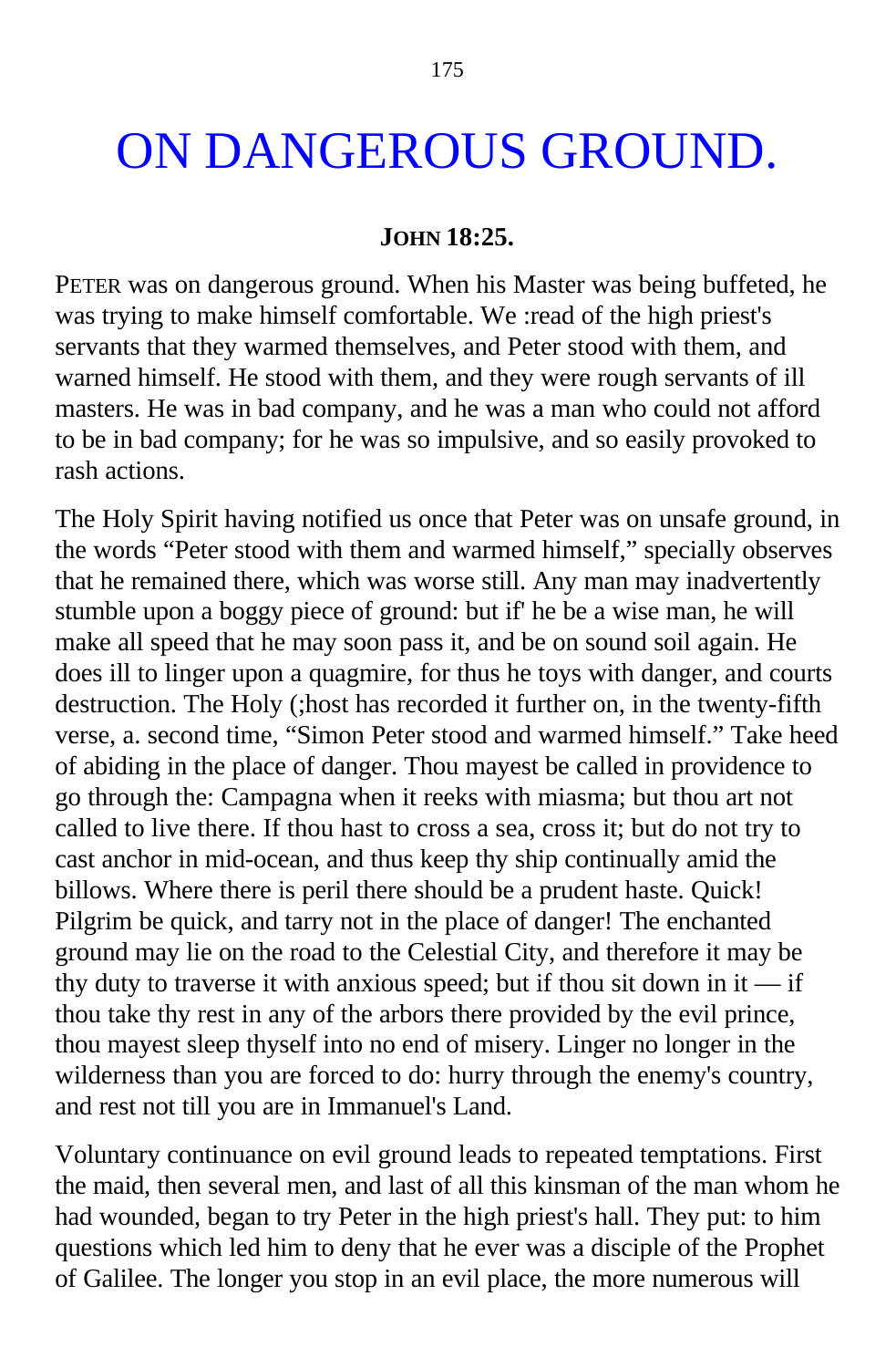your temptations become. Temptations are like flies: they come one or two at the first, but by-and-by they buzz about you in swarms. When the deadly arrows from Satan's bow fly in such showers, it ill becomes you to be at ease.

While you tarry on dangerous ground your weakness increases. Peter, who might at first have owned his Master, did not do it, but denied Him. Having once denied Him, it was almost inevitable that he should do the same again; and so, again and again, he said," I know not the man." And as the weakness increases, and the sin gains force, the fault deepens in blackness. Thrice he denied his Master, and in the end he added oaths and curses, as if it would be a sure proof that he had never been with Christ if he could swear. One distinguishing mark of a Christian in those days was that he swore not at all, by any oath of an>, sort, upon any subject, good, bad, or indifferent. Thus Peter, seeing that he could profanely swear, was giving good evidence, as the listeners thought, that he could never have been with Jesus of Nazareth.

You see the reason why, when you come near the place of temptation, you should hasten by it as quickly as possible. Linger not where the plague rages: stay not where temptation abounds. While Peter was getting increased velocity in :sin, he was losing all his strength to get out of sin. Why, at the very first, when he had defiled his Lord to the maid, he ought to have crept away into a secret place and wept; or more bravely still he should have rushed right through the crowd up to his dear Master yonder, and have :said, "Forgive Thy servant for his treachery and .cowardice." But no; he perseveres in the falsehood he has spoken, He adds lie to lie, and sinks deeper in the mire. Left: to, himself, his course is downward, and there is no hope for the deserter.

There are some who are in positions of life which they ought to give up: positions which are sinful, and cannot be held by persons who are honest, truthful, and chaste. It is of no use to try to fight the battle of the Cross where some people are: they are harnessed to the chariot of the devil, and they must come out of it, or be driven to destruction. If they are engaged in a trade which, in the very essence of it, is bad, let them get away from it. If they are in associations which are distinctly sinful, they must break loose from those associations, and not pretend to be Christians.

Talking the, other evening with a young girl who has, I trust, escaped from the grosser sin into which she might soon have fallen, 1[said to her: "There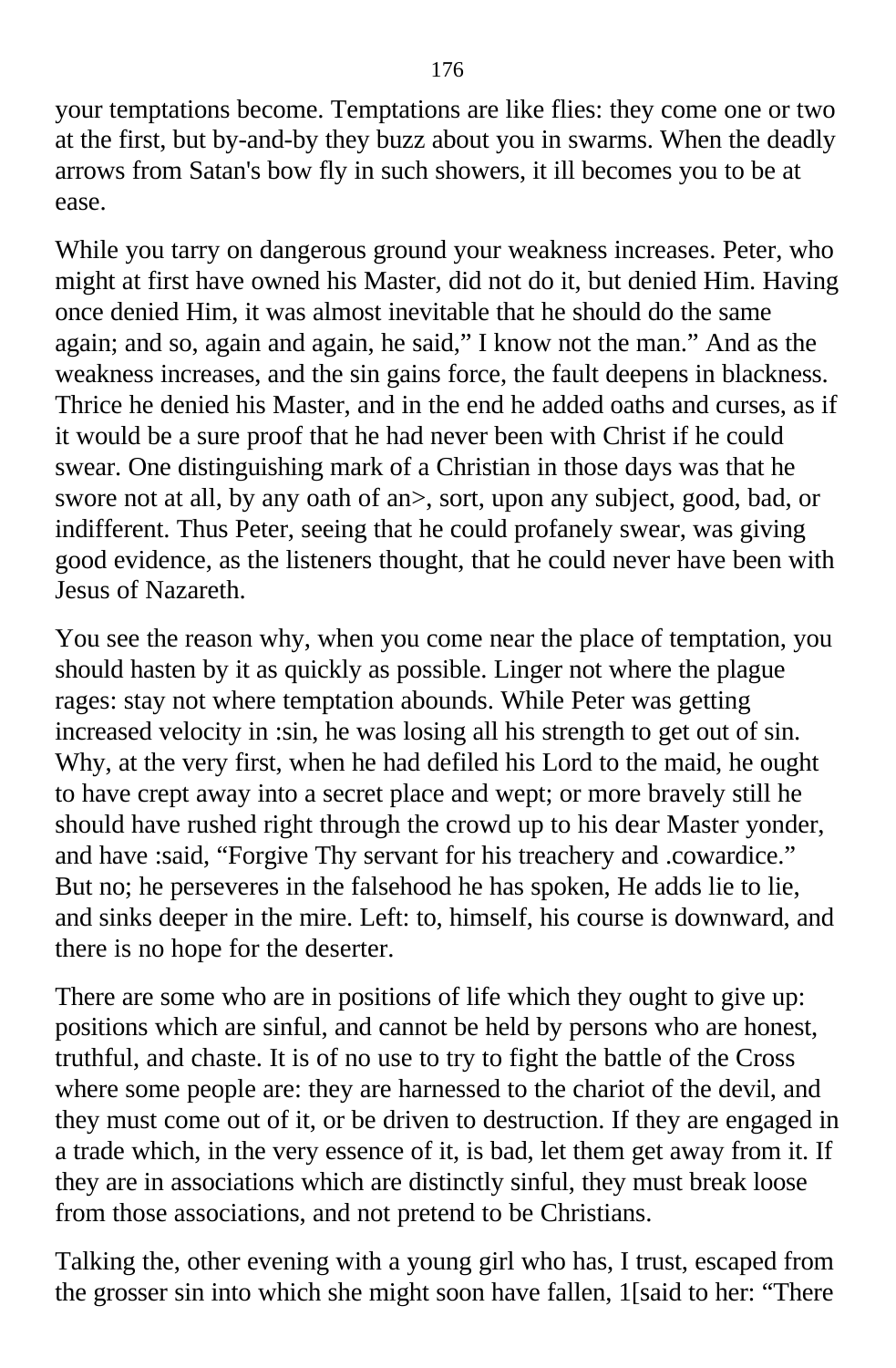are three things you can do, and those three things I will set before you by an illustration. When you get outside the, Tabernacle, there will be a tramcar. Now, go up to the car, and put one foot on the car, and keep the other foot on the ground, and if you do not come down with a smash I am very much mistaken. Yet many people try to keep in with the world and keep in with Christ, and they will never do it, but will make a terrible, fall of it before long. Now, the second thing that you can do is, that you can keep standing in the road in the mud, and not get into the car at all. You can stop there, and let the tramcar go by: that is all fair and straight. If you want to live in the world, and be of the world, well, live in the world, and be of the world, and take What pleasure it can give you, and reap the fruit of it at last. But there is a third thing you can do — namely, get right off the road into the car, and let the car take you right away where it is going. Now, it is this third thing that I commend to you. Get right into Christ, and let the Lord Jesus,. by the power of His Holy Spirit, carry you right away from the unclean place where you :now stand, bearing you in safety along the tram-lines of holiness till He brings you to the terminus of glory ,at His own right hand. May the Lord deliver you from halting between two opinions, or choosing the wrong opinion; and may He now decide you to leap into the gospel chariot, and leave all sinful company and doubtful ways that you may own the Lord Jesus, and be His true disciple!"

Many of us have. had special association with our Lord. If any were: to ask us, "Did not I see thee in the garden with Him?" we should right gladly answer, "Yes, you have probably seen me; for I have often been there." We are by no means ashamed to own that we have been much in the company of the despised Redeemer.. Let us think how we have been, many of us, associated with our Lord Jesus Christ: it will do us good to consider our close connection with our well-beloved Lord.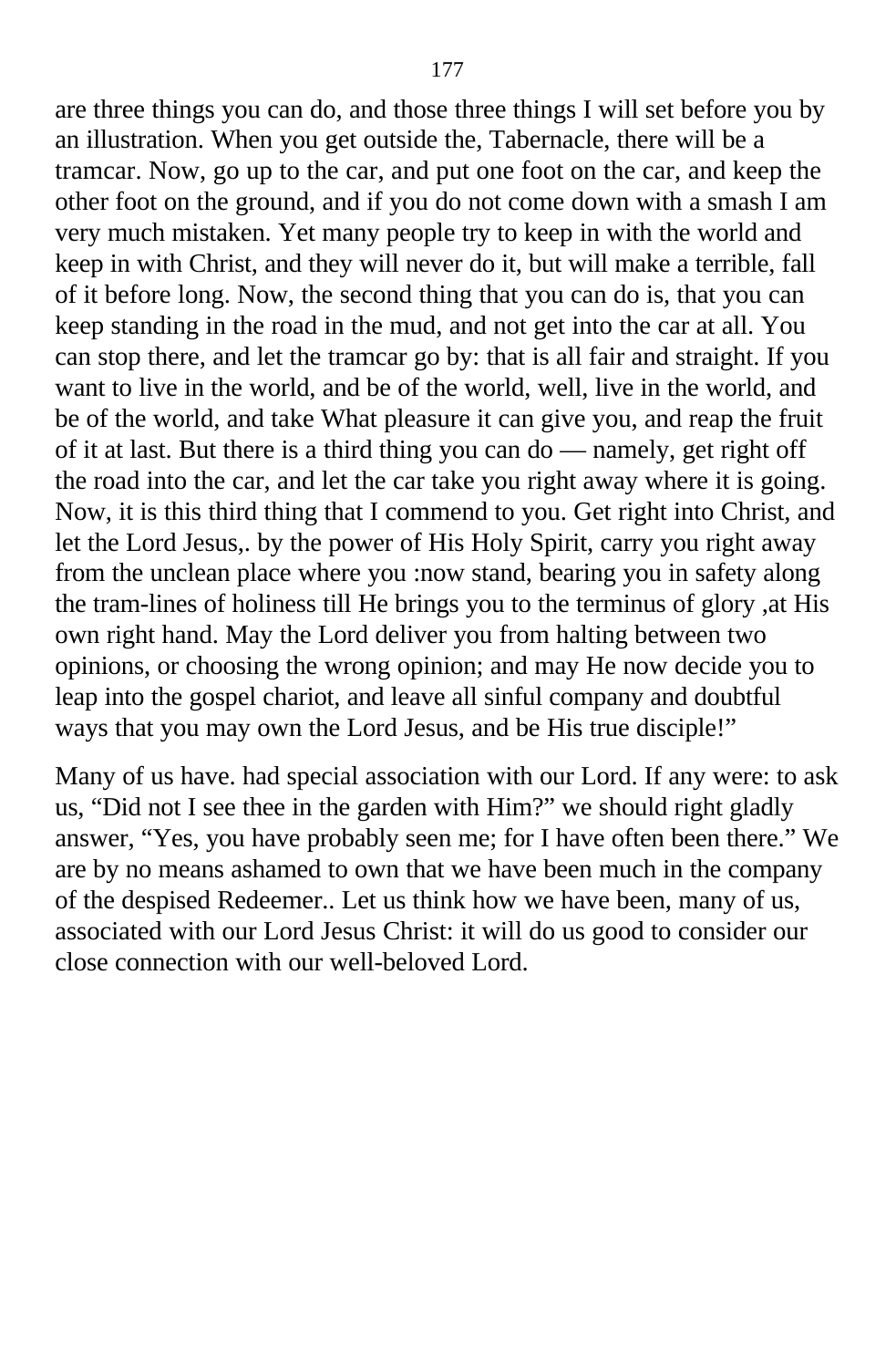#### CHRIST IN THE GARDEN.

HE went to that particular garden, it strikes me, because it was within the boundaries of Jerusalem. He might have gone to Bethany that night as He had on former nights, but why did He not? Do you not know that it was according to the Levitical law that the Israelites should sleep 'within the boundaries of Jerusalem, on the Paschal night? When they came up to the Temple to keep the Passover they must not go away till that Paschal night was over. So our Lord selected a rendezvous within the liberties of the city, that He might not transgress even the slightest jot or tittle of the law. And again, He chose that garden, amongst others contiguous to Jerusalem, because Judas knew the place. He wanted retirement, but He did not want a place where He could skulk and hide Himself. It was not for Christ to give Himself up — that were like suicide; but it was not for Him to withdraw and :secrete Himself — that were like cowardice. So He goes to a place which He is quite sure that Judas, who was aware of His habitudes, knows tie is accustomed to visit; and there, like one who, so far from being afraid to meet His death, pants for the baptism with which He is to be baptized, He awaits the crisis that He had so distinctly anticipated. *"If* they seek me," He seemed to say, *"I* will be where they can readily find me, and lead me away." Every time we walk in a garden I think we ought to recollect the garden where the Savior walked, and the sorrows that befell Him there. Did He select a garden, I wonder, because we are all so fond of such places, thus linking our seasons of recreation with the most solemn mementoes of Himself? Did He recollect what: forgetful creatures we' are, and did He therefore let His blood fall upon the soil of a garden, that so often as we dig and delve therein we might lift up our thoughts to Him who fertilized earth's soil, and delivered it from the curse by virtue of His own agony and griefs?

Christ's spiritual suffering was altogether within the veil. No one could descry or describe it. But His; soul-sufferings had some witnesses. Not the rabble,, not the multitude; when they saw His bodily suffering, that was all they could understand, therefore it was all they were permitted to see. Just so, Jesus had often shown them the flesh as it were, or the carnal things of His teaching, when He gave them a parable; but He had never shown them the soul, the hidden life of His teaching, this He reserved for His disciples. And thus it was; in His passion; He let the Greek and the Roman gather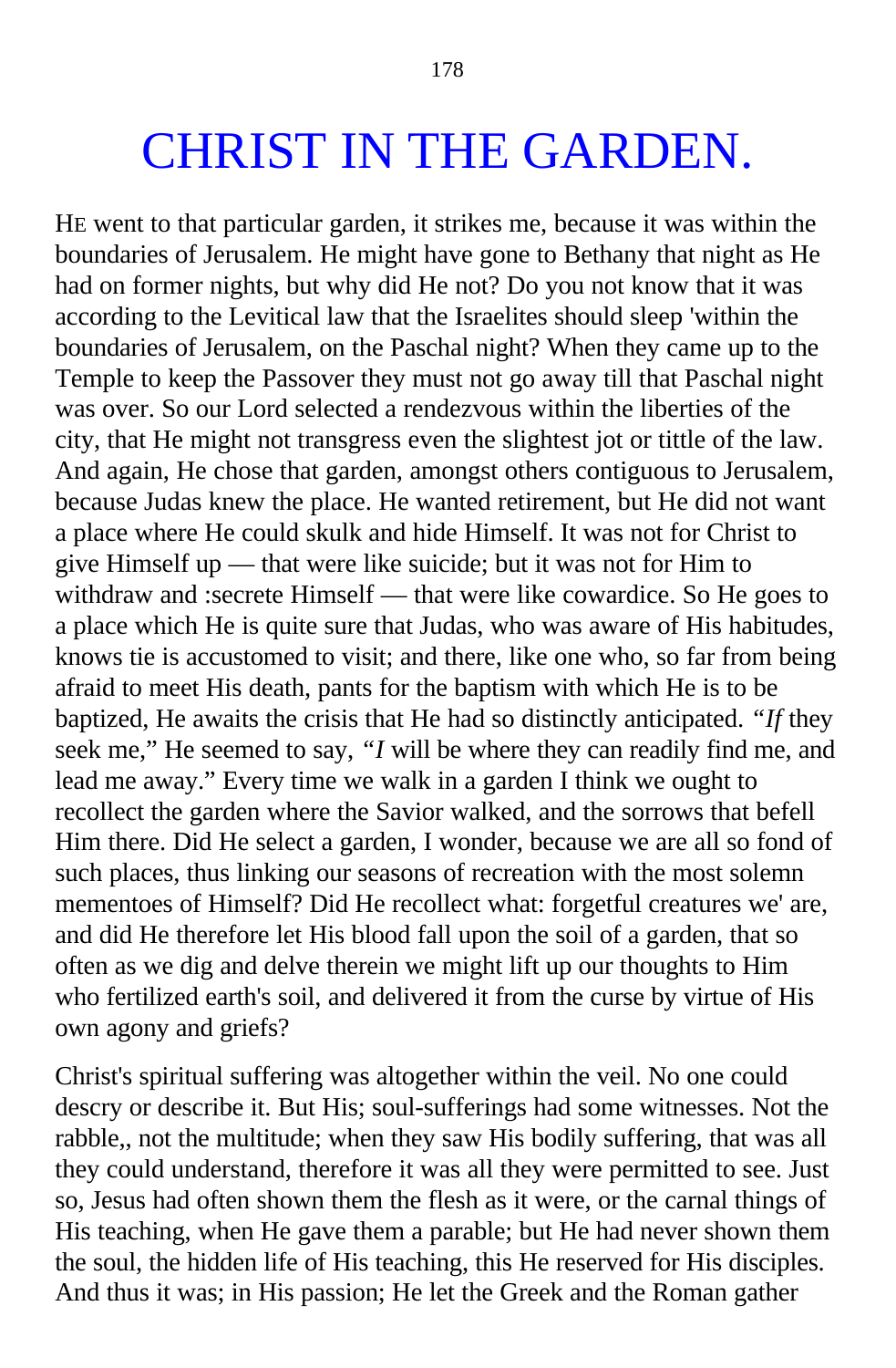around in mockery, and see His flesh torn, and rent, and bleeding, but He did not let them go into the garden with Him to witness His anguish or His prayer. Within that enclosure none came but the disciples. And not all the disciples were there. There were a hundred and twenty of Elis disciples, at least, if not more, but only eleven bore Him company then. Those eleven must cross ,that gloomy brook of Kedron with Him, and eight of them are: set to keep the door, their faces towards the world, there to ;sit and watch; only three go into the garden, and those three see something of His sufferings; they behold Him when the agony begins, but still at a distance. He withdraws from them a stone's cast for He must tread the wine-press alone, and it is not possible that the priestly sufferer should have a single compeer in the offering which He is to present to His God. At last it came to this, that there was only one observer. The chosen three had fallen asleep, God's; unsleeping eye alone looked down upon Him. The Father's ear alone was attent to the piteous cries of the Redeemer.

> **"He** *knelt,, the Savior knelt and prayed, When but His Father's eye Look'd through the lonely garden's shade On that dread agony: The Lord of all above, beneath, Was bow'd with sorrow unto death!"*

Then there came an unexpected visitor. Amazement wrapped the sky, as Christ was seen of angels to be sweating blood for us. *"Give* strength to Christ," the Father said as He addressed some strong-winged spirit.

> *"The astonish'd seraph bow'd his head, And flew from worlds on high."*

He stood to strengthen, not to fight, for Christ must fight alone; but applying some holy cordial, some sacred anointing to the oppressed Champion who was ready to faint, He, our great Deliverer, received strength from on high, and rose up to the last of His fights. Does not all this teach us that the outside world knows nothing about Christ's soulsufferings? They' draw a picture of Him; they carve a piece of wood or ivory, but they do not know His soul-sufferings; they cannot enter into them. Nay, the mass of His own people even do not know them, for they are not made conformable to those sufferings 'by a spiritual fellowship. We have not that keen sense of mental things to sympathize with such grievings as He ha d, and even the favored ones, the three, the elect out of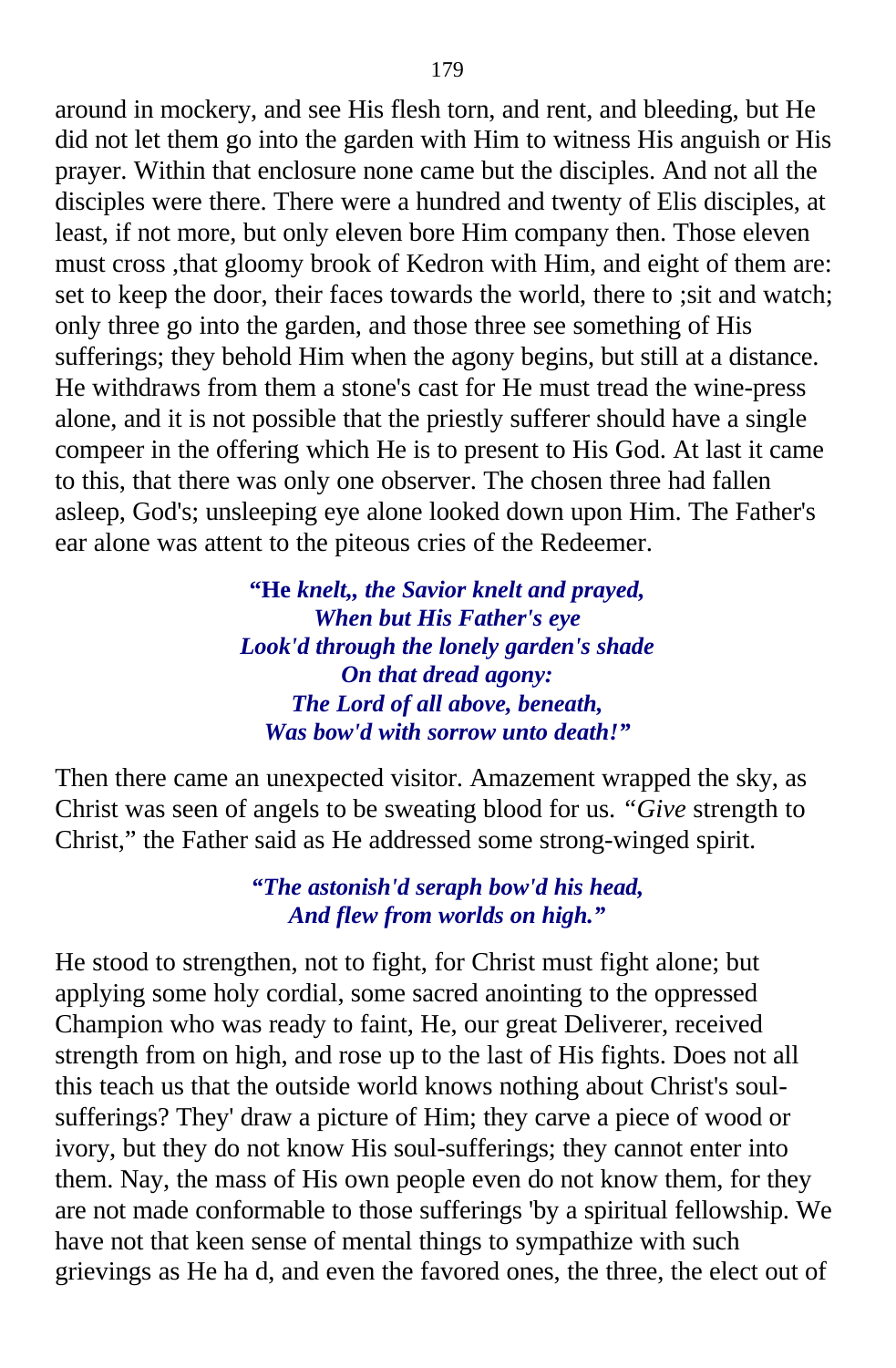the elect, who have the most of spiritual graces and who have therefore the most of suffering to endure, and the most of depression of spirits, even they cannot pry into the fullness of the mystery. God only knows the soulanguish of the Savior when He sweat great drops of blood; angels saw it, but yet they understood it not. They must have wondered more when they saw the Lord of life and glory sorrowful with exceeding sorrowfulness, even unto death, than when they saw this round world spring into beautiful existence from nothingness, or when they saw Jehovah garnish the heavens with His Spirit, and with His hand form the crooked serpent.. We cannot expect to know the length and breadth and height of these things, but as our own experience deepens and darkens we shall know more and more of what Christ suffered in the garden.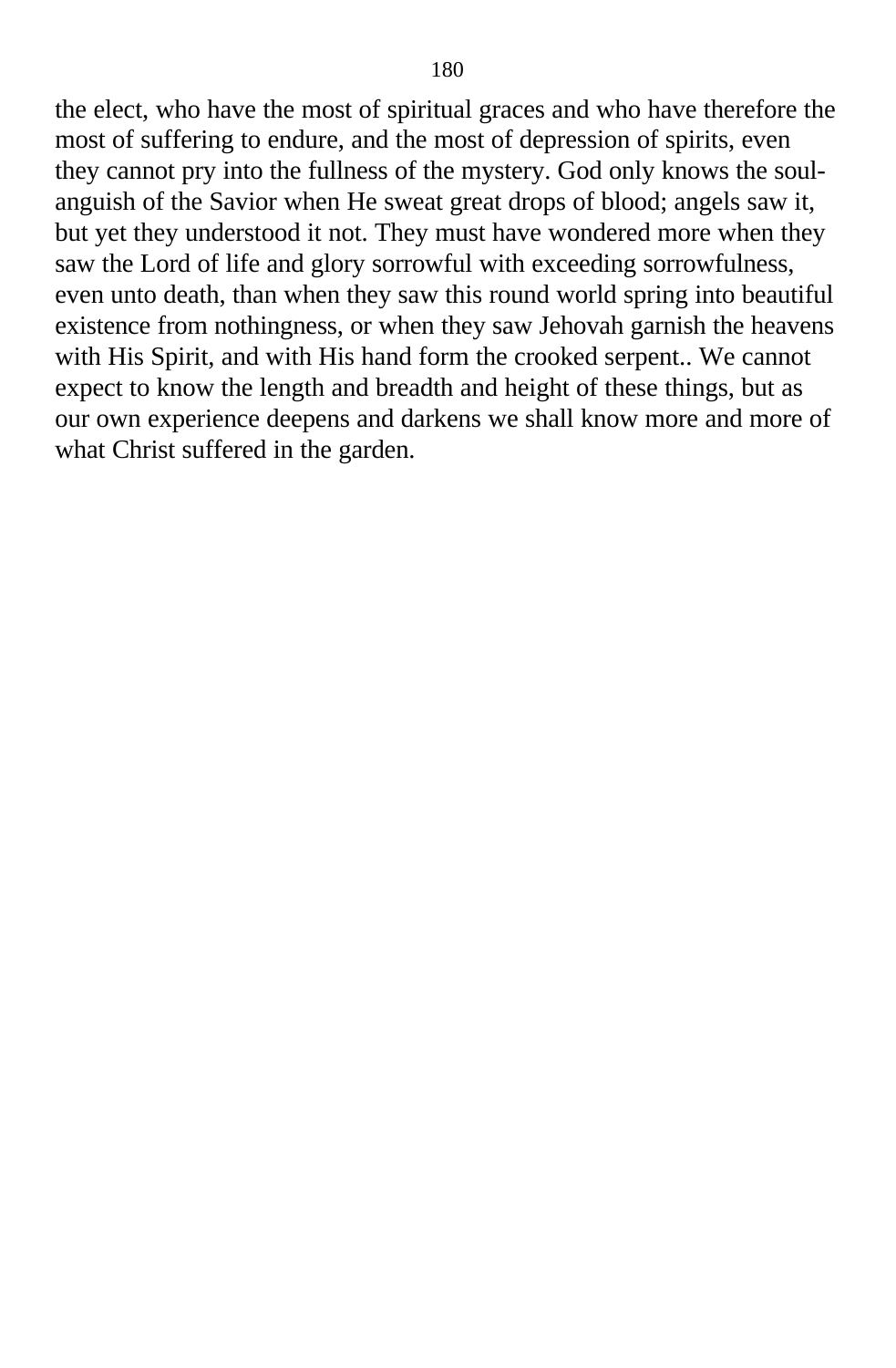SUCH is the dolefulness and gloom of a heavy soul, yea, a soul exceeding heavy even unto death, that I could imagine the pangs of dissolution to be lighter. In our latest hour joy may light up the heart, and the sunshine of heaven within may bear up the soul when all without is dark. But when the iron entereth into a man's soul, he is unmanned indeed. In the cheerlessness of such exhausted spirits the mind is confounded; well can I understand the saying that is written, "I am a worm and no man," of one that is a prey to such melancholy. Oh, that cup! When there is not a promise that can give you comfort, when everything in the world looks dark, when your very mercies affright you, and rise like hideous specters and portents of evil before your view, when you are like the brethren of Benjamin as they opened the sacks and found the money, but instead of being comforted thereby said, *"What* is this that God hath done unto us?" when everything looks black, and you seem, through some morbid sensitiveness into which you have fallen, to dis; tort every object and every circumstance into a dismal caricature, let me say to you, that for us poor sinful men this is a cup more horrible than any which inquisitors could[mix. I can imagine Anne Askew on the rack, braving it out, like the bold woman she was,, facing all her accusers, and saying —

> *"I am not she that lyst My anchor to let fall; For every dryzzling myst My ship's substantial,"*

but I cannot think: of a man in the soul-sickness of such depression of spirits as I am referring to, finding: in thought: or song a palliative for his woe. When God touches the very secret of a man's soul, and his spirit gives way, he cannot bear up very long; and this seems to have been the cup which the Savior had to drink just then, from which He prayed to be delivered, and concerning which He was heard.

Consider for a moment what He had to depress His soul. Everything was draped in gloom, and overcast with darkness that might be felt. There was *the past.* Putting it as I think He would look at it, His life hart been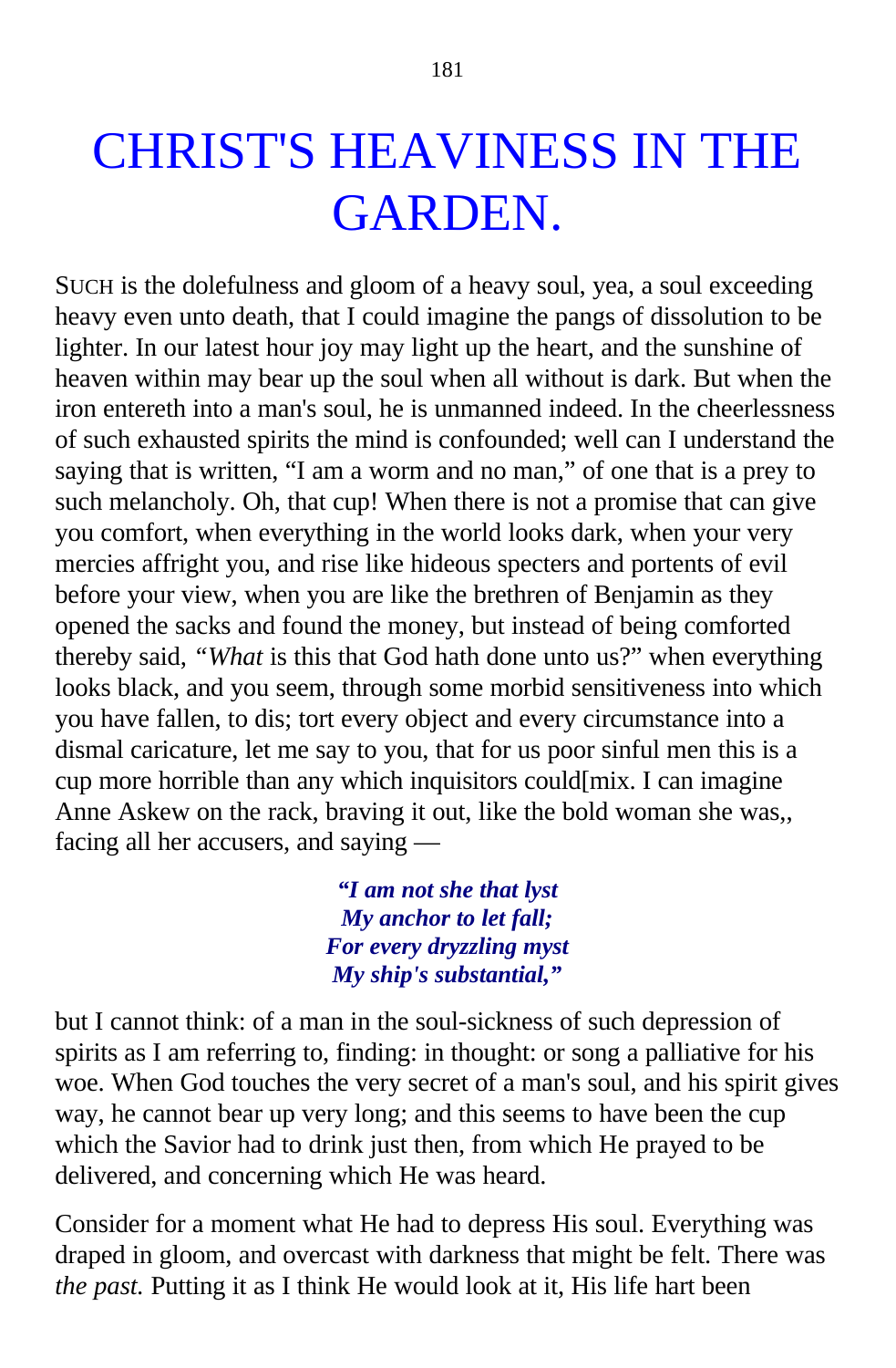unsuccessful. He could say with Isaiah, "Who hath believed our report, and to whom is the arm of the Lord revealed? .... He came unto His own, and His own received Him not." And how poor was that little success He did have! There were His twelve disciples; one of them He knew to be on the way to betray Him; eight of them were asleep at the entrance to the garden, and three asleep within the garden[He knew that they would all forsake Him, and one of them would deny Him with oaths and curses! What was there to comfort Him? When a man's spirit sinks he wants a cheerful companion; he wants somebody to talk to him. Was not this felt by the Savior? Did not He go three times to His disciples? He knew they were but men; but then a man can comfort a man in such a time as that. The sight of a friendly face may cheer one's own countenance, and enliven one's heart.. But He had to shake them from their slumbers, and then they stared at Him with unmeaning gaze. Did He not return back again to prayer because there was no eye to pity, and none that could help? He found no relief. Half a word sometimes, or even a smile, even though it be only from a child, will help you when you are sad and prostrate. But Christ could not get even that. He had to rebuke them almost bitterly. Is not there a tone of irony about His remonstrance? "Sleep on now and take your rest." He was not angry, but He did feel it. When a man is low spirited, he feels more keenly and acutely than at other' times; and although the splendid charity, of our Lord made that excuse — "The spirit is willing but the flesh is weak," yet it did cut Him to the heart, and He had an anguish of soul like that which Joseph felt when he was sold into Egypt by his brethren.

You will see, then, that both the past and the present were sufficient to depress Him to the greatest degree. But there was *the future;* and as He looked forward to that, devoted as His heart was, and unfaltering as was the courage of His soul (for it were sacrilege and slander, methinks, to impute even a thought of flinching to Him), yet His human heart quailed: He seemed to think — "Oh! how shall I bear it?" The mind started back from the shame, and the body started back from the pain, and the soul and body both started back from the thought of death, and of death in such an ignominious way: —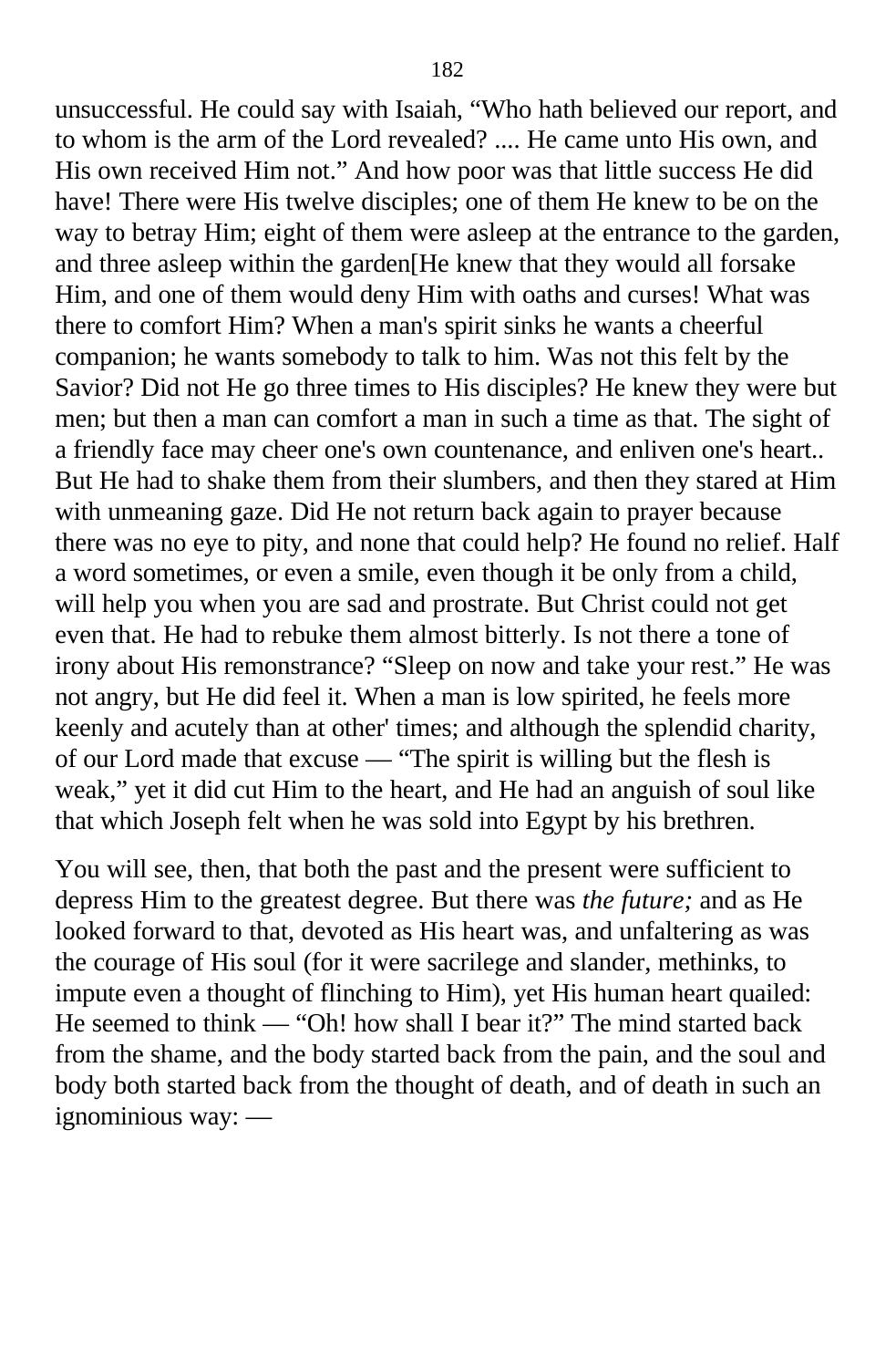*"He proved them all — the doubt, the strife, The :faint, perplexing dread; The mists that hang o'er parting life All gathered round His head: That He who gave man's breath might know The very depths of human woe."*

None of us have such cause for depression as the Savior had. We have not His load to carry; and we have a helper to help us whom He had not, for God who forsook Him will never forsake us. Our soul may be cast down within us, but we can never have such great reason for it, nor can we ever know it to so great an extent as our clear Redeemer did. I wish I could picture to you that lonely Man, friendless like a stag ;it bay, with the dogs compassing him round about, and the assembly of the wicked enclosing him; foreseeing every incident of His passion, even to the piercing of His hands and His feet, the parting of His garments, and the lots cast upon His vesture, and anticipating that last death-sweat without a drop of water to cool His lips! I can but conceive that His soul must have felt within itself a solemn trembling, such as might well make Him *say,* "I am exceeding sorrowful even unto death."

Advancing a little further, I want you to think of the agony. 'There is no wrestling where there is only one individual. To this agony, therefore, there must have been two parties. Were there not, however, mystically speaking, two parties in Christ? What do I see in this King of Sharon but, as it were, two armies? There was the stern resolve to do all, and to accomplish the work which He had undertaken; and there was the mental weakness and' depression which seemed to say to Him, "You cannot; you will never accomplish it." "Our fathers trusted in Thee, and Thou didst deliver them. They cried unto Thee and were delivered; they trusted in Thee and were not: confounded"; "but I am a worm and no man, a reproach of men, and despised of the people"; so that the two thoughts come into conflict — the shrinking of the soul, and yet the determination of His invincible will to go on with it, and to work it out. He was in an agony in that struggle between the overwhelming fear of His mind and the noble eagerness of His spirit. I think, too, that Satan afflicted Him; that the powers of darkness were permitted to use their utmost craft in order to drive the Savior to absolute despair.

One expression used to depict it I will handle very delicately'; a word that, in its rougher sense, means, and has been applied to, persons out of their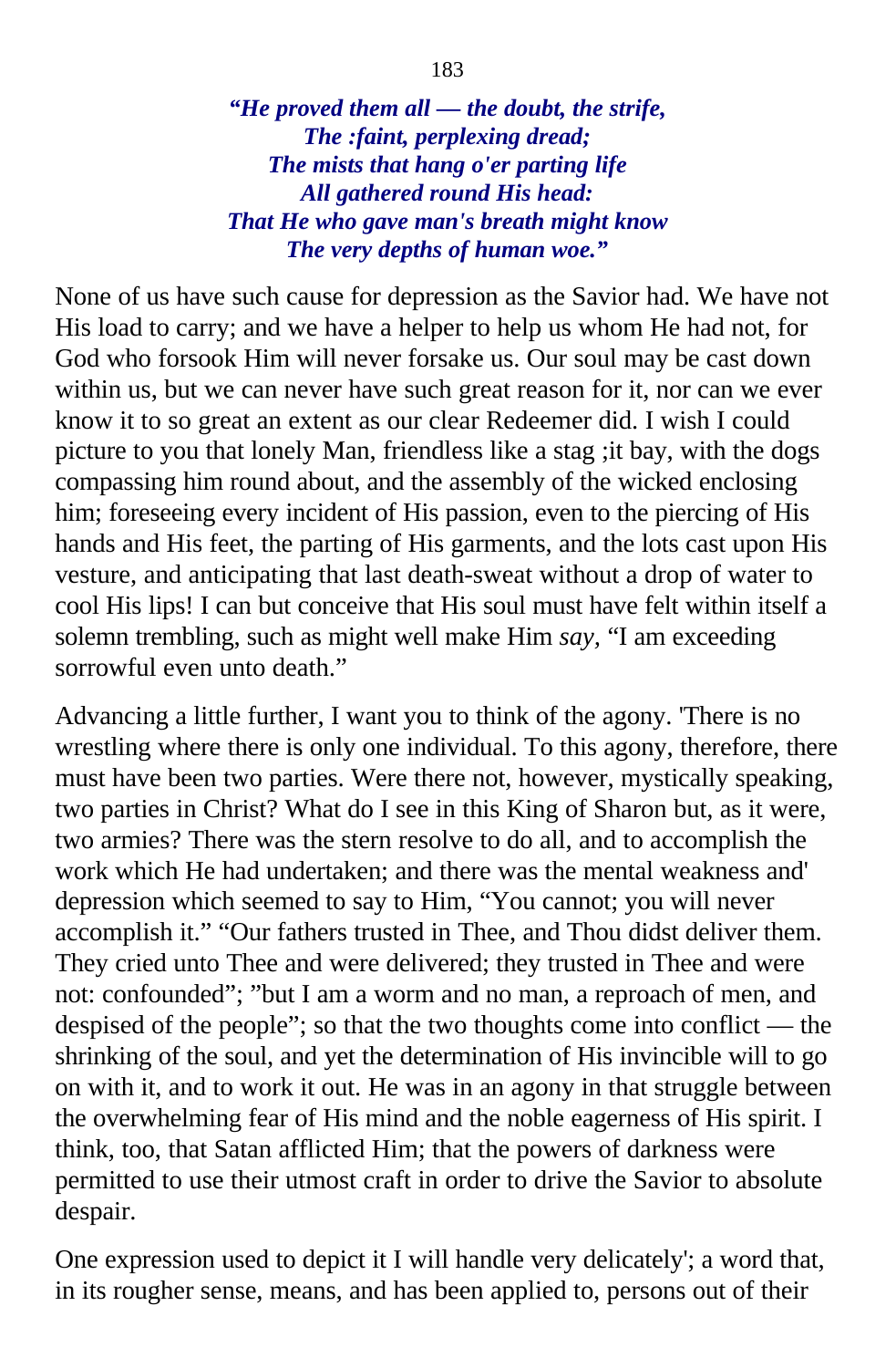mind and bereft for a while of reason. The term used concerning the Savior in Gethsemane can only be interpreted by a word equivalent to our "distracted." He was like one bewildered with an overwhelming weight of anxiety and terror. But His divine nature awakened up His spiritual faculties and His mental energy to display their full power. His faith resisted the temptation to unbelief. The heavenly goodness that was within Him so mightily contended with the Satanic suggestions and insinuations which were thrown in His way that it came to a wrestling. I should like you to catch the idea of wrestling, as though you saw two men trying to :throw one another, struggling together till the muscles stand out and the, veins start like whipcord on their brows. That were a fearful spectacle when two men in desperate wrath thus close in with each other. But the Savior was thus wrestling with the powers of darkness, and He grappled with such terrible earnestness in the fray' that He sweat, as it were, great drops of  $\text{blood} :=$ 

### *"The powers of hell united prest, And squeezed His heart, and bruised His breast, What dreadful conflicts raged within, When sweat and blood forced through His skin!"*

Observe the way in which Christ conducted the agony. It was b7 prayer, t- [e turned to His Father three times with the self-same words. It is an index .of distraction when you repeat yourself. Three times with the self-same words He approached His God — *"'* My Father, let this cup pass from Me." Prayer is the great cure-all for depression of spirit. *"When* my :spirit is overwhelmed within me, I will look to the rock that is higher than I." There will be a breaking up altogether, and a bursting of spirit, unless you pull up the sluices of supplication, and let the soul flow out in secret communion with God. If we would state our griefs to God they 'would not fret and fume within, :and wear out our patience as they are sometimes wont 'to do. In connection with the agony and the prayer there seems to have been a bloody sweat. It has been thought by some that the passage only means that the sweat was; like drops of blood; but then the word ':' like" is used in Scripture to signify not merely resemblance but the identical thing itself. We believe :that the Savior did sweat, from His entire person, great drops of blood :falling down to the ground. Such an occurrence is very rare indeed among men. It has happened some few times. Books of surgery record a few instances, but I believe; that the persons who under some horrifying grief experience such a sudor never recover; they have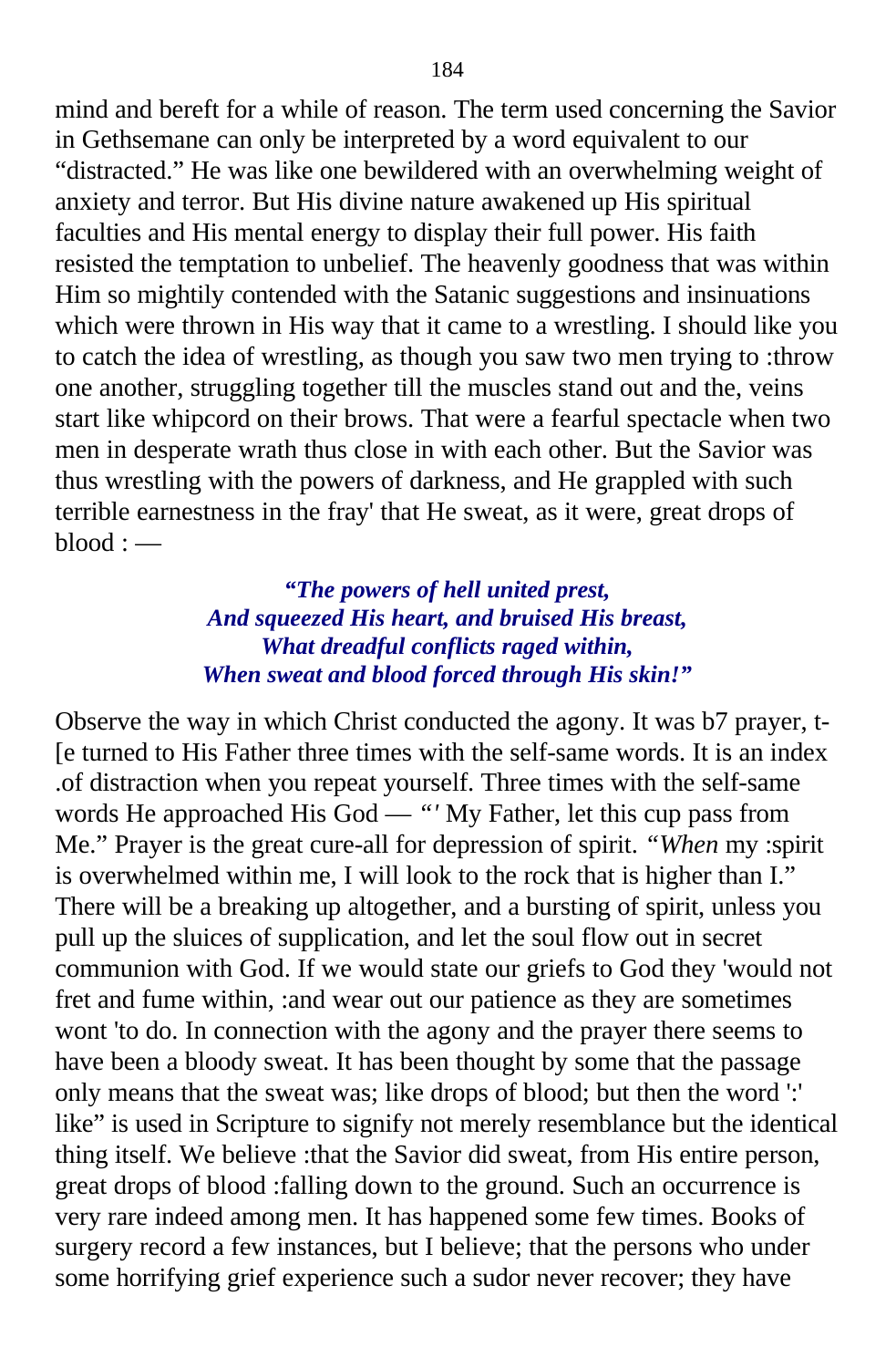always died. Our Savior's anguish had this peculiarity about it, that though He sweat as it were great drops of blood falling to the ground, so copiously as if in a crimson shower, yet He survived. His blood must needs be shed by the hands of others, and His soul poured out unto death in another form. Remembering the doom of sinful re. an — that he should eat his bread in the sweat of his face, we see the penalty of sin exacted in awful measure of Him who :stood surety for sinners. With the perspirings on his face, and huge drops on his brow, man toils for' the bread that perishes; but bread is only the staff of life: when Christ toiled for life itself to give it: to men He sweat, not the common perspiration of the outward form, but the blood which flows from the 'very heart itself.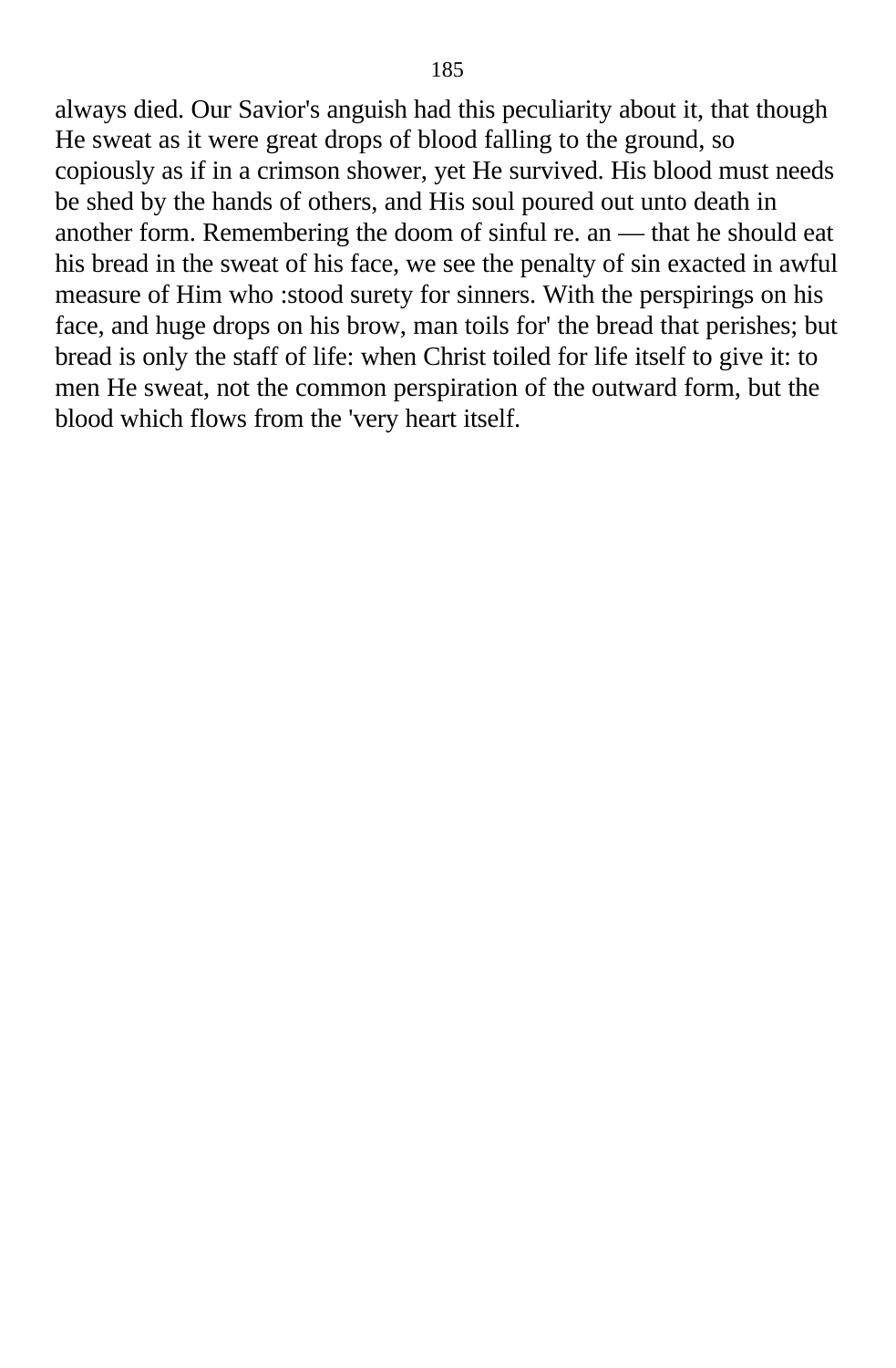# CHRIST'S VICTORY IN THE GARDEN.

THE heavenly ]Lover who had nought to gain except to redeem our souls from sin and Satan, and to win our hearts for Himself, leaves the shining courts of His eternal glory and comes down as a Man, poor, feeble, and despised. He is so depressed at the thought of what is yet to be done and suffered, and under such pressure of Satanic influence, that He sweats drops of blood, falling upon the cold frosty soil in that moon-lit garden.. Oh, the love of Jesus! Oh, the weight of sin! Oh, the debt of gratitude which you and I owe to Him!

> *"Were the whole realm of nature mine, That were a present far too small: Love so amazing, so .divine, Demands my soul, my life, my all."*

Our imagination is slow to fix upon this precious feature of the dolorous history. Though He had said, "If it be possible let this cup pass from Me," yet presently we observe how tranquil and calm He is when He rises up from that scene of prostrate devotion! He remarks, as though it were in an ordinary tone of voice He announced some unexpected circumstance, — "He is at hand that: shall betray Me; rise, let us be going." There is no distraction now, no hurry, no turmoil, no exceeding sorrow even unto death. Judas comes, and Jesus says, "Friend, wherefore art thou come?" You would hardly know Him to be the same Man who was so sorrowful just now. One word with, an emanation of His Deity suffices to make all the soldiery fall backwards. Anon He turns round and touches the ear of the high priest's servant, and heals it as in happier days; He was wont to heal the diseases and the wounds of the people who flocked round Him in His journeys. .Away He goes, so calm and collected that unjust accusations cannot extort a reply from Him; and though: beset on every hand, yet is He led as a lamb to the slaughter, and as a sheep before her shearers is dumb, so He opens not His mouth. That was a magnificent calmness of mind that sealed His lips, and kept Him passive before His foes;. You and I could not have done it. It must have been a deep profound peace within which enabled Him to be thus mute and still amidst the hoarse murmur of the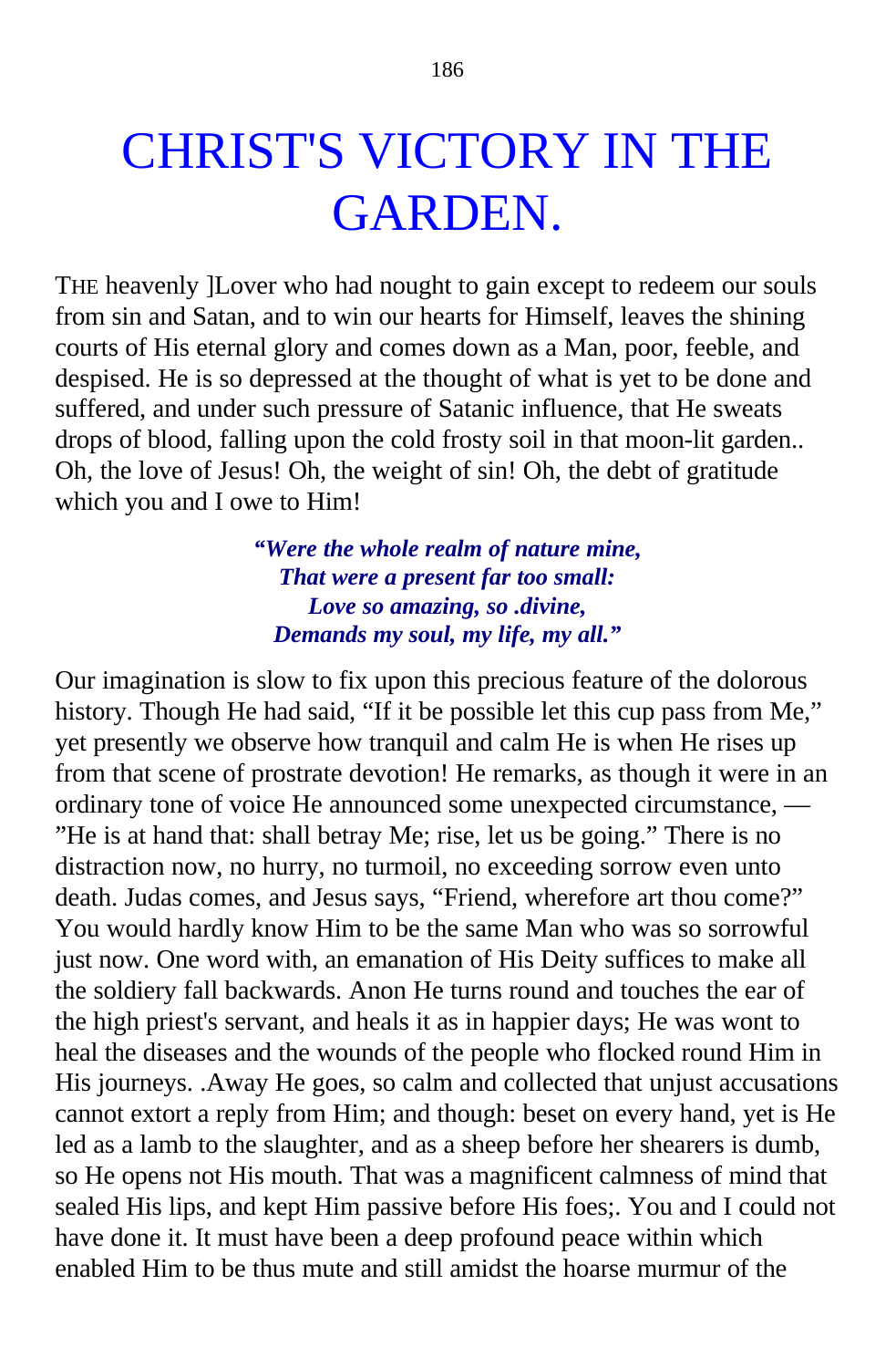council and the boisterous tumult of the multitude. I believe that having fought the enemy within, He had achieved a splendid victory; He was heard in that He feared, and was now able in the fullness of His strength to go out to the last tremendous ,conflict in which He met the embattled hosts of earth and hell; and yet unabashed after He had encountered them all, to wave the banner of triumph, and to say, "It is finished."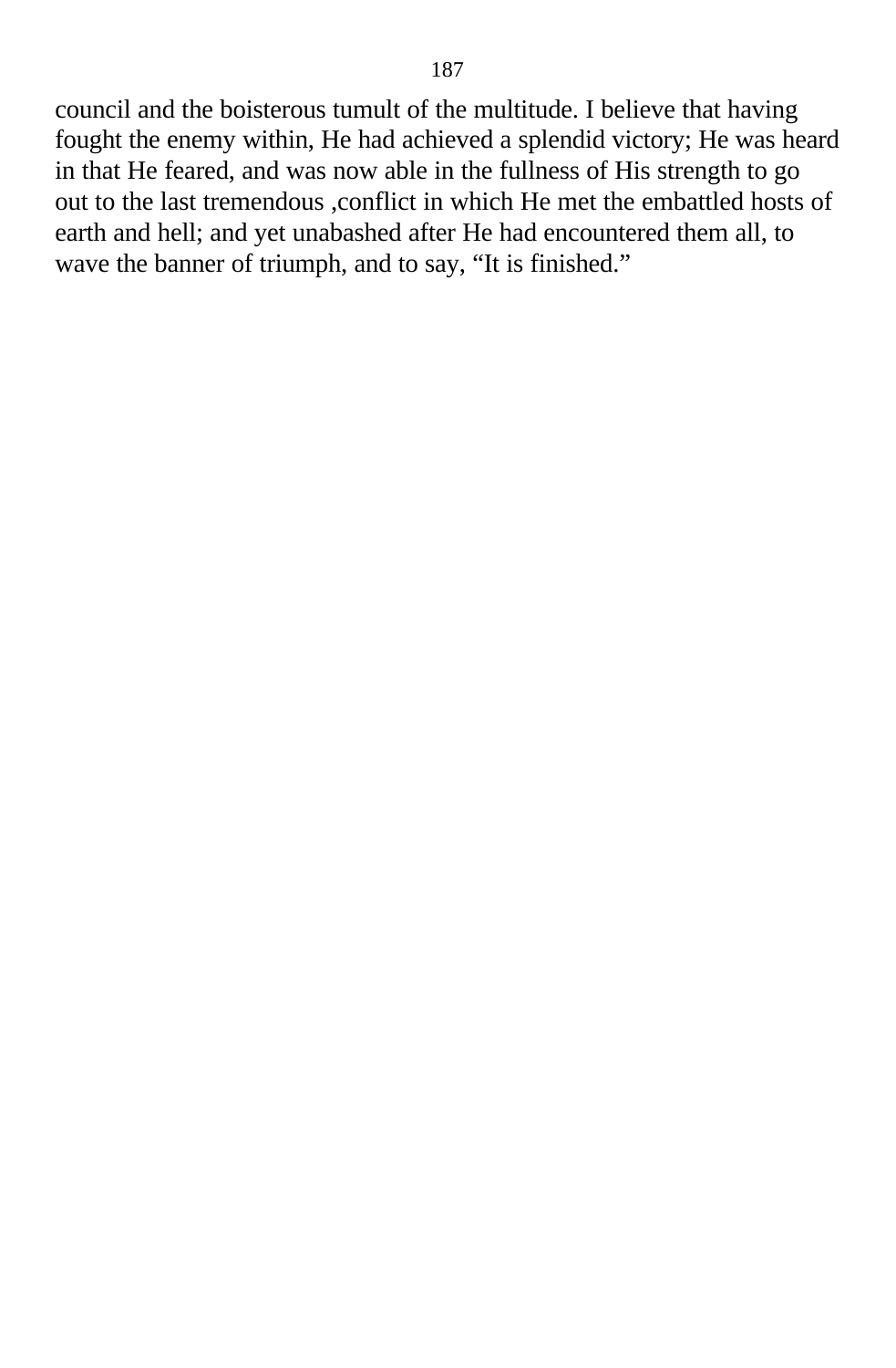### ROYAL GARDENS.

IN Joseph's; garden, in the new tomb, the Beloved of our souls slept for awhile, and thence arose to His glory-life. Detained of death He could not be, for He was no longer a lawful Captive; He had finished His work: and earned His reward, and therefore the imprisoning stone was' rolled away. He is not here, for He is risen; the seal is broken, the watchmen are dispersed, the stone is removed, the Captive is free. What comfort is here, for, as Jesus rose, so all His slumbering saints shall likewise leave the tomb. His resurrection is the resurrection of all the saints. Wait but awhile, and the tomb shall be no longer the treasury of cleath. So surely as the Lord came forth from the sepulcher to glory and immortality, all His saints are justified and clean. None can accuse us, now that the Lord has risen indeed no more to die. His one offering hath ]perfected for ever all the chosen ones, and His glorious uprising is the guarantee of their acceptance. Faith delights in the garden where Magdalene found her unknown, yet wellknown, Lord, and where angels ]kept watch and ward over the couch which the immortal Sufferer had :relinquished. Henceforth it is to us a King's garden, abounding with pleasant fruits ;and fragrant flowers.

And now I desire to take you to a King's garden. You will :not have far to go. Put your hand into your bosom and your finger will be on the latch of its door. It is the garden of the human heart.

The heart is a little garden, little apparently, but yet so extensive that it is all but infinite, for who can tell the limit of the heart of man, or how fardarting the imaginations and the affections of the soul of man may be? Now, this little-great thing, the human heart, is meant to be a garden for God. Did I say it was a garden? It should be so, but alas! by nature it scarcely deserves the name, for I perceive it to be all overgrown with weeds; thistle and briar, deadly nightshade, and nettles;, and I know not what besides, spring up everywhere. I see trees, but they drop with poison, like the deadly upas, whose drip is death. There are no luscious fruits, but instead thereof grapes of Gomorrha and apples of Sodom; this loathsome den of festering evils is what should have been God's garden, but lo! it is a tangled wilderness of all manner of noisome things; thorns, also, and thistles doth it bring forth.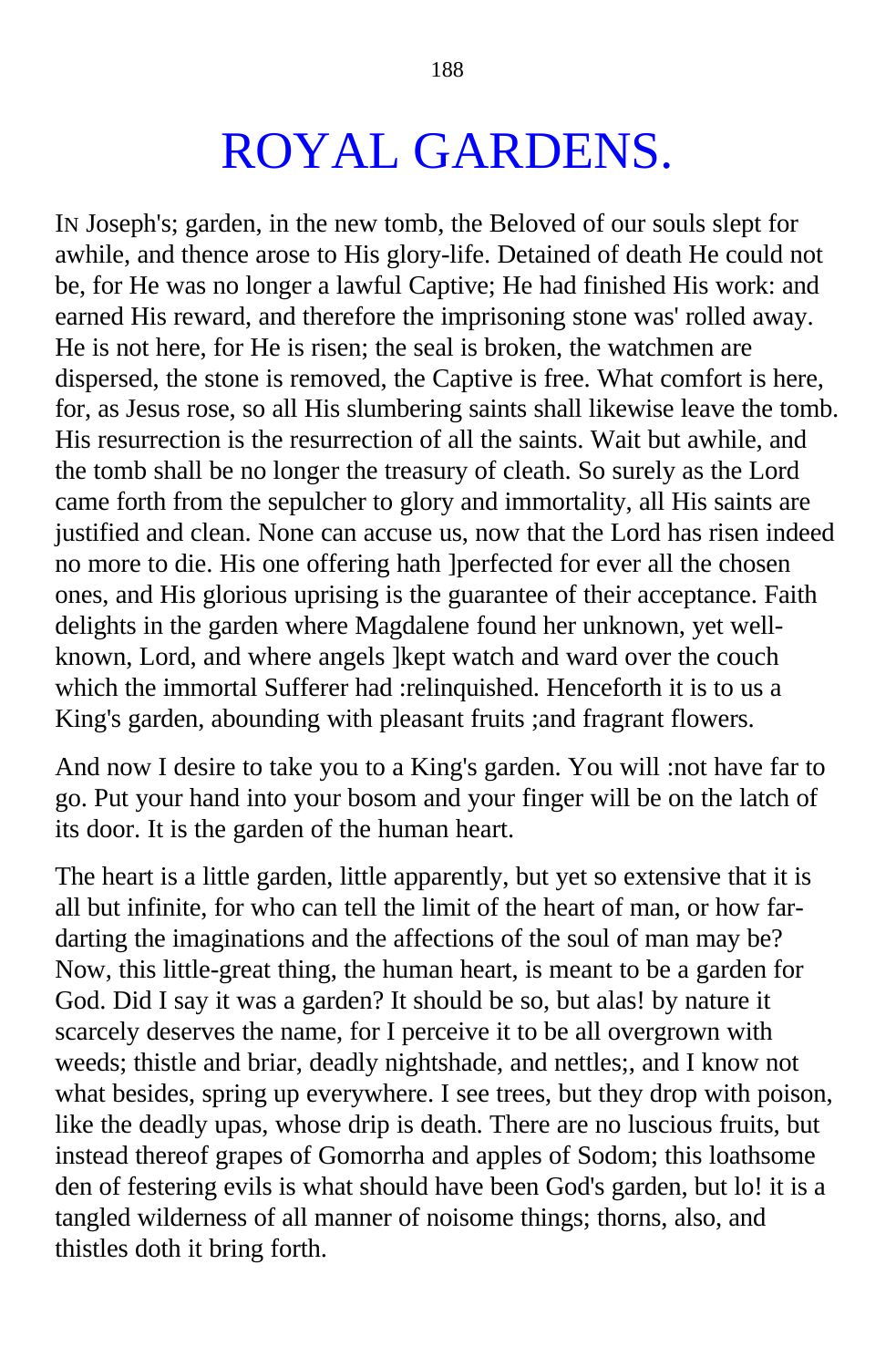What must: be done to this neglected garden? What heavenly horticulture can be used upon it to reclaim it from its desert state? God, the great Husbandman, must come and turn it over after His own fashion. The rough plough of conviction must be dragged through it. The spade of trouble must break up the surface: and smash in pieces the clods, and kill the weeds, and fire must burn up the rubbish. Has that ever been done in the garden of your heart? Have you ever had your soul ploughed and crossploughed and harrowed with sorrow till you were driven well-nigh to despair? Have you seen your sweet sins killed, so that you could not take pleasure in them any longer, but desired to be clean rid of them? That must be done if the garden is to be reclaimed and made. worthy of the Divine Owner.

Then when the soil is broken up, and the clods are turned, there must be seed-sowing, and the planting of slips from the: tree of life, seeds from the nurseries of heaven, seeds that shall turn to flowers which shall be full of sweet perfume, acceptable to Christ. The seeds of faith, and love, and hope, and patience, and perseverance, and zeal, must be carefully cast into prepared soil by' the Holy Spirit's hand, and fostered by the same kindly care. Ere the heart can be called a garden fit for the King of kings, these must bud, and blossom, and yield their fruits. When I regard attentively that garden which was so lately covered over with weeds, but which is; now sown and planted, I perceive that the plants grow not well unless the soil be drained. There must: be always drained out of us much superfluity of naughtiness and excess of carnal confidence, or our heart will be a cold swamp, a worthless, plant-killing bog. Affliction drains us. We do not like to have our money or our friends taken from us, and yet the love of these might ruin us for all fruit-bearing if God did not remove them. Besides the draining, there must also be constant hoeing, and raking, and digging. After a garden is made, the flower-beds are never left long alone; the gardener must have his eye upon them, or they run to riot. If they were left to themselves, they would soon breed weeds again and return to the old confusion, but the hoe must be constantly kept going, if the garden :is. to be ,clean. So with the garden of the heart; cleansing and pruning must be done every day, and God must do it: through ourselves, and we must do it by constant self-examination and repentance, striving in the power of the Holy Spirit to keep ourselves free from the sins which do so easily beset us.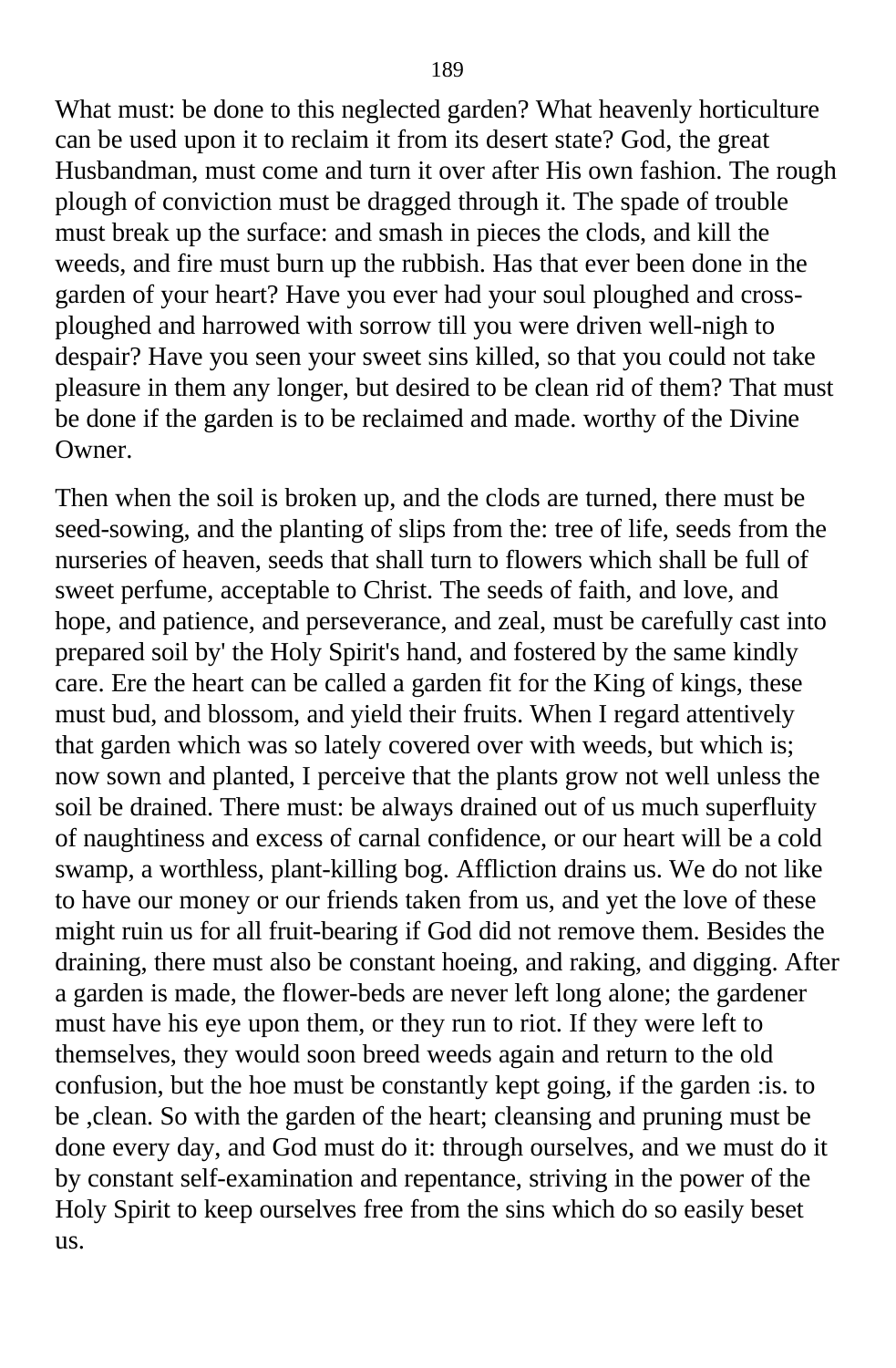The heart is a King's garden. Jesus bought it with His precious blood, and He has now by His grace come into it and claimed it to be His own. If your heart be His, oh, keep it for your Beloved! Do not give the keys to anyone else. The love of husband, wife, and child, each of these is to have its proper place, but the heart's core is the King's garden. Mark you, it is not the husband's garden, nor the wife's garden, nor the child':; garden; the dearest idols we have known must not be set up there; it is the King's garden. I hope you will say to-night, before you go to rest, "O King:, come into my garden, and eat my pleasant fruit! Awake, O heavenly wind, and blow upon the garden of my soul, and let all the plants of my new nature give forth their sweetness, that my Beloved may be charmed with my company, and that I may be filled with His sweet love."

The church of God is a garden. Many thoughts are gathered in that one metaphor like bees in a hive. It is called a garden in Solomon's Song, so I know that we are not wrong in using the illustration. But what does a garden mean?

A garden is not the open waste, the heath, or the common; it is not a wilderness; it is walled around; it is hedged in. Ah! Christian, when you join the church, remember you, too,, become by profession hedged in for King Jesus. I. earnestly desire to see the wall of separation between the church and the world made broader and stronger.

The King's garden is *a place of order.* You do not, when you go into your garden, find the flowers all put in anyhow, but the wise gardener arranges them according to their tints and hues, so that in the midst of summer the garden shall look like a rainbow that has been broken to pieces and let down upon the earth, delightful to :gaze upon. All the walks are regular, the beds are in proportion, and the plants well arranged, just as they should be. Such should the Christian church be — -pastor, deacons, elders, members, all in their proper places. We are not a load of bricks, but a house. The church is not a mere heap, but it is to be a palace built for God, a temple in which He manifests Himself. Let us all try to maintain order in the household of Christ, and above all things hate discord and confusion. Let us be men who know how to keep rank, maintaining a decent order and regularity in all things. We seek not the order which consists in all sleeping in their places, like corpses in the catacombs, but we desire the order which finds all working in their places for the common cause of the Lord Jesus. May we never become a .disorderly, disunited, irregular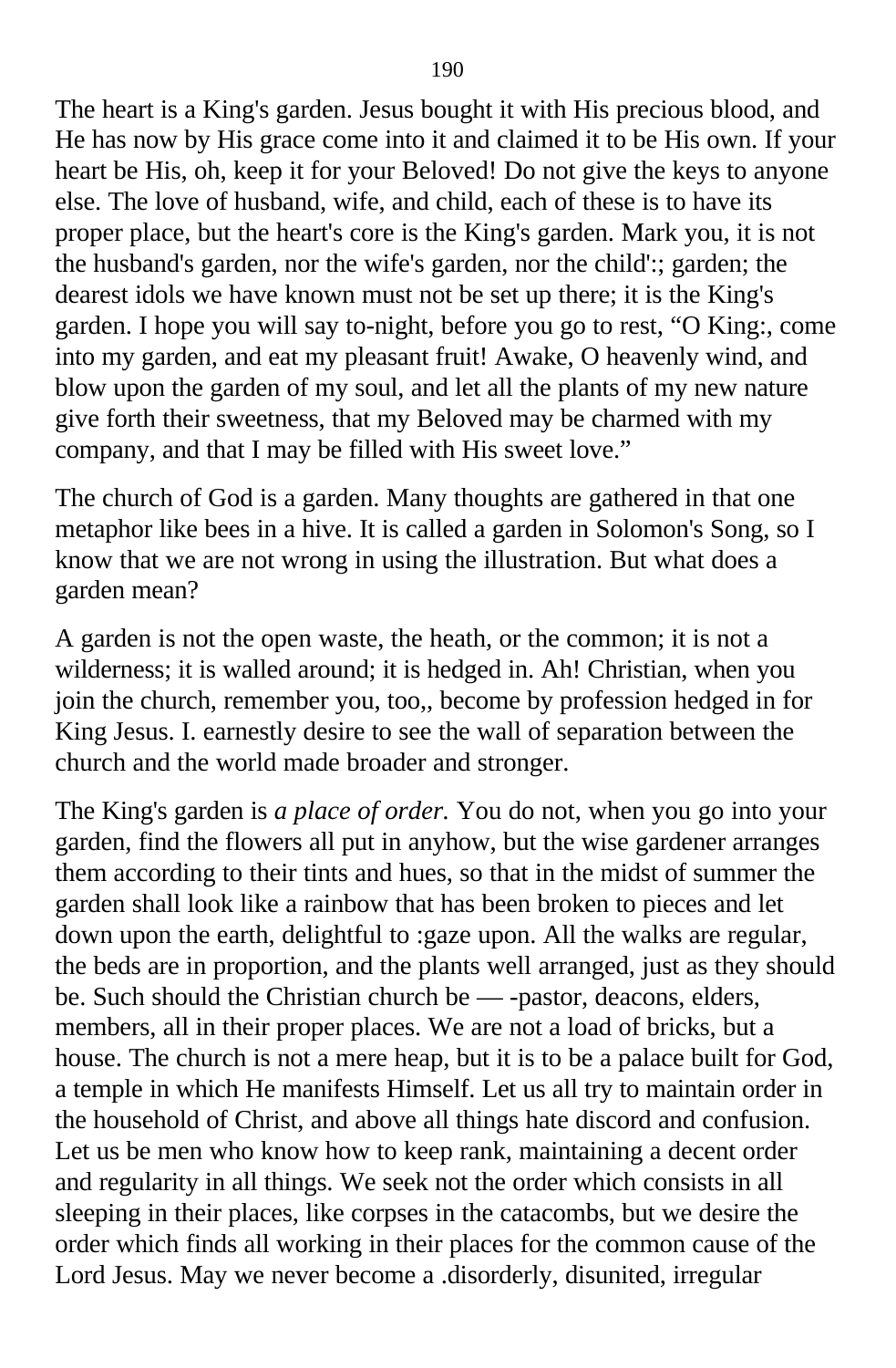church. May there be order in the: garden, preserved by the power of love and grace.

A garden is a *place of beauty.* Such should the Christian church be. You gather together the fairest flowers from all lands, and put them in your garden, and if you see no beauties in the streets, you expect to see them in the florist's beds. So, if there be no holiness, no love, no zeal, no prayerfulness outside in the world, yet we should see these things in the church. We are not to take the world to be our guide, but we are to excel it. We must do more than others. The Lord Jesus Christ told His disciples that *their* righteousness must exceed that of even the Scribes and Pharisees, or they could not enter the kingdom; and the genuine Christian must seek to be more excellent in his life than the best moralist, because Christ's garden ought to have the best flowers in all the world. Even the best is poor compared with Christ's deservings; let us not put Him off with withered and dying plants. The rarest, richest, choicest lilies and roses ought to bloom in the place which Jesus ca. Us His own.

The King's garden is *a place of growth,* too. I do not suppose the florist would think that soil fit to be a garden in which his plants would not grow, It would be a dead loss to him if the slips remained slips, and if' the buds never turned to flowers. So in the church of God. We are not introduced into fellowship to be always the same, always little children and babes in grace. We should grow in grace, and in the knowledge of our Lord and Savior Jesus Christ. The prayer-meeting should be a school of practical education for our beloved young members, a place for the young nestlings to try their callow wings. If they try to pray, at first they may almost break down, perhaps, but if they will not give way to a foolish timidity, they will soon get over it, and find themselves useful, not merely in public prayer, but in a thousand works of usefulness besides. Growth should be rapid where Jesus is the Husbandman, and the Holy Spirit the dew from above.

Again, a garden is a *place of retirement.* When a man is in his garden, he does not expect to see all his customers walking down between the beds to do business with him. "No," saith he, "I am walking in the garden, and I expect to be alone." So the Lord Jesus Christ would have us reserve the church to be a place in which He can manifest Himself to us, as He doth not unto the world. 'Oh! I wish that Christians were more retired, that they' kept their hearts more shut up for Christ! I am afraid we often worry and trouble ourselves, like Martha, with much serving, so that we have not the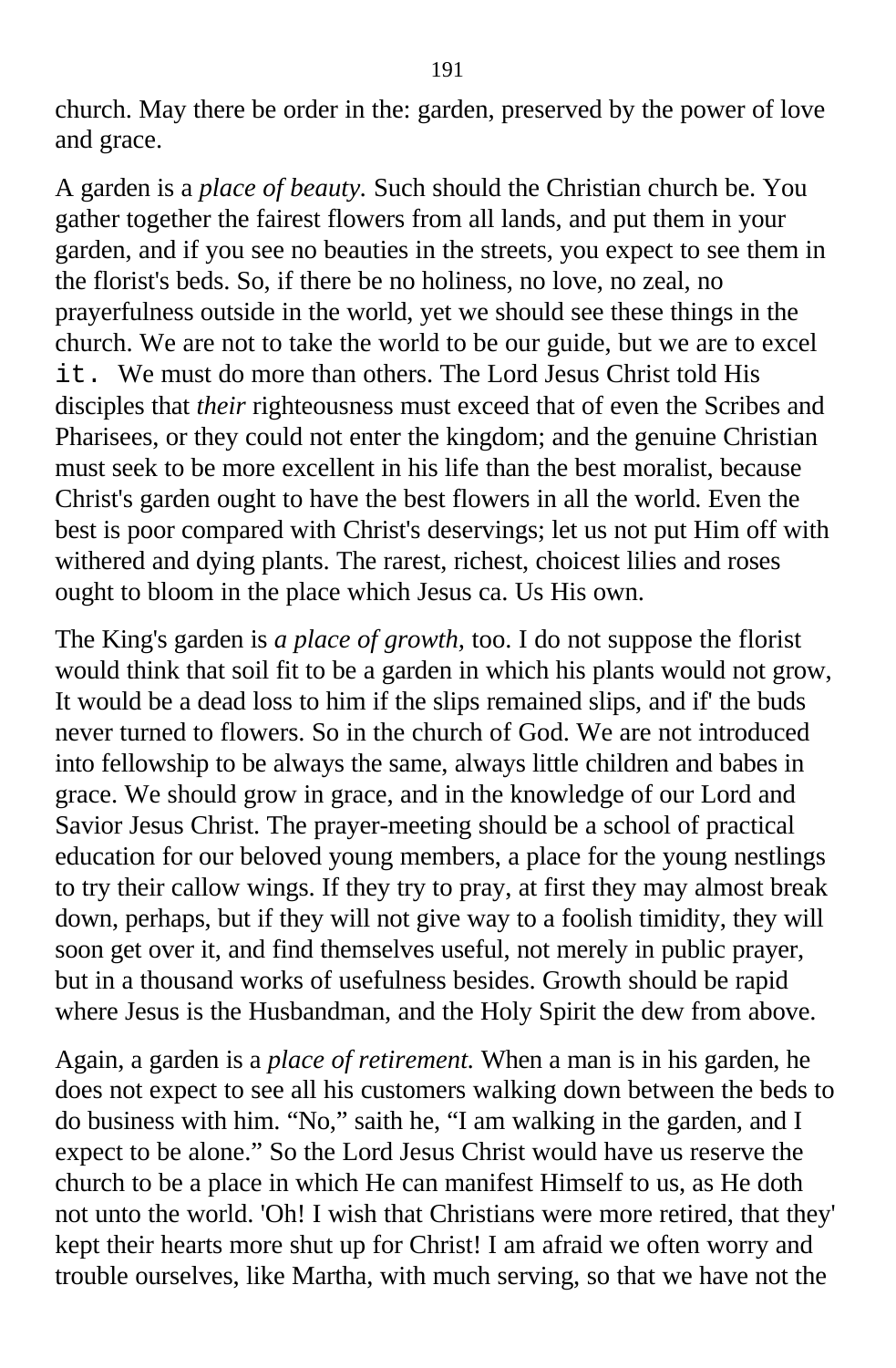room for Christ: that Mary had, and do not sit at His feet as we ought to do. The Lord grant us grace to keep our ]hearts as closed gardens for Christ to walk in!

The church is a garden, but it is *the King's* garden. The church is not: mine, nor yours, but the King's. It is the King's garden,, because he chose it for Himself.

> *"We are: a garden walled around, Chosen and made peculiar ground; A little spot enclosed by grace Out of the world's wild wilderness."*

We are the King's because He bought us. Naboth said he would not give up his vineyard, because he inherited it. So doth Christ inherit us by an indefeasible title. We are His heritage, and He has so dearly bought us with His Own blood that He will never give us up, blessed be His name! We are His, because He has conquered us. He won us in fair fight, and now we acknowledge the validity of His title-deeds, and confess, every one of us, as the members of His church, that we are His, and that He is ours.

What a nobility this gives to Christ's church! I have sometimes heard people talk disparagingly of church meetings; there may be but few persons present, some of those may be young members, some may be very old, yet I have been much grieved when I have heard people despise such a church meeting, for Christ would not despise it. Let such beware. Whenever the church meets, either as a whole or representatively, there is a solemn dignity cast about that assembly which is not to be found in a parliament of kings and princes. You cannot keep a garden in proper order without 'work. We want more laborers in the church, especially of one sort. We want some who will *be planters.*

In every church there ought to be some *to watch over those who are planted.* When we receive members we ought to look after them, and as one person cannot do it thoroughly, as even the elders and deacons are hardly numerous enough for so great a work, it should be the aim and duty of all the experienced Christians in the church to fondly tend the younger ones. I believe that many of you do this, and I am very thankful to zealous friends who are not in office in the church, but who do a great deal in visiting the sick and watching over the younger members. Only I want *all of you* to do it. Oh! if everybody were duly anxious about keeping this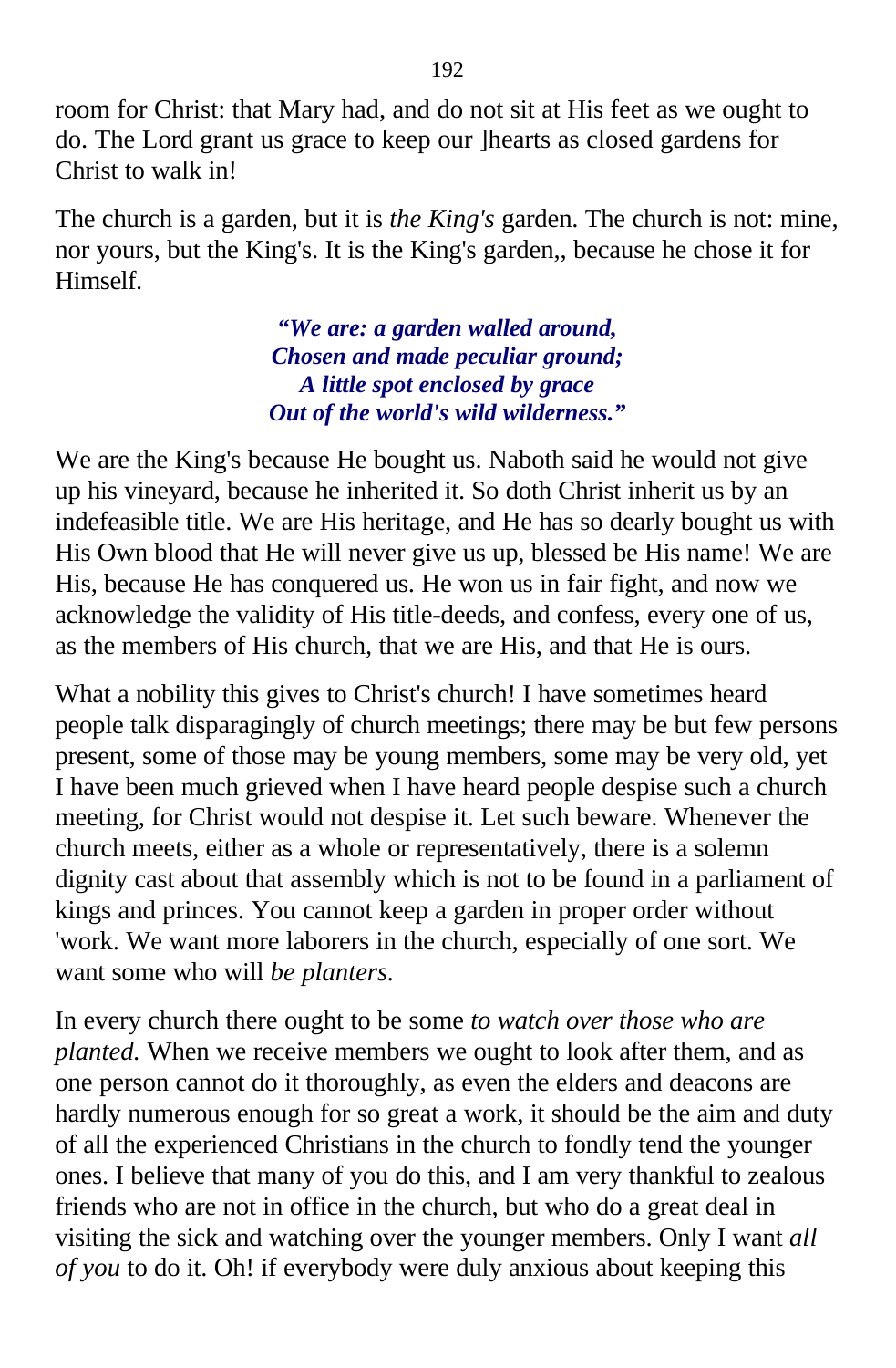garden in order, how beautifully trimmed all the borders would be, and how few weeds should we find springing up in the beds.

There should be a little band in every church *to collect the straggling.* Our vines will grow out of order if they can, but we must deal wisely with them, and fasten them up in their places. We must be on the alert where we see backsliding begin. How much can be done by old Christians in trying to stop backsliding amongst the young! I believe that half the cases that have gone badly might have been stopped by a little: judicious forethought, if believers had taken them in time.

Sometimes we need *to burn up the rubbish and sweep up the leaves.* In the best church there will always be some failing leaves. Somebody gets out at the elbow with another brother, We are not any of us perfect.

Now, I have said that the church wants laborers, but it wants something else. *It wants new plants.* Our King finds plants for His garden outside the wall. He takes the wild olive branches, and grafts them into the good olive, and then the sap changes the nature. A new thing that? It is not thus in our gardens at home, but wonders are wrought in the garden of the King. He transplants weeds from the dunghill, and makes them to grow as lilies in the midst of His fair garden. Will you be such a plant? May the Master's love constrain you to desire 'to be such a one, and, if you desire it, you shall have it.

But all the laborers and all the new plants would not be what the church requires if she had not something else, for every garden wants *rain,* and every' garden needs *sunshine.*

Do pray' in the family, do pray in the closet for us. Do not let us become poor in prayer. It is a bad thing to become poor in money, because we need it: for a thousand causes, and cannot get on without it. But we can do without :money better than we can do without prayer. The very least thing that a church, member can do is to plead with God that the blessing may descend. It is the King's garden, and will you not pray for it? It: is the King's; own garden, wherein He loves to walk, and which He has purchased with His blood; shall not your prayers go up that His church may flourish, and that His kingdom may come?

This King's garden, *what does it produce?* Sometimes in our garden we have a tree which is so loaded with fruit that we have to put props under it to keep the branches from trembling. I am afraid that this is not the picture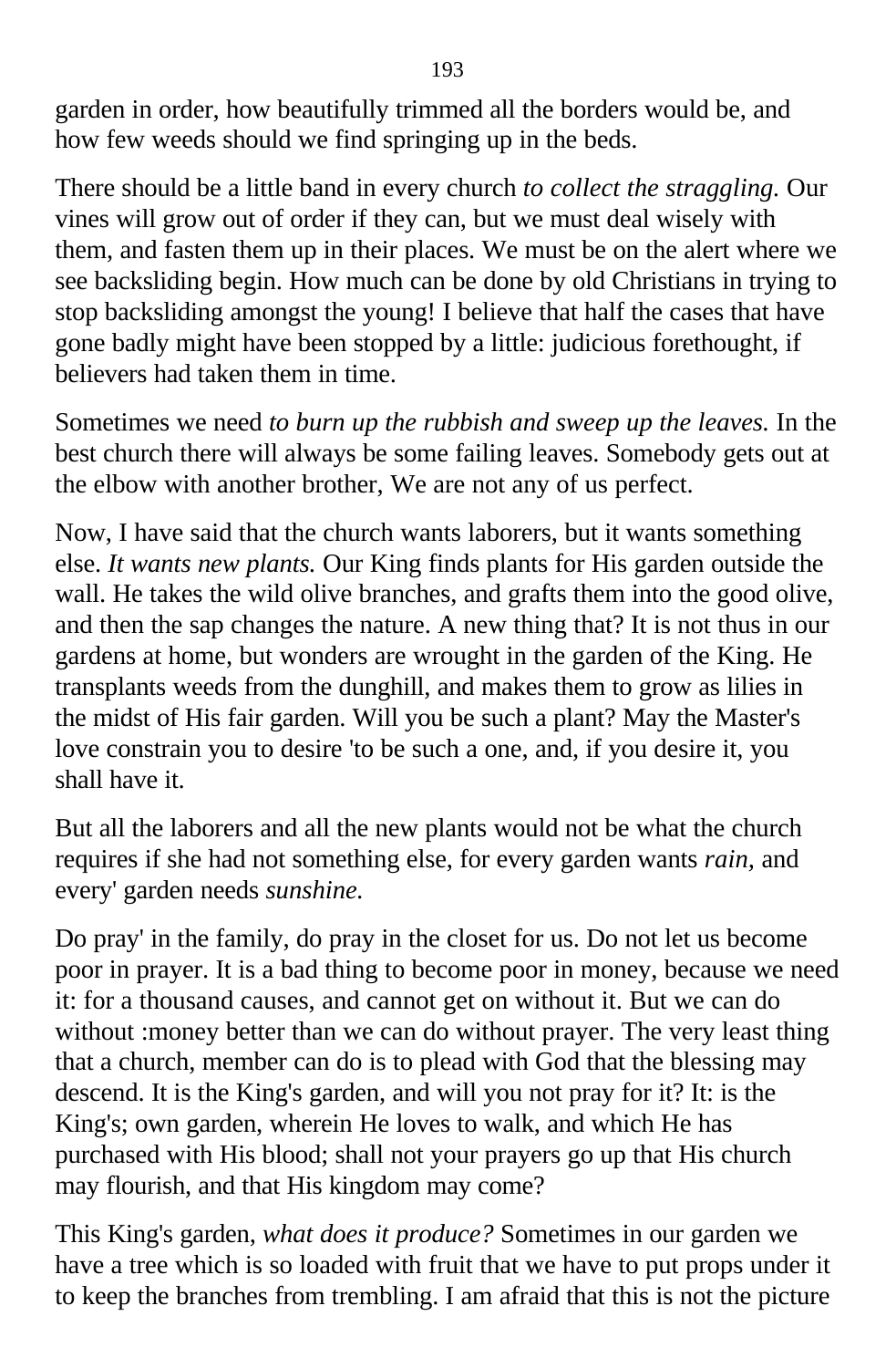of most of us. You say to the gardener sometimes, "Will there be any fruit on that tree this season? It is time that it should show." He looks, and looks, and looks again, and at last the good man says, "I think I can see one little one up at the top, sir, but I do not know whether it will come to much." That, I am. afraid, is the photograph of many professors. There is fruit:, or else they would not be saved ones, but it is "a little one." "Herein is My Father glorified, that ye bear much fruit; so shall ye be My disciples."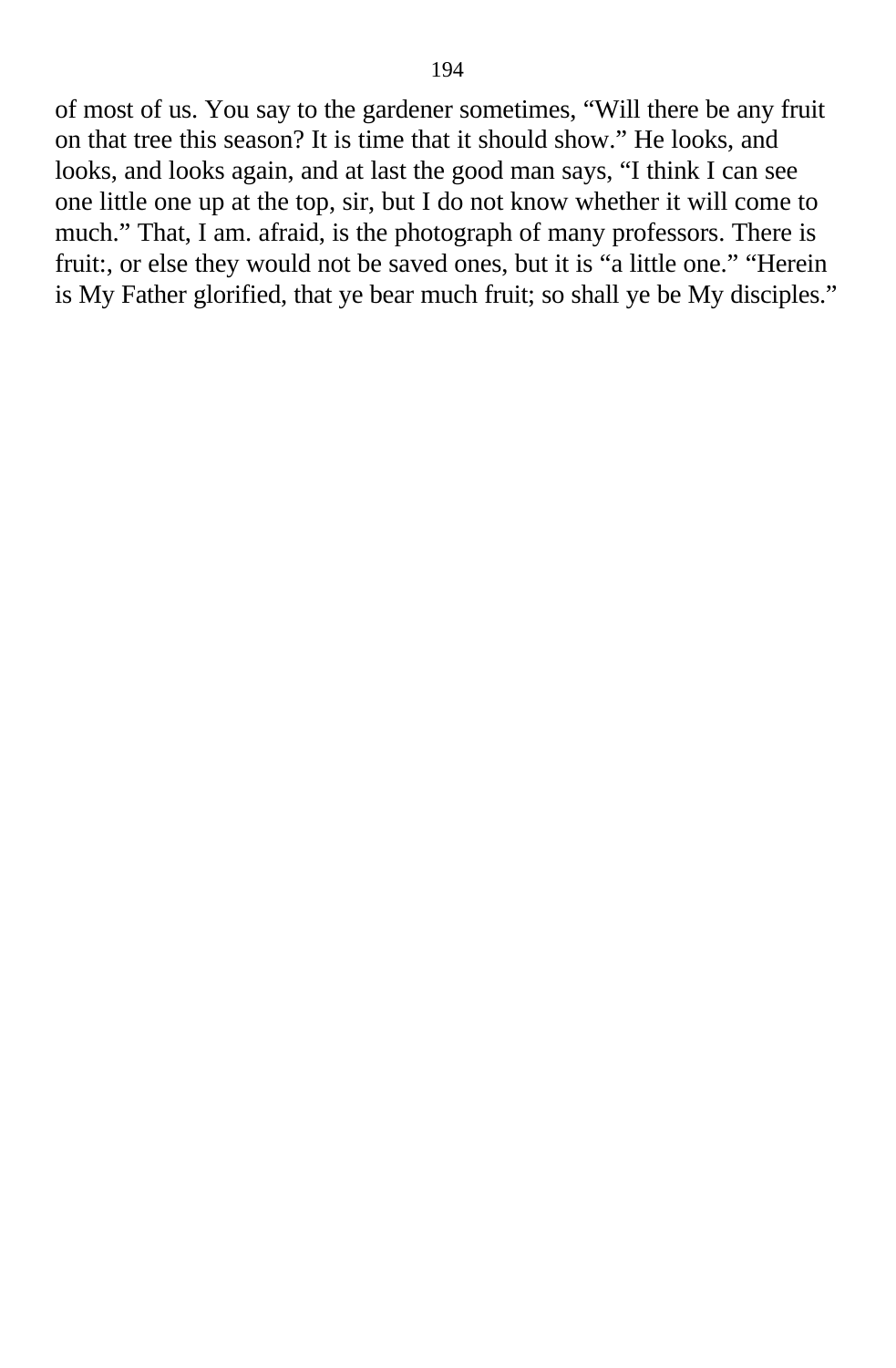# THE GROWTH OF A HARVEST.

A VERY wonderful thing it is, that the seed should grow. If we did not see it every day, we should be more astonished at: the growth of seed than at all the wonders of magicians. A growing seed is God's abiding miracle. You see a piece of ground near London covered with a market-garden, and after a few months you go by the place, and you see streets, and a public square, and a church, and a great population. You say to yourself, *"It* is remarkable that all these houses should have sprung up in a few months." Yet that is not at all so wonderful as for a ploughed field to become covered four feet high with corn, and all without the use of wagons to bring the material, or 'tools to work it up into a harvest. Without noise of hammer, or the ringing of trowels; without handiwork of man, the. whole has been done. Wonder at the growth of grace. See how it increases, deepens, strengthens! Growth in grace is a marvel of Divine love. That a man should repent through the Gospel, that he should[believe in Jesus, that he should be totally changed, that he should have a hope of heaven, that he should receive power to become a child of God — .these are all marvelous things; and yet they are going on under our eyes, and we fail to admire theta as we should. The growth of holiness in such 'fallen creatures as we are is the admiration of angels, the delight of all intelligent beings.

To the sower this growth was very pleasing. How pleasant it is to see the seed of grace grow in children! Do you not remember when you first sowed mustard-and-cress as a boy, how the very next morning ,you went and turned the ground up to see how much it had grown. I-]low ]pleased you were when you saw the little yellow shoot:, and afterwards a green leaf or two! So is it with the true teacher: he is anxious to see growth, and he makes eager inquiry for it. What he expected is; taking' place, and it is most delightful to him, whatever it may be to others.

Next, having started growing, *it became a tree;* Luke says, *"It* waxed a great tree." It was great in itself; but the greatness was seen mainly in comparison with the size of the seed. The growth was great. Here is the wonder: not that it: became a tree, but that, being a mustard seed, it should become "a great tree." Do you see the point of the parable? It was only a word spoken — "Dear boy, look to Jesus." Only such a word, and a soul was saved, its sin was forgiven, its whole being was changed, a new heir of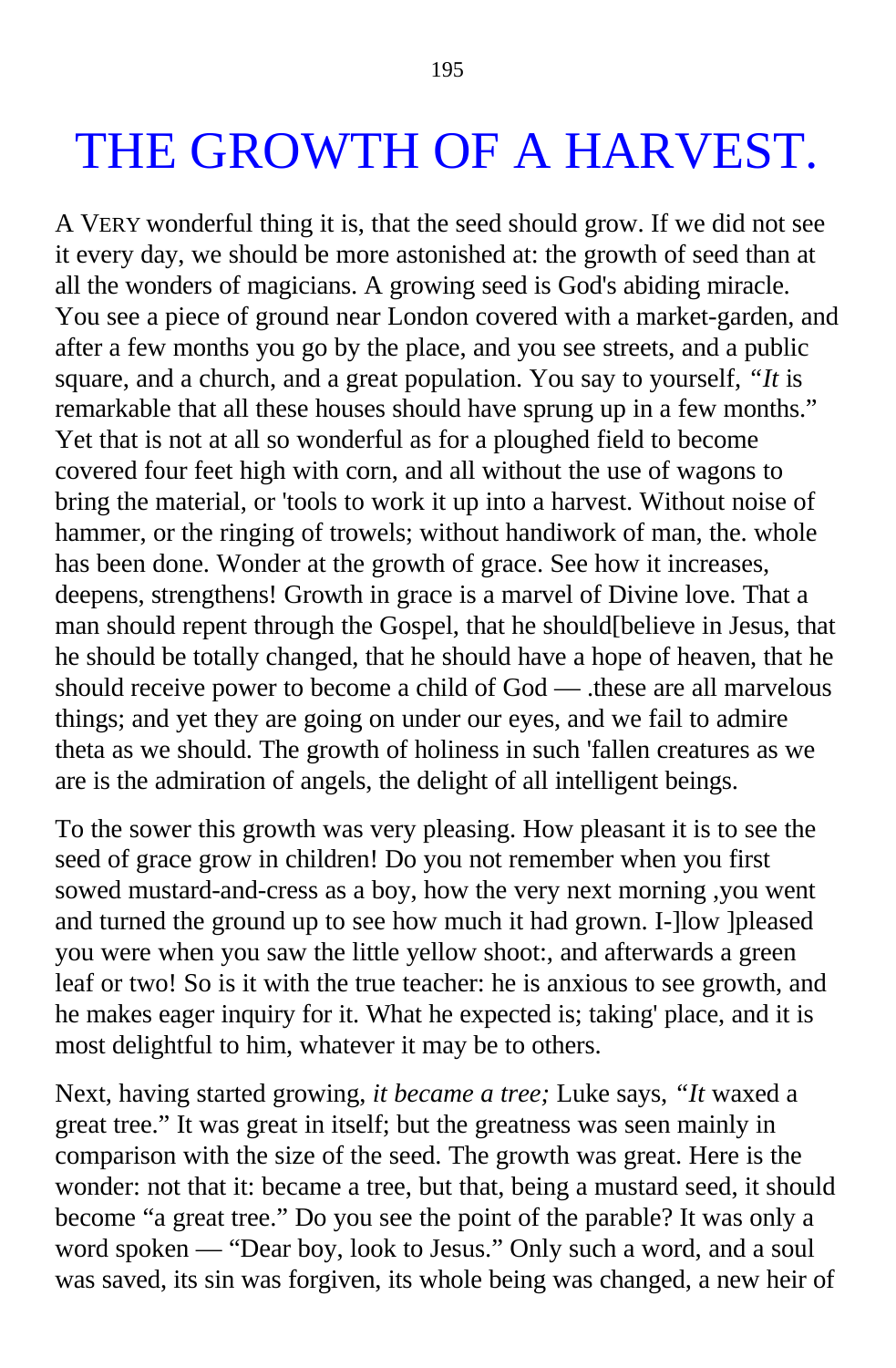heaven was born. Do you see the growth? A word produces salvation! A grain of mustard seed becomes a great tree! A little teaching brings eternal life.

A boy was about as wild as any roamer of our streets: a teacher knelt by his side, with his arm about the lad's neck. He pleaded with God for the boy, and with the boy for God. That boy was converted, and as a youth in business he was an example to the work-room; as a father, he was a guide to his household; as a man of God, he was a light to all around; as a preacher of righteousness, he adorned the doctrine of God his Savior in all things. There is much more which I might easily picture; but you can work it out as well as I can. All that is to be desired may spring ,out of the simple talk of a humble Christian with a. youth. A 'mustard seed becomes a great tree; at few' words of holy admonition may produce a noble life.

*This great tree became a shelter :* "the fowls of the air lodged in the branches of it." Mustard in the East does grow very large indeed. The commonest kind of it may be found eight or ten feet high; but there is a kind which will grow almost like a forest tree, and there probably were some of these latter trees in the sheltered region wherein our Lord was speaking. A mustard which grew here and there in Palestine was of surprising dimensions. When the tree grew, the birds came to it. Here we have *unexpected influences.* Think of it. That man took a mustard seed which you could hardly see if I held it up. When he took the mustard seed, when he put it into his garden, had he any thought of bringing birds to that spot? Not he. You do not know all you are doing when you are teaching a child the way of salvation by Jesus ,Christ. When you are trying to bring a soul to Christ, your action has ten thousand hooks to it:, and these may seize on innumerable things. Holy teaching is the: opening of a well, and no one knows all the effect: which the waters will produce on that spot. There: seems no link between sowing a grain of mustard seed and birds of the air; but the winged wanderers soon made a happy connection. There may seem no connection between teaching that boy and the reclaiming of cannibals in New Guinea; but I can see a very possible connection. Tribes; in Central Africa may have their destiny shaped by your instruction of a tiny child. When John Pounds bribed an urchin with a hot potato to come and learn to read the Bible, I am sure John Pounds had no idea of all the ragged-schools in London; but there is a clear line of cause and effect in the whole matter. A hot potato might be the coat-of-arms of the Raggedschool Union. When Nasmyth went about from house to house visiting in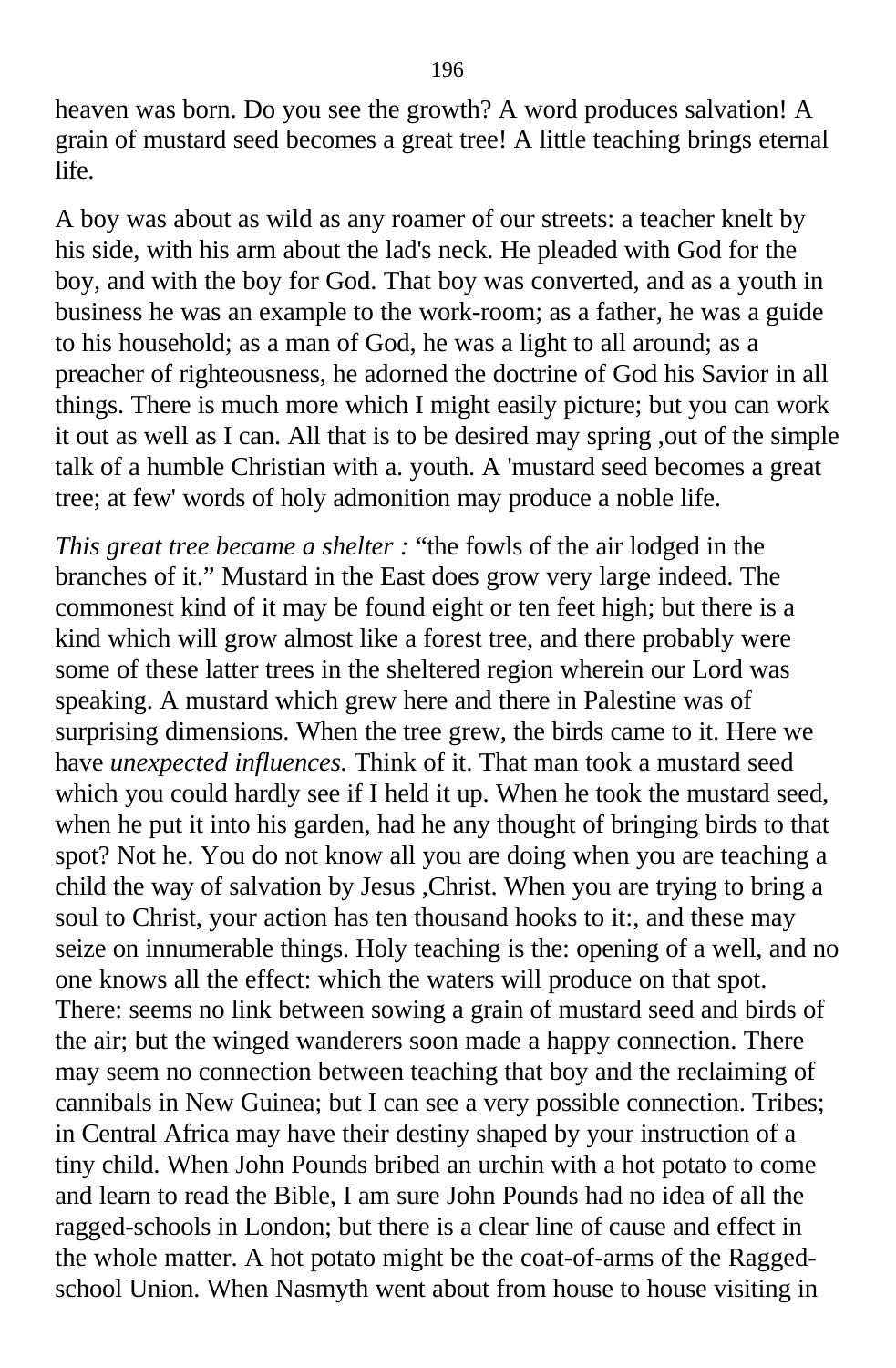the slums of London, I do not suppose that he saw in his act the founding of the London City Mission and all the Country Town Missions. No man can tell the end of his beginnings, the growth of his sowings. Go on doing good in little ways, and you shall one day wonder at the-great results. Do the next thing that lies before you. Do it well. Do it unto the Lord. Leave results with His unbounded liberality of love; but hope to reap at least a hundredfold.

How many fowls carne and roosted under that one mustard tree I do not know. How many birds in a day, how many birds in a year, came and found a resting place, and picked the seeds they loved so well, I cannot tell. When one person is converted, how many may receive a blessing out of him none can tell. Now is the day for romances: our literature is drenched with tales religious or irreligious.. What stories might be written concerning benefits bestowed, directly and :indirectly, by a single godly man or woman! When you have written a thrilling story upon the subject, I can assure you I can match it with something better still. One single individual can scatter benedictions across a continent, and belt the world with blessing.

But what is that I hear? I see this mustard tree — it is a very wonderful tree; but I not only see, I hear! Music! music! The birds! the birds! It is early morning, the sun :is scarcely up — what torrents of song! Is that the way to produce music? Shall I sow mustard seed, and reap songs? I thought we must buy an. organ:, or purchase a violin; or by some wind or stringed instrument come at music; but here is a new plan altogether. Nebuchadnezzar had his flute, harp, sackbut, psaltery, dulcimer, and all kinds of music; but' all that mingled sound could not rival the melody of birds. I shall sow mustard seed now, and get music in God's own way. When you teach your children the Gospel of the Lord Jesus, you are sowing the music of heaven. Every time you tell the tidings of pardon bought with blood, you are filling the choirs of glory with sweet voices, which, to the Eternal Name, shall, day and night, trill out songs of devout gratitude. Go on, then, if this is to be the result. If even heaven's high harmonies depend upon the simple teaching of a ragged-school, let us never cease from our hallowed service.

Nowadays people want ten per cent. for their money. Hosts of fools are readily caught by any scheme, or speculation, or limited liability company, that promises to give them immense dividends! I should like to make you wise by inviting you to an investment which is sure. Sow a mustard seed,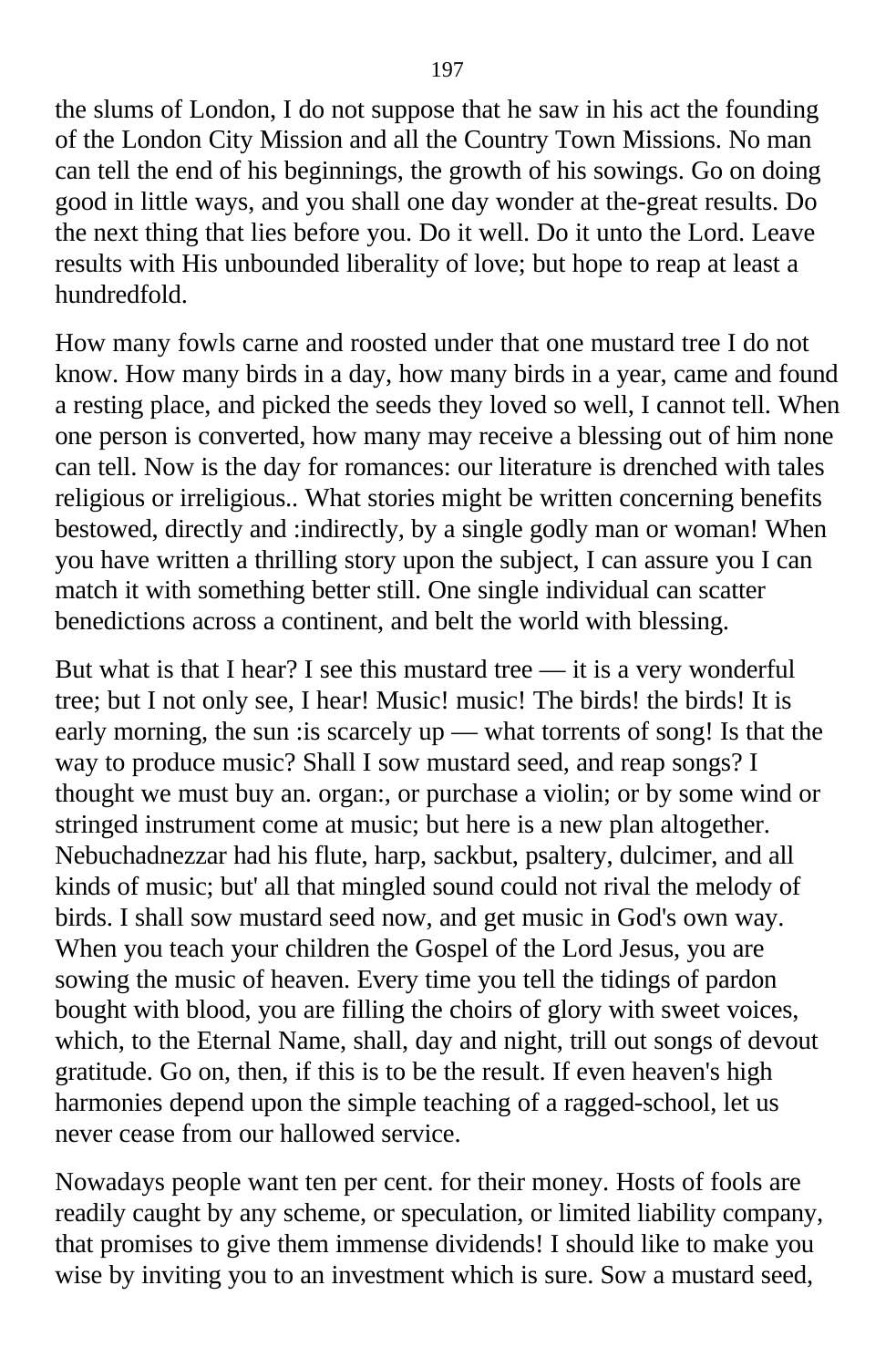and grow a tree. Talk of Christ, and save a soul: that soul saved will be a blessing for ages, and a joy to God throughout eternity.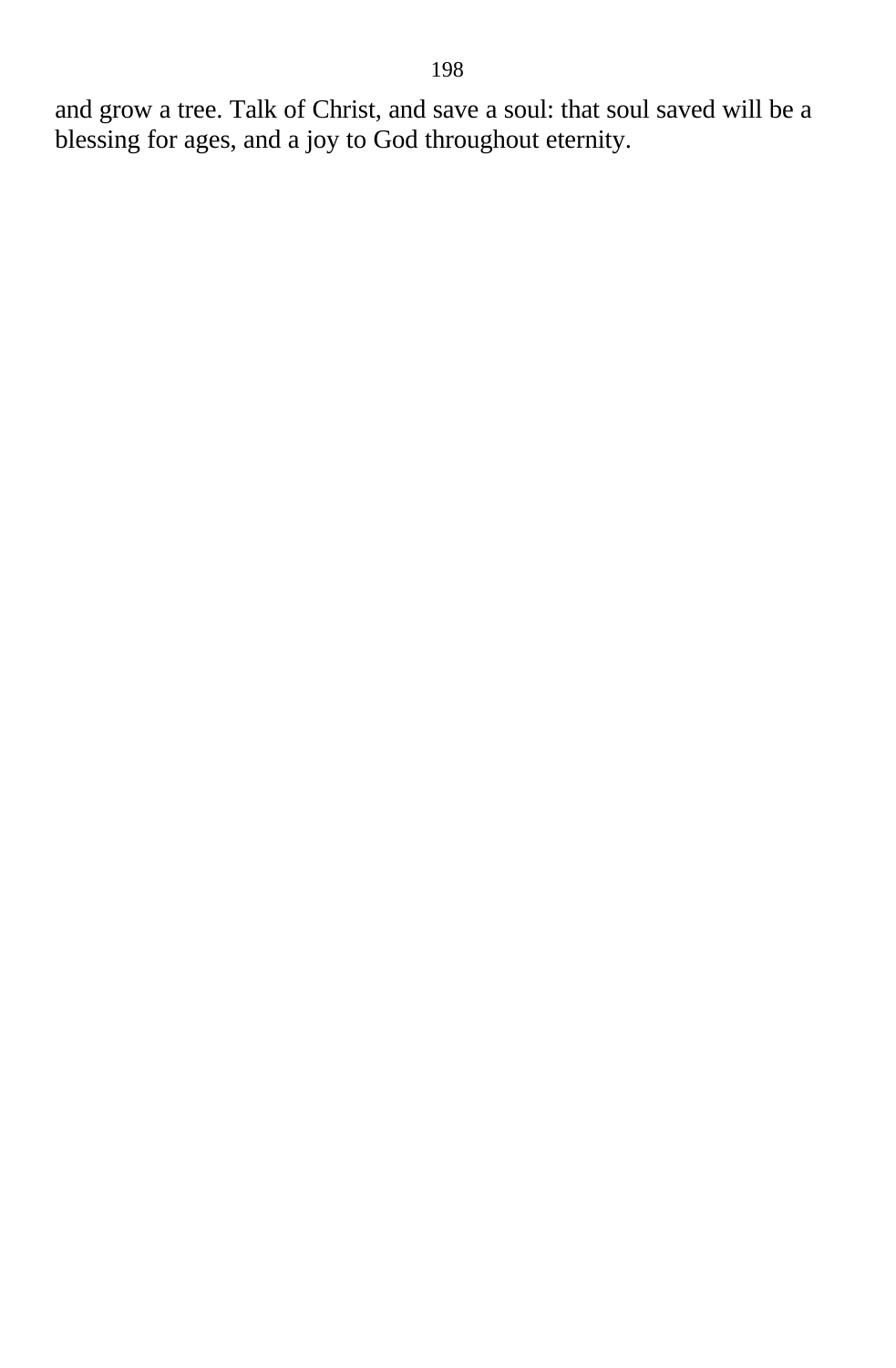### "SUPPOSING HIM TO BE THE GARDENER."

#### **JOHN 20:15.**

I WAS sitting in a very lovely garden, in the midst of all kinds of flowers which were blooming in delightful abundance all around. Screening myself from the heat of the sun under the overhanging boughs of an olive, I cast my e. yes upon palms and bananas, roses and camellias, oranges and aloes, lavender and heliotrope. The garden was full of color and beauty, perfume and. fruitfulness. Surely the gardener, whoever he might: be, who had framed, and fashioned, and kept in order that lovely spot, deserved great commendation. So I thought, and then it came to me to meditate upon the church of God as a garden, and :to suppose the Lord Jesus to be the gardener, and then to think of what would most assuredly happen if it were so. "Supposing Him to be the gardener," my mind conceived of a paradise where all sweet things flourish, and all evil things are rooted up.

The wonder is *that there should be a church at all in the world;* that there should be a garden blooming in the midst of this sterile waste. Upon a hard and flinty rock the Lord has made the Eden of His church to grow, How came it to be here — an oasis of life in a desert of death? How came faith in the midst of unbelief, and hope where all is servile fear, and love where hate abounds? "Ye are of God, little children, and the whole world lieth in the wicked one." Whence this being "of God," where all beside is fast shut up in the: devil? How came there to be a people for God, separated and sanctified, and consecrated, and ordained to bring forth fruit unto His name? Assuredly it could not have been so at all if the doing of it had been left to man. We understand its existence, "supposing Him to be the gardener," but nothing else: can account for it. He can cause the fir' tree to flourish instead of the thorn, and the myrtle instead of the briar; but no one else can accomplish such a change. The garden in which I sat was made on the bare face of the rock, and almost all the earth of which its terraces were composed had been brought up there, from the shore below, by hard labor, and so upon the rock a soil had been created. It was not by its own nature that the garden was found in such a place; but by skill and labor it had been formed: even so the church of God has had to be constructed by the Lord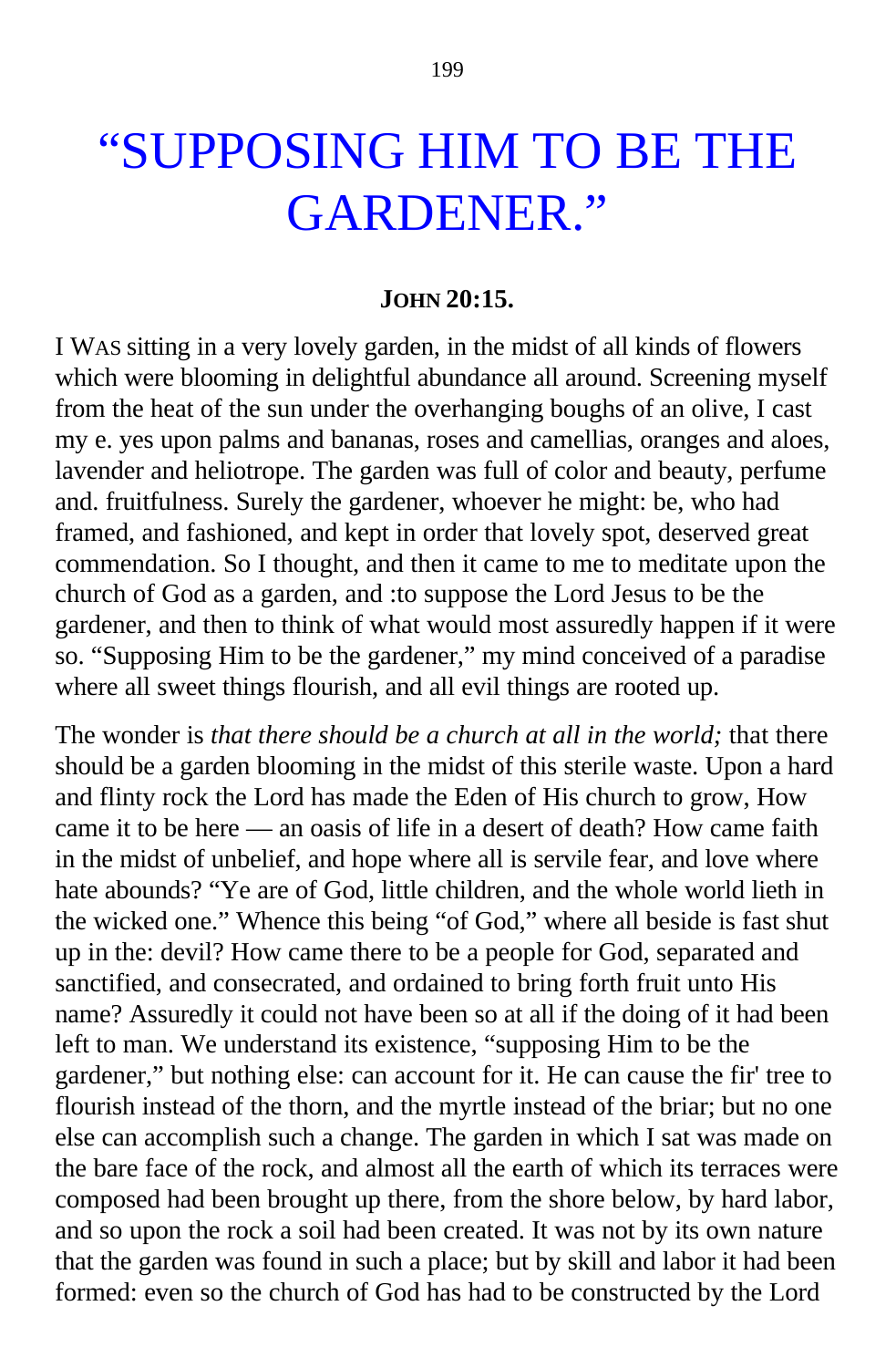Jesus, who is the author as well as the perfecter of His garden. Painfully, with wounded hands, has He built each terrace, and fashioned each bed, and planted each plant. All the flowers have had to be watered with His bloody sweat, and watched by His tearful eyes: the nail-prints in His hands, and the wound in His side are the tokens of what it cost Him to make a new Paradise. He has given His life for the life of every plant that is in the garden, and not one .of them had been there on any other theory than "supposing Him to be the gardener."

Besides, there is another wonder. *How comes the church of God to flourish in such a clime?* This present evil world is; very uncongenial to the growth of grace, and the church is not able by herself alone to resist the evil influences which surround her. The church contains within itself ,elements which tend to its own disorder and destruction if left alone; even as the garden has present in its soil all the germs of a tangled thicket of weeds. The best church that ever Christ had on earth would within a few years apostatize from the truth if deserted by the Spirit of God. The world never helps the: church; it is all in arms against it; there is nothing in the world's air or soul that can fertilize the church even to the least degree. How is it, then, that notwithstanding all this the church is a fair garden unto God, and there are sweet spices grown in its beds, and lovely flowers are gathered by the Divine hand from its borders? The continuance and prosperity of the, church can only be accounted for by "supposing Him to be the gardener." Almighty strength is put to the otherwise impossible work of sustaining a holy people among men; almighty wisdom exercises itself upon this otherwise insuperable difficulty. Hear ye the word of the Lord, and learn hence the reason for the growth of His church below. "I, the Lord, do keep it: I will water it every moment; lest any hurt it, I will keep it night and day." That is the reason for the existence of a spiritual people still in the midst of a godless and perverse generation. This is the reason for an election of grace in the midst of surrounding vice, and worldliness, and unbelief. "Supposing Him to be the gardener," I can see why there should be fruitfulness, and beauty, and sweetness even in the center of the wilderness of sin.

Another mystery is also cleared up by this supposition. The wonder is *that ever you and I should have been placed among the plants of the Lord.* Why are *we* allowed to grow in the garden of His grace? Why me, Lord? Why me? How is it that we have been kept there, and borne with in our barrenness, when He might long ago have said, "Cut it down: why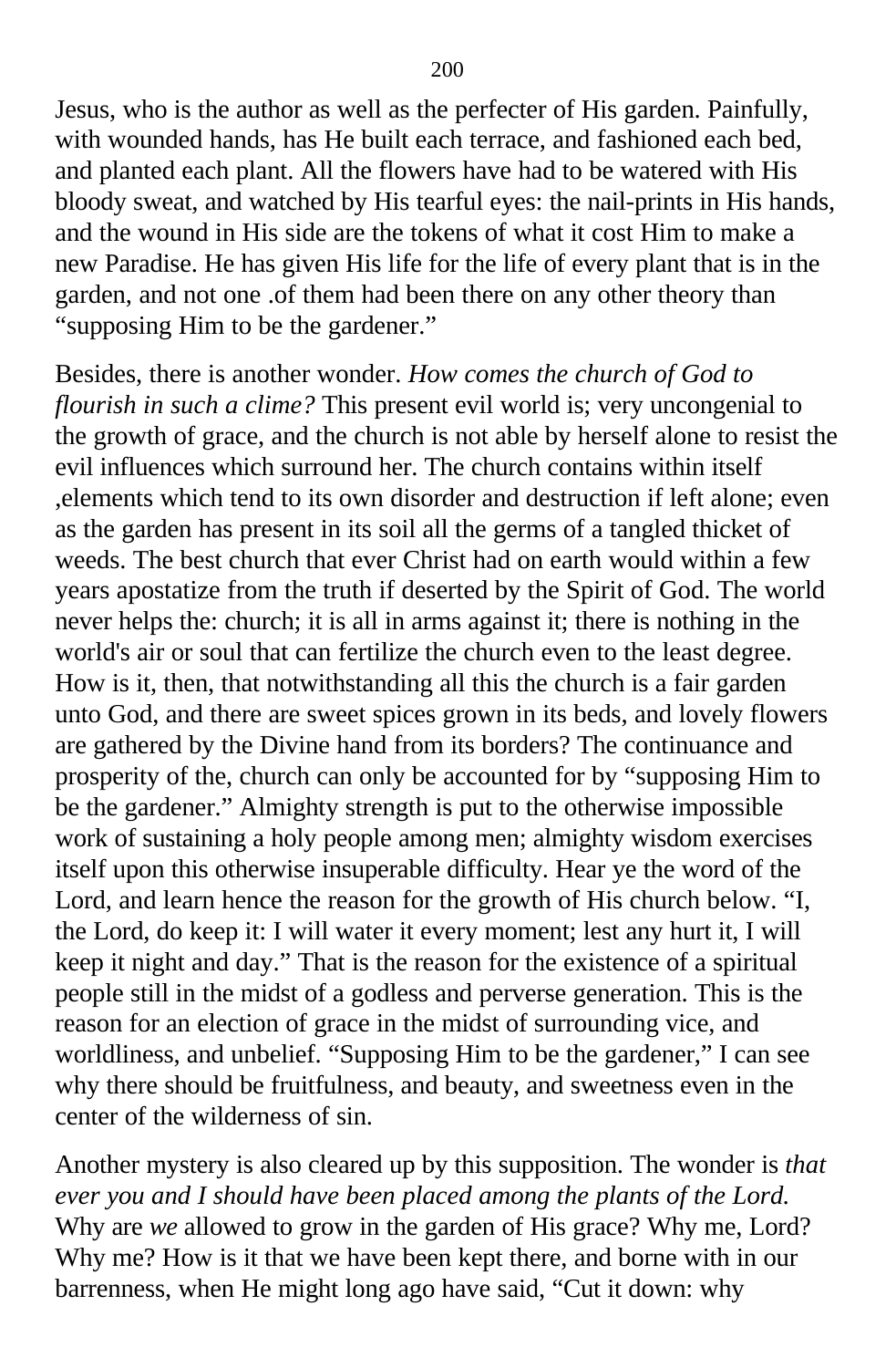cumbereth :it the ground?" Who else would have borne with such waywardness as ours? Who could have manifested such infinite patience? Who could have tended us with such care, and when the care was so illrewarded, who would have renewed it so long from day to day, and persisted in designs of boundless love? Who could have done more for His vineyard? who could or would have done so much? Any mere man would have repented of his good intent, provoked by our ingratitude. None but God could have had patience with some of us! That we have not long ago been slipped off as fruitless branches of the vine; that we. are left still upon the stem, in the hope that we may ultimately bring forth fruit, is a great marvel. I know not how it is that we have been spared, except upon this grounds" supposing Him to be the gardener "; for Jesus is all gentleness and grace, so slow with His knife, so tardy with His ax, so hopeful if we do but show a bud or two, or,, perchance, yield a little sour berry — so hopeful, I say:, that these may be hopeful prognostics of something' better by-and-by. Infinite patience! Immeasurable long-suffering! where are ye to be found save in the breast of the Well-beloved? Surely the hoe has spared many of us simply and only because He who is meek and lowly in heart is the gardener!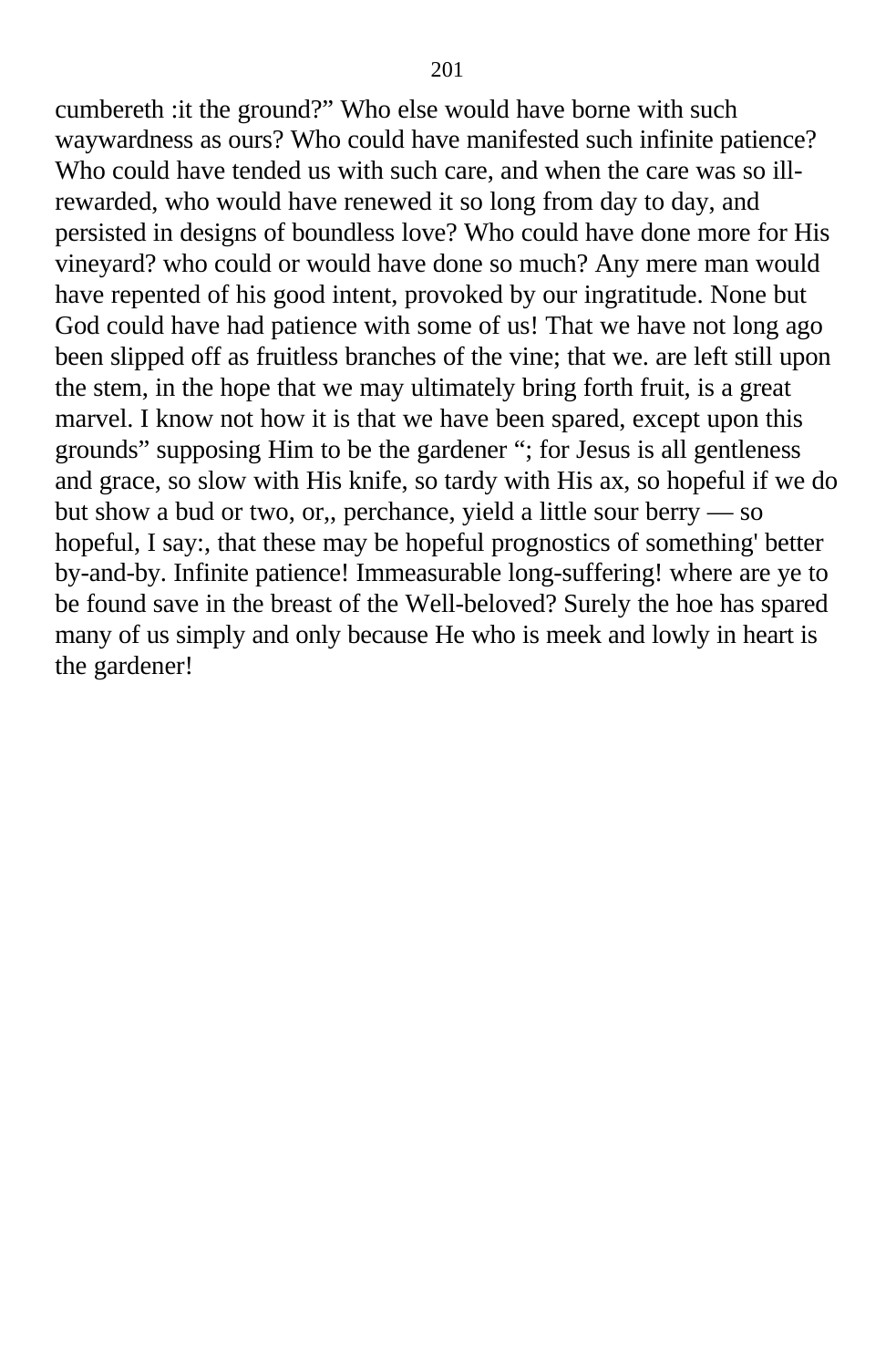# LITTLE PLANTS IN THE GARDEN.

ONE of the duties of a Christian is *joy.* That is a blessed religion which among its precepts commands men to be happy. When joy becomes a duty, who would wish to neglect it? Surely it must help every little plant to drink in the sunlight when it is whispered among the flowers that Jesus is the gardener. "Oh," you say, "I am such a little plant; I do not grew well; I do not put forth so much leafage, nor are there so many flowers on me as on many round about me!" It is quite right that you should think little of yourself: perhaps to droop your head is a part of your beauty: many flowers had not been half so lovely if they had not practiced the art of hanging their heads. But "supposing Him to be the gardener," then He is as much a gardener to you as He is to the most lordly palm in the whole domain. In the Menton garden right before me grew the orange and the aloe, and others of the finer and more noticeable plants; but on a wall to my left grew common wallflowers and saxifrages, and tiny herbs such as we find on our own rocky places. Now the gardener had cared for all of these, little as well as great; in fact, there were hundreds of specimens of the most insignificant growths all duly labeled and described. The smallest saxifrage could say, *"He* is my gardener just as surely as he is the gardener of the Gloire de Dijon or Mar&hal Nell." Oh, feeble child of God, the Lord taketh care of you! Your heavenly Father feedeth ravens, and guides the flight of sparrows; should He not much more care for you:, oh ye of little faith? Oh, little plants, you will grow' rightly enough. Perhaps you are growing downward just now rather than upward. Remember that there: are plants of which we value the underground root much more than we do the haulm above ground. Perhaps it: is not yours to grow very fast; you may' be a slow-growing shrub by nature, and you would not be healthy if you were to run to wood. Anyhow, be this your joy, you are in the garden of the Lord:, and, "supposing Him to be the gardener," He will. make the best: of you. You cannot be in better hands.

Another' duty is that of *valuing the Lord's presence, and praying for it.* We ought whenever the Sabbath morning dawns to pray our Well-beloved to come into His garden and eat His pleasant fruits. What can we, do without Him? All day long our cry should go up to Him," O Lord, behold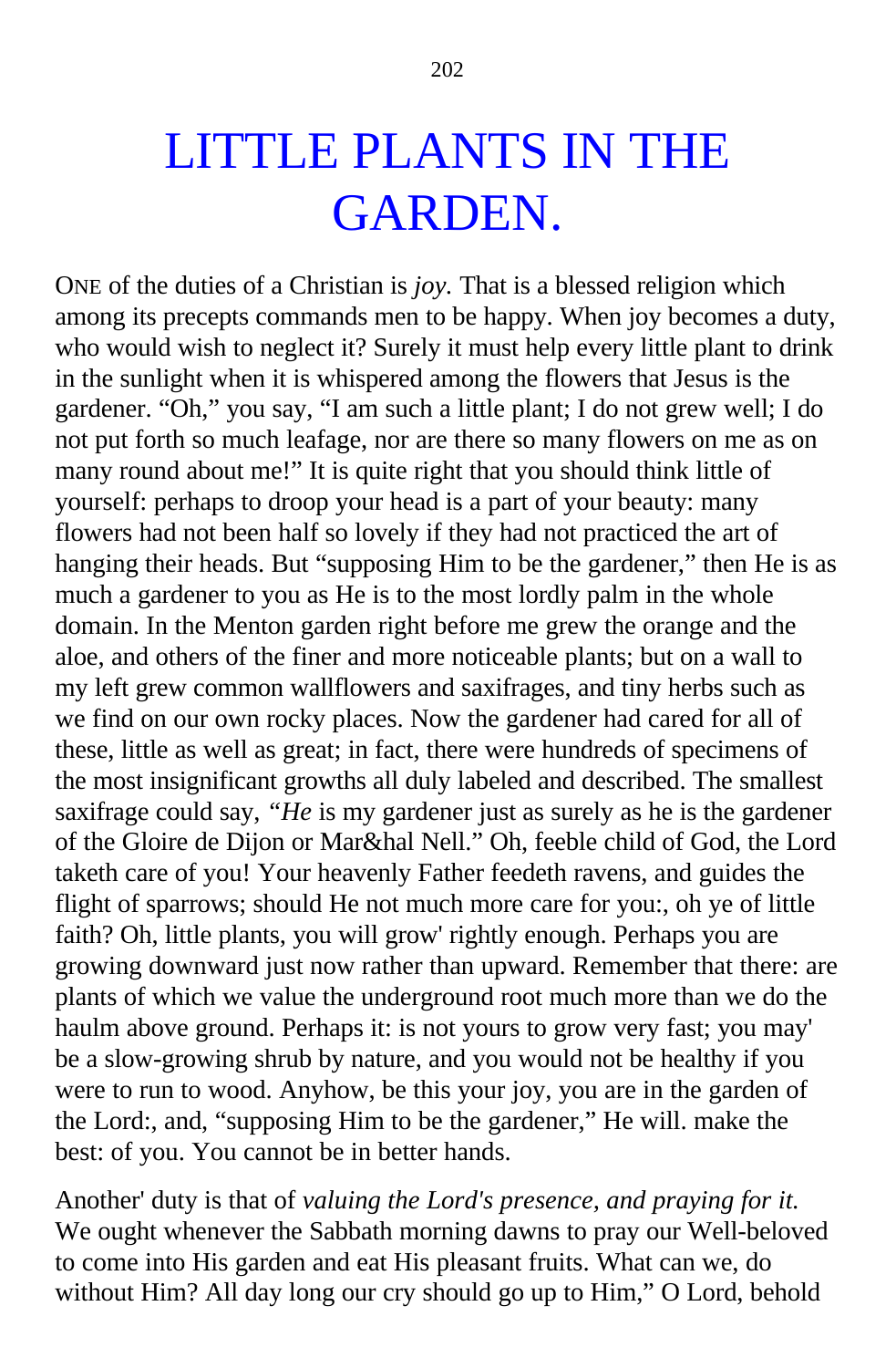and visit this vine, and the: vineyard which Thy right hand has planted." We ought: to agonize with Him that He would come and manifest: Himself to us as He does not unto the world. For what is a garden if the gardener never comes near it? What is the difference between it and the wilderness if he to whom it belongs never lifts up a spade or pruning-hook upon it? So that it is our necessity that we have Christ with us, "supposing Him to be the gardener"; and it is our bliss that we have Christ walking between our beds and borders, watching every plant, training, tending, maturing all. "Supposing Him to be the gardener," it is well, for from Him is our fruit found. Divided from Him we are nothing; only as He watches over us can we bring forth fruit. Let us have done with confidence in men, let us forego all attempts to supply facts of His spiritual presence by routine or rant, ritualism or rowdyism; but let us pray our Lord to be ever present with us, and by that presence to make our garden grow.

"Supposing Him to be the gardener," there is another duty, and that is let each one *yield entirely to If ira.* A plant does not know how it ought to be treated; it knows not when it should be watered or when it should be kept dry: a fruit-tree is no judge of when it needs to be pruned, or digged, or dunged. The wit and wisdom of the garden lieth not in the flowers and shrubs, but in the gardener.

"Supposing Him to be the gardener," thou mayest well say, "I would neither have will, nor wish, nor wit, nor whim, nor way, but I would be as nothing in the Gardener's hands, that He may' be to me my wisdom and my all. Here, kind Gardener, Thy poor plant bows itself to Thy hand; train me as Thou wilt." Depend upon :it, happiness lives next door to the spirit of complete acquiescence in the will of God, and it will be easy ':o exercise that perfect acquiescence when we suppose the Lord Jesus to be the gardener. If the Lord hath done it, what has a saint to say? Oh, thou afficted one, the Lord hath done it: wouldst thou have it otherwise? Nay, art thou not thankful that it is even so:. because so is the will of Him in whose hand thy life is, and whose are all thy ways? The duty of submission is 'very plain, "supposing Him to be the gardener."

Let this be a stimulus to your fruit-bearing, that: Jesus is the gardener. Where you have brought: forth a single cluster, bring forth a hundred, "sup.. posing Him to be the gardener." If He is to have the honor of it, then labor to do that which will give Him great renown. If our spiritual state were to be attributed to ourselves, or to our minister, or to some of our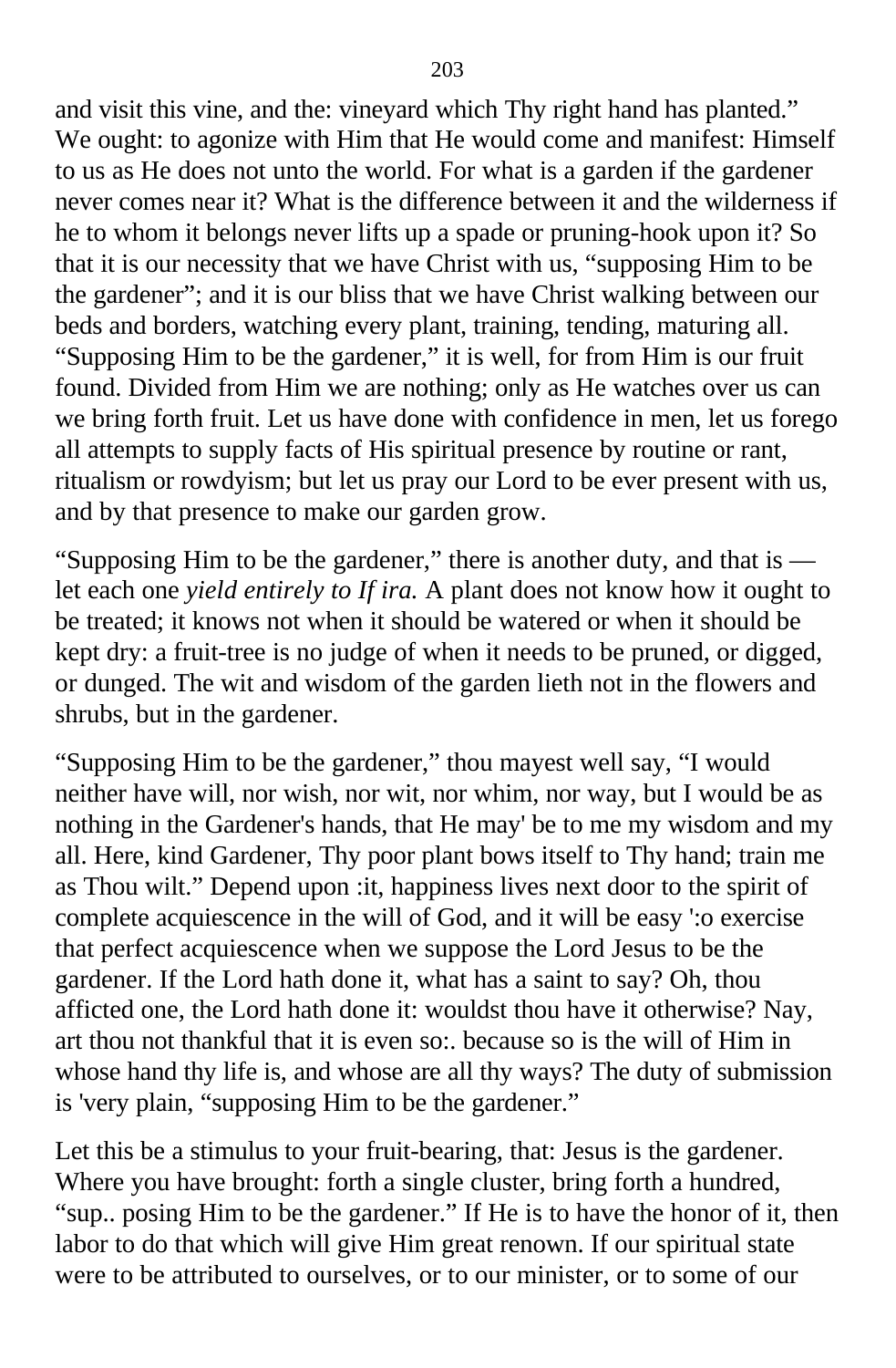fellow Christians, we might not feel that: we were under a great necessity to be fruitful; but if Jesus be the, gardener, and is; to bear the blame or the, honor of what we produce, then let us use up every' drop of sap and strain every fibre, that, to the utmost of which our manhood is capable, we may produce a fair reward for our Lord's travail. Under such tutor-ship and care we ought to become eminent scholars. Doth Christ train us? O1% let us never cause the world to think meanly of our Master. Students feel that their *alma mater* deserves great things of them, so they labor to make their university renowned. And so, since Jesus is teacher and university to us, let us feel that we are bound to reflect credit upon so great a teac]her, upon so divine a name. Surely we ought to do something worthy of such a Lord? Each little flower in the garden of the Lord should wear its brightest hues, and pour forth its rarest perfume, because Jesus cares for it. The best of all possible good should, be yielded by every plant in our Father's garden, supposing .Jesus to be the gardener.

I have found in this supposition a relief from crushing responsibility. One has a work given him of God to do, and if he does it rightly he cannot do it carelessly. The first thing when he wakes he asks," How is the work prospering?" and the last thought at night is, *"What* can I do to fulfill my calling?" Sometimes the anxiety even troubles his dreams, and he sighs, "O Lord, send now prosperity!" How is the garden prospering which we are set to tend? Are we broken-hearted because nothing appears to flourish? Is it a bad season? or is the soil lean and hungry? It is a very blessed relief to an excess of care if we can fall into the habit of *"supposing* Him to be the gardener." If Jesus be the Master and Lord in all things it is not mine to keep, all the church in order. I am not responsible :['or the growth of every Christian, nor for every backslider's errors, nor for every professor's faults of life. This burden must not lie on me so that I shall be crushed thereby. *"Supposing* Him to be the gardener," then, the church enjoys a better oversight than mine; better care is taken of the garden than could be taken by the most vigilant watchers, even though by night the frost devoured them, and by clay the heat. "Supposing Him to be the gardener," then all must go well in the long-run. He that keepeth Israel doth neither slumber nor sleep; we need not fret and despond. I beg you earnest workers, who are becoming depressed, to think this out a little. You see it is yours to work under the Lord Jesus; but it is not yours to take the anxiety of His office into your souls as though you were to bear His burdens. The undergardener, the workman in the garden, need not fret about the whole garden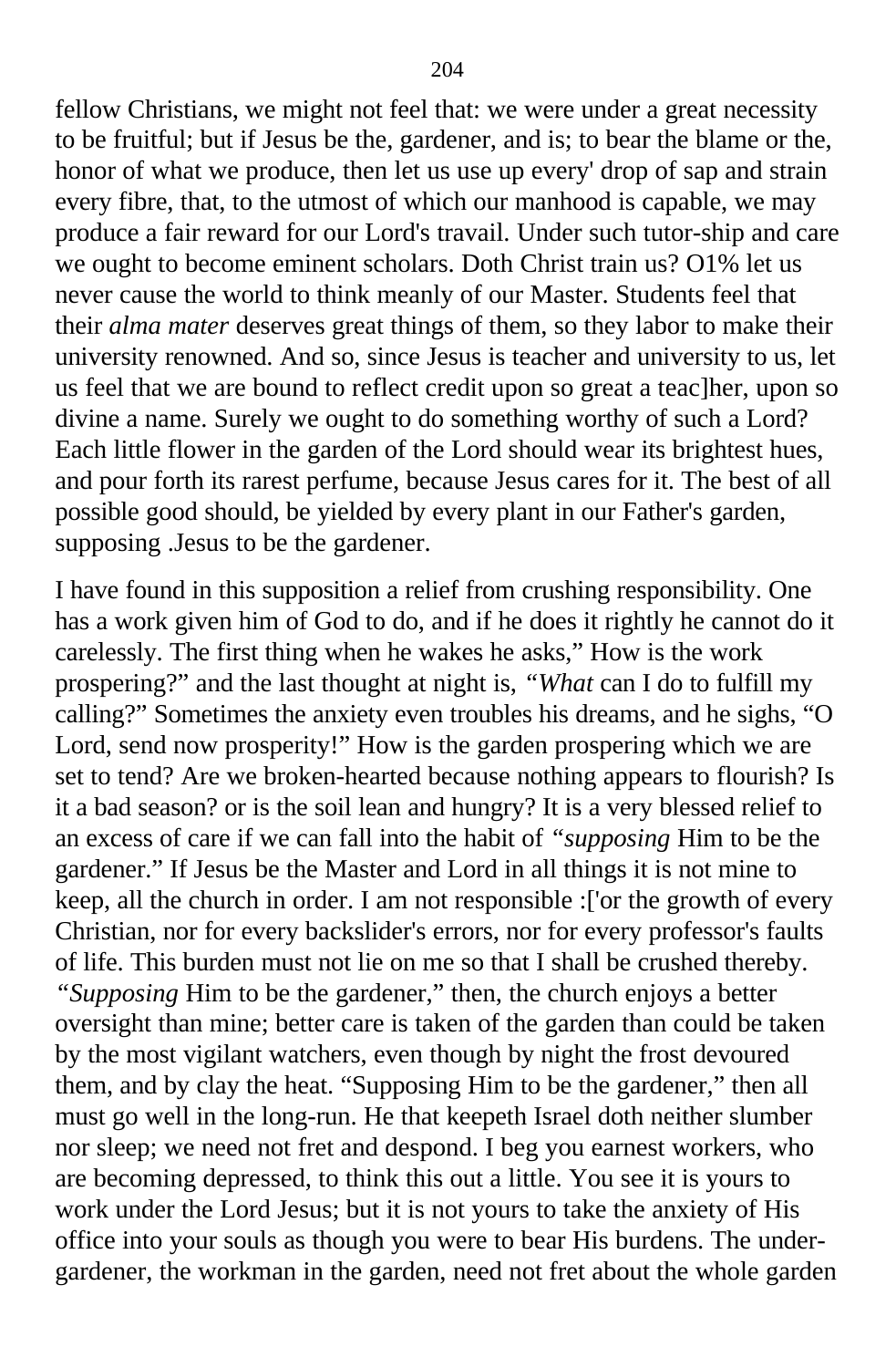as though it were all left to him. No, no; let him not take too much upon himself. I pray you bound your anxiety by the facts of the case. So you have a number of young people around you, and you are watching for their souls as they that must: give account? This is well; but do not be worried and wearied; for, after all, the saving and the keeping of those souls is not in your hands, but it rests with One far more able than yourself. Just think that the Lord is the gardener. I know it is so in matters of providence. A certain man of God in troublous times became quite unable to do his duty because he: laid to heart so much the ills of the age; he became depressed and disturbed, and he went on board a vessel, wanting to leave the. country, which was getting into such a state that he could no longer endure it. Then one said[to him, "Mr. Whitelock, are you the manager of the world?" No, he was not quite that. "Did not God get on pretty well with it before you were born, and don't you think He will do very well with it when you are dead?" That reflection helped to relieve the good man's mind, and he went back to do his duty. I want you thus to perceive the limit of your responsibility: you are not the Gardener Himself; you are only one of the Gardener's boys, set to run on errands, or do a bit of digging, or to sweep the paths. The garden is well enough managed even though you are not head manager in it.

While this relieves us of anxiety it makes labor for Christ very sweet, because if the garden does not seem to repay us for our trouble we say to ourselves, "It is not nay garden after all. ' Supposing Him to be the gardener,' I am quite willing to work on a barren piece of rock, or tie up an old withered bough, or dig a worthless sod; for, if it only pleases Jesus, the work is for that one sole reason profitable to the last degree. It is not mine to question the wisdom of my task, but to set about it in the name of my Master and Lord. 'Supposing Him to be the gardener,' lifts the ponderous responsibility of it from me, and my work becomes pleasant and delightful."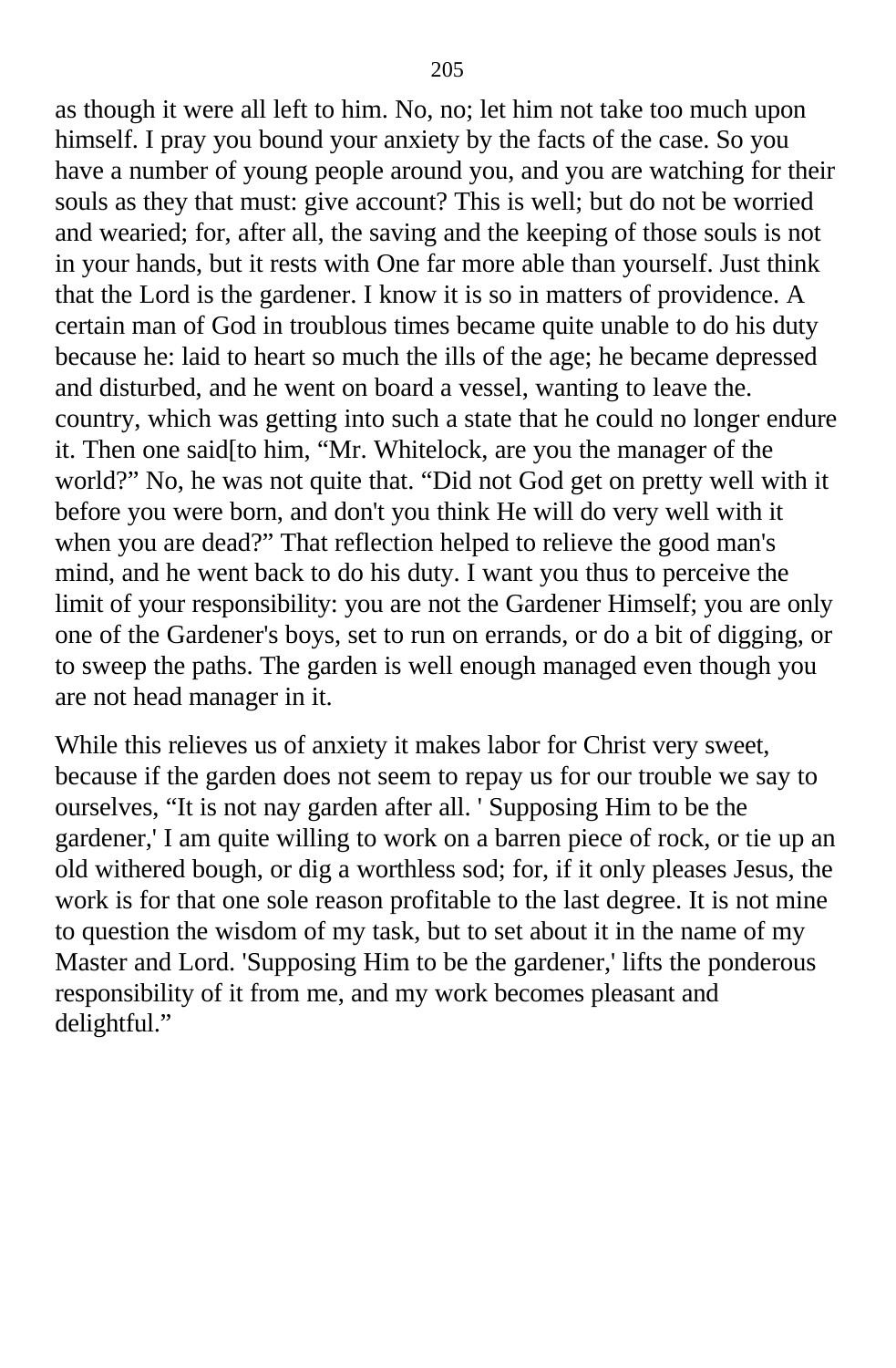CONSTANTLY our trouble is that we have so many' plants to look after that we have not time to cultivate any one in the best manner, because we have fifty more all wanting attention at the time; and then before we have done with the watering-pot we have to fetch the, hoe and the rake and the spade, and we are ;puzzled with these multitudinous cares, even as Paul was when he said, "That which cometh upon me daily, the care of all the churches." Ah, then it is a blessed thing to do the little we can do and leave the rest to Jesus," supposing Him to be the gardener."

In the church of God there is a discipline which we cannot exercise. I ,do not think it is half so hard to exercise discipline as it is riot to be able to exercise it when yet you feel ,that it ought to be done. The servants of the householder were perplexed when they might not root up the tares. "Didst thou not sow good seed in thy field? From whence then hath it tares? .... An enemy hath done this." "Wilt thou then that we go and gather them up? .... Not so," saith he, "lest ye root up the wheat with them." This afflicts the Christian minister when he must not remove a pestilent, hindering weed. Yes, but "supposing *Him* to be the gardener," and it is His will to let that weed remain, what have you and I to do but to hold our peace? He has a discipline more sure and safe than ours, and in due time the tares shall know it. In patience let us possess our souls.

And then, again, there is that succession in the garden which we cannot keep up. Plants will die down, and others must be put into their places or the garden will grow bare; but we know not where to find these fresh flowers. We say, "When yonder good man dies, who will succeed him?" That is a question I have heard many a time, till I am rather weary of it:. Who is to follow such a man? Let us wait till he is gone and needs following. Why sell the man's coat when he can wear it himself? We are apt to think when this race of good brethren shall die out that none will arise worthy to unloose the latchets of their shoes.

In every time of darkness and dismay, when the heart sinks and the.. spirits decline, and we think it is all over with the church of God, let us fall back on this, "supposing Him to be the gardener," and expect to see greater and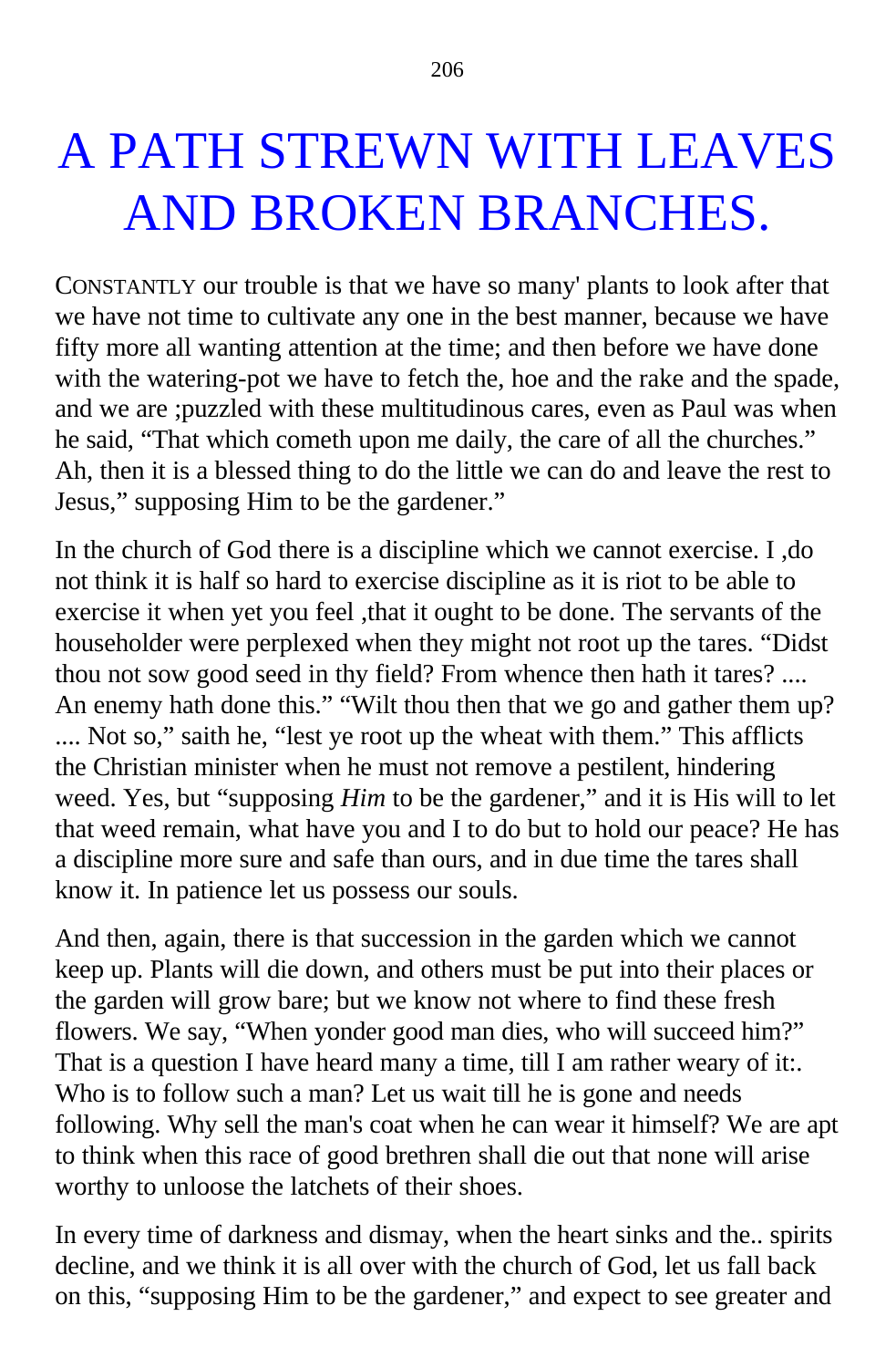better things than these. We are at the end of *our* wits, but He is not at the beginning of His yet: we are nonplussed, but He never will be; therefore let us wait and be tranquil," supposing Him to be the gardener."

This supposition will give you a deliverance from many gloomy fears. I walked down the garden, and I saw a place where all the path was strewn with leaves and broken branches, and stones, and I saw the earth upon the flower-beds tossed about, and roots lying quite out of the ground: all was in disorder. Had a dog been amusing himself? or had a mischievous child been at work? If so, it was a great pity. But no: in a minute or two I saw the gardener ,come back, and [perceived that he had been making .all this disarrangement. He had been cutting, and ,digging, and hacking, and messmaking; and all for the good of the garden. It may be it has happened 'to some of you that you have been a good deal clipped lately, and in your domestic affairs things have not been in so fair a state as you could have wished: it may be in the church we have seen ill weeds plucked up, and barren branches lopped, so that everything is *en deshabille.* Well, if the Lord has done it our gloomy fears are idle. "Supposing Him to be the gardener," all is well.

As I was talking this over' with my friend, I said to him — " Supposing Him to be the gardener," then the *serpent* will have a bad time of it. Supposing Adam to be the gardener, then the serpent gets in and has a chat with his wife, and mischief comes of it; but supposing Jesus to be the.. gardener, woe to thee, serpent: there is a blow for thy head within half a minute if thou dost but show thyself within the boundary. So, if we are afraid that the devil should get in among us, let 'us always in prayer entreat that there may be no space for the devil, because the Lord Jesus Christ: fills all, and keeps out the adversary. Other creatures besides serpents intrude into gardens; caterpillars and palmerworms, and all sorts of destroying creatures are apt to devour our churches. How can we keep them out? The highest wall cannot exclude them: there is no protection except one, and that is, "supposing Him to be the gardener." Thus it is written, "I 'will rebuke the devourer for your sakes, and he shall not destroy the fruits of your ground; neither shall your vine cast her fruit before the time in the field, saith the Lord of hosts."

Many are to the church what weeds are to a garden. They are not plante, d by God; they are not growing under His nurture, they are bringing forth no fruit to His glory. Take heed; for one of these days, "supposing Him to be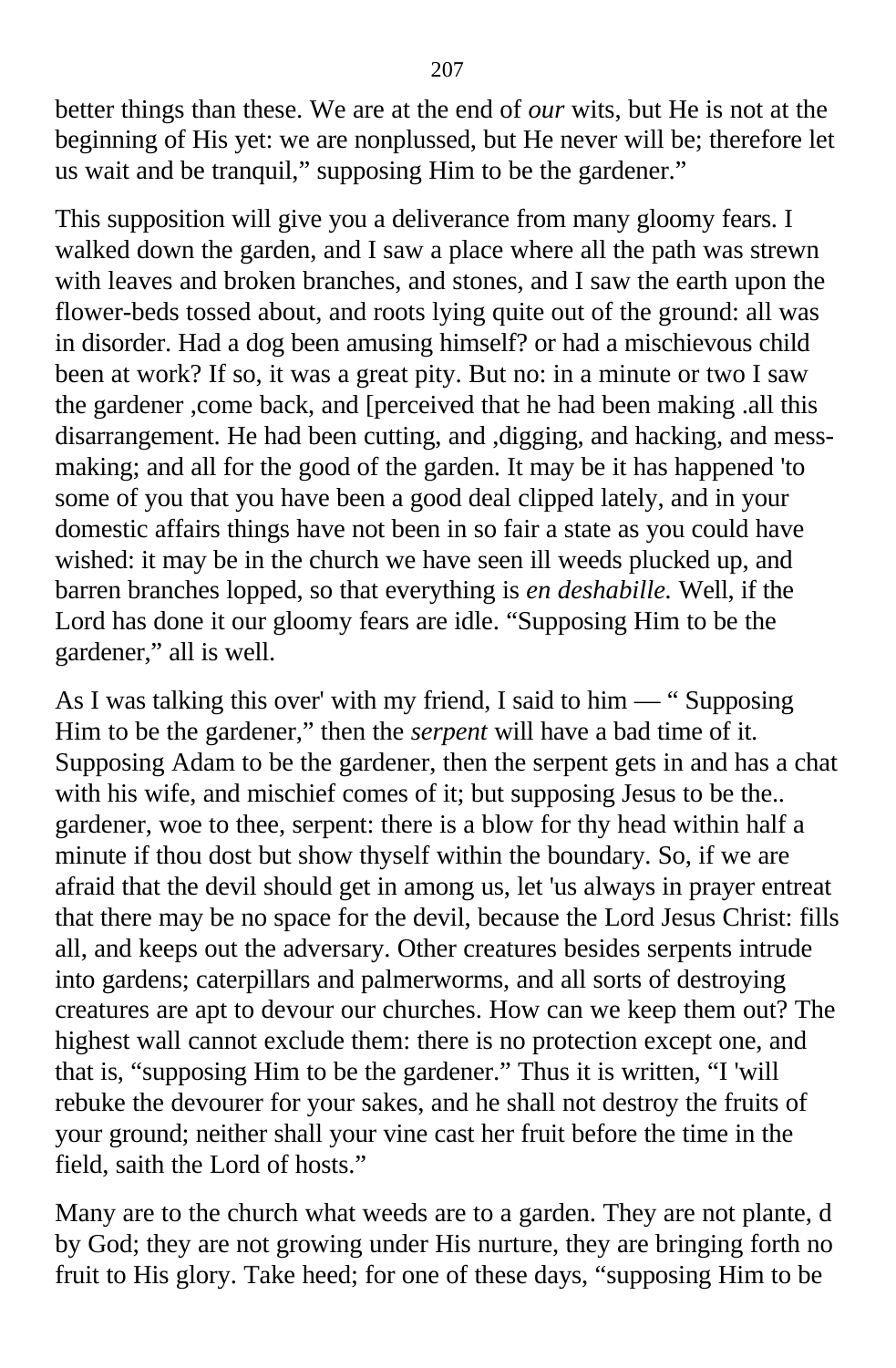the. gardener'," He will reach you, and you shall know what that word meaneth, "Every plant which My heavenly Father hath not planted shall be rooted up." Take heed to yourselves, I pray.

Others among us are like the branches of the vine 'which bear no fruit. We have often spoken very sharply to these, speaking honest truth in unmistakable language, and yet we have not touched their consciences. Ah, but "supposing Him to be the gardener," He will fulfill that sentence: *"Every* branch in Me that beareth not. fruit He taketh away." He will get at you, if *we* cannot. Would to God, ere this old year were quite dead, you would turn unto the Lord with full purpose of heart; so that instead of being a weed you might become a choice flower; that instead of a dry' stick, you might be a sappy, fruit'bearing branch of the vine.

Certain of us have been made to suffer much physical pain, which often bites into the spirits, and makes the heart to stoop: others have suffered heavy temporal losses, having had no success in business, but, on the contrary, having had to endure privation, perhaps even to penury. Are you ready to complain against the Lord for all this? I pray you, do not so. Take the supposition of the text into your mind. The Lord has been pruning you sharply, cutting off your best boughs, and you seem to be like a thing despised, that is constantly tormented with the knife. Yes, but "supposing Him to be the: gardener," suppose that your loving Lord has wrought it all, that from His own hand all your grief has come, every cut, and every gash, and every slip: does not this alter the case? Hath not the Lord done it? Well then, if it be so, put your finger to your lip and be quiet, until you are able from your heart to say, "The Lord gave and the Lord hath taken away, blessed be the name of the Lord." I am persuaded that the Lord hath done nothing amiss to any one of His people; that no child of His; can rightly complain that he has been whipped with too much severity; and that no one branch of the vine can truthfully declare that it has been pruned with too sharp an edge. No; what the Lord has done is the best that could have been done, the very thing that you and I, if we could have possessed infinite wisdom and love, would have wished to have done; therefore let us stop each thought of murmuring, and say, "The Lord hath done it," and be glad.

Go back to Eden for a minute. When Adam was the gardener, what happened? The Lord God walked in the garden in the cool of the day. But "supposing HIM to be the gardener," then we shall have the Lord God dwelling among us, and revealing Himself in all the glory of His power, and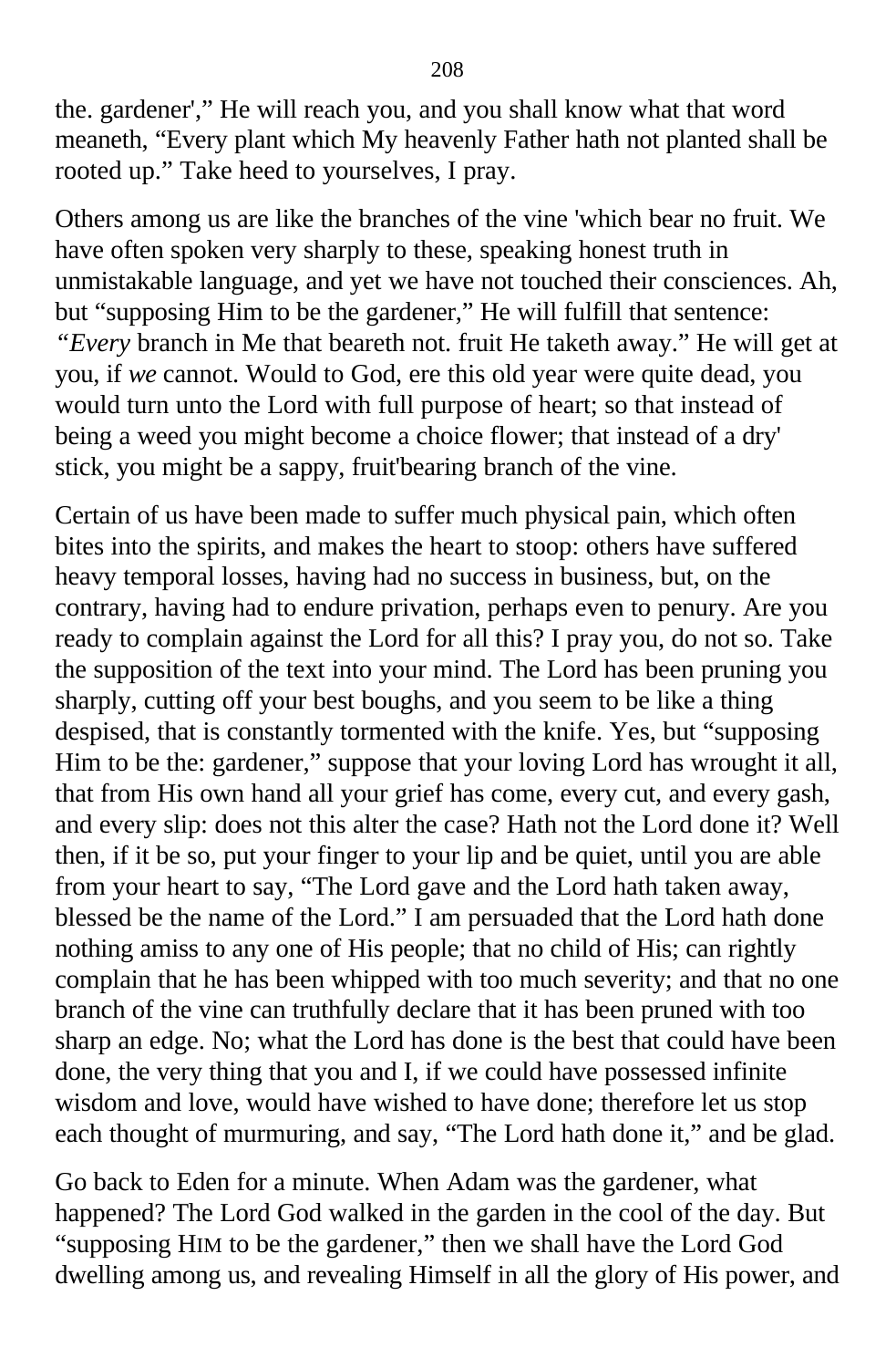the plenitude of His Fatherly heart; making us to know Him, that we may be filled with all the fullness of God. What joy is this!

"Supposing Him to be the gardener," and God to come and walk among the trees of the garden, then I expect He will remove the, whole of the garden upward with Himself to fairer skies; for He rose, and His people must rise 'with Him. I expect a blessed transplantation of all these flowers below to a clearer atmosphere above, away from all this smoke, and fog, and damp, up where the sun is never clouded, where flowers never wither, where fruits never decay. Oh, the glory we shall then enjoy up yonder, on the hills of spices in the garden of God! "Supposing Him to be the gardener," what a garden will He form above, and how shall you and I grow therein, developing beyond imagination. "It doth not yet appear what we shall be, but we know that when He shall appear we shall be like Him, for we shall see Him as He is." Since He is the author and finisher of our faith, to what perfection will He conduct us, and to what glory will He bring uslOh, to be found in Him! God grant we may be! To be plants in His garden, "supposing Him to be the gardener," is all the heaven we can desire.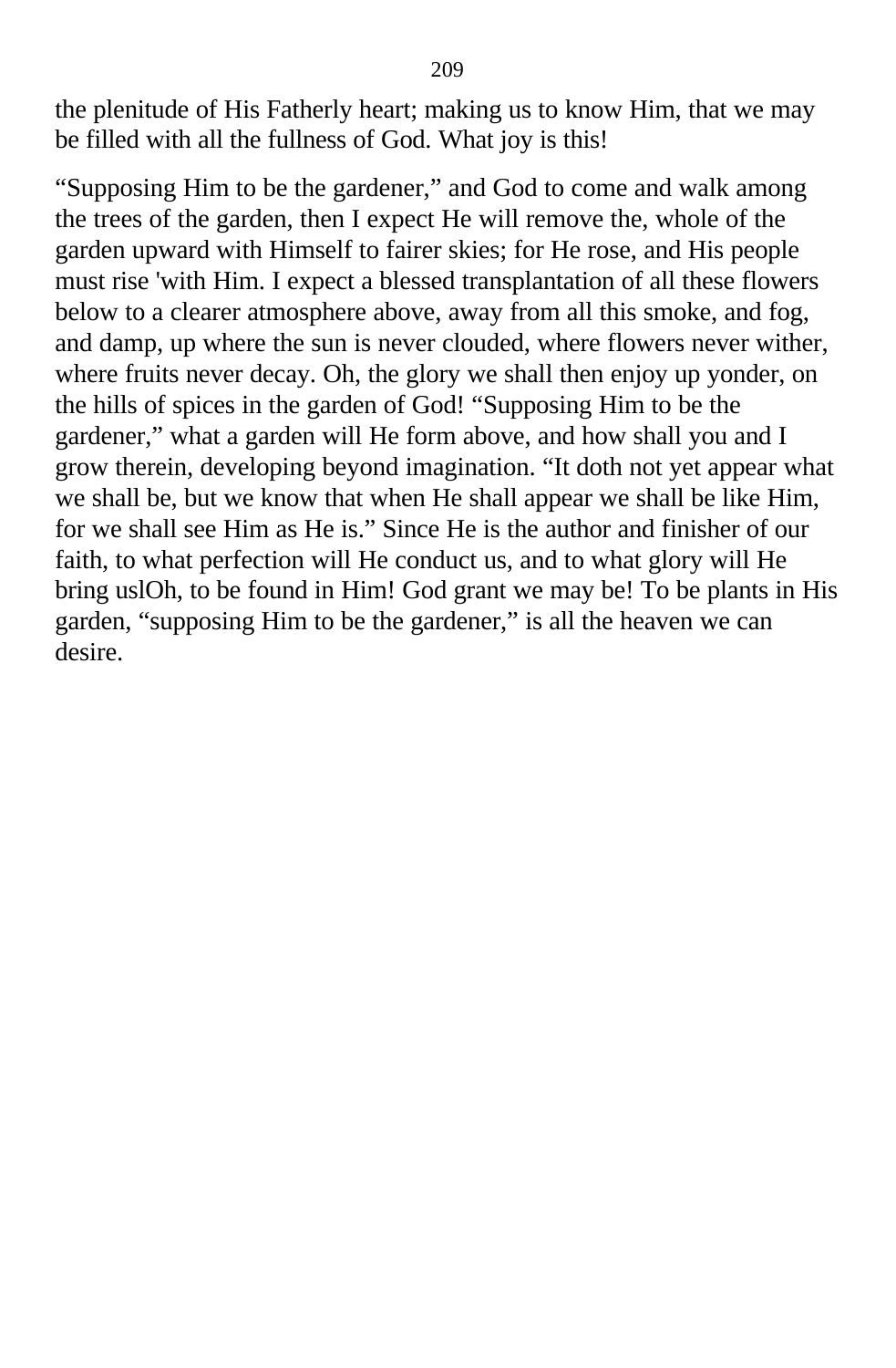## LEAVES FOR THE HEALING OF NATIONS.

#### **REVELATION 22:2.**

WE have in the twenty..first and twenty-second chapters of the Book of the Revelation a very wonderful description of heaven upon earth. I shall not attempt to go into any' prophetical explanations as to when this will be fulfilled, but we know this for certain, for we have it in so many words, that the holy city, New Jerusalem, will descend out of heaven from God, and that, in a word, there will be for a time at least a heaven on earth. But inasmuch as heaven, be it where it may, is still heaven, the description of heaven on earth sufficiently avails to reveal to us in some measure the present joys and blessings of the celestial state. We shall not make any mistake if we read the passage as hundreds of thousands have done before us, and as all common readers will always persist in doing, as a description of the heavenly state as it is at present, for what can come down from heaven but that which is in heaven? The results of the revealed presence of the God of love must be to His saints very much the same at: all times; the same glory will be revealed, the same happiness bestowed, the same occupations :Followed, the same fellowship enjoyed. We may, therefore, consider that we have before us a description of what heaven now is and shall be world without end, save only that the bodies of the saints are not yet raised, and therefore all the minute details may not be fully developed. The glowing metaphors here employed, for we must to a large extent regard the language as figurative, are evidently taken from the Garden of Eden. That was; man's first inheritance, and it is a type of his; last. That Paradise which the first Adam lost us the Second Adam will regain for us, with added bliss, and superior joy; we shall dwell where a river rolls with placid stream, and compasses a land where there is gold, "And the gold of that land is good, there is bdellium and the onyx stone "; a river watering every tree that is pleasant to the sight, and flowing hard by the tree of life, in the midst of the garden. Yet, though there is a likeness between heaven and Eden, there is a difference too; for the earthly' paradise, with all its perfections, was still of the earth earthy, and the second paradise is, like the Lord from heaven, heavenly and divine. The fatal tree of knowledge of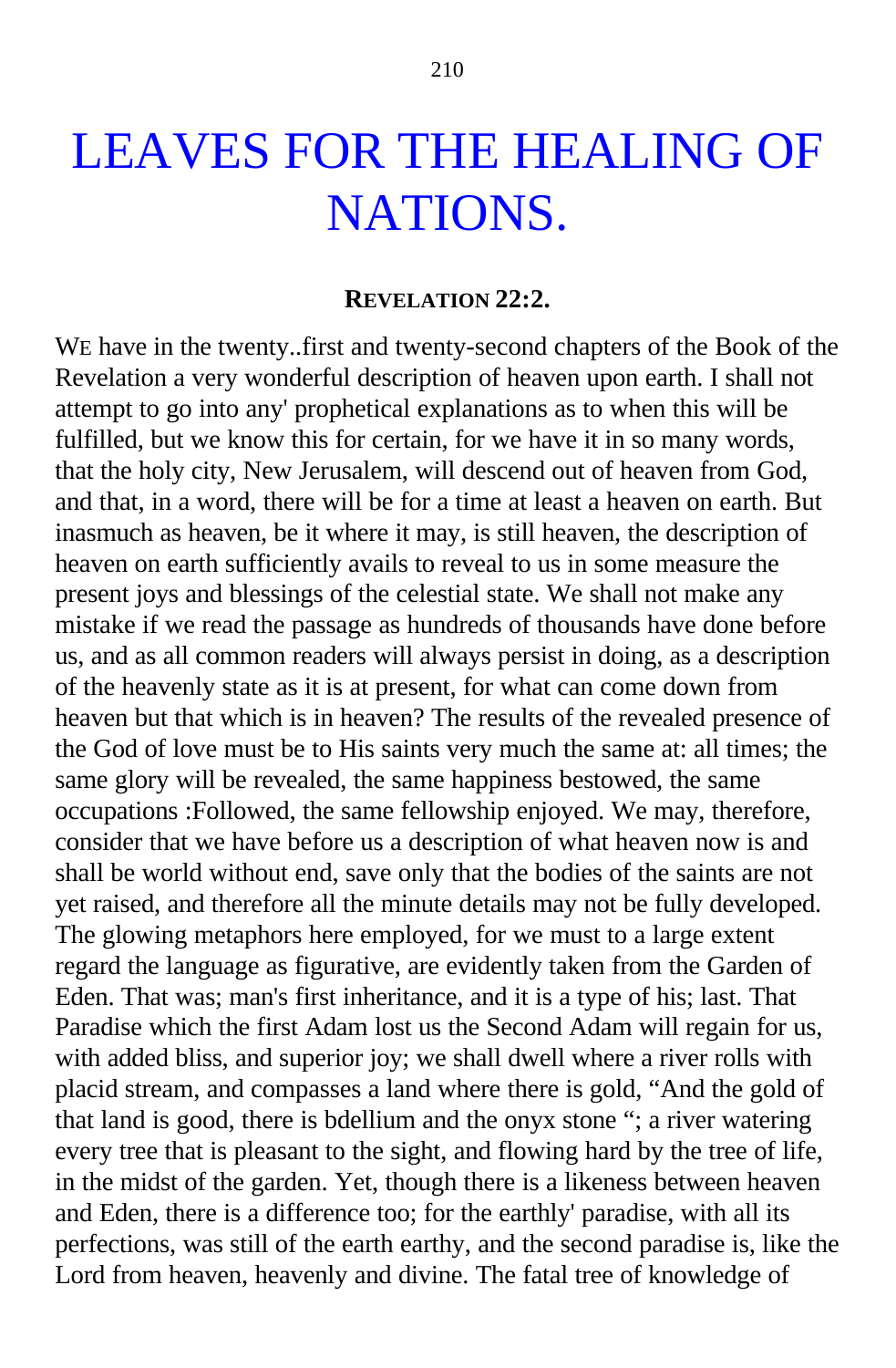good and evil, hedged about by a solemn threatening, grows not in the garden of the immortals. They have known evil, but they now *"know* the Lord," and know evil no more. Everything in the diviner paradise, is fuller and more abundant. The gold, which in Eden lay in the soil, is used in the heavenly paradise to pave the streets; the river has no earthly source, but is "a pure river of the water of life, clear as crystal:, proceeding out of the throne of God and of the Lamb"; the Lord, who in Eden walked only at solemn intervals *"among* the trees of the garden in the cool of the day," has in heaven His tabernacle among men,. and dwells among them; while the trees which grew in Eden, and ripened their fruits only in autumn, are succeeded by trees with twelve fruitages in the year.

It has been thought that man would have preserved the immortality of his body 'by eating of the tree of life in Eden, and that therefore when he sinned he was shut out from it, "lest he put forth his hand, and take also of the tree of life, and eat, and live for ever." Some even go so far as to think that the extreme longevity of the antediluvians may have been helped by the remaining influence of that wondrous food upon the constitution of man for many generations. Of that we know nothing, it is all conjecture. It is, however, very customary for expositors to speak of the tree of life in the garden as the sacrament of the primeval age, the eating of whose fruit they conceive to be the grand means of preserving Adam from death. Now, there is a tree of life in heaven, but there is this difference, that it is more accessible — more accessible even than when Adam was in perfection, for if there were but one tree of life in the garden, the garden was certainly divided by the river which flowed[in several streams through it, and therefore the tree could not always be easily reached from all parts of the garden. In the passage before us we have the tree,, of life on either' side of the river, which I suppose ira:ends that there were many such trees; though there was only one tree as to its kind, yet many in number'. The picture presented to the mind's eye would appear to be that of a wide street, with a river flowing down the center, like some of the broader canals of Holland, with trees growing on either side, all of them of the same kind, all called the tree of life. I do not know how we can make the figure out in any other way. :Some have represented the tree as only one, and growing in the bottom of the river, rising out of the water, and so sending boughs on either side, being itself so large as to shade all the city. Such a conception is almost monstrous, and to conceive of many trees of life, all one tree as to quality and nature, growing all along the street, is to present a beautiful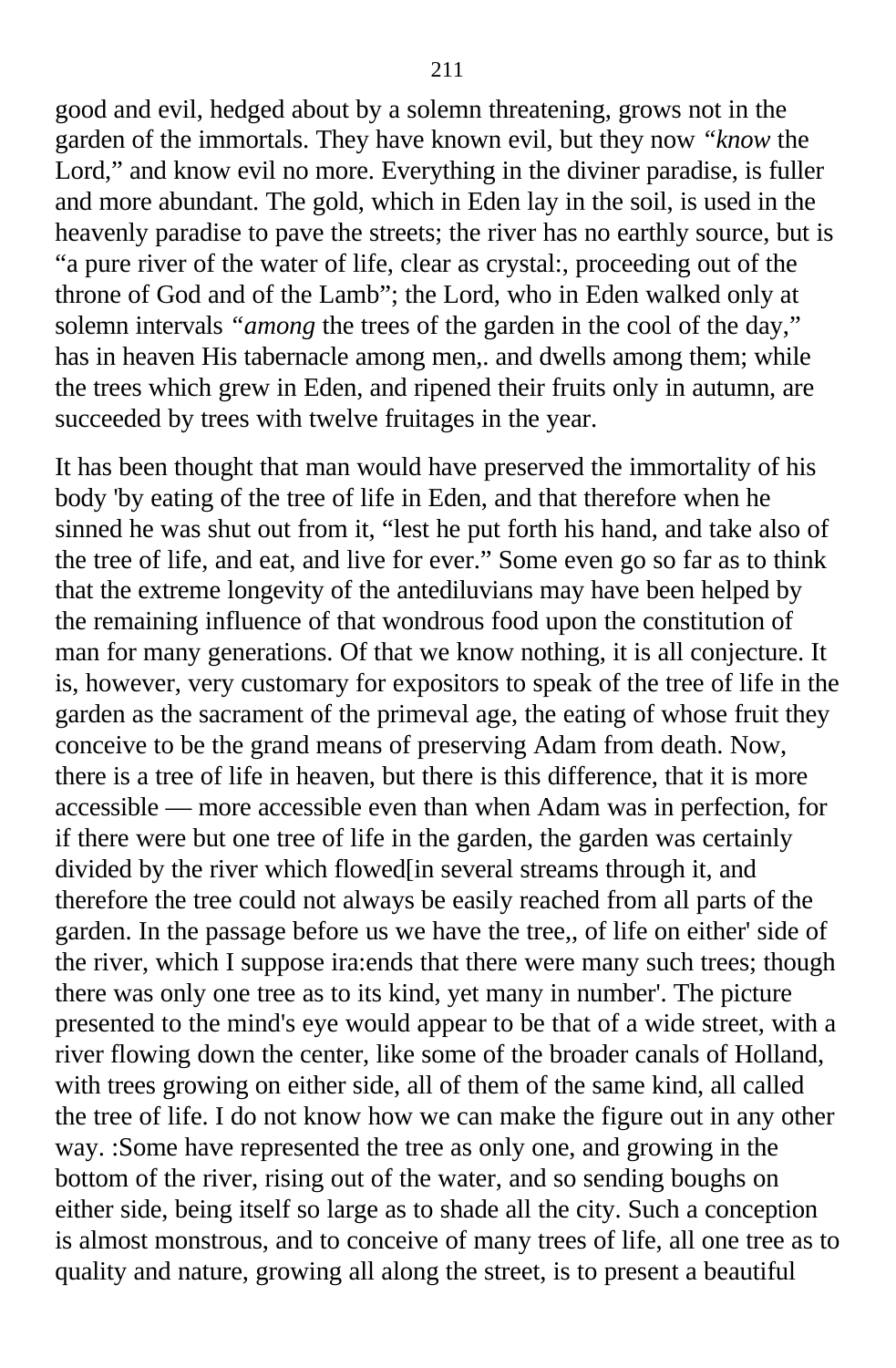image, which can very readily be conceived by the mind. At any rate, to all the in habitants of heaven the tree of life is equally and perpetually accessible. They may come at it when they may. No cherub's flaming sword stands there to keep them back, but they may always come and eat of its twelve fruitages, and pluck its healing leaves.

#### **"Joy**

*Here holds court within its own metropolis. And through its midst the crystal river flows Exhaustless from the everlasting throne, Shaded on either side by trees of life Which yield in still unvarying interchange Their ripe vicissitude of monthly fruits Amid their clustering leaves, medicinal."*

The leaves of this true *arbor vitae* were for the healing of the nations. Of what can this tree be a type but of our Lord Jesus Christ and His salvation? What can it signify but that the presence of Christ preserves the inhabitants of heaven for ever free from sickness, while beyond heaven — the precincts, among the nations — the saving influence is scattered? As the leaves fall from the trees, so does sacred influence descend from our Lord Jesus in heaven down to the sons of men; and as the leaves; are the least precious products of a fruit-bearing tree, so the least things that have to do with Him and come from Him have a healing virtue in them. The heavenly city is described as *having an abundance of all manner of delights. Do* men rejoice: in wealth? "The very streets are paved with gold exceeding clear and fine." The gates are pearls and the walls are built of precious stones. No palace of the Caesars or of the Indian Moguls could rival the gorgeous riches of the city of the Great King.

> *"That city with the jeweled crest Like some new-lighted sun; A blaze of burning amethyst, Ten thousand orbs in one."*

In our cities we feel greatly the need of light. It must have been a dreary' age when our ancestors groped their way at night through unlighted streets, or gathered poor comfort flora the feeble, struggling rays of a poor candle placed over each householder's door. The heavenly city knows no night at all, and consequently needs no candle; indeed, its endless day is independent of the sun itself, "for the glory of God did lighten it, and the Lamb is the light thereof." Conveniences for worship are terribly needed in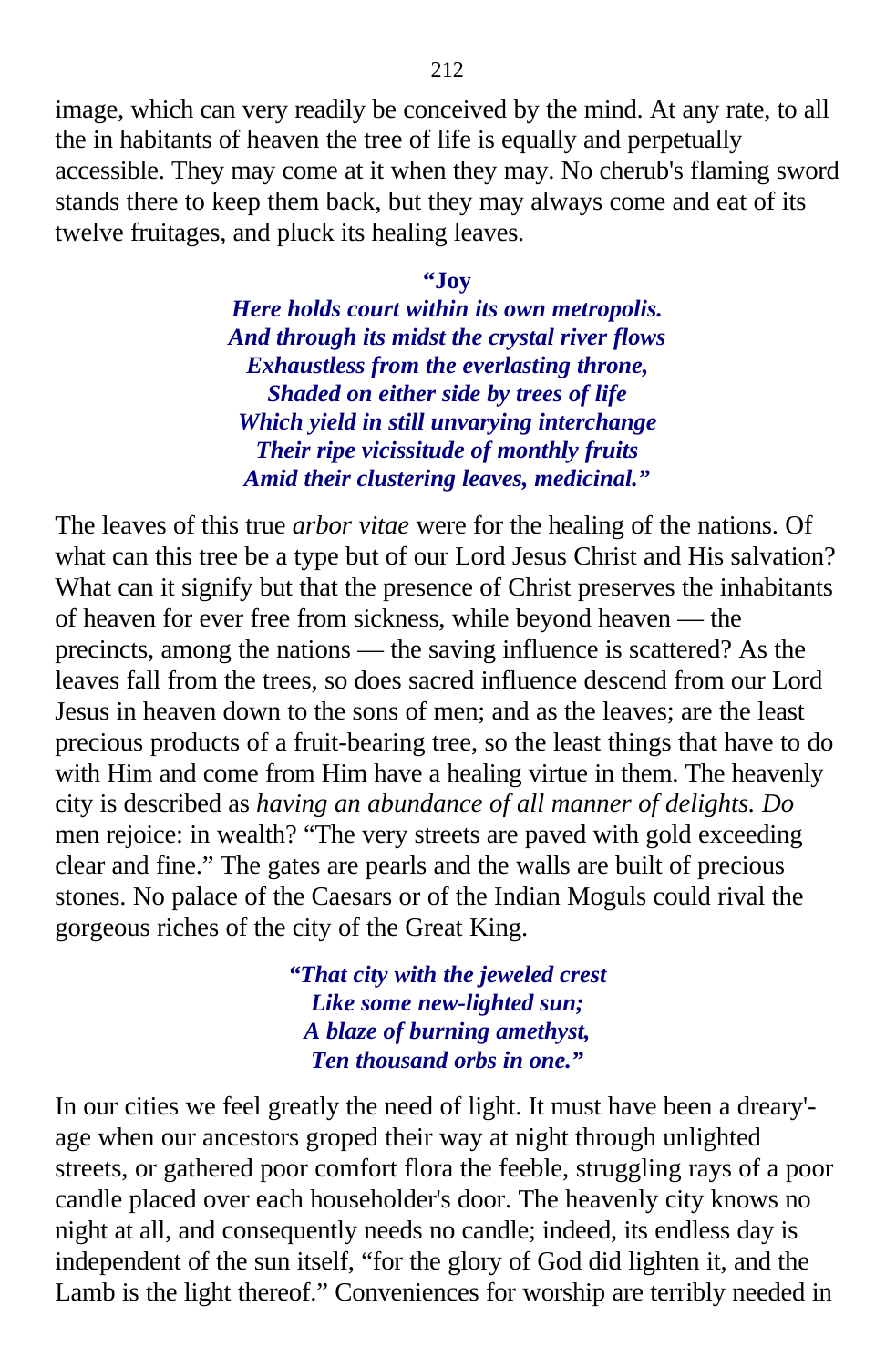many of our great cities, and it is a good work to erect temples in which worshippers may assemble; but, speaking paradoxically, heaven is well supplied in this respect, because of an utter absence both of the need of such places and of the places themselves. "I saw no temple therein," for indeed the whole place is a temple, and every street is in the highest sense hallowed ground. O blessed place, where we shall not need to enter into our closet to worship our Father who is in heaven, but shall in the open street behold the unveiled vision of God!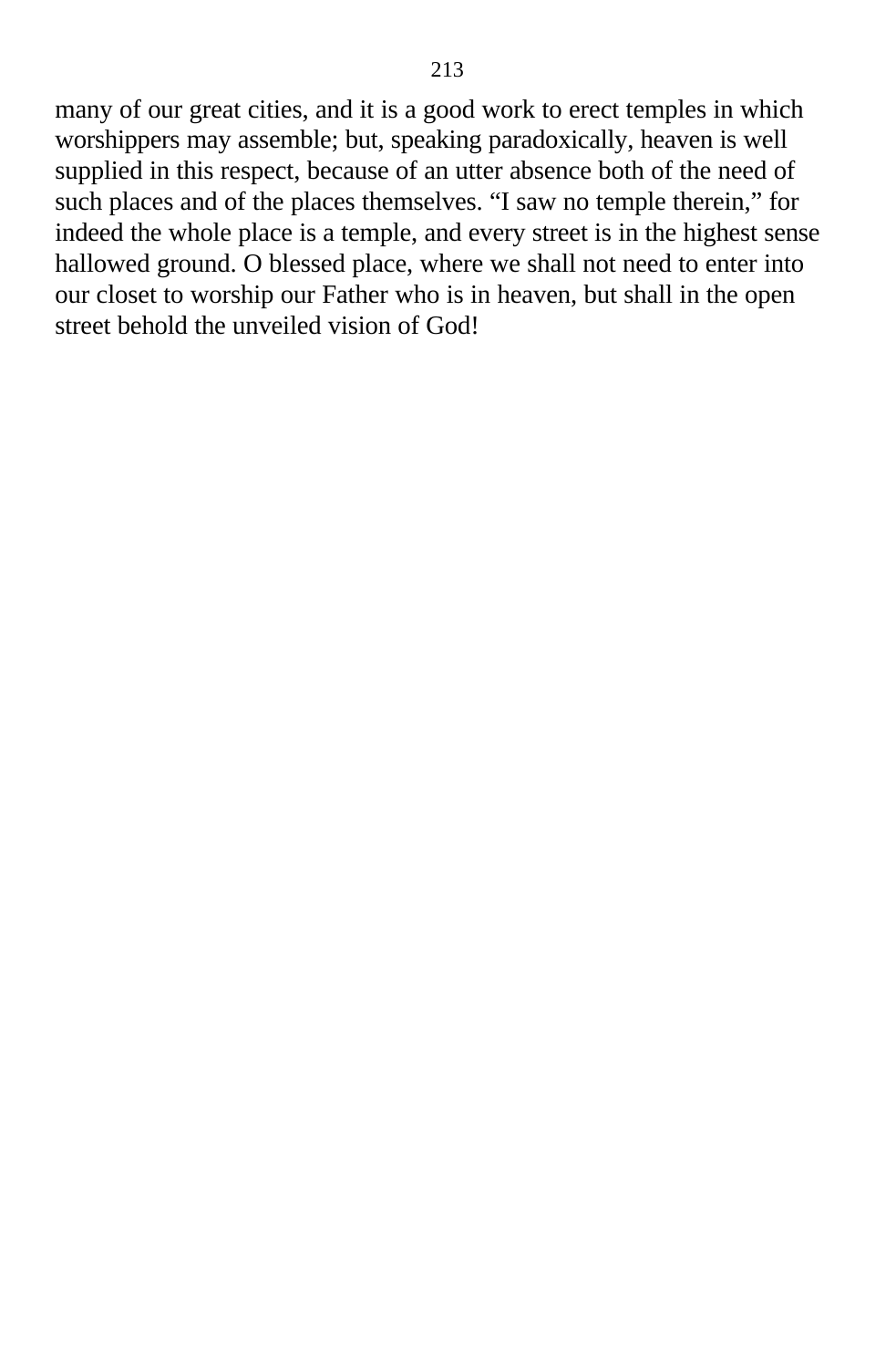### A LEAF FROM THE TREE OF LIFE.

#### **REVELATION 22**

WE may aisc, learn that the humblest and most timid faith in Jesus Christ will save. It is a grand thing to believe in Jesus Christ with all your heart, and soul, and strength; it is delightful never to doubt, but to go from strength to strength until you come to full assurance of understanding; but if you cannot thus mount up with wings as eagles you will be saved if you come limping to Jesus. If you have but a mustard-seed of faith you are saved. She who in the press touched but the hem of the Savior's garment found that virtue flowed out of Him and came to her. Pluck a leaf of this tree by thy poor trembling faith, and if thou darest not take more than that yet shall it make thee whole.

After we have been saved from our sin by faith in Jesus Christ it is very wonderful how everything about Christ will help to purge the blood, which as yet is not cleansed. Study His example, and as you look at the lovely traits of His character, His gentleness, and yet Ills boldness, His consecration to our cause and His zeal for the glory of God, you will find as you value His excellences they will exercise a curative power over you. You will be ashamed to be selfish, you will be ashamed to be idle, you will be ashamed to be proud 'when you see what Jesus was. Study Him, and you will grow' like Him. If we take His precepts, and I hope we prize them as highly as we do His doctrines, there is not a command of our Lord but what posseses a sacred power, by the application of the Holy Spirit, to cure some fault or other of our character. Do thou as He bids thee,. and thou shalt be made whole. Why, there is not a word that ever fell from those dear lips but what bears; healing in it for some one or other of the thousand ills that have befallen our humanity. It is a sweet thing to get even a broken text from His mouth. His least words are better than the best of others. Lay a word from Him, like a grain of medicine, upon your tongue, and keep it there all day. With what a flavor it fills the mouth! How sweetly it perfumes the breath! It is a grand thing to bind a promise round your arm; how strong it makes each sinew! How forceful for the battle of life! It is a blessed thing to take His cheering words, which are fragrant as *"a*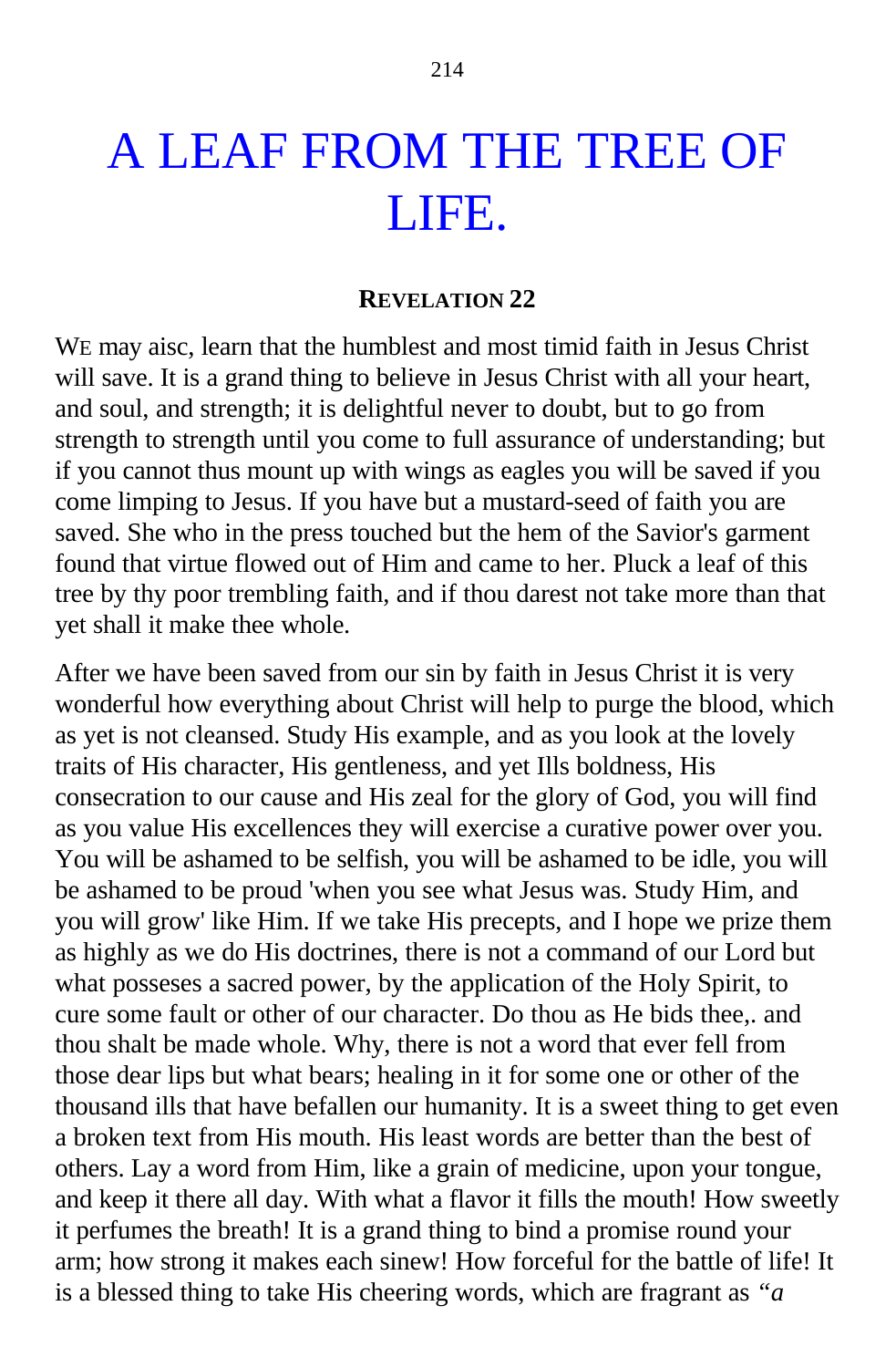cluster of camphire," and carry them in the bosom, for they chase away sadness and inspire dauntless courage. A word of His, being *His,* and recognized as *His,* and coming home to the heart as /-/is, brings healing to head and heart, conscience and imagination, desire, and affection. A leaf of the tree of life is a medicine fitted to raise the dead. Do you not know its power by a joyful experience? Blessed be God, some of us know it right well, and can bear glad witness to its matchless power!

"The leaves of the trees; were for the healing of the nations." Not this or that malady; the medicine is universal in its curative power. Take this medicine; then, to any man, whoever he may be, and let it be applied by the Spirit of God, and it will heal him of whatsoever disease: he has, because the Gospel strikes at the root of all diseases.

This medicine heals disease because it searches into the innermost nature. Some medicines are only for the skin; others will only touch a few organs, and those not vital; but the leaves of the Gospel tree, when taken as medicine, penetrate the veins and search the heart. Their searching operations divide between the joints and the marrow, and discern the thoughts and intents of the heart. A wondrous medicine this! It searches the soul through and through, and never ceases its operations till it has purged the entire manhood of every relic of sin, and made it completely clean. Lord, give us these leaves!

These leave s prevent the recurrence of disease by enabling the man henceforth to find good in all that comes to him. A person diseased, if healed, may, by the food which he shall afterwards receive, bring on the disease again. Place a man under certain conditions which cause him an illness; you may heal him, but if you lead him back to those conditions he may soon be ailing again. And here in such a world as this, even if Christ healed us to-day we should be sick to death to-morrow, if the medicine had not some wondrous continuance of power. And so it is; for all things that: come to us after conversion are changed, because we are changed; "all things work together for good to them that love God, to them who are the called according to His purpose."

This wondrous medicine abides in the system as a source of health. "The water that I shall give him shall be in him a well of water springing up unto everlasting life.." Other medicine taken into the system acts in its own manner, and there is an end of it, but this abides. These healing leaves change the life blood, affect the spirits, and make the nature other than it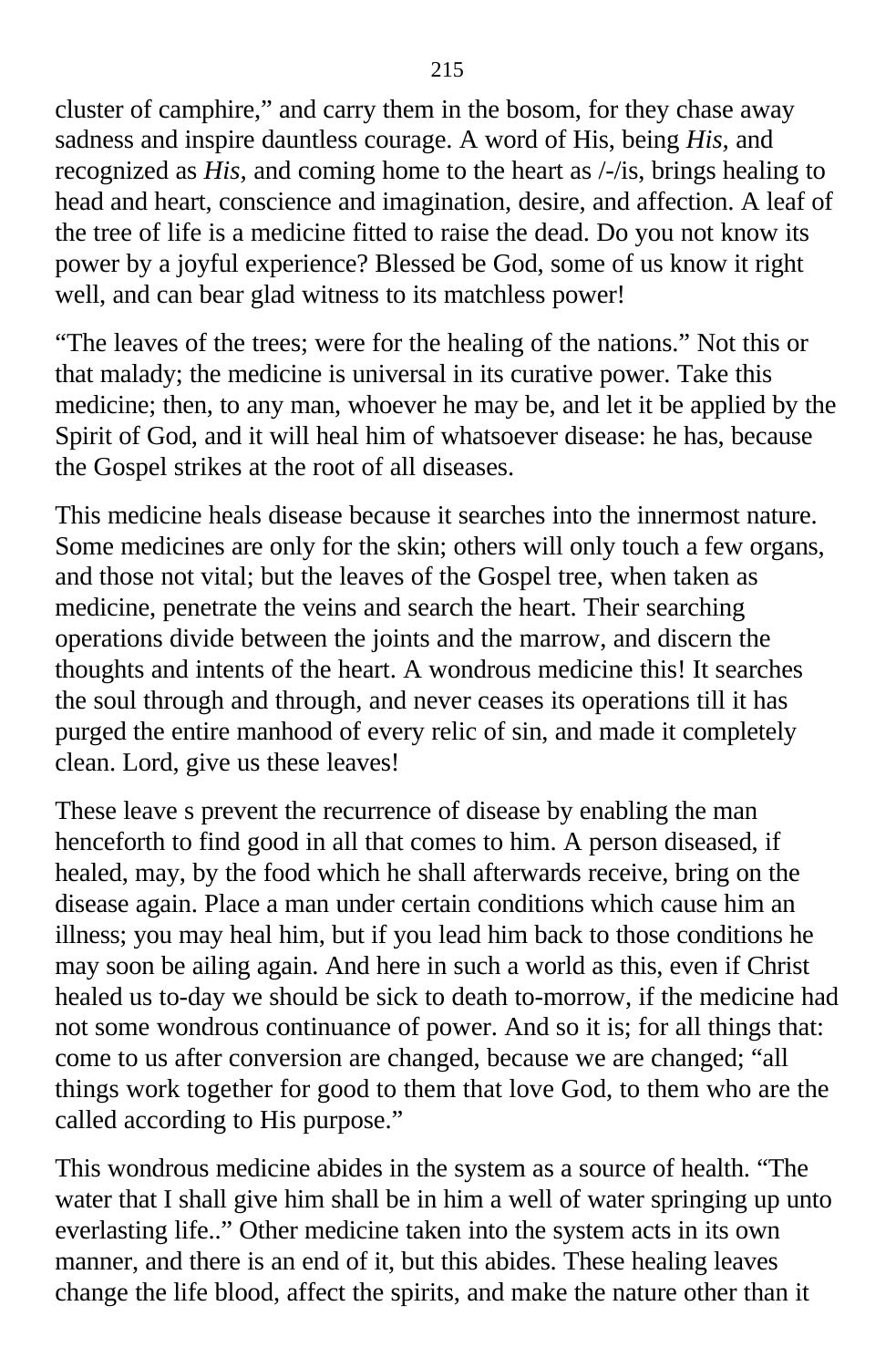was before. Yonder in heaven those faces which look so bright and comely, fresher than newborn babes, owe their freshness to these healing leaves; and so until the glory life begins the abiding power of the healing h.=aves keeps 'the soul of the believer in perpetual health, and will keep him so world without end.

The leaves will heal all diseases: these leaves heal whole nations. They are suited to the peculiarities of differing nations. The Gospel has never been carried to a people who did not want it, or whom it did not suit. It has been found equally applicable to the ignorant Hottentot and the subtle Hindoo. No man has been found too degraded for its operation, nor too civilized for its benefits. The Gospel has such abundant power that it heals nations, and "nations" is a large word, comprehending millions; but the leaves of this tree can heal countless armies of men.

It is a happy circumstance that an agent of such, potency is diffusible by the simplest means. A. medicine consisting of leaves may be carried by the apothecary where he wills: it is no cumbrous matter.. So may we carry the Gospel to the utmost ends of the earth; and we will carry' it, and send it to every' habitation. The winds shall waft it, the waves shall bear it wherever man is found. These leaves are not: cumbrous like the :stage properties of popery, but are: readily scattered, and wherever they go no climate injures them. The cold of Greenland has not been too severe to prevent the Greenlander rejoicing in the: Savior's blood; and the heat of the torrid zone has'. not been too intense to prevent believers from rejoicing in the Sun of Righteousness. The Gospel heals nations wherever the nations may be, and readily heals them of the direst miseries and the blackest crimes. It is the cure for poverty, by making men wise and economical; it is the cure for slavery, teaching men to love their fellows and respect the rights of all; it is the cure for drunkenness, weaning the drunkard from his filthy appetite, saving' him from the spell which binds him. The Gospel is the only preventive for war. We shall need no blood-red soldiery when once the warriors of the Cross; have won the day. This is the cure for those foul evils which are the curse of our social economies, which human laws too often increase instead of removing. This shall purge us from every form of knavery, rebellion, and dis,content, and this only,, God grant that its healing influences may drop upon the nations thick as leaves in Vallambrosa, till that Golden Age shall dawn in which the world shall be the abode of moral health!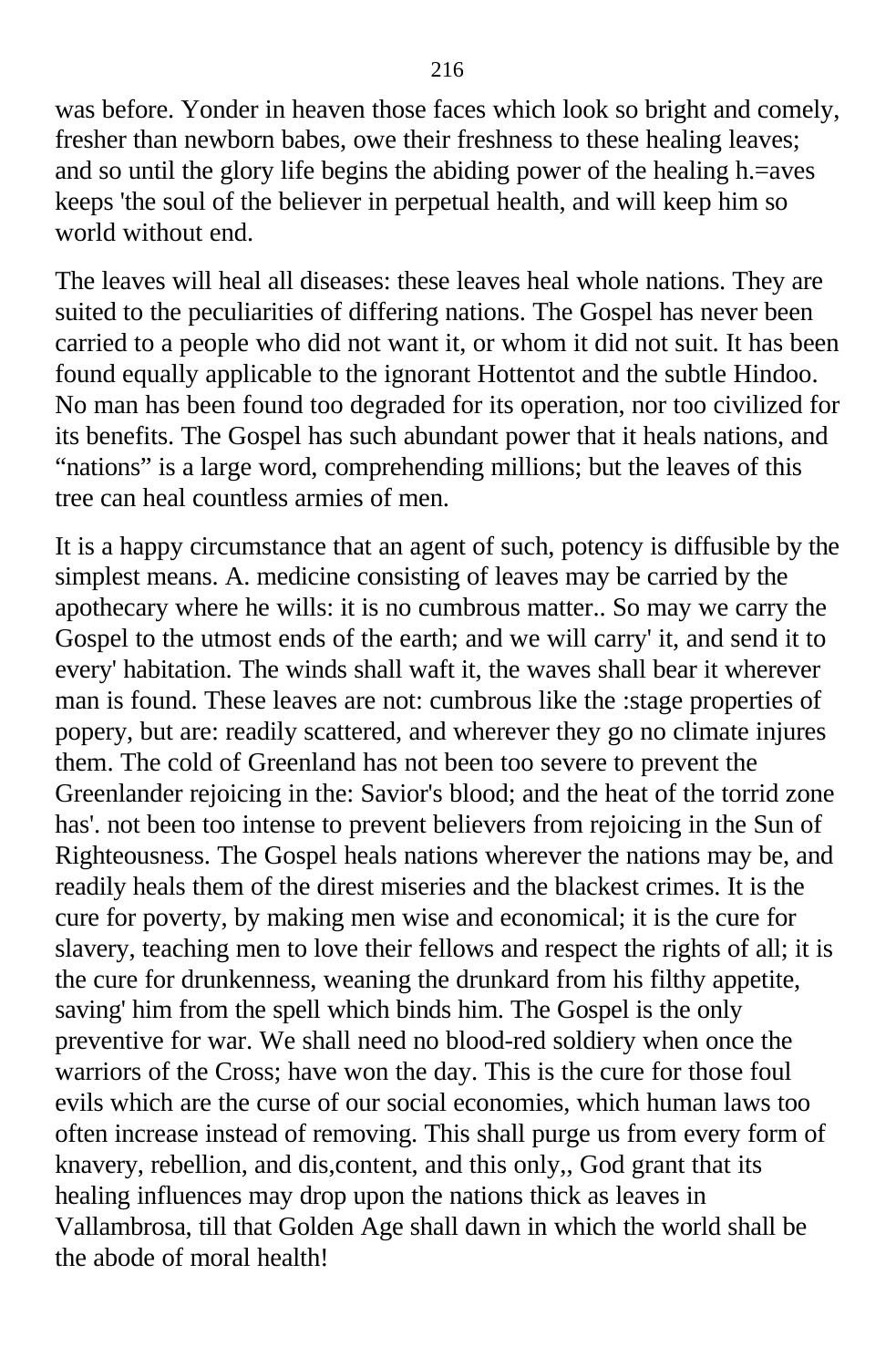## HEALTH ON ALL BENEATH ITS SHADE.

#### **REVELATION 22**

CITIES on earth should[more and more strive after purity. I am glad that more attention is being paid to cleanliness. Too long has the age of filth made the crowded populations the prey of disease and death. Up yonder in heaven the sanitary measures are perfection, for "there shall by no means enter into it anything that defileth, neither whatsoever worketh abomination or maketh a lie." There every inhabitant is without fault before the throne of God, having neither spot nor wrinkle. There everything is healthy, everything holy, and the thrice Holy One Himself is there in their midst. As for the necessities under which glorified beings may be placed, we know but very little about: them, but certainly if they need to drink there is the river of the water of life, clear as crystal, and if they require to eat there are abundant fruits ripening each month upon that wondrous tree. -All that saints san possibly need or desire will be abundantly supplied. No pining want or grim anxiety shall tempt them to ask the question, *"What* shall we eat, or what shall we drink:, or wherewithal shall we be clothed?" "They shall hunger no more, neither thirst any more; neither shall the sun light on them, nor any heat. For the Lamb which is in the midst of the throne' shall feed them, and shall lead them unto living fountains of waters."

Nor is there merely provision made for bare necessities, their love of beauty is considered. The city itself shines "like a stone most precious, even like a jasper stone, slear as crystal"; and her glorious foundations are garnished with all manner of precious stones, insomuch that her light:, as seen afar by the nations,gladdens',them and attracts them to her. A city whose streets are lined with trees laden with luscious fruits must be lovely beyond all expression. They said of the earthly Jerusalem, "Beautiful for situation, the joy of the whole earth is Mount Zion"; but what shall we say of thee, O Jerusalem above? Ziona! Ziona! Our happy home where our Father dwells, where Jesus manifests His love, whither so many of our brethren have wended their happy way, to which our steps are evermore directed: blessed are the men that stand in thy streets and worship within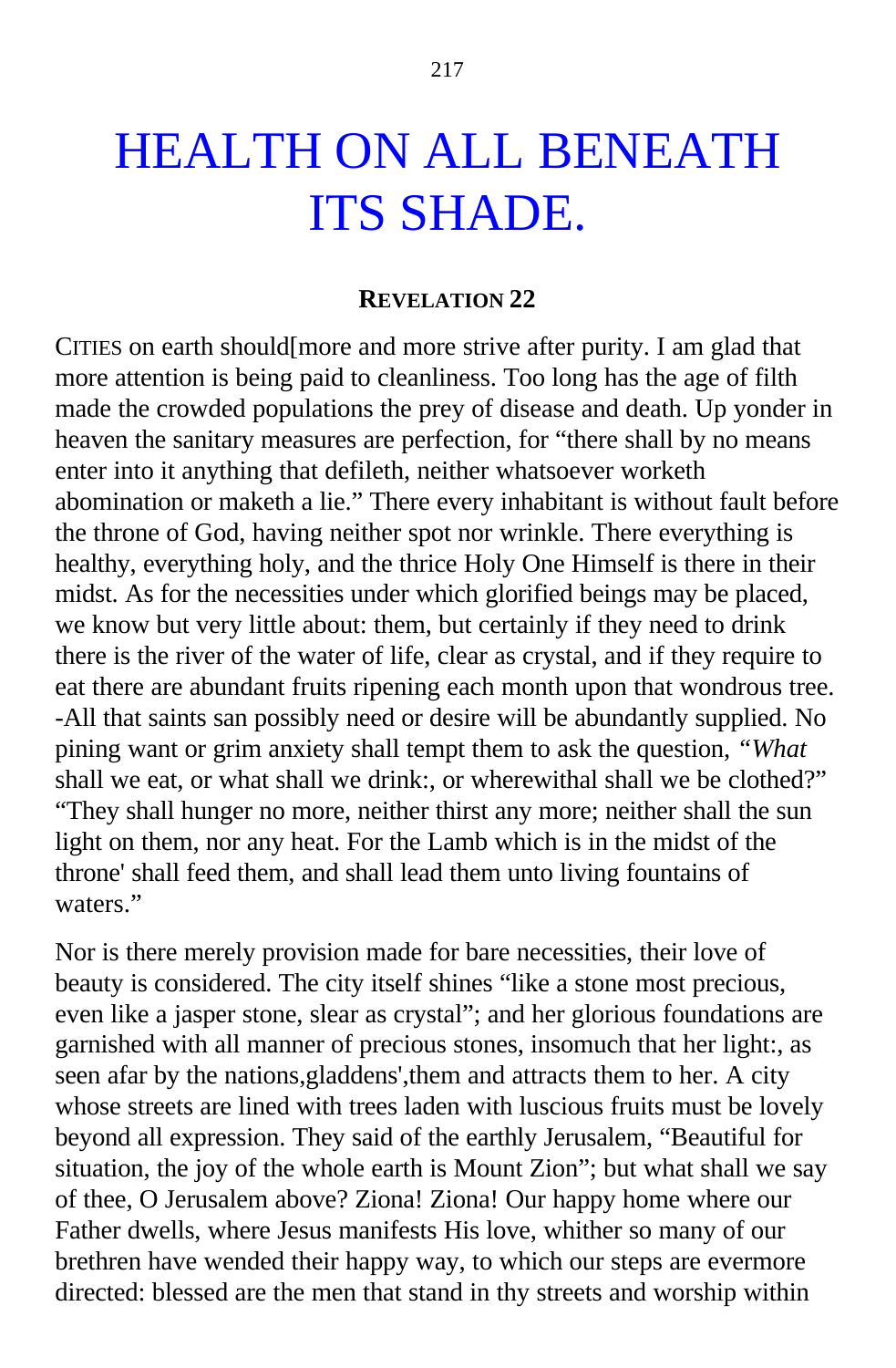thy gates! When ,shall we also behold thy brightness and drink of the river of thy pleasures? Thus in all respects the new Jerusalem is furnished, even with medicine it is supplied, and though we might suppose it to be no more needed, yet it is a joy to perceive that it is there to prevent all maladies in those whom aforetime it has healed. Leaves for health are plentiful above, and hence the inhabitant shall no more say, *"I* am sick."

As everything good is present nothing ill is there. One of the worst ills that can ever happen to a man is sickness, for, if he be suffering from disease, his gold is cold and cheerless metal; if he be languishing, the light is dark in his tabernacle; if he pine away with pain, he cannot ,enjoy his food; :neither is beauty any longer fair to him. But there can be no sickness in heaven, because the tree of life bestows immortal health on all beneath its shade; its leaves exhale a balmy influence,, fostering the vigor of immortality. Sickness and suffering are banished by this tree of life. "There shall be no more death, neither sorrow nor crying, neither :shall there be any more pain, for the former things are passed away." As want is banished, as darkness is unknown, as infirmity is shut out, as anxiety and doubt and fear and dread are far away, so will all bodily and spiritual disease be for ever removed.

It is in heaven that there grows the tree which is not only health to heaven, but which brings healing to the nations here below. Heaven is the abode of Jesus, and Jesus is the tree of life. If any man would be healed of the guilt of sin he must look to the eternal merits of the Lamb slain from before the foundation of the world, who is now upon the throne of God. If any man would be saved from daily temptation and trial he must look to our Advocate in glory who intercedes for us, and pleads that, when sifted as wheat, our faith may not fail. If any one of us would be saved from spiritual death we must look to Jesus, for He lives at the right hand of the Father, for because He lives we shall live also. "He is able also to save them to the uttermost that come unto God by Him, seeing He ever liveth to make intercession for them." I say that Jesus Christ, my Lord and Master, is in heaven, and is there comparable to a tree planted in the very center of the ,city: under His broad shadow the redeemed delight to sit, and His leaves as they are wafted down to earth bring health with them. If' we would be healed, we :must gather those leaves and apply them to the wounds and bruises of our souls, and we shall surely recover.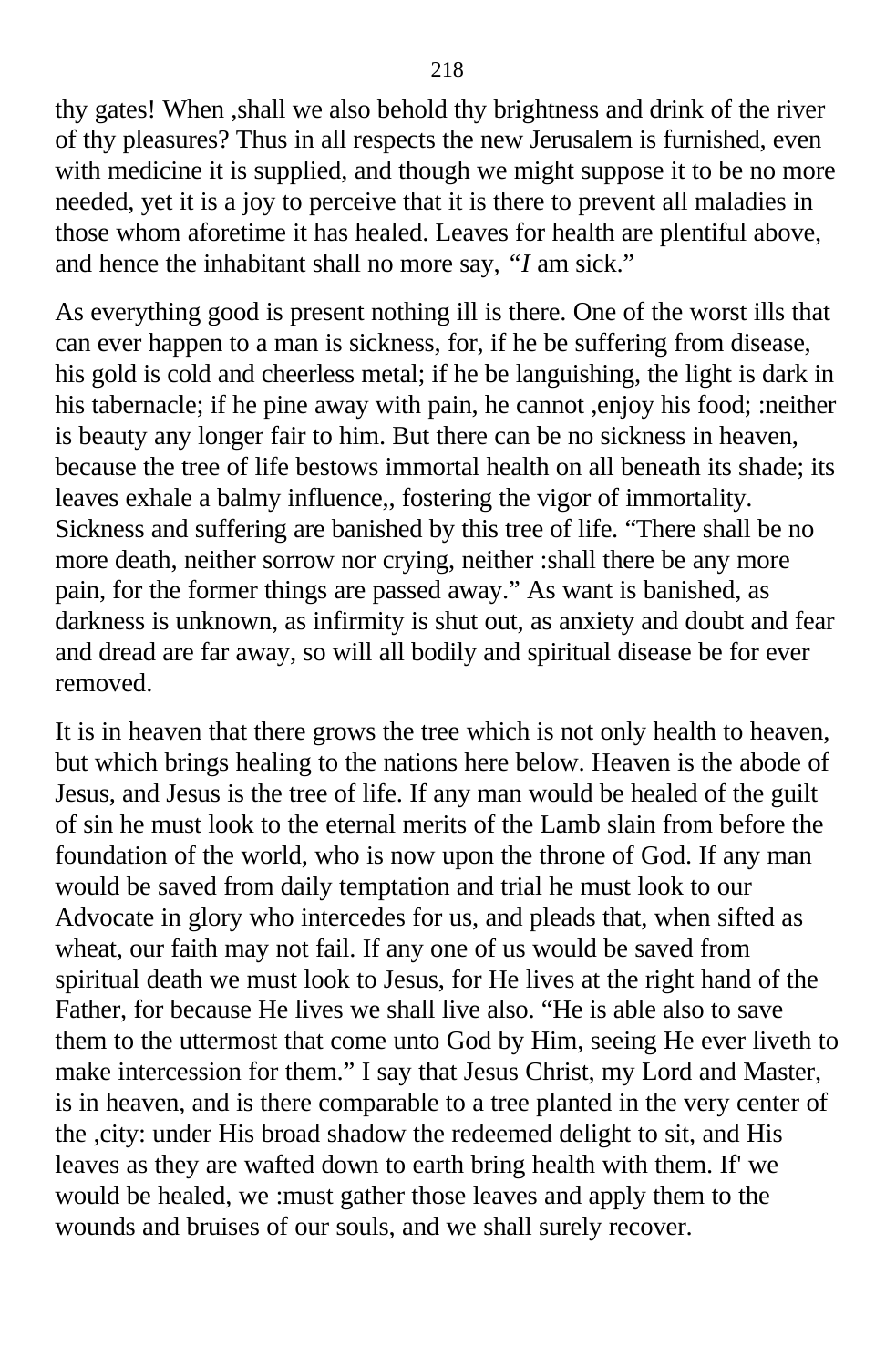All the nations are sick. Leaves are provided for their healing, which would be superfluous if they did not: require to be healed. We have in our time heard great talk about discovering pure, unsophisticated tribes, beautiful in native innocence, untainted with the vices of civilization; but it has turned out to be all talk. Travellers have penetrated into the heart of Africa, and the), have found these naked innocents, but they have turned out to be "hateful and hating one another." Voyagers have landed upon lovely islets of the sea, and found unsophisticated innocents eating each other! They have gone into the backwoods and discovered

#### *"The poor Indian, whose untutored mind Sees God in clouds, and hears Him in the wind."*

But they have found him cunning as a fox and cruel as a wolf. Though Pope tells us that the true God is

> *"Father of all in every age, In every clime adored, By saint, by savage, and by sage, Jehovah, Jove, or Lord,"*

yet we find neither sages nor savages so worshipping unless the Gospel has instructed them. No, the savage nations have been found, so morally sick that their customs have shocked humanity, and men have turned from them with horror. Alas, poor human nature, even apart from the many evil inventions of civilization, thy disease is terrible!

Neither have nations been delivered from the dread malady of sin by refinement and culture. They tell us a great deal about the wonderful perfection of the ancient Greeks, and certainly they did understand how to draw the human form, and for delineating physical grace and beauty we cannot rival their sculptors; but when we come to look at the Greek moral form, how graceless and uncomely! The ordinary' morals of a Greek were too horrible to be described[, and when Paul felt it absolutely needful to speak to them he was obliged to write that terrible first: chapter of Romans, which no man can read without: a blush, or close without a sigh that such an indictment was too sadly just. God forbid that the filthiness which the ancients tolerated should ever be revived among us! Their very sages were not clear from unmentionable crimes. The Hindoos and Chinese, those polished nations of modern times, do they excel? Is it not a fact that India reeks with lasciviousness which will not endure to be thought upon? Ah, Lord God, thou knowest! All the nations need healing,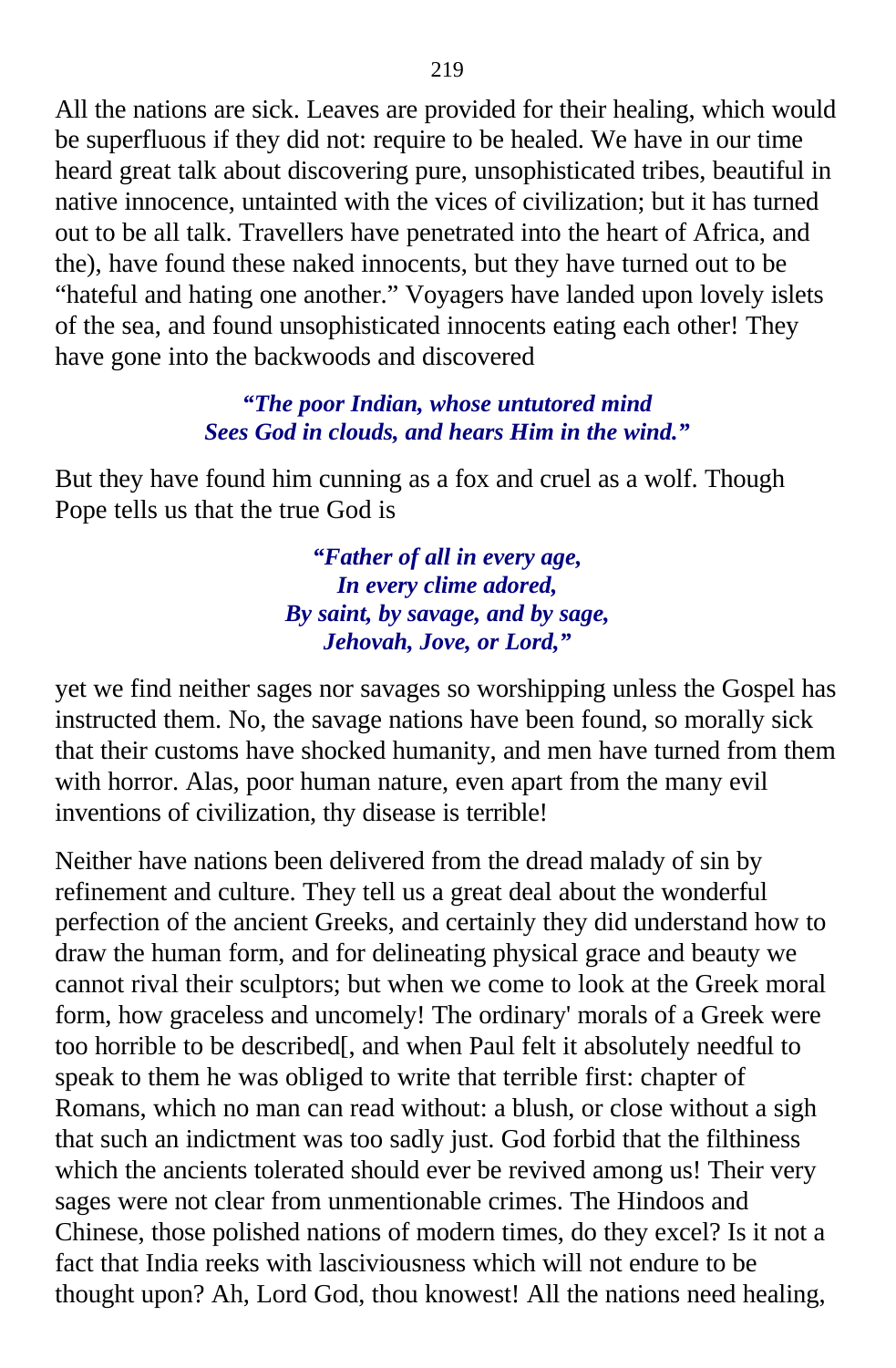our own among them; if you doubt it, open your eyes and ears. Do not iniquities abound? Are not profanities to be heard in our very streets? Go to the West End and see its fashionable sin, or to the East End and see its more open wickedness; or stay on this side the Thames and mark the degradation of thousands. Evidence overwhelming will come before you to show that our nation needs healing, if you traverse the streets beneath the pale light of the moon, or even pass the doors of those haunts of gaiety which have of late been so enormously multiplied.

There is but one cure for the nations — the leaves of the tree. There grows no healing herb but the one plant of renown. There is one sacred fountain, to wash therein is health, — -there is but one, it was opened upon Calvary. There is one great Physician who lays His hands on men and they are restored: there is but one. Those who pretend that their hands can minister salvation, and that drops of water from their fingers can bring regeneration, are accursed. No, there is no balm in Gilead, there is no physician there; the balm is at the Cross, the Physician i s at the right hand of God.

Jesus is pictured as a blessed tree whose leaves heal the nations. Now, the point is that the very leaves are healing, from which I gather that the least thing about Christ is healing.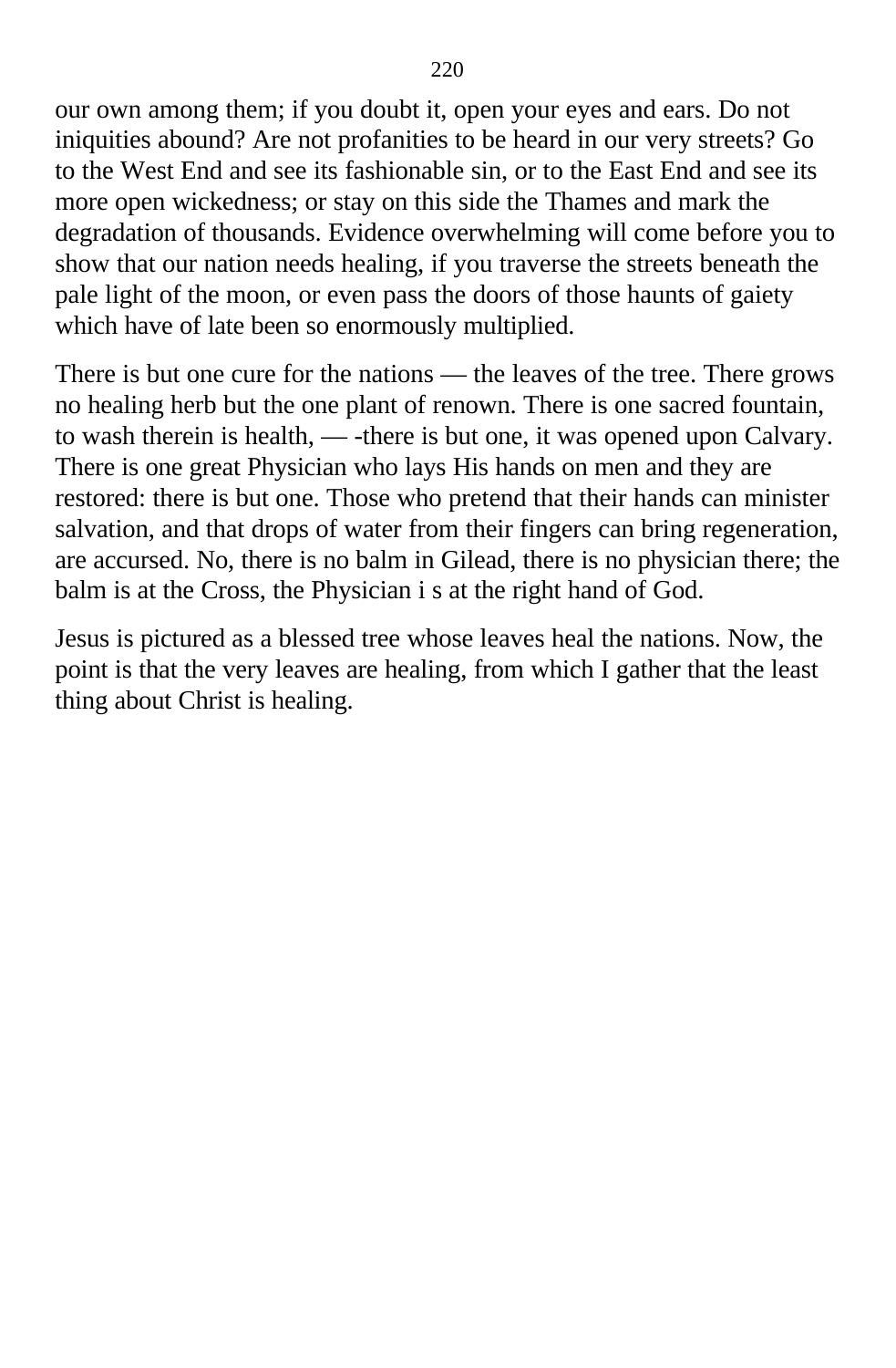# THE WINTER PAST AND GONE.

AND now, last of all, the time is coming to us all, when we shall lie upon our dying beds. Oh, long-expected day, hasten and come! The best thing a Christian cart do is to die, and be with Christ, which is far better. Well, when we shall lie upon our beds panting out our life we shall remember that then the winter is past for ever. No more now of this world's trials and troubles;. *"The* 'rain is over and gone"; no more stormy doubts, no more dark days of affliction. "The flowers appear on the earth." Christ is giving to the dying saint some of the foretastes of heaven; the angels are throwing over the walls some of the flowers of Paradise. We have come to the land of Beulah, we sit down in bed:; of spices, and can almost see the celestial city on the hill-tops, on the other side of the narrow stream of death. *"The* time of the singing of the birds is come"; angelic songs are heard in the sick-chamber. The heart sings too, and midnight melodies cheer the quiet entrance of the grave. "Though I walk through the valley of the shadow of death I will fear no evil, for Thou art with me." Those are sweet birds which sing in the groves by the side of the river Jordan. Now it is that *"the* voice of the turtle is heard in our land"; calm, peaceful, and quiet, the soul rests in the consciousness that there is no condemnation to him that is in Christ Jesus. Now does "the fig tree put forth her green figs "; the first fruits of heaven are plucked and eaten while we are oft earth., Now do the very vines of heaven give forth a smell that can be perceived by love. Look forward to your death, ye that are believers in Christ, with great joy. Expect it as your spring-tide of lite, the time when your real summer shall come, and your winter shall be over for ever.

> *"One distant glimpse my eager passion fires! Jesus! to Thee my longing soul aspires! When shall I hear Thy voice: divinely say, 'Rise up, my love, my fair' one, come away; Come meet thy Savior bright and glorious, O'er sin and death and hell victorious;?"*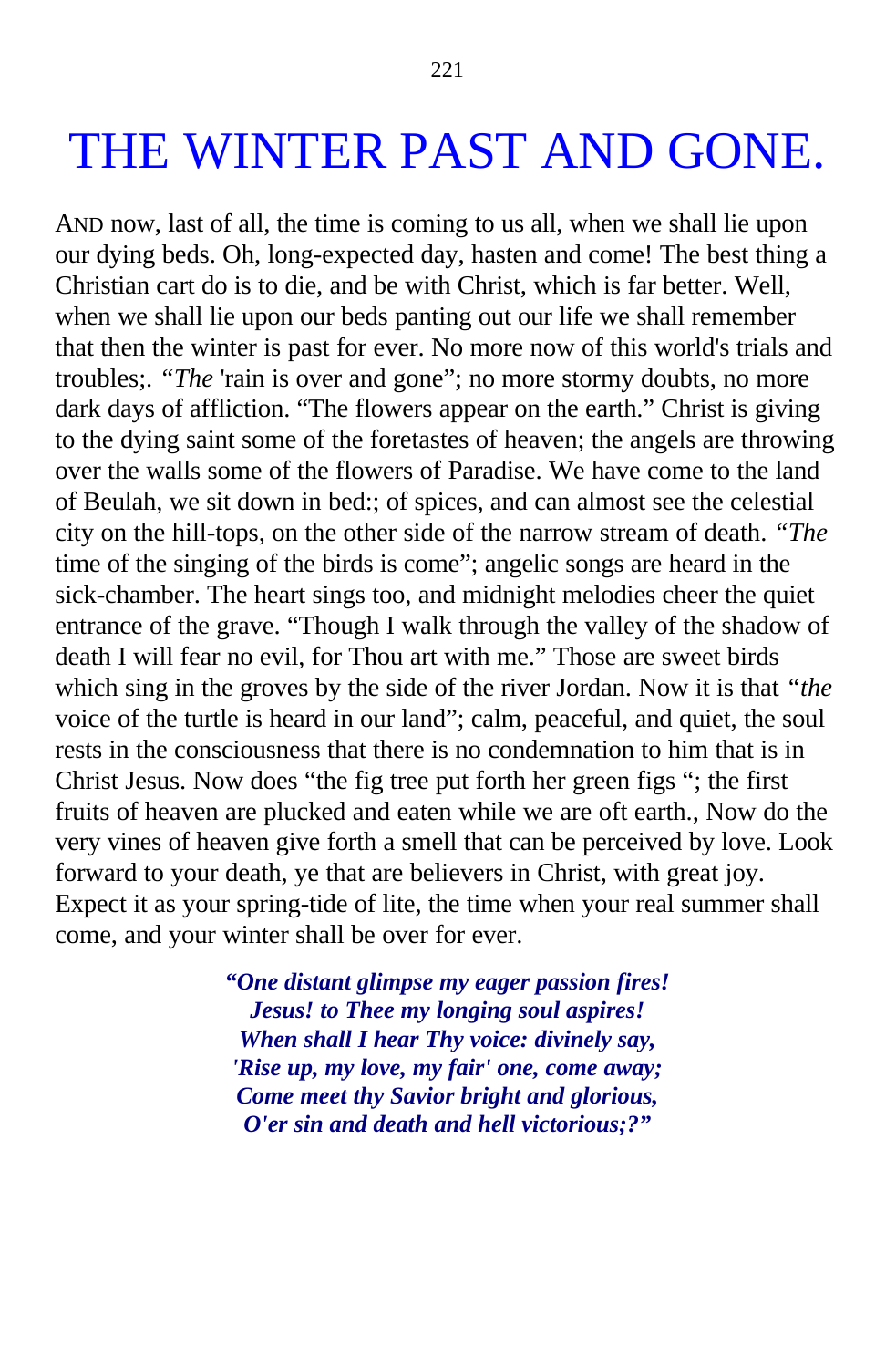# HARVEST TIME.

### "IS IT NOT WHEAT HARVEST TO-DAY?"

#### **1 SAMUEL 12:17**

(This was the first printed Sermon by C. H. Spurgeon.)

I SHALL not notice the connection; but I shall simply' take these words as a motto; and my sermon will be founded upon a harvest field. [shall rather use the harvest for my text than any passage that I find here. "Is it not wheat harvest to-day?" I suppose the dwellers in cities think less of times and seasons than dwellers in the country. Men who were born, trained up, nourished and nurtured among corn-fields, harvests, sowings, and reapings, are more likely to notice such things than you who are always engaged in mercantile pursuits, and think less of these things than rustics do. But [suppose if it: is almost necessary that you should less regard the harvest than others, it ought not to be carried to too great an extent. Let us not be forgetful of times and seasons. There is much to be learned from them, and I would refresh your memories by a harvest field. What a wondrous temple this world is; for in truth it is a temple of God's building wherein men ought to worship Him. What a wonderous temple it is to a mind spiritually enlightened, which can bring to bear upon it the resources of intellect, and the illuminations of God's Holy Spirit! There is not a single flower in it that does not teach us a lesson, there is not a single wave, or blast of thunder, that has not some lesson to teach to us, the sons of men. This world is a great temple, and as, if you walk in an Egyptian temple, you know that every mark and every figure in the temple has a meaning, so when you walk this world you must believe that everything about you has a meaning. It is no fanciful idea that there are *"sermons* in ;stones"; for there really are sermons in stones, and this world is intended to teach us by everything that we see. Happy is the man who only has the mind, and has the spirit to get these lessons from Nature. Flowers, what are they? They are but the thoughts of God solidified, God's beautiful thoughts put into shape. Storms, what are they? They are God's terrible thoughts written out that we may read them. Thunders, what are they? They are God's powerful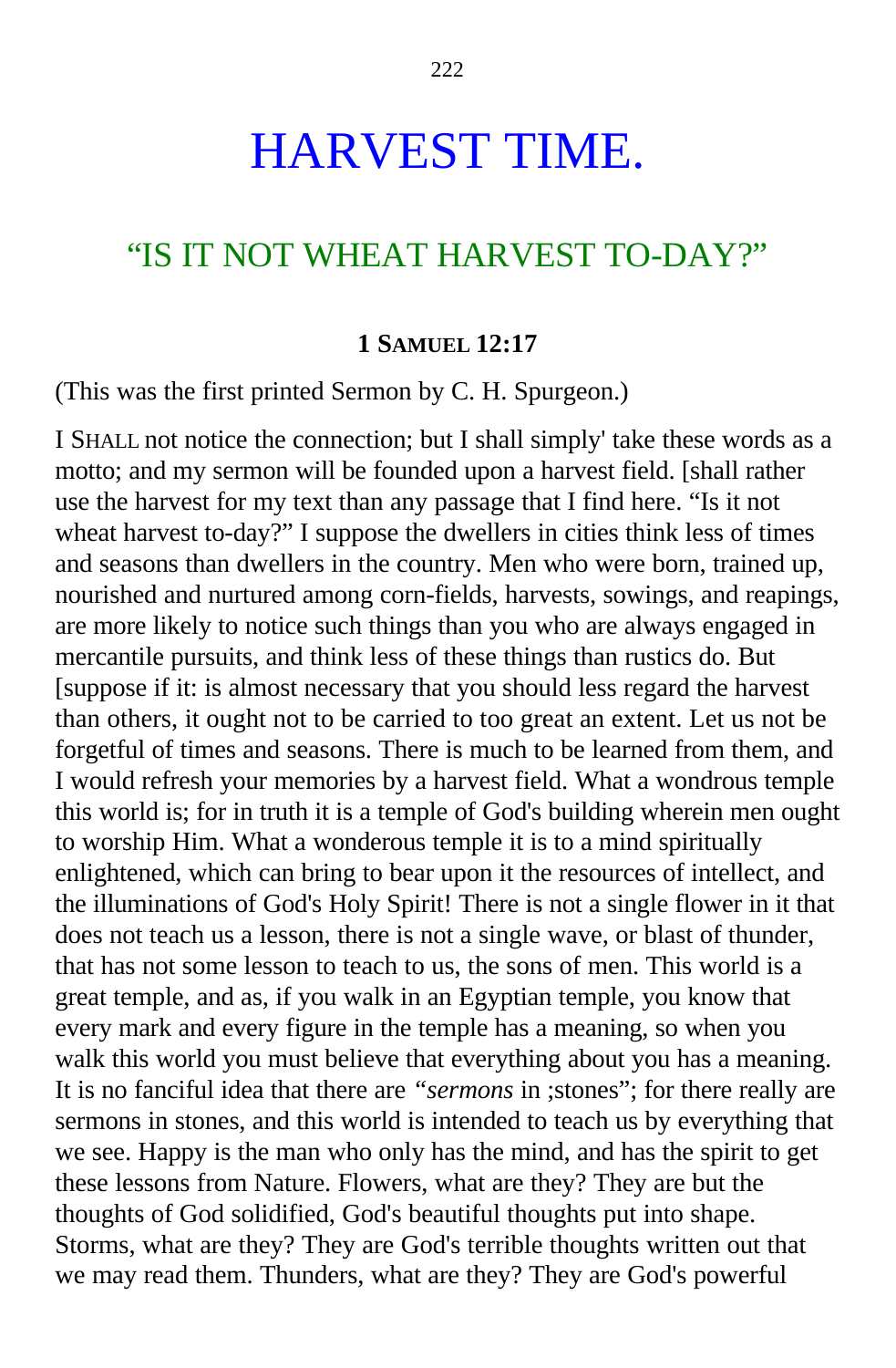emotions just opened out that men may hear them. The world is just the materializing of Godthoughts for the world is a thought in God's eye. He made it first from a thought that came from His own mighty mind, and everything in the majestic temple that He has made, has a meaning.

In this temple there are four evangelists. As we have four great evangelists in the Bible, so there are four evangelists in Nature; and these are the four evangelists of the seasons — spring, summer, autumn, winter.

First comes spring, and what .says it? We look, and we behold that by the magic touch of spring, insects which seemed to, be dead begin to awaken, and :seeds that were buried in the dust begin to lift up their radiant forms. What says spring? It utters its voice, it says to man, "Though thou sleepest" thou shalt rise again; there is a world in which in a more glorious state thou shalt exist; thou art but a seed now, and thou shalt be buried in the dust, and in ;a little while thou shalt arise." Spring utters that part of its evangel. Then comes summer. Summer says to man, "Behold the goodness of a merciful Creator; ' He makes His sun to shine on the evil and on the good,' He sprinkleth the earth with flowers, He scattereth it with those gems of creation, He maketh it blossom like Eden, and bring forth like the garden of the Lord." Summer utters that; then comes autumn. 'We shall hear its message. It passes, and forth comes winter, crowned with a coronal of ice, and it tells us that there are times of trouble for man; it points to the fruits that we have stored up in autumn, and it: says to us, "Man, take heed that thou store up something for thyself; something against the day of wrath; lay up for thyself the fruits of autumn, that thou mayest be able to feed on them in winter." And when the old year expires its death-knell tells us that man must die; and when the year has finished its evangelistic mission, there comes another to preach the same lesson again.

We are about to let autumn preach. One of these four evangelists comes forth, and it says, "Is it not wheat harvest to-day?" We are about to take the harvest into consideration in order to learn something from it. May God's most blessed Spirit help His feeble dust and ashes to preach the unsearchable riches of God to your souls' profit!

We shall talk of three joyful harvests and of three sorrowful harvests.

First, we shall speak of three joyful harvests that there will be.

The first joyful harvest that I will mention is the harvest of the field which Samuel alluded to when he said, *"Is* it not wheat harvest to-day?" We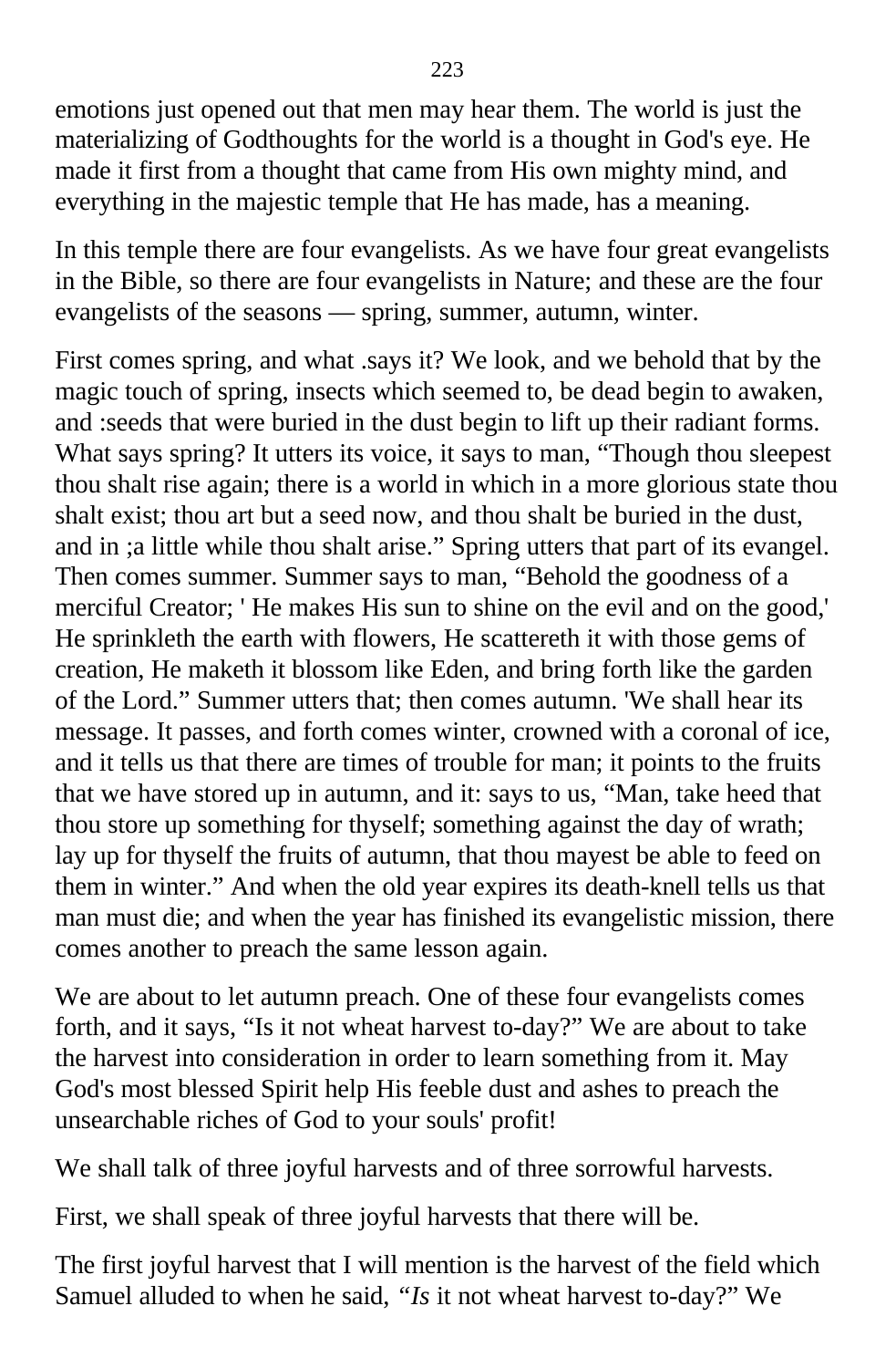cannot forget the harvest of the field. It is not meet that these things should be forgotten; we ought not to let the fields be covered with corn, and to have their treasures stored away in the barns, and all the while to remain forgetful of God's mercy. Ingratitude, that worst of ills, is one of those vipers which makes its nest in the heart of. man, and the adder never can be slain until Divine grace comes there and sprinkles the blood of the cross upon man's heart. All vipers die when the blood of Christ is upon them. Let me just lead you for a moment to a harvest field. You shall see there a most luxuriant harvest, the heavy ears bending down almost to touch the ground, as much as to say, "From the ground I came, I owe myself to the ground, to that I bow my head," just as the good Christian does when he is full of years. He holds his head down the more fruit he has upon him. You see the stalks with their heads hanging down, because they are ripe. And it is; goodly and precious to see these things.

Now just suppose the contrary. If this year the ears had been blighted and withered; if they had been like the second ears that Pharaoh saw, very lean and very scanty, what would have become of us? In peace we might have speculated on large supplies from Russia to make up the deficiency; now:,in times of war, (Referring to the war in the Crimea.) when nothing can come, w:hat would become of us? We may conjecture, we may imagine, 'but I do not know that we are able to come to the truth; we can only say, blessed be God, we have not yet to reckon on what would have 'been; 'but God seeing one door closed has opened another. Seeing that we might not get supplies from those rich fields; in the South of Russia, He has opened another door in our own land. "Thou art my own favored island," says He; *"I* have loved thee, England, with a special love, thou art My favored one, and 'the enemy shall not crush thee; and lest thou shouldst starve, because provisions are cut off, I will give thee thy barns full at home, and thy fields shall be covered, that thou mayst laugh thine enemy to scorn, and say to him, ' Thou thought thou couldst starve us and make us afraid; but He who feeds the ravens has fed His people, and has not deserted His favored land.'" There is not one person who is uninterested in this. matter. Some say the poor ought to be thankful that there is abundance of bread. So ought the rich. There is nothing which happens to one member of :society which does not affect all. T]he ranks lean upon one another; if there is scarcity in the lower ranks, it falls upon the next, and the next, and even the Queen upon her throne feels in some degree the scarcity when God is pleased to sen it. It affects all men. Let none say, "Whatever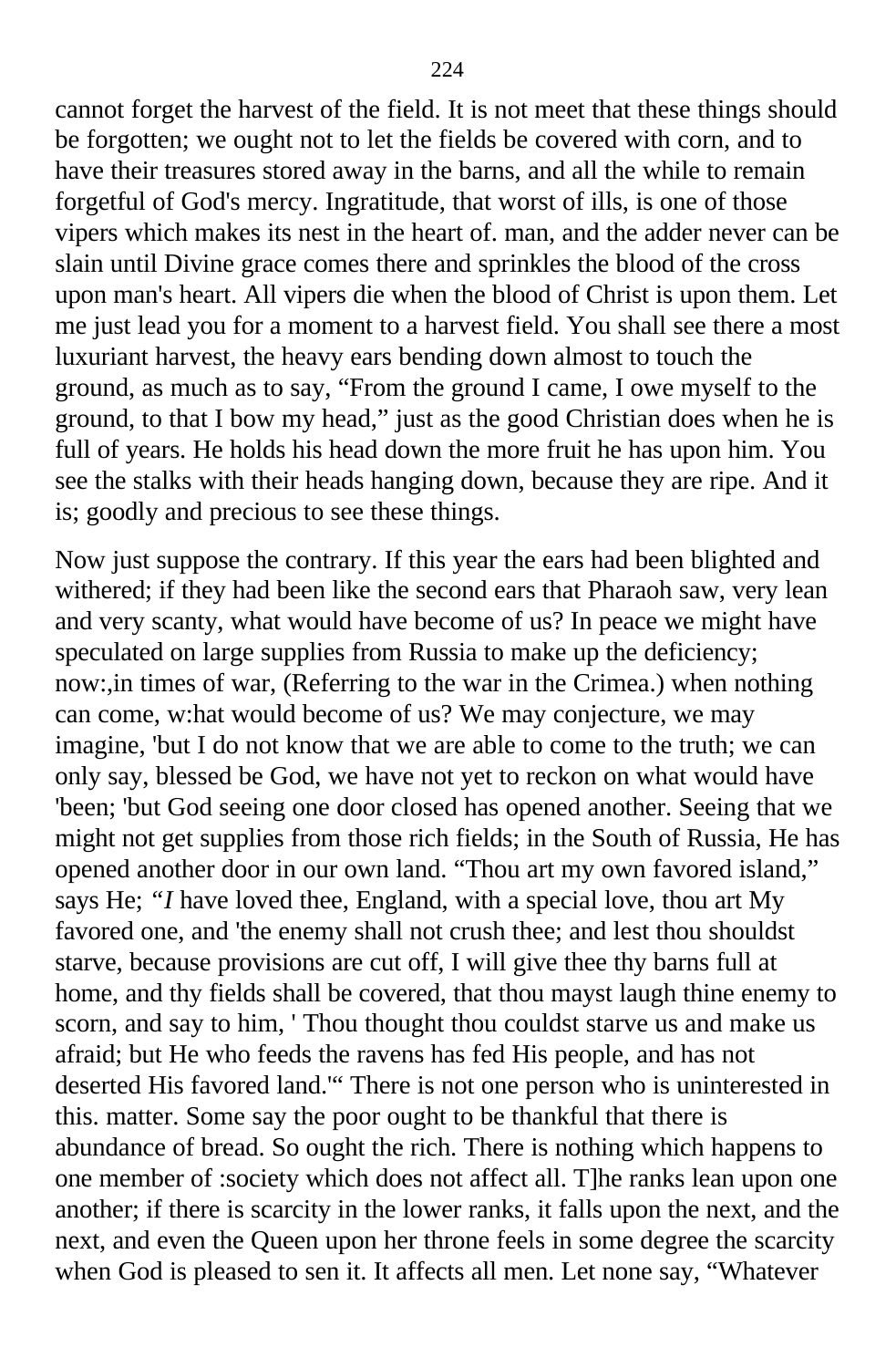the price of corn may be, I can live ;" but rather bless God who has given you more than enough. Your prayer ought to be, "Give us this day our daily bread"; and remember that whatever wealth you have, you must attribute your daily mercies as much to God as if you lived from hand to mouth; and sometimes that is a blessed way of living — when God gives His children the hand basket portion, instead of sending it in a mass. Bless God that He has sent an abundant harvest! Oh, fearful one, lift up thy head! and thou discontented one, be abashed! and let thy discontent no more be known! The Jews always had a feast of the tabernacles when the harvest time carne. In the, country they always have a "harvest home," and why should not we? I want you all to have one. Rejoice! rejoice! rejoice! for the harvest is come — " Is it not wheat harvest to-day?" Poor desponding soul; let all your doubts and fears be gone. "Thy bread shall be given thee:, and thy water' shall be sure." That is one joyful harvest.

Now, the second joyful harvest is the harvest of every Christian. In one sense the Christian is the seed, in another he is a sower. In one sense he is a seed sown by God which is to grow, and ripen, and germinate till the great harvest time. In another sense, every Christian is a sower sent into the world to sow good seed, and to sow good seed only. I do not say that Christian men never sow any other seed than good seed. Sometimes in unguarded moments, they take garlic into their hands instead of wheat; and we may sow tares instead of corn. Christians sometimes make mistakes, and God sometimes suffers His people to fall, so that they sow sins; but the Christian never reaps; his sins; Christ reaps them for him. He often has to have a decoction made of the bitter leaves of sin, but he never reaps the fruit of it. Christ has borne the punishment. Yet bear in mind, if you and I sin against God, God will take our sin and He will get an essence from it that will be bitter to our taste; though He does not make us eat the fruits, yet still He will make us grieve and sorrow over our crimes. But the Christian, as I have said:, should be employed in sowing good seed, and as such he shall have a glorious harvest.

In some sense or other the Christian must be sowing seed. If God calls him to the ministry, he is a seed sower; if God calls him to the Sabbath-school, he is a seed sower; whatever his office, he is a sower of seed. I sow seed broadcast all over this immense field; I cannot tell where my seed goes. Some are like barren ground, and they object to the seed that I sow. Let: them. I have no objection that any man should do so. I am only responsible to God, whose servant I am. There are others, and my seed falls upon them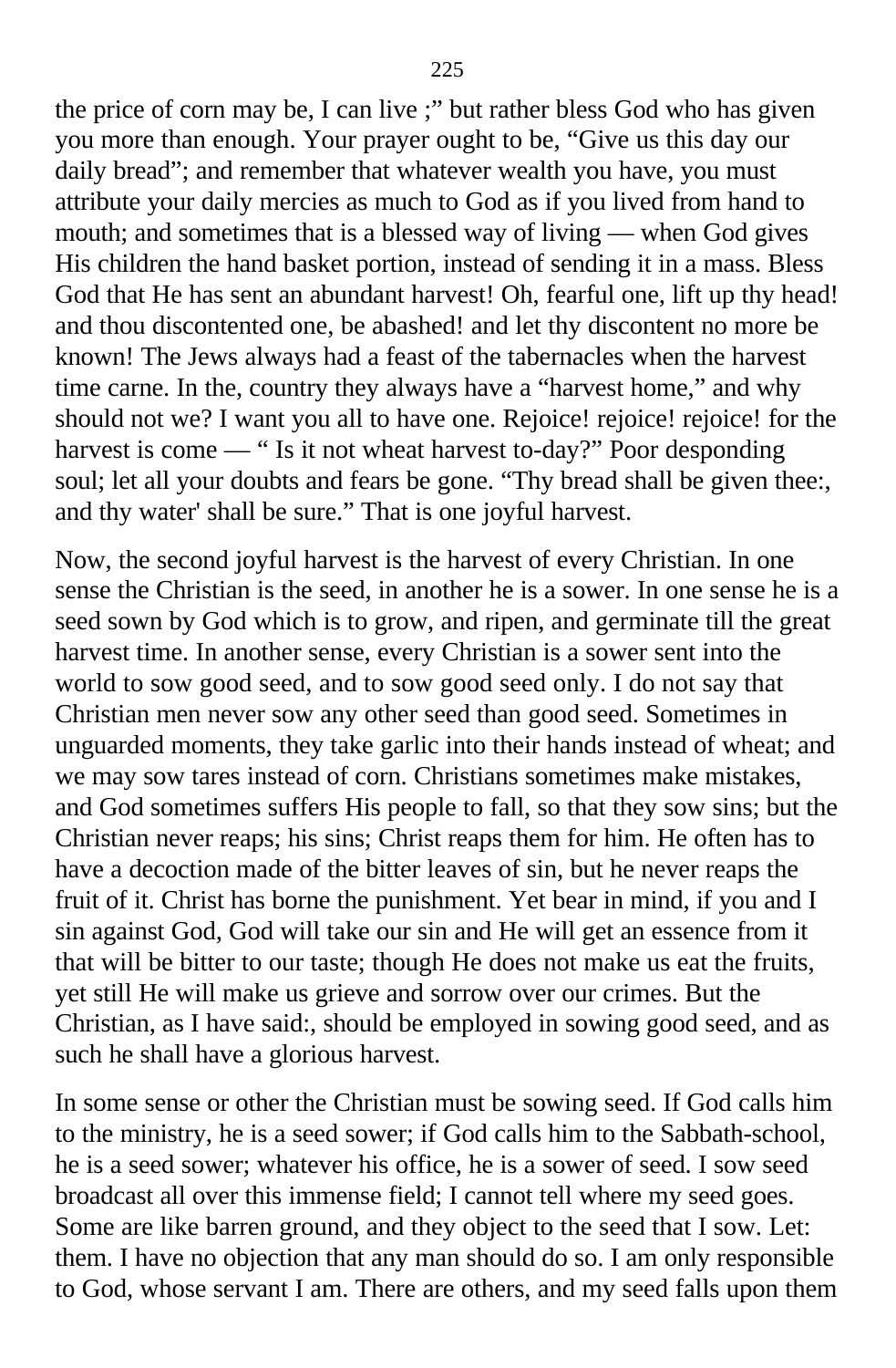and brings forth a little fruit, but by-and-by, when the sun is up, because of persecution, they wither away and they die. But I hope there are many who are like the good ground that God has prepared, and when I scatter the seed abroad it falls on good ground and brings forth fruit to an abundant harvest. Ah! the minister has a joyful harvest, even in this world, when he sees souls converted. I have had a harvest time when I have led the sheep, down to the washing of Baptism, when I have seen God's people coming out from the mass of the world, and telling what the Lord has done for their souls — when God's children are edified and built up it is worth living for, and worth dying ten thousand deaths for to be the means of saving one soul. What a joyful harvest it is when God gives us converted ones by tens and hundreds, and "adds to His church abundantly such as shall be saved." Now I am like a farmer just at this; season of the year. I have got a good deal of wheat down, and I want to set it into the barn, for fear the rain comes and spoils it. I believe I have got a great many, but they will persist in standing out in the field. I want to get them into the barns. They are good people, but they do not like to make a profession and join the church. [want to get them. into my Master's granary, and to see Christians added to the church. I see some holding down their heads and saying, *"He* means me." So I do. You ought before this to have joined' Christ's church; and unless you are fit to be gathered into Christ's little garner here on earth, you have no right to anticipate being gathered into that great garner which is in heaven.

Every Christian has his harvest. The Sabbath-school teacher has his harvest. He goes and he toils and ploughs very stony ground often, but he shall have his harvest. Oh, poor laboring Sabbath-school teacher, hast thou seen no fruit yet? Dost thou say, "Who hath believed our report,, and to whom is the arm of the Lord revealed?" Cheer up, thou dost labor in a good cause, there must be some to do thy work. Hast thou seen no children converted? Well, fear not, you cannot expect to see the seed spring up very early, but remember —

> *"Though seed lie buried long in dust, It shan't deceive your hope, The precious grain can never be lost, For God insures the crop."*

Go on sowing still, and thou shalt have a harvest when thou shalt see children converted. I have known some Sabbath. school teachers who could count a dozen, or twenty, or thirty children who have one after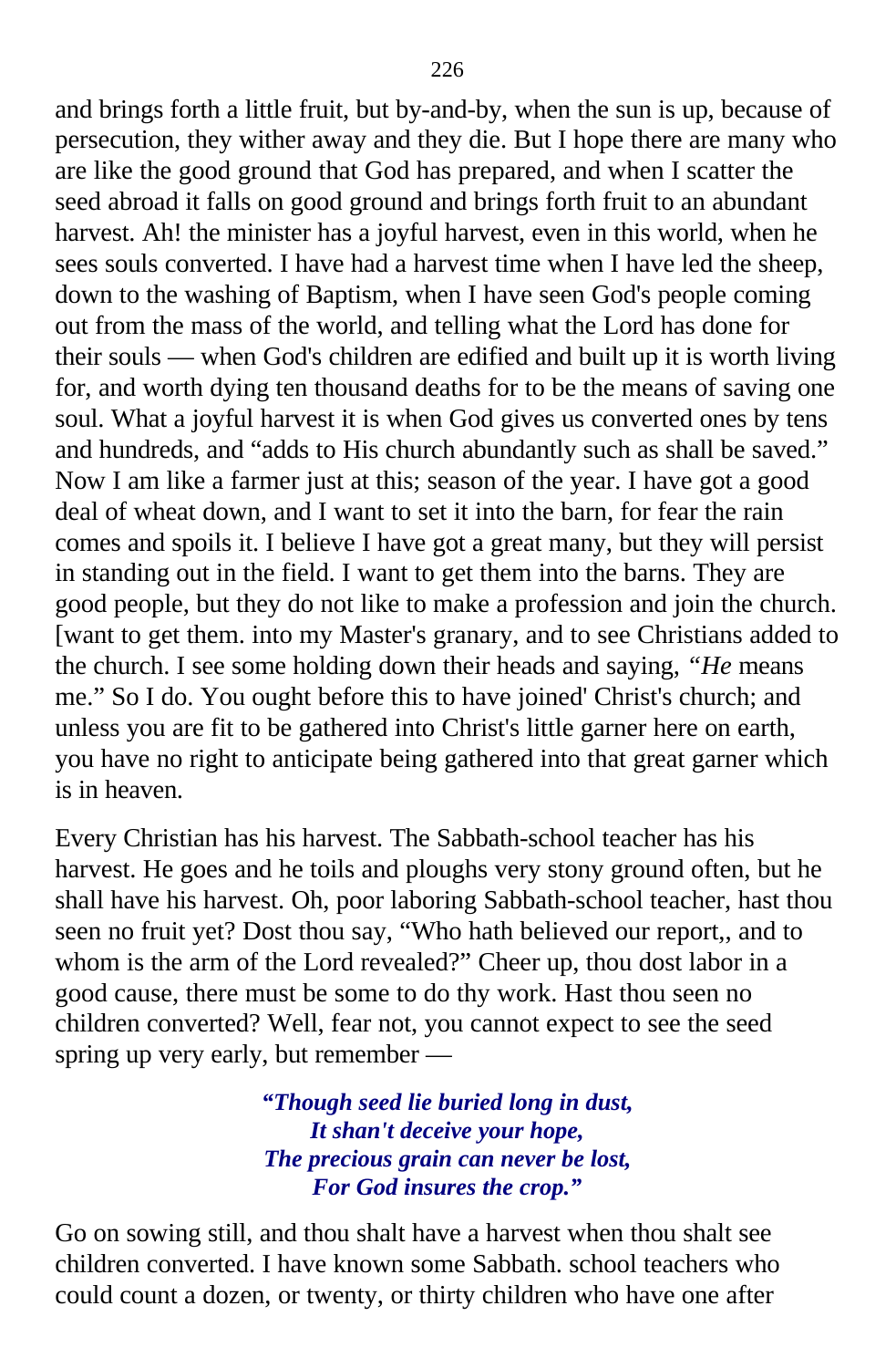another come to join the church and know the Lord Jesus Christ. But if you should not live to see it on earth, remember you are only accountable for your labor and not for your success. Sow still, toil on! "Cast thy bread upon the waters, and thou shalt find it again after many days," for God will not allow His word to be wasted; "It shall not return unto Him void, it shall accomplish that which He pleases." But: there is a poor mother who has been often sad. She has got a son or a daughter, and she has been always praying that God might convert their souls. Mother, thy son is an ungainly boy still; he grieves thy heart; still the hot tears scald thy cheeks on account of him.. And thou, father, thou hast reproved him often; he is a wayward son, and he is still running the downward road. Cease not to pray! Oh, my brethren and sisters, who are parents, you shall have a harvest.

There was a boy once, a very sinful child, who hearkened not to the counsel of his parents; but his mother prayed for him, and now he stands to preach to this congregation every Sabbath. And when his mother thinks of her first-born preaching the Gospel, she reaps a glorious harvest that makes her a glad woman. Now, fathers and mothers, such may be your case. However bad your children are at present, still press toward the throne of grace, and you shall have a harvest. What thinkest thou, mother, wouldst thou not rejoice to see thy son a minister of the Gospel; thy daughter teaching and assisting in the cause of God? God will not suffer thee to pray, and thy prayers be unheeded.

Young man, thy mother has been wrestling for thee a long time, and she has not won thy soul yet. What thinkest thou? Thou defraudest thy mother of her harvest! If she had a ]Little patch of ground, hard by her cottage, where she had sown some wheat, wouldst thou go and burn it? If she had a choice flower in her garden, wouldst thou go and trample it under foot? Thou art going on in the ways of the reprobate, thou art defrauding thy father and thy mother of their harvest. Perhaps there are some parents who are weeping over their sons and daughters, who are hardened and unconverted. God, turn their hearts! for bitter is the doom of that man who goes to hell over the road that is washed by his mother's tears, stumbles over his father's reproofs, and tramples on those things which God has put in his way — his mother's prayers and his father's sighs. God help that man who dares to do such a thing as that! And it is wondrous grace if He does help him.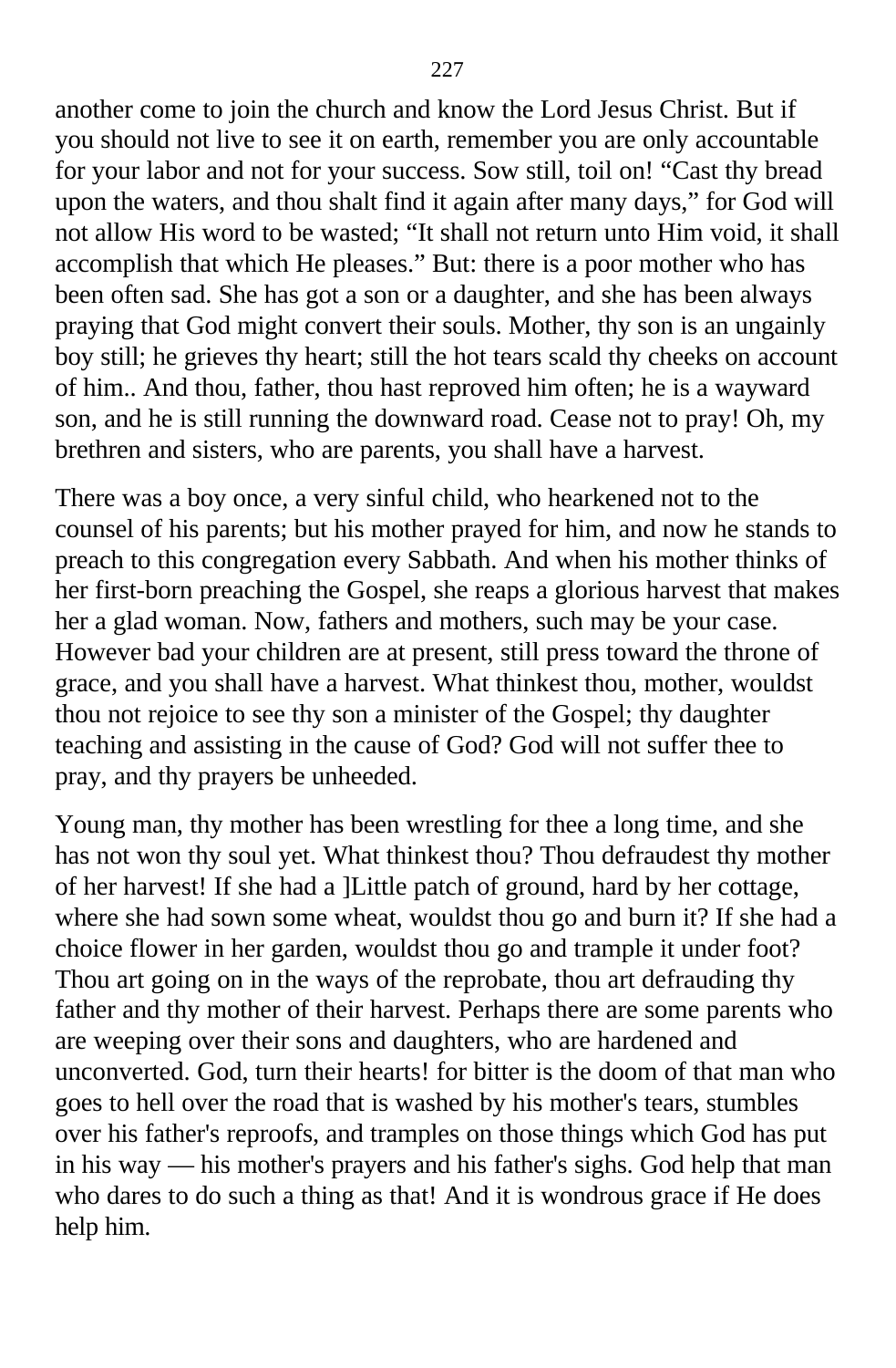You shall have a harvest, whatever you are doing. I trust you are all doing something. If I cannot mention what your peculiar engagement is, I trust you are all serving God in some way; and you shall assuredly have a harvest wherever you are scattering your seed. But suppose the worst — if you should never live to see the harvest in this world, you shall have a harvest when you get to heaven. If you live and die a disappointed man in this world, you shall not be disappointed in the next. I think how surprised some of God's people will be when they get to heaven. They will see their Master, and He will give them a crown. *"Lord*, what is that crown for?" *"That* crown is because thou didst give a .cup of cold water to one of My disciples." "What! a crown for a cup of cold water?" "Yes," says the Master," that is how I pay My servants. First I give them grace to give that cup of water, and then, having given them grace, I give them a crown." "Wonders of grace to God belong." He that soweth liberally, shall reap liberally; and he that soweth grudgingly shall reap sparingly. Ah, if there could be grief ;in heaven, I think it would be the grief of some Christians who had sown so very little. After all, how little the most of us ever sow. I know I sow but very little compared with what I might. How little any of you sow. Just add up how much you give. to God in the year. I am afraid it would not come to a farthing per cent. Remember you reap according to what you sow. Oh, my friends, what surprise some of you will feel when God pays you for sowing one single grain. The soil of heaven is rich in the extreme. If a farmer had such ground as there is in heaven, he would say, *"I* must sow a great many acres of land"; and so let us strive, for the more we sow, the more shall we reap in heaven. Yet remember it is all of grace and not of debt.

Now, beloved, I must very hastily mention the third joyful harvest. We have had the harvest of the field, and the harvest of the Christian. We are now to have another, and that is the harvest of Christ.

Christ had His sowing times. What bitter sowing times were they! Christ was one who went out bearing precious seed. Oh, I picture Christ sowing the world. He sowed it with tears; He sowed it with drops of blood; F[e :sowed it with sighs; He sowed it with agony of heart; and at last He sowed Himself in the ground, to be the: seed of at glorious crop. What a sowing time His was! He sowed in tears, in poverty, in sympathy, in grief, in agony, in woes, in suffering, and in death. He shall have a harvest, too. Blessings on His name, Jehovah swears it; the everlasting predestination of the Almighty has settled that Christ shall have a harvest. He has sown and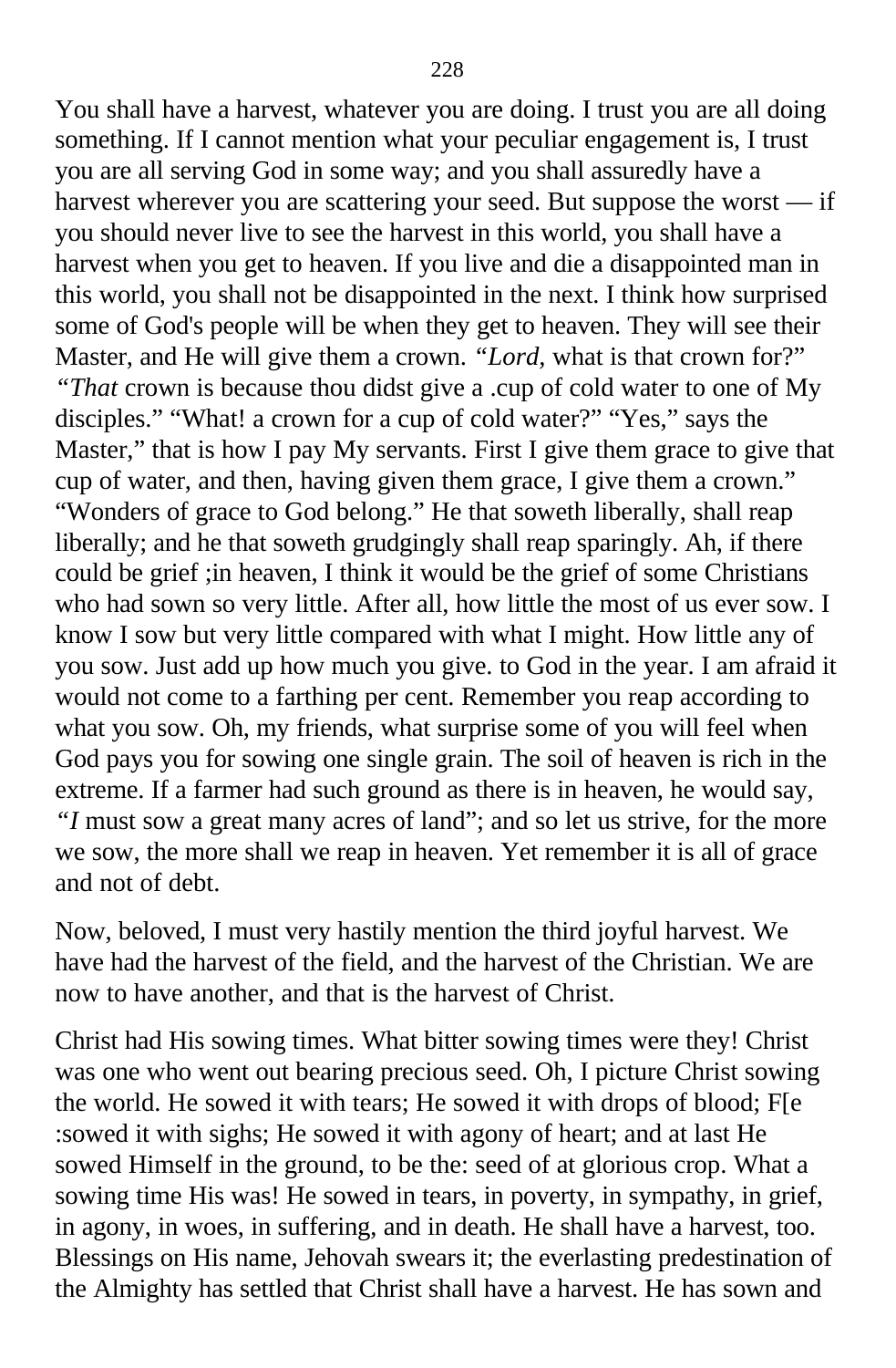He shall reap; He has scattered and He shall win His prize. "He shall see His seed, He shall prolong His days; and the pleasure of the Lord shall prosper in His hands.." My friends, Christ has begun to reap His harvest. Yea, every soul that is converted is part of His reward; every one who comes to the Lord is a part of it. Every soul that is brought out of the miry clay and set on the King's highway, is a part of Christ's crop. But He is going to reap more yet. There :is; another harvest coming in the latter day when He shall reap armfuls at a time, and gather the sheaves into His garner. Now men come to Christ in ones and twos and threes; but then they shall come in flocks, so that the church shall say, "Who are these that come, in as doves to their windows?"

There shall be a greater harvest time when time shall be no more. Turn to the 14th chapter of Revelation and 13th verse — "And I heard a voice from heaven saying unto me, Write, Blessed are the dead which die in the Lord from henceforth: Yea, saith the Spirit, that they may rest from their labors; and their works do follow them." They do not go before them and win them heaven. "And I looked and behold a. white cloud, and upon the cloud one sat like unto the Son of man, having on His head a golden crown, and in His hand a sharp sickle. And another angel came out of the temple, crying with a loud voice to Him that sat on the cloud, Thrust in Thy sickle, and reap: for the time is come for Thee to reap; for' the harvest of the earth is ripe. And He that sat on the cloud thrust in His sickle on the ,earth; and the earth was reaped." That was Christ's harvest. Observe but one particular. When Christ ,comes to reap His field, He comes with a crown on. Oh! see that Crowned Reaper on His throne! There are the nations gathered together.

> *"They come, they come, the ransom'd tribes, W here'er they rest or :roam; They heard His voice in distant lands, And hastened to their home."*

There they stand, one great army before God. Then comes the Crowned Reaper from His throne; He takes His sharp sickle, and see Him reap sheaf after sheaf, and He carries them up to the heavenly garner. [Let us ask the question of ourselves, whether we shall be among the reaped ones — the wheat of the Lord.

Notice again, that there was first a harvest, and then a vintage. The harvest is the righteous; the vintage is the wicked. When the wicked are gathered,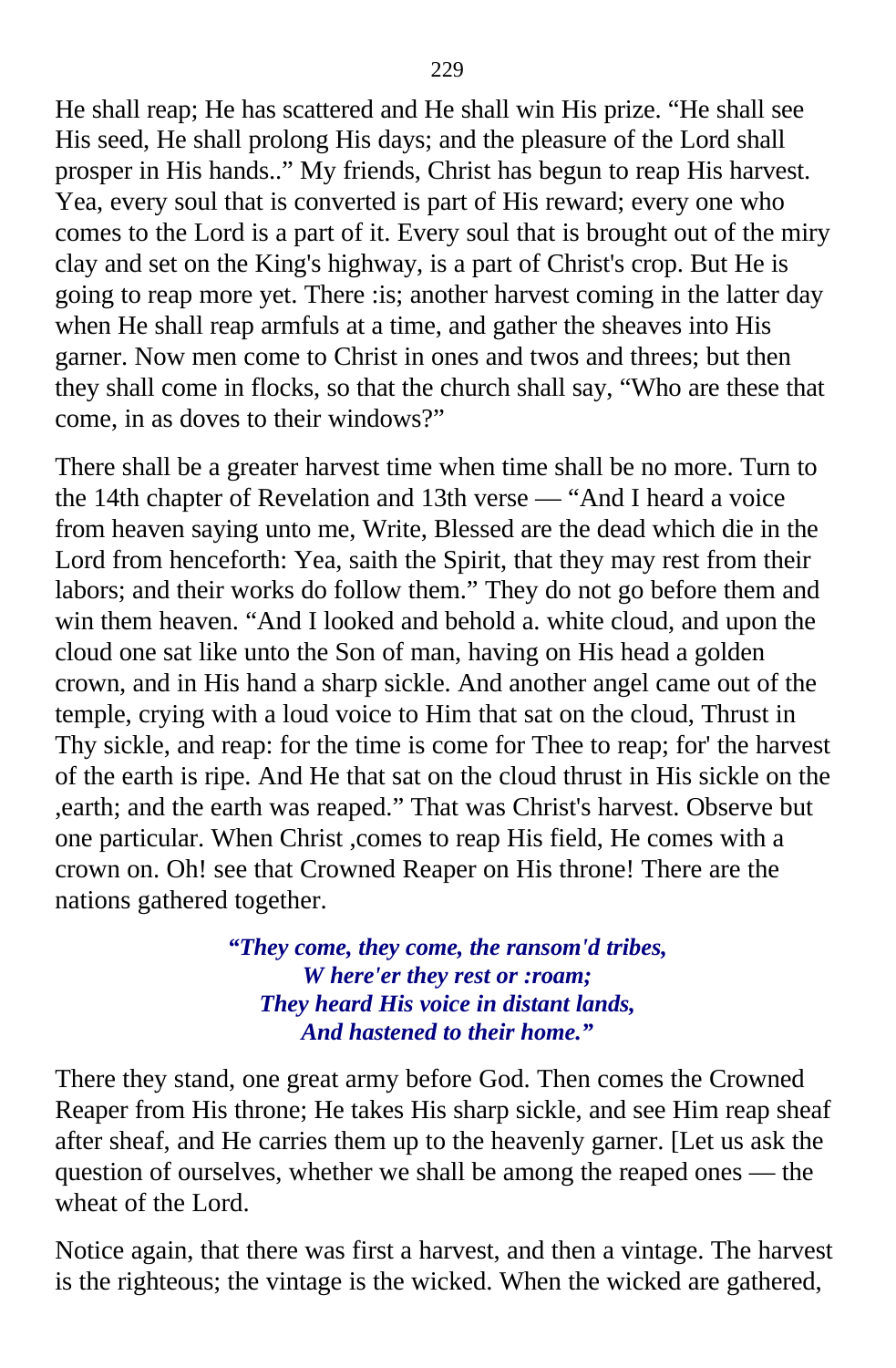an angel gathers them; but Christ will not trust an angel to reap the righteous. "He that sat on the throne, thrust in His sickle." Oh, my soul, when thou comest to die, Christ will Himself come after thee; when thou art to be cut down, He that sits upon the throne will cut thee down with a very sharp sickle, in order that He may do it as easily as possible. He will be the reaper Himself; no reaper will be allowed to gather Christ's saints in, but Christ the King of saints. Oh, will it: not be a joyful harvest when all the chosen race, every one of them, shall be gathered in? There is a little shrivelled grain of wheat there, that has been growing somewhere on the headland, and that will be there. There are a great many who have been hanging down their heads, heavy with grain, and they will be there too. They will all be gathered in.

> *"His honor is engaged to save The meanest of His sheep; All that His heavenly' Father gave His hands securely keep."*

But now we are obliged to turn to the three sad harvests. Alas! alas; the world was once like an Eolian harp; every wind that blew upon it gave forth melody; now the strings are all unstrung and they are full of discord, so that when we have the strains of joy, we must have the deep bass of grief to come after it.

The first sad harvest is the harvest of death. We are all living, and what for? For the grave. I have sometimes sat me down, and had a reverie like this. I have thought: Man, what is he? He grows, he grows, till he comes to his prime, and when he is forty-five, if God spare him, perhaps he has then gained the prime of life. What does he do then? He continues where he is a little while, and then he goes down the hill: and if he keeps on living, what is it for? To die. But there are many chances to one, as the world has it, that he will not live to be seventy. He dies very early. Do not we all live to die? But none shall die tilt they are ripe. Death never reaps his corn green, he never cuts his corn till it is ripe. The wicked die, but they are always ripe for hell when they die; the righteous die, but they are always ripe for heaven when they die. "That poor thief there who had not believed in Jesus, perhaps an hour before he died — he was as ripe as a seventy years' saint. The saint is always ready for glory whenever death, the reaper, comes, and the wicked are always ripe for hell whenever God pleases to send for them. Oh, that great reaper; he sweeps through the earth, and mows his hundreds and thousands down! It is all still; death makes no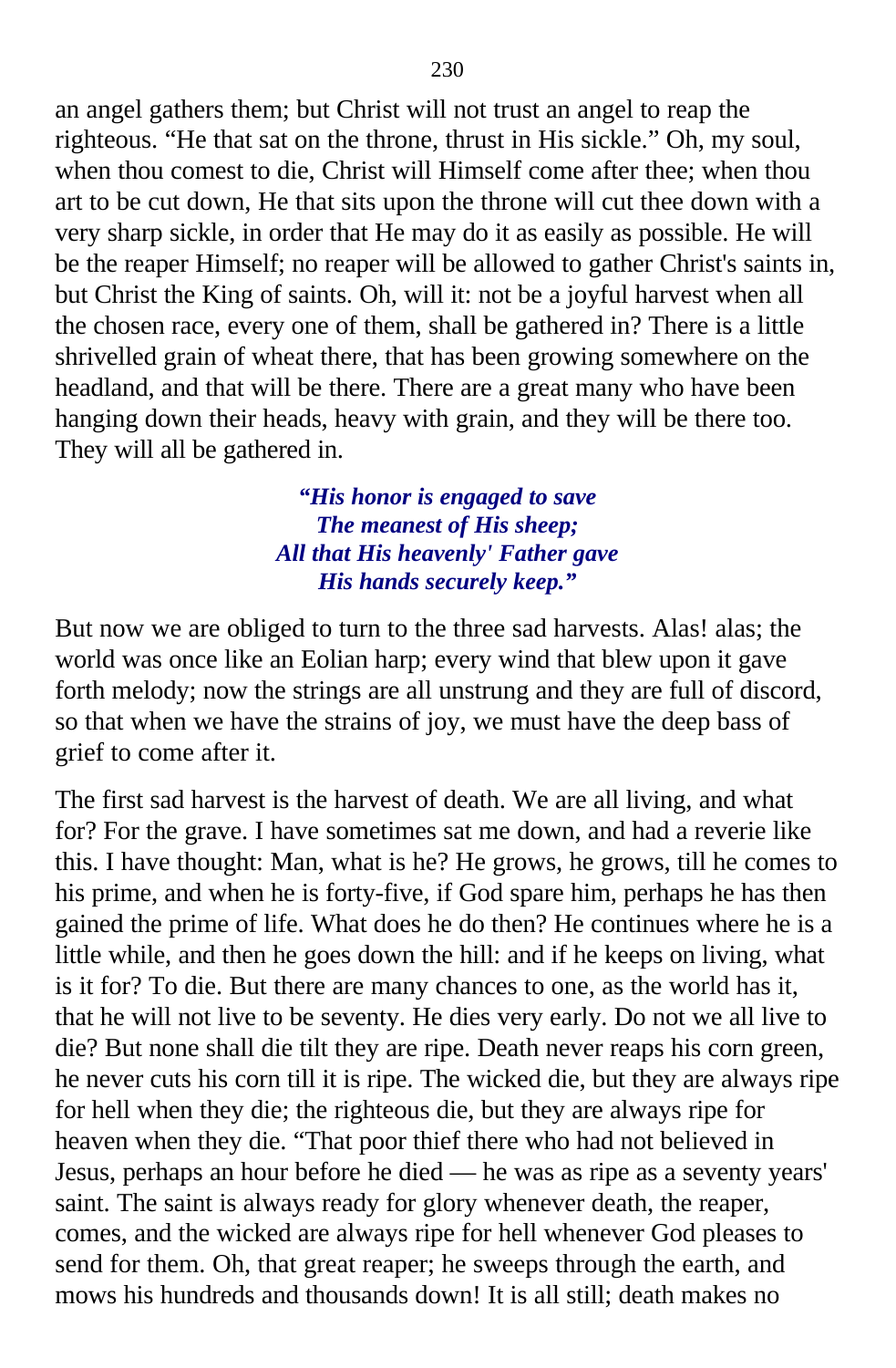noise about his movements, and he treads with velvet footfall over the earth — that ceaseless mower, none can resist him. He is irresistible, and he mows, and mows, and cuts them down. Sometimes he stops and whets his scythe; he {lips his scythe in blood, and then he mows us down with war; then he takes his whetstone of cholera, and mows down more than ever. Still he cries, "More! more! more!" Ceaseless that work keeps on! Wondrous mower! Wondrous reaper! Oh, when thou comest to reap me, I cannot resist thee; for I must fall like others — when thou comest I shall have nothing to say to thee. Like a blade of corn I must stand motionless; and thou must cut me down! But, oh! may I be prepared for thy scythe! May the Lord stand by me, and comfort me, and cheer me; and may I find that death is an angel of life — -that death is the portal of heaven; that it is the outward porch of the great temple of eternity; that it is the vestibule of glory!

There is a second sad harvest, and that is the harvest that the wicked man has to reap. Thus saith the voice of inspiration, *"Whatsoever* a man soweth that shall he also reap." Now, there is a harvest that every wicked man has to reap in this world. No man ever sins against his *body* without reaping a harvest for it. The young man says, "I have sinned with impunity." Stay, thou young man! go there to that hospital, and see the beings writhing in their disease. See that staggering, bloated wretch, and I tell thee, stay thy hand! lest thou become like him. Wisdom bids thee stop; for thy steps lead down to hell. If thou *"enterest* into the house of the strange women," thou shalt reap a harvest. There is a harvest that every man reaps if he sins against his *fellows.* The man who sins against his fellow creature shall reap a harvest. Some men walk through the world like knights with spurs on their heels, and think they may tread on whom they please; but they shall find their mistake. He who sins against others, sins against himself; that is Nature,. It is a law in Nature that a man cannot hurt his fellows without hurting himself. Now you who cause grief to other's minds, do not think the grief will end there; you will have to reap a harvest even here. Again, a man cannot sin against *his estate* without reaping the effects of it. The miserly wretch who hoards up his gold, he sins against his gold. It becomes cankered, and from those golden sovereigns he. will have to reap a harvest; yes, that miserly wretch, sitting up at night, and straining his weary eyes to count his gold, that man reaps his harvest. And so does the young spendthrift, He will reap his harvest when all his treasure is exhausted. It is said of the Prodigal, that "no man gave unto him " — none of those that he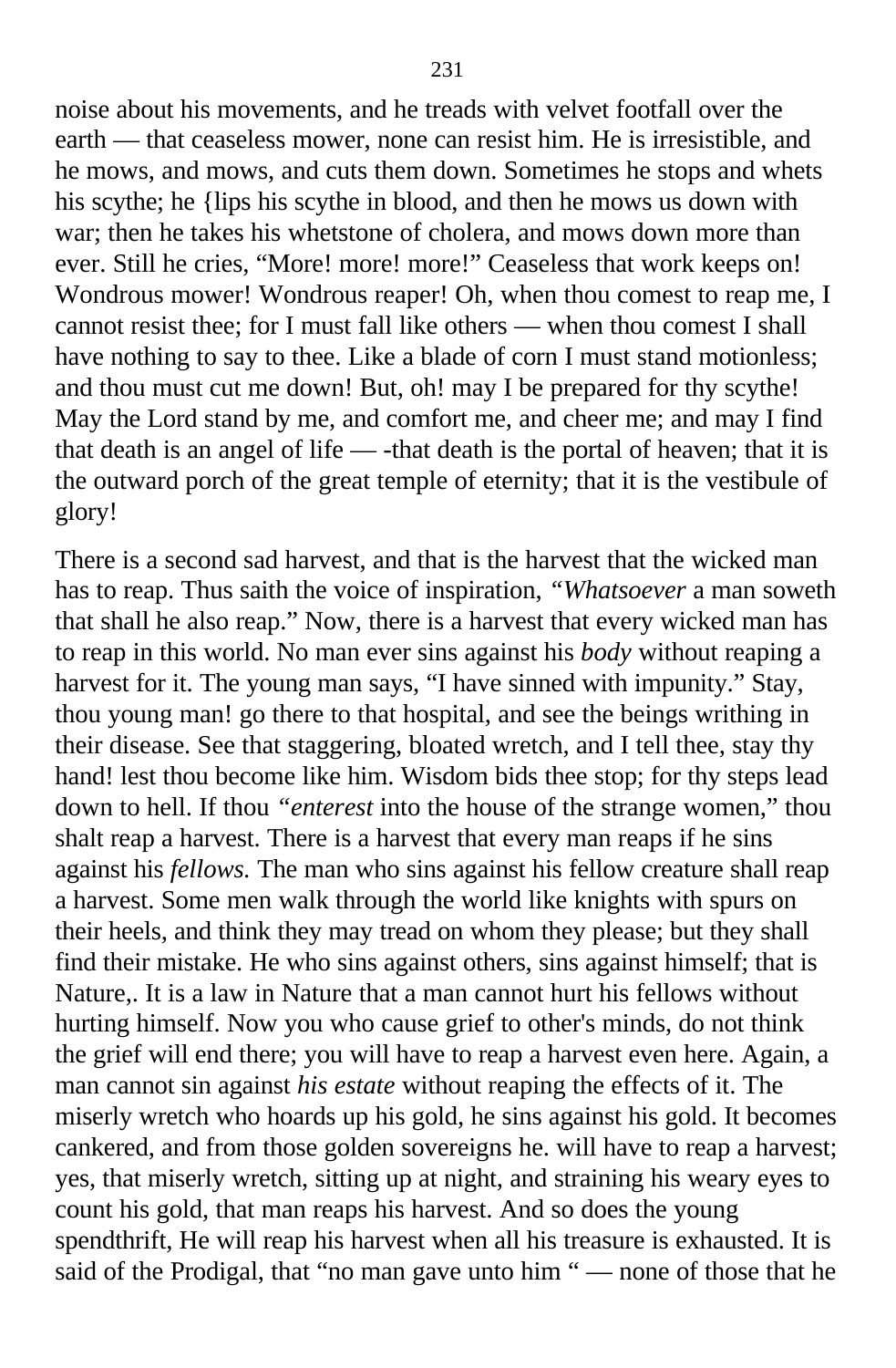used to entertain — and so the prodigal shall find it. No man shall give anything unto him. Ah! but the worst harvest will be that of those who sin against the *church of* Christ. I would not that a man should sin against his body; I would not that a man should sin against his estate; I would not that a man should sin against his fellows; but, most of all, I would not have him touch Christ's church. He that touches one of God's people, touches the apple of His eye. When I have read of some people finding fault with the servants of the Lord, I have thought within myself, *"I* would not do so." It is the greatest insult to a man to speak ill of his children. You speak ill of God's children, and you will be rewarded for it in everlasting punishment. There is not a single one of God's family' whom God does not love, and if you touch one of them, He will have vengeance on you. Nothing puts a man on his :mettle like touching his children; and if you touch God's church, you will have the dire. st vengeance of all. The hottest flames of hell are for those who touch God's children. Go on, sinner, laugh at religion if thou pleasest; but know that it is the blackest of sin in all the catalogue of crime. God will forgive anything sooner than that; and though that is not unpardonable, yet if unrepented of, it will meet the greatest punishment. God cannot bear that His elect should be touched, and if you do so, it is the greatest crime you can commit.

The third sad harvest is the harvest of Almighty wrath, when the wicked at last are gathered in. In the 14th chapter of Revelation, you will see that God commanded the angel to gather the grapes, and they were all put into the wine-press together, and after that the angel came and trod them down until the blood ran out, so that it was up to the horses' bridles for the space of one hundred and twenty miles. Wonder:fill figure to express the wrath of God! Suppose, then, some great wine-press in which our bodies are put like grapes; and suppose some mighty giant comes and treads us all under foot; that is the idea — that the wicked shall be cast together, and an angel shall crush them under foot until the blood runs out up to the horses' bridles. May God grant of His sovereign mercy that you and I may never reap such a harvest as that; that God may never reap us in that fearful harvest; but that rather we may be written amongst the saints of the Lord!

You shall have a harvest in due season if you :faint not. Sow on, brother; sow on, sister; and in ,due time thou shalt reap an abundant harvest. Let :me tell you one thing, if the seed thou hast sown a long while has never come up; I was told once: "When you sow seeds in your garden, put them in a little water over-night, they will grow all the better for it." So, if thou